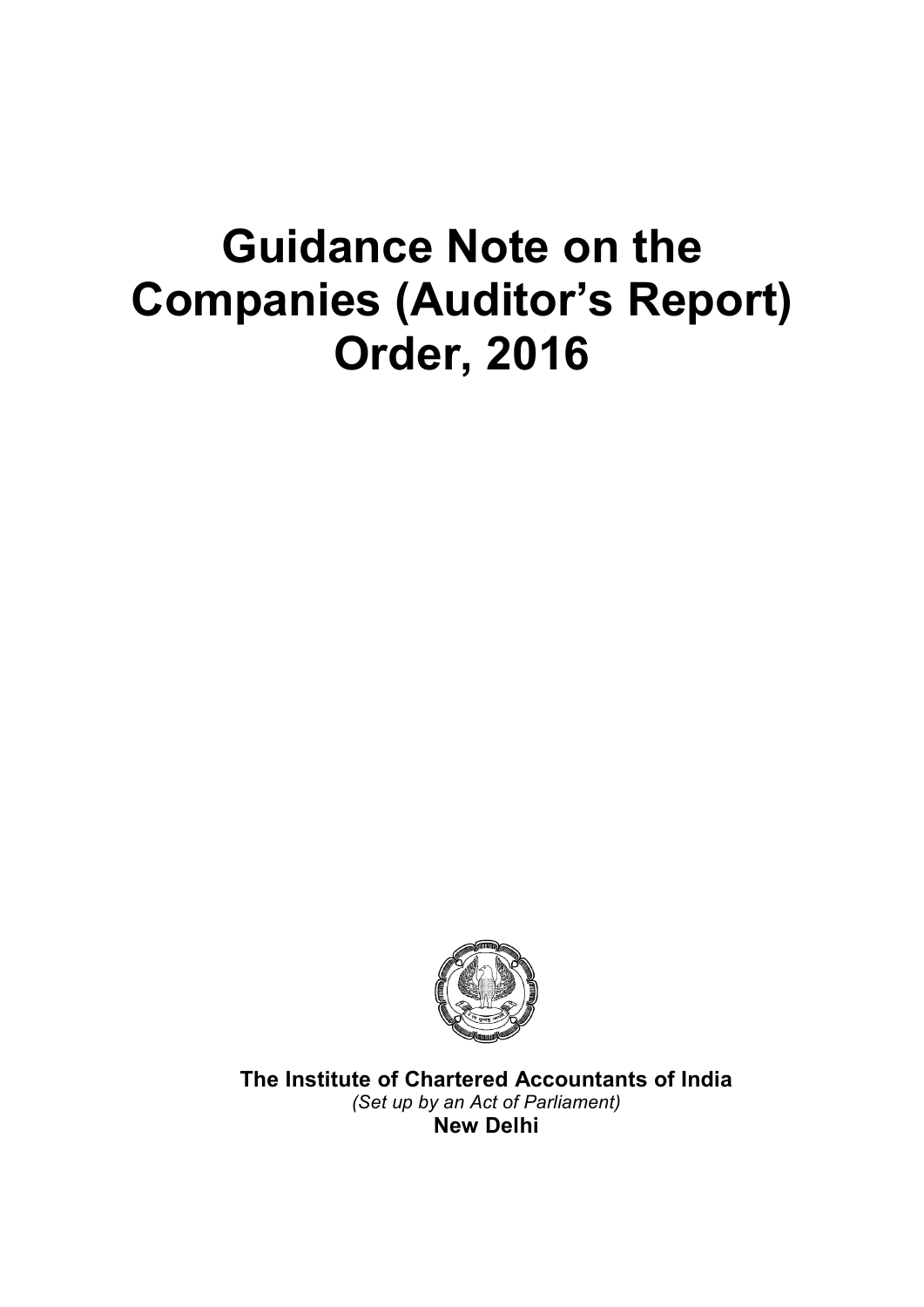© The Institute of Chartered Accountants of India.

All rights reserved. No part of this publication may be reproduced, stored in a retrieval system, or transmitted, in any form, or by any means, electronic mechanical, photocopying, recording, or otherwise, without prior permission, in writing, from the publisher.

| Edition                  | $\mathbb{Z}^{\mathbb{Z}}$                                 | April, 2016                                                                                                                                                            |
|--------------------------|-----------------------------------------------------------|------------------------------------------------------------------------------------------------------------------------------------------------------------------------|
| Committee/<br>Department | $\mathcal{I}^{\mathcal{I}}$ , $\mathcal{I}^{\mathcal{I}}$ | Auditing and Assurance Standards Board                                                                                                                                 |
| Email                    | $\mathcal{L}_{\rm{max}}$                                  | aasb@icai.in                                                                                                                                                           |
| Website                  | ÷                                                         | www.icai.org                                                                                                                                                           |
| Price                    |                                                           |                                                                                                                                                                        |
| <b>ISBN</b>              |                                                           |                                                                                                                                                                        |
| Published by             | ÷                                                         | The Publication Department on behalf of the Institute of Chartered<br>Accountants of India, ICAI Bhawan, Post Box No. 7100, Indraprastha<br>Marg, New Delhi - 110 002. |
| Printed by               | ÷                                                         | Sahitya Bhawan Publications, Hospital Road, Agra 282 003.<br>April/2016/                                                                                               |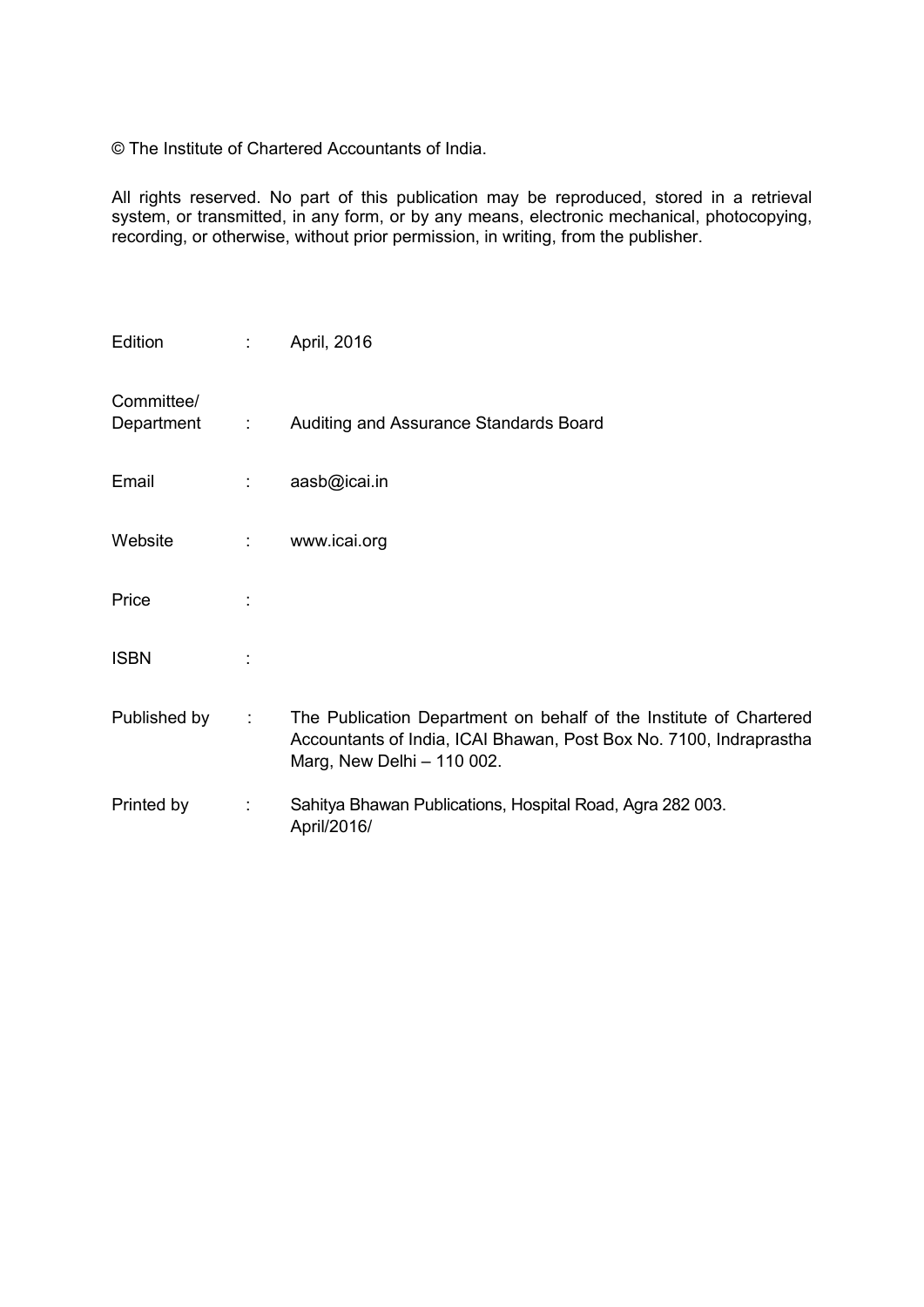# Foreword

The Ministry of Corporate Affairs has issued the Companies (Auditor's Report) Order, 2016 (CARO 2016) which is applicable for audits of financial statements for periods beginning on or after April 1, 2015. The CARO 2016 contains several new reporting requirements which were not there in the earlier Orders i.e, CARO 2003 and CARO 2015. An urgent need was felt by ICAI for providing appropriate guidance on CARO 2016 to the members so that the requirements and expectations of the Order can be fulfilled in letter and spirit by the auditors.

I am happy that the Auditing and Assurance Standards Board has brought out this Guidance Note on the Companies (Auditor's Report) Order, 2016 for the benefit of the members. The Guidance Note was initially developed by three expert groups constituted by the Board for this purpose and thereafter finalised with the contribution of all the members of the Board and the Council. The Guidance Note has been written in an easy to understand language and contains detailed guidance on the various Clauses of CARO 2016 and the various issues and intricacies involved therein. I am also happy that the Guidance Note is comprehensive and selfcontained reference document for the members.

I wish to compliment CA. Shyam Lal Agarwal, Chairman, Auditing and Assurance Standard Board, CA. Sanjay Vasudeva, Vice-Chairman and all the members of the Auditing and Assurance Standards Board for bringing out this highly useful Guidance Note by putting their hard and day night efforts to provide in time for the benefit of the members. I am sure that the members and other interested readers would find the Guidance Note immensely useful.

April 21, 2016 New Delhi

CA. M Devaraja Reddy President, ICAI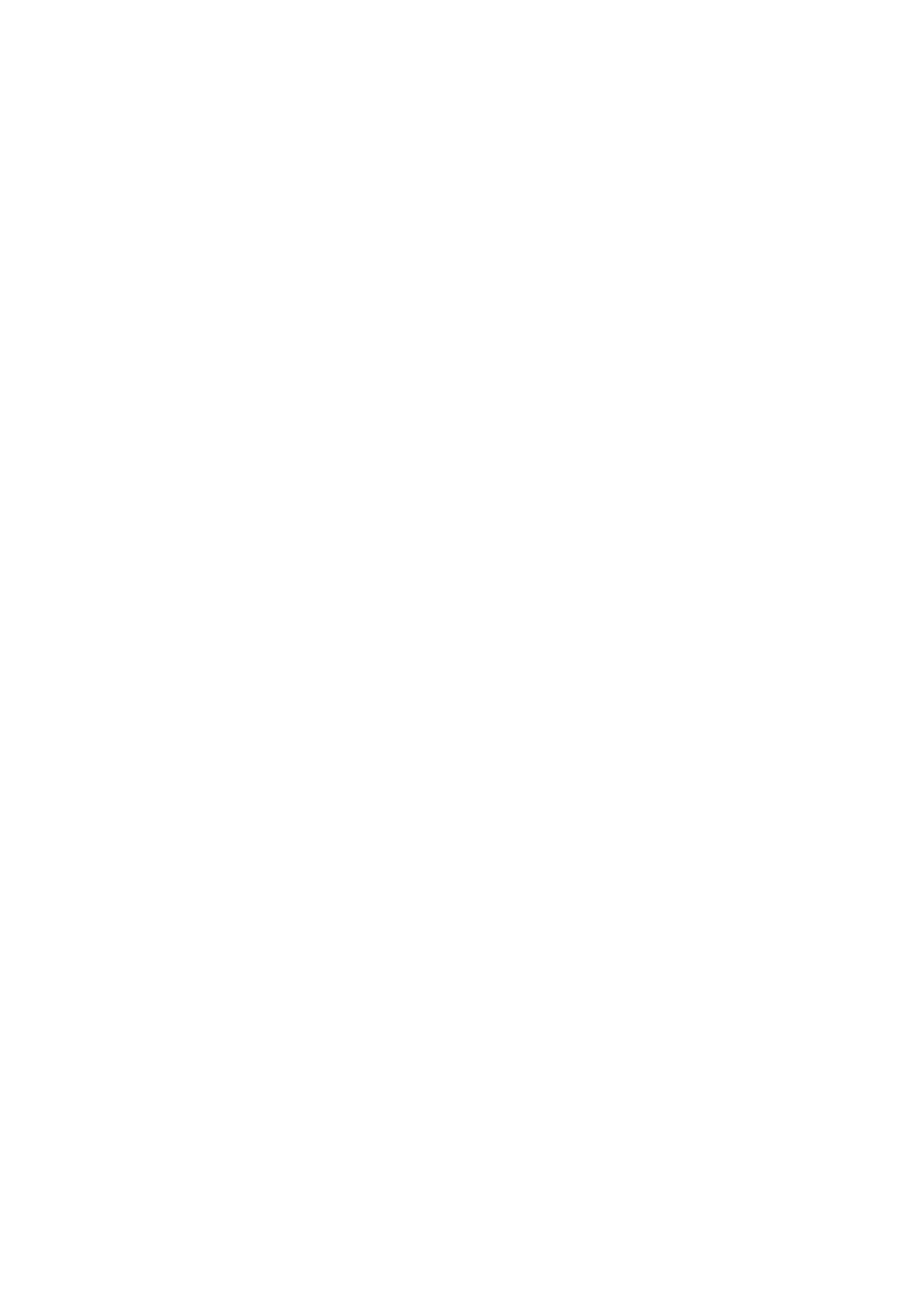The Ministry of Corporate Affairs has issued the Companies (Auditor's Report) Order, 2016 (CARO 2016) vide Order dated 29th March 2016. The Order would be applicable for audit of the financial statements for the period beginning on or after April 1, 2015. As such it is applicable for the audits of financial year 2015-16 also. The Order contains several changes and new reporting requirements which were not covered in earlier CARO. These substantial changes made by the CARO 2016 necessitated the revision of the Statement on CARO 2003 earlier issued by ICAI.

I feel immense pleasure in placing in hands of the members this Guidance Note on the Companies (Auditor's Report) Order, 2016 which has been finalised in light of the requirements of the CARO 2016. This Guidance Note supersedes the earlier Statement on CARO 2003 for audit of financial statements for the period beginning on or after April 1, 2015.

At this juncture, I wish to place on record my gratitude to members of all the three study groups constituted for the purpose, Jaipur, New Delhi and Kolkata, for their dedicated efforts, despite the engagement in their professional matters and demands in their personal lives. My sincere thanks to: i) all the Jaipur Study Group Members, viz., CA Bhupendra Mantri, CA Ashok Singhal, CA Vijay Kumar Jain, CA Vishnu Mantri, CA Vijay Jain, CA Vikas Gupta, CA Prahalad Gupta, CA Ajay Atolia, CA Ravi Raniwala, CA Jugal Agrawal, CA Shailendra Agarwal, CA Anil Jain, CA Rohit Ruwatia, CA Pramod Kumar Boob, CA P D Baid, CA Dinesh Kumar Jain, CA Sanjay Kumar Maheswari and CA Keshav Garg, ii) all the Delhi Study Group Members, viz., CA. Anil Sharma (Deputy Convenor), CA. R Balasubramanian, CA. Anil Jobanputra, CA. Ashok Kumar Agarwal, CA. Rajiv Puri, CA. Sharad Chaudhry, CA. Nitin Chaudhry, CA. Munish Saraogi, CA. V Rethinam, CA. Gurmeet Grewal, CA. Avineesh Matta, CA. Arun Saxena, CA. Anil Gupta and iii) all the Kolkata Study Group Members, viz., CA. DebashisMitra (Convenor), CA. Abhijit Bandyopadhyay, CA. Bhaskar Banerjee, CA. Arijit Chakraborty, CA. Mohit Bhuteria, CA. Santanu Ghosh, CA. Partha Sarathi De, CA. Nirupam Haldar, CA. Anindra Nath Chatterjee, CA. Sumi tBinani, CA Animesh Mukerji and CA Nilima Joshi.

I also wish to express my deep gratitude to CA. M Devaraja Reddy, President, ICAI and CA. Nilesh Vikamsey, Vice President, ICAI for their vision, guidance and support in this matter and to the activities of the Board.

I also wish to thank all my colleagues at the Central Council for their suggestions, cooperation and guidance in formulating and finalizing this Guidance Note and also to various authoritative pronouncements of the Board. My sincere thanks are also due to the members of the Auditing and Assurance Standards Board, viz., CA. Sanjay Vasudeva, (Vice Chairman), CA. Nand kishore Chidamber Hegde, CA. Nihar Niranjan Jambusaria, CA. Dhinal Ashvinbhai Shah, CA. Babu Abraham Kallivayalil, CA. Madhukar Narayan Hiregange, CA. G. Sekar, CA. K. Sripriya, CA. M P Vijay Kumar, CA. Ranjeet Kumar Agarwal, CA. Sushil Kumar Goyal, CA. Debashis Mitra, CA. Manu Agrawal, CA. Kemisha Soni, CA. Sanjiv Kumar Chaudhary, CA. Mangesh Pandurang Kinare, Shri P.K. Mishra, Dr. P.C. Jain, Ms. Indu Malhotra, CA. Abhijit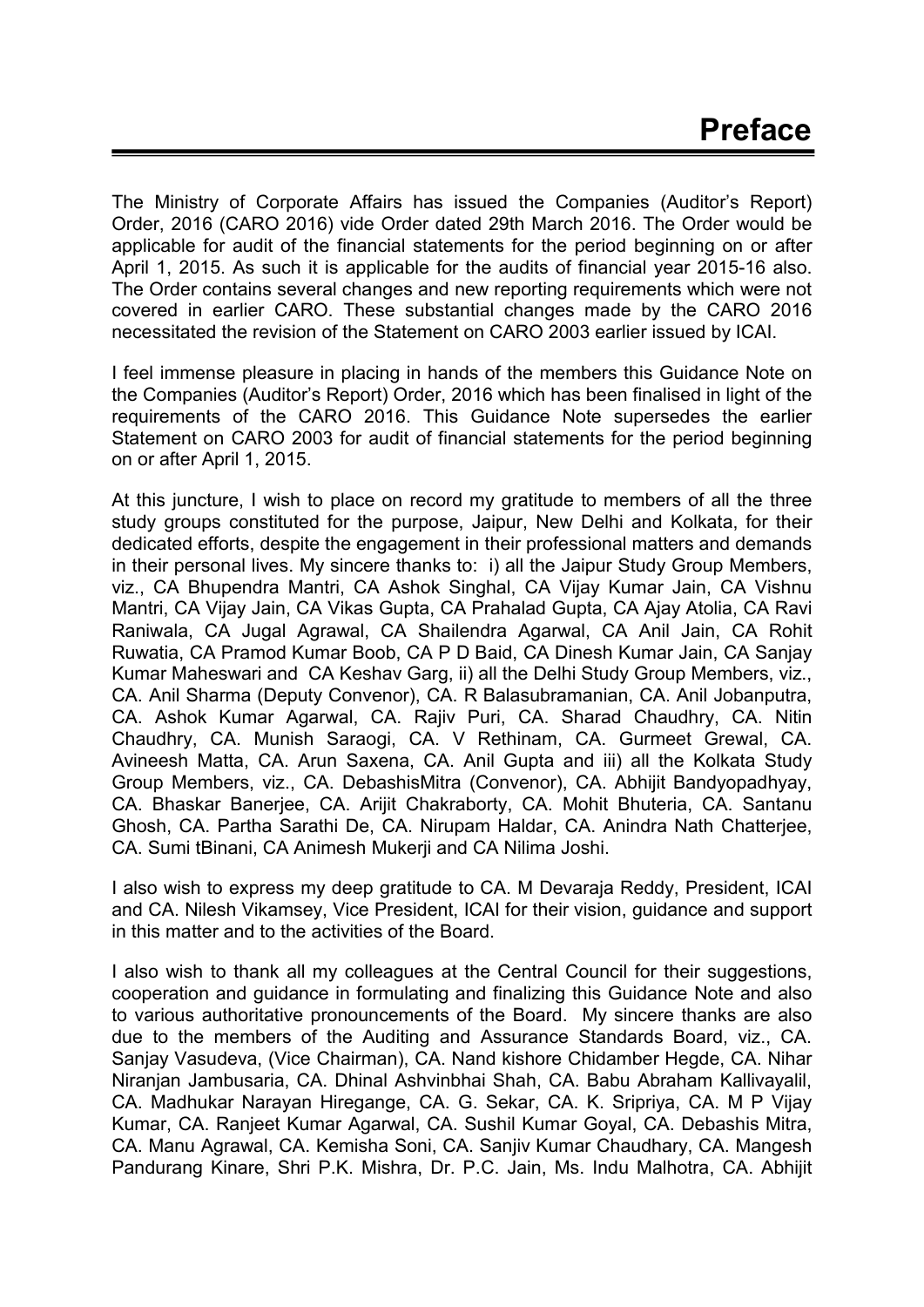Bandyopadhyay, CA. Harinderjit Singh, CA. Murali Krishna, CA Vijay Kumar Jain, CA. Akhil Bhalla, CA. Sandeep Dinanath Welling and CA. V. Balaji for their kind suggestions, support and guidance to finalise this Guidance note and all other activities of the Board.

My special thanks to CA. Sanjay Vasudeva, Vice Chairman of the Board who has put all his efforts all the time, irrespective of his prior engagements in his profession, other committees of ICAI and family matters, to finalise this Guidance Note in such a short time. My hearty thanks to the Secretary AASB and all her team members for their dedicated working even beyond the normal working hours of the Institute. I am confident that this Guidance Note on CARO 2016 would be found useful and well received by the members and other interested readers.

April 21, 2016 New Delhi

CA. Shyam Lal Agarwal Chairman, Auditing and Assurance Standards Board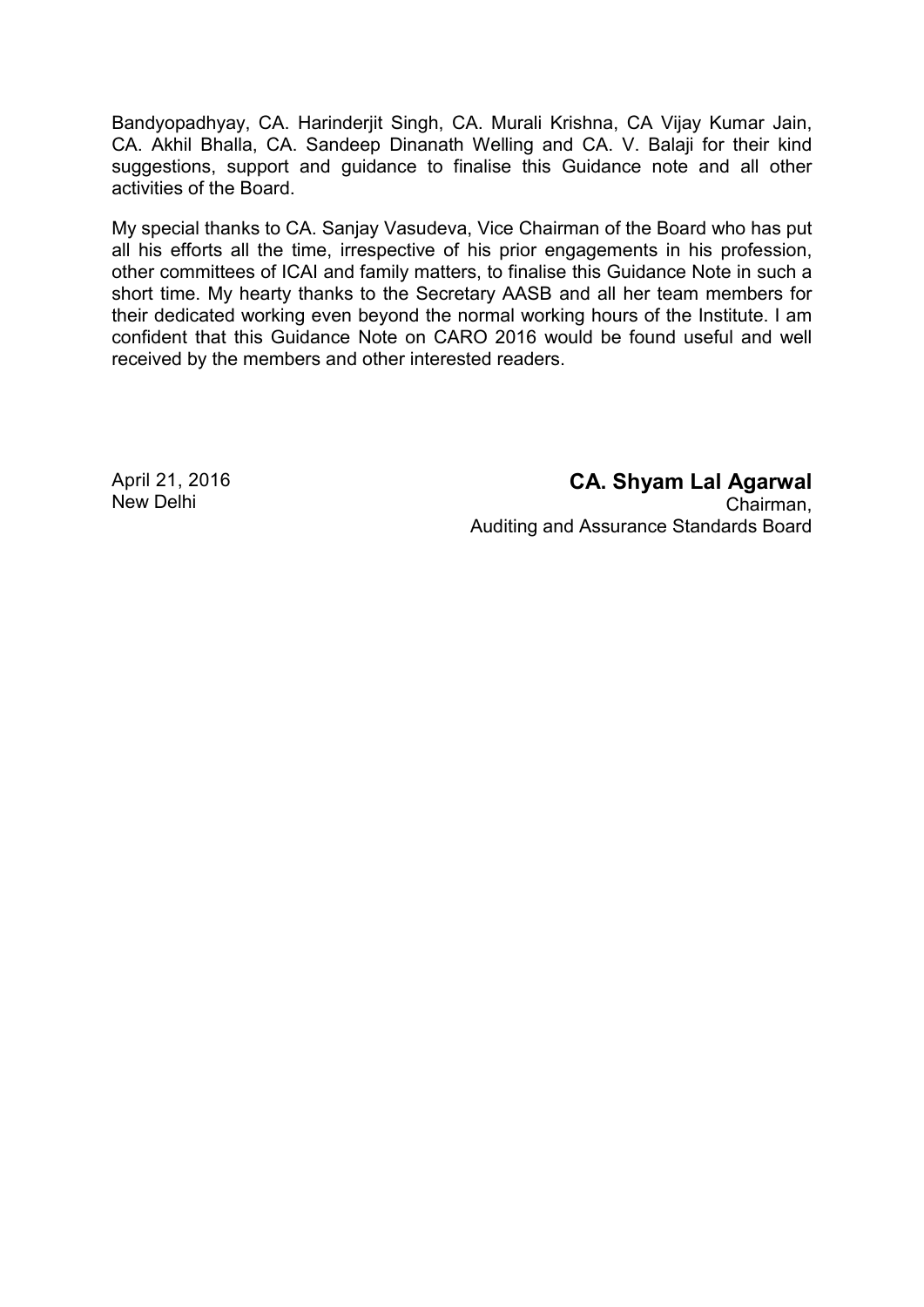# **Introduction**

1. The Central Government, in exercise of the powers conferred, under subsection (11) of section 143 of the Companies Act,  $2013$ <sup>\*</sup> (hereinafter referred to as "the Act"), issued the Companies (Auditor's Report) Order, 2016, (CARO, 2016/ "the Order") *vide* Order No. S.O. 1228(E) dated 29<sup>th</sup> March, 2016. CARO, 2016 contains certain matters on which the auditors of companies (except of those categories of companies which are specifically exempted under the Order) have to make a statement in their audit report. The text of the CARO, 2016 is given in **Appendix I** to this Guidance Note.

2. This Order is in supersession of the earlier Order issued in 2015, viz., the Companies (Auditor's Report) Order, 2015 (CARO 2015). Appendix II to this Guidance Note contains a clause-by-clause comparison of the reporting requirements of the Order and the erstwhile CARO 2015.

3. The purpose of this Guidance Note is to enable the members to comply with the reporting requirements of the Order. It should, however, be noted that the clarifications and explanations contained in this Guidance Note are not intended to be exhaustive and the auditors should exercise their professional judgment and experience on various matters on which they are required to report under the Order.

# General Provisions Regarding Auditor's Report

4. The requirements of the Order are supplemental to the existing provisions of section 143 of the Act regarding the auditor's report. In this regard the following points may be noted

- (i) the provisions of sub-sections  $(1)$ ,  $(2)$  &  $(3)$  of section 143 are applicable to all companies while the Order exempts certain categories of companies from its application; and
- (ii) the provisions of sub-section (1) require the auditor to make certain specific enquiries during the course of his audit. The auditor is, however, not required to report on any of the matters specified in the sub-section unless he has any special comments to make on the said matters. In other words, if he is satisfied with the results of his enquiries, he has no further duty to report that he is so satisfied. The Order, on the other hand, requires a statement on each of the matters specified therein, as applicable to the company.

5. Another question that arises is about the status of the Order *vis a vis* the directions given by the Comptroller and Auditor General of India under section 143(5) of the Act. In this regard, it may be noted that the Order is supplemental to the directions given by the Comptroller and Auditor General of India under section 143(5) in respect of government companies. These directions continue to be in force. Therefore, in respect of government companies, the matters specified in the Order will form part of the auditor's report submitted to the members and the replies to the aforesaid questionnaire issued by the Comptroller and Auditor General of India will be governed by the requirements of section 143(5) of the Act

**EXECTS**<br>Readers' attention is invited to the fact that the Companies (Amendment) Bill 2016 is before the Parliament for approval. This Guidance Note does not take into account the amendments to the Companies Act, 2013 as proposed in the aforesaid Bill.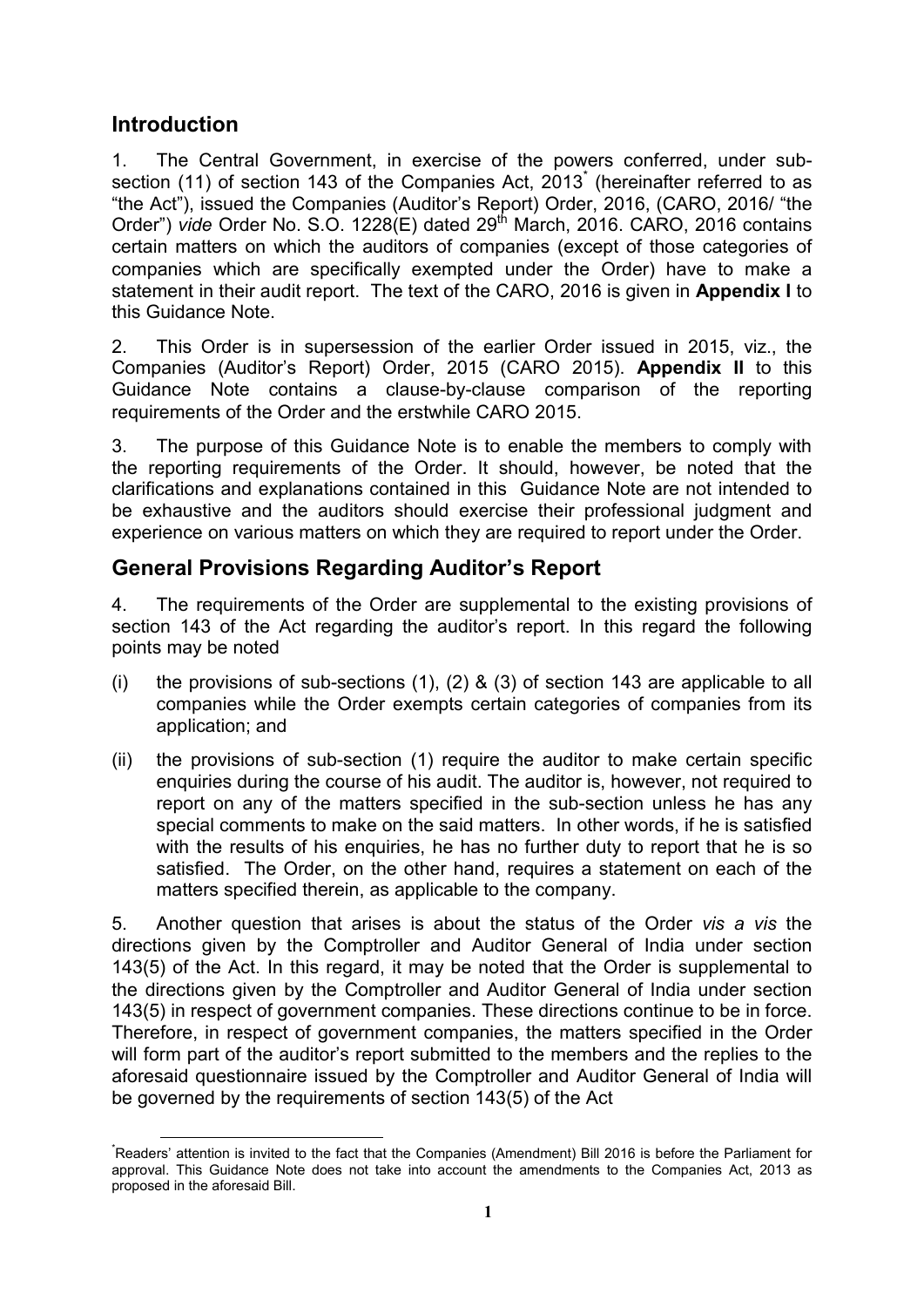6. The Order is not intended to limit the duties and responsibilities of auditors but only requires a statement to be included in the audit report in respect of the matters specified therein.

# Applicability of the Order

# Companies Covered by the Order

7. The Order applies to all companies except certain categories of companies specifically exempted from the application of the Order.

8. The Order also applies to foreign companies as defined in clause (42) of section 2 of the Act. According to the aforesaid section, a "foreign company" means:

"Any company or body corporate incorporated outside India which -

- (a) has a place of business in India whether by itself or through an agent, physically or through electronic mode; and
- (b) conducts any business activity in India in any other manner."

9. In the case of a foreign company, wherever under any of the provisions of the Act, an audit under Chapter X of the Act is required to be carried out, the Order would be applicable.

10. The Order is also applicable to the audits of branch(es) of a company since sub-section 8 of section 143 of the Act read with Rule 12 of the Companies (Audit and Auditors) Rules, 2014 clearly specifies that a branch auditor has the same duties in respect of audit as the company's auditor. It is, therefore, necessary that the report submitted by the branch auditor contains a statement on all the matters specified in the Order, as applicable to the company, except where the company is exempt from the applicability of the Order, to enable the company's auditor to consider the same while complying with the provisions of the Order.

# Companies Not Covered by the Order

- 11. The Order provides that it shall not apply to:
- (i) a banking company as defined in clause (c) of section 5 of the Banking Regulation Act, 1949 (10 of 1949);
- (ii) an insurance company as defined under the Insurance Act, 1938 (4 of 1938);
- (iii) a company licensed to operate under section 8 of the Act;
- (iv) a One person Company as defined under clause (62) of section 2 of the Act and a Small Company as defined under clause (85) of the section 2 of the Act; and
- (v) a private limited company, not being a subsidiary or holding company of a public company, having a paid-up capital and reserves and surplus not more than rupees one crore as on the balance sheet date and which does not have total borrowings exceeding rupees one crore from any bank or financial institution at any point of time during the financial year and which does not have a total revenue as disclosed in Schedule III to the Act, (including revenue from discontinuing operations) exceeding rupees ten crores during the financial year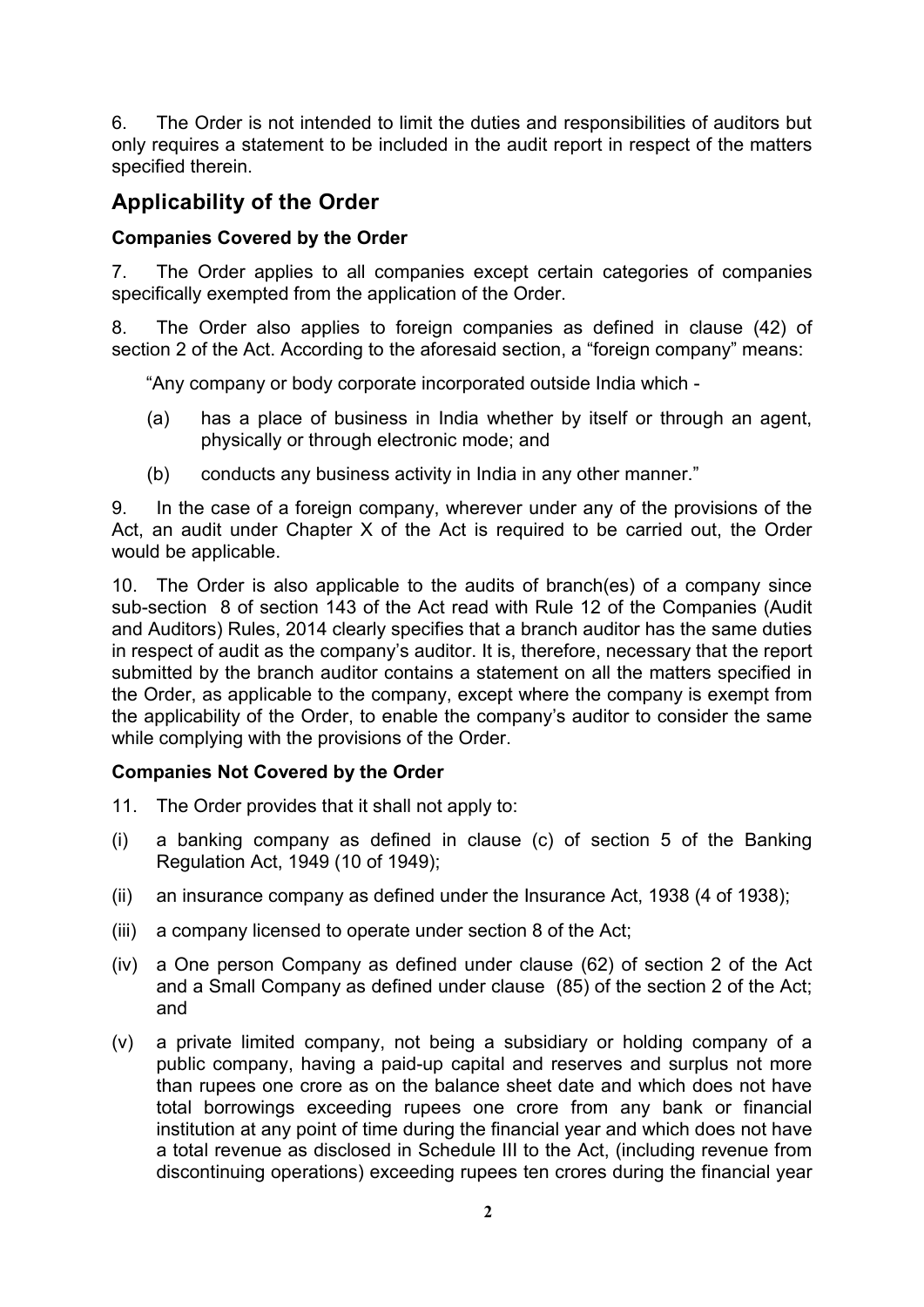as per the financial statements.

12. The Order specifically exempts banking companies, insurance companies and companies which have been licensed to operate under section 8 of the Act. The Order also exempts One Person Company and a Small Company from its application. The applicability of the Order would be based on the status of the company as at the balance sheet date. It may also be noted that in case a company is covered under the definition of small company, it will remain exempted from the applicability of the Order even if it falls under any of the criteria specified for private company.

13. The specific exemption under the Order is given to companies licensed under section 8 of the Act. However, it would appear that in view of the provisions of section 465 of the Act, the exemption would also extend companies licensed to operate under section 25 of the Companies Act 1956.

14. A private limited company, in order to be exempt from the applicability of the Order, must satisfy all the conditions mentioned above collectively. In other words, even if one of the conditions is not satisfied, a private limited company's auditor has to report on the matters specified in the Order.

# *Private Limited Company*

15. The term "private limited company", as used in the Order, should be construed to mean a company registered as a "private company" {as defined in sub-section (68) of section 2 of the Act}.

# *Paid-up Capital and Reserves and Surplus*

16. Sub-section (64) of section 2 of the Act defines the term "paid-up capital" as such aggregate amount of money credited as paid-up as is equivalent to the amount received as paid up in respect of shares issued and also includes any amount credited as paid up in respect of shares of the company, but does not include any other amount received in respect of such shares, by whatever name called.

The Guidance Note on Terms Used in Financial Statements, issued by the Institute of Chartered Accountants of India, defines the term "paid-up share capital" as, "that part of the subscribed share capital for which consideration in cash or otherwise has been received. This includes bonus shares allotted by the corporate enterprise". Paid-up share capital would include both equity share capital as well as the preference share capital. While calculating the paid-up capital, amount of calls unpaid should be deducted from and the amount originally paid-up on forfeited shares should be added to the figure of paid-up capital. Share application money received should not be considered as part of the paid-up capital.

17. The Guidance Note on Terms Used in Financial Statements defines the term "reserve" as, "The portion of earnings, receipts or other surplus of an enterprise (whether capital or revenue) appropriated by management for a general or specific purpose other than provision for depreciation or diminution in the value of assets or for a known liability.

As per schedule III of Companies Act 2013 "Reserves & Surplus" consists of:-

• Capital Reserves;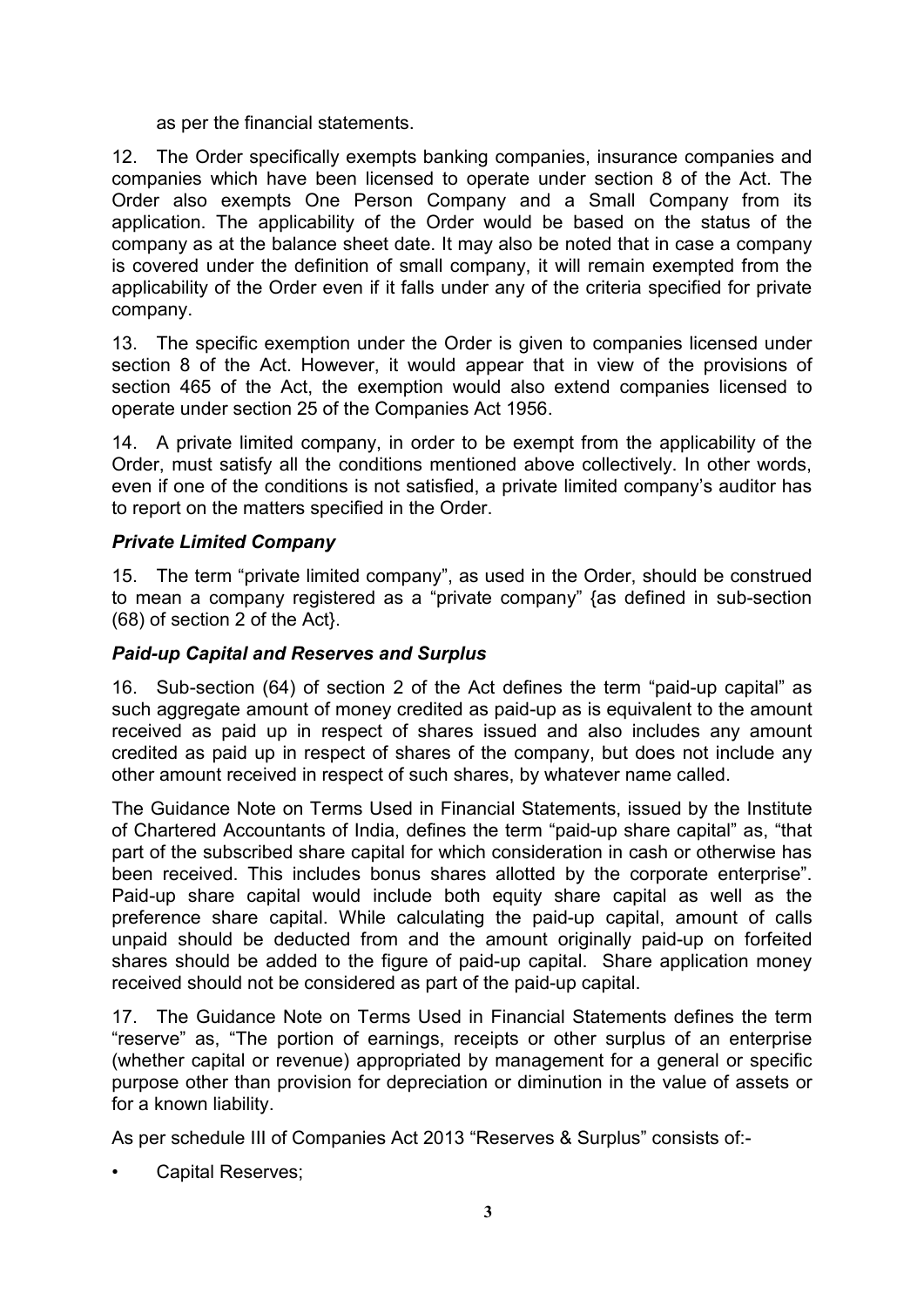- Capital Redemption Reserve;
- Securities Premium Reserve;
- Debenture Redemption Reserve;
- Revaluation Reserve;
- Share Options Outstanding Account;
- Other Reserves–(specify the nature and purpose of each reserve and the amount in respect thereof);
- Surplus *i.e.*, balance in Statement of Profit and Loss

(Debit balance of Statement of Profit and Loss shall be shown as a negative figure under the head "Surplus".)

18. Reserves are primarily of two types–capital reserves and revenue reserves. According to the Guidance Note on Terms Used in Financial Statements, the term "capital reserve" means "a reserve of a corporate enterprise which is not available for distribution as dividend". The said Guidance Note defines the term "revenue reserve" as "any reserve other than capital reserve". For determining the applicability of the Order to a private limited company, both capital as well as revenue reserves should be taken into consideration while computing the limit of rupees one crore; prescribed for paid-up capital and reserves & surplus. Revaluation reserve, if any, should also be taken into consideration while determining the figure of reserves for the limited purpose of determining the applicability of the Order. In case of debit balance of profit and loss, the same shall be netted for computing reserves & surplus. To summarise, total of reserves and surplus as disclosed in the financial statements should be considered in evaluating the threshold.

# *Borrowings*

19. Borrowings from banks or financial institutions can be long term or short term and are normally in the form of term loans, demand loans, export credits, cash credits, overdraft facilities, bills purchased or discounted. Outstanding balances of such borrowings should be considered as borrowing outstanding for the purpose of computing the limit of rupees one crore. Non-fund based credit facilities, to the extent such facilities have devolved and have been converted into fund-based credit facilities, should also be considered as outstanding borrowings. The figures of outstanding borrowing would also include the amount of bank guarantees issued by the company where such guarantee(s) has (have) been invoked and encashed or where, say, a letter of credit has been devolved on the company. In case of term loans, interest accrued and due is considered as a borrowing whereas interest accrued but not due is not considered as a borrowing. Further, in case the company enjoys a facility, say, a cash credit facility, whose balance is fluctuating in nature, the Order would apply to the company in case on any day during the financial year concerned, the amount outstanding in the cash credit facility exceeds Rs. one crore as per books of the company along with other borrowings. The condition laid down in the Order is that the private company does not have total borrowing exceeding rupees one crore from any bank or financial institution at any point of time during the financial year. There is no stipulation in the Order that the borrowing should be a long-term borrowing or a short-term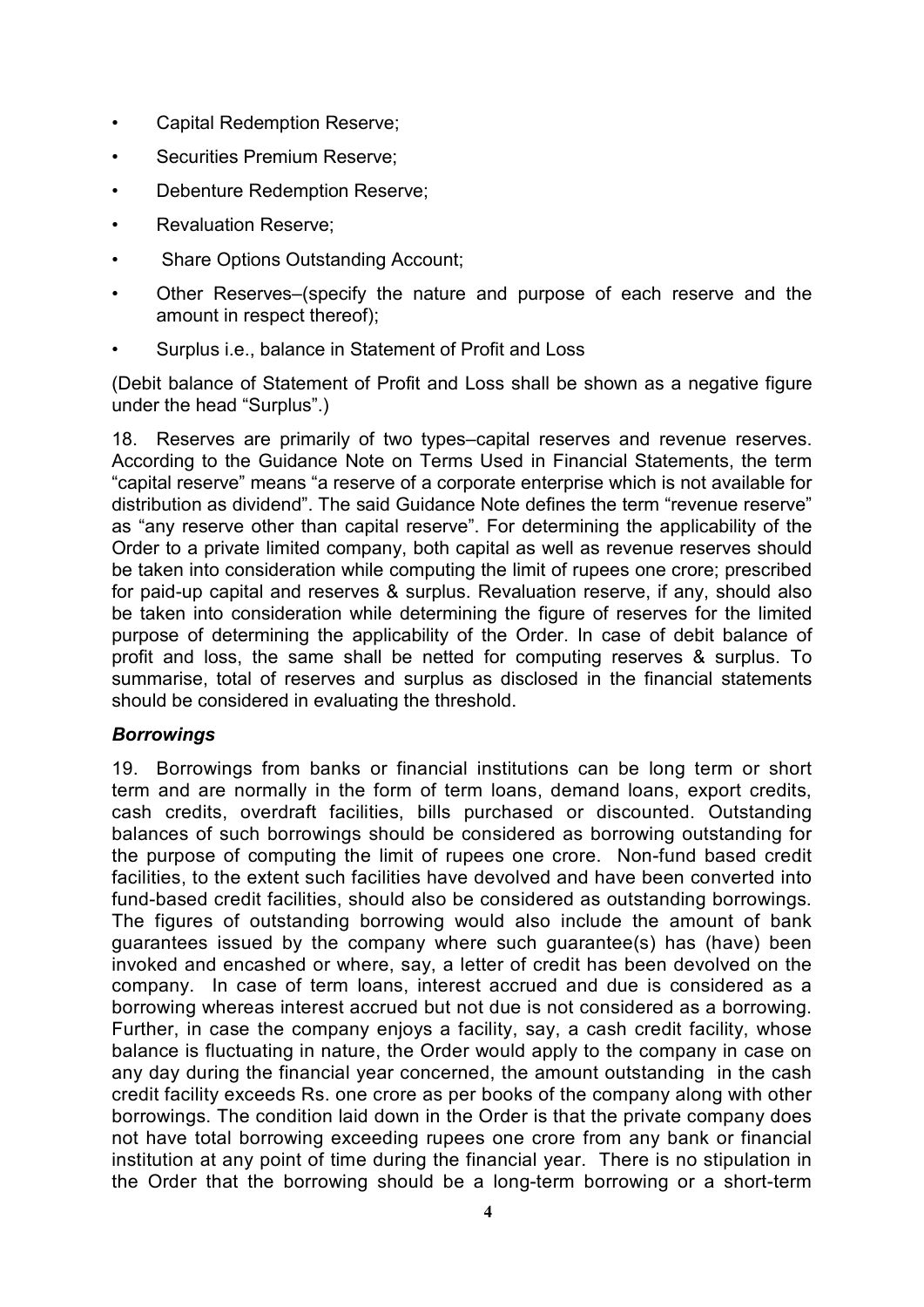borrowing or that it should be a secured borrowing or an unsecured borrowing. Further, the condition would also apply notwithstanding the fact that the company has been granted an overdraft facility against, say, fixed deposits, of the company with the concerned bank. Current maturity of long term borrowings will also form part of borrowings. Moreover, outstanding dues in respect of credit cards would also be considered while calculating the limit of Rs. one crore; in respect of borrowings outstanding from a bank or financial institution. It is clarified that since the words used by the Order are 'any bank or financial institution', the limit of "exceeding one crore rupees" would apply in aggregate to all borrowings and not with reference to each bank or financial institution.

# *Financial Institution*

20. Sub section (39) of section 2 of the Act defines the term "financial institution" to include a scheduled bank, and any other financial institution defined or notified under the Reserve Bank of India Act, 1934 (2 of 1934)". The term financial institution has been defined under clause (c) of Section 45I of the RBI Act 1934 as under:-

- *"45I (c) ''financial institution''* means any *non-banking institution* which carries on as its business or part of its business any of the following activities, namely:–
- (i) the financing, whether by way of making loans or advances or otherwise, of any activity other than its own;
- (ii) the acquisition of shares, stock, bonds, debentures or securities issued by a Government or local authority or other marketable securities of a like nature;
- (iii) letting or delivering of any goods to a hirer under a hire-purchase agreement as defined in clause (c) of section 2 of the Hire-Purchase Act, 1972;
- (iv) the carrying on of any class of insurance business;
- (v) managing, conducting or supervising, as foreman, agent or in any other capacity, of chits or kuries as defined in any law which is for the time being in force in any State, or any business, which is similar thereto;
- (vi) collecting, for any purpose or under any scheme or arrangement by whatever name called, monies in lumpsum or otherwise, by way of subscriptions or by sale of units, or other instruments or in any other manner and awarding prizes or gifts, whether in cash or kind, or disbursing monies in any other way, to persons from whom monies are collected or to any other person, 2 [but does not include any institution, which carries on as its principal business;
	- (a) agricultural operations; or
	- (aa) industrial activity; or]
	- (b) the purchase or sale of any goods (other than securities) or the providing of any services; or
	- (c) the purchase, construction or sale of immovable property, so however, that no portion of the income of the institution is derived from the financing of purchases, constructions or sales of immovable property by other persons;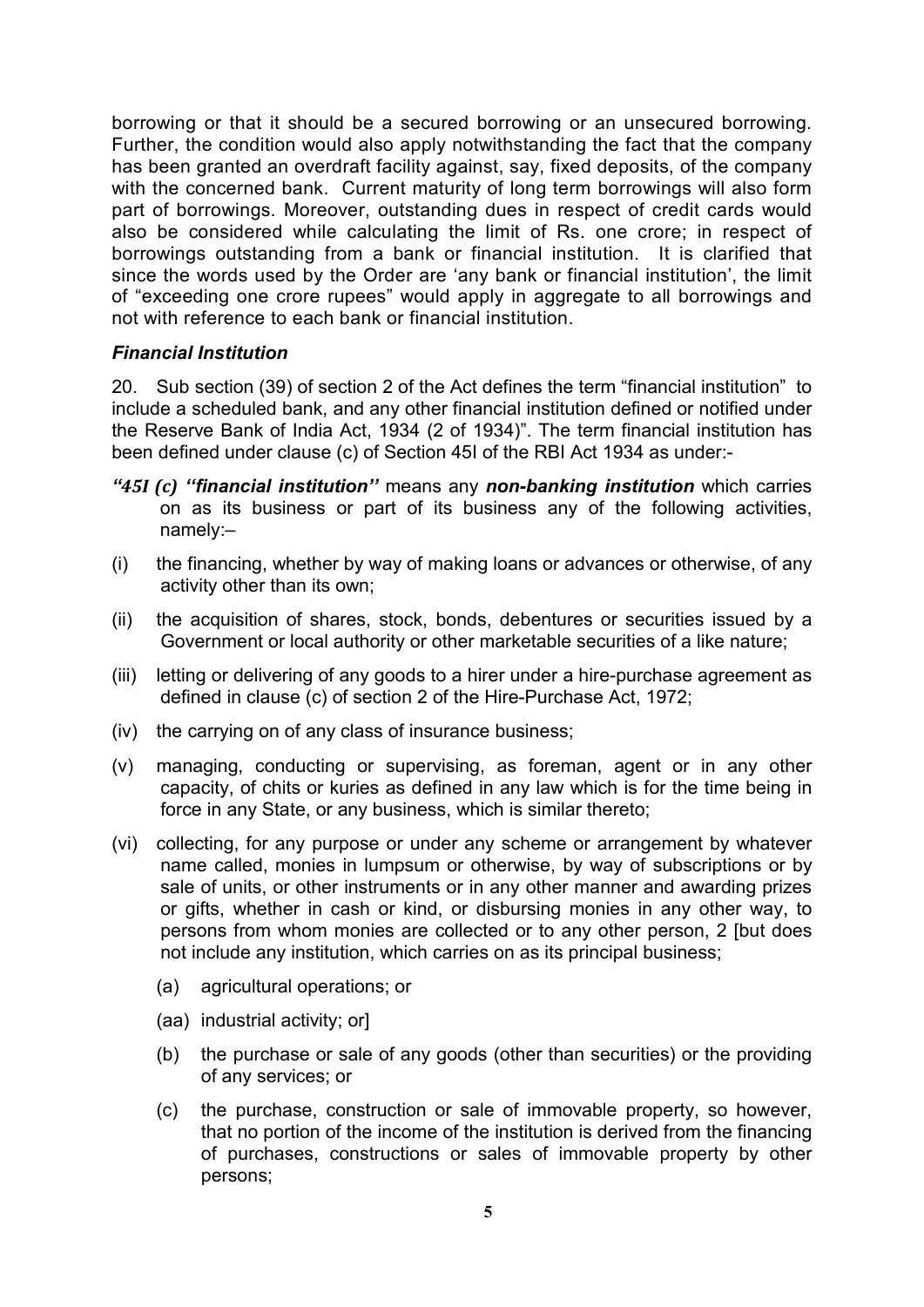Explanation.– For the purposes of this clause, ''industrial activity'' means any activity specified in sub-clauses (i) to (xviii) of clause (c) of section 2 of the Industrial Development Bank of India Act, 1964;

Further ''non-banking institution'' has been defined under clause (e) of Section 45I of RBI Act 1934 as under:-

45I (e) ''non-banking institution'' means a company, corporation (cooperative society).

Further, the term "financial institution" is also referred to in the context of the definition of a non-banking financial company as defined by the RBI Act, 1934. The term ''non-banking financial company'' has been defined under clause (f) of Section 45I of RBI Act 1934 as under:-

"45I (f) ''non-banking financial company'' means–

- (i) a financial institution which is a company;
- (ii) a non-banking institution which is a company and which has as its principal business the receiving of deposits, under any scheme or arrangement or in any other manner, or lending in any manner;
- (iii) such other non-banking institution or class of such institutions, as the Bank may, with the previous approval of the Central Government and by notification in the Official Gazette, specify;"

Accordingly the term "financial institution" shall also cover a non-banking financial company (NBFC). A list of financial institutions covered under the Companies (Acceptance of Deposits) Rules, 2014 is given in Appendix III to this Guidance Note. Further, private banks or foreign banks are banking institutions under the Banking Regulation Act, 1949. Therefore, loans taken from a private bank or a foreign bank would also be taken into consideration while examining the applicability of the Order.

# *Revenue*

21. The term, "revenue", has been defined by the Order as total revenue disclosed in Schedule III of the Act. Accordingly, the total revenue would include other income as per Schedule III. Here revenue will also include revenue from discontinuing operations as specified in the Order.

# Auditor's Report to Contain Matters Specified in Paragraphs 3 and 4 of the Order

22. Every report made by the auditor under section 143 of the Act on the accounts of every company audited by him, to which this Order applies, for the financial year commencing on or after 1<sup>st</sup> April 2015 shall, in addition, contain the matters specified in paragraphs 3 and 4 of the Order as may be applicable. Accordingly the reporting under this Order shall be applicable for the financial year 2015-16 and onwards. In case the auditor has to report on the financial statements for the financial year prior to 2015-16, then the relevant earlier Order shall be applicable.

Here it is pertinent to mention that the Order specify the applicability of the matters by the words "as may be applicable", reporting on the matters specified in paragraph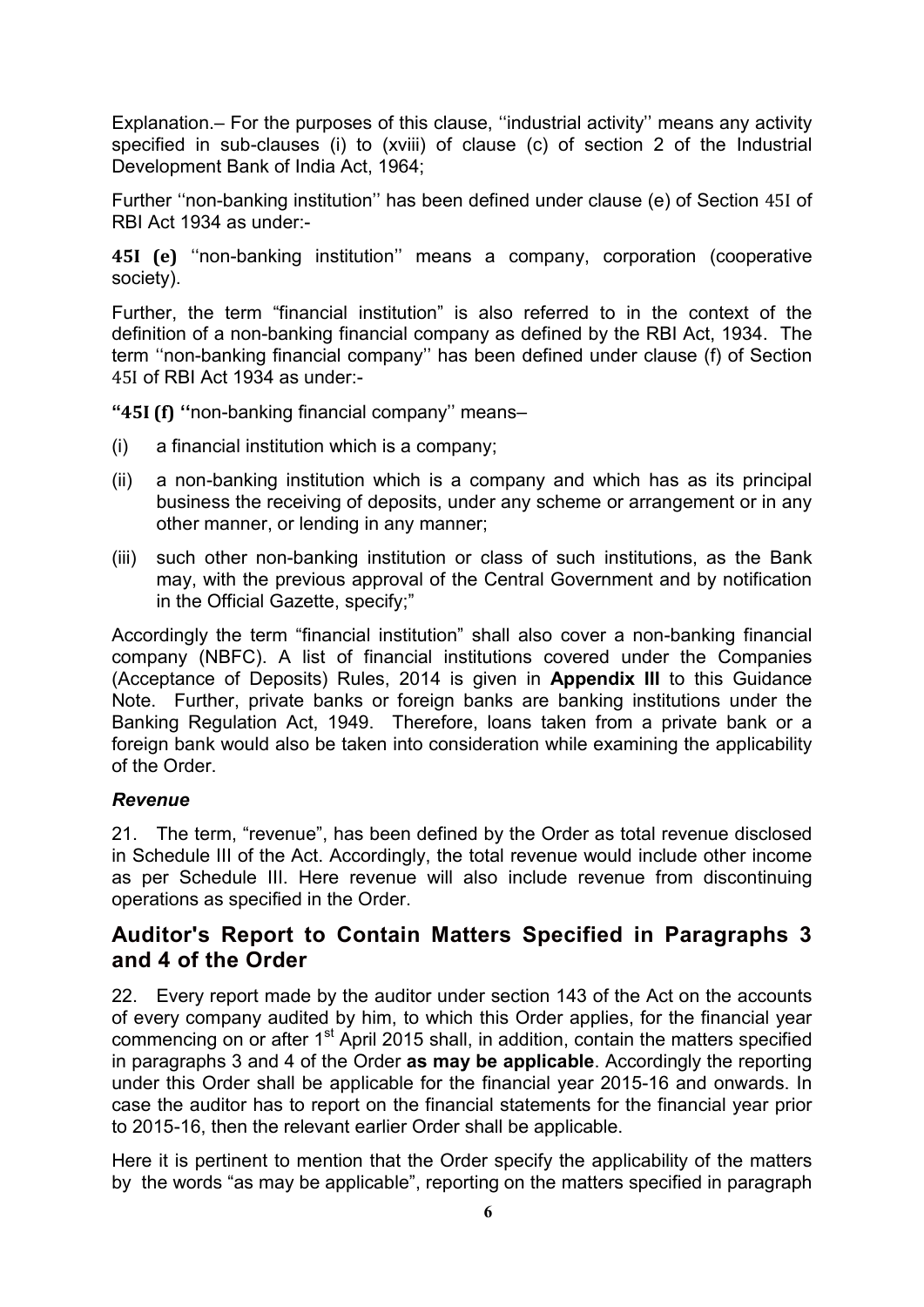3 and 4 of the Order are to be made only on those matters which are applicable to the Company.

# Non-applicability to the Consolidated Financial Statements

The Order specifically provides that it shall not apply to the auditor's report on consolidated financial statements.

# Period of Compliance

A question might arise as to the period in relation to which the auditor should comment or report upon the matters specified in the Order. For example, several of the questions relate to the maintenance of proper records. What should be the position of the auditor when records were improperly maintained for some part of the financial year but have been properly maintained at the balance sheet date? One view of the matter would be that no adverse report is necessary since the deficiencies existing during the year have been rectified before the auditor makes his report. However, this view does not recognise the fact that maintenance of records is not an end by itself but is a necessary condition for the auditor to satisfy himself regarding the authenticity of the transactions on which he is reporting. The better view, therefore, is to consider that the auditor is reporting on the state of affairs as they existed during the accounting year and compliance with the requirements of the Order should be judged with reference to the whole accounting year and not merely with reference to the position existing at the balance sheet date or the date at which he makes his report. However, in deciding whether or not to make an unfavourable comment, the auditor should consider what detrimental effect, if any, has been caused by the failure to comply with the requirements of the Order for any part of the year. For example, if records for fixed assets were not properly maintained for some part of the year but were properly maintained at the balance sheet date and physical verification was made after the records were properly maintained, there is no detrimental effect on the company. However, if internal control with respect to the items specified in the relevant clause of the Order was inadequate during a part of the year, some detrimental effect on the company could have occurred.

At the same time, the auditor cannot ignore the position existing at the balance sheet date or at the time at which he makes his report. The auditor might consider, in the light of the circumstances and provided he is able to satisfy himself regarding the facts, as to whether a reference to the state of affairs existing at the balance sheet date or at the date when he makes his report would be necessary to give a more complete picture to the members to whom he is reporting.

It is not necessary that the auditor should refer individually to each of the transactions throughout the year where there has not been compliance with the requirements of the Order unless the non-compliance is so significant as to merit individual attention. Normally, it should be sufficient if he indicates in general terms whether or not the requirements have been complied with.

# General Approach

23. In formulating a general approach to the requirements of the Order, it is necessary to take a view regarding the objective behind the issuance of the Order. The Order does not replace an audit by an investigation in respect of the matters specified therein. Many of these matters, in any case, are covered by an auditor in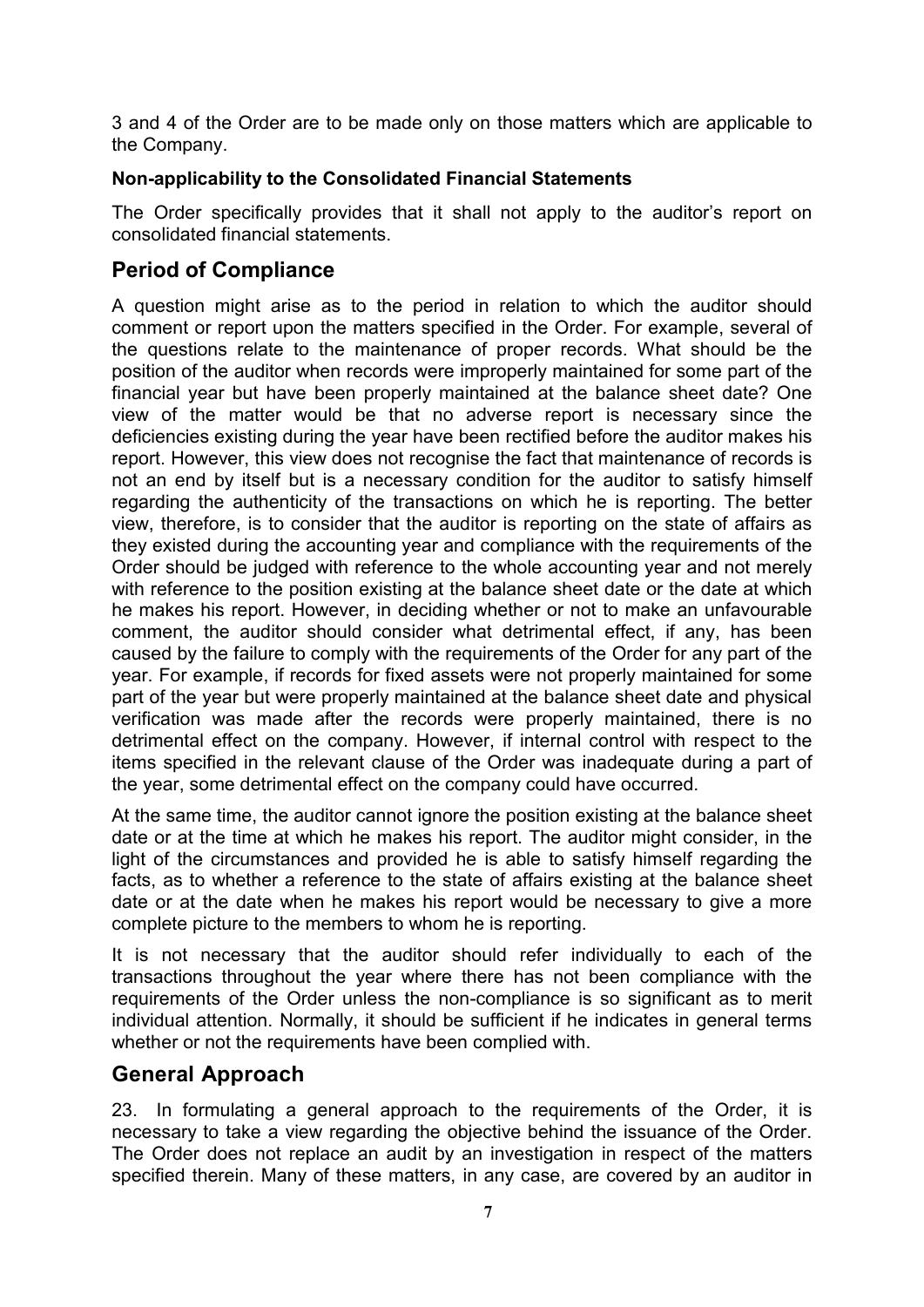the normal course of his audit and the emphasis of the Order is not, therefore, on requiring the auditor to carry out an investigation but on requiring him to give specific information on certain aspects of his work.

24. The reporting under the Order, issued under section 143(11) of the Act, is only supplemental to the audit of financial statements of the company and the auditor's report issued in terms of section 143(2) and 143(3) of the Act. Reporting under the Order should not, therefore, be construed as a separate reporting engagement. Section 143(9) the Act, casts a duty on the auditor to comply with the auditing standards specified under section 143(10) of the Act. Hence, it should be noted that the auditor's procedures for reporting on the Order would, as in the case of audit of financial statements, need to be within the framework of the principles enunciated in the aforementioned Standards on Auditing.

25. It is possible that for the purposes of the Order, the auditor needs greater information from the management and, therefore, closer interaction with the management becomes necessary. This will ensure that there is sufficient advance planning regarding the manner in which the examination necessary for reporting on matters specified in the Order would be carried out by the auditor and the form in which the company should maintain its records so that they provide the necessary information and evidence to the auditor. An example of this would be the documents and records to be maintained by the company to provide the requisite evidence to the auditor regarding verification of fixed assets or inventories. It is, therefore, suggested that the auditor should intimate to the management, in writing, his requirements before the commencement of each audit. The auditor should also consider intimating additional requirements, if any, during the course of the audit. The auditor should also consider obtaining management representations, on matters on which the Order requires the auditor make a statement on certain aspects.

26. For a number of reasons, the necessity for preserving working papers by the auditors assumes greater importance in the context of the requirements of the Order. Firstly, there should be evidence that the opinion expressed by the auditor is based on an examination made by him. Secondly, there should be evidence to show that in arriving at his opinion, the auditor has given due cognisance to the information and explanations given by the company and that his opinion is not arbitrary. Thirdly, there should be evidence to show that the information and explanations obtained were full and complete, that is, the auditor has sought and obtained all the information and explanations which to the best of his knowledge and belief were necessary to be considered before arriving at his opinion. Finally, there should be evidence to show that the auditor did not merely rely upon the information or explanations given by the company but that he subjected such information and explanations to reasonable tests to verify their accuracy and completeness.

27. As the auditor needs to comply with the requirements of Standard on Auditing (SA) 230, "Audit Documentation", the auditor may take the following steps to ensure that he has adequate working papers to support the conclusions drawn in his report:

- (a) submit to the company, a questionnaire on all important matters covered by the Order.
- (b) make specific inquiries in writing on all important matters not covered by the questionnaire.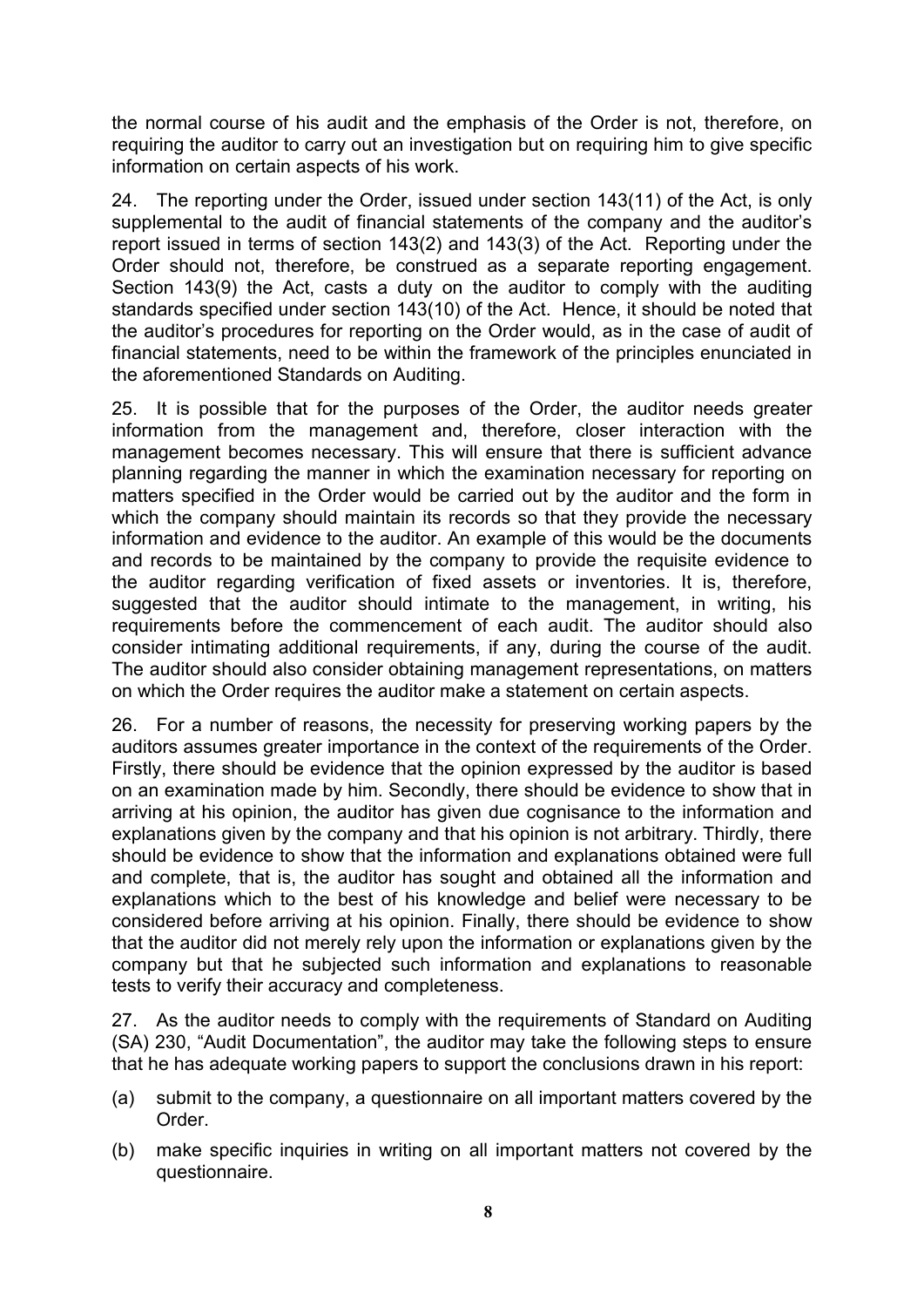- (c) insist that replies of the company are furnished in writing and are signed by a responsible officer of the company.
- (d) where the explanations are not already separately recorded, maintain a record of the discussions with the management.
- (e) prepare his own "check-list" in respect of the requirements of the Order and record the names of the members of his staff who made the examination and the name of the company's staff who provided the information. An illustrative check-list in respect of the requirements of the Order is given in Appendix IV to this Guidance Note.

28. Where a requirement of the Order is not complied with but the auditor decides not to make an adverse comment, in view of the immateriality of the item, he should record rationale for the same in his working papers.

29. The mere fact that the Order is confined to certain specific matters should not be interpreted to imply that the auditor's duties in respect of other matters normally covered in the course of an audit of the financial statements are, in any way, limited or abridged by the Order. At the same time, it should be recognised that the reporting obligations under the Order are confined to the specific items stated in the Order.

30. Many of the matters covered by the Order require exercise of judgement by the auditor rather than the application of a purely objective test. For example, the auditor is required to state whether any material discrepancy noticed on physical verification of fixed assets have been properly dealt with in the accounts. This requires the exercise of judgement—firstly, in determining whether the discrepancies are material, and secondly, in deciding whether the accounting treatment is proper.

31. It may be noted that while reporting on matters specified in the Order, the auditor should consider the materiality, in accordance with the principles enunciated in Standard on Audit (SA) 320(Revised), *Materiality in Planning and Performing an Audit.* The auditor obtains reasonable assurance by obtaining audit evidences to reduce audit risk to an acceptable low level. Materiality and audit risk are considered throughout the audit, in particular, when determining the nature, timing and extent of further audit procedures to be performed. For example, the auditor, in case of loans granted by the company, as referred to in Clause 3(iii) of the Order, while reporting, on the repayment schedule of various loans granted, the auditor examines the loan documentation of all large loans and conducts a test check examination of the rest, having regard to the materiality.

32. It is necessary to remember that the exercise of judgement is bound to be a somewhat subjective matter. This is, in fact, recognised by the provisions of the Act which require the expression of an opinion by the auditor. When a professional expresses an opinion, he does not guarantee that his opinion is infallible nor does he hold out that his opinion will invariably agree with the opinion of another professional on the same facts. The test of an auditor's liability in a matter which involves the exercise of judgement is not whether his opinion coincides with that of another person or authority, but whether he has expressed his opinion in good faith and after the exercise of reasonable care and skill. No liability can attach to an auditor in a matter involving the expression of an opinion based on the exercise of judgement, merely because there is a difference of opinion between him and some other person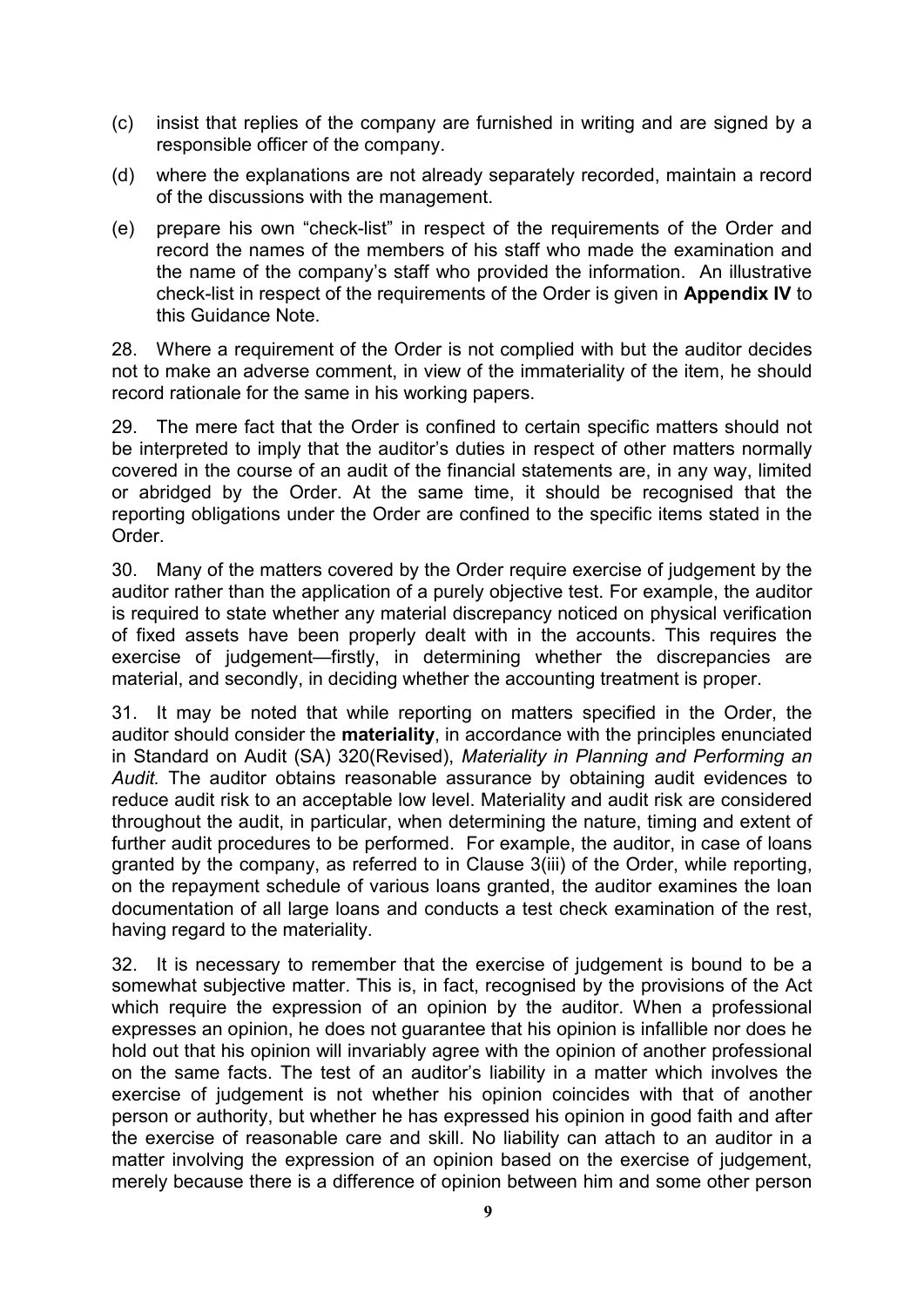or authority or merely because some other person or authority comes to the conclusion that in expressing the opinion the auditor committed an error of judgement. The auditor may be liable, however, if it is found that he has expressed his opinion without exercising reasonable care and skill, or without applying his mind to the facts, or if he has expressed his opinion recklessly, in complete disregard of the facts.

# Matters to be Included in the Auditor's Report

33. The matters to be included in the auditor's report are specified in paragraph 3 of the Order. It has sixteen clauses in all. The Clause-wise Comments are given below:-

# *34. Whether the company is maintaining proper records showing full particulars, including quantitative details and situation of fixed assets.*  [Paragraph 3(i)(a)]

# Relevant Provisions

- (a) The clause requires the auditor to comment whether the company is maintaining proper records showing full particulars, including quantitative details and situation of fixed assets. Accounting Standard  $(AS)$  10<sup>1</sup>, "Accounting for Fixed Assets" defines "Fixed Asset" as an "asset held with the intention of being used for the purpose of producing or providing goods or services and is not held for sale in the normal course of business".
- (b) The Order does not define as to what constitutes 'proper records'. In general, however, the records relating to fixed assets should contain, *inter alia*, the following details:
	- (i) sufficient description of the asset to make identification possible;
	- (ii) classification, that is, the head under which it is shown in the accounts, e.g., plant and machinery, office equipment, etc;
	- (iii) situation;
	- (iv) quantity, i.e., number of units;
	- (v) original cost;
	- (vi) year of purchase;
	- (vii) useful life;
	- (viii) residual Value;
	- (ix) component-wise breakup; (Wherever applicable)

<sup>&</sup>lt;sup>1</sup> As per revised Accounting Standard (AS) 10 (applicable from FY 2016-17). The head " Fixed Assets" replaced by "Property Plant and Equipment" which defines the term "the tangible items" that:

a) are held for use in the production or supply of goods or services, for rental to others, or for administrative purposes; and

b) are expected to be used during more than a period of twelve months".

<sup>\*</sup> As per AS 26, Intangible Assets, an Intangible Asset is an identifiable non monetary asset, without physical substance, held for use in the production or supply of goods or services, for rental to others, or for administrative purposes.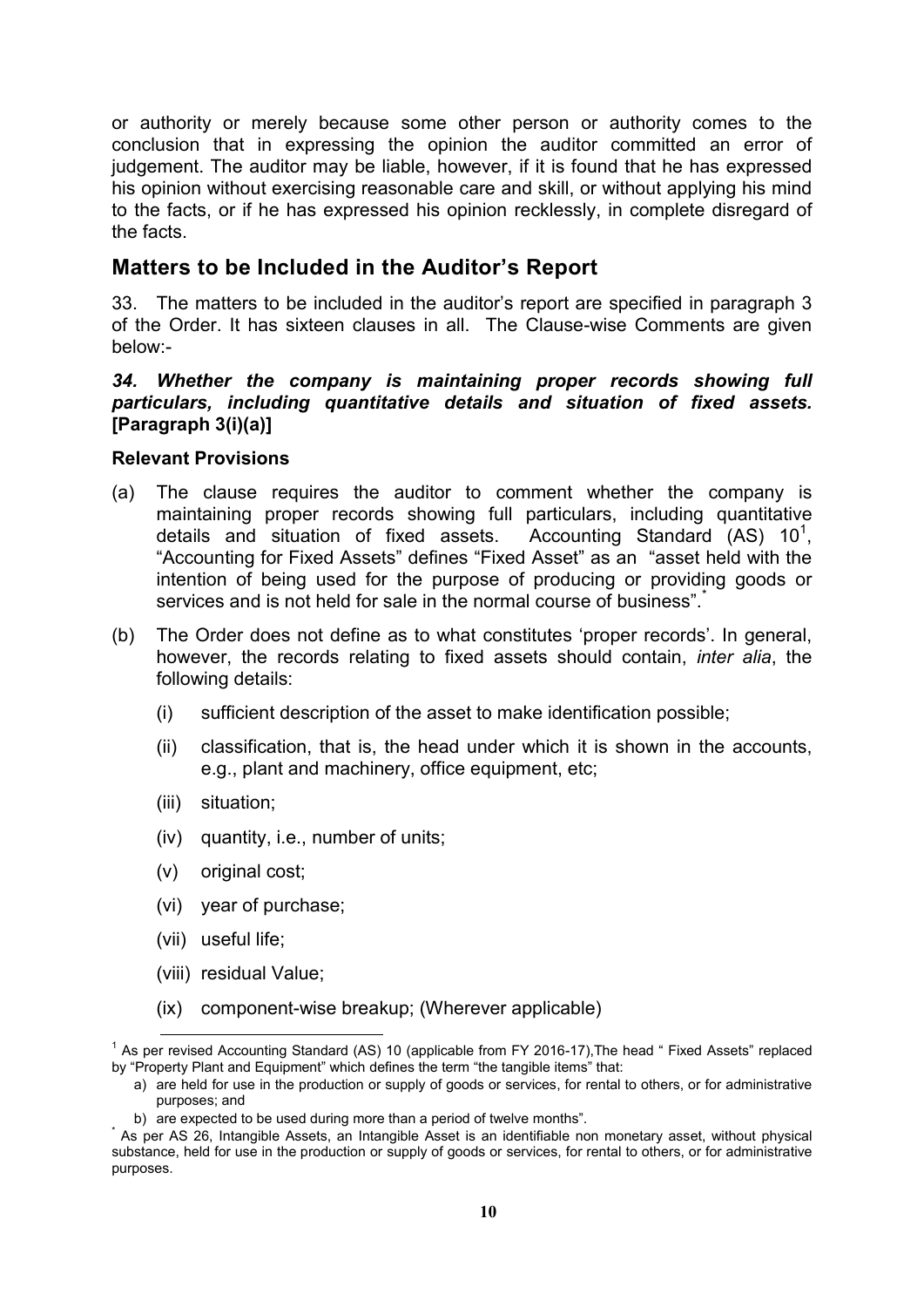- (x) adjustment for revaluation or for any increase or decrease in cost;
- (xi) date of revaluation, if any;
- (xii) rate(s)/basis of depreciation or amortisation, as the case may be;
- (xiii) depreciation/amortisation for the current year;
- (xiv) accumulated depreciation/amortisation;
- (xv) particulars regarding impairment;
- (xvi) particulars regarding sale, discarding, demolition, destruction, etc.
- (c) The records should contain the above-mentioned particulars in respect of all items of fixed assets, whether tangible or intangible, self-financed or acquired through finance lease. These records should also contain particulars in respect of those items of fixed assets that have been fully depreciated or amortised or have been retired from active use and held for disposal. The records should also contain necessary particulars in respect of items of fixed assets that have been fully impaired during the period covered by the audit report.

Thus, what constitutes proper records is a matter of professional judgment made by the auditor after considering the facts and circumstances of each case.

- (d) It is necessary that the aggregate original cost, depreciation or amortisation to date, and impairment loss, if any, as per these records under individual heads should reconcile with the figures shown in the books of account.
- (e) It is not possible to specify any single form in which the records should be maintained. This would depend upon the mode of account keeping (manual or computerized), the number of operating locations, the systems of control, etc. It may be noted that with the widespread use of the information technology, many companies maintain electronic records. In fact, section 2(12) of the Act, defines the terms "book and paper" and "book or paper" as including books of account, deeds, vouchers, writings, documents, minutes and registers maintained on paper or in electronic form". Rule 3 of the Companies (Accounts) Rules, 2014 dealing with the "manner of books of account to be kept in electronic mode" states as under:
	- "(1) The books of account and other relevant books and papers maintained in electronic shall remain accessible in India so as to be usable for subsequent reference.
	- (2) Books of Account and other relevant books and papers referred to in subrule (1) shall be retained in the format in which they were originally generated, sent or received, or in a format which shall present accurately the information generated, sent or received and the information contained in the electronic records shall remain complete and unaltered.
	- (3) The information received from branch officers shall not be altered and shall be kept in a manner where it shall depict what was originally received from the branches.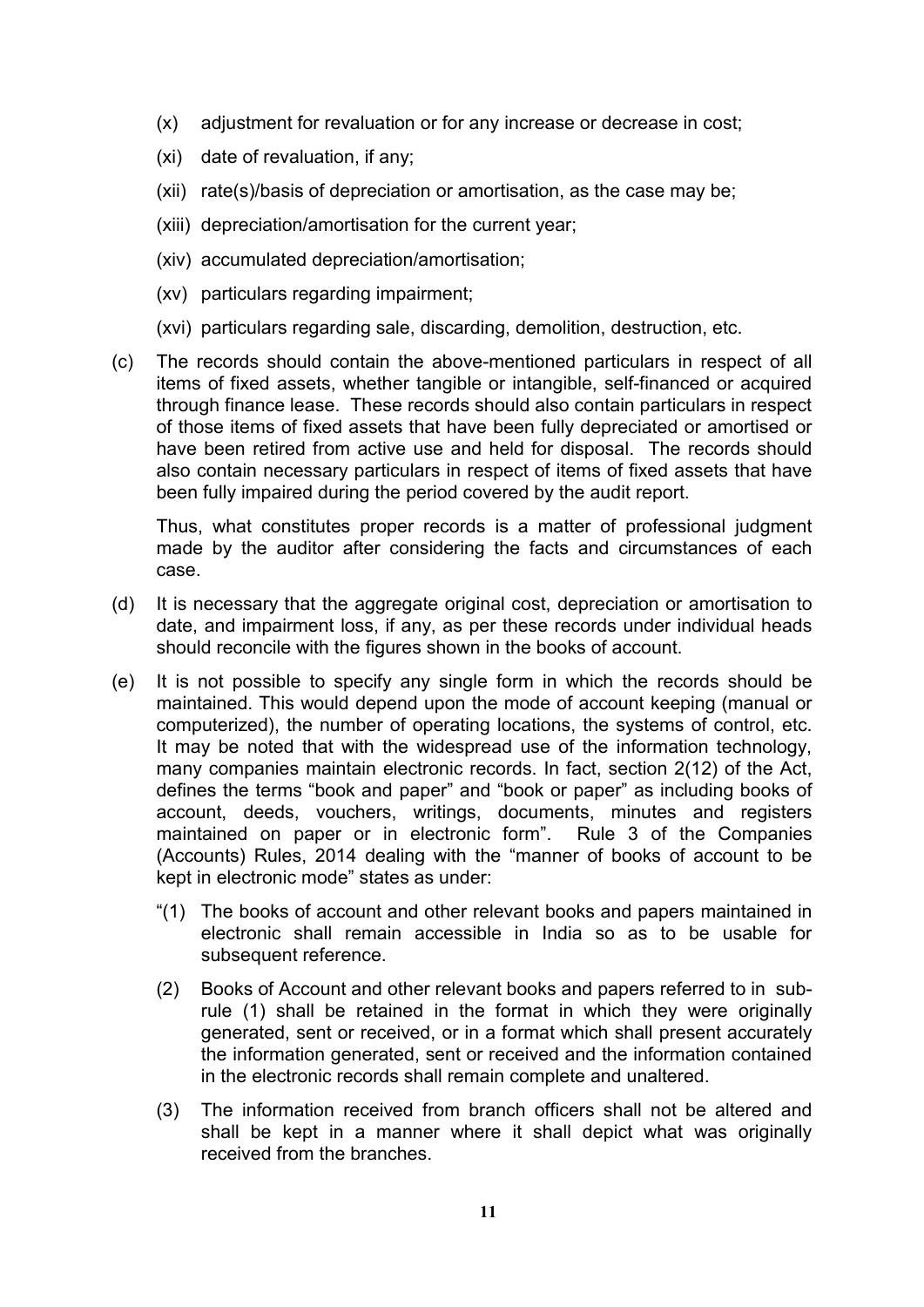- (4) The information in the electronic record of the document shall be capable of being displayed in a legible form.
- (5) There shall be a proper system for storage, retrieval, display or printout of the electronic records as the Audit Committee, if any, or the Board may deem appropriate and such records shall not be disposed of or rendered unusable, unless permitted by law."

The Rule further explains that the term "electronic mode" includes "electronic form" as defined in section 2(1)(r) of the Information Technology Act, 2000 and also includes an electronic record as defined in section 2(1)(t) of the Information Technology Act, 2000 (as amended by the Amendment Act of  $2008)^2$ . Accordingly, where any law requires that any information or matter should be in the typewritten or printed form, then such requirement shall be deemed to be satisfied if it is in an electronic form. However, it will have to be ensured that the information contained in the electronic records remains accessible and unaltered and its origin, destination, date, etc., can be identified.

# Audit Procedures and Reporting

- (f) The auditor may, therefore, accept fixed assets register in electronic form if the following two conditions are satisfied:
	- (i) The controls and security measures in the company are such that once finalised, the fixed assets register cannot be altered without proper authorization and audit trail.<sup>3</sup>
	- (ii) The fixed assets register is in such a form that it can be retrieved in a legible form. In other words, the emphasis is on whether it can be read on the screen or a hard copy can be taken. If this is so, one can contend that it is capable of being retrieved in a legible form.

In case the above two conditions or either of the two conditions are not satisfied, the auditor should obtain a duly authenticated print-out of the fixed assets register. In case the auditor decides to rely on electronically maintained fixed assets register, he should maintain adequate documentation evidencing the evaluation of controls that seek to ensure the completeness, accuracy and security of the register.

(g) The purpose of showing the situation of the assets is to make verification possible. There may, however, be certain classes of fixed assets whose situation keeps changing, for example, construction equipment which has to be moved to sites. In such circumstances, it should be sufficient if record of movement/custody of the equipment is maintained.

 $2^2$  Section 2(r) of the Information Technology Act, 2000 defined "electronic form" as follows:

<sup>&</sup>quot;electronic form" with reference to information means any information generated, sent, received or stored in media, magnetic, optical, computer memory, micro film, computer generated micro fiche or similar device"

Section 2(t) of the information Technology Act, 2000 defines "electronic records" as follows:

<sup>&</sup>quot;electronic record" means data, record or data generated, image or sound stored, received or sent in an electronic form or micro film or computer generated micro fiche."

<sup>&</sup>lt;sup>3</sup> In this context, attention of the members is also drawn to Standard on Auditing (SA) 315, Identifying and Assessing the Risks of Material Misstatement Through Understanding the Entity and Its Environment" as also the "Guidance Note on Audit of Internal Financial Controls Over Financial Reporting", issued by ICAI.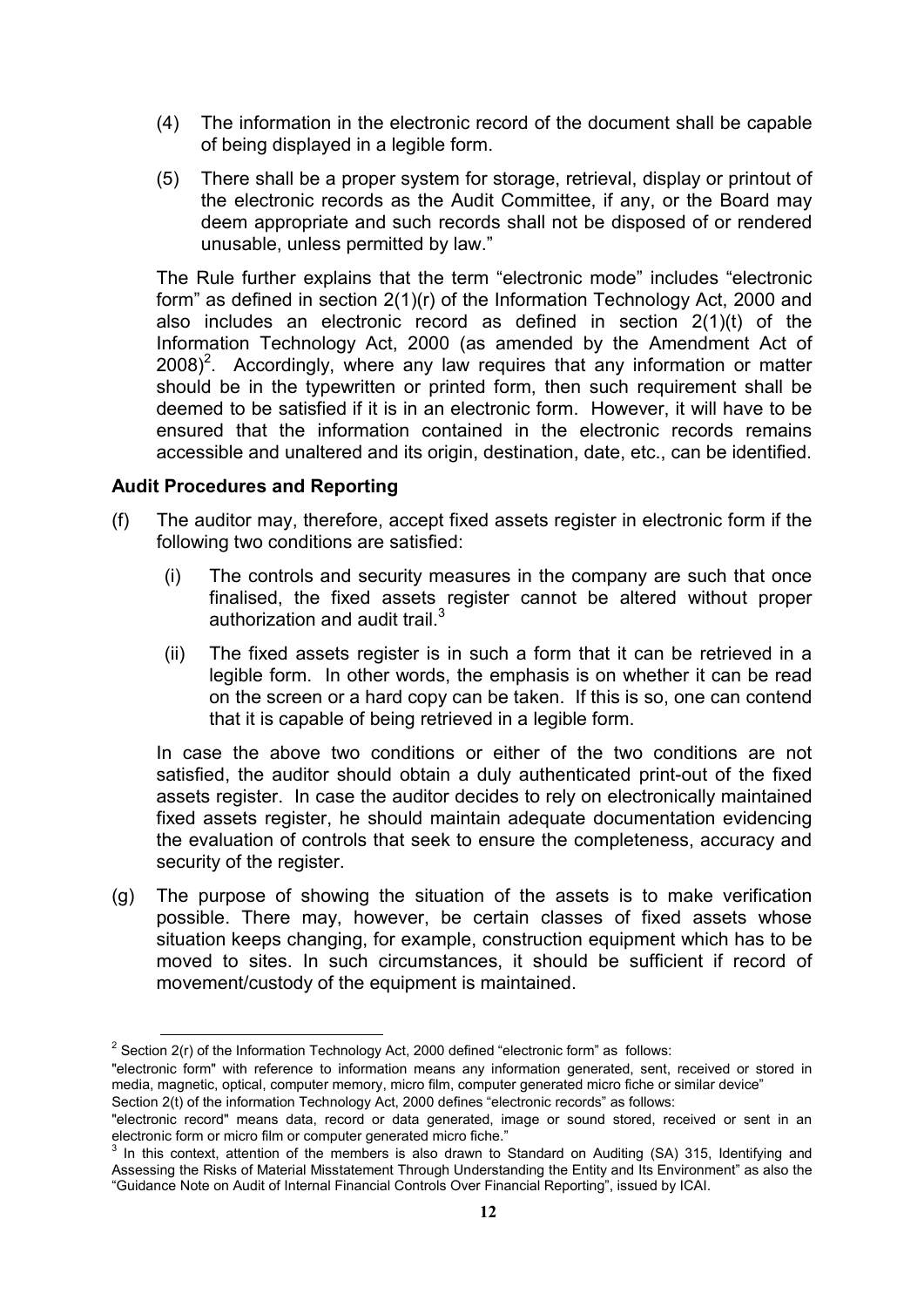- (h) Where assets like furniture, etc., are located in the residential premises of members of the staff, the fixed assets register should indicate the name & designation of the person who has custody of the asset for the time being.
- (i) While, generally, the quantity, value and situation have to be recorded itemwise, assets of small individual value, e.g., chairs, tables, etc., may be conveniently grouped for purposes of entry in the register. Similarly, for assets having same useful life, it may not be necessary to indicate the accumulated depreciation for each item; instead, depreciation for the group as a whole may be shown.
- (j) Quantitative details in respect of fixed assets may be maintained on the following lines:
	- (i) Land may be identified by survey numbers and by deeds of conveyance.
	- (ii) Leaseholds can be identified by individual leases.
	- (iii) Buildings may, initially, be classified into factory buildings, office buildings, township buildings, service buildings (like water works), etc. These may then be further sub-divided. Factory buildings may be further classified into individual buildings which house a manufacturing unit or a plant or sub-plant. Service buildings may be similarly classified according to nature of service and location. Township buildings can be further classified into individual units or into groups of units taking into consideration the type of construction, the location and the year of construction. For example, if a company's township has four categories of quarters, e.g., A, B, C and D, the fixed assets register may not record each individual quarter but may have a single entry for all 'A' type quarters constructed in a particular year and located in a particular area and show only the number of quarters covered by the entry.
	- (iv) Railway sidings can be identified by length and location.
	- (v) Plant and Machinery may be sub-divided into fixed and movable. For movable machinery, a separate record may be kept for each individual item. Movable machinery would include, for this purpose, items of plant which are for the moment fixed to the shop-floor but which can be moved, e.g., machine tools. In respect of fixed plant and machinery, a sub-division can be made according to the process, a plant for each separate process being considered as a separate identifiable unit. A further sub-division may be useful when within a process, there are plants which are capable of working independently of each other. The degree to which a subdivision of fixed plant and machinery should be made depends upon the circumstances of each case bearing in mind the objectives of sub-division, namely, the determination of individual cost and the facility for physical verification and componentisation<sup>4</sup>.
	- (vi) Furniture and fittings and assets like office appliances, air-conditioners,

<sup>4</sup> Attention of the readers is invited to the requirements of Schedule II to the Companies Act 2013 in respect of componentisation.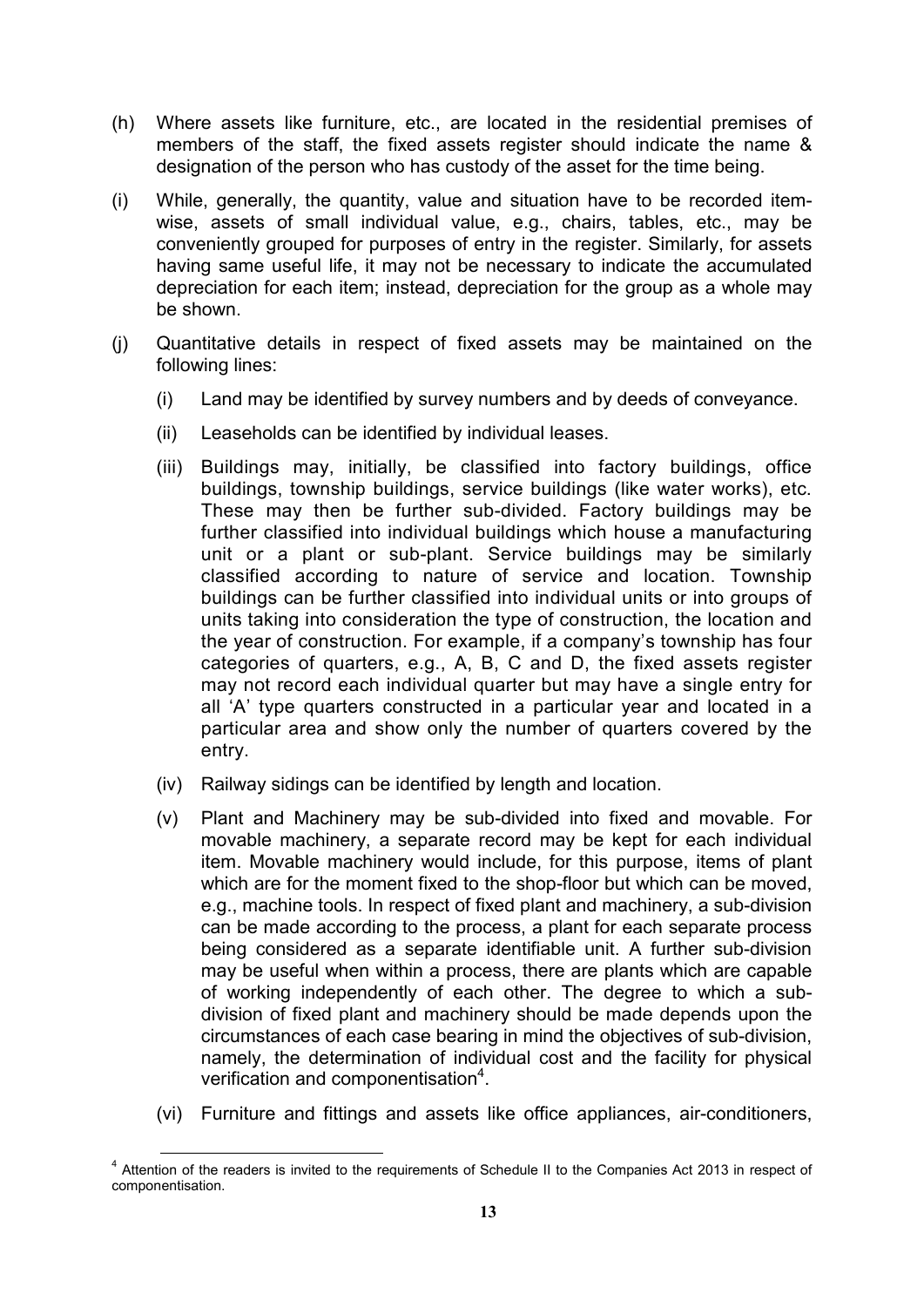water coolers, etc., consist of individual items which can be easily identified. Some difficulty may, however, be faced with regard to the large number of items and their relative mobility. In such cases, a distinction by value may be necessary, individual identification being made for highvalue items and by groups for other items.

- (vii) Development of property is an asset head which can be easily subdivided according to the buildings or plant for which the development work is undertaken.
- (viii) Patents, trademarks and designs are normally identifiable by the purchase agreements or the letters granting patent and by registration references in case of trademarks and designs. Intangible assets can be identified by reference to the purchase agreements (in case an intangible asset has been purchased) and by reference to the records and documents that substantiate the costs incurred by the company in the generation and development of an intangible asset.
- (ix) Vehicles can be identified by reference to the registration books.
- (k) In cases where the details regarding allocation of cost over identified units of assets are not available, it would have to be made by an analysis of the purchases and the disposals of the preceding years. Among the difficulties which may be faced could be: (i) records for some of the years may not be available; (ii) the description in the records may not be complete; (iii) details of disposals may not have been properly recorded; (iv) subsequent additions to an existing asset may have been shown as a separate asset; (v) a single figure of cost may be assigned to a number of assets which have to be separately identified; (vi) assets purchased for one department may have been moved to other departments, and so on. The management, in consultation with the auditor, should make the best effort possible under the circumstances to identify the cost of each asset. In doing so, reasonable assumptions or approximations may be made, where necessary. For example, when details of disposals are not available, it may be assumed that the asset sold is the asset which was acquired earliest in point of time. Similarly, when the individual cost of a large number of small items is not available, one can estimate the cost of each item and pro-rate the total cost in the proportion of the estimated cost of the item to the aggregate estimated cost.
- (l) It may be useful if initial identification of assets is done by persons who are familiar with them, e.g., the maintenance staff. At the point of identification, a code number may be affixed on the asset which would give sufficient details for future identification.
- (m) The initial identification of assets will often reveal a number of discrepancies between the assets as verified and the details compiled from the records. This may be on account of the features already considered in (l) above. This may also be due to the fact that assets might have been scrapped in earlier years but proper documentation may not have been made or that assets may have been broken up into smaller units or amalgamated into larger units or otherwise modified without changing the asset records. The degree of further inquiry necessary to reconcile these discrepancies would depend upon the nature of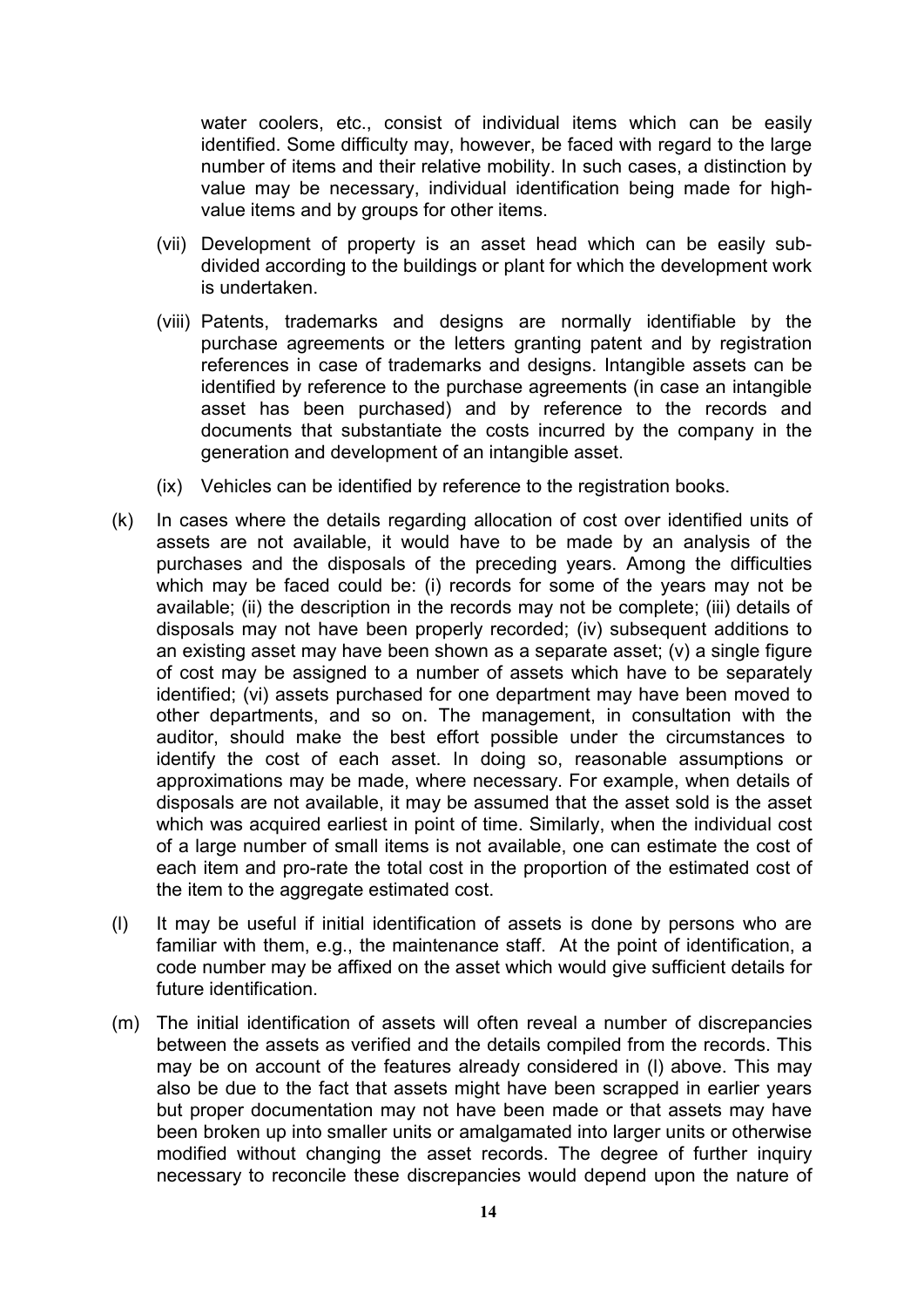the asset, its cost, the age of the asset, the extent of accounting or other records available and other relevant factors. However, the concept of materiality should be borne in mind in making these further inquiries, greater attention being devoted to assets which are of large value or of relatively recent purchase. Any adjustments that finally have to be made should be properly documented. The auditor should request the appropriate level of management to carry out necessary adjustments.

#### *35. Whether these fixed assets have been physically verified by the management at reasonable intervals; whether any material discrepancies were noticed on such verification and if so, whether the same have been properly dealt with in the books of account;* [Paragraph 3(i)(b)]

#### Relevant Provisions

- (a) The clause requires the auditor to comment whether the fixed assets of the company have been physically verified by the management at reasonable intervals. The clause further requires the auditor to comment whether any material discrepancies were noticed on such verification and if so, whether those discrepancies have been properly dealt with in the books of account.
- (b) Physical verification of the assets is the responsibility of the management and, therefore, has to be carried out by the management itself and not by the auditor. It is, however, necessary that the auditor satisfies himself that such verification was done and that there is adequate evidence on the basis of which he can arrive at such a conclusion. The auditor may prefer to observe the verification, particularly when verification of all assets can be made by the management on a single day or within a relatively short period of time. If, however, verification is a continuous process or if the auditor is not present when verification is made, then he should examine the instructions issued to the staff (which should, therefore, be in writing) by the management and should examine the working papers of the staff to substantiate the fact that verification was done and to determine the name and competence of the person who did the verification. In making this examination, it is necessary to ensure that the person making the verification had the necessary technical knowledge where such knowledge is required. It is not necessary that only the company's staff should make verification. It is also possible for verification to be made by outside expert agencies engaged by the management for the purpose.

# Audit Procedures and Reporting

(c) The auditor should examine whether the method of verification was reasonable in the circumstances relating to each asset. For example, in the case of certain process industries, verification by direct physical check may not be possible in the case of assets which are in continuous use or which are concealed within larger units. It would not be realistic to expect the management to suspend manufacturing operations merely to conduct a physical verification of the fixed assets, unless there are compelling reasons which would justify such an extreme procedure. In such cases, indirect evidence of the existence of the assets may suffice. For example, the very fact that an oil refinery is producing at normal levels of efficiency may be sufficient to indicate the existence of the various process units even where each such unit cannot be verified by physical or visual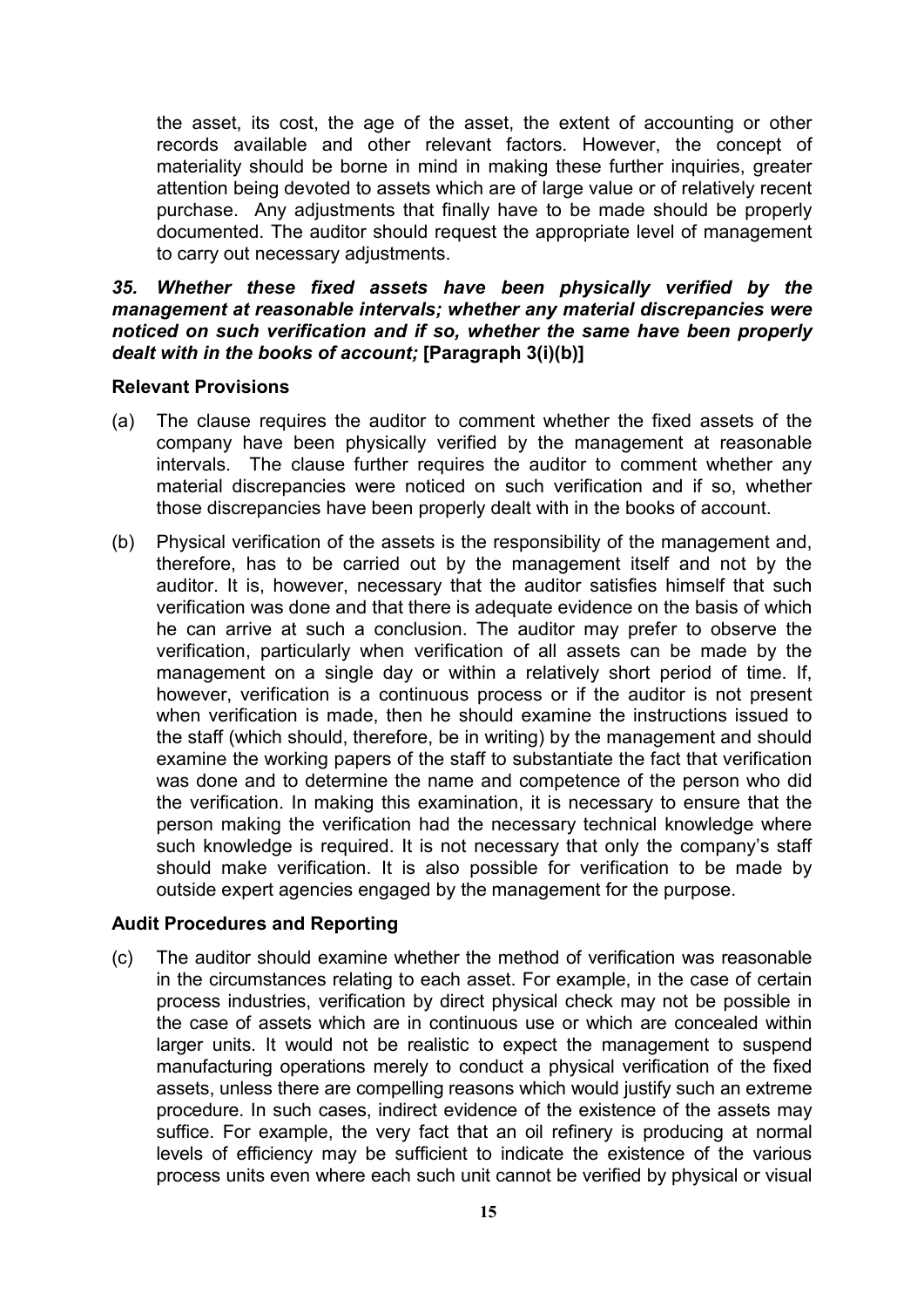inspection. It may not be necessary to verify assets like building by measurement except where there is evidence of alteration/demolition. At the same time, in view of the possibility of encroachment, adverse possession, etc., it may be necessary for a survey to be made periodically of open land.

- (d) It is advisable that the assets are marked with "distinctive numbers" especially where assets are movable in nature and where verification of all assets is not being conducted at the same time.
- (e) The Order requires the auditor to report whether the management" has verified the fixed assets at reasonable intervals. What constitutes "reasonable intervals" depends upon the circumstances of each case. The factors to be taken into consideration in this regard include the number of assets, the nature of assets, the relative value of assets, difficulty in verification, situation and geographical spread of the location of the assets, etc. The management may decide about the periodicity of physical verification of fixed assets considering the above factors. While an annual verification may be reasonable, it may be impracticable to carry out the same in some cases. Even in such cases, the verification programme should be such that all assets are verified at least once in every three years. Where verification of all assets is not made during the year, it will be necessary for the auditor to report that fact, but if he is satisfied regarding the frequency of verification he should also make a suitable comment to that effect.
- (f) The auditor is required to state whether any material discrepancies were noticed on verification and, if so, whether the same have been properly dealt with in the books of account. The latter part of the statement is required to be made only if the discrepancies are material. The auditor has, therefore, to use his judgement to determine whether a discrepancy is material or not. In making this judgement, the auditor should consider not merely the cost of the asset and its relationship to the total cost of all assets but also the nature of the asset, its situation and other relevant factors. If a material discrepancy has been properly dealt with in the books of account (which may or may not imply a separate disclosure in the accounts depending on the circumstances of the case), it is not necessary for the auditor to give details of the discrepancy or of its treatment in the accounts but he is required to make a statement that a material discrepancy was noticed on the verification of fixed assets and that the same has been properly dealt with in the books of account.

# *36. Whether the title deeds of immovable properties are held in the name of the company. If not, provide the details thereof; [Paragraph 3(i)(c)]*

# Relevant Provision

- (a) The clause requires the auditor to comment whether the title deeds of immovable properties are held in the name of the company, if not, to provide the details thereof. This clause shall cover the immovable properties which are included under the head Fixed Assets, as the reporting under Clause 3(i)(a) & 3(i)(b) pertains to Fixed Assets only.
- (b) The Act does not define the term "Immovable Property". However, as per General Clauses Act, 1897, "Immovable Property" shall include land, benefits to arise out of land, and things attached to the earth, or permanently fastened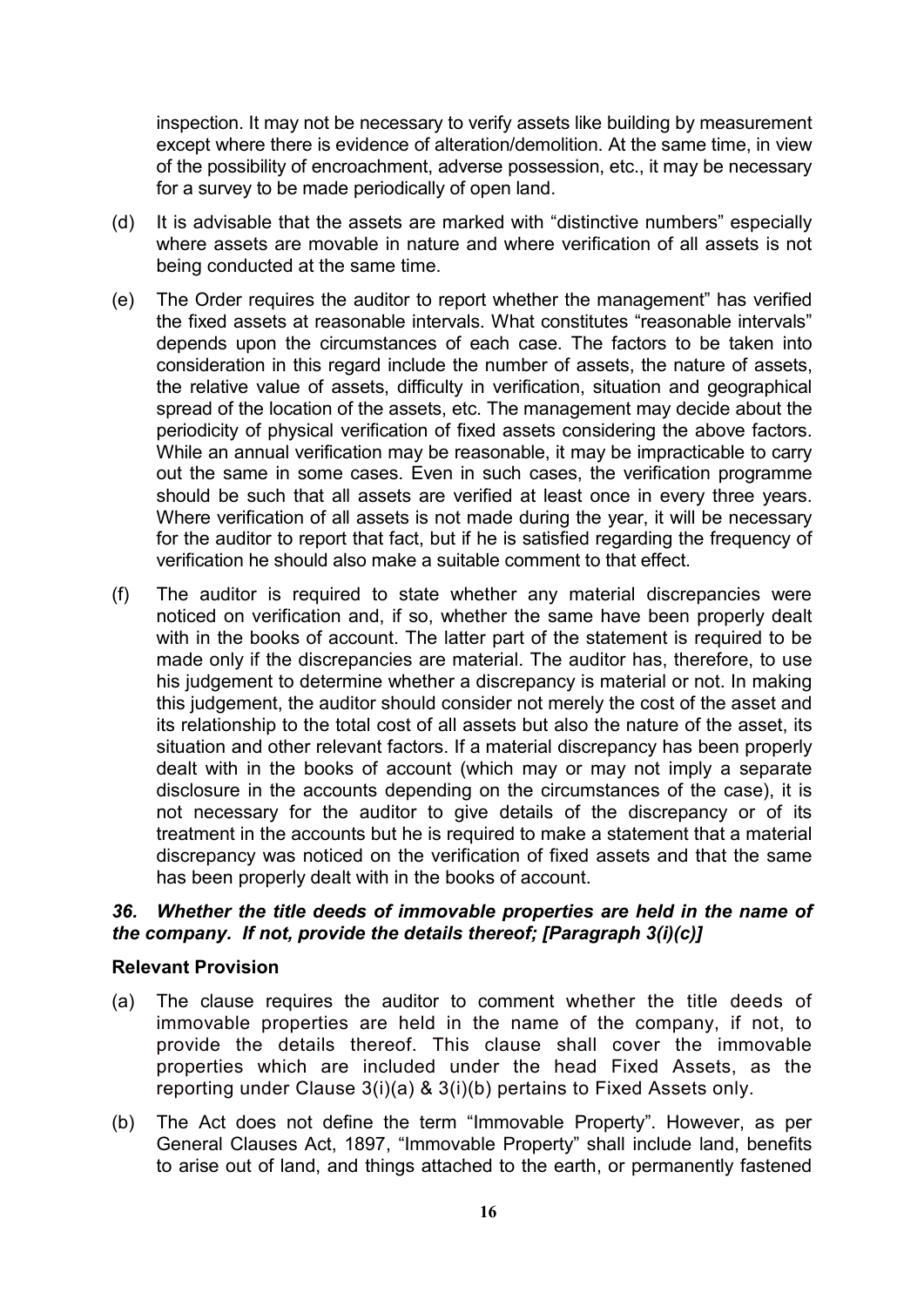to anything attached to the earth.

- (c) Based on review of the Fixed Assets Register, the auditor is required to identify immovable properties and verify the title deeds of such immovable properties. TDRs(Transfer Development Rights), Plant and Machinery embedded in land etc., are not considered as an immovable property.
- (d) The Order is silent as to what constitutes 'title deeds'. In general, title deeds means a legal deed or document constituting evidence of a right, especially to the legal ownership of the immovable property.
- (e) Following documents mainly constitute title deeds of the immovable property:-
	- (i) Registered sale deed / transfer deed / conveyance deed, etc. of land, land & building together, etc. purchased, allotted, transferred by any person including any government, government authority / body/ agency / corporation, etc. to the company.
	- (ii) In case of leasehold land and land & buildings together, covered under the head fixed assets, the lease agreement duly registered with the appropriate authority.
- (f) The auditor should carry out detailed examination in the cases where immovable property is transferred as a result of conversion of partnership firm or LLP into company or amalgamation of companies, as in such cases title deeds may be in the name of the erstwhile entity.
- (g) Where the title deeds of the immovable property have been mortgaged with the Banks/ Financial Institutions, etc., for securing the borrowings and loan raised by the company, a confirmation about the same should be sought from the respective institution to this effect. The auditor may also consider verifying this information from the online records, if available, of the relevant State.
- (h) There may be instances where the title deeds were lost accidentally or otherwise. In such cases, the certified copies of the documents, as available with the company, and details about the FIR filed, about loss of such documents needs to be obtained and documented. The auditor should also seek written representation from the management in this regard.
- (i) The management is responsible for legal determination of the validity of title deeds, the auditor may refer SA 250 "Consideration of Laws and Regulations in an audit of Financial Statements" to the extent considered relevant and obtain sufficient and appropriate audit evidences. Further any discrepancy, including any pending / disputed court cases relating to ownership, needs detailed discussion with the management and should be properly documented. In this context, the auditor may also consider communicating with the legal counsel, whether in-house or external, in accordance with the principles enunciated in SA 501, *Audit Evidence – Specific Considerations for Selected Items.* The auditor may also consider disclosing the dispute while reporting under this clause.
- (j) The auditor should verify the title deeds available and reconcile the same with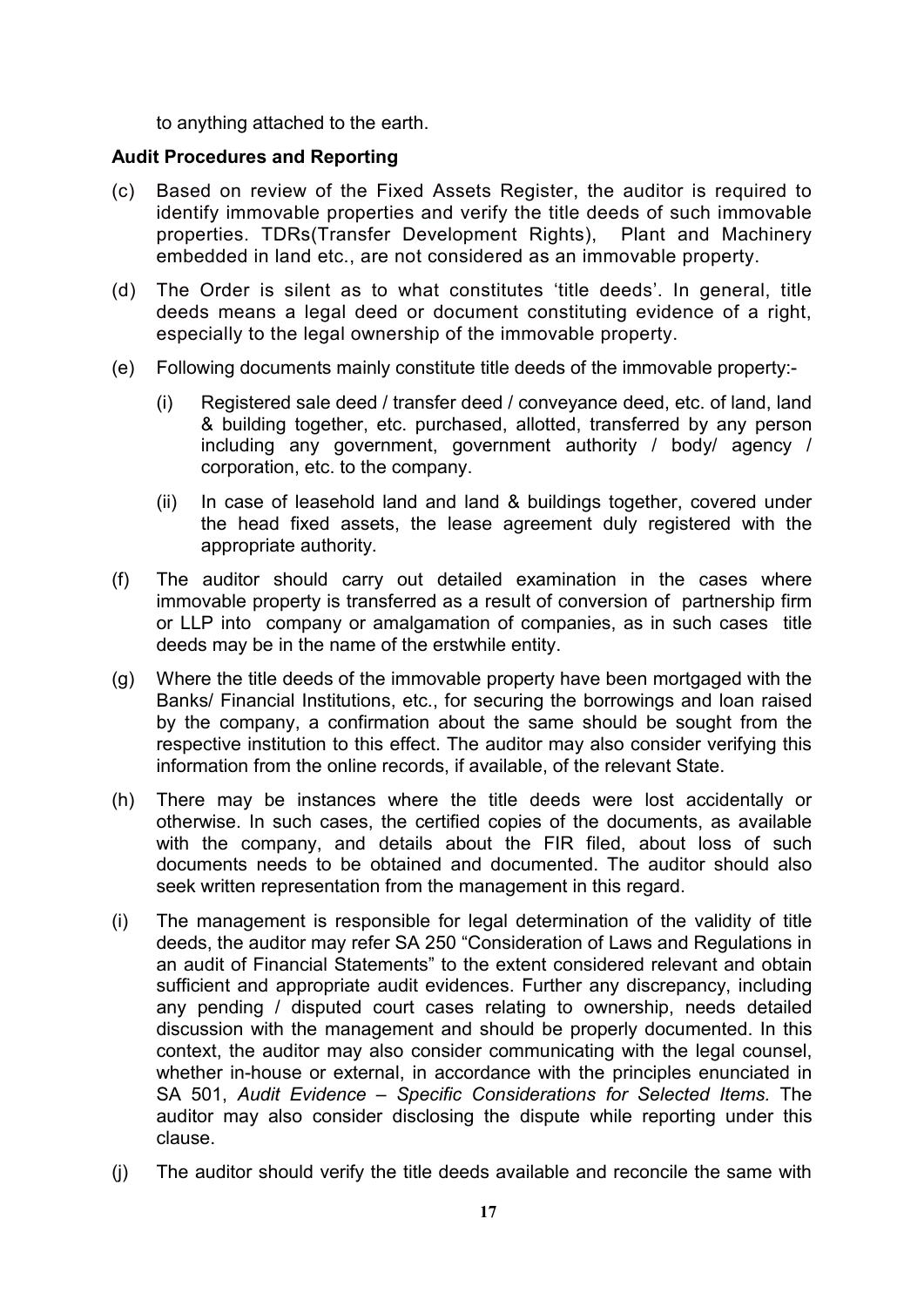the fixed assets register. The scrutiny of the title deeds of the immovable property may reveal a number of discrepancies between the details in the fixed assets register and the details available in the title deeds. This may be due to various reasons which needs to be examined.

(k) The reporting under this clause, where the title deeds of the immovable property are not held in the name of the Company, may be made incorporating following details, in the form of a table or otherwise:

# a. In case of land:-

total number of cases, whether leasehold / freehold. gross block and net block, (as at Balance Sheet date), and remarks, if any.

# b. In case of Buildings:-

Total number of cases, gross block & net block, (as at Balance Sheet date) and remarks, if any.

# 37. *Whether physical verification of inventory has been conducted at reasonable intervals by the management and whether any material discrepancies were noticed and if so, whether they have been properly dealt with in the books of account;* [Paragraph 3(ii)]

# Relevant Provisions

(a) The clause requires the auditor to comment whether the management has conducted physical verification of inventory at reasonable intervals.

The clause also requires the auditor to comment whether any material discrepancies were noticed on physical verification of inventory and if so, whether those material discrepancies have been properly dealt with in the books of account.

(b) According to Accounting Standard (AS) 2, "Valuation of Inventories":

"Inventories are assets:

- (a) held for sale in the ordinary course of business;
- (b) in the process of production for such sale; or
- (c) in the form of materials or supplies to be consumed in the production process or in the rendering of services."
- (c) Inventories encompass goods purchased and held for resale, for example, merchandise purchased by a retailer and held for resale, computer software held for resale, or land and other property held for resale. Inventories also encompass finished goods produced, or work in progress being produced, by the enterprise and include materials, maintenance supplies, stores and spares, consumables and loose tools awaiting use in the production process. It may be noted that packing materials are also included in inventories. Inventories do not include machinery spares covered by Accounting Standard (AS) 10,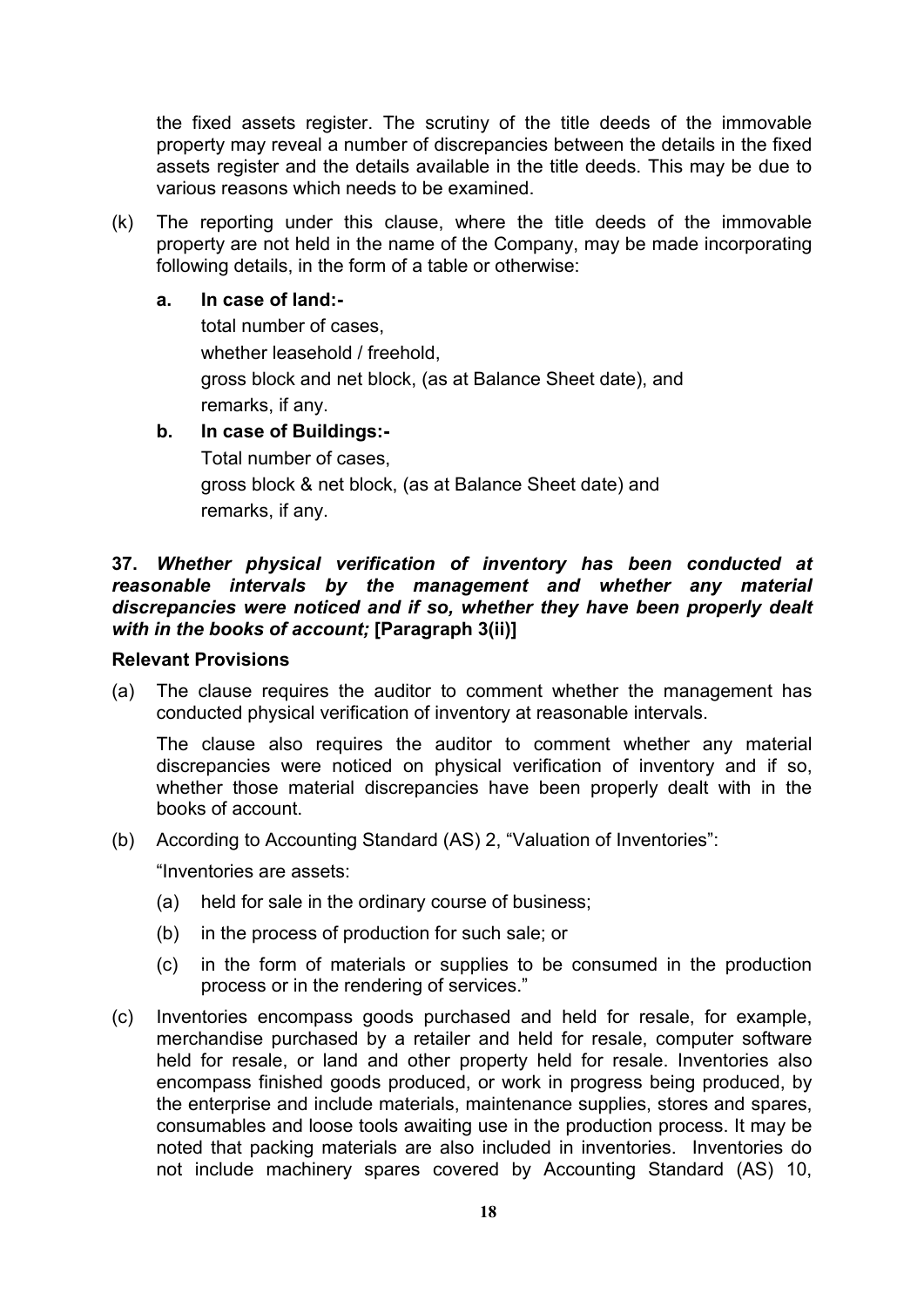"Accounting for Fixed Assets", which can be used only in connection with an item of fixed asset and the use of which is expected to be irregular<sup>5</sup>.

- (d) Physical verification of inventory is the responsibility of the management of the company which should verify all material items at least once in a year and more often in appropriate cases. It is, however, necessary that the auditor satisfies himself that the physical verification of inventories has been conducted at reasonable intervals by the management and that there is adequate evidence on the basis of which the auditor can arrive at such a conclusion. For example, the auditor may examine the documents relating to physical verification conducted by the management during the year as also at the end of the financial year covered by the auditor's report.
- (e) What constitutes "reasonable intervals" depends on circumstances of each case. The periodicity of the physical verification of inventories depends upon the nature of inventories, their location and the feasibility of conducting a physical verification. The management of a company normally determines the periodicity of the physical verification of inventories considering these factors. Normally, wherever practicable, all the items of inventories should be verified by the management of the company at least once in a year. It may be useful for the company to determine the frequency of verification by 'A-B-C' classification of inventories, 'A' category items being verified more frequently than 'B' category and the latter more frequently than 'C' category items.
- (f) The Order further requires the auditor to examine whether material discrepancies have been noticed on verification of inventories when compared with book records. Such an examination is possible when quantitative records are maintained for inventories but in many cases circumstances may warrant that records of individual issues (particularly for stores items) are not separately maintained and the closing inventory is established only on the basis of a yearend physical verification. Where such day-to-day records are not maintained, the auditor will not be able to arrive at book inventories except on the basis of an annual reconciliation of opening inventory, purchases and consumption. This reconciliation is possible when consumption in units can be co-related to the production, or can be established with reasonable accuracy. Where such reconciliation is not possible, the auditor would be unable to determine the discrepancies. If the item for which the discrepancy cannot be established is not material, the discrepancy, if any, will also not be material. For example, an item categorised as 'C' in ABC analysis might not be material and therefore, the discrepancy, if any, in regard to such an item would not be material. In other

<sup>5</sup> Here it may be noted that AS-2 has been amended effective from 2016-17 which describe the same as "Inventories do not include spare parts, servicing equipment and standby equipment which meet the definition of property, plant and equipment as per AS 10, "Property, Plant and Equipment""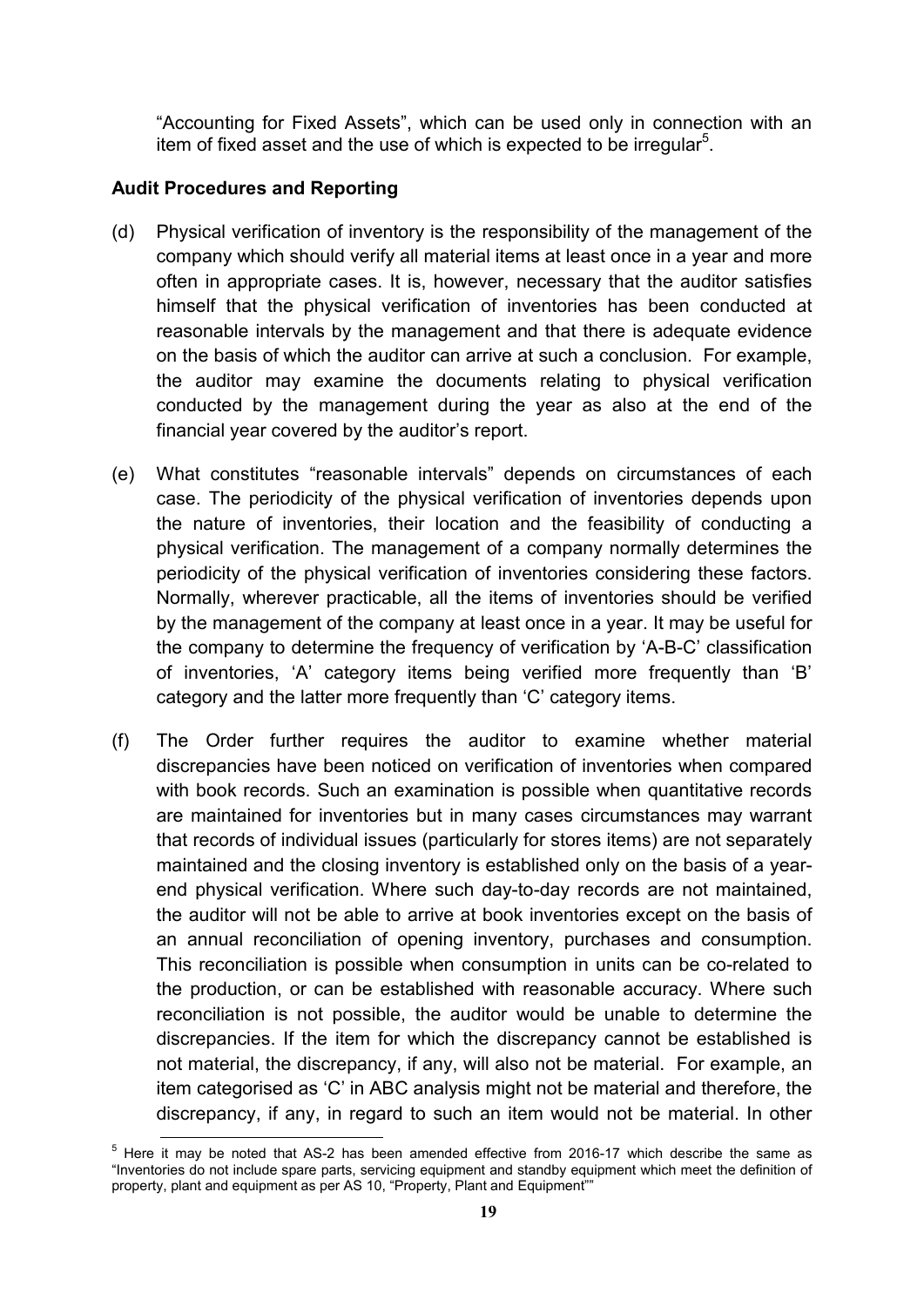cases, however, the auditor will have to report that he is unable to determine the discrepancy, if any, on physical verification for the item or class of items to be specified.

# 38. *Whether the company has granted any loans, secured or unsecured to companies, firms, Limited Liability Partnerships or other parties covered in the register maintained under section 189 of the Companies Act, 2013. If so,*

- a) Whether the terms and conditions of the grant of such loans are not prejudicial to the company's interest;
- b) Whether the schedule of repayment of principal and payment of interest has been stipulated and whether the repayments or receipts are regular;
- c) If the amount is overdue, state the total amount overdue for more than 90 days, and whether reasonable steps have been taken by the company for recovery of the principal and interest. [Paragraph 3(iii)]

# Relevant Provisions

- (a) There are three clauses under paragraph 3 (iii) of the Order. It is clarified that the auditor's comments on all the three clauses are to be made with reference to the loans granted to companies, firms, limited liability partnerships or other parties covered in the register maintained under section 189 of the Act.
- (b) Clause (iii)(a) covers determination of terms and conditions at the time of the grant of the loan. In this regard it may be noted the though the clause uses the term "grant" which would ordinarily be understood to mean loans granted/given during the year, however, it may be appropriate to include such loans also that were renewed during the year. Clauses (iii)(b) and (iii)(c) cover the loans granted during the year and also all loans having opening balances.

- (c) The duty of the auditor, under this clause, is to determine whether the company has granted any loans, secured or unsecured to companies, firms, limited liability partnerships or other parties covered in the register maintained under section 189 of the Act. If the company has done so, the auditor should report on the matters specified in sub-clauses (a), (b) and (c) of the clause 3(iii). The auditor is required to disclose the requisite information in his report in respect of all parties covered in the register maintained under section 189 of the Act irrespective of the period to which such loan relates. Further, there is no stipulation regarding the loan being given in cash or in kind. In the absence of such stipulation, the auditor is required to disclose the requisite information as specified in sub-clauses (a), (b) and (c) of the clause 3(iii), in his report in respect of all kind of loans whether long term or short term, whether given in cash or in kind to the parties covered in the register maintained under section 189 of the Act.
- (d) Under section 189 of the Act, every company is required to maintain one or more registers which contain the particulars of all contracts or arrangements to which sub-section (2) of section 184 or section 188 of the Act applies. The particulars of all contracts or arrangements in which directors are interested is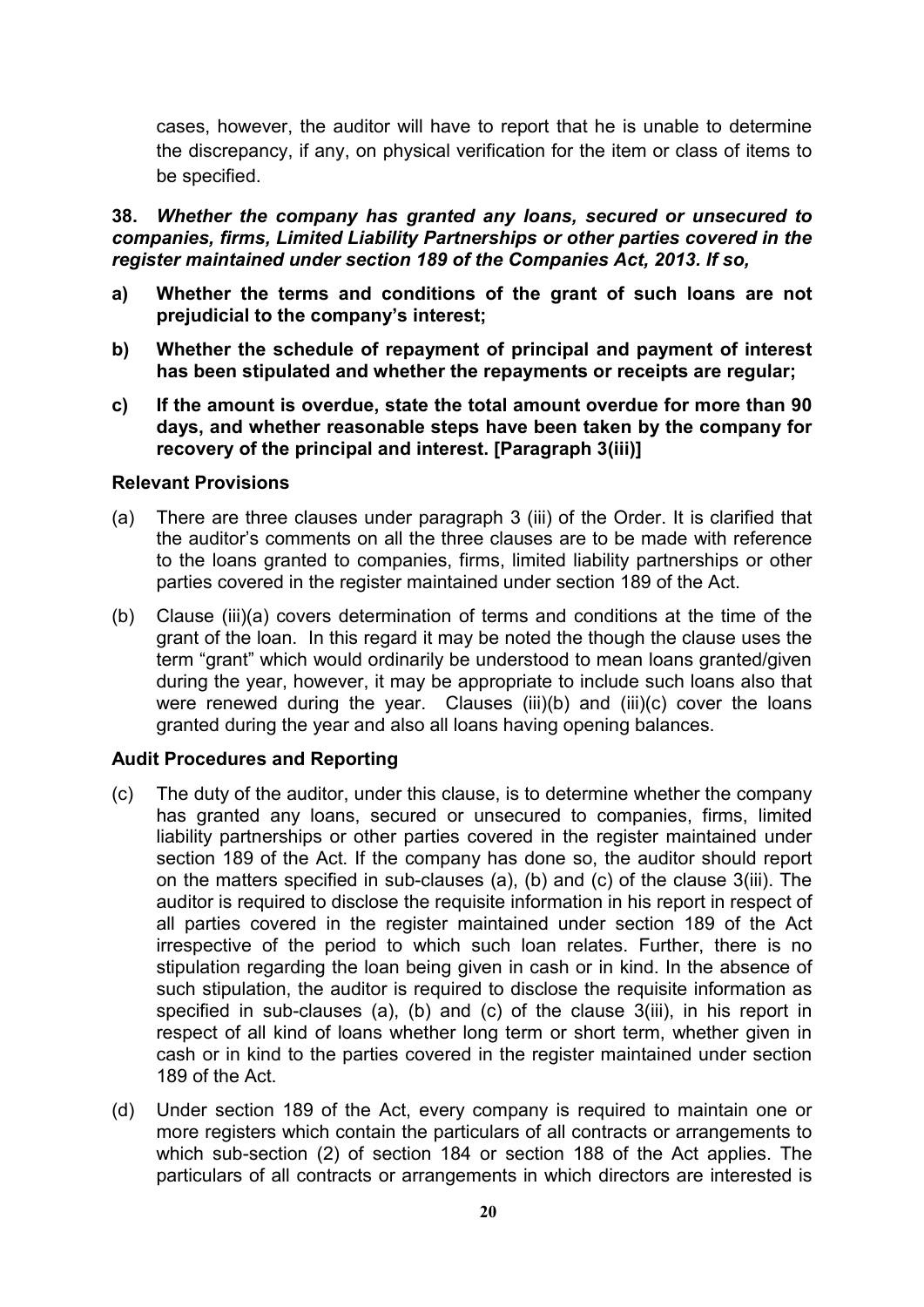required to be maintained by every company in Form MBP-4 as specified in Rule 16(1) of the Companies (Meetings of Board and its Powers) Rules, 2014. It is, however, suggested that the auditor should acquaint himself with all the requirements of sections 184, 188 and 189 of the Act and rules there under.

- (e) The auditor should obtain a list of companies, firms, limited liability partnerships or other parties covered in the register maintained under section 189 of the Act from the management. The auditor may also consider verifying returns filed or certificates obtained by the management in this regard. The auditor should examine all loans (secured or unsecured) granted by the company to identify those loans granted to companies, firms, limited liability partnerships or other parties covered in the register maintained under section 189 of the Act.
- (f) It may so happen that a party listed in the register maintained under section 189 of the Act might have taken a loan from a company and repaid it during the same financial year. Therefore, while examining the loans, the auditor should also take into consideration the loan transactions that have been squared-up during the year and report such transactions under this clause. For example, the company has, during the financial year, granted a loan of Rs. 1,00,000/- to a firm in which one of the directors of the company is interested and the firm repays the loan during the financial year concerned. The auditor is also required to consider such transaction while commenting upon this clause of the Order.

# Whether the terms and conditions of the grant of such loans are not prejudicial to the company's interest; [Paragraph 3(iii)(a)]

# Relevant Provision

(a) This clause, read with Paragraph 3 (iii) of the Order, requires the auditor to examine and comment whether the terms and conditions of loans granted by the company (whether secured or unsecured) to companies, firms, Limited Liability Partnerships or other parties covered in the register maintained under section 189 of the Act are prejudicial to the interest of the company.

- (b) The auditor should examine agreements entered into by the company with the parties covered in the register maintained under section 189 of the Act or any other supporting documents available for ascertaining the terms and conditions of all loans granted by the company to such companies, firms, Limited Liability Partnerships or other parties.
- (c) The auditor's duty is to determine whether, in his opinion, the terms and conditions of the loans given are prejudicial to the interest of the company. The "terms and conditions" would primarily include rate of interest, security, terms and period of repayment and restrictive covenants, if any. In determining whether the terms of the loans are prejudicial, the auditor would have to give due consideration to the other factors connected with the loan, including its ability to lend, terms of its borrowings, borrower's financial standing, credit rating, if available, the nature of the security, rate of interest and so on.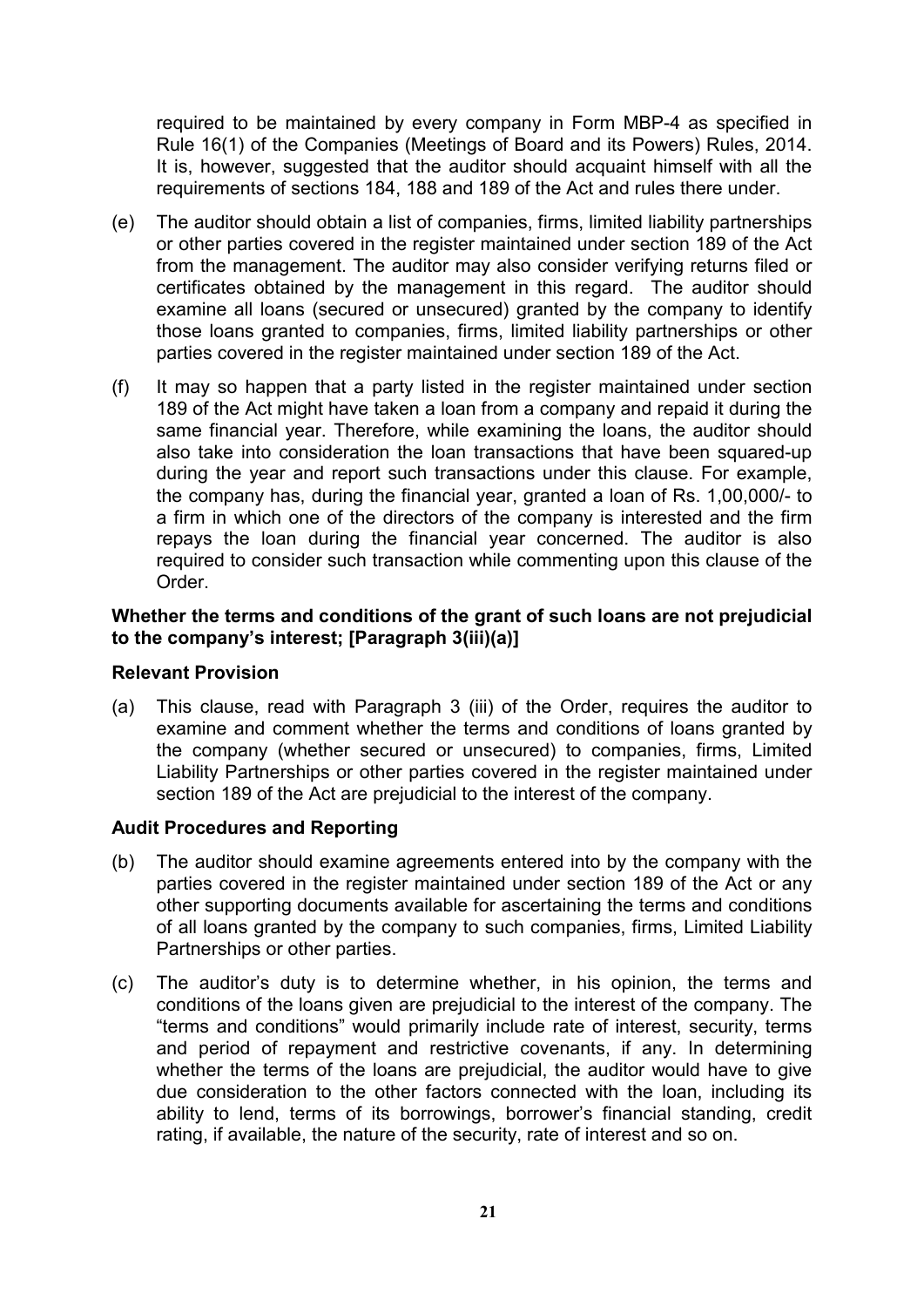For the purpose of reporting under this clause the auditor may consider clause (7) of Section 186 of the Act wherein it is specified that no loan, covered under this section, shall be given at a rate of interest lower than the prevailing yield of one year, 3 year, five year or ten year government security close to the tenor of the loan, to the extent applicable.

- (d) It may be mentioned that clause (a) of sub-section (1) of section 143 of the Act also requires the auditor to inquire whether loans and advances made by the company on the basis of security have been properly secured and whether the terms on which they have been made are prejudicial to the interests of the company or its members. The auditor's inquiry under the aforesaid clause may also be useful for the purposes of reporting under this clause.
- (e) Further, the auditor may also come across a situation where the company has a policy of providing loans at concessional rates of interest to its employees and such a loan has been given to a relative of the director who is also an employee of the company. In such a case also, the auditor would be required to examine and comment whether loan is prejudicial to the interests of the company. It may, however, be noted that normally such terms as per the policy followed by the company cannot be said to be prejudicial to the interest of the company if other employees of the company also receive the loan on the same terms.
- (f) The following is an example of an unfavourable comment by the auditor under this clause:

"According to the information and explanations given to us and based on the audit procedures conducted by us, we are of the opinion that the terms and conditions of loans granted by the company to two parties covered in the register maintained under section 189 of the Companies Act, 2013, (total loan amount granted Rs ---- and balance outstanding as at balance sheet date Rs -- ------) are prejudicial to the company's interest on account of the fact that the loans have been granted at an interest rate of X% per annum which is significantly lower than the cost of funds to the company and also lower than the prevailing yield of government security close to the tenor of the loan"

# Whether the schedule of repayment of principal and payment of interest has been stipulated and whether the repayments or receipts are regular; [Paragraph 3(iii)(b)]

# Relevant Provision

(a) This part of the clause requires the auditor to report upon the stipulation of schedule of repayment of principal and payment of interest and on regularity of repayments of principal amount of loans and receipts of interest thereon. The scope of auditor's inquiry under this clause is restricted in respect of companies, firms, Limited Liability partnerships or other parties covered in the register maintained under section 189 of the Act.

# Audit Procedures and Reporting

(b) The auditor has to examine from the loan agreements / mutually agreed letter of arrangement, as the case may be, whether the schedule of repayment of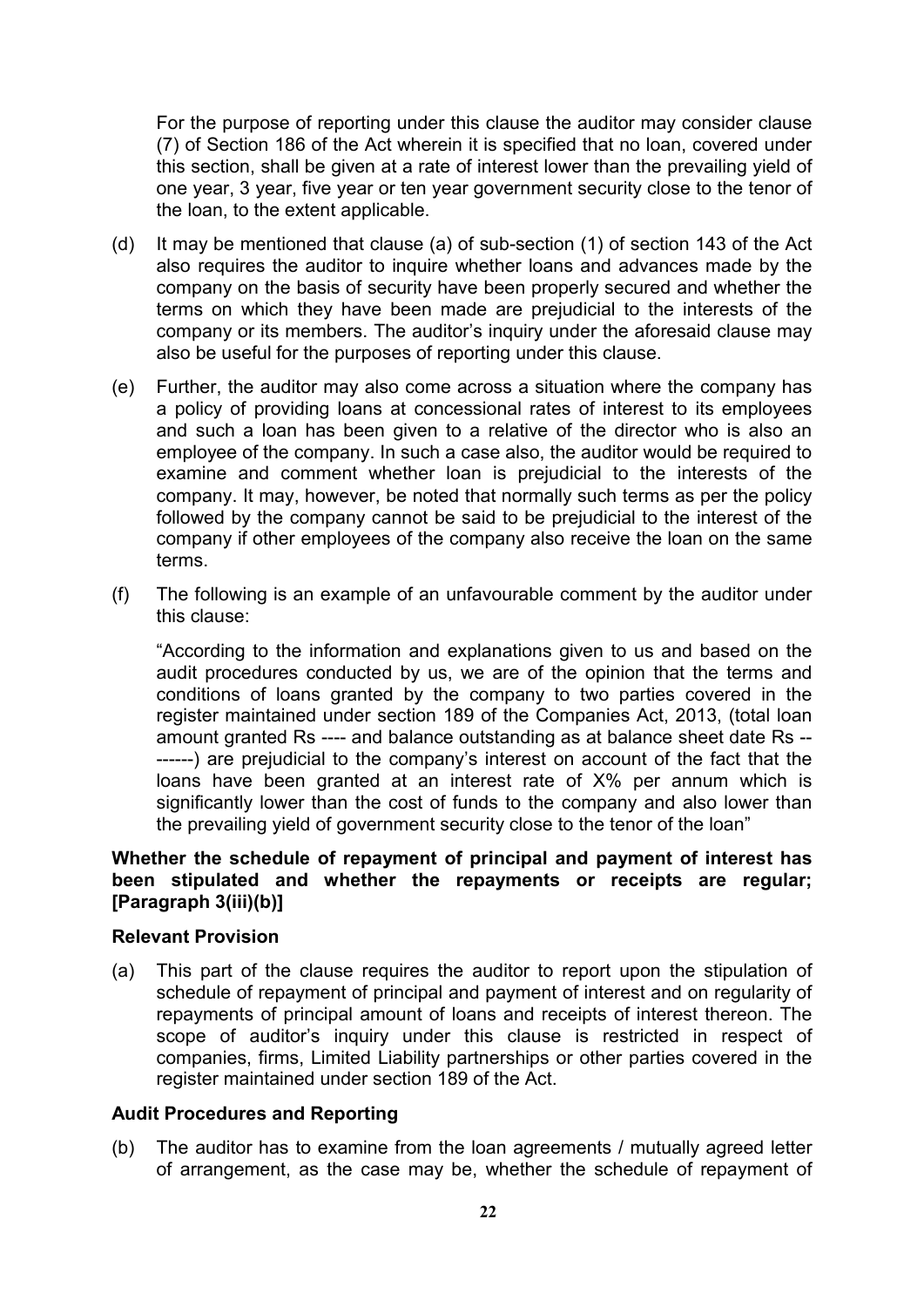principal and payment of interest has been stipulated at the time of sanction. If there is no such agreement / arrangement or the agreement / arrangement does not contain the schedule of repayment of principal and payment of interest, the auditor shall report that there is no stipulation of schedule of repayment of principal and payment of interest.

- (c) The auditor has to examine whether the repayment of principal and receipt of interest are regular. The word 'regular' should be taken to mean that the principal and interest should normally be received whenever they fall due, respectively.
- (d) In case where the auditee company is a non-banking finance company, the auditor, for reporting under this clause, would also need to refer various directions for non-banking finance companies issued by Reserve Bank of India.
- (e) In case of non-stipulation of schedule of repayment of principal & payment of Interest, the auditor should state the fact and may report that he is unable to make specific comment on the regularity of repayment of principal & payment of interest, in such cases.
- (f) In case where the schedule of repayment of principal & payment of interest is stipulated but repayment of principal or payment of interest is not regular then the auditor may report the fact and may give no. of cases and remarks, if any.

# If the amount is overdue, state the total amount overdue for more than 90 days, and whether reasonable steps have been taken by the company for recovery of the principal and interest. [Paragraph 3(iii)(c)]

# Relevant Provision

(a) This clause requires the auditor to state the total amount overdue for more than 90 days and whether reasonable steps have been taken by the company for recovery of the principal and interest. An amount is considered to be overdue when the payment has not been received on the due date as per the lending arrangement. In such cases, the auditor has to examine the steps, if any, taken for recovery of this amount. It may, however, be noted that the scope of the auditor's inquiry under this clause is restricted to loans given by the company to parties covered in the register maintained under section 189 of the Act.

# Audit Procedures and Reporting

(b) Under this clause, the auditor is required to disclose total amount overdue for more than 90 days. The auditor should examine the agreement or other documents containing the schedule of repayment of the loans granted to parties covered in the register maintained under section 189 of the Act. The auditor should then verify whether the repayments as per the books of account are in accordance with the schedule of repayment of the loans as per agreement or arrangement. This examination would enable the auditor to determine the total amount overdue (principal and interest) for more than 90 days from such parties as at balance sheet date. The auditor should disclose the aggregate of the total amount of overdue for more than 90 days in respect of loans granted to such parties.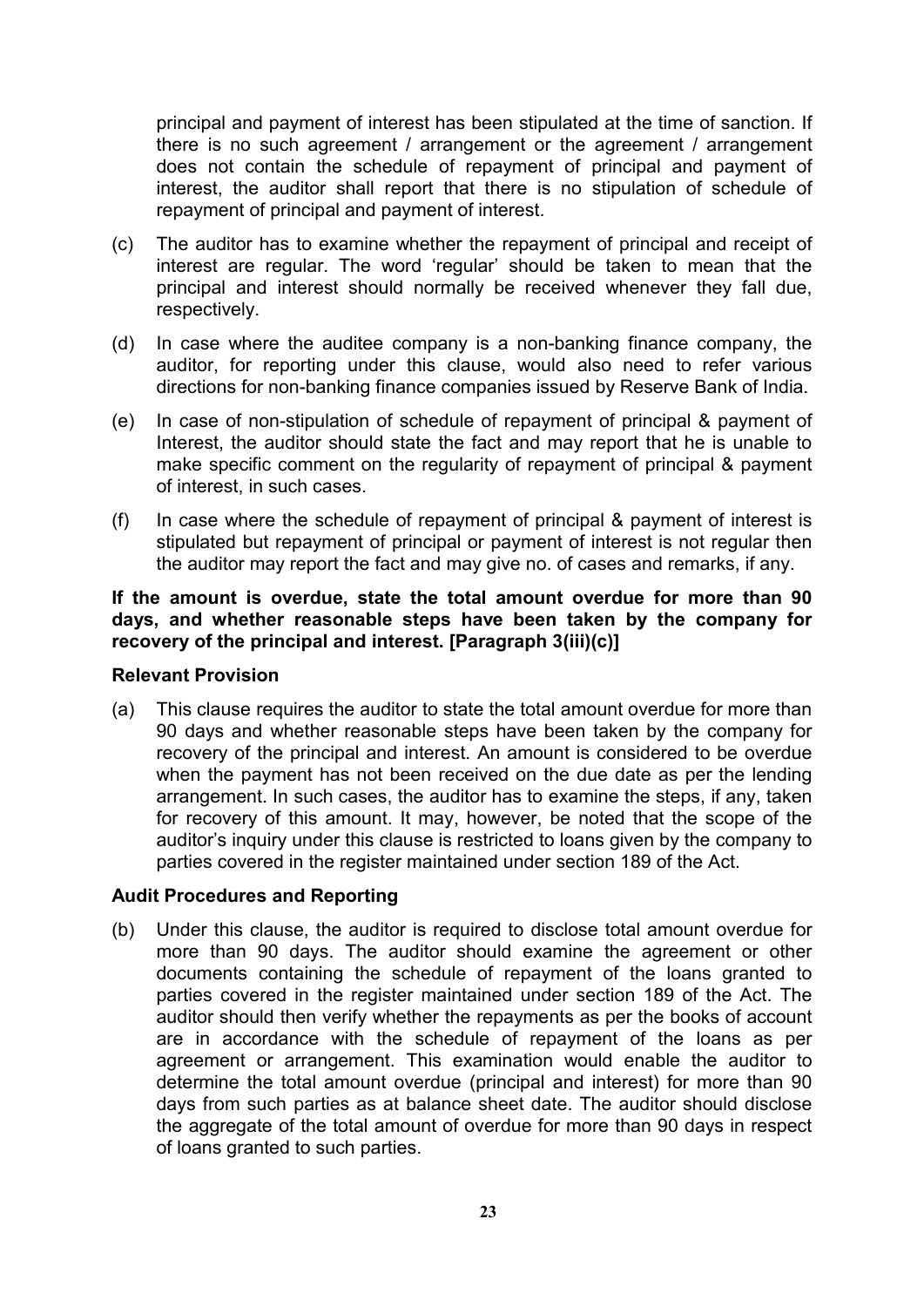- (c) While examining whether reasonable steps have been taken by the company for recovery of principal and interest, the auditor would have to consider the facts and circumstances of each case, including the amounts involved. It is not necessary that steps to be taken must necessarily be legal steps. Depending upon the circumstances, the degree of delay in recovery and other similar factors, issue of reminders or the sending of an advocate's or solicitor's notice, may amount to "reasonable steps" even though no legal action is taken. The auditor is not, therefore, required to comment on the mere absence of legal steps if he is otherwise satisfied that reasonable steps have been taken by the company. The auditor should obtain sufficient appropriate audit evidence to support the fact that reasonable steps have been taken for recovery of the principal and interest of loans granted by the company. The auditor should ask the management to give in writing, the steps which have been taken. The auditor should arrive at his opinion only after consideration of the management's representations and other relevant evidence.
- (d) Reporting of such cases may be made incorporating following details:

No. of Cases

Principal Amount Overdue

Interest Overdue

Total Overdue

Remarks, if any (specify whether reasonable steps have been taken by the Company for recovery of principal amount and interest)

# *39. In respect of loans, investments, guarantees, and security whether provisions of section 185 and 186 of the Companies Act, 2013 have been complied with. If not, provide the details thereof. [Paragraph 3(iv)]*

#### Compliance of Section 185 of the Companies Act 2013: Loan to directors, etc.

#### Relevant Provisions

(a) Under this clause the auditor is required to report on the compliance of Section 185 of the Act. The text of section 185 is reproduced in APPENDIX V to this Guidance Note.

- (b) For this purpose, the auditor should carry out the following procedures:
	- (i) Obtain from the management the details of the directors or any other person in whom the director is interested. He may also check the details of the persons covered under this clause from MBP-1 and from the Register maintained u/s 189 of the Act.
	- (ii) Obtain and check the details of the transactions carried out with such persons, including of any guarantee given and security provided.
	- (iii) Further examine the details to find out whether any of the transaction is attracting the provisions of section 185 of the Act.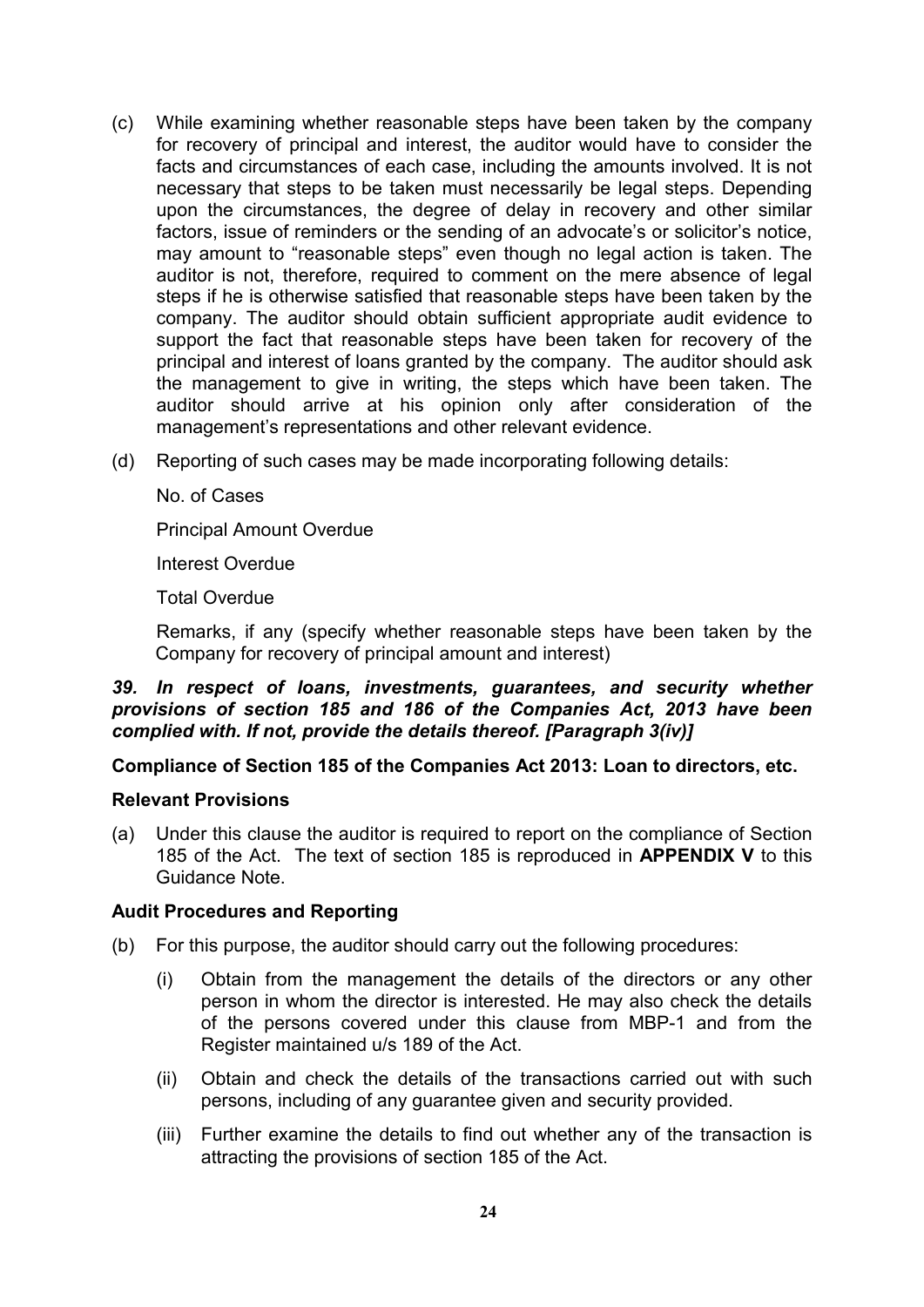- (iv) In case of transactions that are covered under the exceptions as provided under section 185, the auditor should obtain the necessary evidence in support of such exception.
- (c) Section 185 prohibits advance of any loan to directors, etc., directly or indirectly. What is an indirect loan is not defined in section 185 or elsewhere in the Act. Indirect is interpreted in case of Dr. Fredie Ardeshir Mehta v. Union of India [1991] 70 Comp. Cas. 210 (Bom.) to mean a loan to a director through the agency of one or more intermediaries. For example, if company A borrows from company B and lends the same to company C and loan from B to C is covered by section 185. In this case section 185 shall also be applicable in case of lending from company A to C because it would be construed as an indirect loan from B to C.
- (d) The auditor should report the nature of non-compliance, the maximum amount outstanding during the year and the amount outstanding as at the balance sheet date in respect of
	- (i) the Directors; and
	- (ii) persons in whom directors are interested (specify the relationship with the Director concerned).

# B. Compliance of Section 186 of the Companies Act 2013: Loan and investment by company

# Relevant Provisions

(a) Under this clause the auditor is also required to report on the compliance of Section 186 of the Act, which governs giving of loans, and guarantee or providing and security in connection with a loan, by a company to any person or other body corporate and acquiring securities of any other body corporate by a company. The section also prohibits a company from making investments through more than two layers of investment companies. The text of Section 186 and relevant extract of Rules 11, 12 & 13 of Companies (Meeting of Board and its Powers) Rules, 2014 is reproduced in Appendix V to this Guidance Note.

# Audit Procedures and Reporting

(b) The duty of the auditor under this clause is to determine whether the loans and investments made by the company comply with the requirements of the provisions of Section 186 of the Act.

For this purpose the auditor should:

- (i) Obtain the details of, loans given to any person or other body corporate, guarantee given or security provided in connection with a loan to any other body corporate or person and securities acquired of any other body corporate by way of subscription, purchase or otherwise, made during the year as well as the outstanding balances as at the beginning of the year.
- (ii) Check whether, at any point of time during the year in case of aforesaid transactions, the company has exceeded the limit of sixty per cent of its paid-up share capital, free reserves and securities premium account or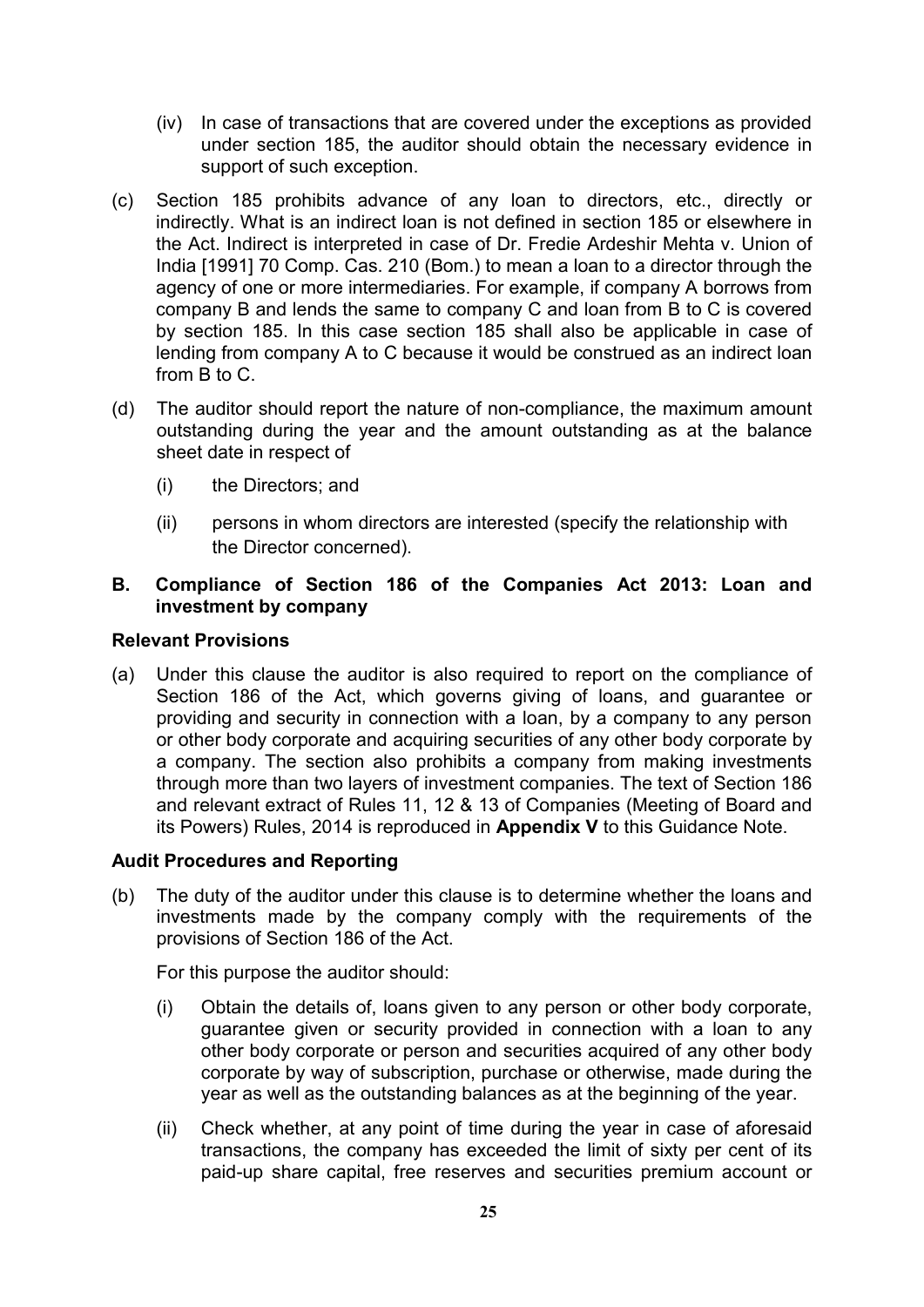one hundred per cent of its free reserves (as defined in section 2(43) of the Act and securities premium account, whichever is more.

If it exceeds the limits specified above, whether prior approval by means of a special resolution passed at a general meeting has been obtained.

- (iii) Check whether the company has made investments through more than two layers of investment companies
- (iv) Check whether the company has disclosed the full particulars of the loan given, investment made or guarantee given or security provided in the financial statement including the purpose for which the same is proposed to be utilized by the recipient.
- (v) Check whether the company has passed the board resolution as prescribed and obtained the prior approval, wherever required, from the public financial institution concerned where any term loan is subsisting.
- (vi) Check whether the loan has been given to company registered under section 12 of the Securities and Exchange Board of India Act, 1992, if so, whether the inter-corporate loan or deposits taken by such company are within the limits prescribed, if so, obtain the certificate of statutory auditors of that company from the management to ensure the compliance.
- (vii) Check whether rate of interest is not lower than the prevailing yield of one year, three year, five year or ten year government security closest to the tenor of the loan granted.
- (viii) Check if the company is in default in the repayment of any deposits accepted or in payment of interest thereon, then the company is not allowed to give any loan or guarantee or any security or an acquisition till such default is subsisting.
- (ix) Check whether the company has maintained a register (as per MBP-2) in the manner as prescribed and also check the compliances of other provisions and relevant rules.
- (x) It may be noted that the aforesaid section is not applicable in respect of loan made, guarantee given or security provided by banking company or an insurance company or a housing finance company in the ordinary course of its business or a company engaged in the business of financing of companies or of providing infrastructural facilities,. However the restriction with regard to the investment through more than two layers of investment companies would be applicable for such companies also. The auditor may ensure compliance accordingly.
- (c) It may also be noted that the provisions of section 186 of the Act shall not apply to a government company engaged in defence production and a government company, other than a listed company, in case such company obtains approval

\* The Sub section 1 of Section 186 which restricts investment through more than two layers of investment companies is proposed to be deleted by Companies (Amendment) Bill, 2016 pending at appropriate level for approval.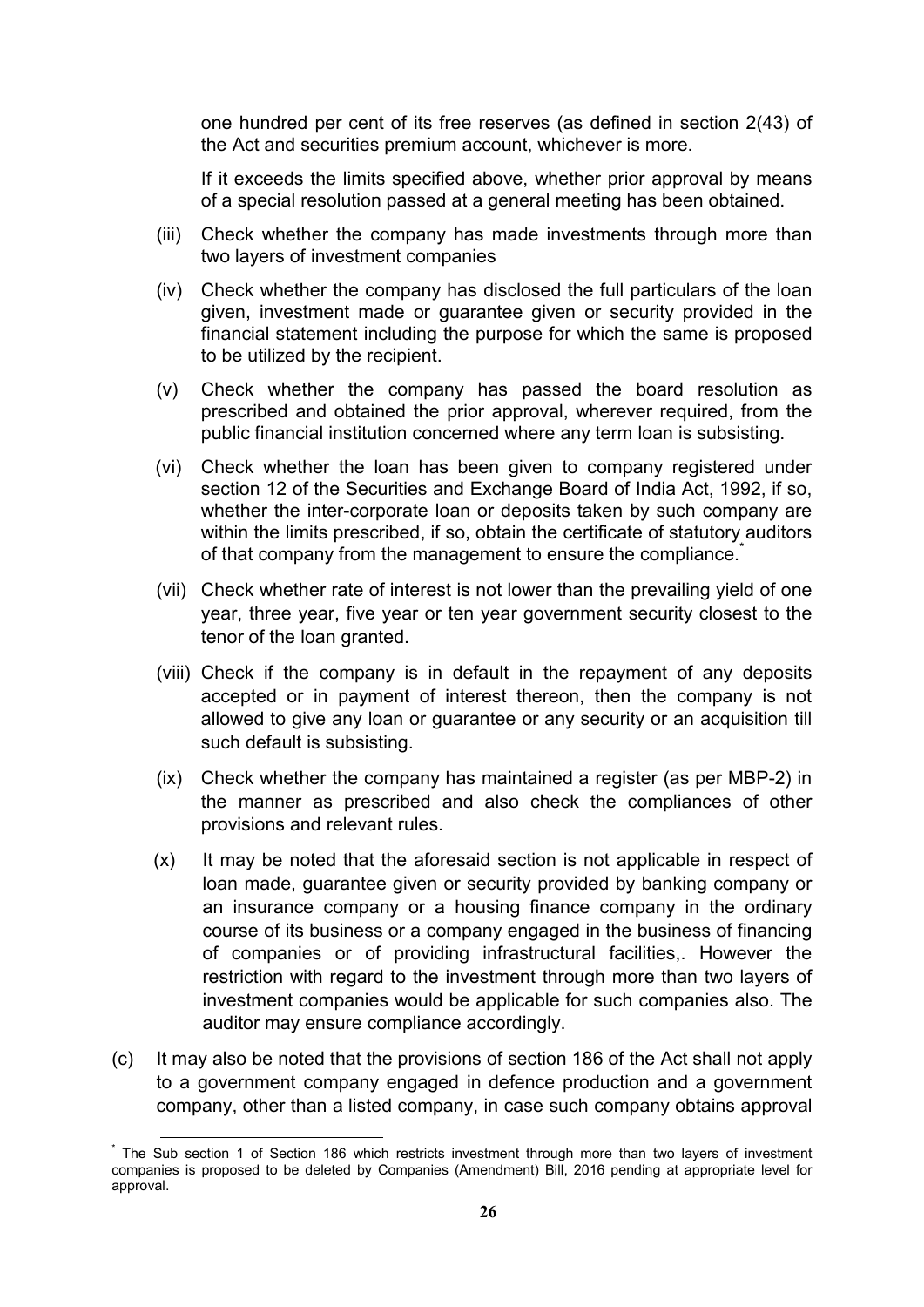of the ministry or department of the central government which is administratively in charge of the company, or, as the case may be, the State Government before making any loan or giving any guarantee or providing any security or making any investment under the section. [vide Notification F. No.  $1/2/2014$ -CL.V dated  $5<sup>th</sup>$  June 2015]

| S.No. | Non-compliance of Section 186                                                                                                                                                                           | Remarks,                                     |                    |                                                                   |        |
|-------|---------------------------------------------------------------------------------------------------------------------------------------------------------------------------------------------------------|----------------------------------------------|--------------------|-------------------------------------------------------------------|--------|
|       |                                                                                                                                                                                                         | Name<br>of <sub>1</sub><br>Company/<br>Party | Amount<br>Involved | <b>Balance</b><br>as<br><b>Balance</b><br>at<br><b>Sheet Date</b> | if any |
| 1.    | Investment<br>through<br>more than two layers of<br>investment companies                                                                                                                                |                                              |                    |                                                                   |        |
| 2.    | given<br>Loan<br><b>or</b><br>guarantee given<br>or<br>security provided<br>or<br>acquisition of securities<br>exceeding the<br>limits<br>without prior approval<br>by means of a special<br>resolution |                                              |                    |                                                                   |        |
| 3.    | Loan given at rate of<br>interest lower<br>than<br>prescribed                                                                                                                                           |                                              |                    |                                                                   |        |
| 4.    | Any other default                                                                                                                                                                                       |                                              |                    |                                                                   |        |

Non-compliance may be reported incorporating following details:-

40. *In case the company has accepted deposits, whether the directives issued by the Reserve Bank of India and the provisions of sections 73 to 76 or any other relevant provisions of the Companies Act, 2013 and the rules framed thereunder, where applicable, have been complied with? If not, the nature of such contraventions be stated; if an order has been passed by Company Law Board or National Company Law Tribunal or Reserve Bank of India or any Court or any other Tribunal, whether the same has been complied with or not?*  [Paragraph 3(v)]*<sup>6</sup>*

# Relevant Provisions

(a) The clause, in addition to requiring the auditors to report on compliance with the requirements of sections 73 to 76 of the Act, and the directives of the Reserve Bank of India for acceptance of public deposits, also requires the auditor to report on compliance with the order, if any, passed by the Company Law Board or National Company Law Tribunal or Reserve Bank of India or any

 $6$  The text of sections 73 to 76 of the Act is reproduced in **Appendix XII** to this Guidance Note. The text of the Companies (Acceptance of Deposits) Rules, 2014 is given in Appendix XIII to this Guidance Note.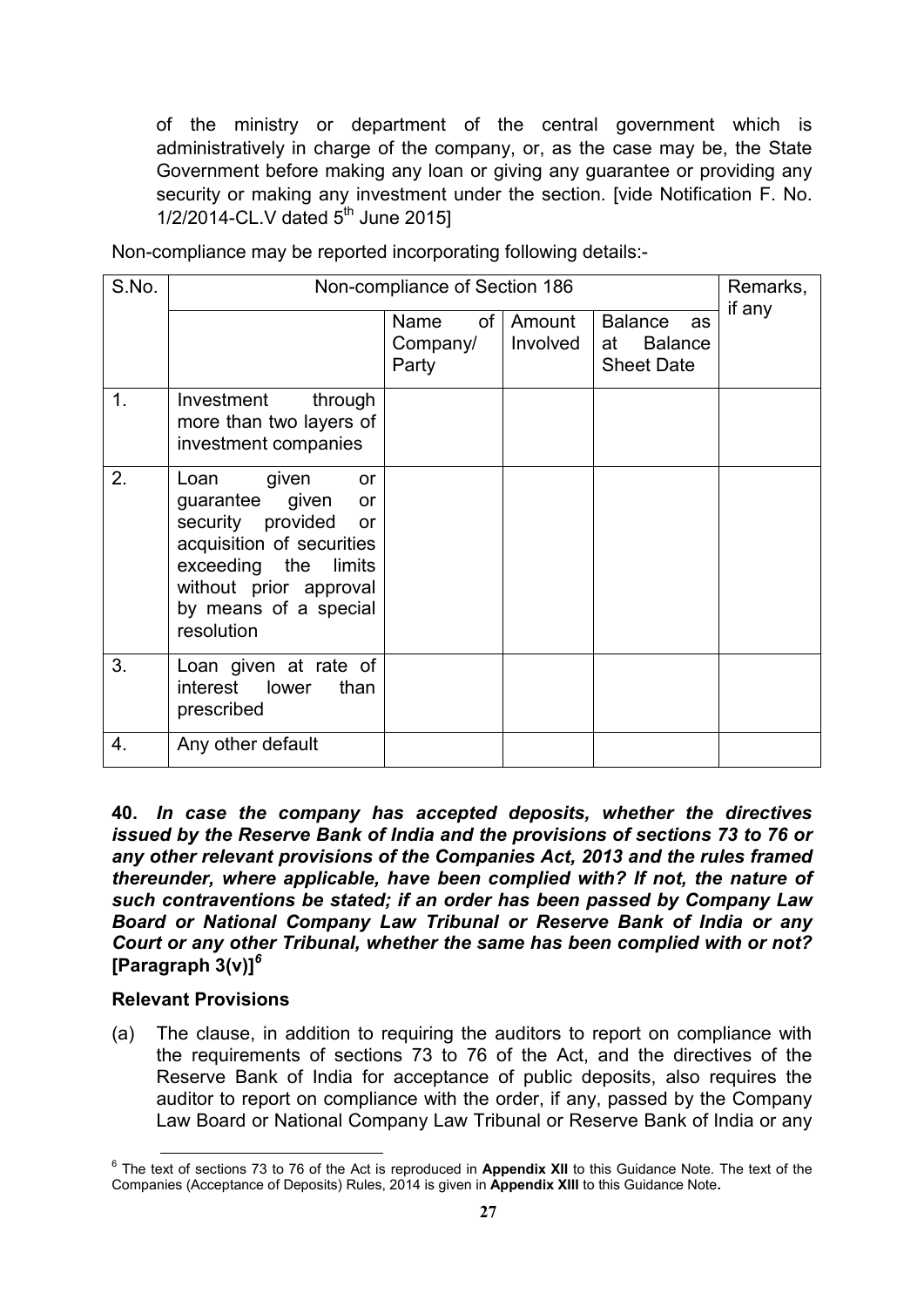Court or any other Tribunal.

- (b) Section 2(31) has defined 'deposit' to include any receipt of money by way of deposit or loan or in any other form by a company, but does not include such category of amount as may be prescribed in consultation with the Reserve Bank of India.
- (c) Section 73 of the Act, prohibits a company (other than a banking company, non-banking financial company (NBFC) and such other company as may be specified by the central government in consultation with the Reserve Bank of India), to invite, accept or renew deposits from the public except in the manner provided in this section and the Companies (Acceptance of Deposits) Rules, 2014.
- (d) Section 76 of the Act, permits the public companies having specified net worth or turnover, to accept deposits from persons other than its members subject to compliance with section 73 and the Companies (Acceptance of Deposits) Rules, 2014.
- (e) The central government in consultation with the Reserve Bank of India has notified the Companies (Acceptance of Deposits) Rules, 2014. These Rules are not applicable to a banking company, a NBFC, a housing finance company and a company specified by the central government under the proviso to subsection (1) of section 73 of the Act.
- (f) The Companies (Acceptance of Deposits) Rules, 2014 cover the following main items:
	- (i) the nature of deposits which may be accepted ;
	- (ii) the terms and conditions of acceptance of deposits by companies from its members and persons other than its members;
	- (iii) the limits up to which the deposits can be accepted;
	- (iv) the form and particulars of advertisement for deposits;
		- Manner and extent of deposit insurance
		- Creation of security
		- Appointment of trustee for depositors
	- (v) the form of application for deposits;
	- (vi) furnishing of receipts to depositors;
	- (vii) Maintenance of liquid assets, creation of security and appointment of trustee for depositors
	- (viii) maintenance of register(s) of depositors;
	- (ix) Maintenance of liquid assets;
	- (x) general provisions regarding the repayment of deposits and payment of interest;
	- (xi) the returns to be filed with the Registrar of Companies .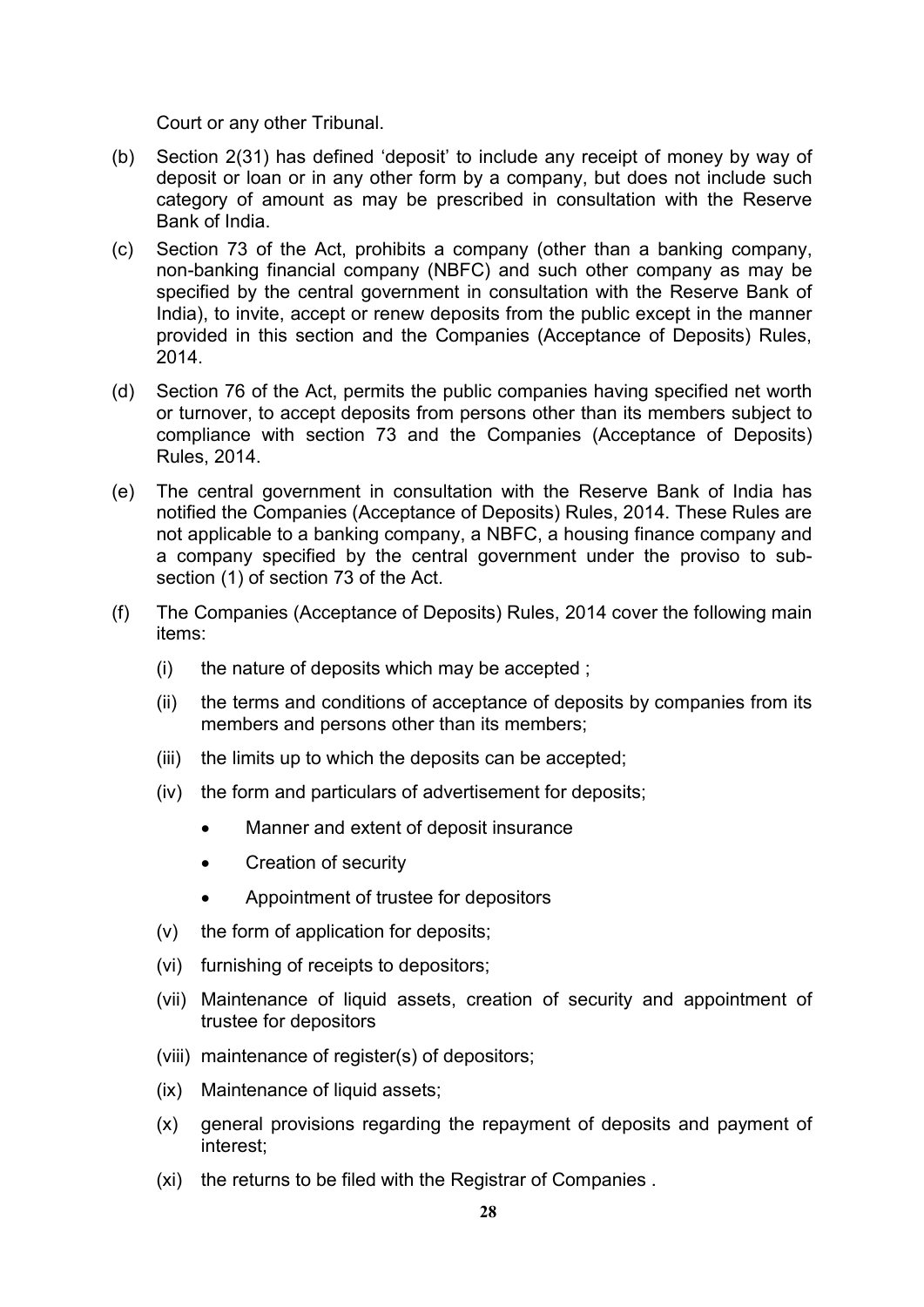- (g) The auditor should plan to test for compliance with the provisions of sections 73 to 76 of the Act and the Rules made thereunder i.e. the Companies (Acceptance of Deposits) Rules, 2014. For such purpose, the auditor should also obtain an understanding of the requirements of sections 73 to 76 and rules thereunder.
- (h) The auditor should examine compliance by the company with regard to all the matters specified in the sections and the Rules and not merely to the limits of the deposits. Where the number of deposits is very large, it is obviously not feasible for the auditor to satisfy himself that every single deposit complies with the rules. He should, therefore, examine the system by which deposits are accepted and records are maintained and make a reasonable test check to ensure the correctness of the system. The auditor may also make a "check list" to ensure that all the requirements of the Rules regarding the records to be maintained, returns to be filed, etc., are complied with.
- (i) The auditor should examine the efficacy of the internal controls instituted by the company so that the deposits accepted by the company remain within the limits. It may be difficult for the auditor to ascertain that deposits accepted by the company are within the limits on each day of the accounting year. He would, therefore, be justified in making a reasonable test check to ensure that the company has not accepted deposits during the year in excess of the limits. For financing companies, the auditor should make a similar examination having regard to the Reserve Bank directives in force from time to time.
- (j) Apart from the audit procedures mentioned above, the auditor should also enquire from the management about the possible instances of non-compliance with sections 73 to 76 or any other relevant provisions of the Act and the relevant rules. The auditor should also enquire from the management about any order passed by the Company Law Board or National Company Law Tribunal or Reserve Bank of India or any Court or any other Tribunal for contravention of these sections or any other relevant provision(s) of the Act and the relevant rules. The auditor should obtain a management representation to the effect whether:
	- (i) the company has complied with the directives issued by the Reserve Bank of India and the provision of section 73 to 76 (as the case may be) of the Act and the relevant rules; and
	- (ii) where an order has been passed by any of the relevant authorities mentioned in the clause, and if so, the company has complied with the requirements of the Order.
- (k) In case where the auditor is of the view that any kind of contravention of sections 73 to 76 or any other relevant provisions of the Act or relevant rules or directives from Reserve Bank of India, if any, has taken place, the auditor should state in his report that the provisions of that section(s) and/or relevant rules, as the case may be, have not been complied with. The auditor should also report the nature of contraventions.
- (l) The auditor, under this clause, is required to verify whether the company has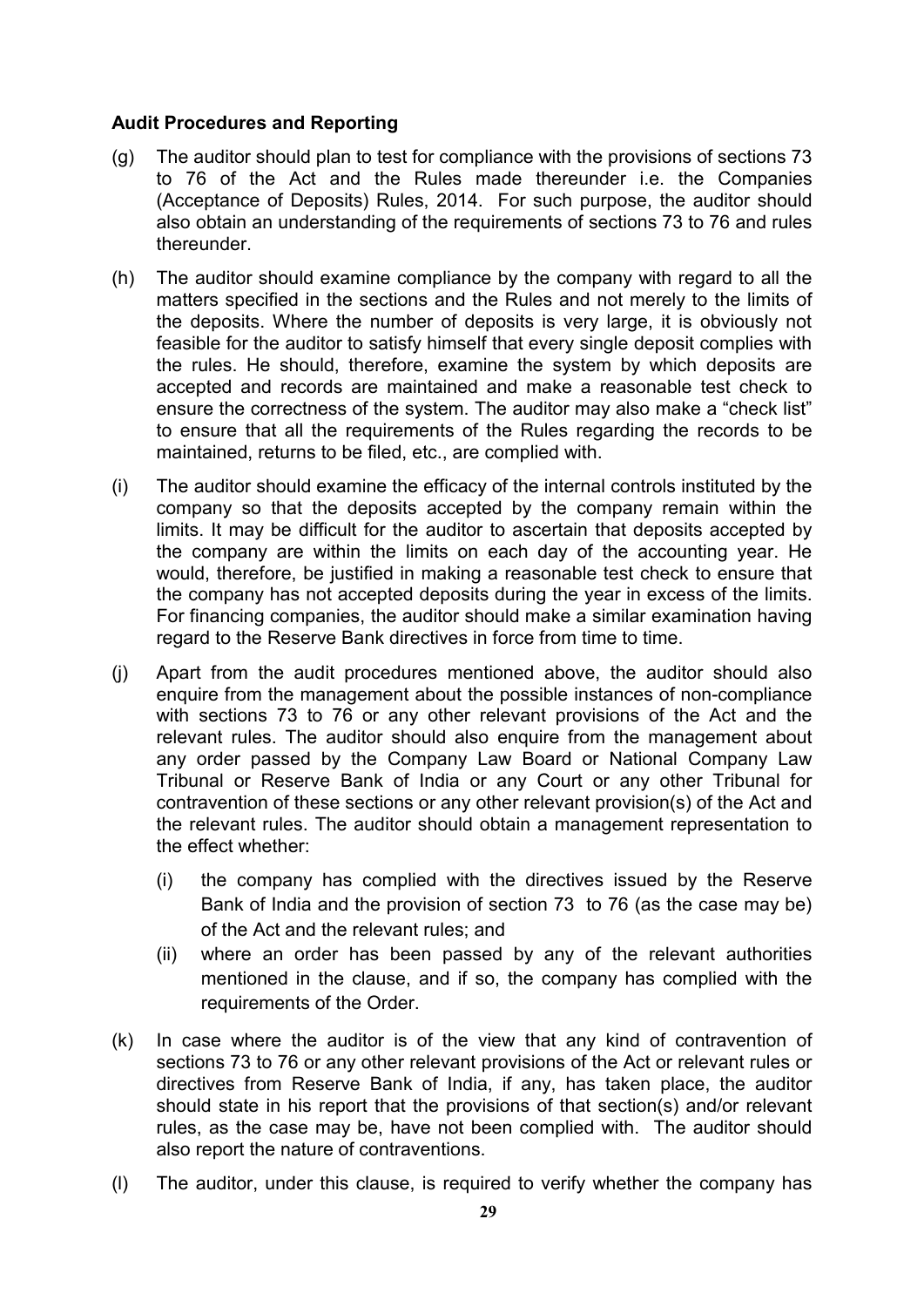complied with the order passed by Company Law Board or National Company Law Tribunal or Reserve Bank of India or any Court or any other Tribunal. Where any of such authorities has passed an order, the auditor should examine the steps taken by the company to comply with the said order. If the company has not complied with the order, the same is to be reported stating therein the nature of contravention and the fact that the company has not complied with the order issued by the Company Law Board or National Company Law Tribunal or Reserve Bank of India or any Court or any other Tribunal.

# 41. *Whether maintenance of cost records has been specified by the Central Government under sub-section (1) of Section 148 of the Companies Act, 2013 and whether such accounts and records have been so made and maintained.*  [Paragraph 3(vi)]

# Relevant Provisions

(a) Section 148 (1) of the Act, specifies that the Central Government may, by order, in respect of such class of companies engaged in production of such goods or providing such services as may be prescribed, direct that particulars relating to the utilization of material or labour or to other items of cost as may be prescribed shall also be included in the books of account kept by that class of companies. Pursuant to this requirement and in exercise of the powers conferred by sub-section (1) of section 469 of the Act, the Central Government has made rules in respect of a number of classes of companies. These books of account and records form part of the books of account of the company within the meaning of Section 2 (13) of the Act.

In exercise of the power conferred by sub-section (1) and (2) of section 469 and section 148 of the Act, the Central Government has issued the Companies (Cost Records and Audit) Rules, 2014 which has specified the list of class of companies in which maintenance of cost record is prescribed under section 148.The Companies (Cost Records and Audit) Rules, 2014 are available at Appendix VI to this Guidance Note.

- (b) The Companies (Cost Records and Audit) Rules, 2014 has defined "cost records" as books of account relating to utilization of materials, labour and other items of cost as applicable to the production of goods or provision of services as provided in section 148 of the Act, and these rules. These rules also prescribed the items of cost to be included in the Books of Account.
- (c) Sub-section (2) of Section 148 of the Act, also provides that where, in the opinion of the Central Government, it is necessary to do so it may by order, direct that the audit of cost records of class of companies, which are covered under sub-section (1) and which have a net worth of such amount as may be prescribed or a turnover of such amount as may be prescribed, shall be conducted in the manner specified in the order.
- (d) Rule 4 of the aforesaid Rules lays down the conditions subject to which the companies covered by these Rules need to get their cost records audited

# Audit Procedures and Reporting

(e) The Order requires the auditor to report whether cost accounts and records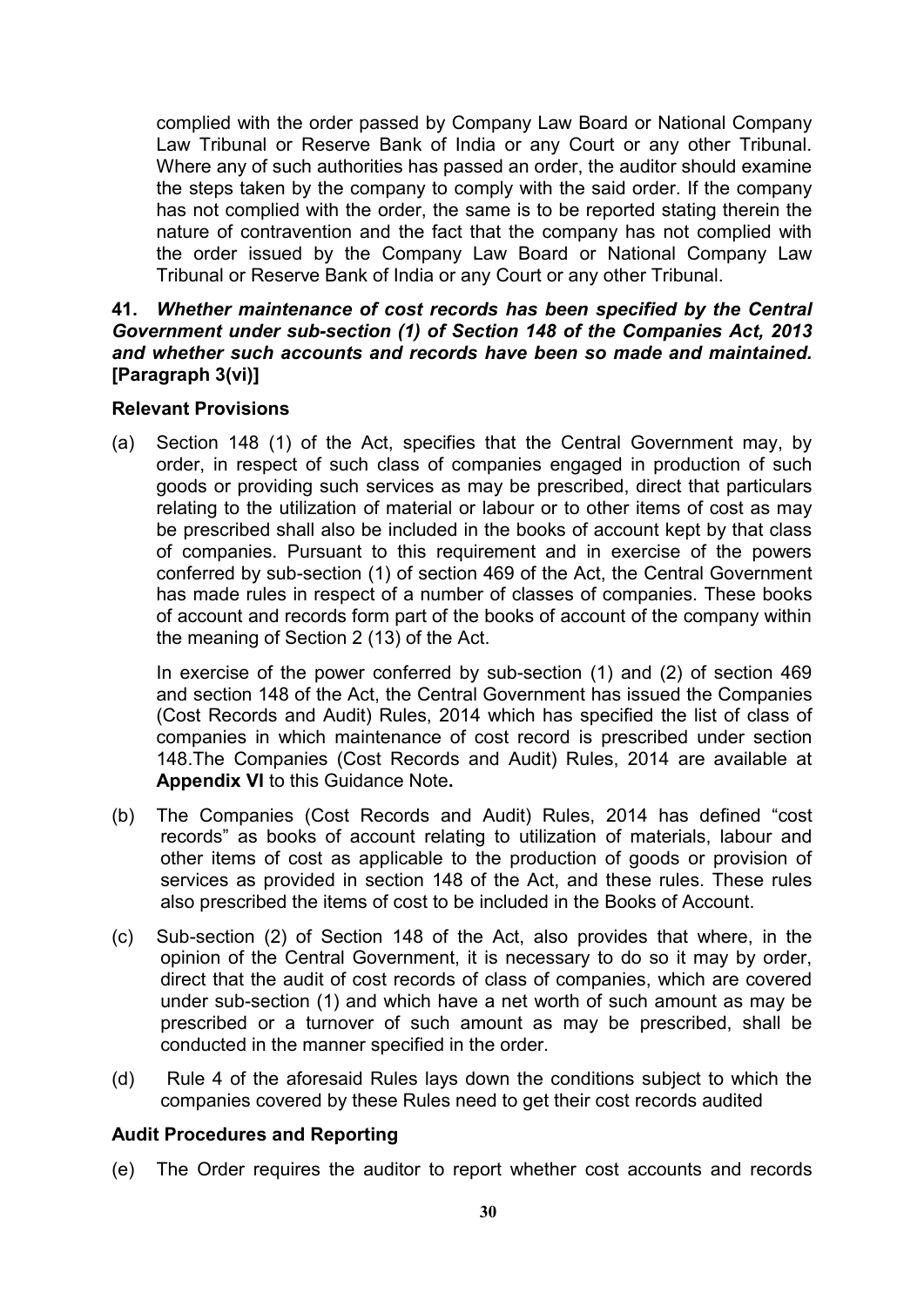have been made and maintained. The word "made" applies in respect of cost accounts (or cost statements) and the word "maintained" applies in respect of cost records relating to materials, labour, overheads, etc. The auditor has to report under the clause irrespective of whether a cost audit has been ordered by the central government. The auditor should obtain a written representation from the management stating (a) whether cost records are required to be maintained for any product(s) or services of the company under section 148 of the Act, and The Companies (Cost Records and Audit) Rules, 2014; and (b) whether cost accounts and records are being made and maintained regularly. The auditor should also obtain a list of books/records made and maintained in this regard. The Order does not require a detailed examination of such records. The auditor should, therefore, conduct a general review of the cost records to ensure that the records as prescribed are made and maintained. He should, of course, make such reference to the records as is necessary for the purposes of his audit.

(f) It is necessary that the extent of the examination made by the auditor is clearly brought out in his report. The following wording is, therefore, suggested:

"We have broadly reviewed the books of account maintained by the company pursuant to the Rules made by the Central Government for the maintenance of cost records under section 148 of the Act, and are of the opinion that *prima facie*, the prescribed accounts and records have been made and maintained."

(g) Where the auditor finds that the records have not been written or are not *prima facie* complete, it will be necessary for the auditor to make a suitable comment in his report.

*42. Whether the company is regular in depositing undisputed statutory dues including Provident Fund, employees' State Insurance, Income-tax, Sales-tax, Service Tax, duty of customs, duty of excise, value added tax, cess and any other statutory dues to the appropriate authorities and if not, the extent of the arrears of outstanding statutory dues as on the last day of the financial year concerned for a period of more than six months from the date they became payable, shall be indicated*; [Paragraph 3(vii)(a)]

#### Relevant Provisions

- (a) This clause requires the auditor to report upon the regularity of the company in depositing undisputed statutory dues including provident fund, employees' state insurance, income-tax, sales-tax, service tax, duty of custom, duty of excise, value added tax, cess and any other statutory dues to appropriate authorities. If the company is not regular in depositing the above mentioned undisputed statutory dues, the auditor is required to state the extent of arrears of statutory dues which have remained outstanding as at the last day of the financial year concerned for a period of more than six months from the date they became payable.
- (b) It may be noted that the use of the words "any other statutory dues" indicates that the clause covers all type of dues under various statues which may be applicable to a company having regard to its nature of business. Apart from the statutory dues listed, the auditor is required to report on the regularity of the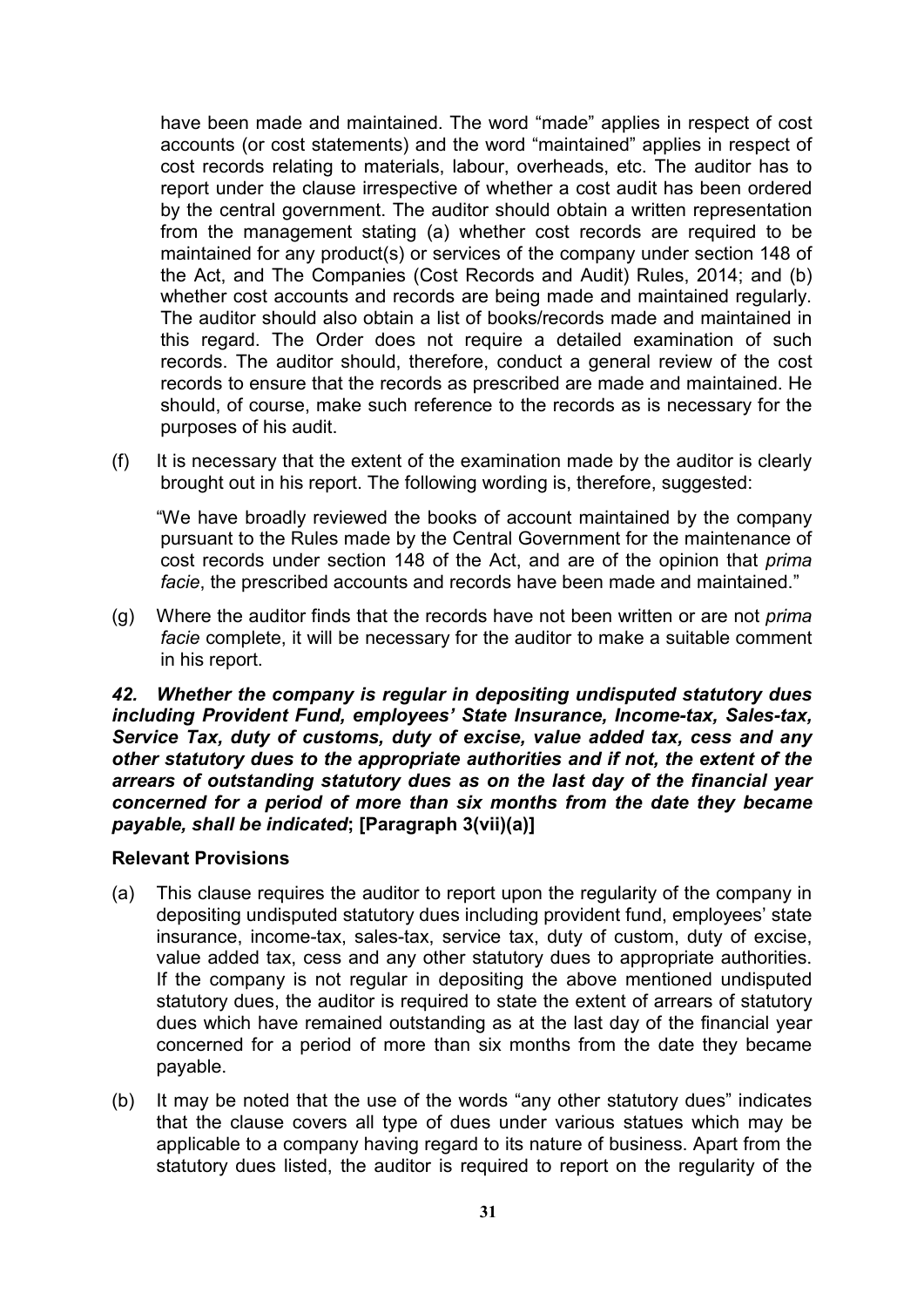company in depositing "any other statutory dues" payable by the company to appropriate authorities under the statutes applicable to the company.

- (c) The intention of the government, in this clause is to ascertain how regular the company is in depositing statutory dues with the appropriate authorities. Since the emphasis of the clause is on the regularity, the scope of auditor's inquiry is restricted to only those statutory dues, which the company is required to deposit regularly to an authority. The auditor is not required to ascertain whether the company is regular in depositing amounts, which may be levied by an appropriate authority from time to time upon occurrence or non-occurrence of certain events and therefore are not required to be paid regularly. Any sum, which is to be regularly paid to an appropriate authority under a statute (whether Central, State or Local or Foreign) applicable to the company, should be considered as a "statutory due" for the purpose of this clause. In other words, obligation to pay a statutory due is created or arises out of a statute, rather than being based on an independent contractual or legal relationship. Thus, examples of "statutory dues" would include municipal taxes, taxes deducted at source, fees payable to the licensing authority in respect of business being carried on under license granted by an authority, say a cinema hall. Accordingly, any sum payable to an electricity company as electricity bill would not constitute a statutory due despite the fact that such a company has been established under a statute. This is so because the due has arisen on account of contract of supply of goods or services between the parties. However, care shall have to be taken that in case any dues are recoverable as arrears of land revenue by the concerned authority, the same shall be treated as a statutory due.
- (d) With reference to regularity, it is also important to distinguish amongst the various items stated in the clause. The auditor should very clearly understand the nature of each statutory due payable by the company while examining the aspect of regularity before commenting on the same. For instance, the regularity is a normal feature in case of certain statutory dues such as, provident fund, employees' state insurance, sales tax, etc., because the companies are required to deposit the money with appropriate authorities on a monthly or quarterly basis. But this is not the case in respect of, say, duty of custom on import of goods or demands arising on account of assessment orders etc., which a company is required to pay as and when an event giving rise to the liability of the company occurs. Such dues should be construed to have been paid regularly if the company deposits them as and when they become due. However, the auditor would be required to comment upon the regularity of the company in depositing the installments, if any, granted by an authority in respect of a demand against the company.
- (e) An important issue to consider is the question of regularity of payment of import duty where the goods had been imported, say, five years back and were placed in the bonded warehouse and even till the end of the financial year under audit, the goods have not been removed from such warehouse. It may be noted that when the imported goods are lodged in a bonded warehouse, the payment of import duty is to be made when the goods are removed from the bonded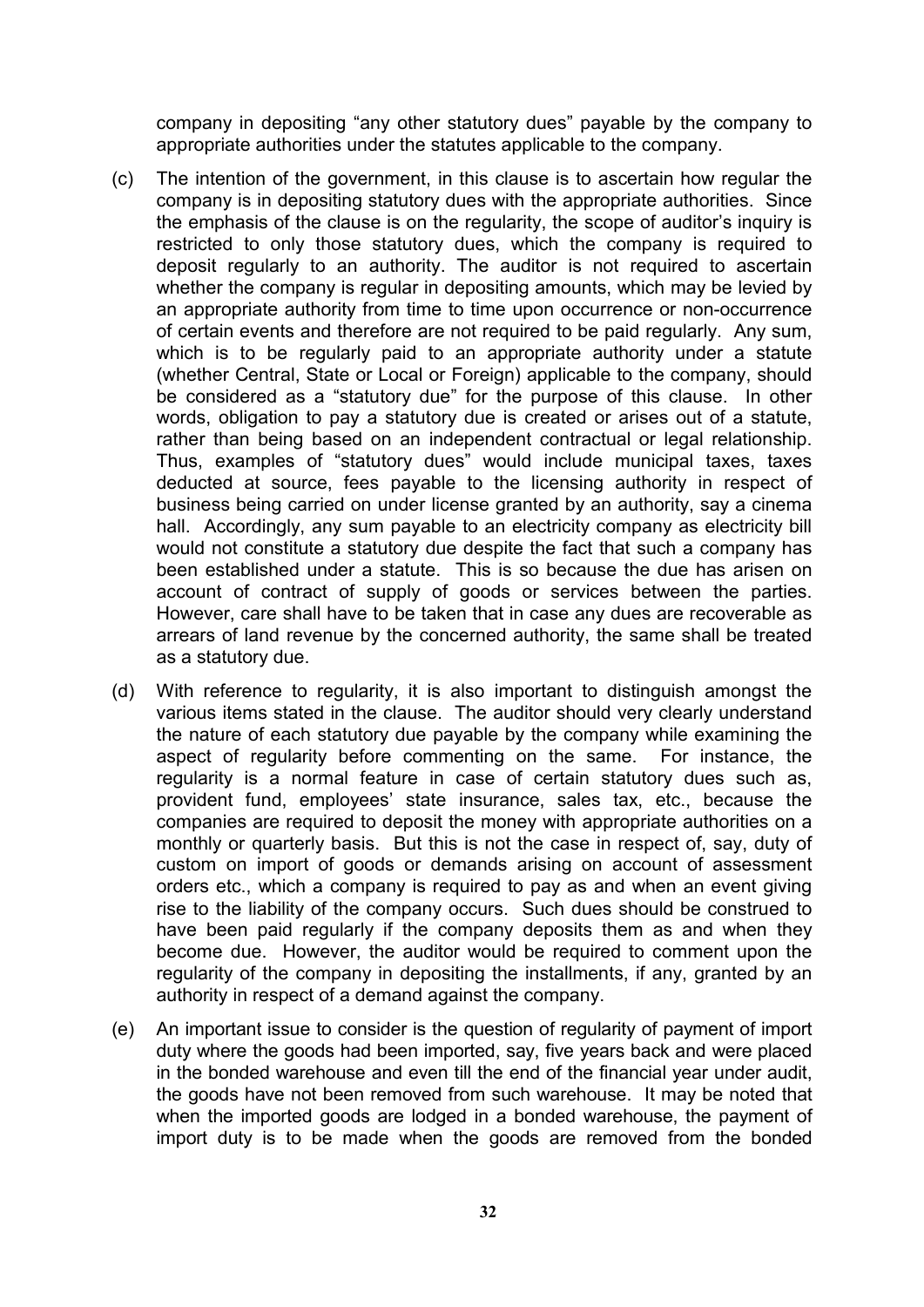warehouse. Till the time<sup>7</sup> the importer opts to remove the goods from the warehouse, the importer is required to incur the rent and interest expenditure on the amount of customs duty payable. Since the payment of the custom duty is not due in the current case, the question of regularity does not arise in respect of custom duty. However, it may be noted that the interest and rent that are required to be incurred under section 61 of the Customs Act, 1962 would come under other statutory dues and the auditor would have to examine and comment upon the regularity of the company in depositing such interest and rent.

- (f) Non-payment of advance income tax would constitute default in payment of statutory dues. It may, however, happen that the company might not have any taxable income on the due dates on which advance tax is required to be paid. If such a company has an income after the last date on which the advance tax was required to be paid and consequently the company incurs interest under the relevant provisions of the Income Tax Act, 1961, it should not be construed that the company is not regular in depositing advance tax.
- (g) It may be noted that the auditor has to report on the regularity of deposit of statutory dues irrespective of the fact whether or not there are any arrears on the balance sheet date. This is because there may be situations where a company has deposited the relevant dues before the end of the year while it has been in default in the matter for a significant part of the year. In cases where there are no arrears on the balance sheet date but the company has been irregular during the year in depositing the statutory dues, the auditor should state this fact while reporting under this clause.
- (h) For the purpose of this clause, the auditor should consider a matter as "disputed" where there is a positive evidence or action on the part of the company to show that it has not accepted the demand for payment of tax or duty, e.g., where it has gone into appeal. For this purpose, where an application for rectification of mistake (e.g., under section 154 of the Income Tax Act, 1961) has been made by the company, the amount should be regarded as disputed. Where the demand notice/intimation for the payment of a statutory due is for a certain amount and the dispute relates only to a part and not the whole of such amount, only such amount should be treated as disputed and the balance amount should be regarded as undisputed. It is not necessary for the auditor to examine the sustainability or otherwise of the claim of the company regarding disputed amounts. It is sufficient for his purpose if the evidence available shows that the amount is disputed by the company. It may also be noted that the Order has clarified that mere representation to the concerned Department shall not be treated as a dispute.
- (i) A question may arise that when do the statutory dues become payable. There can be two views with regard to the question. On the one hand, it can be argued that the statutory dues referred to in this clause become payable on the last date by which payment can be made without attracting penalty and/or

 $<sup>7</sup>$  It may be noted that section 61 of the Customs Act, 1962 provides that any goods deposited in the warehouse</sup> may be stored upto a period of one year in the bonded warehouse. The time limit is five years in case of capital goods and for other good three years which are intended for use in any 100% EOU. The said Act, however, also provides for extension of the warehousing period by the relevant authorities subject to certain prescribed conditions.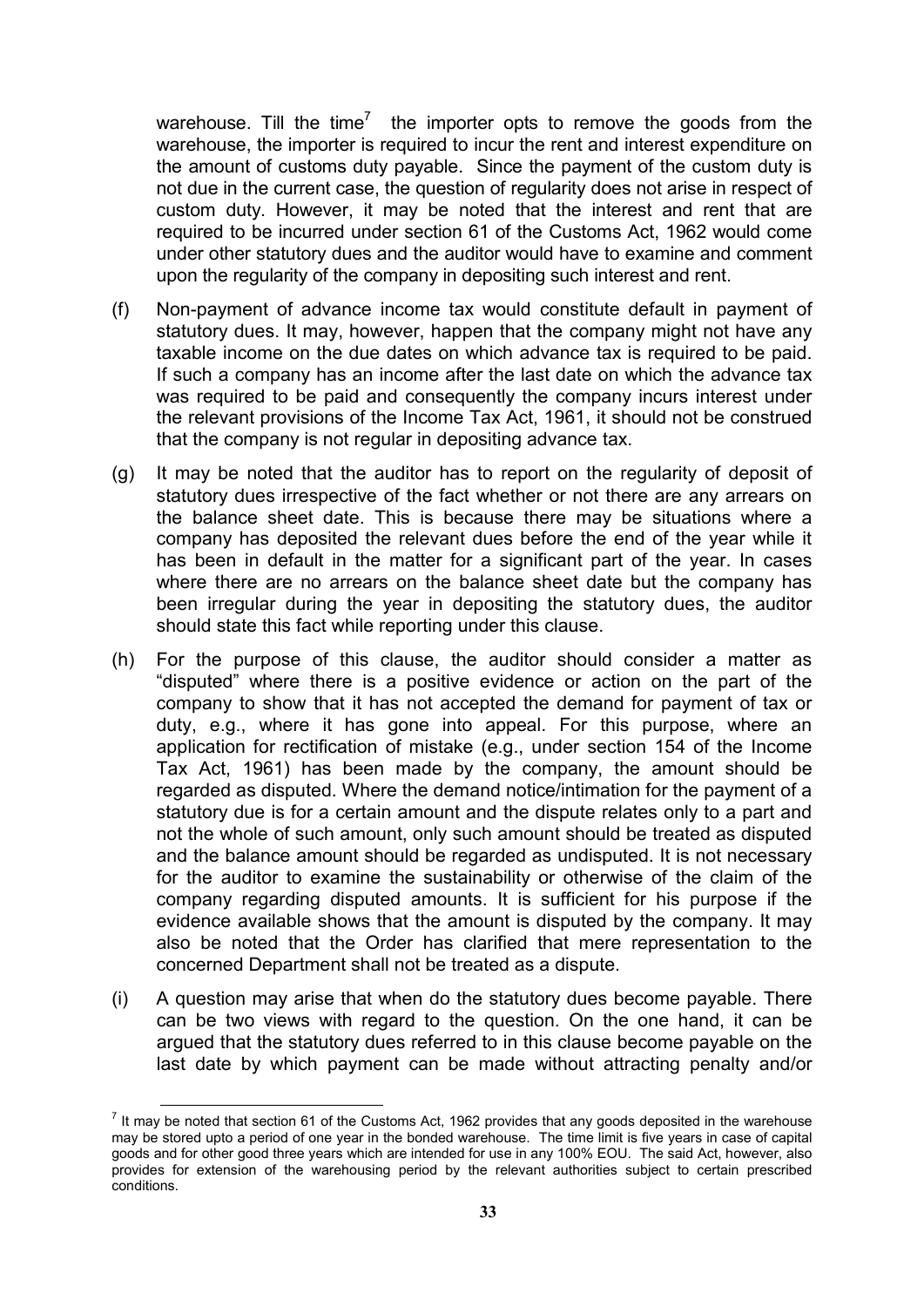interest under the relevant law. On the other hand, it can also be argued that the amounts referred to in the clause become so payable as at the date of the expiry of the stay granted by the authorities or, where installments have been granted for the payment of statutory dues referred to in the clause, the date on which the default occurs and the amount becomes payable to the authorities. As the purpose of this clause is to indicate the amounts which have become actually payable and are outstanding as at the last day of the financial year concerned for a period of more than six months from the date they became payable, the latter view seems to conform more closely to the requirements of the Order.

It may be noted that penalty and/or interest levied under the respective laws would be covered within the term "amounts payable".

- (j) The report should be restricted to the actual arrears and should not include the amounts which have not fallen due for payment to appropriate authority and have been recognised as outstanding dues at the balance sheet date.
- (k) It is possible that in a large company where there are a number of departments with separate payrolls and where payments are spread over a number of days, the collection of data regarding the provident fund/employees' state insurance collections and the company's contribution thereto may take some time. In order to ensure that deposit of the dues is made in time, the company may make lump-sum deposits of estimated amounts and adjust the excess or deficit against the following month's deposit. If this method is consistently followed and the difference between the total dues and the lump-sum deposit is not significant, it need not be considered that dues have not been regularly deposited and no unfavorable comment is necessary.<sup>8</sup>

#### Audit Procedures and Reporting

- (l) The auditor should make plans to test whether the company is regular in depositing undisputed statutory dues. The auditor, in order to be able to comment on this clause, should have a general understanding of the various statutes governing the company and the dues payable by the company under those statutes. The auditor should also enquire of the management of the company about the statutes under which the company is required to pay any statutory dues. The auditor should also discuss with the management, the policies or procedures adopted for identification and payment of statutory dues. The auditor may also obtain from the management or himself prepare a calendar of dates for submission of various statutory dues by the company for his reference.
- (m) The information necessary to comply with this requirement of the Order may be obtained from the company in the form of a statement. The statement should contain a list of various statutes under which the company is required to make payments regularly to appropriate authorities, the kind of payments under each statute, the due date for making the payment to the appropriate authority, the date on which the payment is made by the company, the arrears not due and

 $8$  This concept of materiality – which is fundamental to the entire auditing process – should be borne in mind while reporting on this clause as in case of other clauses of the Order.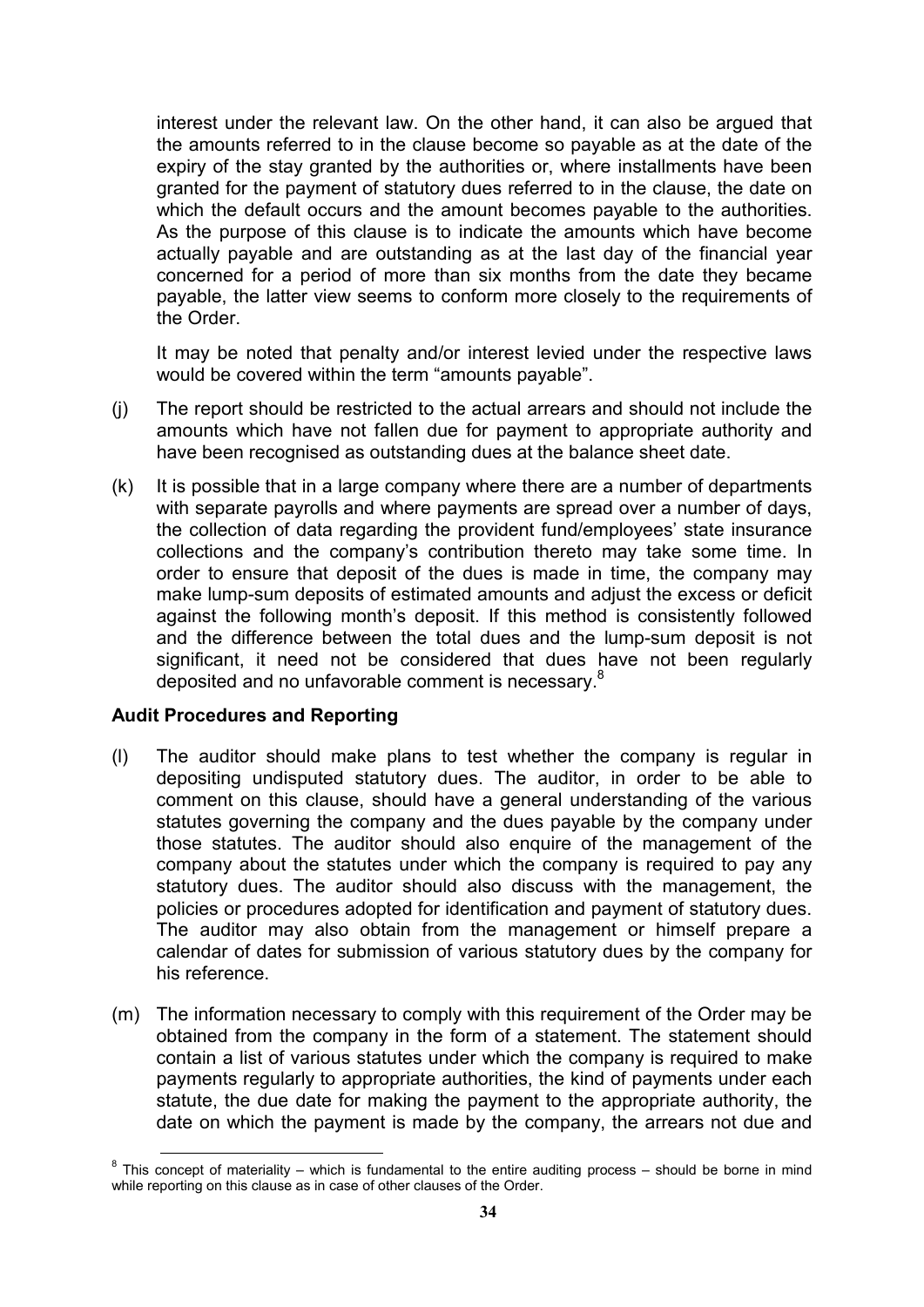the arrears overdue for more than six months. The auditor should verify the statement provided by the management with the underlying documents and records. The auditor's general understanding of the various statutes governing the company and the dues payable by the company under those statutes would help the auditor in assessing the completeness of the statement. The auditor should recognise that there could be a situation that a statutory due might have become payable but has not been captured by the accounting and internal control systems established by the enterprise and, therefore, the auditor should perform procedures to mitigate risk arising from such a situation.

- (n) The auditor should obtain a written representation with reference to the date of the balance sheet from the management:
	- (i) specifying the cases and the amounts considered disputed;
	- (ii) containing a list of the cases and the amounts in respect of the statutory dues which are undisputed and have remained outstanding for a period of more than six months from the date they became payable; and
	- (iii) containing a statement as to the completeness of the information provided by the management.
- (o) While the auditor has to report upon the regularity of the deposit, he is not required to specify in detail each instance where there has been a delay or the extent of the delay. It should be sufficient if he indicates whether generally the deposits have been regular or otherwise. The following are examples of the wordings, which may be used in relevant situations:
	- (i) "undisputed statutory dues including provident fund, or employees' state insurance, income-tax, sales-tax, service tax, duty of custom , duty of excise, value added tax, cess have been regularly deposited by the company with the appropriate authorities in all cases during the year".
	- (ii) "undisputed statutory dues including provident fund, employees' state insurance, income-tax, sales-tax, service tax, duty of custom, duty of excise, value added tax, cess have generally been regularly deposited with the appropriate authorities though there has been a slight delay in a few cases".
	- (iii) "undisputed statutory dues including provident fund, employees' state insurance, income-tax, sales-tax, service tax, duty of custom, duty of excise, value added tax, cess have not generally been regularly deposited with the appropriate authorities though the delays in deposit have not been serious".
	- (iv) "undisputed statutory dues including provident fund, employees' state insurance, income-tax, sales-tax, service tax, duty of custom , duty of excise , value added tax, cess have not been regularly deposited with the appropriate authorities and there have been serious delays in a large number of cases".
- (p) If the auditor is of the opinion that the company is not regular in depositing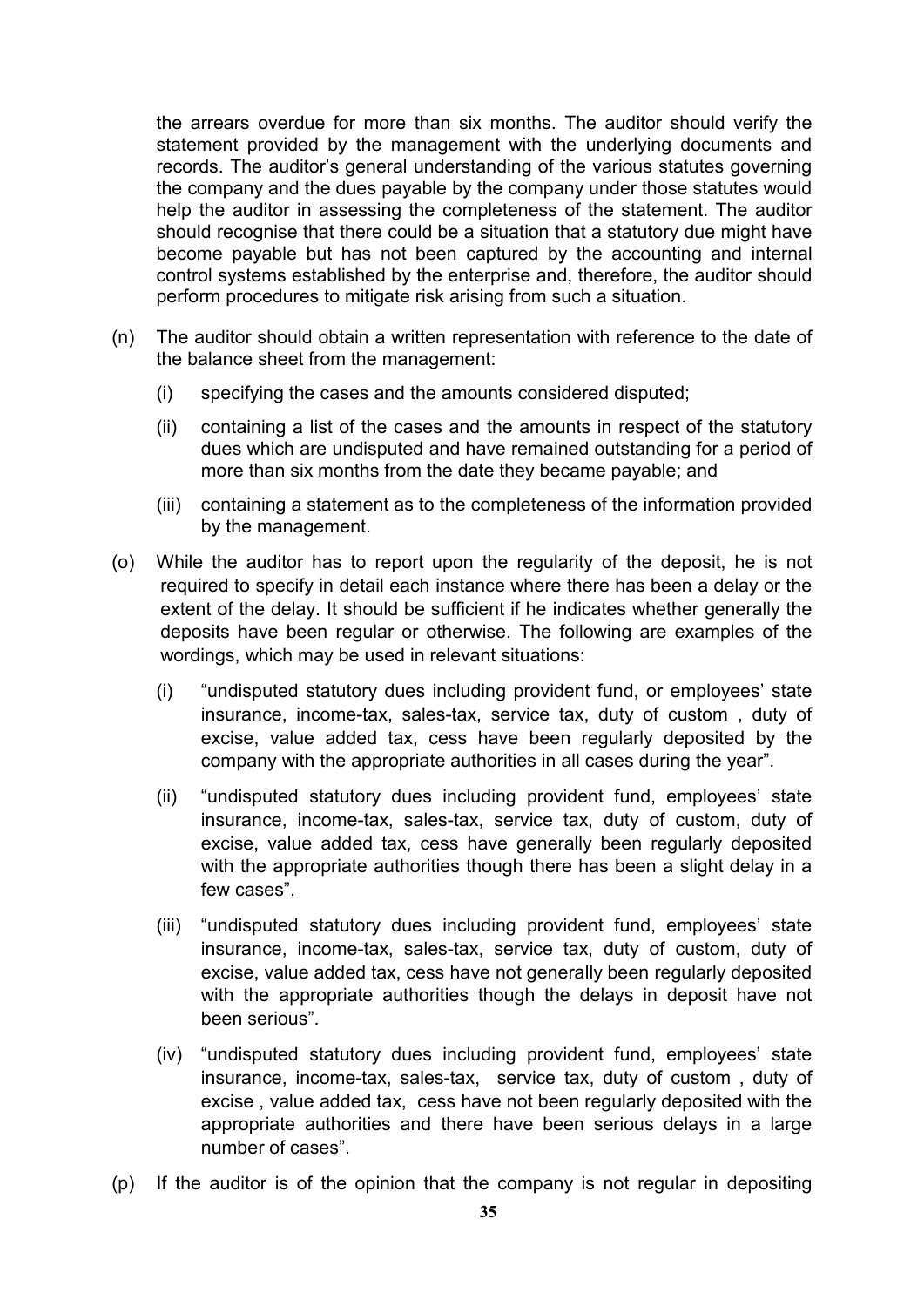undisputed statutory dues including provident fund, employees' state insurance, income-tax, sales-tax, service tax, duty of custom , duty of excise , value added tax, cess and any other statutory dues with the appropriate authorities, the extent of the arrears of outstanding statutory dues as at the last day of the financial year concerned for a period of more than six months from the date they became payable, are required to be mentioned by the auditor in his audit report. In indicating the arrears, the period to which the arrears relate should also preferably be given and further, wherever possible, the fact of subsequent clearance or otherwise may also be indicated. The auditor may report in the following format:-

*Statement of Arrears of Statutory Dues Outstanding for More than Six Months*

|                |                               | Name   Nature of   Amount   Period to which   Due   Date of   Remarks, |                         |  |
|----------------|-------------------------------|------------------------------------------------------------------------|-------------------------|--|
| <b>Statute</b> | of the $ $ the Dues $ $ (Rs.) | the amount<br>relates                                                  | Date   Payment   if any |  |
|                |                               |                                                                        |                         |  |

*43. Where dues of income Tax or sales Tax or service Tax or duty of customs or duty of excise or value added tax have not been deposited on account of any dispute, then the amounts involved and the forum where dispute is pending shall be mentioned. {A mere representation to the concerned Department shall not be treated as a dispute.}* [Paragraph 3(vii)(b)]

#### Relevant Provisions

(a) This clause requires that in case of disputed statutory dues, the amounts involved should be stated along with the forum where the dispute is pending. Therefore, even minor amounts would be required to be reported under this clause. The amount should be reported in a manner so that the reader is able to understand the dispute and the amount involved therein.

# Audit Procedures and Reporting

- (b) The audit procedures applied by the auditor for commenting on the previous clause, including obtaining a statement from the management in regard to the matters specified in the clause, would help the auditor in determining the dues of sales tax/income tax/duty of customs/service tax/duty of excise that have not been deposited on account of any dispute, the amounts involved and the forum where dispute is pending. The auditor should also obtain a management representation about the disputed dues, the amounts involved and the forum where the dispute is pending. The auditor should carry out necessary audit procedures to verify the information provided by the management.
- (c) A show-cause or similar notice generally contains the requirements/queries of the assessing officer. Normally, issuance of a show cause notice by the concerned department should not be construed to be a demand payable by the company. However, in some cases, a show cause notice and demand may be combined in one document. Normally, in such cases, the demand would not be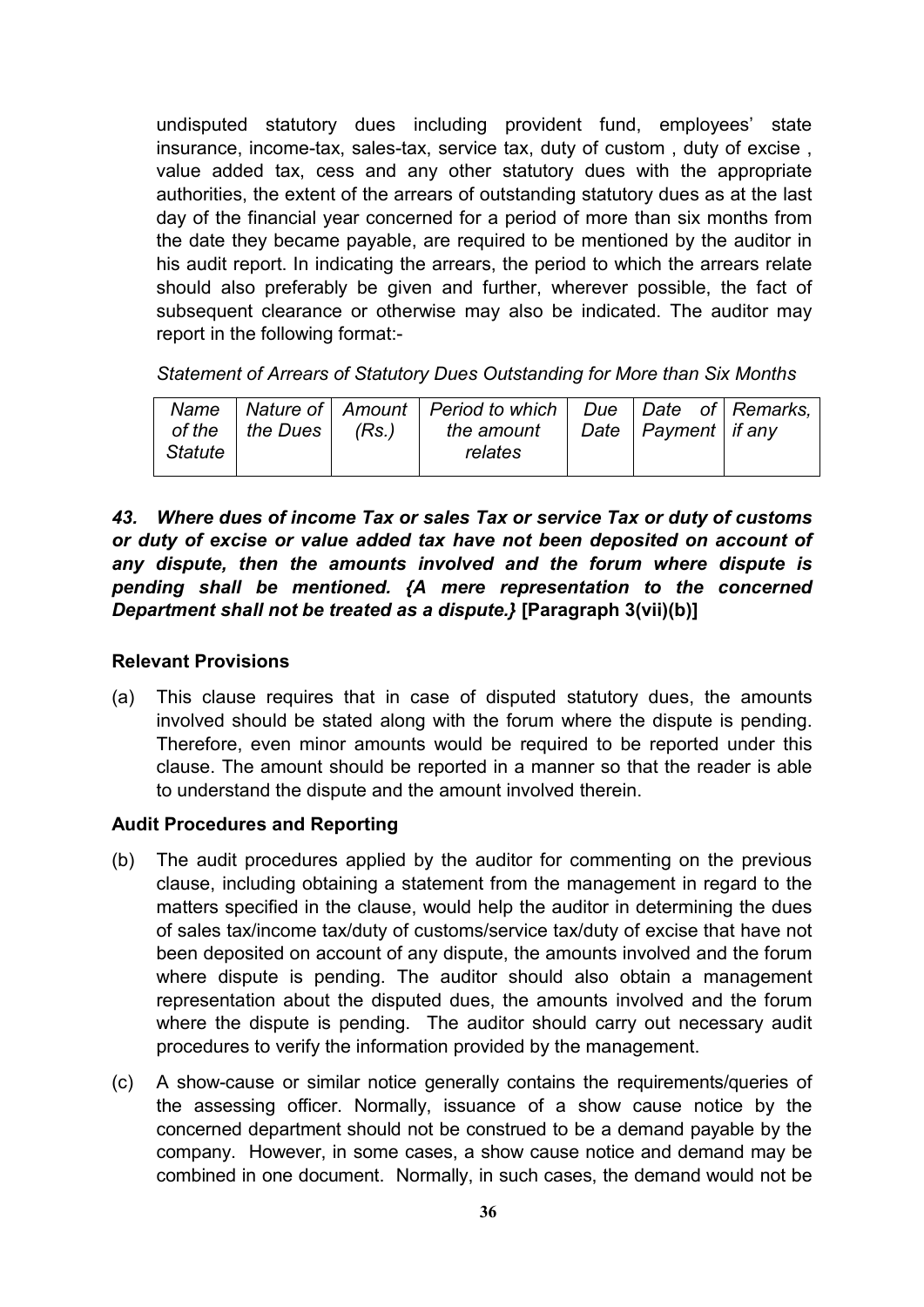construed to have arisen till the time the assessee has disposed off the requirements of the show cause order. Hence, it would be necessary to evaluate each situation individually.

- (d) Tax demands that have been set aside are clearly not 'dues'. Similarly, if a demand has been referred for reassessment and the effect of such referral is the cancellation of the earlier demand, this too would not constitute an amount due. The wording of the order would be of significance; if the demand is not cancelled, it will remain disputed dues. As far as demands that have been stayed are concerned, these should be regarded as disputed dues. These should be disclosed along with a disclosure of the fact of stay. The fact that a stay has been granted does not mean that the authority granting the stay has held that the amount in question is not a valid demand against the company. The stay normally is a concession that the amount may not be deposited immediately or that it may be deposited in installments. Sometimes a stay is granted if the assessee provides a bank guarantee. It may also be noted that there may be a situation that the appellate authority has decided a case in favour of the company but the Department may prefer to make an appeal to a higher authority. In such a case, there is considered to be no dispute until the time the Department makes an appeal to the relevant appellate authority. Further, in case where the amount under the dispute is pending for an appeal to be filed and the time limit for filing the appeal has lapsed, the disputed amount would become a statutory due and the reporting responsibilities of the auditor as are applicable to any other undisputed statutory due under clause 3(vii)(a) of the Order would become applicable. Further, in case where the amount under dispute has not been paid before filing the appeal and no appeal is filed within the time allowed and the time limit for filing the appeal has expired, the disputed amount would become a statutory due.
- (e) It is possible that in respect of same nature of statutory dues, there may be more than one dispute pertaining to different periods for which, appeals might have been filed separately. For example, different years' income tax liabilities might have been disputed at different levels of appellate authorities. Hence, in such cases, the information required by the clause should be given separately in respect of each period. In the case of a large company having a number of manufacturing and marketing divisions, it would be quite normal that many cases relating to sales tax, income tax, excise, customs, value added tax, etc., are disputed and are pending at various stages. It cannot be the intention of the clause that each case is listed separately. It is, therefore, proper to summarise the cases stage-wise under each broad head, e.g., sales tax, income-tax, duty of customs, duty of excise, and give the particulars as indicated in paragraph (g) below.
- (f) The information required by the clause may be reported in the following format: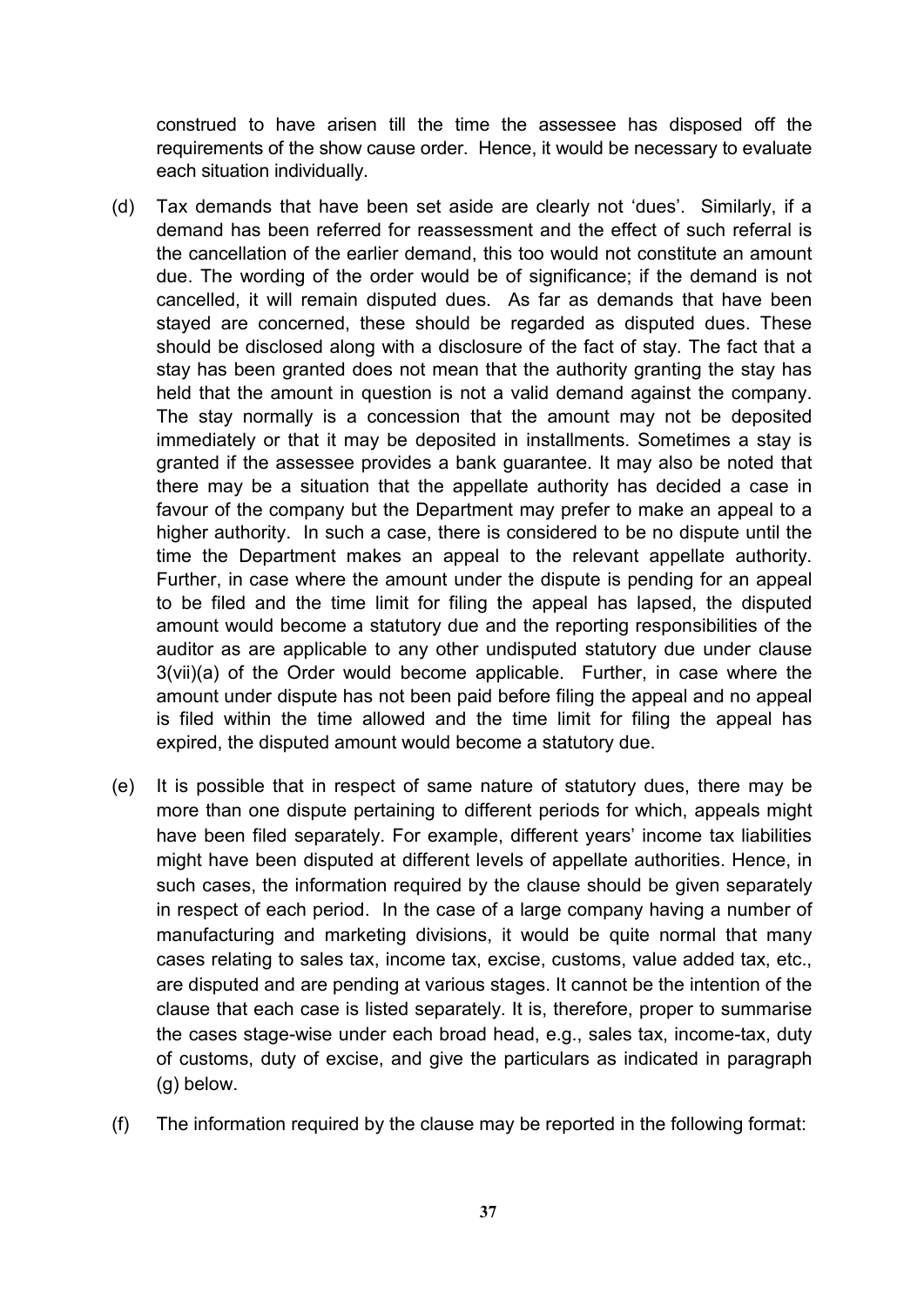# *Statement of Disputed Dues*

| Name    | Nature      | Amount | Period to         | Forum where | Remarks, if |
|---------|-------------|--------|-------------------|-------------|-------------|
| of the  | of the      | (Rs.)  | which the         | dispute is  | anv         |
| Statute | <b>Dues</b> |        | amount<br>relates | pending     |             |

(g) Further, a plain reading of the clause suggests that the amounts to be reported under clause 3(vii)(b) of the Order are those which have not been deposited on account of any dispute, irrespective of the treatment of such disputed amounts in accounts. It is quite possible that an amount is disputed and has not been deposited but on consideration of the likely outcome of the dispute, a provision has been made in the accounts. Such an amount will need to be reported. notwithstanding that it has been provided for. Similarly, even if it had not been provided for, it would have to be reported as long as it is not deposited. It is also possible that an amount is disputed, has been deposited and on consideration of the likely outcome of the dispute, has been shown as a recoverable. Though such an amount is not contemplated for reporting under the clause, since it has been deposited, the fact of such deposit having been made under protest should be brought out by the auditor in his report under the clause.

Whether a disputed amount should be provided for in the accounts or not will need to be judged in the context of Accounting Standard (AS) 4, "Contingencies and Events Occurring After the Balance Sheet Date and/or Accounting Standard (AS) 29, "Provisions, Contingent Liabilities and Contingent Assets".

#### *44. Whether the company has defaulted in repayment of loans or borrowing to a financial institution, bank, government or dues to debenture holders? If yes, the period and the amount of default to be reported (in case of defaults to banks, financial institutions, and government, lender wise details to be provided). [Paragraph 3(viii)]*

# Relevant Provisions

- (a) Under this clause, the auditor is required to report whether the company has defaulted in repayment of loans or borrowings $9$  to a financial institution or bank or Government or to dues to debenture holders. If the answer is in the affirmative, the auditor is also required to mention the period of default and the amount of default, lender wise.
- (b) A question that arises is whether the scope of the auditor's inquiry would cover defaults made by the company during the year only or whether the defaults committed in previous years and continuing until the year end would also be covered. It is clarified that the auditor should report the period and amount of all defaults existing at the balance sheet date irrespective of when those defaults have occurred.

 $9$  The term "Borrowings" has been explained in paragraph 19 of this Guidance Note.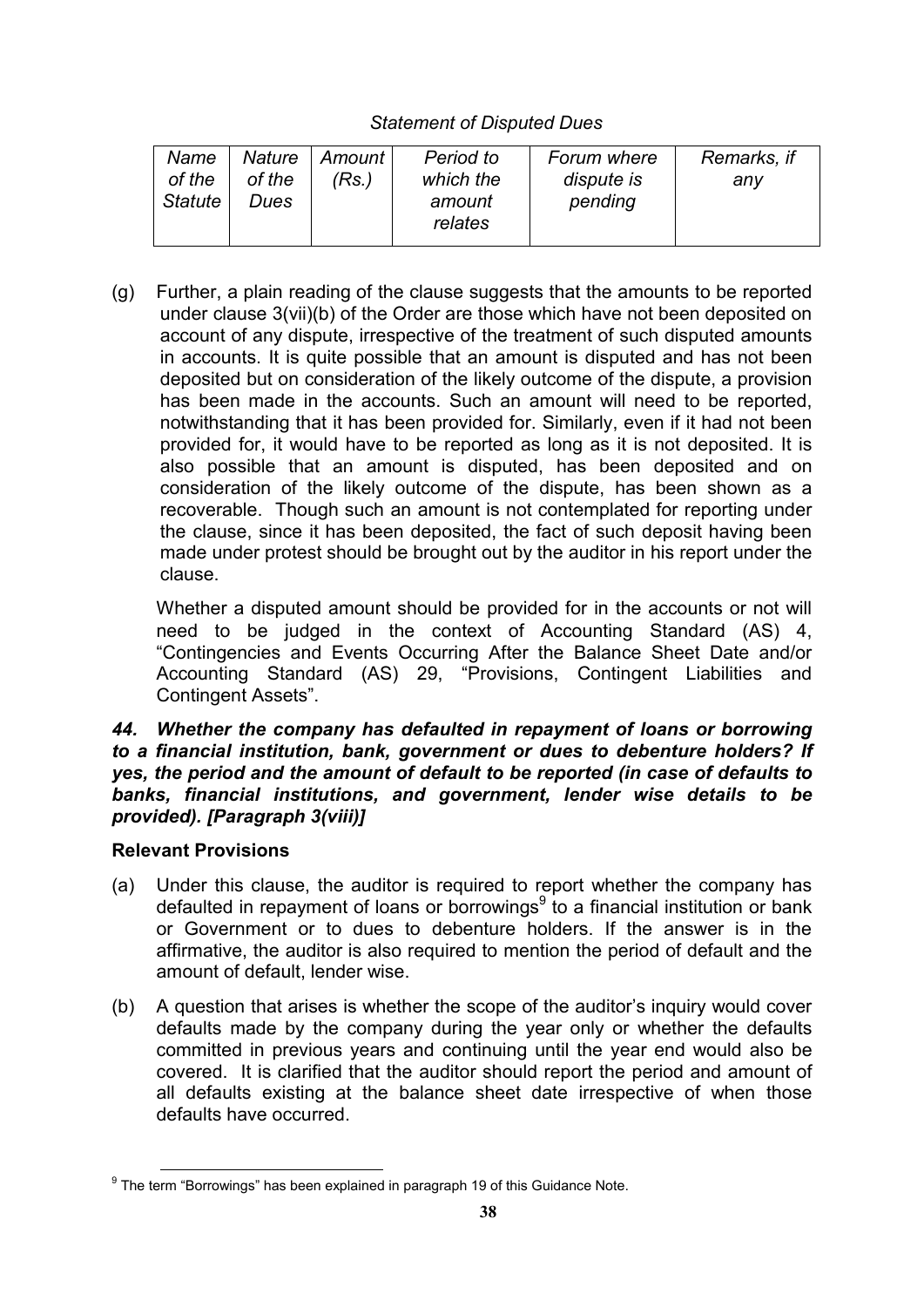(c) Though the word "default" has not been defined, in this regard, the word "default" would mean non-payment of dues to banks, Government, financial institutions or debenture holders on the last dates specified in loan documents or debentures trust deed, as the case may be.

For example, in the case of term loans, fixed dates are prescribed for repayment in the agreement or terms and conditions of the loans. The dates prescribed for repayments would operate as the last date of payments and any delay after this fixed date would amount to default and reporting required in case of aggregate default on account of repayment of loan.

(d) Section 2 (39) of the Act defines "financial institution" to include a scheduled bank, and any other financial institution defined or notified under the Reserve Bank of India Act, 1934. Text of Section 45-I(c) of RBI Act, 1934 is given in Appendix III to this Guidance Note.

In view of the said definition, Financial Institution includes all Banks, Public Financial Institutions, as well as Non – Banking Institutions and also includes Non-Banking Finance Companies.<sup>10</sup>

(e) This clause also requires reporting on default in repayment of loans or borrowings taken from the Government. The term "Government" means the department of the Central Government, a State Government and its department and a Union Territory and its department, but shall not include any entity, whether created by a statute or otherwise, the accounts of which are not required to be kept in accordance with article 150 of the constitution or the rules made there under. (As defined u/s 65B (26A) of the Finance Act 1994). Accordingly, the term "Government" does not include Government Company/ Public Sector Undertaking/ Boards/ Authority/ Corporation and Foreign Government.

#### Audit Procedures and Reporting

- (f) The auditor should obtain the schedule of repayments to banks, financial institutions, government and debenture holders from the management of the company. The schedule should indicate the amount and the due dates of the payments that the company is required to make to banks, financial institutions, government and debenture holders.
- (g) The auditor should examine the agreement or other documents containing the terms and conditions of the loans and borrowings of the company taken from banks, Government and financial institutions. The auditor should also examine the debenture trust deed. This examination would enable the auditor in verifying the amount and due dates of the payments mentioned in schedule of repayments provided by the management of the company. The auditor should then verify whether the repayments as per the books of account are in accordance with the terms and conditions of the relevant agreement.
- (h) The auditor should obtain the confirmation of the concerned bank or financial institution as to the status of the loan account including the overdue position as at the balance sheet date.

 $10$  Attention of the readers is invited to paragraphs 7 to 21 relating to applicability of the Order.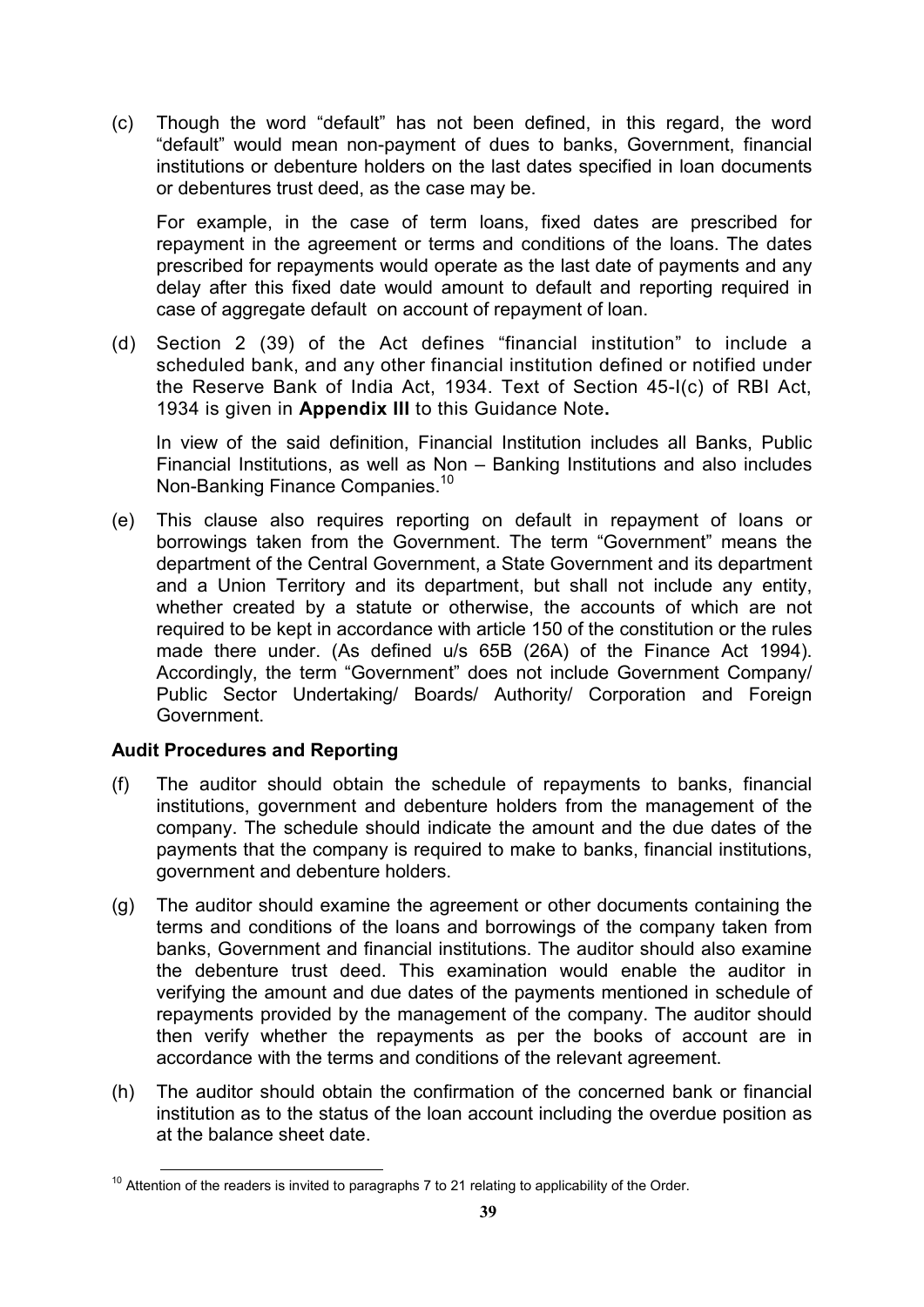- (i) It may happen that the company might have submitted application for reschedulement/restructuring proposals to the lenders, which may be in different stages of processing. Submission of application for reschedulement/restructuring does not mean that no default has occurred. Accordingly, in such situations also the auditor should report the period of default and the amount of default. However, if the application for reschedulement of loan has been approved by the concerned bank or financial institution or if the default has been made good by the company during the year covered by the auditor's report, the auditor should state in his audit report the fact of reschedulement of loan or the fact of default having been made good.
- (j) It may be noted that for the purposes of reporting of default under this clause the term "borrowings" may be construed as the principal amount since it has been used in the context of the word "repayment" and the term "dues" would mean the principal and the interest,.
- (k) The auditor may come across a situation where there may be disputes between the company and the lender on certain issues relating to repayments. In such situations, the auditor should consider the prevailing terms and conditions only. However, he may give a brief nature of the dispute while reporting under this clause.
- (l) Under this clause the auditor is required to give lender wise details in case of banks, financial institutions and Government only and not in respect of individual debenture holders and may incorporate the following details:-

| Particulars              | Amount of default as   Period of   Remarks, if<br>at the balance sheet default<br>date | any. |
|--------------------------|----------------------------------------------------------------------------------------|------|
| (i) Name of the Lenders: |                                                                                        |      |
| In case of:              |                                                                                        |      |
| <b>Bank</b>              |                                                                                        |      |
| Financial institution&   |                                                                                        |      |
| Government               |                                                                                        |      |
| ii) Debentures           |                                                                                        |      |

*45. Whether moneys raised by way of initial public offer or further public offer (including debt instruments) and term loans were applied for the purposes for which those are raised. If not, the details together with delays or default and subsequent rectification, if any, as may be applicable, be reported;[Paragraph 3(ix)]*

Under this clause the auditor is required to report whether money raised by the company through Initial Public Offer or Further Public Offer (including debt instruments) and term loans have been utilised for the purposes for which those were raised.

#### Relevant Provisions

(a) In case the company has made an Initial Public Offer or Further Public Offer (including debt instruments) the auditor is required to report upon the disclosure of end-use of the money by the management in the financial statements. The auditor is also required to state whether he has verified the disclosure made by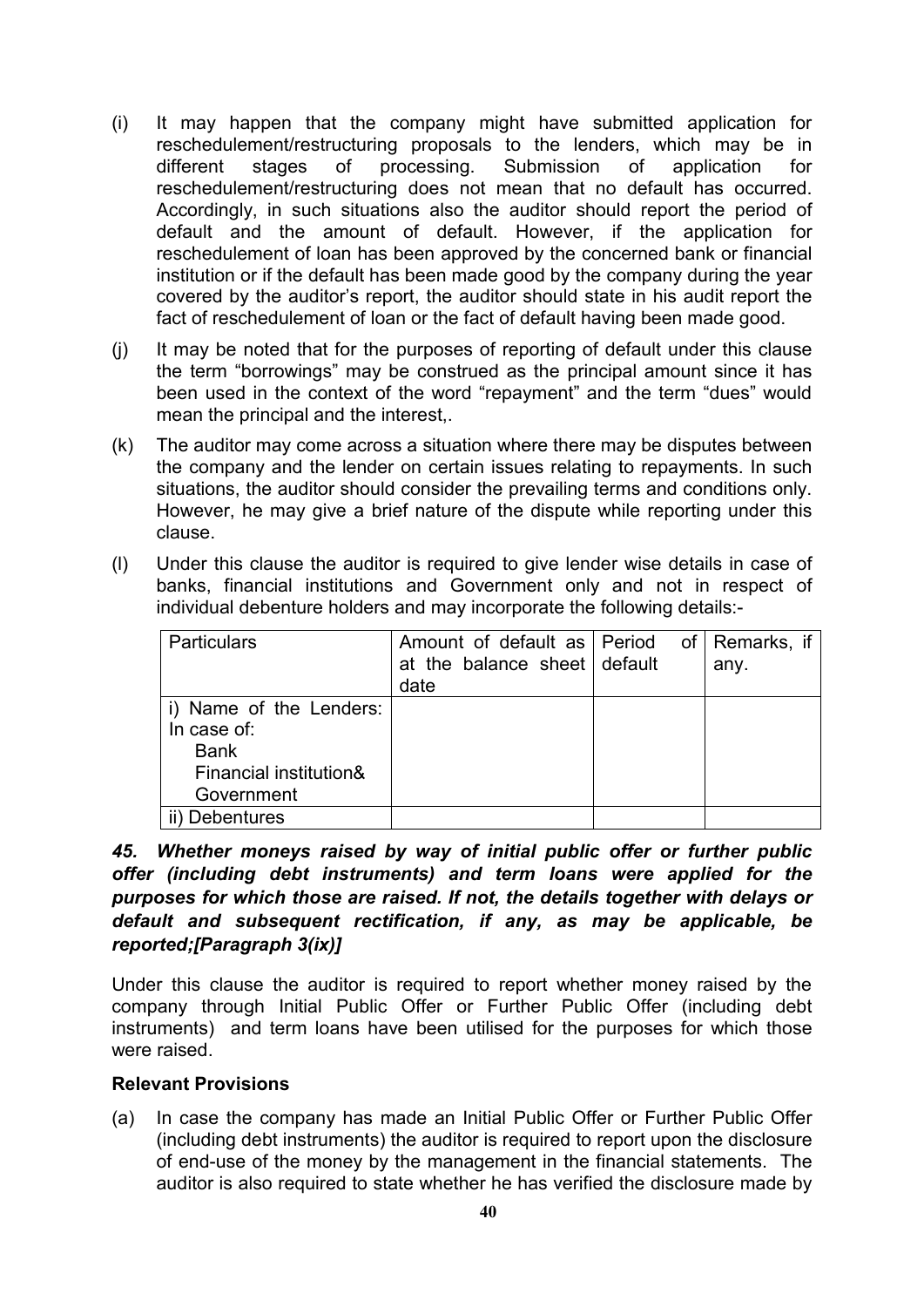the management in this regard. 'Securities' has been defined in Section 2(81) of the Act which refers to the definition of 'securities' in section 2(h) of the Securities Contract (Regulation) Act, 1956. Initial public offer or further public offer shall cover issue of equity shares, convertible securities, non-convertible debt securities, non-convertible redeemable preference shares, perpetual debt instruments, perpetual non-cumulative preference shares, Indian depository receipts, and securitized debt instruments.

- (b) Part 1 of Chapter III of the Act consisting of Sections 23 to 41 deals with Public Offer. Section 23(1)(a) of the said Act, provides that, "a public company may issue securities to public through prospectus which is also referred to as "public offer". Explanation to Section 23 states that for the purpose of aforesaid Chapter III, the expression, "public offer" includes initial public offer or further public offer of securities to public by a company, or an offer for sale of securities to the public by an existing shareholder, through issue of prospectus. In terms of Section 24 of the said Act, the Securities & Exchange Board of India (SEBI) is empowered to regulate issue of securities by making regulations on that behalf. Therefore, a company raising moneys by way of Initial Public Offer or Further Public Offer shall have to follow the requirements of the applicable provisions of the Act, as well as the relevant SEBI Regulations.
- (c) Currently, there is no legal requirement under the Act to disclose the end use of money raised by Initial Public Offer or Further Public Offer (including debt instruments) in the financial statements. The companies, however, make such a disclosure in the Board's Report. Schedule III to the Act requires that only unutilized amount of any Initial Public Offer or Further Public Offer (including debt instruments) made by the company should be disclosed in the financial statements of a company. In the absence of any legal requirement of such disclosure, it appears that the clause envisages that the companies should disclose the end use of money raised by the Initial Public Offer or Further Public Offer (including debt instruments) in the financial statements by way of notes and the auditor should verify the same.

#### Audit Procedures and Reporting

(d) Normally, the companies do mention the end-use of the money proposed to be raised through the Initial Public Offer or Further Public Offer (including debt instruments) in the offer document. An examination of the offer document would provide the auditor an understanding of the proposed end-use of money raised from public. The auditor should verify that the amount of end-use of money disclosed in the financial statements by the management is not materially different from the proposed and actual end use. The auditor should obtain a representation from the management as to the completeness of the disclosure with regard to the end-use of money raised as well as actual end utilization of money raised by Initial Public Offer or Further Public Offer (including debt instruments). If, for any reason, the auditor is not able to verify the end-use of money raised from Initial Public Offer or Further Public Offer (including debt instruments), he should state that he is not able to comment upon the disclosure of end-use of money by the company since he could not verify the same. He should also mention the reasons which resulted in the auditor's inability to verify the disclosure.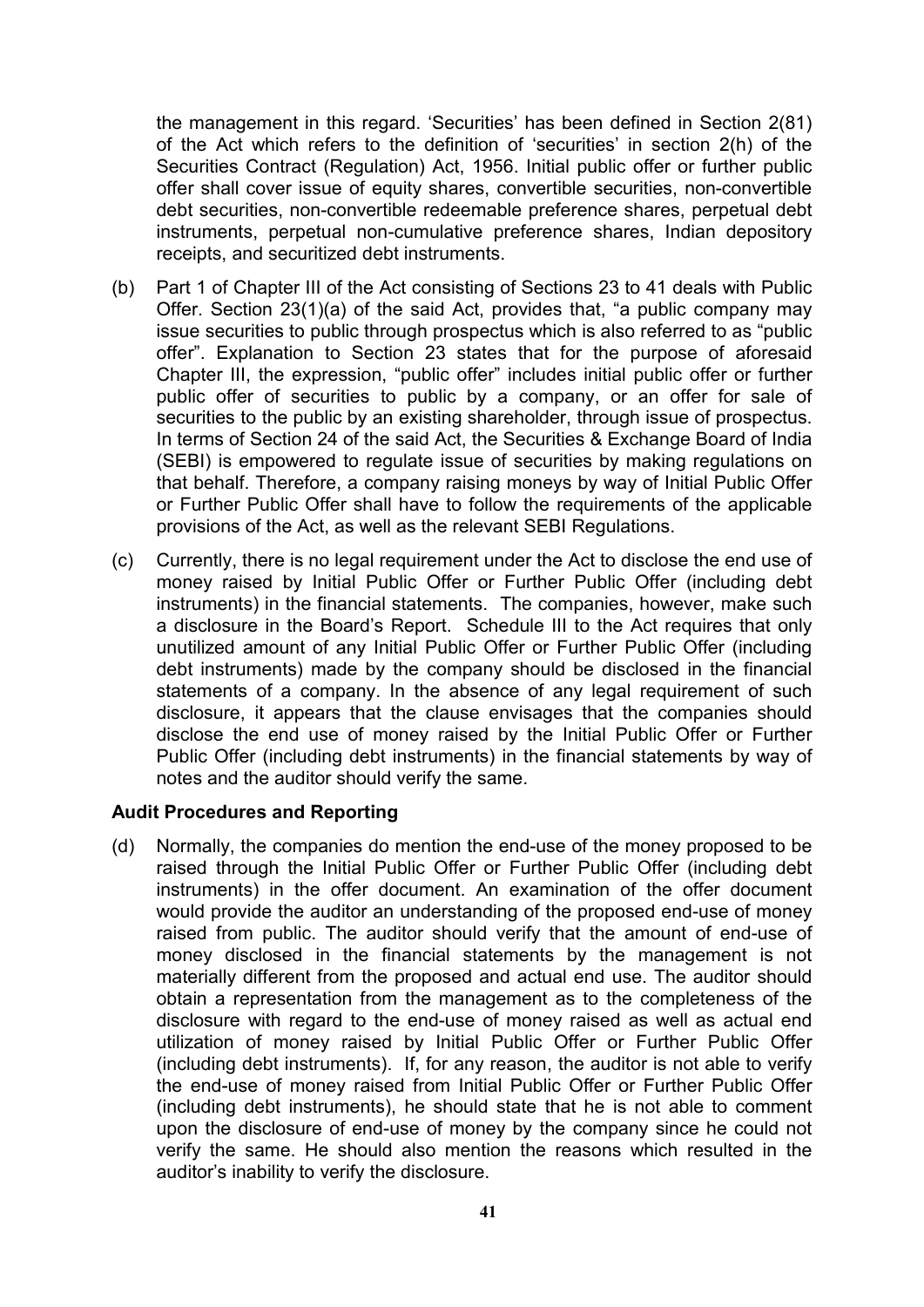- (e) It may be noted that while reporting under this clause, the auditor should also have regard to the SEBI (Listing Obligations &Disclosure Requirements) Regulations, 2015 (hereinafter referred as "LODR"), which contain a number of disclosure requirements in the balance sheet with respect to utilization of proceeds of monies raised from public, whether by shares or debentures, as also disclosure requirements in respect of unutilized monies from such proceeds. From a perusal of the LODR, it would be apparent that the details have to be given of both 'utilised' and 'unutilised' monies. Since the purpose is to provide a picture to the reader of 'utilisation of issue proceeds', it is only logical that the sum total of utilised and unutilised portions equal the total issue size. This implies that the figure of 'utilised' money should be cumulative.
- (f) It may also be noted that according to the LODR, the issuer company is required to make arrangements for the use of proceeds of the issue to be monitored by financial institutions. The monitoring agency so appointed is required to submit its report to the SEBI, on a half-yearly basis, till the completion of the project. In case, the company has appointed a monitoring agency for the purpose of the issue, reports of the monitoring agency would also be helpful to the auditor while reporting under the clause.
- (g) The expression "debt instrument" is neither defined in the Order not under the Act. However, SEBI (Issue and Listing of Debt Securities), Regulations, 2008 which apply to public issue of debt securities and its listing, define the term "debt securities" In terms of Regulation 2(1)(e) of the said regulations, it means a non-convertible debt securities which create or acknowledge indebtedness, and include debenture, bonds and such other securities of a body corporate or any statutory body constituted by virtue of a legislation, whether constituting a charge on the assets of the body corporate or not, but excludes bonds issued by Government or such other bodies as may be specified by the Board, security receipts and securitized debt instruments. Further, in terms of the Explanation to Section 23 of the Act, "Public Offer" would include ADRs and GDRs.
- (h) In view of the aforesaid, the reporting by an auditor as stated in paragraph(a) above should only relate to moneys raised by the company by way of initial public offer or further public offer of equity shares, convertible securities (defined above) and debt securities (defined above). Since, offer for sale of specified securities (i.e. equity shares and convertible securities) to the public by any existing holder does not result in any moneys raised in a company, the same is outside the purview of the reporting requirement under this clause. It seems that strictly in terms of the definitions of public offer, initial public offer and further public offer cited above, moneys raised from foreign capital markets and by way of issuance of Global Depository Receipts and American Depository Receipts may not fall within the scope of reporting under this clause.
- (i) This clause also requires the auditor to examine whether term loans were applied for the purpose for which these loans were obtained. First of all, the auditor should ascertain whether the company has taken any "term loans". Term loans normally have a fixed or pre-determined maturity period or a repayment schedule. In the banking industry, for example, loans with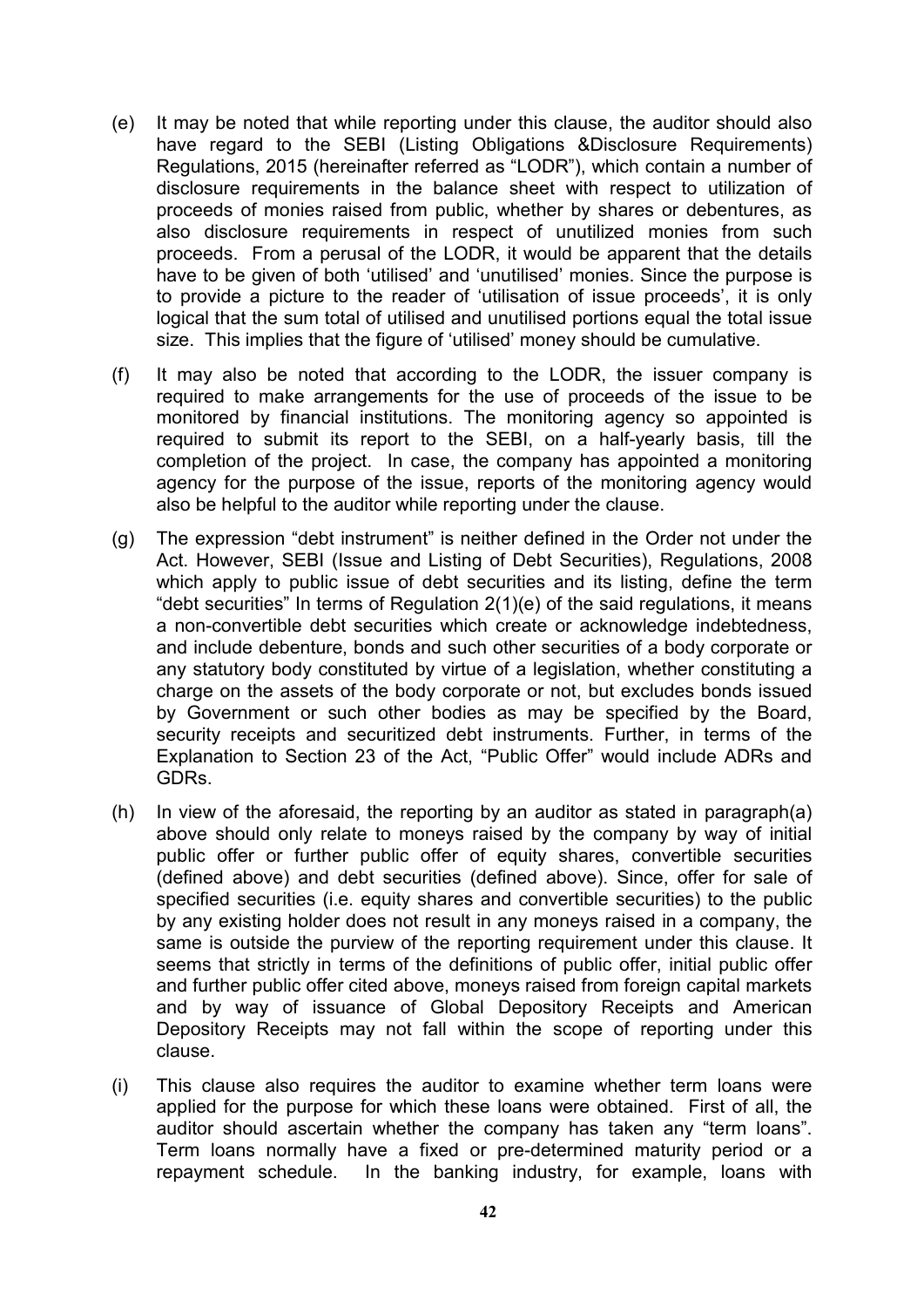repayment period beyond 36 months are usually known as "term loans". Cash credit, overdraft and call money accounts/deposits are, therefore, not covered by the expression "term loans". Terms loans are generally provided by banks and financial institutions for acquisition of capital assets which then become the security for the loan, i.e., end use of funds is normally fixed.

- (j) The Order is silent as to whether this clause also covers term loans obtained from entities/persons other than banks/financial institutions. A strict interpretation of the clause would mean that the term loan obtained from entities/persons other than banks/financial institutions would also have to be examined by the auditor for the purpose of reporting under the clause.
- (k) The auditor should examine the terms and conditions subject to which the company has obtained the term loans. The auditor may also examine the proposal for grant of loan made to the bank. As mentioned above, normally, the end use of the funds raised by term loans is mentioned in the sanction letter or documents containing the terms and conditions of the loan. The auditor should ascertain the purpose for which term loans were sanctioned. The auditor should also compare the purpose for which term loans were sanctioned with the actual utilisation of the loans. The auditor should obtain sufficient appropriate audit evidence regarding the utilisation of the amounts raised. If the auditor finds that the funds have not been utilized for the purpose for which they were obtained, the auditor's report should state the fact.
- (l) It is not necessary to establish a one-to-one relationship with the amount of term loan and its utilisation. It is quite often found that the amount of term loan disbursed by the bank is deposited in the common account of the company from which subsequently the utilisation is made. In such cases, it should not be construed that the amount has not been utilised for the purpose it was raised.
- (m) It may happen that the company might have acquired improved version/model of assets as against the assets for which the loan had been sanctioned. For example, if out of a loan sanctioned for purchase of machinery to be used for manufacture of shoe upper is instead used to purchase a machine, which apart from manufacturing shoe uppers has certain additional manufacturing facilities. In such cases, it should not be construed that the loan has not been applied for the purpose for which it was raised.
- (n) Normally, the term lenders directly make the payment to the vendors/suppliers. In such cases, it becomes easier for the auditor to comment on the application of term loans.
- (o) It may so happen that the term loans taken during the year might not have been applied for the stated purpose during the year, for example, the loan was disbursed at the fag end of the year. In such a case, the auditor should mention in his audit report that the term loan obtained during the year has not been utilised. This also implies that the auditor, while making inquiry in respect of this clause, should also consider the term loans which although were taken in the previous accounting period but have been actually utilised during the current accounting period.
- (p) In case of term loans, raised against title deeds, long term FDRs, NSCs etc.,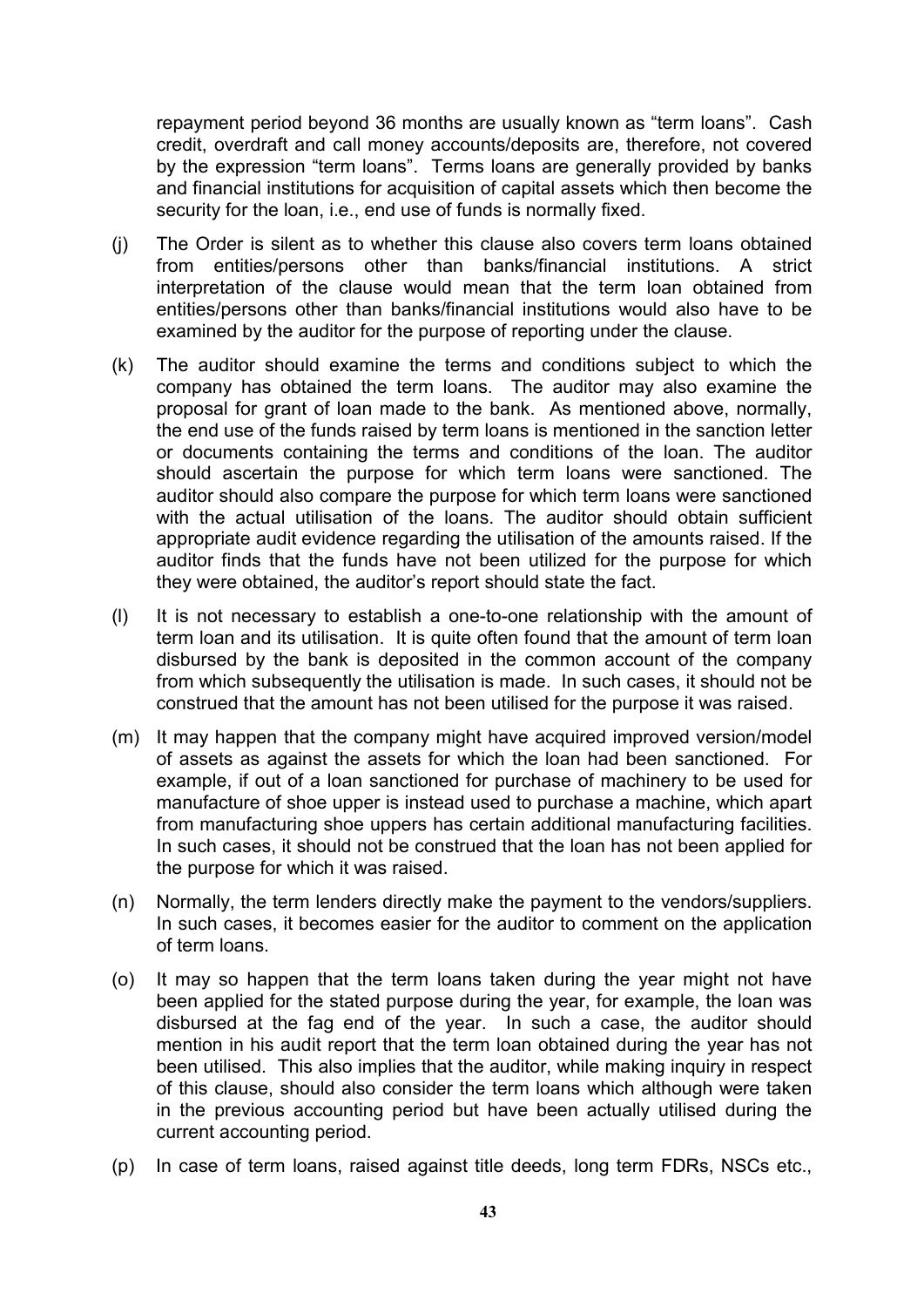where the lender is not concerned with the purpose for which it is being obtained, the auditor should clearly mention the fact that in absence of any stipulation regarding the utilization of loans from the lender, he is unable to comment as to whether the term loans have been applied for the purposes for which they were obtained. In case the specific purpose is not recorded and the general purpose/ bone fide business use is stated; in such cases the auditor should verify whether the company has invested or utilized the money for purposes other than objects of the company.

- (q) During construction phase, companies, may, temporarily invest the surplus funds to reduce the cost of capital or for other business reasons. However, subsequently the same are utilised for the stated objectives. In such cases, the auditor should mention the fact that pending utilisation of the funds raised through Initial Public Offer or Further Public Offer (including debt instruments) or term loans for the stated purpose, the funds were temporarily used for the purpose other than for which they were raised but were ultimately utilised for the stated end-use.
- (r) Where the auditor concludes that the initial public offer or the further public offer (including debt instruments) or the term loans were not applied for the purpose for which the same were raised/obtained, the auditor should mention in his report that the amount involved as well as the nature of default including delay in utilization. The auditor is also required to report the details of any subsequent rectifications made by the company.
- (s) A suggested reporting format under this cause is as follows:

In our opinion and according to the information and explanations given to us, the Company has utilized the money raised by way of initial public offer/ further public offer (including debt instruments) and the term loans during the year for the purposes for which they were raised, except for:

| I fund raised |  | Nature of the Details of default Amount (Rs.) Subsequently rectified<br>(Reason /Delay) | (Yes/No) and details |  |
|---------------|--|-----------------------------------------------------------------------------------------|----------------------|--|
|               |  |                                                                                         |                      |  |

#### 46. *Whether any fraud by the company or any fraud on the company by its officers or employees has been noticed or reported during the year; If yes, the nature and the amount involved is to be indicated.* [Paragraph 3(x)]

#### Relevant Provisions

(a) This clause requires the auditor to report whether any fraud has been noticed or reported by the company or any fraud on the company by its officers or employees during the year. If yes, the auditor is required to state the amount involved and the nature of fraud. The clause does not require the auditor to discover such frauds. The scope of auditor's inquiry under this clause is restricted to frauds 'noticed or reported' during the year. The use of the words "noticed or reported" indicates that the management of the company should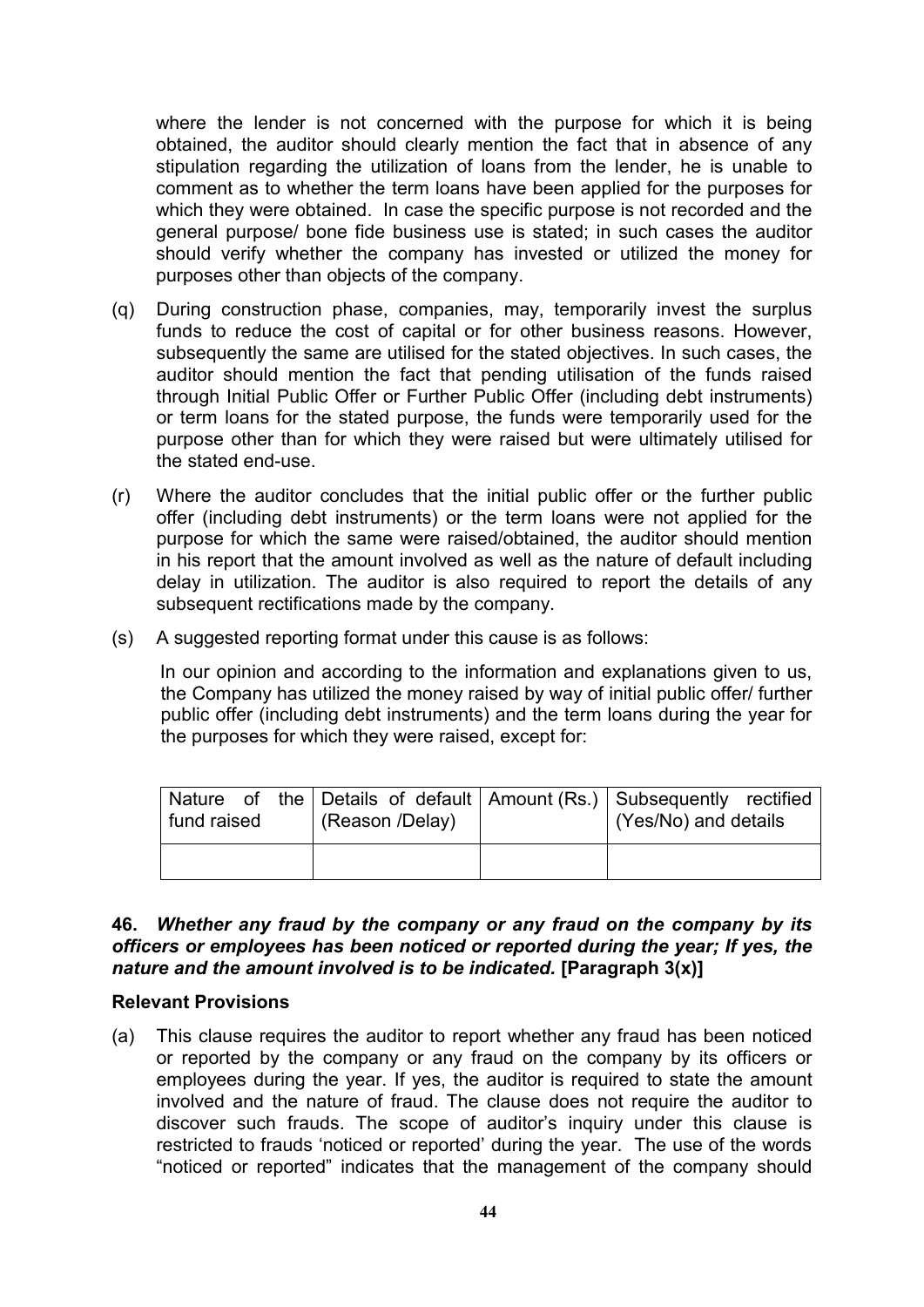have the knowledge about the frauds by the company or on the company by its Officer and employees that have occurred during the period covered by the auditor's report. It may be noted that this clause of the Order, by requiring the auditor to report whether any fraud by the company or on the company by its Officer or employees has been noticed or reported, does not relieve the auditor from his responsibility to consider fraud and error in an audit of financial statements. In other words, irrespective of the auditor's comments under this clause, the auditor is also required to comply with the requirements of Standard on Auditing (SA) 240, "The Auditor's Responsibility Relating to Fraud in an Audit of Financial Statements". In this context, the auditor should also have regard to the Guidance Note on Reporting on Fraud under Section 143(12) of the Companies Act, 2013, issued by ICAI.

- (b) The term "fraud" refers to an intentional act by one or more individuals among management, those charged with governance, employees, involving the use of deception to obtain an unjust or illegal advantage. Although fraud is a broad legal concept, the auditor is concerned with fraudulent acts that cause a material misstatement in the financial statements. Misstatement of the financial statements may not be the objective of some frauds. Auditors do not make legal determinations of whether fraud has actually occurred. Fraud involving one or more members of management or those charged with governance is referred to as "management fraud"; fraud involving only employees including officers of the entity is referred to as "employee fraud". In either case, there may be collusion with third parties outside the entity. In fact, generally speaking, the "management fraud" can be construed as "fraud by the company".
- (c) Two types of intentional misstatements are relevant to the auditor's consideration of fraud - misstatements resulting from fraudulent financial reporting and misstatements resulting from misappropriation of assets.
- (d) Fraudulent financial reporting involves intentional misstatements or omissions of amounts or disclosures in financial statements to deceive financial statement users. Fraudulent financial reporting may involve:
	- (i) Deception such as manipulation, falsification, or alteration of accounting records or supporting documents from which the financial statements are prepared.
	- (ii) Misrepresentation in, or intentional omission from, the financial statements of events, transactions or other significant information.
	- (iii) Intentional misapplication of accounting principles relating to measurement, recognition, classification, presentation, or disclosure.
- (e) Misappropriation of assets involves the theft of an entity's assets. Misappropriation of assets can be accomplished in a variety of ways (including embezzling receipts, stealing physical or intangible assets, or causing an entity to pay for goods and services not received); it is often accompanied by false or misleading records or documents in order to conceal the fact that the assets are missing.
- (f) Fraudulent financial reporting may be committed by the company because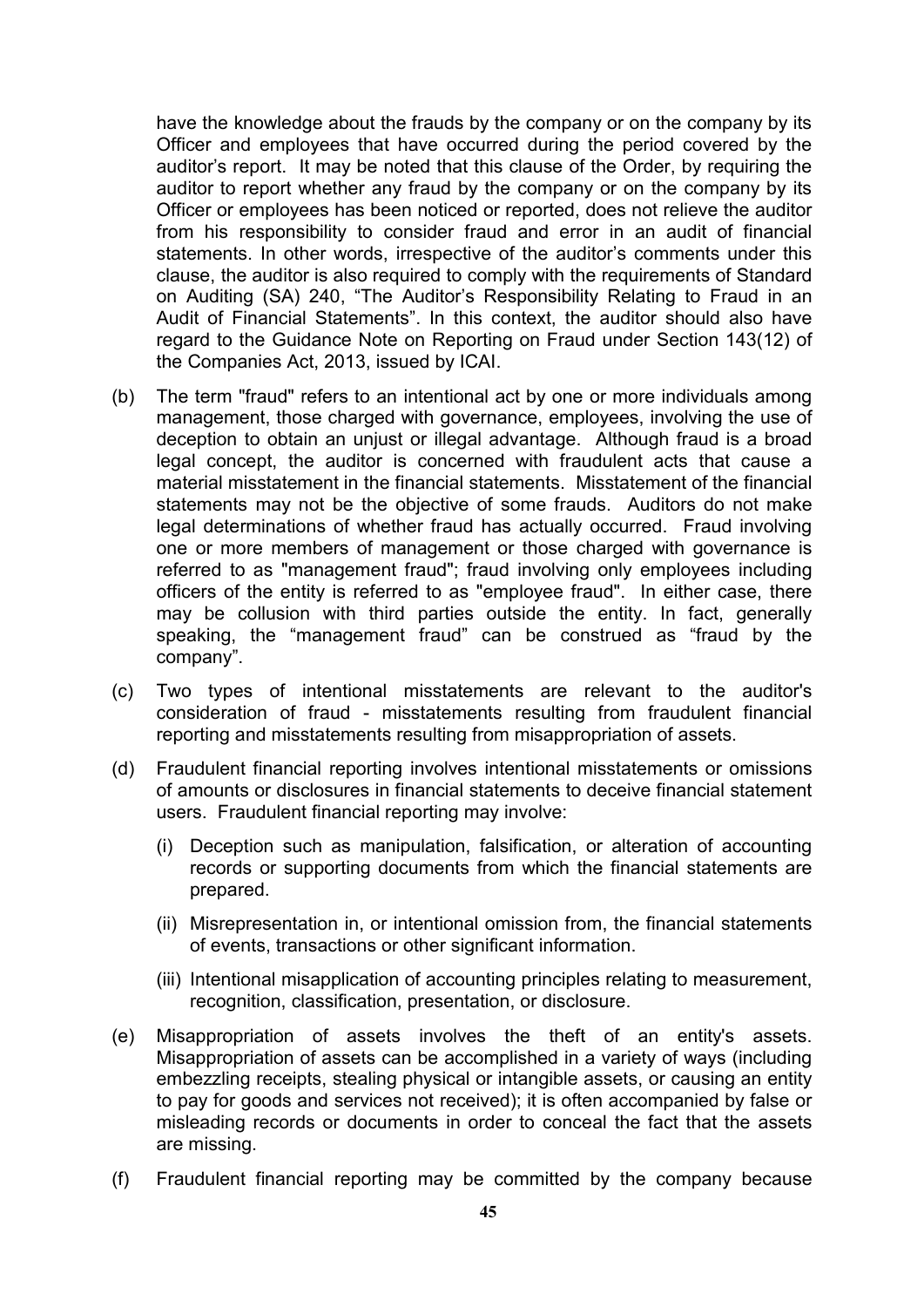management is under pressure, from sources outside or inside the entity, to achieve an expected (and perhaps unrealistic) earnings target particularly when the consequences to management of failing to meet financial goals can be significant. The auditor must appreciate that a perceived opportunity for fraudulent financial reporting or misappropriation of assets may exist when an individual believes internal control could be circumvented, for example, because the individual is in a position of trust or has knowledge of specific weaknesses in the internal control system.

#### Audit Procedures and Reporting

- (g) While planning the audit, the auditor should discuss with other members of the audit team, the susceptibility of the company to material misstatements in the financial statements resulting from fraud. While planning, the auditor should also make inquiries of management to determine whether management is aware of any known fraud or suspected fraud that the company is investigating.
- (h) The auditor should examine the reports of the internal auditor with a view to ascertain whether any fraud has been reported or noticed by the management. The auditor should examine the minutes of the audit committee, if available, to ascertain whether any instance of fraud pertaining to the company has been reported and actions taken thereon.

The auditor should enquire from the management about any frauds on the company that it has noticed or that have been reported to it. The auditor should also discuss the matter with other employees including officers of the company. The auditor should also examine the minute book of the board meeting of the company in this regard.

- (i) The auditor should obtain written representations from management that:
	- (i) it acknowledges its responsibility for the implementation and operation of accounting and internal control systems that are designed to prevent and detect fraud and error;
	- (ii) it believes the effects of those uncorrected misstatements in financial statements, aggregated by the auditor during the audit are immaterial, both individually and in the aggregate, to the financial statements taken as a whole. A summary of such items should be included in or attached to the written representation;
	- (iii) it has
		- a) disclosed to the auditor all significant facts relating to any frauds or suspected frauds known to management that may have affected the entity; and
		- b) it has disclosed to the auditor the results of its assessment of the risk that the financial statements may be materially misstated as a result of fraud.
- (j) Because management is responsible for adjusting the financial statements to correct material misstatements, it is important that the auditor obtains written representation from management that any uncorrected misstatements resulting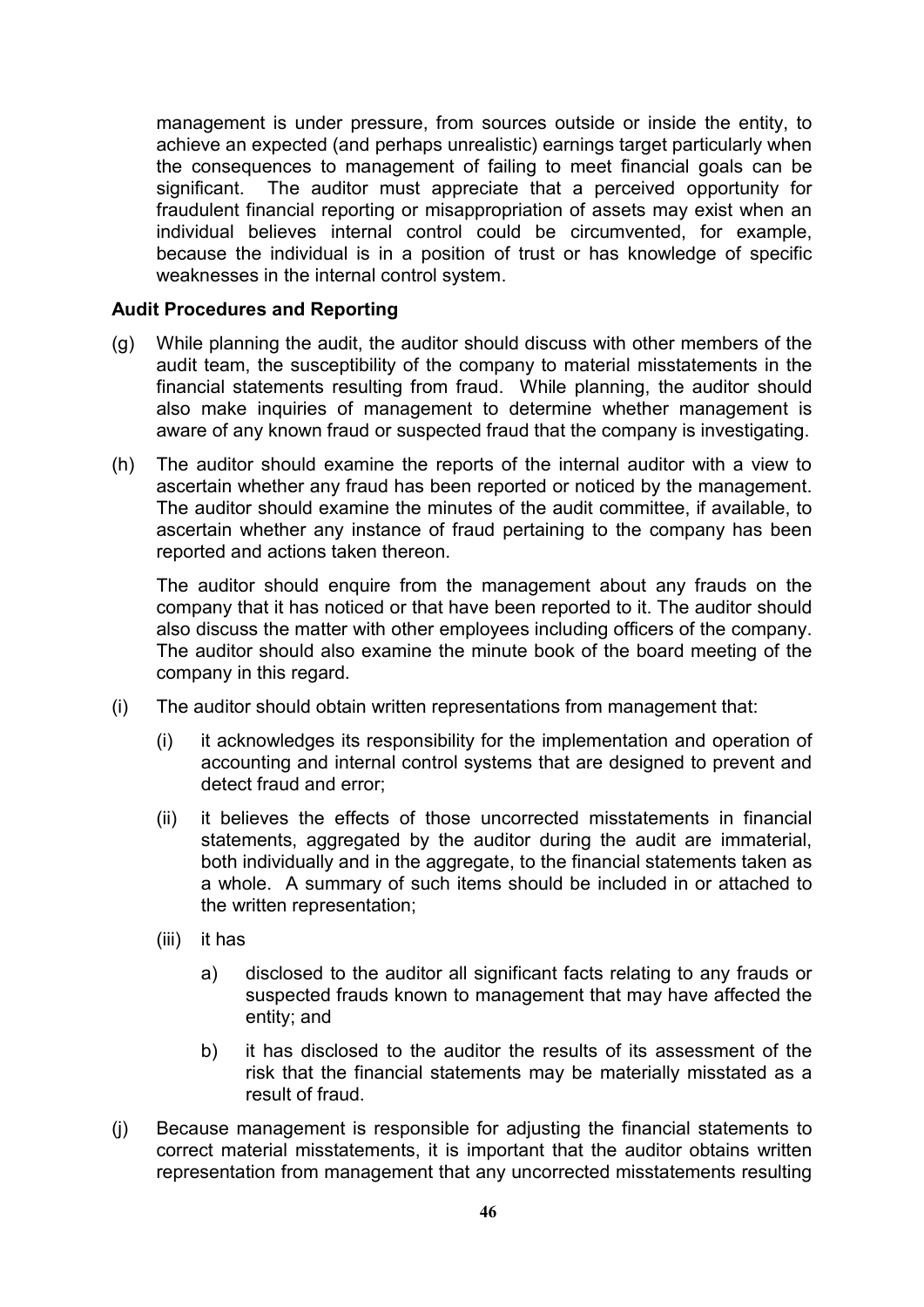from fraud are, in management's opinion, immaterial, both individually and in the aggregate. Such representations are not a substitute for obtaining sufficient appropriate audit evidence. In some circumstances, management may not believe that certain of the uncorrected financial statement misstatements aggregated by the auditor during the audit are misstatements. For that reason, management may want to add to their written representation words such as, "We do not agree that items constitute misstatements because [description of reasons]."

The auditor should consider if any fraud has been reported by them during the year under section 143(12) of the Act and if so whether that same would be reported under this Clause. It may be mentioned here that section 143(12) of the Act requires the auditor has reasons to believe that a fraud is being committed or has been committed by an employee or officer. In such a case the auditor needs to report to the Central Government or the Audit Committee. However, this Clause will include only the reported frauds and not suspected fraud.

- (k) Where the auditor notices that any fraud by the company or on the company by its officers or employees has been noticed by or reported during the year, the auditor should, apart from reporting the existence of fraud, also required to report, the nature of fraud and amount involved. For reporting under this clause, the auditor may consider the following:
	- (i) This clause requires all frauds noticed or reported during the year shall be reported indicating the nature and amount involved. As specified the fraud by the company or on the company by its officers or employees are only covered.
	- (ii) Of the frauds covered under section 143(12) of the Act, only noticed frauds shall be included here and not the suspected frauds.
	- (iii) While reporting under this clause with regard to the nature and the amount involved of the frauds noticed or reported, the auditor may also consider the principles of materiality outlined in Standards on Auditing.

# *47. Whether Managerial remuneration has been paid or provided in accordance with the requisite approvals mandated by the provisions of section 197 read with schedule V to the Companies Act? If not, state the amount involved and steps taken by the Company for securing refund of the same [Paragraph 3(xi)]*

#### Relevant Provisions

(a) This clause requires the auditor to examine the compliance of Section 197 read with Schedule V of the Act, in respect of managerial remuneration paid or provided by the company and if not, then to report the amount involved along with the steps taken to secure refund of such amount. The text of section 197, the relevant extract of the Rules 4 & 5 of the Companies (Appointment & Remuneration of Managerial Personnel) Rules 2014 and Schedule V is reproduced in Appendix VII to this Guidance Note.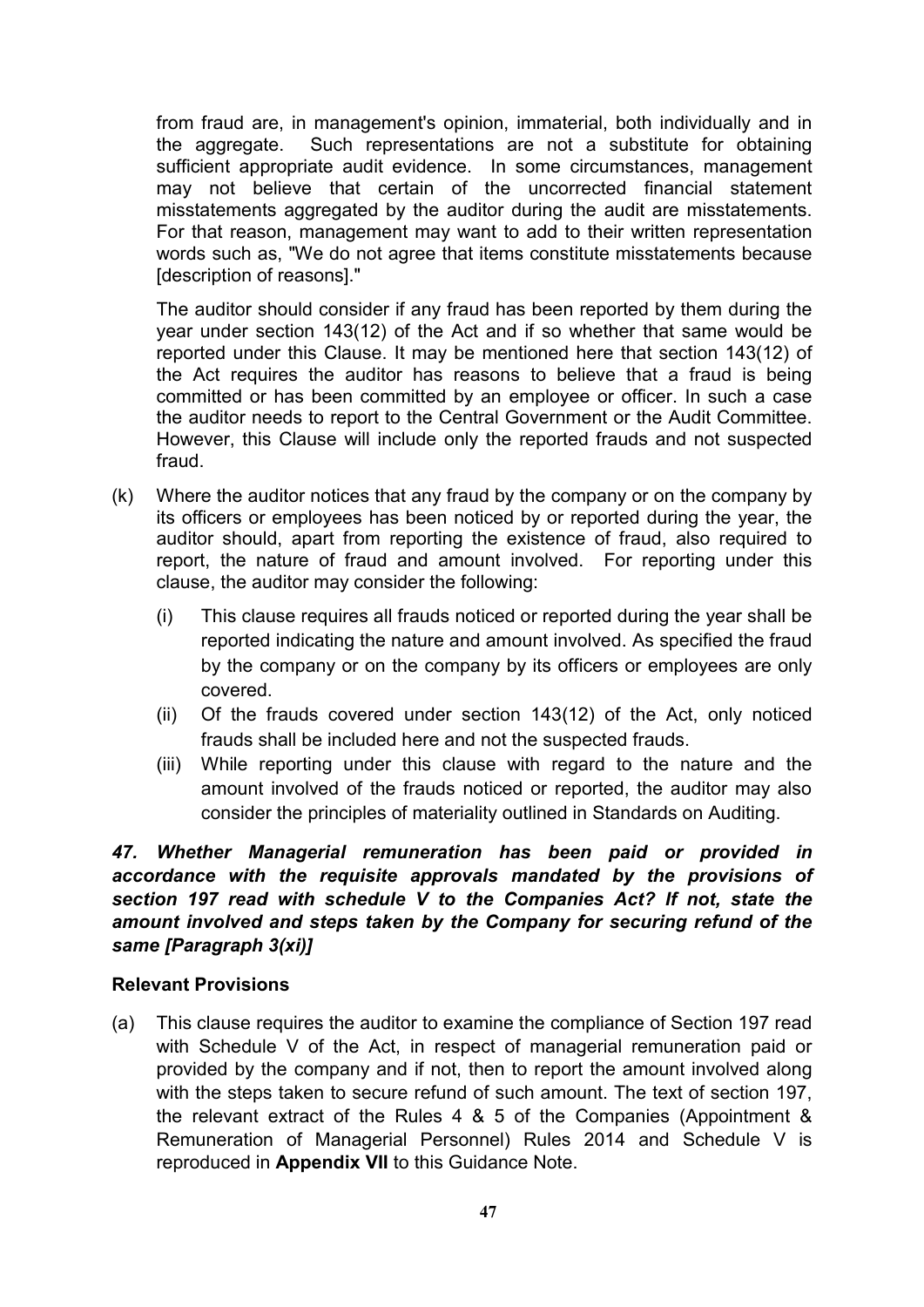## Audit Procedures and Reporting

- (b) Section 197 of the Act prescribes that the maximum ceiling for payment of managerial remuneration by a public company to its directors, including managing director and whole-time director and its manager which shall not exceed 11% of the net profit of the company in that financial year, computed in accordance with section 198 of the Act, except that the remuneration of the directors shall not be deducted from the gross profits.
- (c) It may be noted that section 197 applies only to a public company. The term "public company" has been defined under section 2(77) of the Act. Thereby, section 197 of the Act is not applicable to a Private Company, and, accordingly, reporting under this clause would not be required.
- (d) The term "Remuneration" under section 2(78) is defined to mean any money or its equivalent given or passed to any person for services rendered by him and includes perquisites as defined under the Income Tax Act, 1961. It may be noted that for the purposes of the Act, the term remuneration would include salaries, perquisites and commission on profits but would not include:
	- (i) Sitting fees paid to directors in accordance with the provisions of the Act (sub-sections 2 and 5 of Section 197).
	- (ii) Remuneration payable to directors for services rendered by him of a professional nature (sub-section 4 of Section 197).
- (e) The auditor's duty is to determine whether requisite approval mandated by the provisions of Section 197 read with Schedule V to the Act has been complied with:-

|  |                       | (i) The overall managerial remuneration and requisite approval is |  |  |
|--|-----------------------|-------------------------------------------------------------------|--|--|
|  | summarized as under:- |                                                                   |  |  |

| S. No          | <b>Person entitled for</b><br>remuneration                                                                                                    | <b>Maximum</b><br><b>Remuneration</b><br>any financial year | <u>in</u>                              | lf<br>remuneration<br>exceeds<br>maximum<br>remuneration<br>- in<br>any<br>financial<br>year<br>as<br>provided under column<br>(b)                                                                       |
|----------------|-----------------------------------------------------------------------------------------------------------------------------------------------|-------------------------------------------------------------|----------------------------------------|----------------------------------------------------------------------------------------------------------------------------------------------------------------------------------------------------------|
| $\mathbf{1}$ . | Directors including<br>managing director,<br>whole time director<br>and managers of<br>public company (for<br>all such directors<br>together) | 11% of<br>profits*<br>company<br>financial year             | the<br>net<br>of<br>the<br>for<br>that | Company in<br>general<br>meeting with approval of<br>Central Government<br>subject to provisions of<br>Schedule V<br>may<br>pay<br>remuneration in excess<br>of 11% of the net profits<br>of the company |
| $\overline{2}$ | <b>One</b><br>managing<br>Whole<br>Director/                                                                                                  | 5%<br>οf<br>profits*                                        | the<br>net<br>οf<br>the                | With the approval of the<br>in<br>general<br>company                                                                                                                                                     |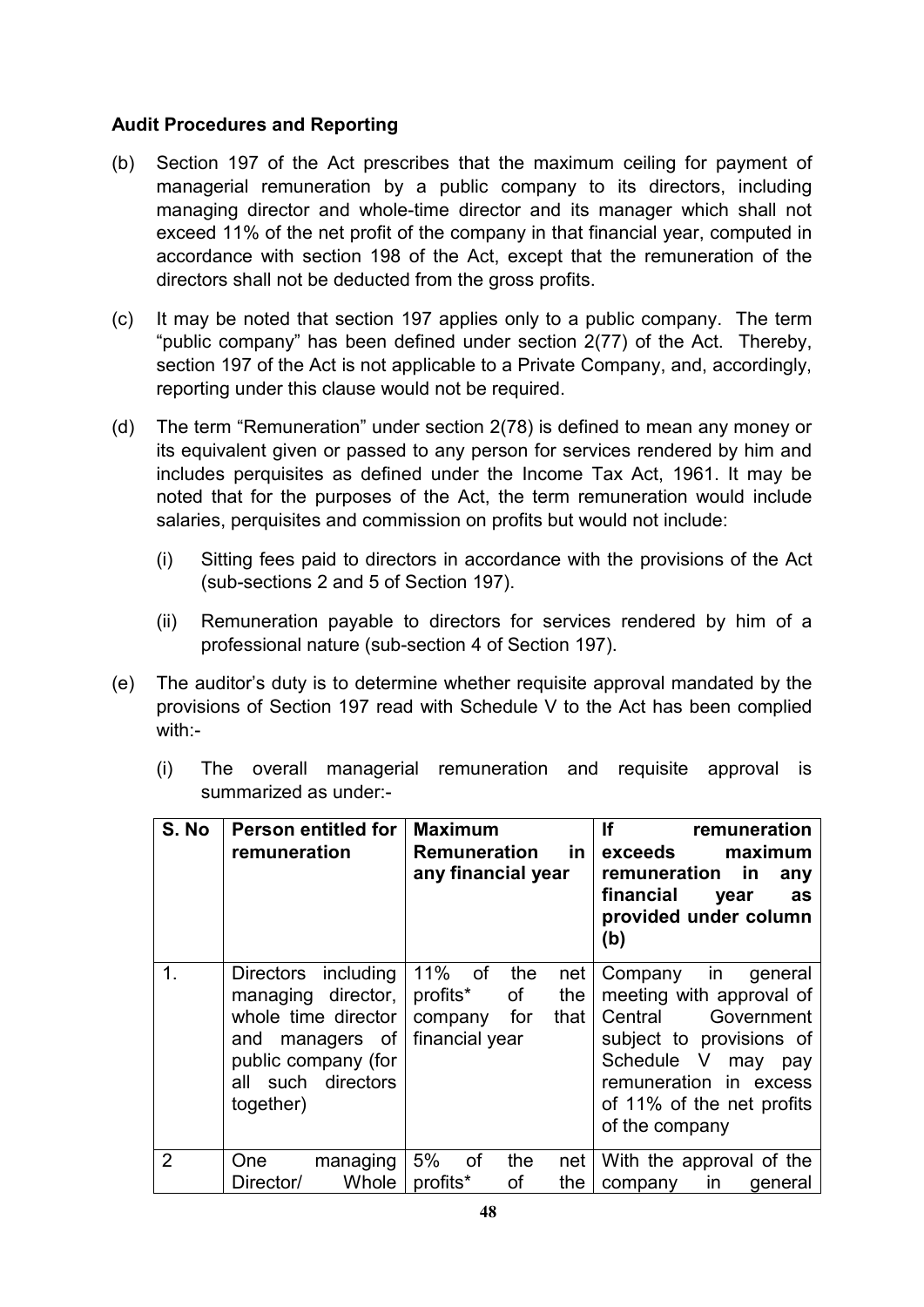|   | director/<br>time<br>manager                                                                                                  | company for<br>that $ $<br>financial year                                                                                                                                                           | meeting this limit may be<br>exceeded                                                      |
|---|-------------------------------------------------------------------------------------------------------------------------------|-----------------------------------------------------------------------------------------------------------------------------------------------------------------------------------------------------|--------------------------------------------------------------------------------------------|
| 3 | More<br>than<br>one<br>managing Director/<br>Whole<br>time<br>director/ manager<br>(for<br>all<br>such<br>directors together) | 10% of the<br>net<br>of<br>profits*<br>the<br>company for<br>that<br>financial year                                                                                                                 | With the approval of the<br>company in<br>general<br>meeting this limit may be<br>exceeded |
| 4 | Directors who are<br>neither<br>managing<br>director nor whole<br>time directors                                              | 1% of<br>the<br>net<br>profits* of<br>the<br>company, (if there is<br>Managing or<br>a<br>whole time director<br>or Manager) for that<br>financial year. In any<br>other case 3% of net<br>profits. | With the approval of the<br>company in<br>general<br>meeting this limit may be<br>exceeded |

\*Net profits as computed in the manner referred to in section 198.

The above percentage will be exclusive of any fees (sitting fees) payable o the directors under Section 197(5) of the Act.

- (ii) Where remuneration (other than sitting fees) is paid in case company has no profits or inadequate profits, the same should be in accordance with the limits prescribed in section II of Part II of Schedule V to the Act by passing a resolution as prescribed and when there is no default in repayment of any of its debts (including public deposits) or debentures or interest thereon for a continuous period of thirty days in the preceding financial year before the appointment of such managerial personnel. The limit as prescribed shall be doubled if the resolution passed by the shareholder is a special resolution and passed in the manner prescribed complying with conditions specified in Schedule V itself. The auditor needs to examine the conditions prescribed including required disclosures in the financial statements and compliance of such provisions.
- (iii) If the company pays remuneration to a managerial person in excess of the amounts in section II of Part II of schedule V, the approval from Central Government is also required in the manner prescribed in section III.
- (f) If the managerial remuneration has been paid or provided which is not in accordance with the requisite approval mandated by the provisions of section 197 read with Schedule V to the Act, the clause requires that the auditor should disclose the "amount involved" and report the steps taken by the company to secure refund of the same. Since the Order does not clarify what constitutes "amounts involved", the same may be construed as meaning such amount of remuneration that has been paid or provided in excess of the limits prescribed under section 197 read with Schedule V of the Act. For this purpose, any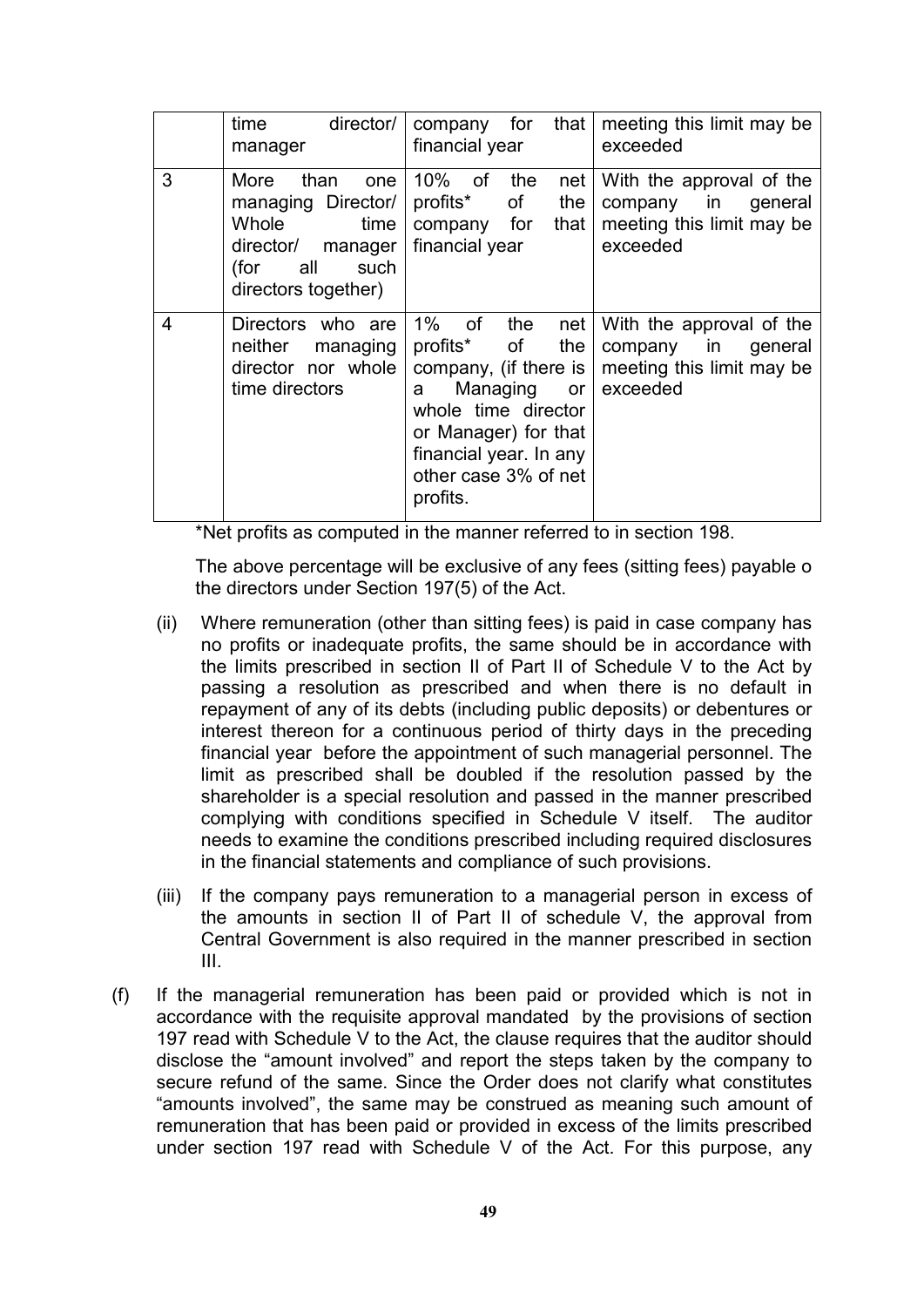amount that may have recovered or partially recovered by the company during the year would not be reduced from the "amount involved".

- (g) Section 197(10)of the Act provides that without the permission of Central Government, the company shall not waive recovery of the excess amount paid over and above the prescribed limit. The auditor must examine the arrangement or agreements entered by the company in respect of securing refund of excess amount paid and should ask the management to give in writing, the steps which have been taken in this regard. The auditor should obtain sufficient appropriate audit evidence to support the fact that steps have been taken by the company for securing refund of the same.
- (h) The default may be reported incorporating the following details:-
	- (i) Payment made to Director/ Whole time Director / Managing Director / Manager.
	- (ii) Amount paid/ provided in excess of the limits prescribed
	- (iii) Amount due for recovery as at Balance Sheet date
	- (iv) Steps taken to secure the recovery of the amount
	- (v) Remarks, if any.

#### *48. Whether the Nidhi Company has complied with the Net Owned Funds to Deposits in the ratio of 1:20 to meet out the liability and whether the Nidhi Company is maintaining ten per cent unencumbered term deposits as specified in the Nidhi Rules, 2014 to meet out the liability; [Paragraph 3(xii)]*

#### Relevant Provisions

- (a) This clause requires the auditor to report whether, in the case of a Nidhi Company, net-owned funds to deposit liability ratio is more than 1:20 and the Nidhi Company is maintaining ten per cent unencumbered term deposit as specified in the Nidhi Rules 2014 to meet out the liability.
- (b) Section 406 (1) of the Act defines "Nidhi" to mean a company which has been incorporated as a Nidhi with the object of cultivating the habit of thrift and savings amongst its members, receiving deposits from, and lending to, its members only, for their mutual benefit, and which complies with such rules as are prescribed by the Central Government for regulation of such class of companies.
- (c) It may be noted that Ministry of Corporate Affairs on  $31<sup>st</sup>$  March 2014, vide its Notification No. GSR 258(E) notified the 'Nidhi Rules 2014', which came into force on the first day of April 2014. The said Rules are reproduced in the Appendix VIII to this Guidance Note. These Rules apply to Nidhi company incorporated as a Nidhi pursuant to the provisions of Section 406 of the Act and also to the Nidhi companies declared under sub-section (1) of section 620A of the companies act 1956.

#### Audit Procedures and Reporting

(d) It may be noted that as per Rule 5 (1) prescribed the requirements for minimum number of members, net owned fund etc. As per Rule 5 (1) every Nidhi shall,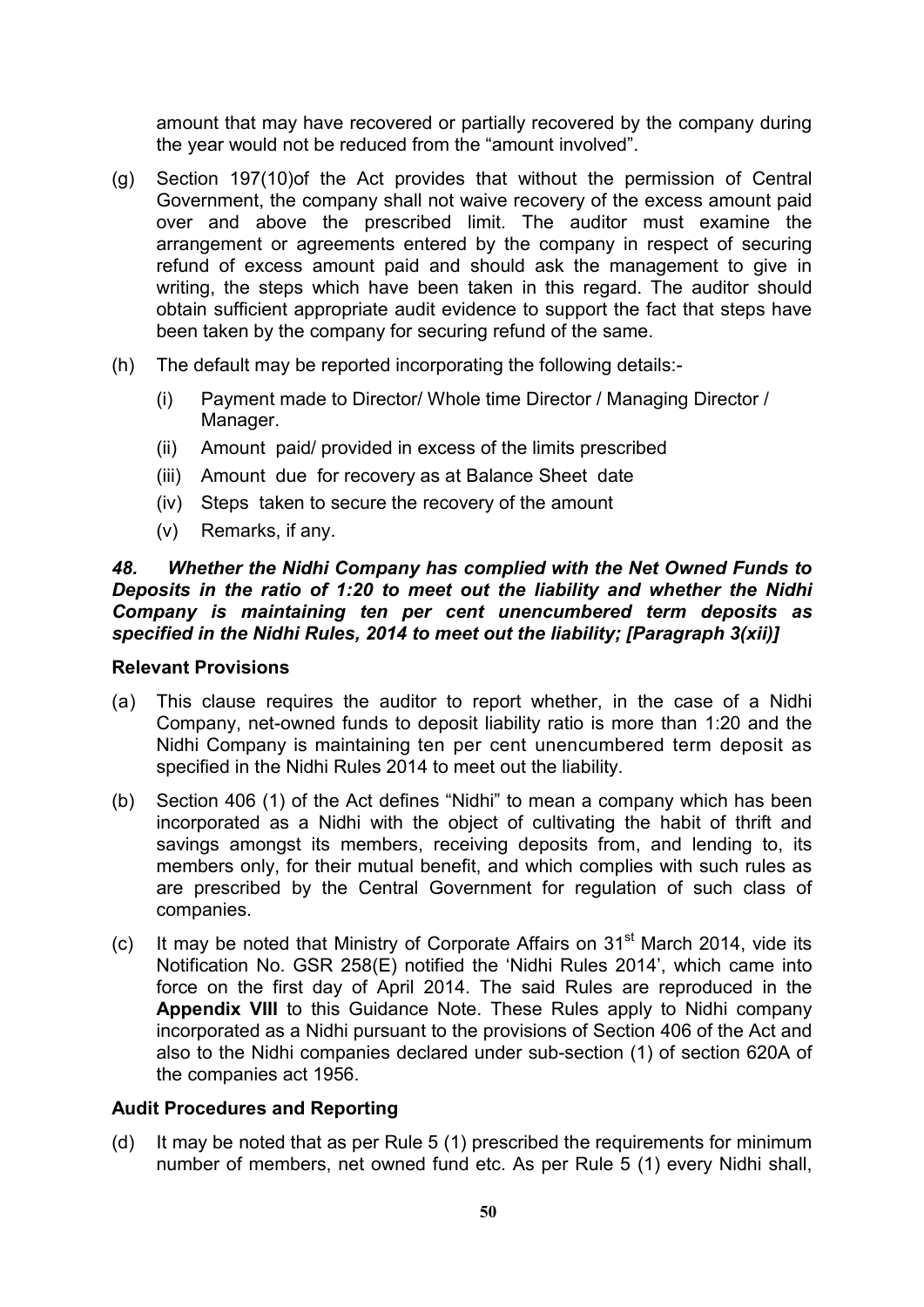within a period of one year from the commencement of these rules, ensure that it has—

- (i) not less than two hundred members;
- (ii) net owned funds of ten lakh rupees or more;
- (iii) unencumbered term deposits of not less than ten per cent of the outstanding deposits as specified in Rule 14; and
- (iv) ratio of net owned funds to deposits of not more than 1:20.

The auditor should note that as such a Nidhi Company can accept deposits not exceeding twenty times of its net owned funds as per last audited balance sheet. Furthermore as per Rule 14, every Nidhi is to invest and continue to keep invested, in encumbered term deposits with a Scheduled commercial bank (other than a co-operative bank or a regional rural bank), or post office deposits in its own name an amount which shall not be less than ten per cent of the deposits outstanding at the close of business on the last working day of the second preceding month, which needs to be examined.

(e) As per Rule 3(d) Net owned funds were defined as the aggregate of paid up equity share capital and free reserves as reduced by accumulated losses and intangible assets appearing in the last audited balance sheet:

Provided that, the amount representing the proceeds of issue of preference shares, shall not be included for calculating Net Owned Funds.

- (f) A Nidhi company can accept fixed deposits, recurring deposits accounts and savings deposits from its members in accordance with the directions notified by the Central Government. The aggregate of such deposits is referred to as "deposit liability".
- (g) The auditor should ask the management to provide the computation of the deposit liability and net-owned funds on the basis of the requirements contained herein above. This would enable him to verify that the ratio of deposit liability to net owned funds is in accordance with the requirements prescribed in this regard. The auditor should verify the ratio using the figures of net owned funds and deposit liability computed in accordance with what is stated above. The comments of the auditor should be based upon such a statement provided by the management and verification of the same by the auditor.
- (h) The auditor may report, incorporating the following as at the balance sheet date:-
	- (i) In case of shortfall in the ratio of net owned funds to the deposits, report the amount of shortfall and state the actual ratio of net owned funds to the deposits.
	- (ii) In case of shortfall with regard to the minimum amount of 10% as unencumbered term deposits, as specified in Nidhi Rules 2014, report the amount thereof.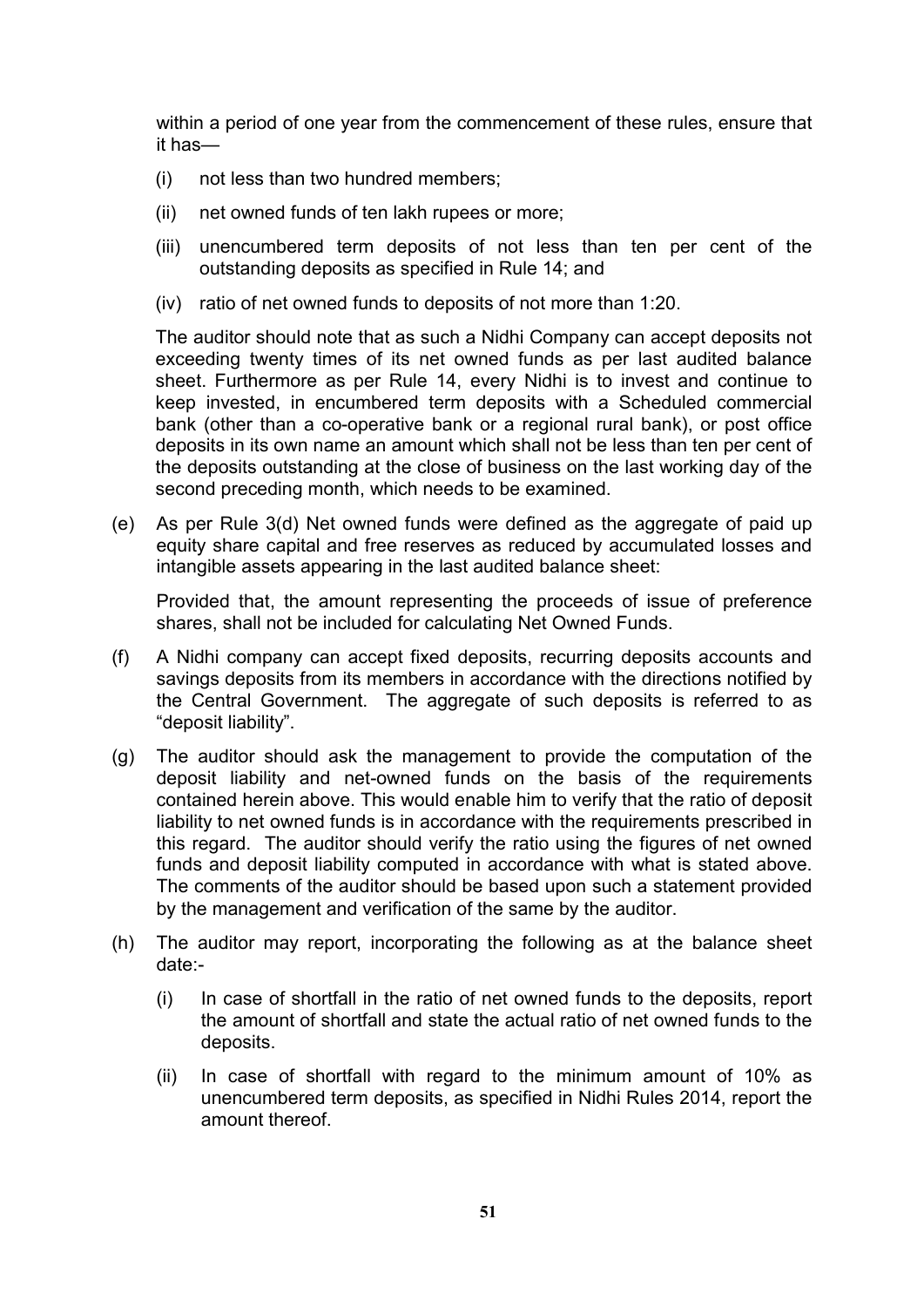*49. Whether all transactions with the related parties are in compliance with section 177 and 188 of Companies Act, 2013 where applicable and the details have been disclosed in the Financial Statements etc., as required by the applicable accounting standards; [Paragraph 3(xiii)]*

#### Relevant Provisions

- (a) The duty of the auditor, under this clause is to report:
	- (i) Whether all transactions with the related parties are in compliance with section 177 and 188 of the Companies Act, 2013 ("Act")
	- (ii) Whether related party disclosures as required by relevant Accounting Standards (AS 18, as may be applicable) are disclosed in the financial statements
- (b) Section 188 of the Act is applicable to all classes of companies (including private companies). The Act envisages the approval of Board of Directors and/or the approval of the shareholders (by way of resolution passed in the general meeting of the company), as the case may be, in accordance with the provisions of section 188. However:-
	- (i) approval of shareholders by way of resolution is not required for transactions entered into between a holding company and its wholly owned subsidiary whose accounts are consolidated with such holding company and placed before the shareholders at the general meeting for approval.
	- (ii) approval of the Board of Directors and shareholders is not required in respect of related party transactions entered into by the company in its ordinary course of business and on an arm's length basis.
- (c) The Related Party, with reference to a company is defined in section 2(76) of the Act. The transactions which are covered by section 188 are:
	- (i) sale, purchase or supply of any goods or materials;
	- (ii) selling or otherwise disposing of, or buying, property of any kind;
	- (iii) leasing of property of any kind;
	- (iv) availing or rendering of any services;
	- (v) appointment of any agent for purchase or sale of goods, materials, services or property;
	- (vi) related party's appointment to any office or place of profit in the company, its subsidiary company or associate company; and
	- (vii) Underwriting the subscription of any securities or derivatives thereof, of the company.
- (d) Explanation (b) to Section 188(1) defines 'arm's length transaction' to mean a transaction between two related parties that is conducted as if they were unrelated, so that there is no conflict of interest. Standard on Auditing (SA) 550, Related Parties defines arm's length transaction as "a transaction conducted on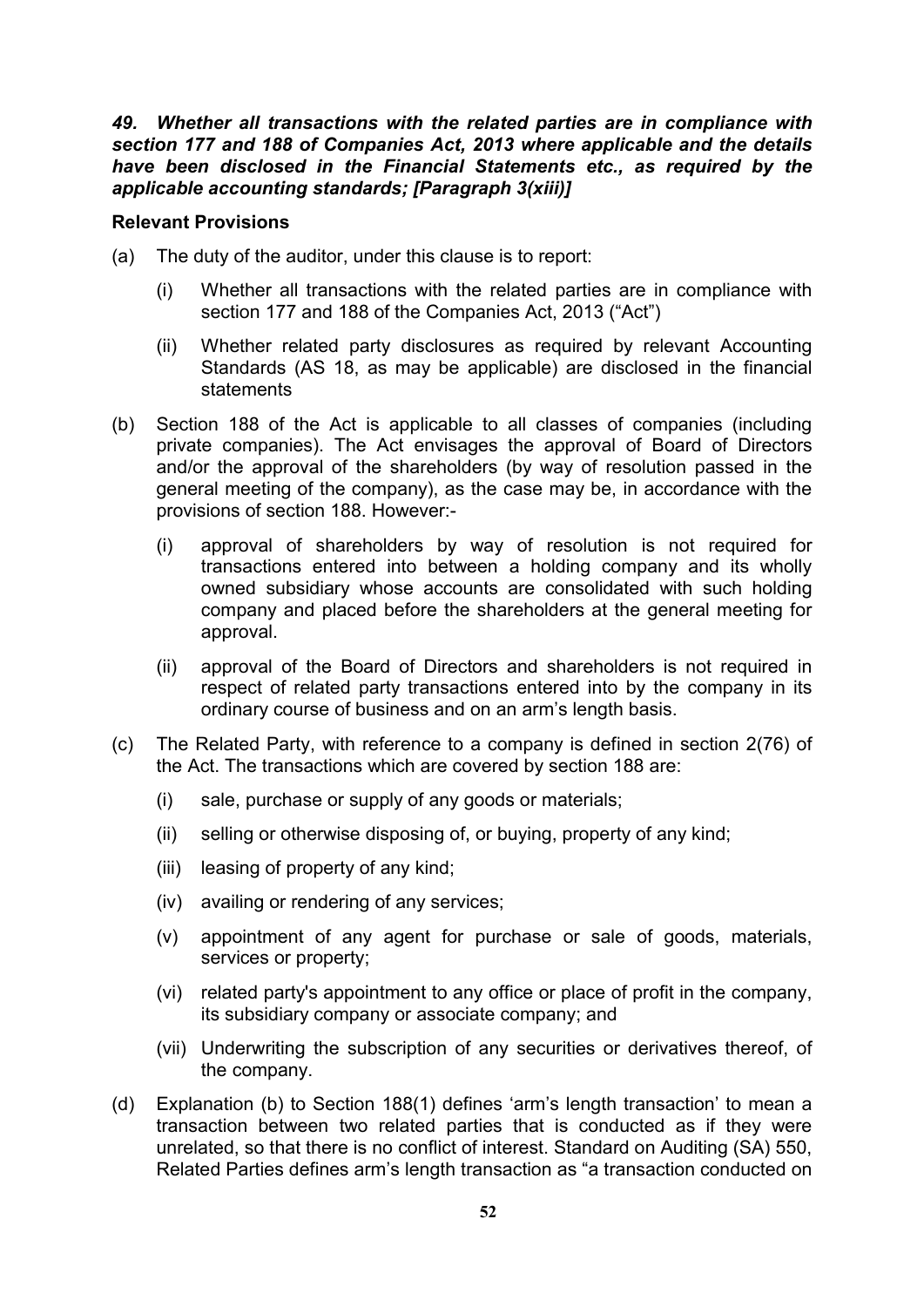such terms and conditions as between a willing buyer and a willing seller who are unrelated and are acting independently of each other and pursuing their own best interest." The decision as to whether a transaction is at an arm's length or not would need considering several factors such as benefits/ consideration for each of the parties to enter into the agreement, the prevalent market/industry practice, economic circumstances, the specific contractual understanding and / or terms between the parties, similar contracts executed between other unrelated parties, etc. For the purpose of this Clause the auditor may test the transaction of arm's length basis based on the transfer pricing mechanism in use for the purposes of Income Tax Act, 1961.

- (e) The phrase 'ordinary course of business' is not defined under the Act. It seems that the ordinary course of business will cover the usual transactions, customs and practices of a business and of a Company. In many cases, it may be obvious that a transaction is in the 'ordinary course of business.' For example, a car manufacturing company sells a car to its group company. The price charged for the sale is the same as what it charges to other corporate customers who are unrelated parties. In this case, one may be able to conclude, without much difficulty, that the transaction has been entered into by the company in its ordinary course of business. Similarly, in certain extreme cases, it may be clear that the transaction is highly unusual and/ or extraordinary from the perspective of the company as well as its line of business. Hence, it may not be construed as being in the 'ordinary course of business. Standard on Auditing (SA) 550 Related Parties (Paragraph A25) has listed certain examples of transactions outside the entity's normal course of business:
	- (i) Complex equity transactions, such as corporate restructurings or acquisitions
	- (ii) Transactions with offshore entities in jurisdictions with weak corporate laws
	- (iii) The leasing of premises or the rendering of management services by the entity to another party if no consideration is exchanged
	- (iv) Sales transactions with unusually large discounts or returns
	- (v) Transactions with circular arrangements, for example, sales with a commitment to repurchase
	- (vi) Transactions under contracts whose terms are changed before expiry.
- (f) The above examples are just illustrative and are not conclusive for the purposes of analysis under the Act. However, it provides some indicators based on which one may consider following aspects while performing evaluation of 'ordinary course of business':
	- (i) Whether the transaction is covered in the objects of the company as envisaged in the Memorandum of Association;
	- (ii) Whether a transaction is usual or unusual, both from the company and its line of business perspective;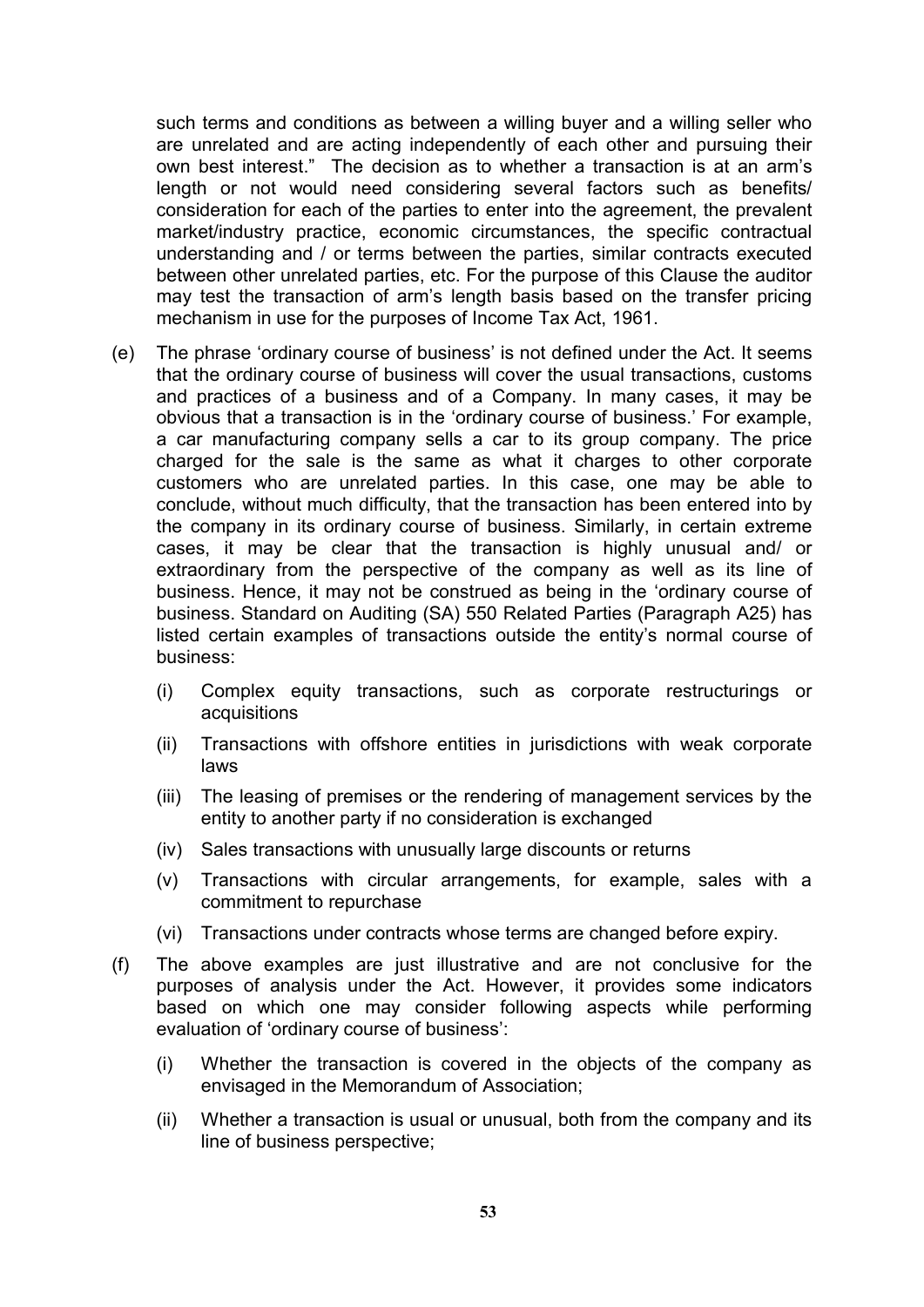- (iii) Frequency: If a transaction is happening quite frequently over a period of time, it is more likely to be treated as an ordinary course of business. However, the inverse does not necessarily hold true;
- (iv) Whether transaction is taking place at arm's length;
- (v) Business purpose of the transaction;
- (vi) Whether transaction is done on similar basis with other third parties; and
- (vii) Size and volume of transaction.

The assessment of whether a transaction is in the ordinary course of business is likely to be very subjective, judgmental and will vary on case-to-case basis. The factors mentioned above may help in making this assessment.

#### Audit Procedures and Reporting

- (g) The auditor should obtain written representations from management and, where appropriate, those charged with governance that:
	- (i) They have disclosed to the auditor the identity of the entity's related parties and all the related party relationships and transactions of which they are aware; and
	- (ii) They have appropriately accounted for and disclosed such relationships and transactions in accordance with the requirements of the framework.
- (h) Circumstances in which it may be appropriate to obtain written representations from those charged with governance include:
	- (i) When they have approved specific related party transactions that
		- a) materially affect the financial statements, or
		- b) involve management.
	- (ii) When they have made specific oral representations to the auditor on details of certain related party transactions.
	- (iii) When they have financial or other interests in the related parties or the related party transactions.
	- (iv) Management's assertion of responsibility that related party transactions were conducted on terms equivalent to those prevailing in an arm's length transaction.
- (i) The auditor may also decide to obtain written representations regarding specific assertions that management may have made, such as a representation that specific related party transactions do not involve undisclosed side agreements.
- (j) The auditor should obtain a list of companies, firms or other parties, the particulars of which are required to be entered in the register maintained under section 189 of the Act. The auditor should verify the entries made in the register maintained under section 189 of the Act from the declarations made by the directors in Form MBP-1 i.e., general notice received from a director under Rule 9(1) of The Companies (Meetings of Board and Power) Rules, 2014. The auditor should also obtain a written representation from the management concerning the completeness of the information so provided to the auditor. The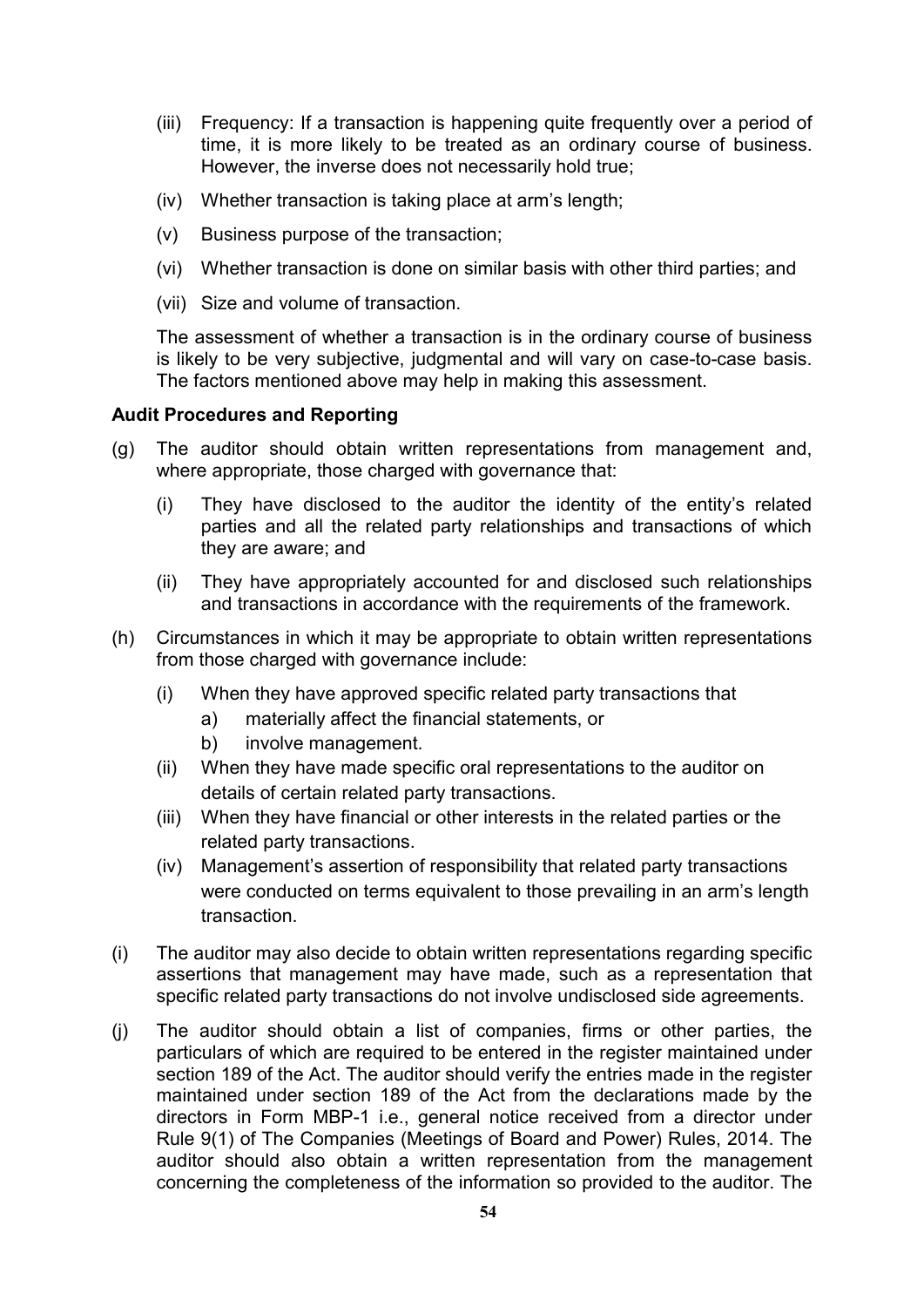auditor should review the information provided by the management. The auditor should also perform the following procedures in respect of the completeness of this information:

- (i) review his working papers for the prior years, if any, for names of known companies, firms or other parties the particulars of which are required to be entered in the register maintained under section 189 of the Act; and
- (ii) review the entity's procedures for identification of companies, firms or other parties the particulars of which are required to be entered in the register maintained under section 189 of the Act.
- (k) A difficulty in judging the arm's length of prices may also arise in cases where transactions are entered with sole suppliers. In such cases, the auditor may examine the prices paid with reference to list prices of the supplier concerned, other trade terms of the supplier, etc. It may be noted that the Company while determining whether the transactions entered into by it in its ordinary course of business with its related parties are on an arm's length basis must have documentary proof of same while entering into the transaction.
- (l) Section 177(4)(iv) of the Act requires that audit committee (of every listed companies and other classes of companies which is required to constitute audit committee) to approve transactions of the company with related parties.
- (m) The auditor is required to perform appropriate procedures to satisfy himself as regards compliance with section 177 and 188 so that auditor is able to appropriately report under this clause. Auditor can refer SA 550 Related Parties which has prescribed auditor's responsibilities regarding related party relationships and transactions when performing an audit of financial statements, including guidance on the procedures to be performed by auditors. The key aspects of SA 550 which would be relevant for reporting on this clause are:
	- (i) Identified significant related party transactions outside the entity's normal course of business, detailed guidance is available in paragraph A38 to A41 of SA 550.
	- (ii) Assertions that related party transactions were conducted on terms equivalent to those prevailing in an arm's length transaction, detailed guidance is available in paragraph A42 to A45 of SA 550.
	- (iii) Evaluation of the accounting for and disclosure of identified related party relationships and transactions, detailed guidance is available in paragraph A46 to A47 of SA 550.
- (n) A smaller entity may not have the same controls provided by different levels of authority and approval that may exist in a larger entity. Accordingly, when auditing a smaller entity, the auditor may rely to a lesser degree on authorization and approval for audit evidence regarding the validity of significant related party transactions outside the entity's normal course of business. Instead, the auditor may consider performing other audit procedures such as inspecting relevant documents, confirming specific aspects of the transactions with relevant parties, or observing the owner-manager's involvement with the transactions.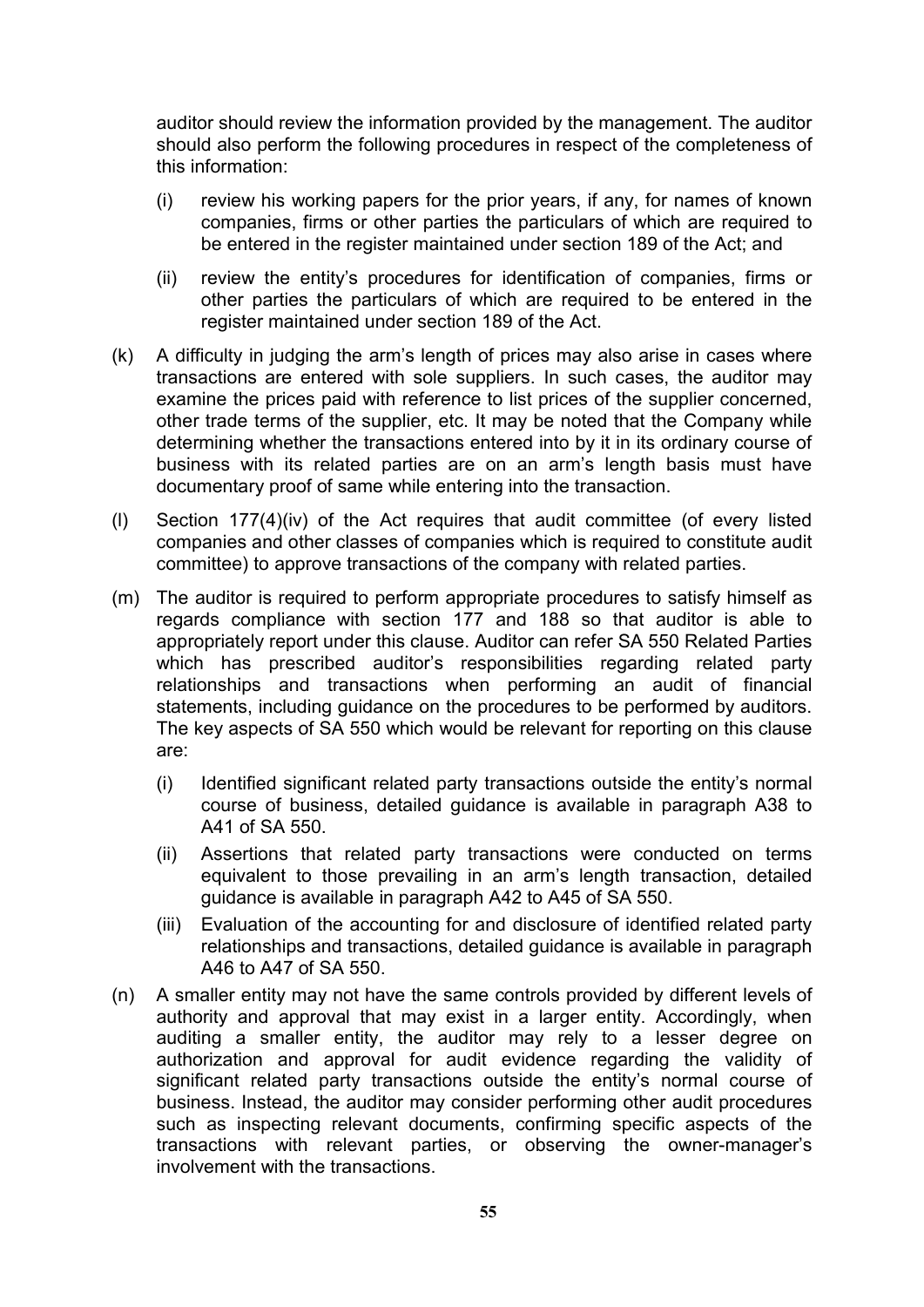(o) Based on the procedures performed by the auditor, if auditor comes across any non-compliance, then, it should be duly reported. The following particulars may be incorporated:

| Nature of the related party   Amount involved   Remarks (details of non-<br>relationship and the underlying $ (Rs.)$<br>transaction | compliance may<br>be<br>given) |
|-------------------------------------------------------------------------------------------------------------------------------------|--------------------------------|
|                                                                                                                                     |                                |

*50. Whether the company has made any preferential allotment or private placement of shares or fully or partly convertible debentures during the year under review and if so, as to whether the requirement of Section 42 of the Companies Act, 2013 have been complied with and the amount raised have been used for the purposes for which the funds were raised. If not, provide the details in respect of the amount involved and nature of non-compliance; [Paragraph 3(xiv)]*

## Relevant Provisions

(a) This clause requires that in case of private placement of shares or fully or partly convertible debentures, during the year under review, whether the requirements of section 42 of the Act and the Rules framed thereunder have been complied with. Further this clause also requires the auditor to report upon the utilization of the said funds for the purposes for which it has been raised, if not, the reporting is required giving details of the amount involved and nature of non-compliance.

#### Audit Procedures and Reporting

(b) (i) The term 'Private Placement' has been defined under the Explanation (ii) to section42(2) to mean any offer of securities or invitation to subscribe securities to a select group of persons by a company (other than by way of public offer) through issue of a private placement offer letter and which satisfies the conditions specified in section 42 of the Act. In addition, the provisions of Rule 14 of the Companies (Prospectus and Allotment of Securities) Rules, 2014 also need to be complied with while reporting under this clause.

> The text of Section 42 of the Act and Rule 14 of the Companies (Prospectus & Allotment of Securities) Rules, 2014 are reproduced in Appendix IX and Appendix X to this Guidance Note.

- (ii) It may be noted that the term "preferential allotment" is not defined under the Act. Further this clause specifically relates to the compliance under section 42 of the Act only with respect to equity shares, preference share and fully or partly convertible debenture issued. The auditor needs to examine the compliance of the requirements of section 42 of the Act which deals with the private placement.
- (c) Section 42 of the Act requires, *inter alia*, as under: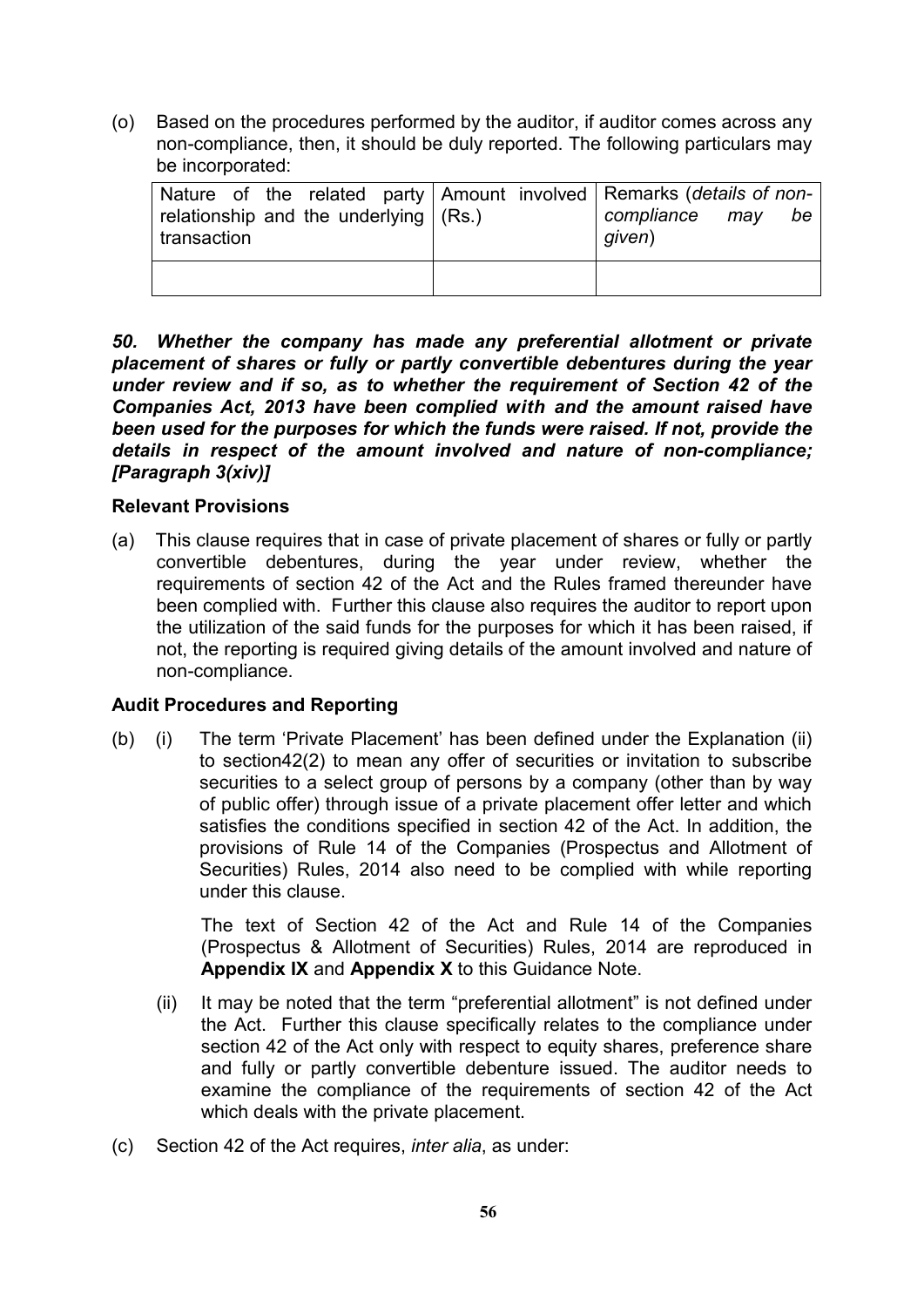(i) Such private placement offer of securities or invitation to subscribe securities should be made to a select group of persons by a company (other than by way of public offer) through issue of a private placement offer letter.

The offer of securities or invitation to subscribe securities shall be made to such number of persons not exceeding two hundred, [excluding qualified institutional buyers and employees of the company being offered securities under a scheme of employees stock option as per provisions of clause (*b*) of sub-section (*1*) of section 62], in a financial year and on such conditions (including the form and manner of private placement) as may be prescribed.

Qualified institutional buyer means as defined in the Securities and Exchange Board of India (Issue of Capital and Disclosure Requirements) Regulations, 2009. Section 42 provides maximum number of persons 50 or higher number which is prescribed by rule 14 of the Companies (Prospectus & allotment of securities) Rules, 2014 as 200 persons.

- (ii) If a company, listed or unlisted, makes an offer to allot or invites subscription, or allots, or enters into an agreement to allot, securities to more than the prescribed number of persons, whether the payment for the securities has been received or not or whether the company intends to list its securities or not on any recognised stock exchange in or outside India, the same shall be deemed to be an offer to the public and shall accordingly be governed by the provisions of Public offer.
- (iii) No fresh offer or invitation of private placement shall be made unless the allotments with respect to any offer or invitation made earlier have been completed or that offer or invitation has been withdrawn or abandoned by the company.
- (iv) Any offer or invitation not in compliance with the provisions of section 42 of the Act shall be treated as a public offer and respective provisions of the Act, the Securities Contracts (Regulation) Act, 1956 and the Securities and Exchange Board of India Act, 1992 shall be required to be complied with.
- (v) All monies payable towards subscription of securities under section 42 of the Act shall be paid through cheque or demand draft or other banking channels but not by cash.
- (vi) A company making an offer or invitation on private placement shall allot its securities within sixty days from the date of receipt of the application money for such securities and if the company is not able to allot the securities within that period, it shall repay the application money to the subscribers within fifteen days from the date of completion of sixty days and if the company fails to repay the application money within the aforesaid period, it shall be liable to repay that money with interest at the rate of twelve percent per annum from the expiry of the sixtieth day.
- (vii) Also monies received on application under private placement shall be kept in a separate bank account in a scheduled bank and shall not be utilised for any purpose other than (*a*) for adjustment against allotment of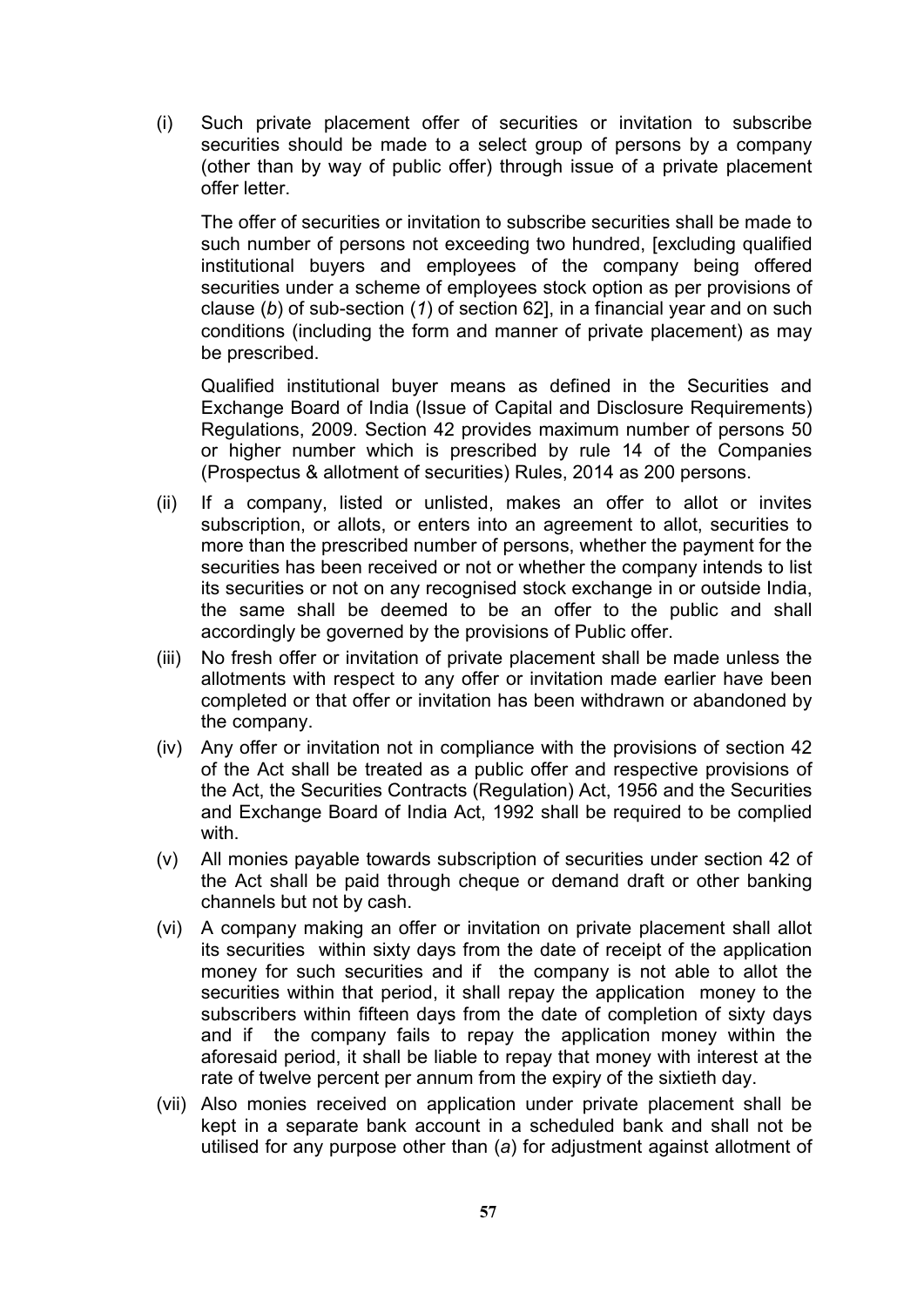securities; or (*b*) for the repayment of monies where the company is unable to allot securities.

- (viii) All offers covered under section 42 of the Act shall be made only to such persons whose names are recorded by the company prior to the invitation to subscribe, and that such persons shall receive the offer by name, and that a complete record of such offers shall be kept by the company in such manner as may be prescribed and complete information about such offer shall be filed with the Registrar within a period of thirty days of circulation of relevant private placement offer letter.
- (ix) No company offering securities under section 42 of the Act shall release any public advertisements or utilise any media, marketing or distribution channels or agents to inform the public at large about such an offer.
- (x) The company making any allotment of securities under section 42 of the Act shall file with the Registrar a return of allotment in such manner as may be prescribed, including the complete list of all security-holders, with their full names, addresses, number of securities allotted and such other relevant information as may be prescribed.
- (xi) If a company makes an offer or accepts monies in contravention of section 42 of the Act and an order imposing the penalty for such contravention is passed, then the company shall also refund all monies to subscribers within a period of thirty days of the order imposing the penalty.
- (d) In case the requirements of section 42 of the Act and rules framed in this regard are not complied with, the auditor should report incorporating following details:

| Nature of securities viz. Equity share   Amount<br>Preference shares / Convertible   Involved<br>debenture | Nature of<br>compliance | non- |
|------------------------------------------------------------------------------------------------------------|-------------------------|------|
|                                                                                                            |                         |      |
|                                                                                                            |                         |      |
|                                                                                                            |                         |      |

- (e) This clause also requires the auditor to examine whether funds so raised from private placement of shares or fully or partly convertible debentures were applied for the purpose for which these securities were issued. The examination of auditor may cover following aspects:
	- (i) Paragraph 2(i) of the Form PAS-4, Private Placement Offer Letter<sup>11</sup>, requires the company to provide particulars in respect of the purposes and objects of the offer. Accordingly, the auditor should compare such information provided by the Company in Form PAS-4 with the actual utilization of the monies as per the books of account of the Company.
	- (ii) It is not necessary to establish a one-to-one relationship with the amount of fund raised and its utilisation. It is quite often found that the amount of fund raised is not deposited in a separate bank account of the company from which subsequent utilisation is made. In such cases, it should not be construed that the amount has not been utilised for the purpose for which

<sup>&</sup>lt;sup>11</sup> Prescribed in the Companies (Prospectus of Securities) Rules, 2014.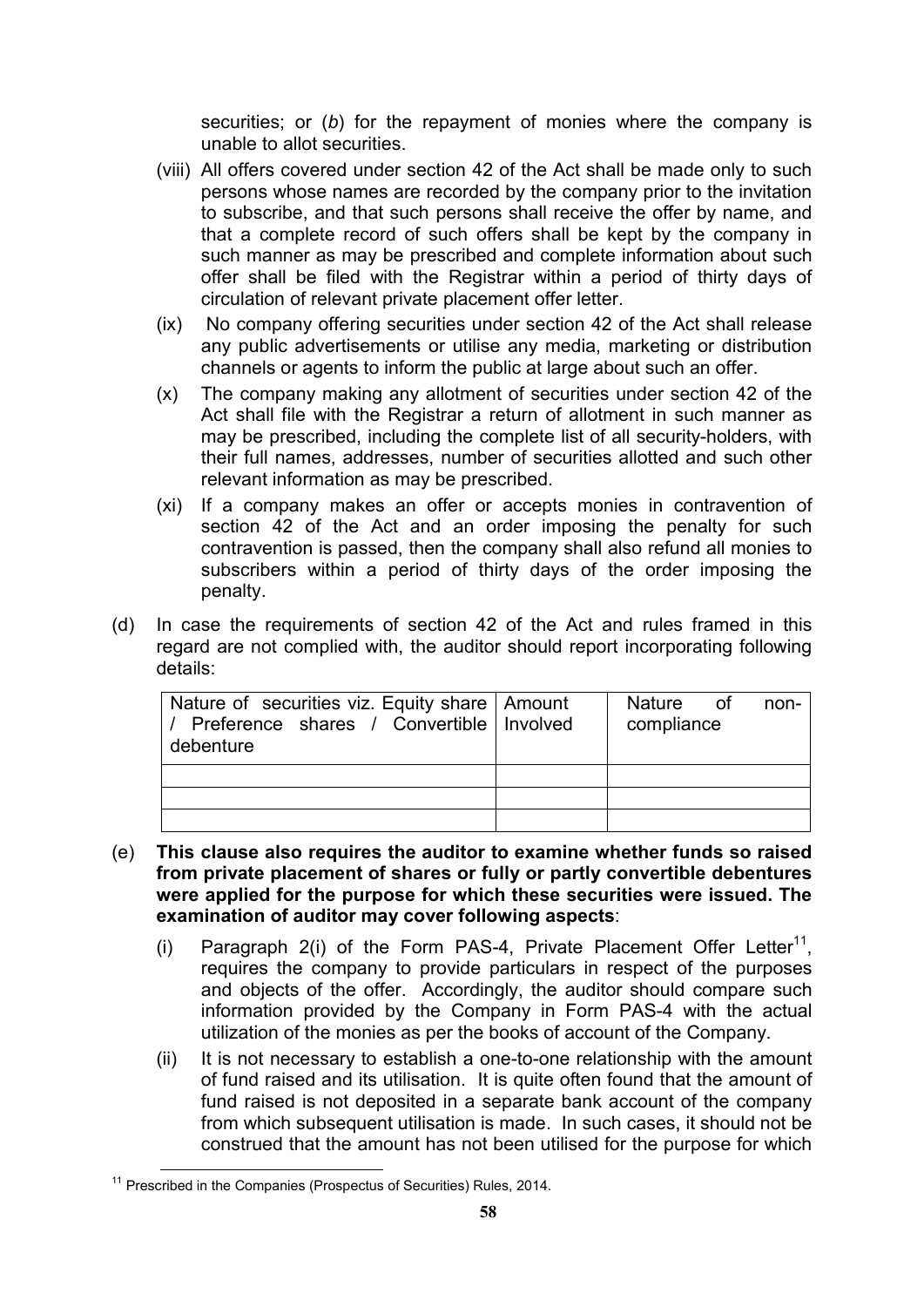it was raised.

- (iii) During construction phase, companies, may, temporarily invest the surplus funds prudently. However, subsequently the same are utilised for the stated objectives. In such cases, the auditor should mention the fact that pending utilisation of the fund raised for the stated purpose, the funds were temporarily used for the purpose other than for which the funds was raised.
- (iv) However if the funds were ultimately utilised for the stated end-use, the reporting for the same may be made as and when the same have been utilized.
- (v) It may so happen that the funds raised during the year might not have been applied for the stated purpose during the year, for example, the funds were raised at the fag-end of the year. In such a case, the auditor should mention in his audit report that the funds raised during the year has not been utilised. This also implies that the auditor, while making inquiry in respect of this clause, should also consider that the funds raised, which were raised in the previous accounting period but have been actually utilised during the current accounting period.
- (vi) In case the specific purpose in not recorded and the general purpose / *bona-fide* business use etc are stated then in such cases, auditor should verify that the company has invested or utilized the money for general purpose / *bona-fide* business use of the company.
- (f) The auditor may report the non-compliances incorporating the following details:

| Nature            | of   Purpose | Total      | Amount       | $Un-$          | Remarks, |
|-------------------|--------------|------------|--------------|----------------|----------|
| <b>Securities</b> | for which    | Amount     | utilized for | utilized       | if any   |
| viz. Equity share | funds        | Raised     | other<br>the | balance        |          |
| /Preference       | raised       | /opening   | purpose      | at<br>as       |          |
| shares            |              | unutilized |              | <b>Balance</b> |          |
| /Convertible      |              | balance    |              | sheet          |          |
| debenture         |              |            |              | date           |          |
|                   |              |            |              |                |          |
|                   |              |            |              |                |          |
|                   |              |            |              |                |          |

## *51. Whether the company has entered into any non-cash transactions with directors or persons connected with him and if so, whether the provisions of section 192 of Companies Act, 2013 have been complied with. [Paragraph 3(xv)]*

#### Relevant Provisions

- (a) Section 192 of the Act deals with restriction on non-cash transactions involving directors or persons connected with them. The section prohibits the company from entering into following types of arrangements unless it meets the conditions laid out in the said section:
	- (i) An arrangement by which a director of the company or its holding, subsidiary or associate company or a person connected with such director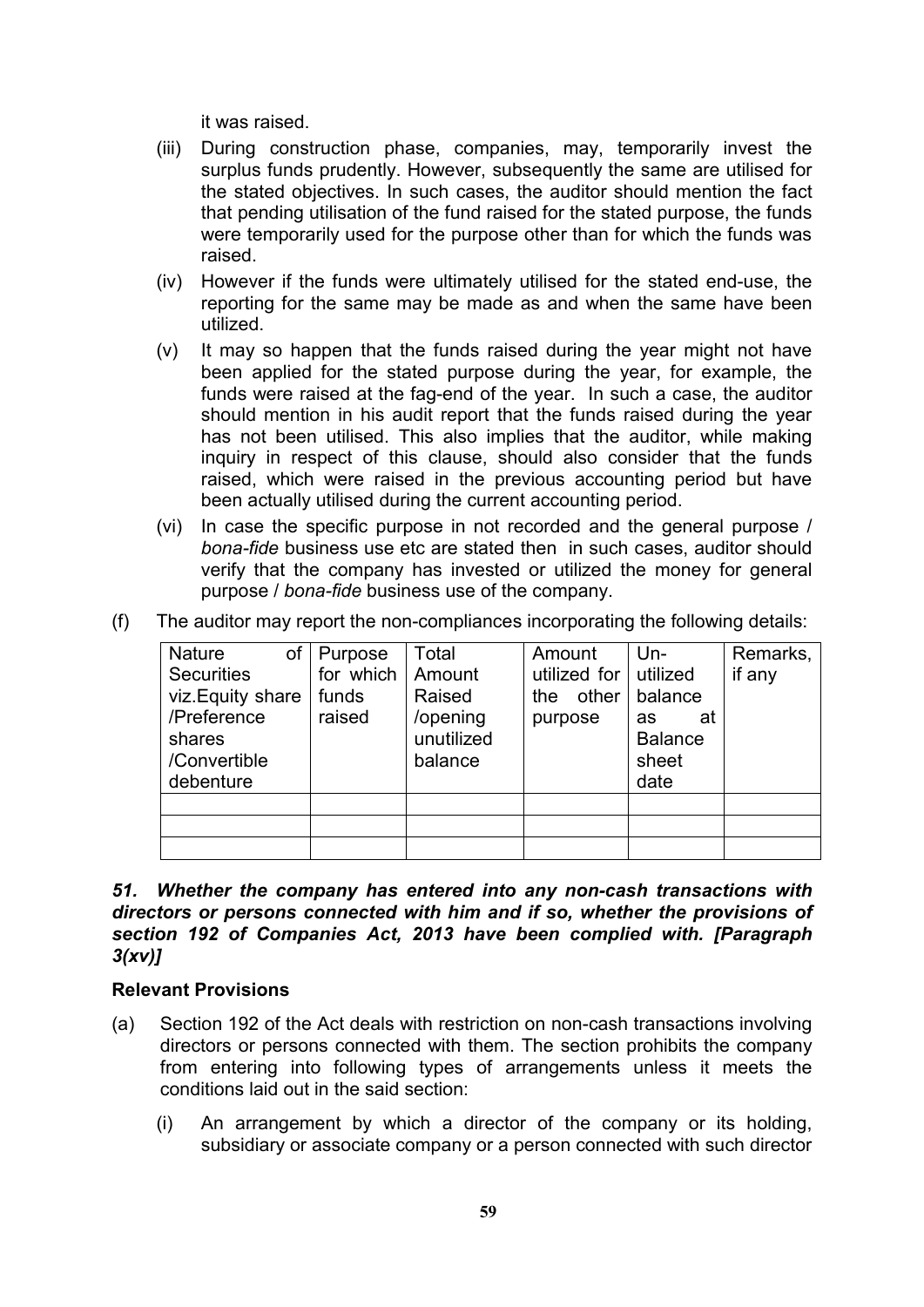acquires or is to acquire assets for consideration other than cash, from the company.

- (ii) An arrangement by which the company acquires or is to acquire assets for consideration other than cash, from such director or person so connected.
- (b) Arrangements, as discussed herein above, can only be entered by the company on fulfillment of the conditions laid out in Section 192 of the Act which are as under:
	- (i) The company should have obtained prior approval for such arrangement through a resolution of the company in general meeting.
	- (ii) In case the concerned director or the person connected therewith, is also a director of its holding company, a similar approval should have been obtained by the holding company through a resolution at its general meeting.
- (c) The reporting requirements under this clause are in two parts. The first part requires the auditor to report on whether the company has entered into any non-cash transactions with the directors or any persons connected with such director/s. The second part of the clause requires the auditor to report whether the provisions of section 192 of the Act have been complied with. Therefore, the second part of the clause becomes reportable only if the answer to the first part is in affirmative.
- (d) In other words, such transactions involving change in the assets or liabilities of a company but not involving "cash" or cash equivalents" as defined under Accounting Standard (AS) 3, "Cash Flow Statement" may be construed as non-cash transactions. At this point, it may be appropriate to also refer to the definition and discussion on "non-cash transactions" &"cash and cash equivalents", as given in AS 3.
- (e) There may be a situation where the acquisition of the asset takes place in one year and the corresponding liability is created in the financial statements, the corresponding settlement in the following year. The said transaction will not be considered as non-cash transaction. Further, mergers under Court schemes would be entered into subject to requisite approvals of Court etc., would not be considered non-cash transactions.
- (f) The term "person connected with the director" has not been defined in the Act, or the Rules thereunder. Instead, the term "to any other person in whom the director is interested" is defined in the Explanation to sub section (1) of section 185 of the Act, which is reproduced as under and may be used as the reference point for reporting under this clause.
	- "(a) any director of the lending company, or of a company which is its holding company or any partner or relative of any such director;
	- (b) any firm in which any such director or relative is a partner;
	- (c) any private company of which any such director is a director or member;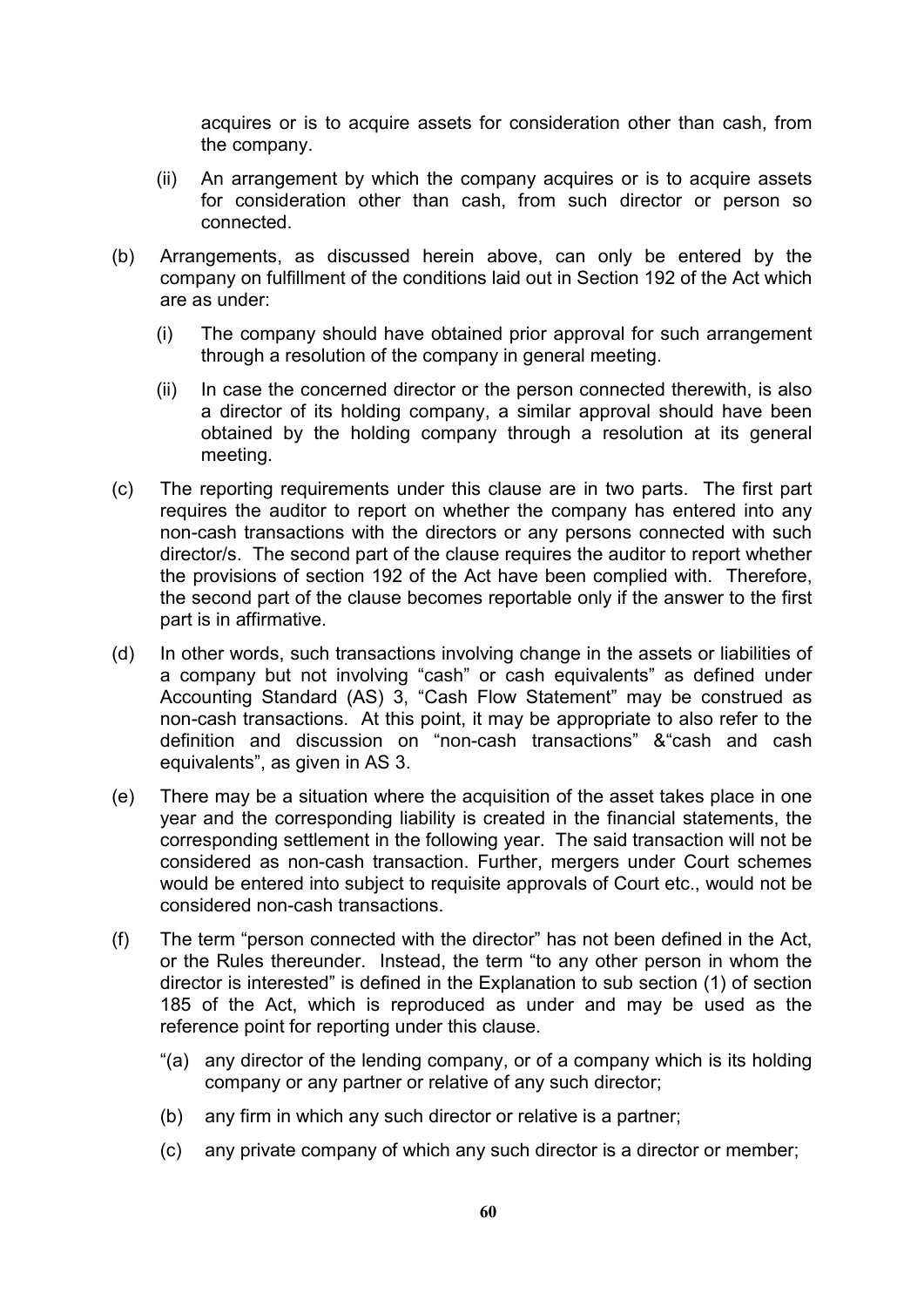- (d) anybody corporate at a general meeting of which not less than twentyfive per cent. of the total voting power may be exercised or controlled by any such director, or by two or more such directors, together; or
- (e) anybody corporate, the Board of directors, managing director or manager, whereof is accustomed to act in accordance with the directions or instructions of the Board, or of any director or directors, of the lending company."
- (g) Section 2(77) of the Companies Act, 2013 read with Rule 4 of the Companies (Specification of Definition Details) Rules, 2014 defines the term *"relative"*. As per the aforesaid section 2(77),

*"Relative, with reference to any person, means anyone who is related to another, if –*

- *(i) they are members of a Hindu Undivided Family;*
- *(ii) they are husband and wife; or*
- *(iii) one person is related to the other in such manner as may be prescribed"*

As per Rule 4 of the Companies (Specification of Definition Details) Rules, 2014, a person shall be deemed to be the relative of another, if he or she is related to another in the following manner, namely –

- (i) Father, including step father
- (ii) Mother, including step mother
- (iii) Son, including step son
- (iv) Son's wife
- (v) Daughter
- (vi) Daughter's husband
- (vii) Brother, including step brother
- (viii) Sister, including step sister
- (h) The term "acquire" simply means to come into possession of something. A thing that cannot be sold cannot be acquired<sup>12</sup>. Thus, an acquisition would necessarily involve existence of two parties and a transfer of rights and/or obligations in a thing. In the context of section 192 of the Act, this transfer is between the company and the director and/or a person connected with a director. Such "director" is not restricted to being a director of the concerned company, but extends to director of a holding company, subsidiary or associate of the company under question.
- (i) As provided in section 192, the acquisition by/from the company has to be that of an "asset". Further, the term assets should be construed to have the same

<sup>12</sup> Acquire. (n.d.) *A Law Dictionary, Adapted to the Constitution and Laws of the United States. By John Bouvier*(1856). Retrieved March 26 2016 from http://legal-dictionary.thefreedictionary.com/acquire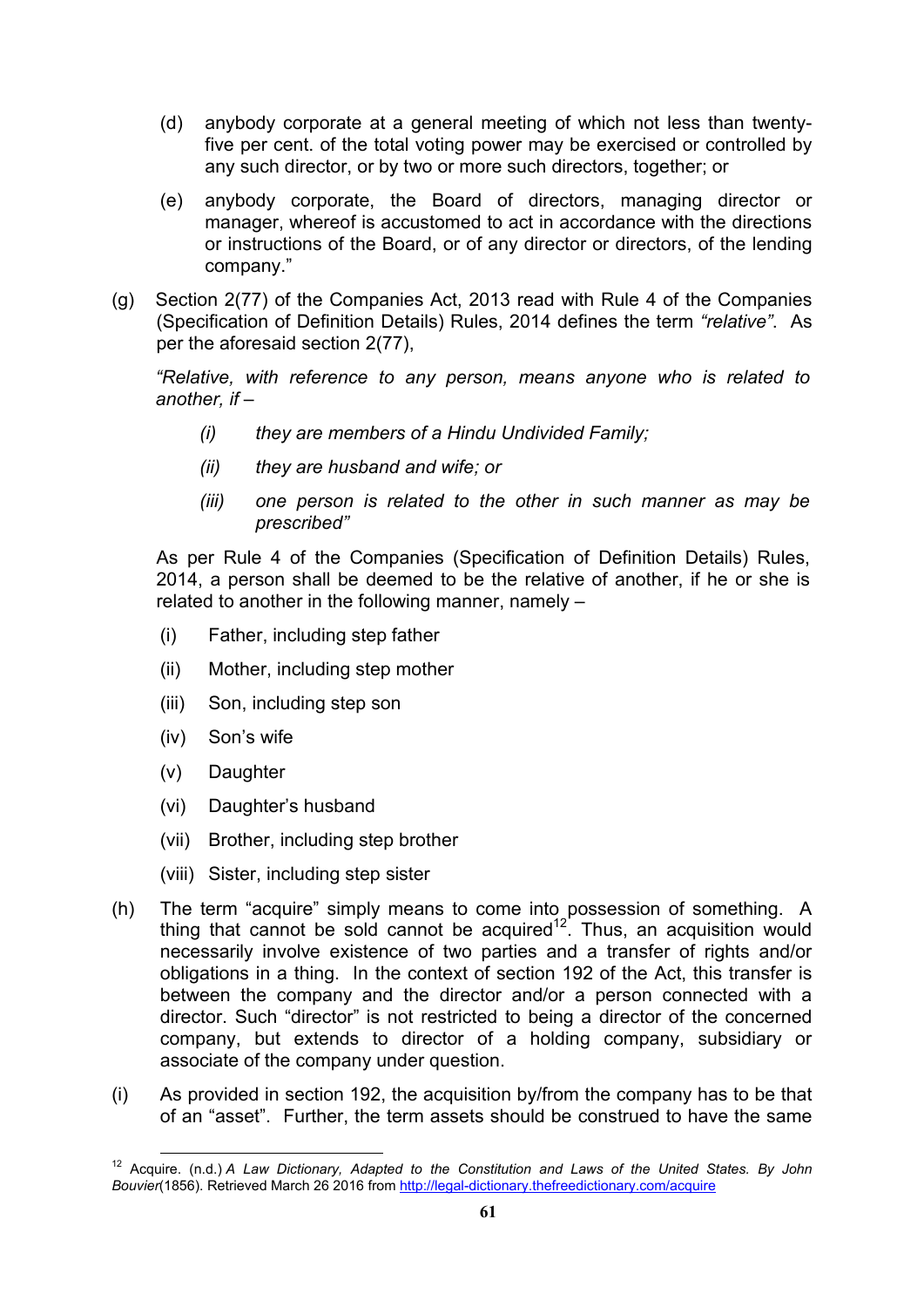meaning as described in the Framework for Preparation and Presentation of Financial Statements, issued by the Institute of Chartered Accountants of India. The auditor would need to evaluate whether the subject matter of acquisition by/ from the company satisfies the characteristic of an "asset".

## Audit Procedures and Reporting

(j) For reporting on the first leg of the reporting clause, the starting point of the auditor's procedures could be obtaining a management representation as to whether the company has undertaken any non-cash transactions with the directors or persons connected with the directors, as envisaged in section 192(1) of the Act. The auditor would need to corroborate the management representation with sufficient appropriate audit evidence. A scrutiny of the following books of account, records and documents could provide source of such audit evidence to the auditor as to the existence of such non cash transactions as well as persons connected with the Directors:

| Persons connected with Director                                                                                                                                                 | <b>Acquisition by/ From Company</b>                                                                                                                                                                                                     |
|---------------------------------------------------------------------------------------------------------------------------------------------------------------------------------|-----------------------------------------------------------------------------------------------------------------------------------------------------------------------------------------------------------------------------------------|
| Form No. MBP 1, Notice of Interest<br>by Director, filed pursuant to the<br>Companies (Meetings of Board and<br>Its Powers) Rules, 2014<br>[Ref: Sec $184(1)$ and Rule $9(1)$ ] | Form No. MBP 2, Register of Loans,<br>Guarantee, Security and Acquisition<br>Made by the Company, filed pursuant to<br>the Companies (Meetings of Board and<br>Its Powers) Rules, 2014                                                  |
|                                                                                                                                                                                 | [Ref: Sec 186(9) and Rule 12(1)]                                                                                                                                                                                                        |
|                                                                                                                                                                                 | Form No. MBP 4, Register of Contracts<br>with Related Party and Contracts and<br>Bodies etc in which Directors<br>are<br><i>Interested</i> , filed pursuant<br>the<br>to<br>Companies (Meetings of Board and Its<br>Powers) Rules, 2014 |
|                                                                                                                                                                                 | [Ref: Sec 189(1) and Rule 16(1)]                                                                                                                                                                                                        |
|                                                                                                                                                                                 | Movements in the Fixed Asset Register                                                                                                                                                                                                   |
|                                                                                                                                                                                 | Minutes book of the General Meeting<br>and Meetings of Directors                                                                                                                                                                        |
|                                                                                                                                                                                 | Report on Annual General Meeting<br>pursuant to Companies (Management<br>and Administration) Rules, 2014                                                                                                                                |
|                                                                                                                                                                                 | {Ref Sec 121(1) and Rule 31(2)}                                                                                                                                                                                                         |

(k) The above documents and records would provide evidence of any such non cash transactions that have actually taken place. The language of section 192(1) also uses the term "is to acquire" in the context of such transactions, indicating the existence of intention to acquire. The management may be requested to provide details of its intention to enter into transactions covered under section 192, after the date of the financial statements under audit. The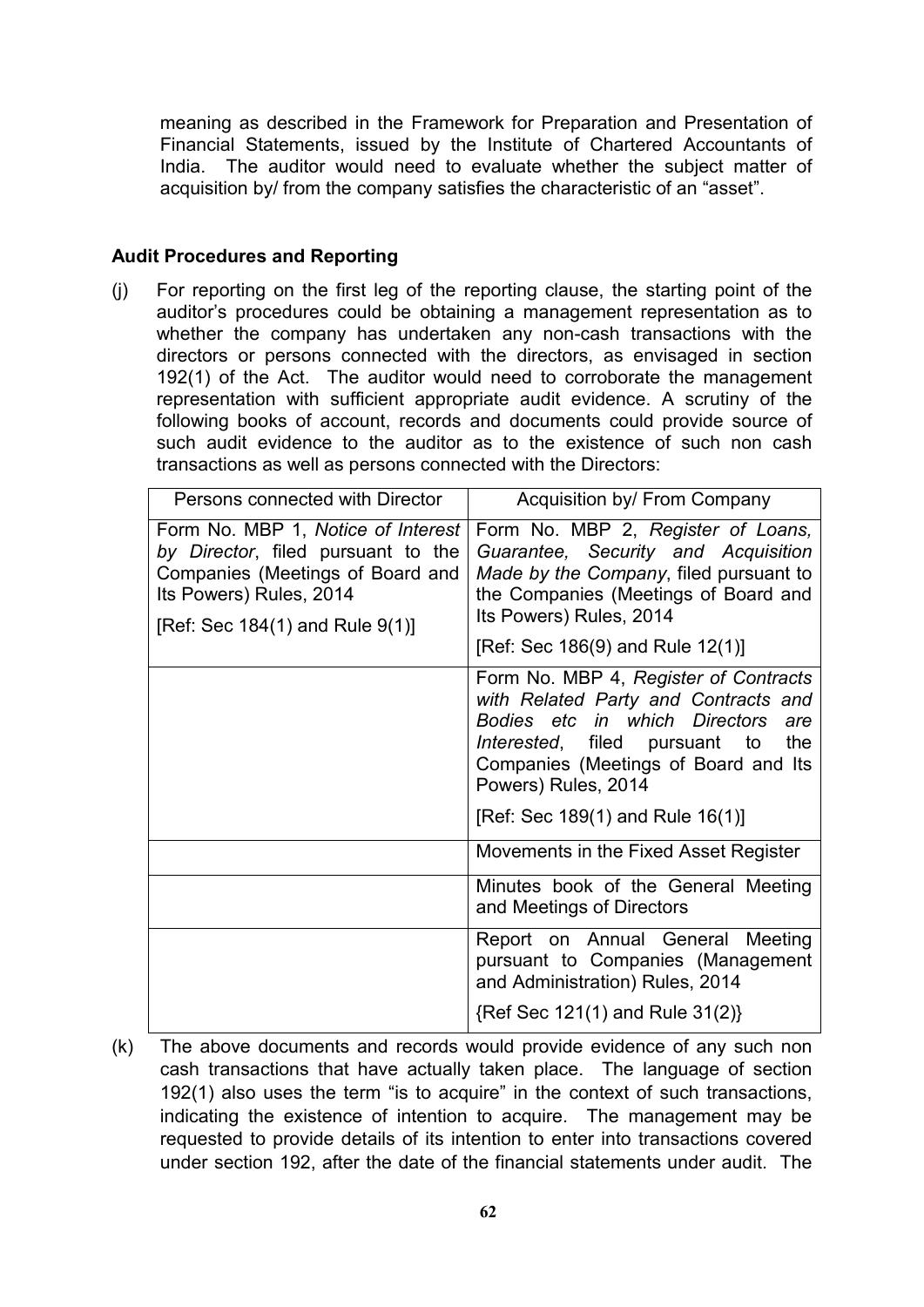minutes of the meetings of the Board of Directors and the Audit Committee may provide evidence of such intention. Besides, a scrutiny of the information for subsequent period as contained in the aforesaid records and documents may provide corroborative audit evidence of such intention having existed as at the date of the auditor's report.

- (l) Where the company has entered into/ is to enter into any non-cash transactions as discussed above, the auditor would make a report to that effect under this clause. The second leg of the clause requires the auditor to report whether the Company has complied with the provisions of section 192 in this regard. Section 192(1) and (2) envisage the following compliances in respect of such transactions:
	- (i) The company should have obtained a prior approval for such arrangement by a resolution in the General Meeting
	- (ii) If the concerned Director or connected person is a director of the company's holding company, the latter too should have obtained a similar prior approval for the arrangement by a resolution at its General Meeting
	- (iii) Notice for approval of the resolution should contain details of the arrangement along with the value of assets involved duly calculated by a registered valuer.

The auditors should check compliance with Section 192(2) and verify the notice of the General Meeting that it includes particulars of arrangement along with the value of the assets involved such arrangements. The said value should be calculated by the register valuer.

(m) In case where the concerned director/connected person is also a director of the holding company, the auditor would need to check whether the holding company has complied with the requirements. For this purpose, the auditor would need to obtain a management representation letter from the holding company through the management of the auditee company.

Suggested paragraph on reporting:

According to the information and explanations given to us, the Company has entered into non-cash transactions with one of the directors/ person connected with the director during the year, by the acquisition of assets by assuming directly related liabilities, which in our opinion is covered under the provisions of Section 192 of the Act, and for which approval has not yet been obtained in a general meeting of the Company.

## 52. *Whether the company is required to be registered under section 45-IA of the Reserve Bank of India Act, 1934 and if so, whether the registration has been obtained. [Paragraph 3(xvi)]*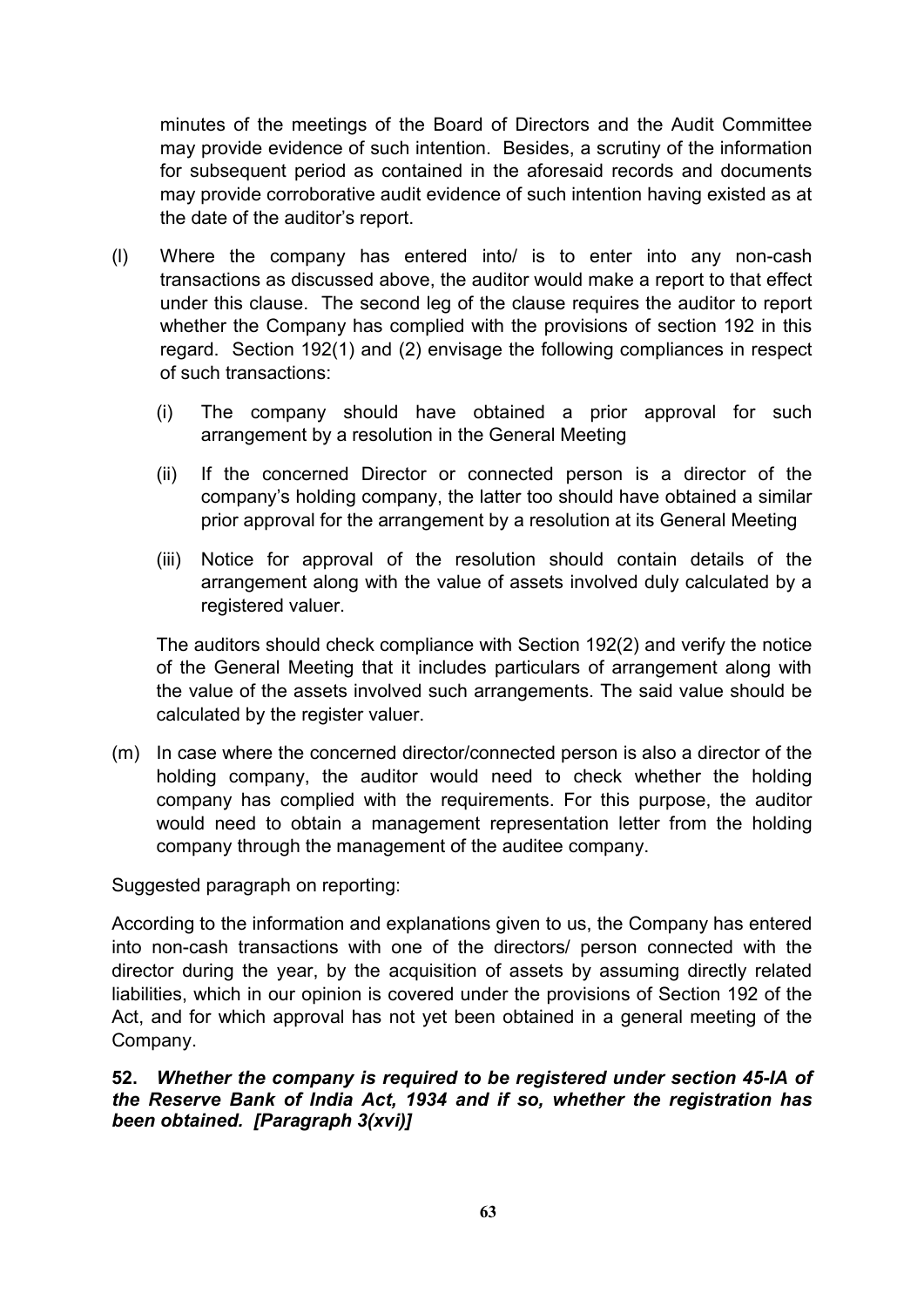## Relevant Provisions

- (a) The auditor is required to examine whether the company is engaged in the business which attract the requirements of the registration. The registration is required where the financing activity is a principal business of the company.
- (b) The Reserve Bank of India restrict companies from carrying on the business of a non-banking financial institution without obtaining the certificate of registration. The relevant Text of the Section 45-IA is reproduced in Appendix XI to this Guidance Note.
- (c) A Non-Banking Financial Company (NBFC) is a company registered under the Act, engaged in the business of loans and advances, acquisition of shares/stocks/bonds/debentures/securities issued by Government or local authority or other marketable securities of a like nature, leasing, hire-purchase, insurance business, chit business but does not include any institution whose principal business is that of agriculture activity, industrial activity, purchase or sale of any goods (other than securities) or providing any services and sale/purchase/construction of immovable property.

A non-banking institution which is a company and has principal business of receiving deposits under any scheme or arrangement in one lump sum or in installments by way of contributions or in any other manner, is also a nonbanking financial company (Residuary non-banking company).

## Audit Procedures and Reporting

(d) What does conducting financial activity as "principal business" mean? The response to an FAQ as given by Reserve Bank of India required to be considered while examining the requirement of registration:-.

*"Financial activity as principal business is when a company's financial assets constitute more than 50 per cent of the total assets and income from financial assets constitute more than 50 per cent of the gross income. A company which fulfils both these criteria will be registered as NBFC by RBI. The term 'principal business' is not defined by the Reserve Bank of India Act. The Reserve Bank has defined it so as to ensure that only companies predominantly engaged in financial activity get registered with it and are regulated and supervised by it. Hence if there are companies engaged in agricultural operations, industrial activity, purchase and sale of goods, providing services or purchase, sale or construction of immovable property as their principal business and are doing some financial business in a small way, they will not be regulated by the Reserve Bank. Interestingly, this test is popularly known as 50-50 test and is applied to determine whether or not a company is into financial business.* (As per FAQ response of question - What does conducting financial activity as "principal business" mean? https://www.rbi.org.in/Scripts/FAQView.aspx?Id=92)"

(e) NBFCs are doing functions similar to banks, however there exist difference between banks & NBFCs. NBFCs lend and make investments and hence their activities are akin to that of banks; however there are a few differences as given below: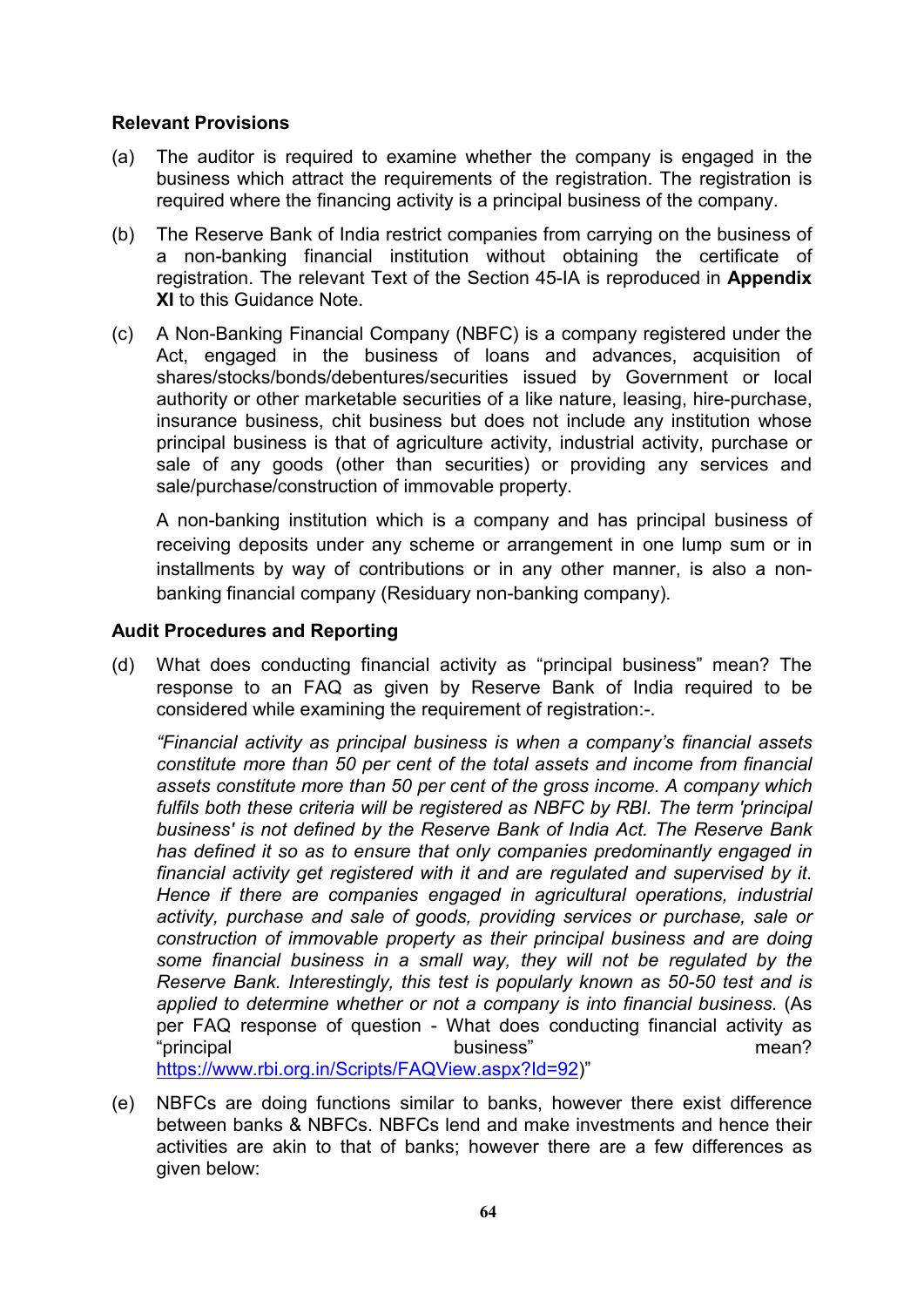- (i) NBFC cannot accept demand deposits;
- (ii) NBFCs do not form part of the payment and settlement system and cannot issue cheques drawn on itself;
- (iii) deposit insurance facility of Deposit Insurance and Credit Guarantee Corporation is not available to depositors of NBFCs, unlike in case of banks.

(As per FAQ response of question NBFCs are doing functions similar to banks. What is difference between banks & NBFCs?

https://www.rbi.org.in/Scripts/FAQView.aspx?Id=92)"

- (f) As per Reserve Bank of India Act, 1934 Section 45I Clause (c) any company carries on as its business or part of its business any activity considered as carrying on the business of Financial Institution. The relevant text of the Section 45I(c) reproduced in Appendix III to this Guidance Note.
- (g) Further Section 45-I Clause (f) of the Reserve Bank of India Act, 1934 defines the Non-Banking Financial Company reproduced in Appendix III to this Guidance Note.
- (h) The Reserve Bank of India defined "net owned fund" as (a) the aggregate of the paid-up equity capital and free reserves as disclosed in the latest balancesheet of the company after deducting there from (i) accumulated balance of loss; (ii) deferred revenue expenditure; and (iii) other intangible assets; and (b) further reduced by the amounts representing– (1) investments of such company in shares of– (i) its subsidiaries; (ii) companies in the same group; (iii) all other non-banking financial companies; and (2) the book value of debentures, bonds, outstanding loans and advances (including hire-purchase and lease finance) made to, and deposits with,– (i) subsidiaries of such company; and (ii) companies in the same group, to the extent such amount exceeds ten per cent of (a) above. ("Subsidiaries" and "companies in the same group" shall have the same meanings assigned to them in the Companies Act, 1956.)

#### Audit Procedures and Reporting

- (i) The auditor should examine the transactions of the company with relation to the activities covered under the RBI Act and directions related to the Non Banking Finance companies
- (j) The financial statements should be examined to ascertain whether *company's financial assets constitute more than 50 per cent of the total assets and income from financial assets constitute more than 50 per cent of the gross income.*
- (k) Whether the company has net owned funds as required for the registration as NBFC
- (l) Whether the company has obtained the registration as NBFC, if not, the reasons should be sought from the management and documented.
- (m) The auditor should report incorporating the following:-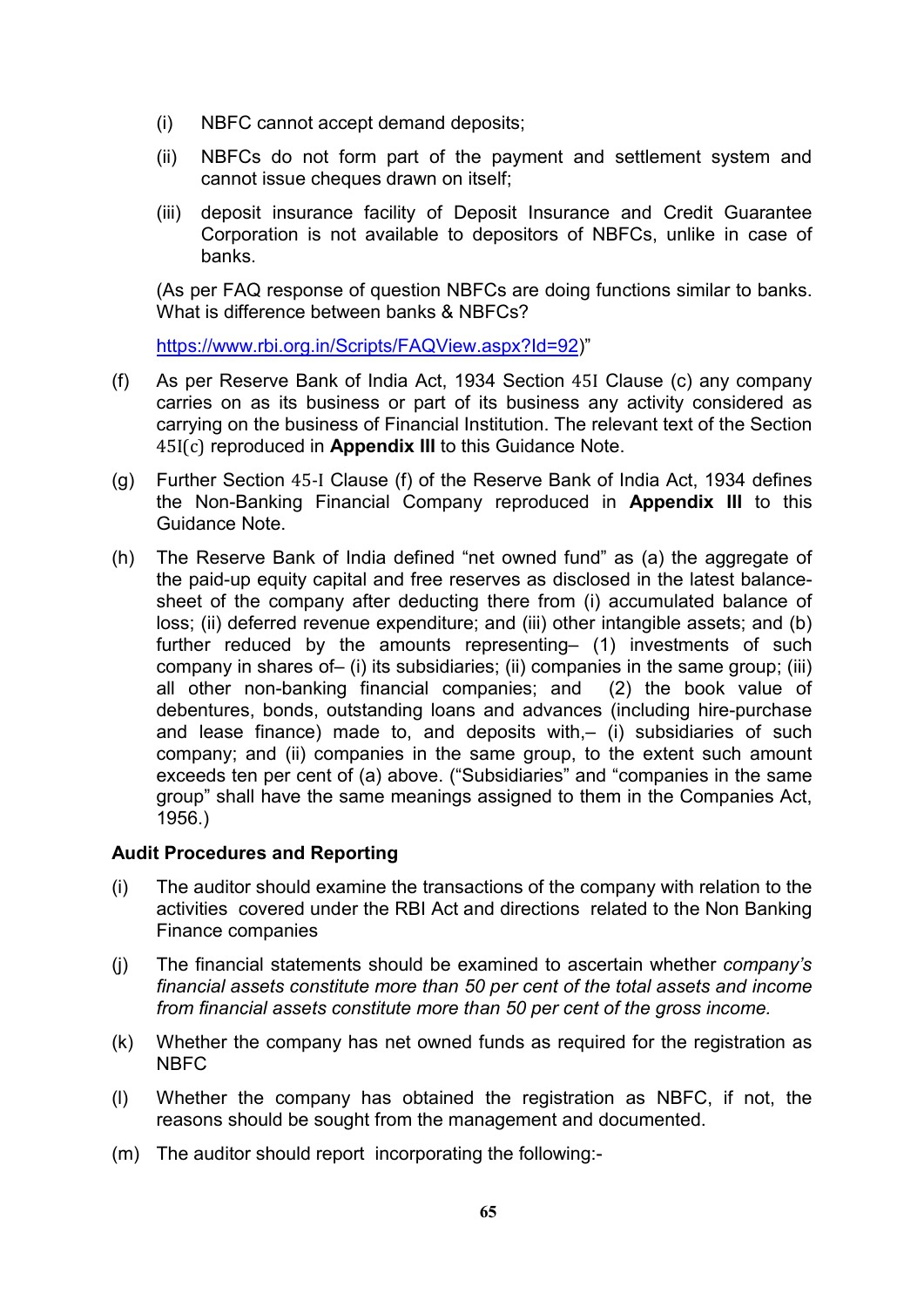- (i) Whether the registration is required under section 45-IA of the RBI Act
- (ii) If so , whether it has obtained
- (iii) If not obtained , reasons thereof

# Comments on Form of Report

53. The Order requires that the auditor should make a statement on all such matters contained therein as are applicable to the company. The Order further provides that where an auditor is unable to express any opinion, he should indicate such fact. The auditor is also required to give reasons for any unfavourable or qualified answer. Further, where the auditor is unable to express an opinion on any such matter which is applicable to the company, he is also required to indicate in his report such fact together with the reasons as to why he is unable to express any opinion.

54. A question may also arise whether it is necessary for the auditor to include in his report the management's explanation for any matter on which he makes an unfavourable comment. Normally, such an explanation need not be included but there may be circumstances where the auditor feels such inclusion is necessary. Examples of such circumstances would be:

- (a) to make the comment itself more meaningful and complete. For example, physical verification of inventories, though planned, may not have been carried out because of a strike or a lockout. An unfavourable comment without this explanation would be misleading;
- (b) to explain the fact why in spite of an unfavourable comment, the true and fair view of the financial statements is not vitiated. For example, physical verification of a part of the inventories at the year-end may not have been carried out, but there is sufficient other evidence produced by the management which satisfies the auditor regarding the existence, condition and value of the inventories.

55. If any of the comments on matters specified in the Order are adverse, the auditor should consider whether his comments have a bearing on the true and fair view presented by the financial statements and, therefore, might warrant a modification in the report under sub-sections (2), (3) and (4) of section 143

56. If the auditor is of the opinion that any of the unfavourable comments on matters specified in the Order results in a qualification under sub-sections (2) and (3) of section 143 the manner of reporting would have to be in accordance with the principles enunciated in SA 705, "Modifications to the Opinion in the Independent Auditor's Report".

57. Even where there are no unfavourable comments under the Order, it may be advisable for the auditor to preface his report under sub-sections (2) and (3) of section 143 with the words:

"Further to our comments in the Annexure, we state that..........................."

58. It should not, however, be assumed that every unfavourable comment under the Order would necessarily result in a qualification in the report under sub-sections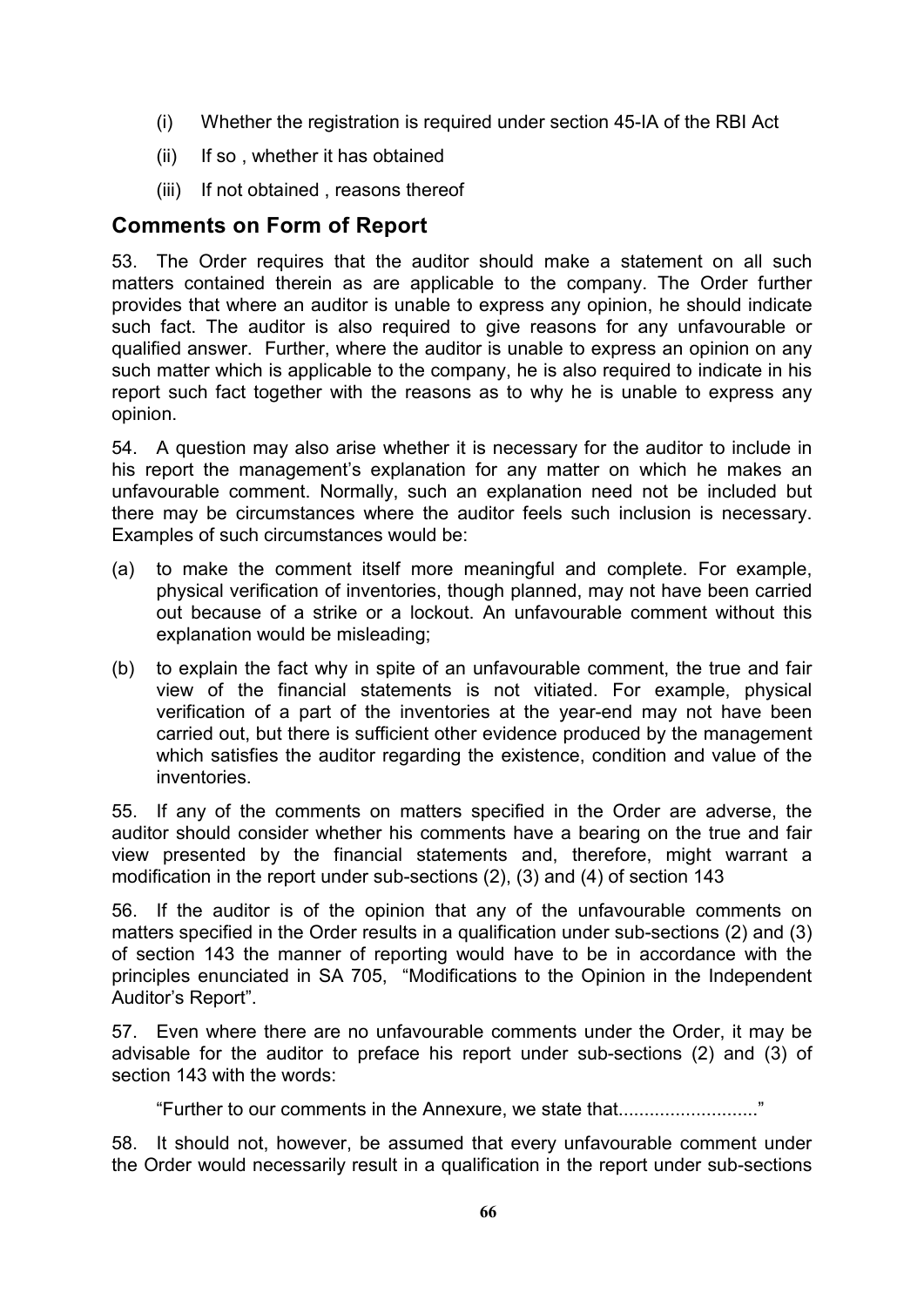(2) and (3) of section 143. Firstly, the unfavourable comment may be regarding a matter which has no relevance to a true and fair view presented by the financial statements, for example, the failure of the company to deposit provident fund dues in time or to comply with the requirements regarding acceptance of deposits. Secondly, while the non-compliance may be material enough to warrant an unfavourable comment under the Order, it may not be material enough to affect the true and fair view presented by the financial statements. Finally, the non-compliance may be in an area which calls for remedial action on the part of the management, and may be important for that reason but may not be sufficiently important in the context of the report under sub-sections (2) and (3). In deciding, therefore, whether a qualification in the report under sub-sections  $(2)$  &  $(3)$  is necessary, the auditor should use his professional judgement in the facts and circumstances of each case.

59. Where there is a unfavourable both under sub-section (1) of section 143 of the Act and under the Order, it is suggested that the qualification under sub-section (1) precede the qualification under the Order.

60. It is important to note that replies to many of the requirements of the Order will involve expression of opinion and not necessarily statement of facts. It is necessary, therefore, that this is indicated when making the report under the Order. This can be done in either of the following ways:

(a) By a general preface to the comments under the Order on the following lines:

"In terms of the information and explanations sought by us and given by the company and the books and records examined by us in the normal course of audit and to the best of our knowledge and belief, we state that.............................."

or

(b) by a preface to individual comments, for example,

"In our opinion" or "In our opinion and according to the information and explanations given to us during the course of the audit..."

61. The Order requires that where the answer to a question is unfavourable or qualified, the auditor's report should also state the reasons for such unfavourable or qualified answer. While it is not necessary for the auditor to give very detailed reasons for an unfavourable or qualified answer, he is expected to explain the general nature of the qualification or adverse comment in clear and unambiguous terms.

62. Similar considerations would apply when the auditor is unable to express an opinion. In such circumstances, he should clearly state that he is unable to express an opinion because such records or evidence have not been produced before him.

63. In expressing an opinion, the auditor should be quite clear as to whether the circumstances of the case warrant a negative answer or whether his opinion can be expressed subject to a qualification.

64. The auditor's report under sub-section (3) of section 143 is required to state whether the auditor has sought and obtained all the information and explanations which to the best of his knowledge and belief, were necessary for the purposes of his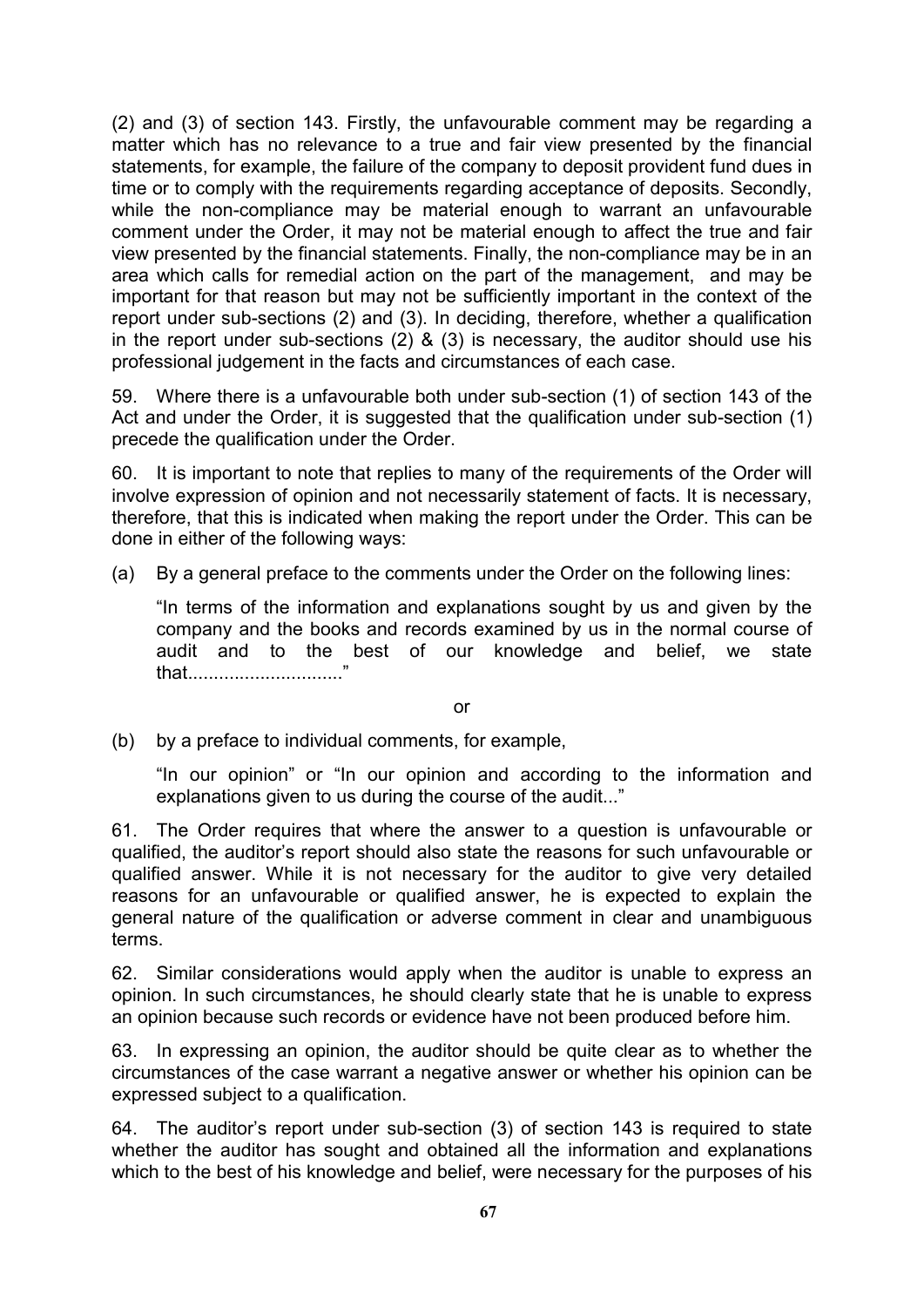audit and if not, the details thereof and the effect of such information on the financial statements . The term "audit" would include the reporting requirements under the Order. Therefore, when making his report, the auditor has to consider whether he has sought and obtained the information and explanations needed not merely for the purposes of normal audit, but also for the purpose of reporting in terms of the Order. If he has sought but not received the information and explanations necessary for reporting in terms of the Order, he should mention that fact both when reporting on the specific question in the Order and also consider the impact of such non receipt of the information on the auditor's report under section 143(3)(a) of the Act.

## Board's Report

65. Section 134(3)(f) of the Act requires that the board of directors shall be bound to give in its report the fullest information and explanations regarding every reservation, qualification or adverse remark or disclaimer contained in the auditor's report. The auditor's comments in terms of the Order form part of his report and, therefore, the Board will be bound to give in its report the fullest information and explanations regarding every unfavourable comment or qualification therein.

66. The auditor's comments in terms of the Order may be in respect of matters of fact or they may be an expression of opinion. It is necessary that there should be no inconsistency in the facts as stated by the auditor and as explained in the board's report. It is, therefore, suggested that wherever possible, a draft report should be submitted to the Board to verify and confirm the facts stated therein.

67. It is, however, possible that, on the same facts, there may be a genuine difference of opinion between the auditor and the Board. In such a case, each is entitled to hold his or its view. Therefore, the expression of a different opinion in the Board's report should not be regarded as any reflection on the opinion expressed by the auditor.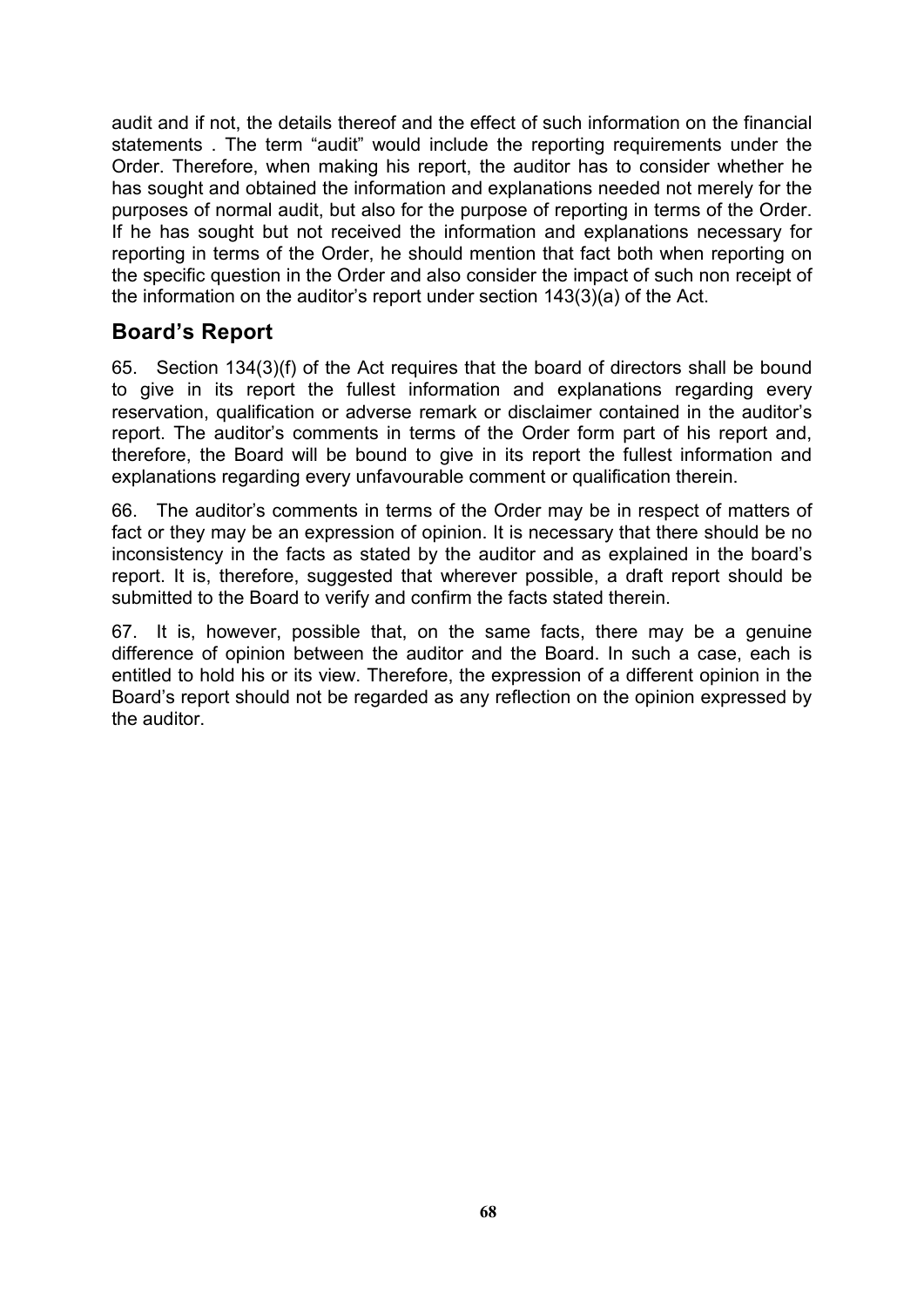*Appendix I*

## Text of the CARO, 2016

#### MINISTRY OF CORPORATE AFFAIRS

#### ORDER

#### New Delhi, the 29th March, 2016

S.O 1228(E).—In exercise of the powers conferred by sub-section (11) of section 143 of the Companies Act, 2013 (18 of 2013 ) and in supersession of the Companies (Auditor's Report) Order, 2015published in the Gazette of India, Extraordinary, Part II, Section 3, Sub-section (ii), vide number S.O. 990 (E), dated the 10th April, 2015, except as respects things done or omitted to be done before such supersession, the Central Government, after consultation with the, committee constituted under proviso to sub-section (11) of section 143 of the Companies Act, 2013 hereby makes the following Order, namely:—

1. Short title, application and commencement.- (1) This Order may be called the Companies (Auditor's Report) Order, 2016.

(2) It shall apply to every company including a foreign company as defined in clause (42) of section 2 of the Companies Act, 2013 (18 of 2013) [hereinafter referred to as the Companies Act], except–

- (i) a banking company as defined in clause (c) of section 5 of the Banking Regulation Act, 1949 (10 of 1949);
- (ii) an insurance company as defined under the Insurance Act,1938 (4 of 1938);
- (iii) a company licensed to operate under section 8 of the Companies Act;
- (iv) a One Person Company as defined under clause (62) of section 2 of the Companies Act and a small company as defined under clause (85) of section 2 of the Companies Act; and
- (v) a private limited company, not being a subsidiary or holding company of a public company, having a paid up capital and reserves and surplus not more than rupees one crore as on the balance sheet date and which does not have total borrowings exceeding rupees one crore from any bank or financial institution at any point of time during the financial year and which does not have a total revenue as disclosed in Scheduled III to the Companies Act, 2013 (including revenue from discontinuing operations) exceeding rupees ten crore during the financial year as per the financial statements.

2. Auditor's report to contain matters specified in paragraphs 3 and 4. - Every report made by the auditor under section 143 of the Companies Act, 2013 on the accounts of every company audited by him, to which this Order applies, for the financial years commencing on or after 1st April, 2015, shall in addition, contain the matters specified in paragraphs 3 and 4,as may be applicable:

Provided the Order shall not apply to the auditor's report on consolidated financial statements.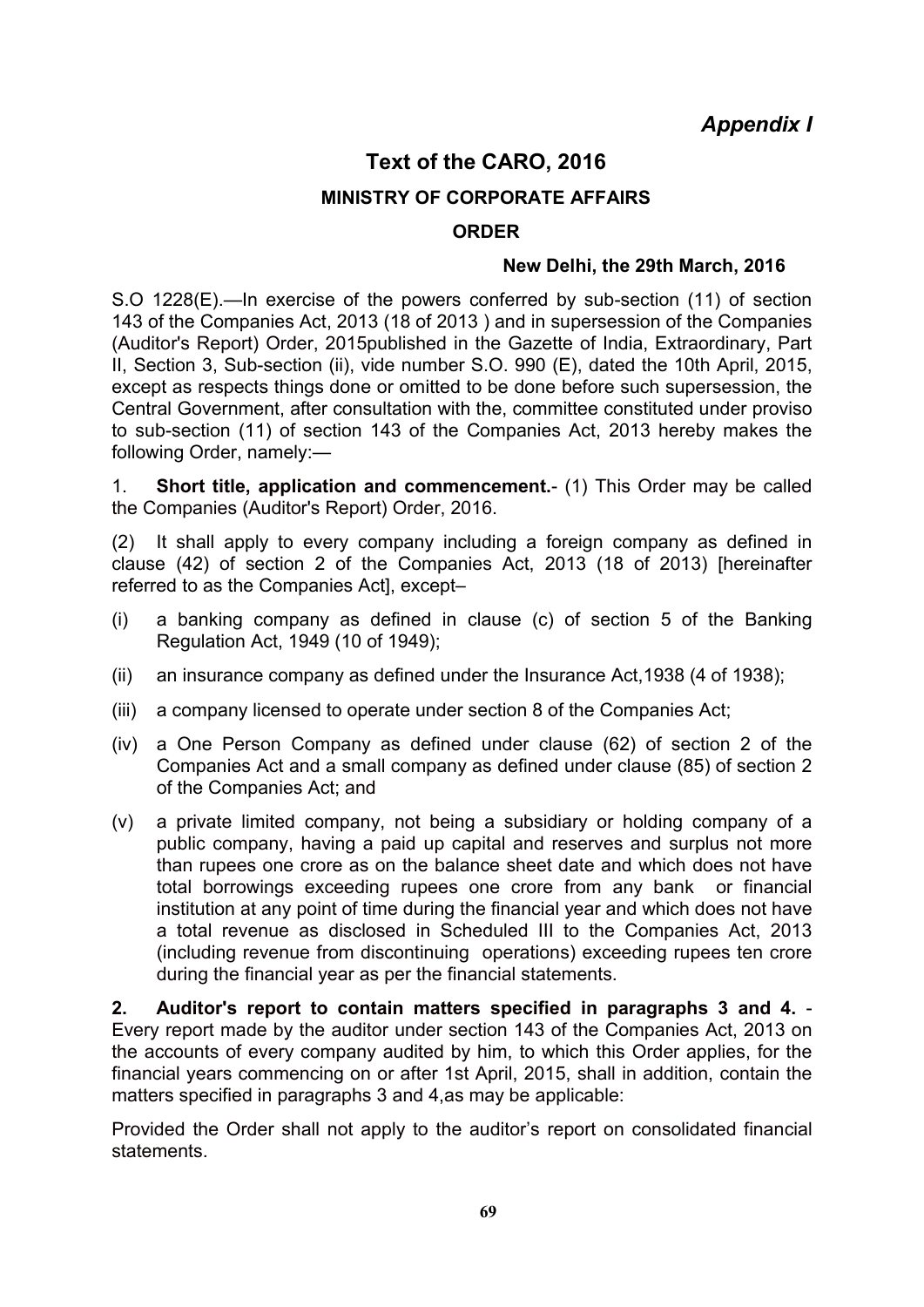3. Matters to be included in the auditor's report. - The auditor's report on the accounts of a company to which this Order applies shall include a statement on the following matters, namely:-

(i) (a) whether the company is maintaining proper records showing full particulars, including quantitative details and situation of fixed assets;

(b) whether these fixed assets have been physically verified by the management at reasonable intervals; whether any material discrepancies were noticed on such verification and if so, whether the same have been properly dealt with in the books of account;

(c) whether the title deeds of immovable properties are held in the name of the company. If not, provide the details thereof;

- (ii) whether physical verification of inventory has been conducted at reasonable intervals by the management and whether any material discrepancies were noticed and if so, whether they have been properly dealt with in the books of account;
- (iii) whether the company has granted any loans, secured or unsecured to companies, firms, Limited Liability Partnerships or other parties covered in the register maintained under section 189 of the Companies Act, 2013.If so,

(a) whether the terms and conditions of the grant of such loans are not prejudicial to the company's interest;

(b) whether the schedule of repayment of principal and payment of interest has been stipulated and whether the repayments or receipts are regular;

(c) if the amount is overdue, state the total amount overdue for more than ninety days, and whether reasonable steps have been taken by the company for recovery of the principal and interest;

- (iv) in respect of loans, investments, guarantees, and security whether provisions of section 185 and 186 of the Companies Act, 2013 have been complied with. If not, provide the details thereof.
- (v) in case, the company has accepted deposits, whether the directives issued by the Reserve Bank of India and the provisions of sections 73 to 76 or any other relevant provisions of the Companies Act, 2013 and the rules framed thereunder, where applicable, have been complied with? If not, the nature of such contraventions be stated; If an order has been passed by Company Law Board or National Company Law Tribunal or Reserve Bank of India or any court or any other tribunal, whether the same has been complied with or not?
- (vi) whether maintenance of cost records has been specified by the Central Government under sub-section (1) of section 148 of the Companies Act, 2013 and whether such accounts and records have been so made and maintained.
- (vii) (a) whether the company is regular in depositing undisputed statutory dues including provident fund, employees' state insurance, income-tax, sales-tax, service tax, duty of customs, duty of excise, value added tax, cess and any other statutory dues to the appropriate authorities and if not, the extent of the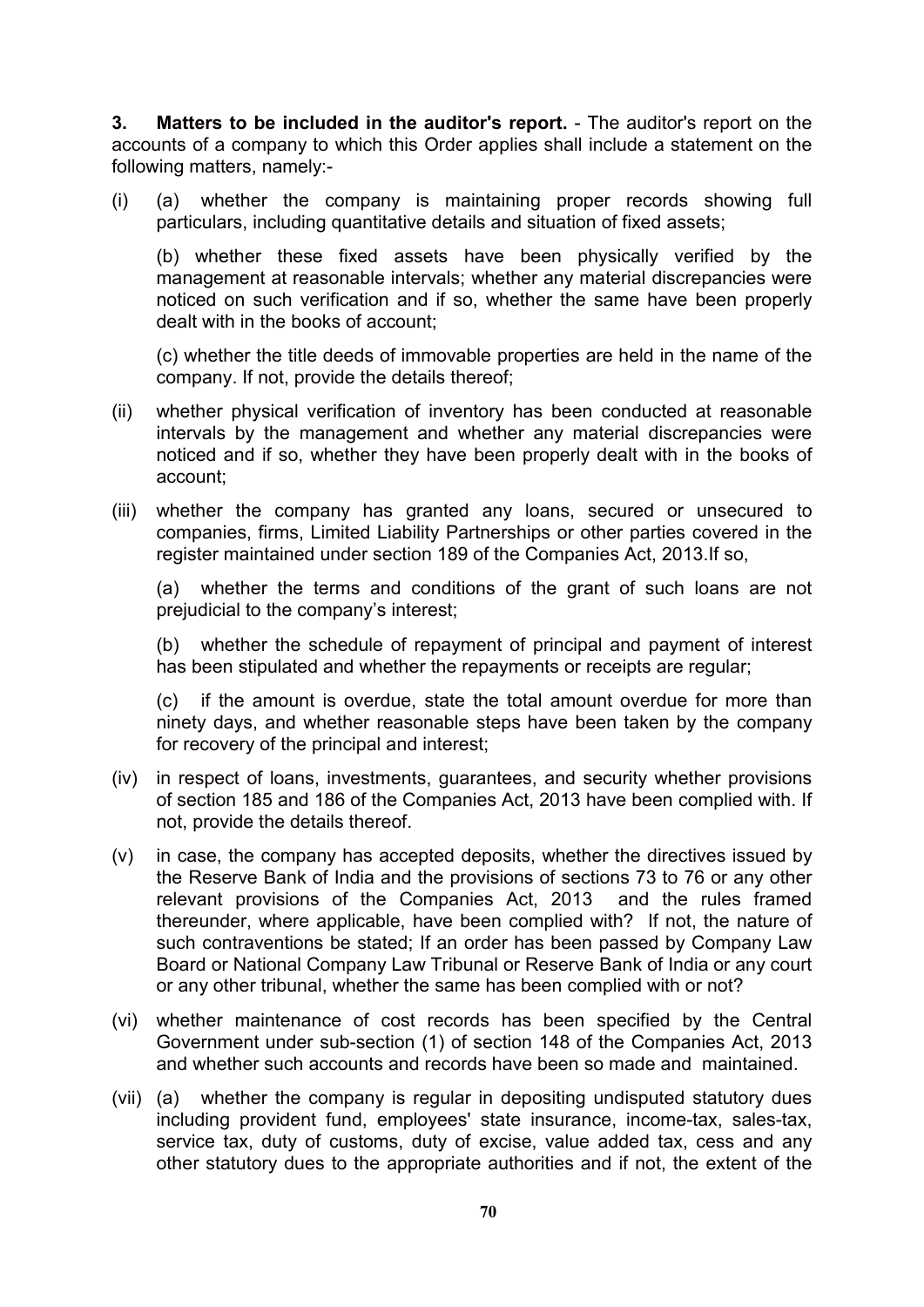arrears of outstanding statutory dues as on the last day of the financial year concerned for a period of more than six months from the date they became payable, shall be indicated;

(b) where dues of income tax or sales tax or service tax or duty of customs or duty of excise or value added tax have not been deposited on account of any dispute, then the amounts involved and the forum where dispute is pending shall be mentioned. (A mere representation to the concerned Department shall not be treated as a dispute).

- (viii) whether the company has defaulted in repayment of loans or borrowing to a financial institution, bank, government or dues to debenture holders? If yes, the period and the amount of default to be reported (in case of defaults to banks, financial institutions, and government, lender wise details to be provided).
- (ix) whether moneys raised by way of initial public offer or further public offer (including debt instruments) and term loans were applied for the purposes for which those are raised. If not, the details together with delays or default and subsequent rectification, if any, as may be applicable, be reported;
- (x) whether any fraud by the company or any fraud on the Company by its officers or employees has been noticed or reported during the year; If yes, the nature and the amount involved is to be indicated;
- (xi) whether managerial remuneration has been paid or provided in accordance with the requisite approvals mandated by the provisions of section 197 read with Schedule V to the Companies Act? If not, state the amount involved and steps taken by the company for securing refund of the same;
- (xii) whether the Nidhi Company has complied with the Net Owned Funds to Deposits in the ratio of 1: 20 to meet out the liability and whether the Nidhi Company is maintaining ten per cent unencumbered term deposits as specified in the Nidhi Rules, 2014 to meet out the liability;
- (xiii) whether all transactions with the related parties are in compliance with section 177 and 188 of Companies Act, 2013 where applicable and the details have been disclosed in the Financial Statements etc., as required by the applicable accounting standards;
- (xiv) whether the company has made any preferential allotment or private placement of shares or fully or partly convertible debentures during the year under review and if so, as to whether the requirement of section 42 of the Companies Act, 2013 have been complied with and the amount raised have been used for the purposes for which the funds were raised. If not, provide the details in respect of the amount involved and nature of non-compliance;
- (xv) whether the company has entered into any non-cash transactions with directors or persons connected with him and if so, whether the provisions of section 192 of Companies Act, 2013 have been complied with;
- (xvi) whether the company is required to be registered under section 45-IA of the Reserve Bank of India Act, 1934 and if so, whether the registration has been obtained.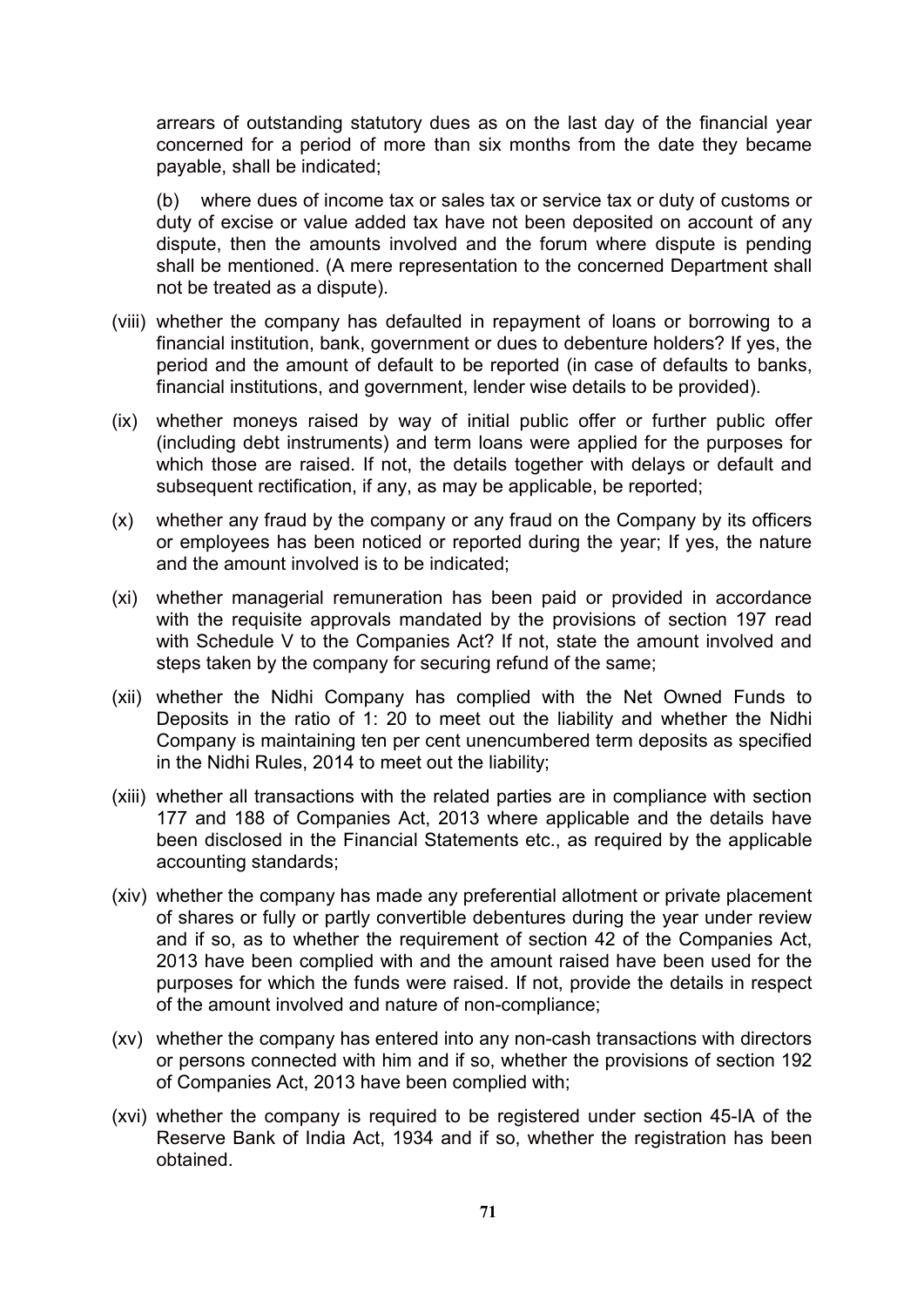4. Reasons to be stated for unfavourable or qualified answers.- (1) Where, in the auditor's report, the answer to any of the questions referred to in paragraph 3 is unfavourable or qualified, the auditor's report shall also state the basis for such unfavourable or qualified answer, as the case may be.

(2) Where the auditor is unable to express any opinion on any specified matter, his report shall indicate such fact together with the reasons as to why it is not possible for him to give his opinion on the same.

[F. No. 17/45/2015-CL-V]

AMARDEEP SINGH BHATIA, Jt. Secy.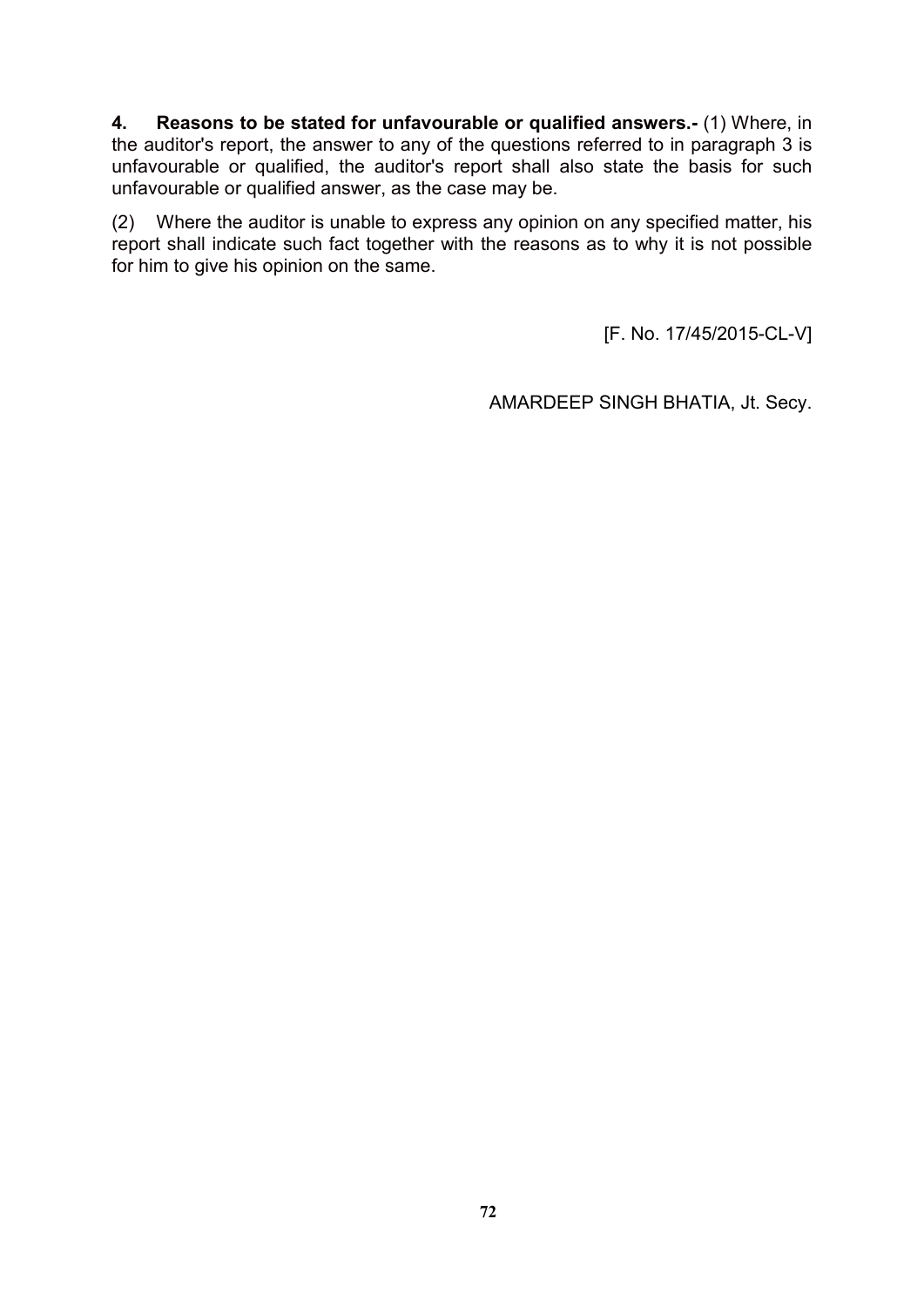# Clause-by-clause comparison of the reporting requirements of the Order and the erstwhile CARO 2015

### 1. Short title, application and commencement. -

- (1) This order may be called the Companies (Auditor's Report) Order, 20152016.
- (2) It shall apply to every company including a foreign company as defined in clause (42) of section 2 of the Companies Act, 2013 (18 of 2013) [hereinafter referred to as the Companies Act], except -
	- (i) a banking company as defined in clause (c) of section 5 of the Banking Regulation Act, 1949 (10 of 1949);
	- (ii) an insurance company as defined under the Insurance Act, 1938 (4 of 1938);
	- (iii) a company licensed to operate under section 8 of the Companies Act;
	- (iv) a One Person Company as defined under clause (62) of section 2 of the Companies Act, and a small company as defined under clause (85) of section 2 of the Companies Act, 2013; and
	- (v) a private limited company, not being a subsidiary or holding company of a public company,with havinga paid up capital and reserves and surplus not more than rupees fifty lakh one croreas on the balance sheet date and which does not have total borrowings loan outstanding exceeding rupees twenty five lakh one crorefrom any bank or financial institution at any point of time during the financial year; and which does not have a total revenue as disclosed in Schedule III to the Companies Act, 2013 (including revenue from discontinuing operations) turnover exceeding rupees five ten crore at any point of time during the financial year during the financial year as per the financial statements.

2. Auditor's report to contain matters specified in paragraphs 3 and 4. - Every report made by the auditor under section 143 of the Companies Act, 2013 on the accounts of every company audited examined by him to which this Order applies for the financial year commencing on or after 1st April, 20164, shall contain the matters specified in paragraphs 3 and 4.

Provided the Order shall not apply to the auditor's report on consolidated financial statements.

3. Matters to be included in the auditor's report. - The auditor's report on the account of a company to which this Order applies shall include a statement on the following matters, namely:

(i) (a) whether the company is maintaining proper records showing full particulars, including quantitative details and situation of fixed assets;

(b) whether these fixed assets have been physically verified by the management at reasonable intervals; whether any material discrepancies were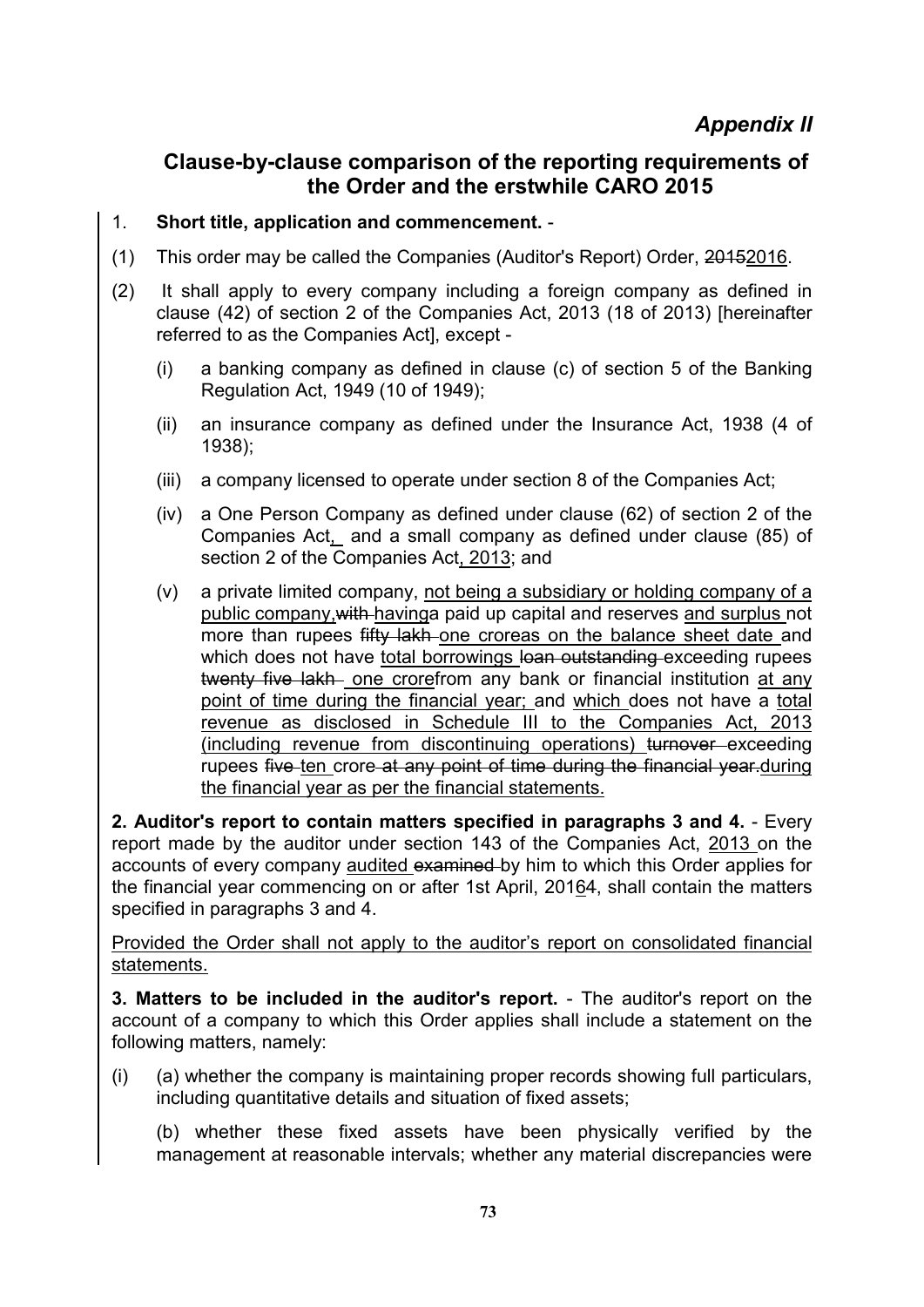noticed on such verification and if so, whether the same have been properly dealt with in the books of account;

(c) whether the title deeds of immovable properties are held in the name of the company. If not, provide the details thereof.

(ii) (a) whether physical verification or inventory has been conducted at reasonable intervals by the management;

(b) are the procedures of physical verification of inventory followed by the management reasonable and adequate in relation to the size of the company and the nature of its business. If not, the inadequacies in such procedures should be reported;

(c) whether the company is maintaining proper records of inventory and whether any material discrepancies were noticed on physical verification and if so, whether the same have been properly dealt with in the books of account;

- (iii) whether the company has granted any loans, secured or unsecured to companies, firms, limited liability partnerships or other parties covered in the register maintained under section 189 of the Companies Act, 2013. If so,
	- (a) whethertheterms and conditions of the grant of such loans are not prejudicial to the company's interest;
	- $(a<sub>b</sub>)$  whetherthe schedule of repayment receipt or the principal amount and payment of interest has been stipulated and whether repayments or receipts are also-regular; and
	- (cb) if the amount is overdue, state the total amount overdue for more than ninety days, and amount is more than rupees one lakh, whether reasonable steps have been taken by the company for recovery of the principal and interest;
- (iv) is there an adequate internal control system commensurate with the size of the company and the nature of its business, for the purchase of inventory and fixed assets and for the sale of goods and services.
- (iv) in respect of loans, investments, guarantees and security whether provisions of section 185 and 186 of the Companies Act 2013 have been complied with. If not, provide the details thereof.
- (iv) in case the company has accepted deposits, whether the directives issued by the Reserve Bank of India and the provisions of sections 73 to 76 or any other relevant provisions of the Companies Act and the rules framed there under, where applicable, have been complied with? if not, the nature of contraventions should be stated; If an order has been passed by Company Law Board or National Company Law Tribunal or Reserve Bank of India or any court or any other tribunal, whether the same has been complied with or not?
- (vi) where maintenance of cost records has been specified by the Central Government under sub-section (1) of section 148 of the Companies Act, whether such accounts and records have been made and maintained;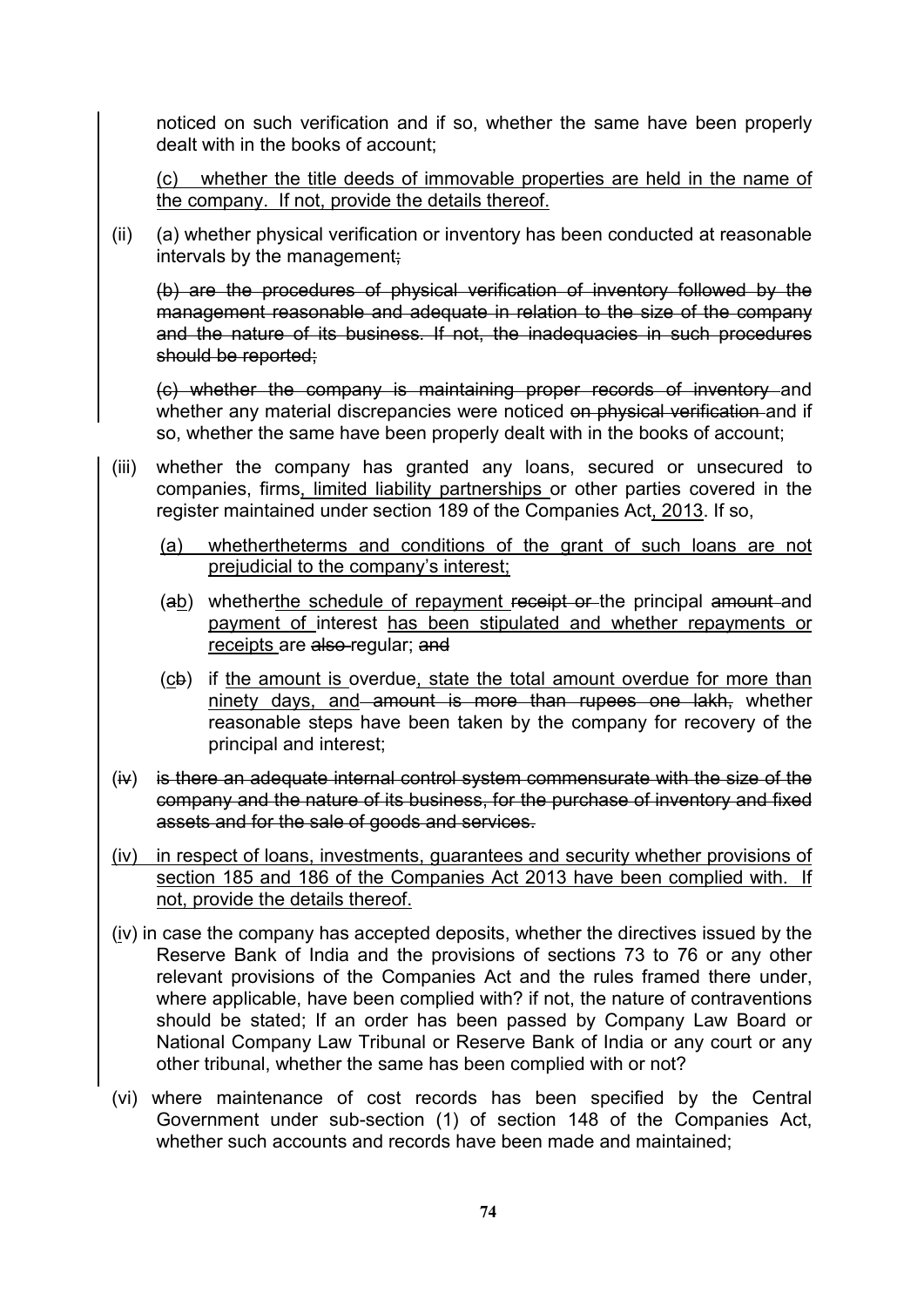(vii) (a) is Whether the company regular in depositing undisputed statutory dues including provident fund, employees' state insurance, income-tax, sales-Ltax, wealth tax, service tax, duty of customs, duty of excise, value added tax, cess and any other statutory dues with the appropriate authorities and if not, the extent of the arrears of outstanding statutory dues as at on the last day of the financial year concerned for a period of more than six months from the date they became payable, shall be indicated by the auditor.

(b) where in case dues of income tax or sales tax or wealth tax or service tax or duty of customs or duty of excise or value added tax or cess have not been deposited on account of any dispute, then the amounts involved and the forum where dispute is pending shall be mentioned. (A mere representation to the concerned Department shall not constitute a dispute).

(c) whether the amount required to be transferred to investor education and protection fund in accordance with the relevant provisions of the Companies Act, 1956 ( 1 of 1956) and rules made thereunder has been transferred to such fund within time.

- (viii) whether in case of a company which has been registered for a period not less than five years, its accumulated losses at the end of the financial year are not less than fifty per cent of its net worth and whether it has incurred cash losses in such financial year and in the immediately preceding financial year;
- (viiix)whether the company has defaulted in repayment of loans or borrowing dues to a financial institution, or bank, government or dues to debenture holders? If yes, the period and amount of default to be reported (in case of defaults to banks, financial institutions, and government, lenderwise details to be provided);
- (x) whether the company has given any guarantee for loans taken by others (other than to subsidiaries) from banks or financial institutions, the terms and conditions whereof are prejudicial to the interest of the company;
- (xiix) whether moneys raised by way of initial public offer or further public offer (including debt instruments) and term loans were applied for the purpose for which those are raised?; If not, the details together with delaysordefaults and subsequent rectification, if any, as may be applicable, to be reported;
- $(x<sub>i</sub>)$  whether any fraud on or by the company or any fraud on the company by its officers or employees has been noticed or reported during the year; If yes, the nature and the amount involved is to be indicated.
- (xi) Whether managerial remuneration has been paidorprovided in accordance with the requisite approvals mandated by the provisions of section 197 read with schedule V to the Companies Act? If not, the amount involved and steps taken by the company for securing refund of the same.
- (xii) whether the Nidhi Company has complied with the Net Owned Funds to Deposits in the ratio of 1:20 to meet out the liability and whether the Nidhi Company is maintainingten percent unencumbered term deposits as specified in the Nidhi Rules, 2014 to meet out the liability;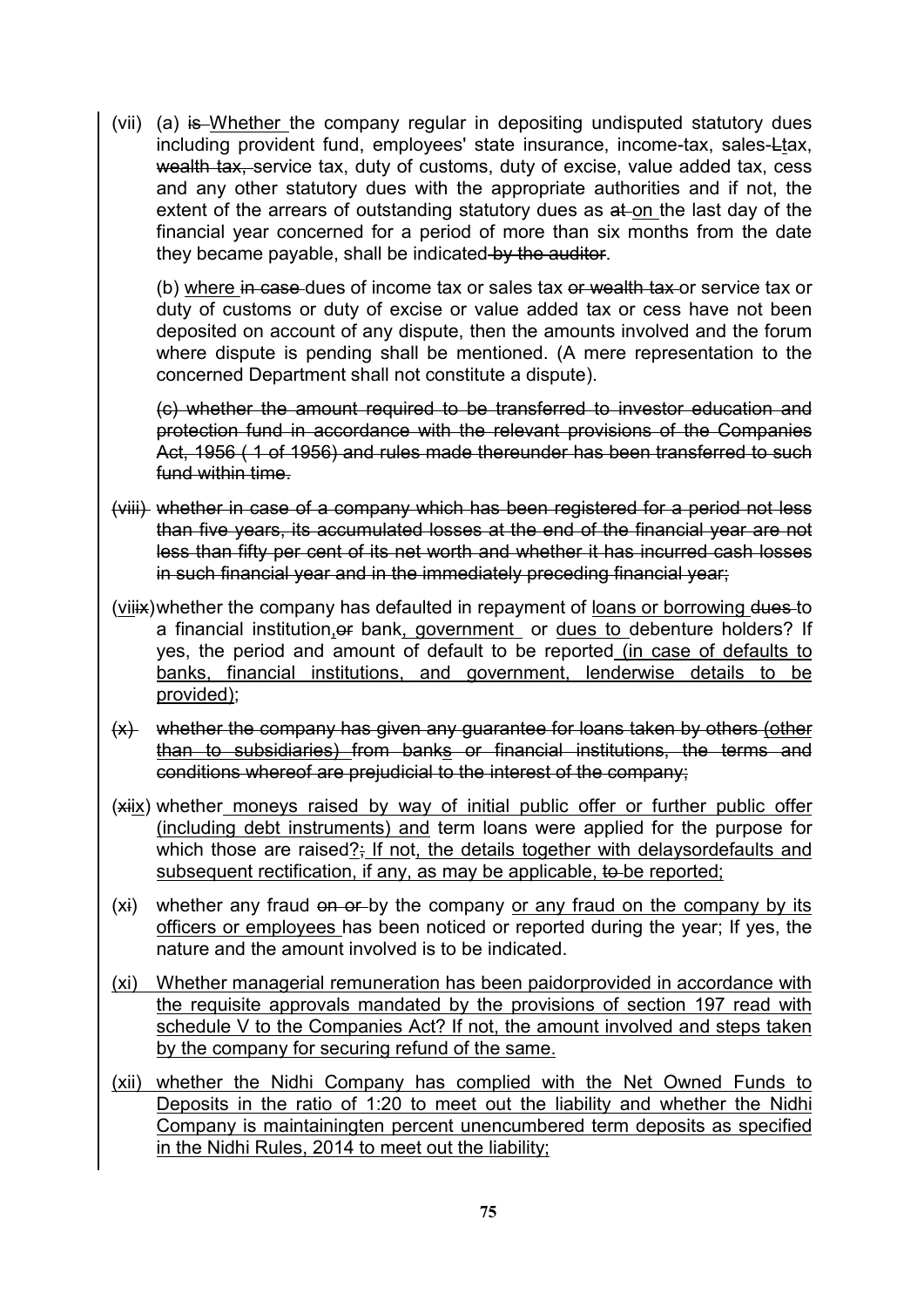- (xiii) whether all transactions with the related parties are in compliance with section 177 and 188 of the Companies Act, 2013 where applicable and the details have been disclosed in the financial statements etc., as required by theapplicable accounting standards;
- (xiv) Whether the company has made any preferential allotment or private placement of shares or fully or partly convertible debentures during the year under review and if so, as to whether the requirement of section 42 of the Companies Act 2013 have been complied with and theamount raised have been used for the purposes for which the funds were raised. If not, provide the details in respect of the amount involved and nature of non-compliance;
- (xv) whether the company has entered into any non-cash transactions with directors or persons connected with him and if so, whether the provisions of section 192 of Companies Act 2013 have been complied with;
- (xvi) whether the company is required to be registered under section 45-IA of the Reserve Bank of India Act, 1934 and if so, whether theregistration has been obtained.

4. Reasons to be stated for unfavourable or qualified answers.-(1) Where, in the auditor's report, the answer to any of the questions referred to in paragraph 3 is unfavourable or qualified, the auditor's report shall also state the reasons for such unfavourable or qualified answer, as the case may be.

(2) Where the auditor is unable to express any opinion on any specified matterin answer to a particular question, his report shall indicate such fact together with the reasons why it is not possible for him to give an answer to such question his opinion on the same.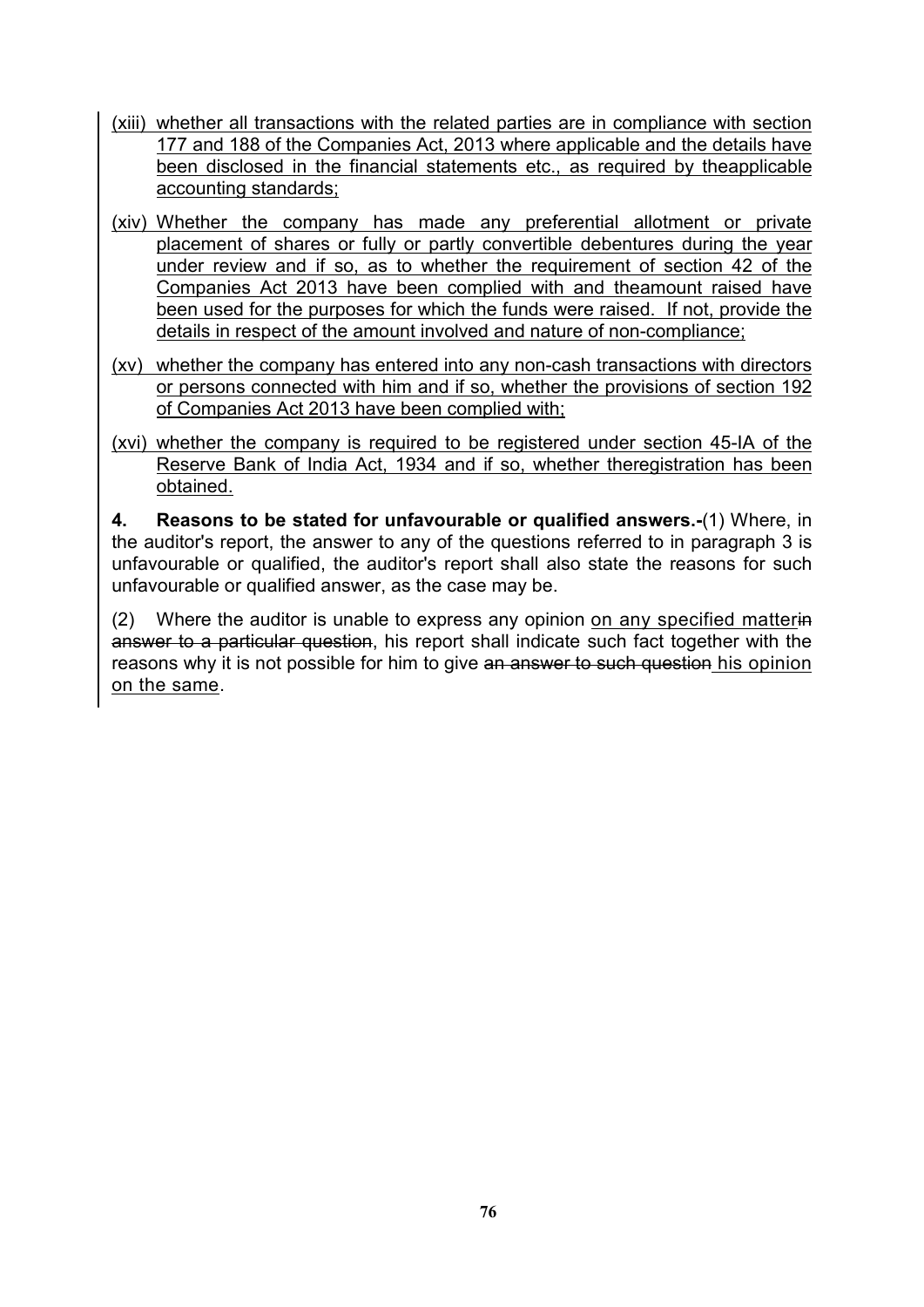## List of Financial Institutions Covered Under the Companies (Acceptance of Deposit) Rules, 2014

1. Sub section (39) of section 2 of Companies Act,2013 defines the term "financial institution" as, it includes a scheduled bank, and any other financial institution defined or notified under the Reserve Bank of India Act, 1934 (2 of 1934). The term financial institution has been defined under Section 45I clause (c) of the RBI Act 1934 as under:-

*45I (c) ''financial institution'' means any non-banking institution which carries on as its business or part of its business any of the following activities, namely:–*

- (i) the financing, whether by way of making loans or advances or otherwise, of any activity other than its own:
- (ii) the acquisition of shares, stock, bonds, debentures or securities issued by a Government or local authority or other marketable securities of a like nature:
- (iii) letting or delivering of any goods to a hirer under a hire-purchase agreement as defined in clause (c) of section 2 of the Hire-Purchase Act, 1972:
- (iv) the carrying on of any class of insurance business;
- (v) managing, conducting or supervising, as foreman, agent or in any other capacity, of chits or kuries as defined in any law which is for the time being in force in any State, or any business, which is similar thereto;
- (vi) collecting, for any purpose or under any scheme or arrangement by whatever name called, monies in lumpsum or otherwise, by way of subscriptions or by sale of units, or other instruments or in any other manner and awarding prizes or gifts, whether in cash or kind, or disbursing monies in any other way, to persons from whom monies are collected or to any other person, 2 [but does not include any institution, which carries on as its principal business,–
	- (a) agricultural operations; or

(aa) industrial activity; or]

- (b) the purchase or sale of any goods (other than securities) or the providing of any services; or
- (c) the purchase, construction or sale of immovable property, so however, that no portion of the income of the institution is derived from the financing of purchases, constructions or sales of immovable property by other persons;

Explanation.– For the purposes of this clause, ''industrial activity'' means any activity specified in sub-clauses (i) to (xviii) of clause (c) of section 2 of the Industrial Development Bank of India Act, 1964;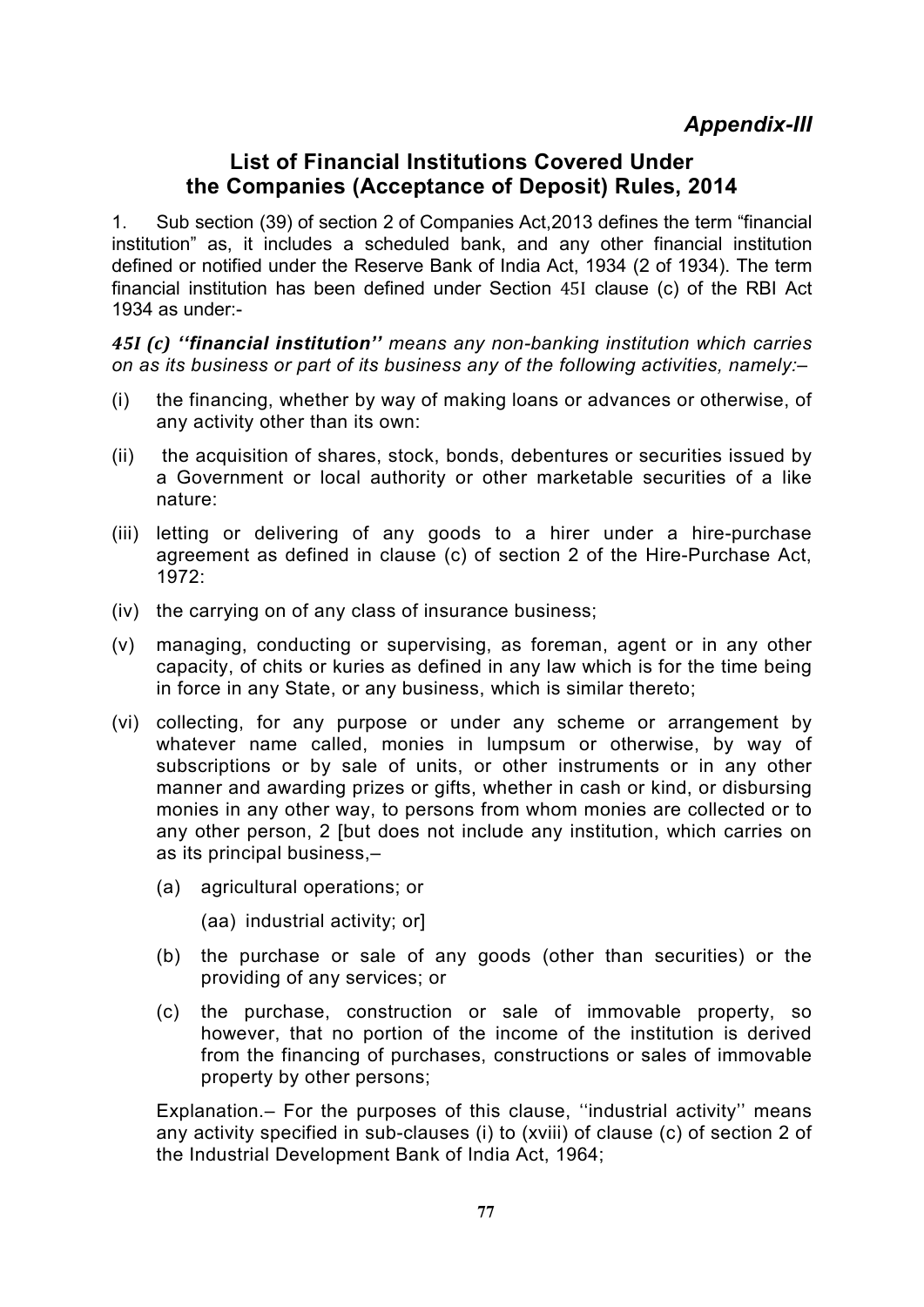### Further ''non-banking institution'' has been defined under clause (e) of Section 45-I of RBI Act 1934 as under:-

45-I (e) ''non-banking institution'' means a company, corporation or cooperative society.

Further ''non-banking financial company'' has been defined under clause (f) of Section 45-I of RBI Act 1934 as under:-

45-I (f) ''non-banking financial company'' means–

- (i) a financial institution which is a company;
- (ii) a non-banking institution which is a company and which has as its principal business the receiving of deposits, under any scheme or arrangement or in any other manner, or lending in any manner;
- (iii) such other non-banking institution or class of such institutions, as the Bank may, with the previous approval of the Central Government and by notification in the Official Gazette, specify;

2. Section 2(72) of the Companies Act, 2013 defines "public financial institutions "as follows:

- (i) the Life Insurance Corporation of India, established under section 3 of the Life Insurance Corporation Act, 1956;
- (ii) the Infrastructure Development Finance Company Limited, referred to in clause (vi) of sub-section (1) of section 4A of the Companies Act, 1956 so repealed under section 465 of this Act;
- (iii) specified company referred to in the Unit Trust of India (Transfer of Undertaking and Repeal) Act, 2002;
- (iv) institutions notified by the Central Government under sub-section (2) of section 4A of the Companies Act, 1956 so repealed under section 465 of this Act;
- (v) such other institution as may be notified by the Central Government in consultation with the Reserve Bank of India:

Provided that no institution shall be so notified unless—

- (A) it has been established or constituted by or under any Central or State Act; or
- (B) not less than fifty-one per cent of the paid-up share capital is held or controlled by the Central Government or by any State Government or Governments or partly by the Central Government and partly by one or more State Governments;

3. Sub-section (72) of section 2 of the Act, empowers the Central Government to notify in the Official gazette such other institution as it may think fit to be a public financial institution. The Central Government has so far notified the following 58 public financial institutions:

1. The Industrial Reconstruction Bank of India established under the Industrial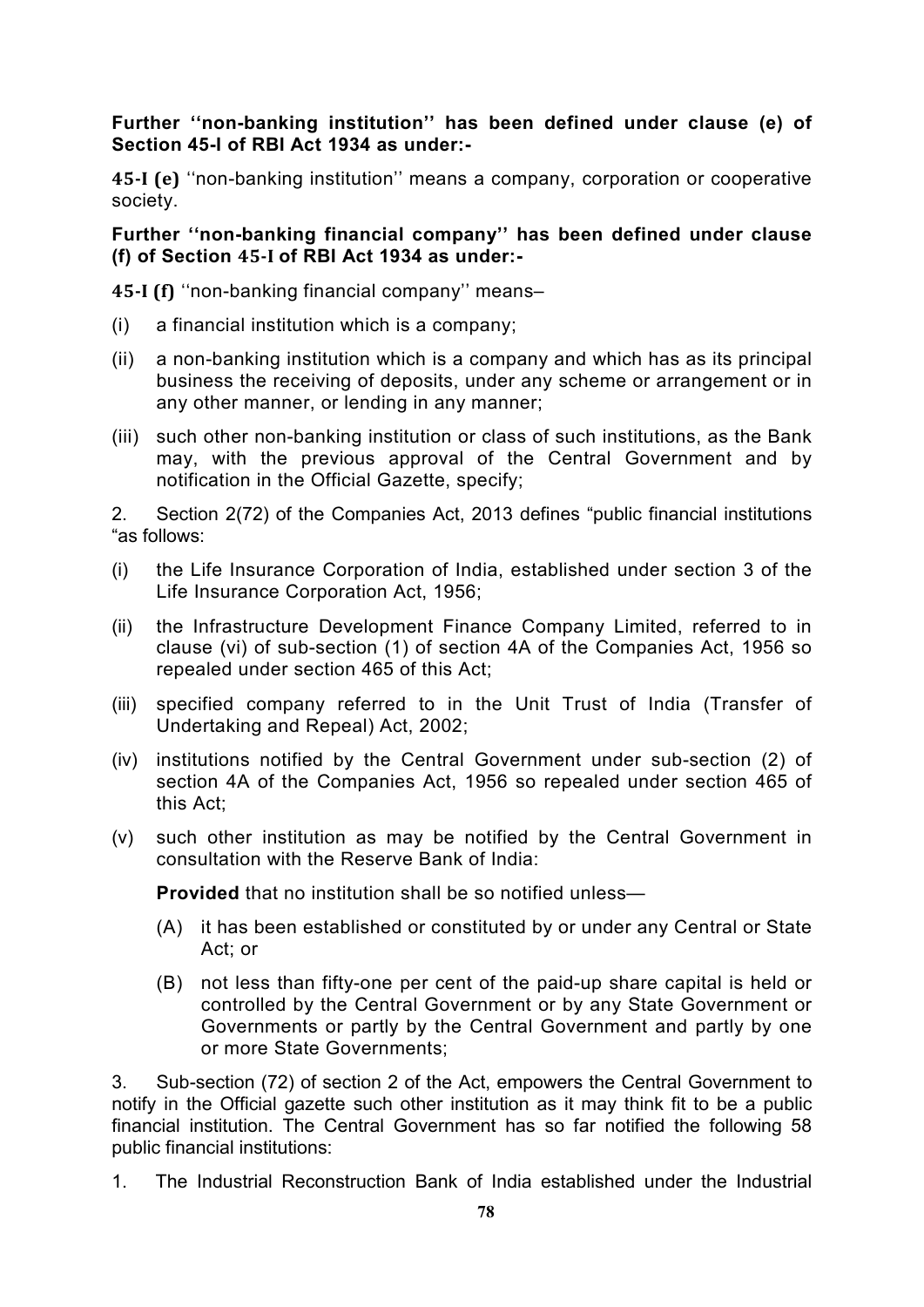Reconstruction Bank of India Act, 1984.

- 2. The General Insurance Corporation of India, formed and registered under the General Insurance Business (Nationalisation) Act, 1984.
- 3. The National Insurance Company Limited, formed and registered under the Companies Act, 1956.
- 4. The New India Assurance Company Limited, formed and registered under the Companies Act, 1956.
- 5. The Oriental Fire and General Insurance Company Limited, formed and registered under the Companies Act, 1956.
- 6. The United Fire and General Insurance Company Limited, formed and registered under the Companies Act, 1956.
- 7. The Shipping Company and Investment Company of India Limited.
- 8. Tourism Finance Corporation of India Limited, formed and registered under the Companies Act, 1956.
- 9. IFCI Venture Capital Funds Limited formed and registered under the Companies Act, 1956.
- 10. Technology Development and Informations Company of India Limited, formed and registered under the Companies Act, 1956.
- 11. Power Finance Corporation Limited, formed and registered under the Companies Act, 1956.
- 12. National Housing Bank, established under the NHB Act, 1987.
- 13. Small Industries Development Bank of India Limited established under the Small Industries Development Bank of India Act, 1989.
- 14. Rural Electrification Corporation Limited formed and registered under the Companies Act, 1956.
- 15. Indian Railway Finance Corporation Limited, formed and registered under the Companies Act, 1956.
- 16. Industrial Finance Corporation of India Limited, formed and registered under the Companies Act, 1956.
- 17. Andhra Pradesh State Financial Corporation.
- 18. Assam Financial Corporation.
- 19. Bihar State Financial Corporation.
- 20. Delhi Financial Corporation.
- 21. Gujarat Financial Corporation.
- 22. Haryana Financial Corporation.
- 23. Himachal Pradesh Financial Corporation.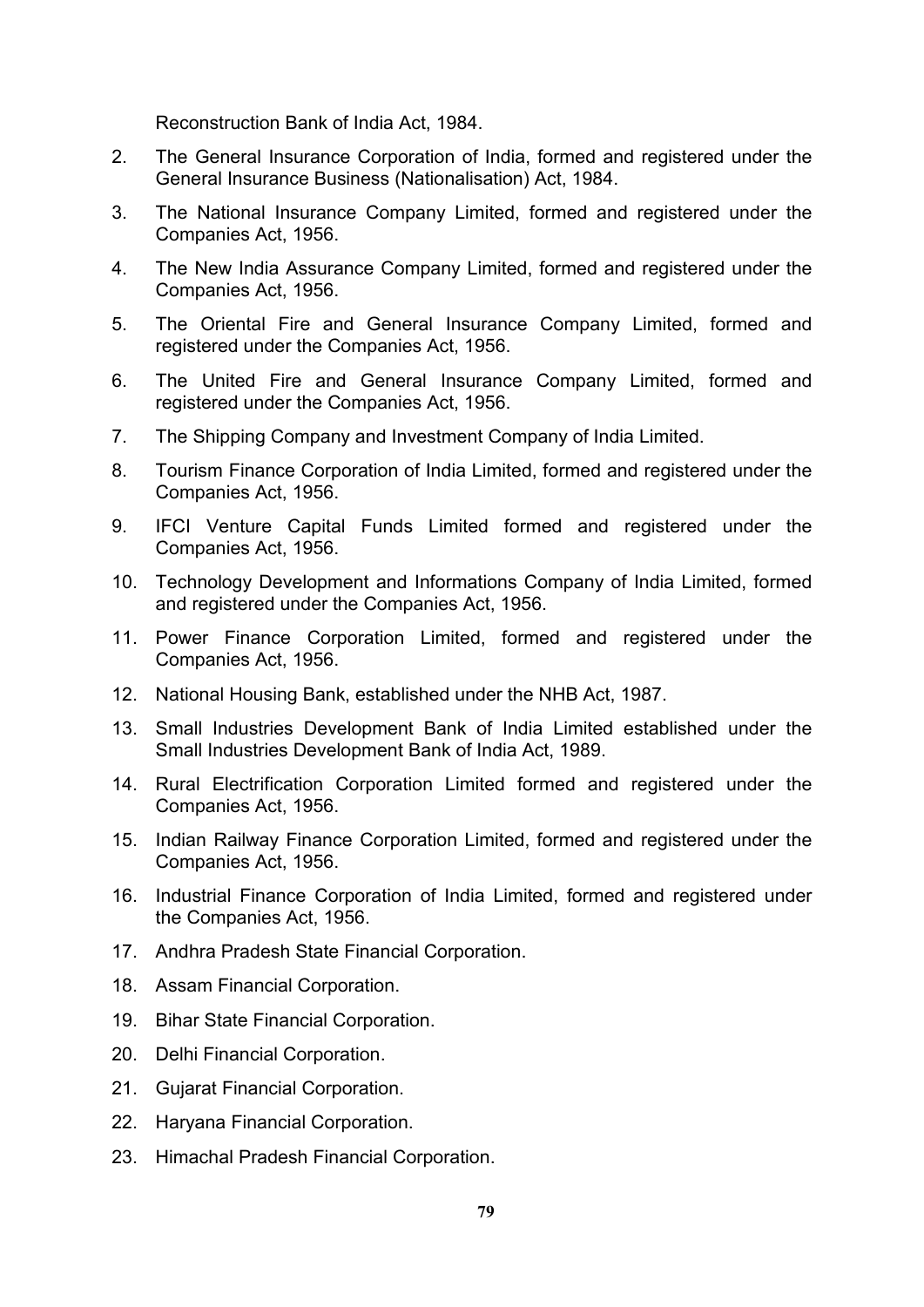- 24. Jammu and Kashmir State Financial Corporation.
- 25. Karnataka State Financial Corporation.
- 26. Kerala Financial Corporation.
- 27. Madhya Pradesh Financial Corporation.
- 28. Maharashtra State Financial Corporation.
- 29. Orissa State Financial Corporation.
- 30. Punjab Financial Corporation.
- 31. Rajasthan Financial Corporation.
- 32. Tamil Nadu Industrial Investment Corporation Limited.
- 33. Uttar Pradesh Financial Corporation.
- 34. West Bengal Financial Corporation.
- 35. Indian Renewable Energy Development Agency Limited.
- 36. North Eastern Development Finance Corporation Limited.
- 37. Housing and Urban Development Corporation Limited.
- 38. Export and Import Bank of India.
- 39. National Bank for Agriculture and Rural Development (NABARD).
- 40. National Co-operative Department Corporation (NCDC).
- 41. National Dairy Development Bank (NDDB)
- 42. The Pradeshiya Industrial Development and Investment Corporation Limited.
- 43. Rajasthan State Industrial Development and Investment Corporation Limited.
- 44. The State Industrial and Investment Corporation of Maharashtra Limited.
- 45. West Bengal Industrial Development Corporation Limited.
- 46. Tamil Nadu Industrial Development Corporation Limited.
- 47. The Punjab State Industrial Development Corporation Limited (PSIDC).
- 48. Edc Limited
- 49. Tamil Nadu Power Finance And Infrastructure Development Corporation Limited
- 50. Tamilnadu Urban Finance And Infrastructure Development Corporation Limited
- 51. Kerala State Power And Infrastructure Finance Corporation Limited
- 52. Jammu And Kashmir Development Financial Corporation Limited
- 53. Kerala State Industrial Development Corporation Limited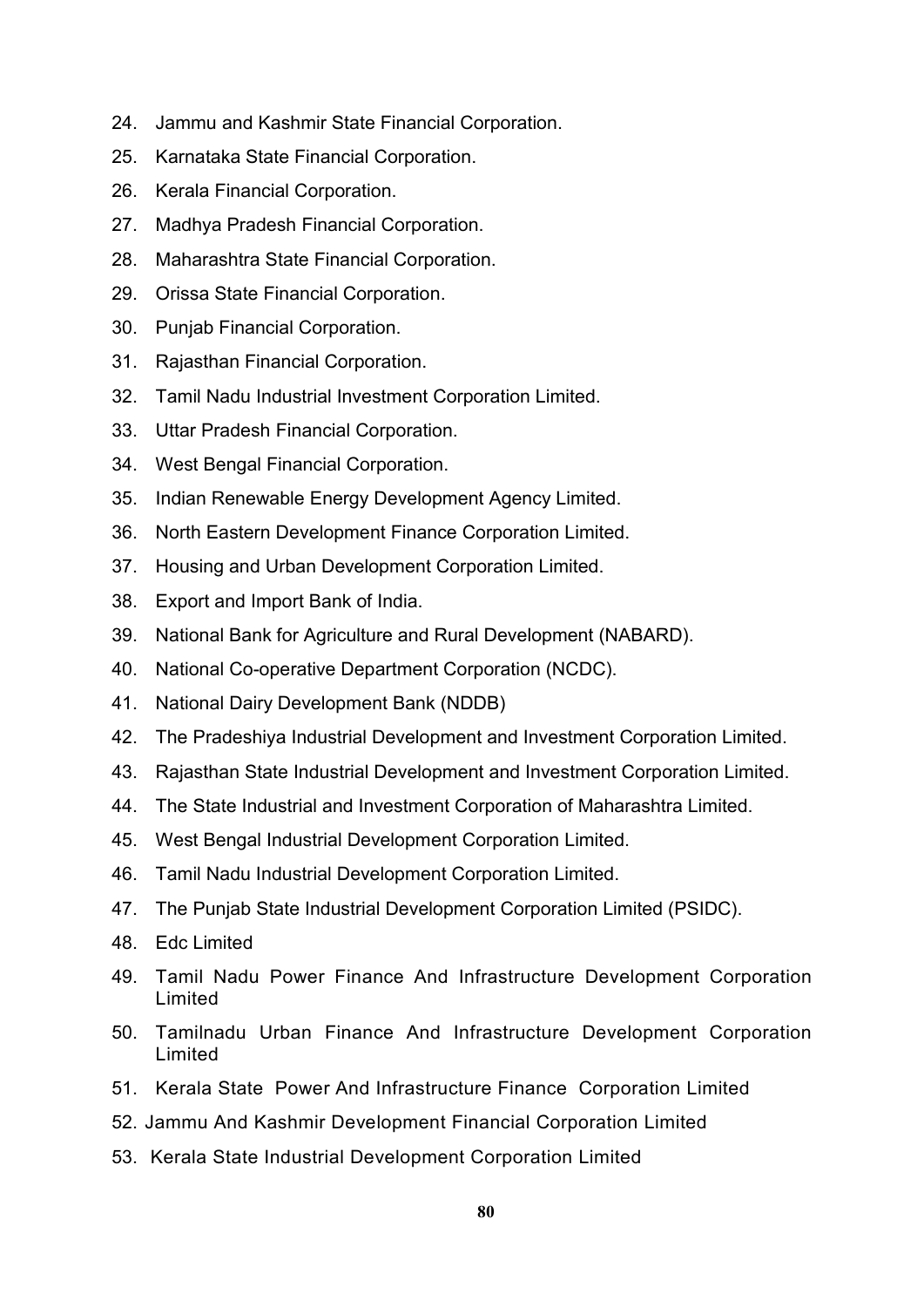- 54. India Infrastructure Finance Company Limited
- 55. Gujarat Industrial Investment Corporation Limited.
- 56. Andhra Pradesh Industrial Development Corporation Limited.
- 57. Karnataka Urban Infrastructure Development and Finance Corporation Limited
- 58. L&T Infrastructure Finance Company Limited.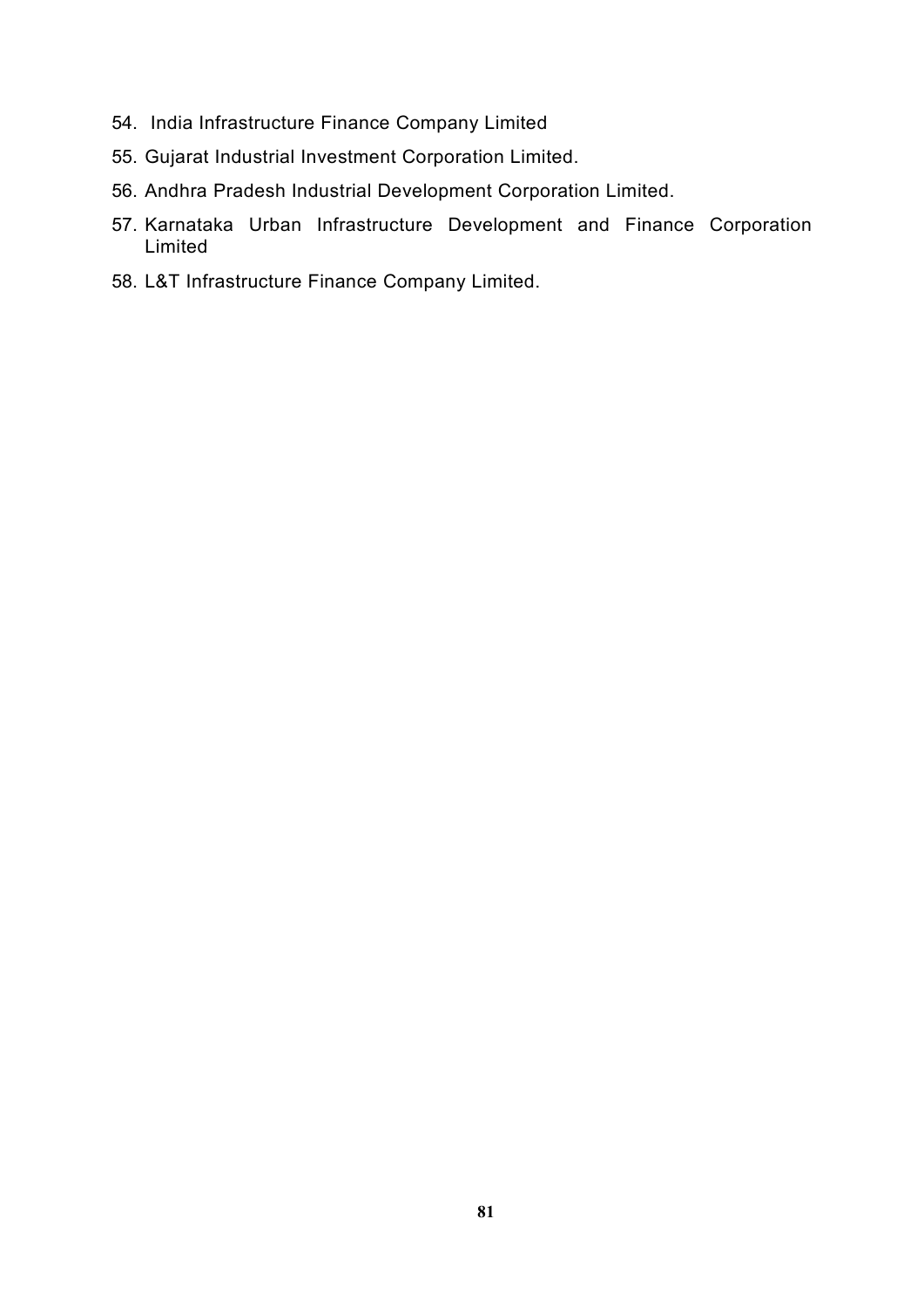# *Appendix IV*

This checklist does not form part of the Guidance Note and is only illustrative in nature. Members are expected to exercise their professional judgment while making its use depending upon facts and circumstances of each case and read this check list in conjunction with the Guidance Note on Companies (Auditor's Report) Order 2016.

### An Illustrative Checklist on Companies (Auditor's Report) Order, 2016

*Client :*

*Audit Period :*

*Manager In-Charge:*

Clause no. Particulars Remarks Working Paper Reference

- 3(i)(a) Whether the company is maintaining proper records showing full particulars, including quantitative details and situation of fixed assets.
- (a) Whether records of Fixed Assets (tangible, intangible and leased assets) are maintained showing the following particulars:

(i) Sufficient description (distinctive numbers, purchase agreement, documents, records and registration references, etc.) of the asset to make identification possible.

(ii) Classification, that is, the head under which it is shown in the accounts, e.g., plant and machinery, office equipment, etc. component-wise, as applicable

- (iii) Location/situation.
- (iv) Quantity, i.e., number of units.
- (v) Original cost.
- (vi) Year of purchase.

(vii) Adjustment for revaluation or for any increase or decrease in cost, e.g., on revaluation of foreign exchange **liabilities**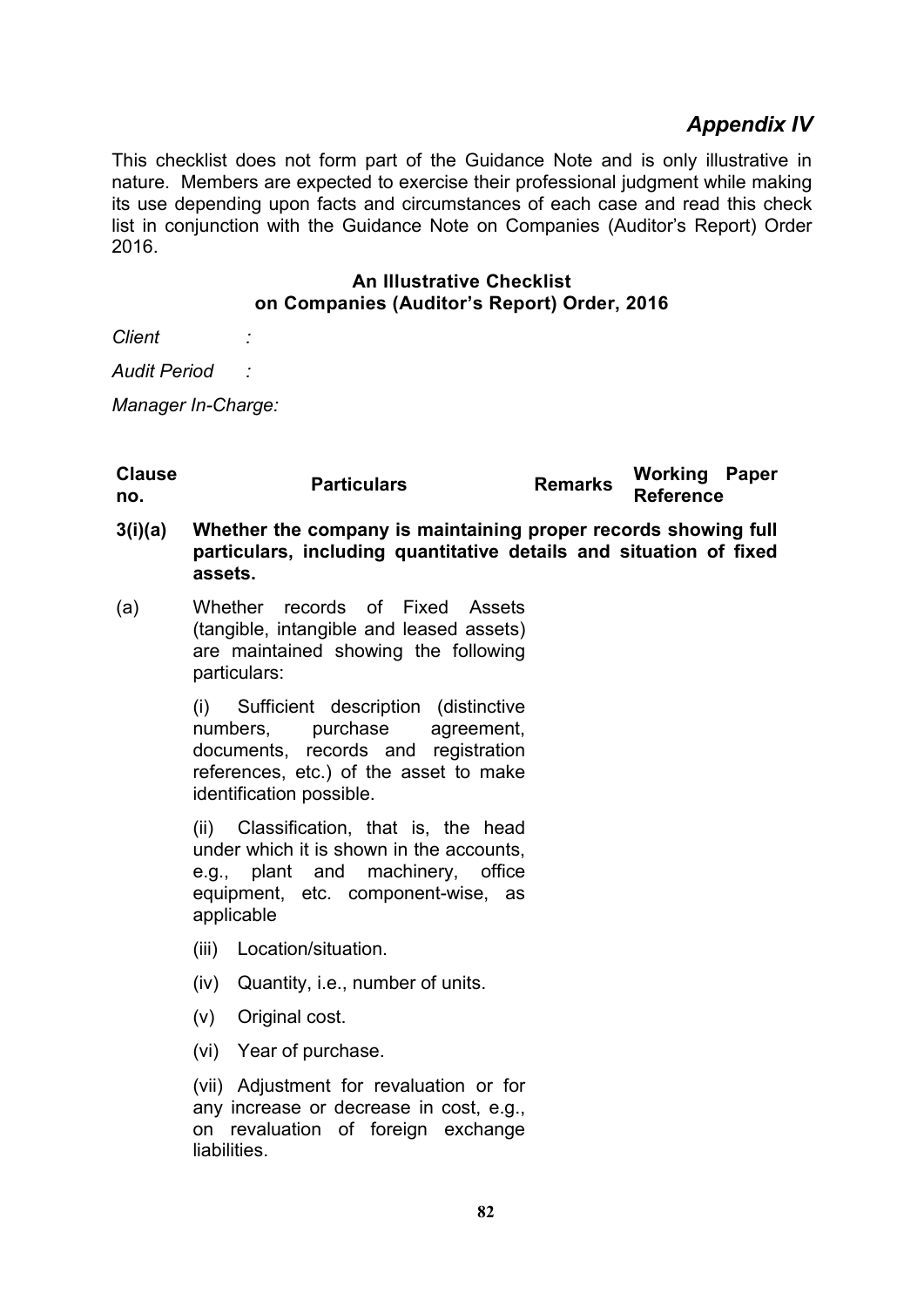(viii) Date of revaluation, if any.

(ix) Rate and basis of depreciation, useful life, particulars regarding amortisation and impairment

(x) Depreciation, amortisation and impairment for the current year.

(xi) Accumulated depreciation, amortisation and impairment loss.

(xii) Particulars regarding sale, discarding, demolition, destruction etc.

(xiii) Particulars of fixed assets that have been retired from active use and held for disposal.

(xiv) Particulars of fixed assets that have been fully depreciated or amortised or impaired.

(b) Whether aggregate original cost, depreciation or amortisation to date and impairment loss, if any, as per the register/records agrees with General Ledger balances? If not, note the disagreements in respect of each class of assets.

Conclusion:

- 3(i)(b) Whether these fixed assets have been physically verified by the management at reasonable intervals; whether any material discrepancies were noticed on such verification and if so, whether the same have been properly dealt with in the books of account.
- (a) (i) Whether Fixed Assets were physically verified at any time during the year or earlier years according to a phased program?

(ii) What is the periodicity of physical verification and whether the same is reasonable?

(iii) Whether assets physically verified agreed/ reconciled with book figures?

If not, note the discrepancies against each class of assets in terms of value, and state how the discrepancies have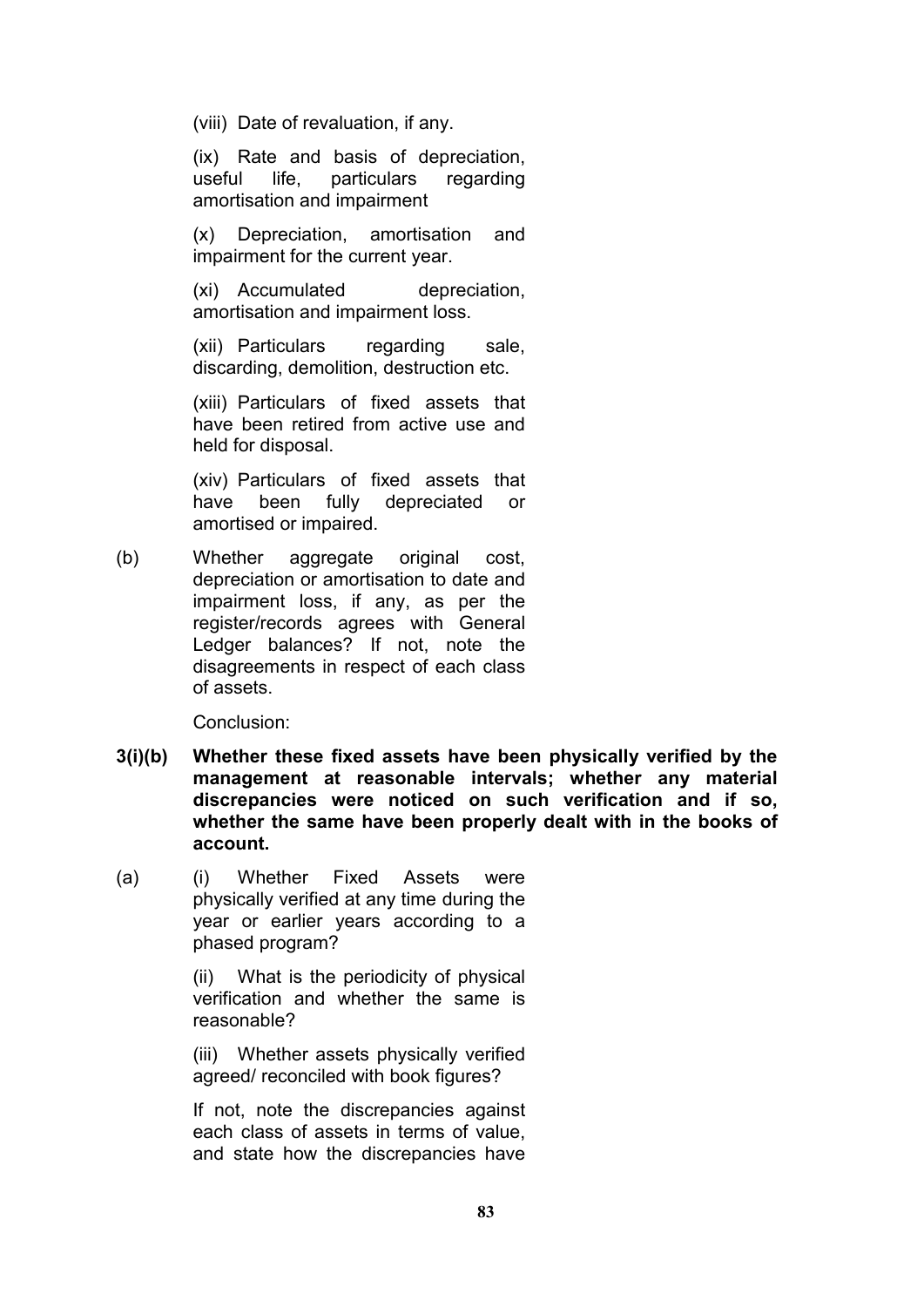been dealt with.

(iv) Instructions to officials for carrying out physical verification to include procedures, timing, competency of team members, countsheets/tags, formats etc.

- (b) Physically verify few items from the fixed asset register & vice versa.
- (c) Whether management representation is obtained confirming that:

 $\bullet$  fixed assets are physically verified by the company in accordance with the policy of the company.

 periodicity of the physical verification of fixed assets.

 details of the material discrepancies noticed during the physical verification of the fixed assets.

 $\bullet$  If no discrepancies were noted during physical verification, the same should be clearly mentioned.

Conclusion:

#### 3(i)(c) Whether the title deeds of immovable properties are held in the name of the company. If not, provide the details thereof;

(a) Does the company have any immovable properties (land and buildings)?

> Has the Company identified the land and building on the basis of Fixed Asset Register.

(b) Whether the title deeds of these immovable properties are in the name of the company?

> Whether the details as per title deeds reconcile with the details in Fixed assets register, if not, is there any material difference to be reported here

(c) Has the management provided details of immovable properties not held in company's name (for example, location, description, and reasons for not being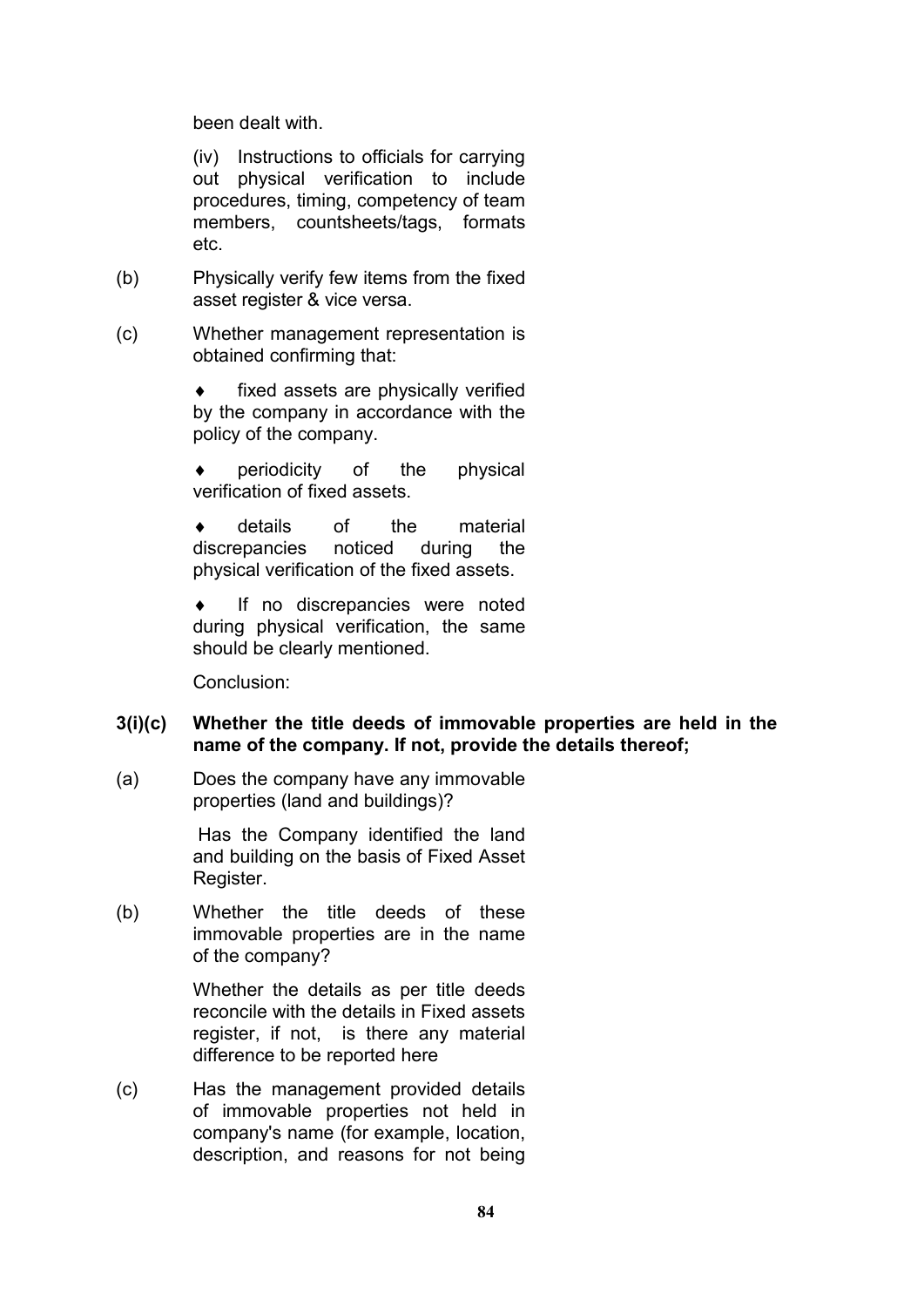held in the company's name?

(i) In case the title deeds are lost, assess whether the certified copies of such documents are available with the company and what actions have been taken by the management in this regard?

(ii) In case the title deeds are mortgaged with the lenders, assess if the confirmation from the lenders is obtained for the same.

(iii) The discrepancies observed should be reported in the CARO report.

- 3(ii) Whether physical verification of inventory has been conducted at reasonable intervals by the management and whether any material discrepancies were noticed and if so, whether they have been properly dealt with in the books of account.
- (a) Has the management physically verified the inventory, as defined in AS 2? Inventory normally includes-
	- Raw materials and Components
	- ◆ Packing materials
	- Maintenance supplies
	- ◆ Work in progress
	- ◆ Finished Goods
	- ◆ Stores and Spares
	- ◆ Consumables and Loose tools
- (b) Whether evidence of physical verification has been seen and reasonableness of periodicity of physical verification evaluated? If yes, verify:

 written instructions issued by the management.

 duly authenticated physical verification sheets.

 duly authenticated summary sheets/ consolidation sheet

internal memo etc. regarding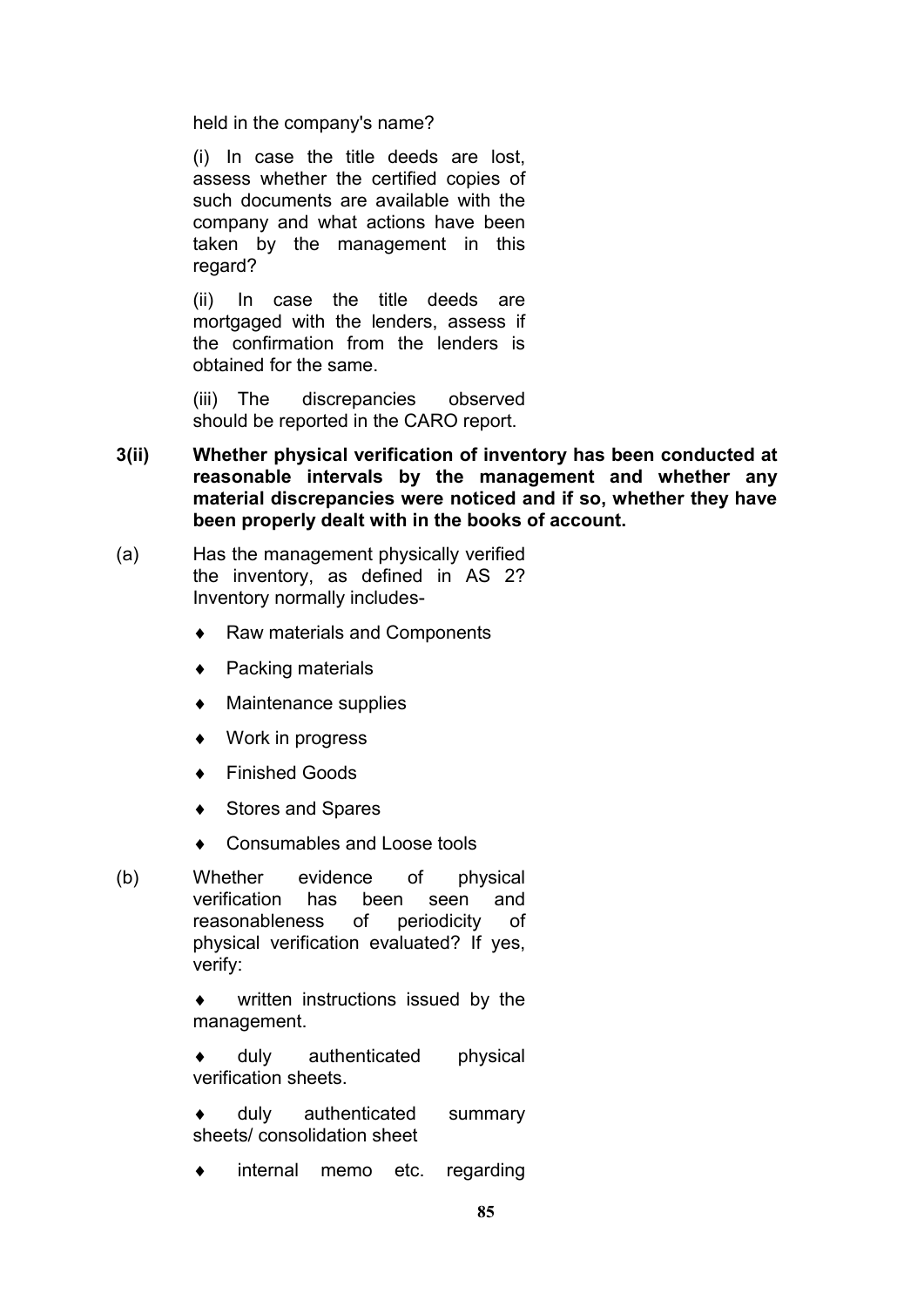issues arising on physical verification.

• any other documents evidencing physical verification.

- (c) Whether the original physical verification sheets have been reviewed and selected items traced into the final inventories? (including the more valuable ones as per ABC classification)
- (d) Whether the comparison of final inventories with stock has been done? Whether records and other corroborative evidence, e.g. inventory statements submitted to banks?
- (e) In case of continuous stock taking method, whether management:

(i) maintains adequate and up-todate stock records;

(ii) has established adequate procedures for physical verification of inventories, so that in the normal circumstances, the programme of physical verification will cover all material items of inventory at least once during the year; and

(iii) check/examine thoroughly and corrects all material differences between the book records and the physical counts.

- (f) Whether stock register is updated and value of inventory extracted from it tally with the books of account.
- (g) If any material discrepancies were found as compared to stock records, what were the extent of discrepancies (in terms of value) and how the same have been dealt with in the books of account as well as in the stock records?

Conclusion:

3(iii)(a) Whether the company has granted any loans, secured or unsecured to companies, firms, limited liability partnerships or other parties covered in the register maintained under section 189 of the Companies Act, 2013. If so, whether the terms and conditions of the grant of such loans are not prejudicial to the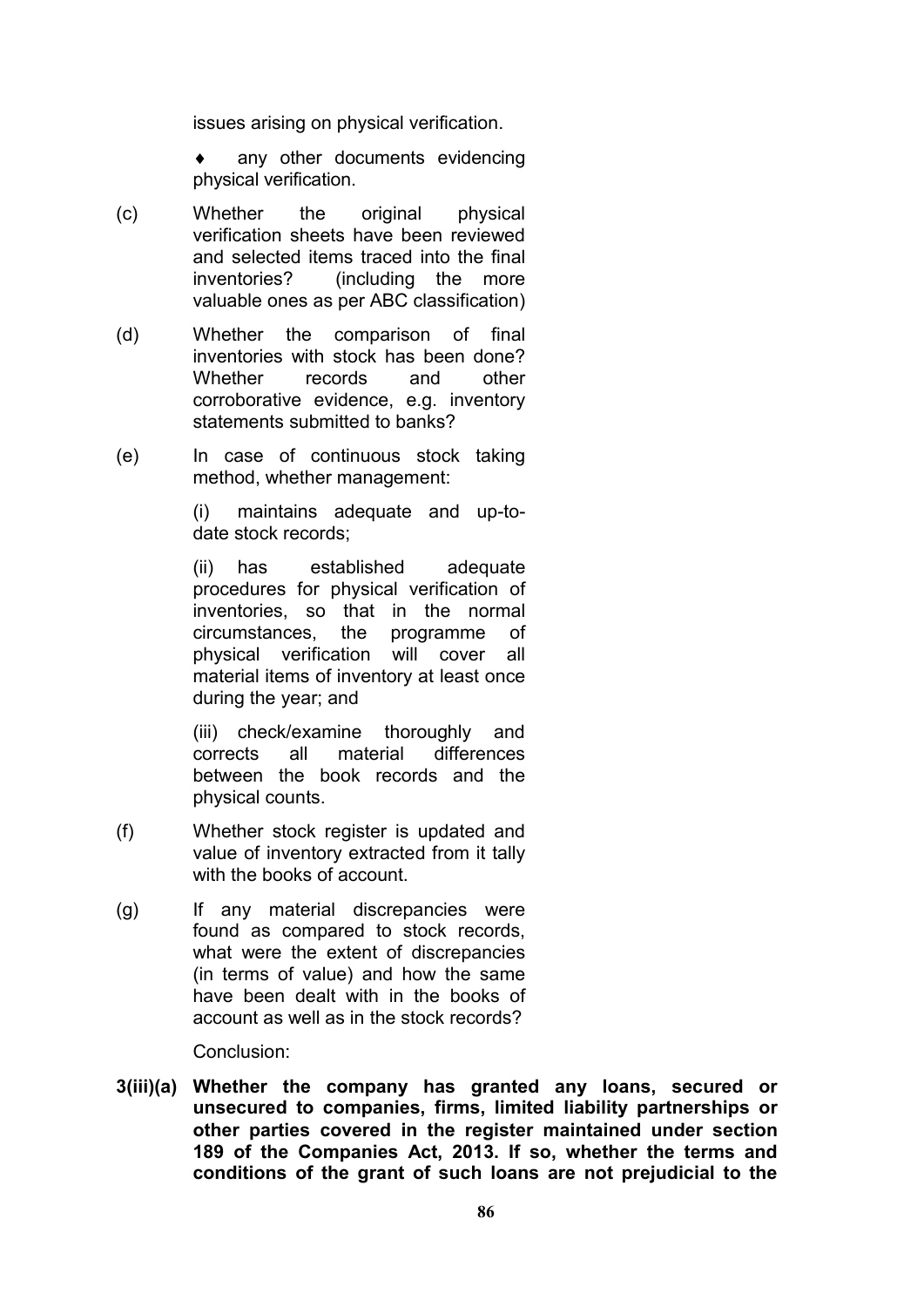#### company's interest;

(i) Has the Company granted any loans (Secured or Unsecured) to companies, firms, limited liability partnerships or other parties covered in the register maintained under Section 189 of the Companies Act 2013?

(ii) Where the company has granted any loans to parties covered in the register maintained under section 189 of the Act and squared off during the year, obtain details of such transactions.

(iii) Whether the terms of the above loans are prima facie prejudicial, due consideration to be given to the factors mentioned below:

 terms & condition of the loan repayment, rate of interest, restrictive covenants etc.,

 company's financial standing, its ability to lend, and terms of its borrowings

- borrower's financial standing
- $\bullet$  the nature of the security,
- prevailing rate of interest, etc.

Conclusion:

- 3(iii)(b) Whether the schedule of repayment of principal and payment of interest has been stipulated and whether the repayments or receipts are regular;
- (a) Whether the schedule of repayment of principal and payment of interest has been stipulated in the loan agreements / mutually agreed letter of arrangement at the time of sanction?
- (b) Whether repayment of principal amount and interest thereon are received regularly on the due date or immediately thereafter?
- (c) If not, the fact and details should be **Obtained.**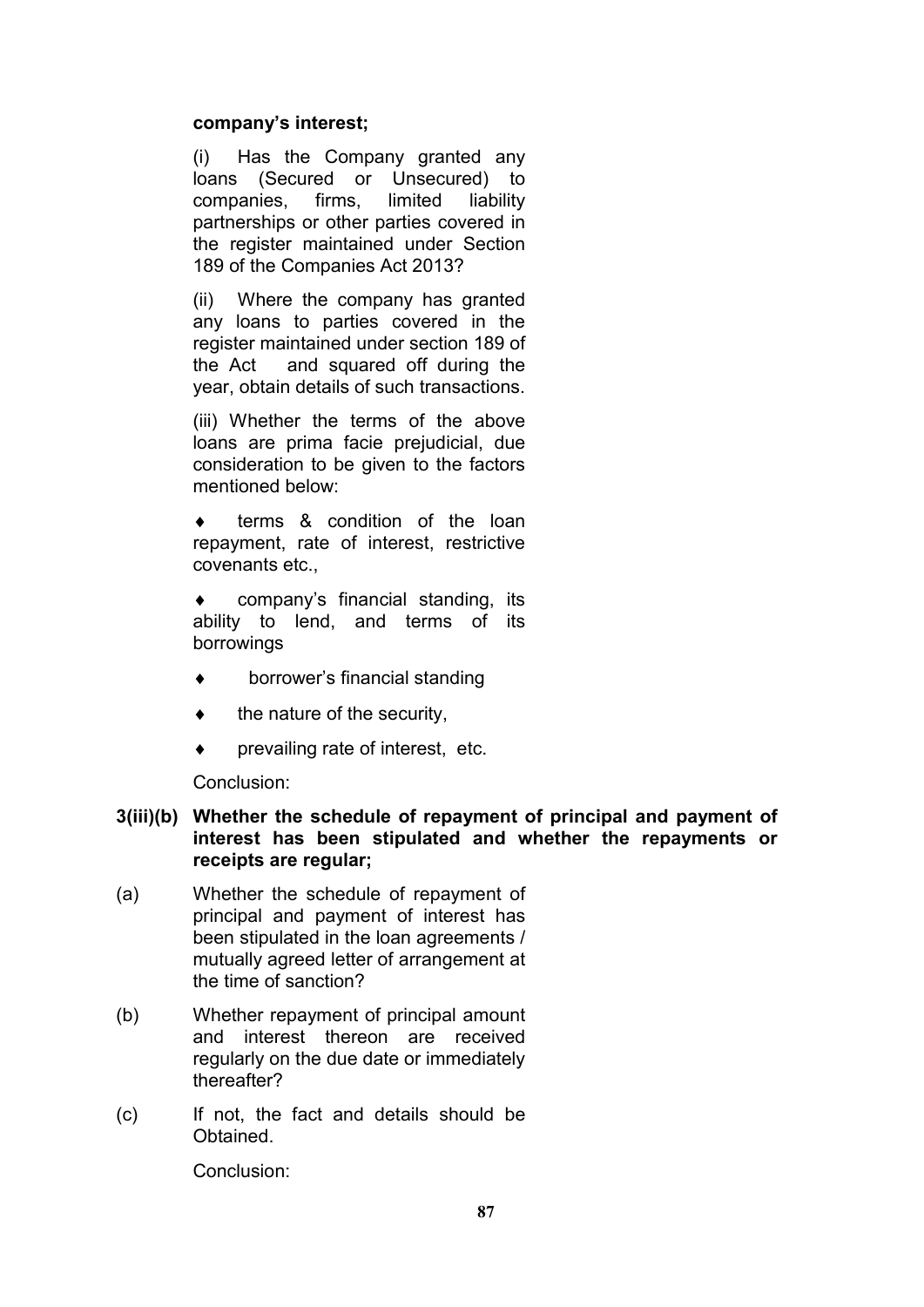- 3(iii)(c) If the amount is overdue, state the total amount overdue for more than ninety days, and whether reasonable steps have been taken by the company for recovery of the principal and interest.
- (a) Whether list of overdue amount has been prepared &recorded and reasonable steps taken for recovery of amount of loan which is overdue more than ninety days?
- (b) Following documents may be seen for verification of reasonableness of steps taken by the company for recovery of principal and accrued interest on loan granted:

 Facts of each case including amounts involved

◆ Issue of reminder

◆ Sending of advocates or solicitor's notice

In absence of legal steps whether auditor is satisfied that reasonable steps have been taken

(c) Obtain management's representation regarding steps that have been taken for recovery of total amount overdue more than ninety days.

Conclusion:

- 3(iv) In respect of loans, investments, guarantees, and security whether provisions of section 185 and 186 of the Companies Act, 2013 have been complied with. If not, provide the details thereof.
- (a) Where Companies has given loans to directors etc.:

(i) Whether any loans given to directors or any other person in whom the director is interested, or given any guarantee or provided any security in connection with any loan taken by directors or such other person?

(ii) Whether any of the transaction is attracting the provisions of section 185?

(iii) Whether any of such transactions are covered under the exceptions provided under section 185? If so,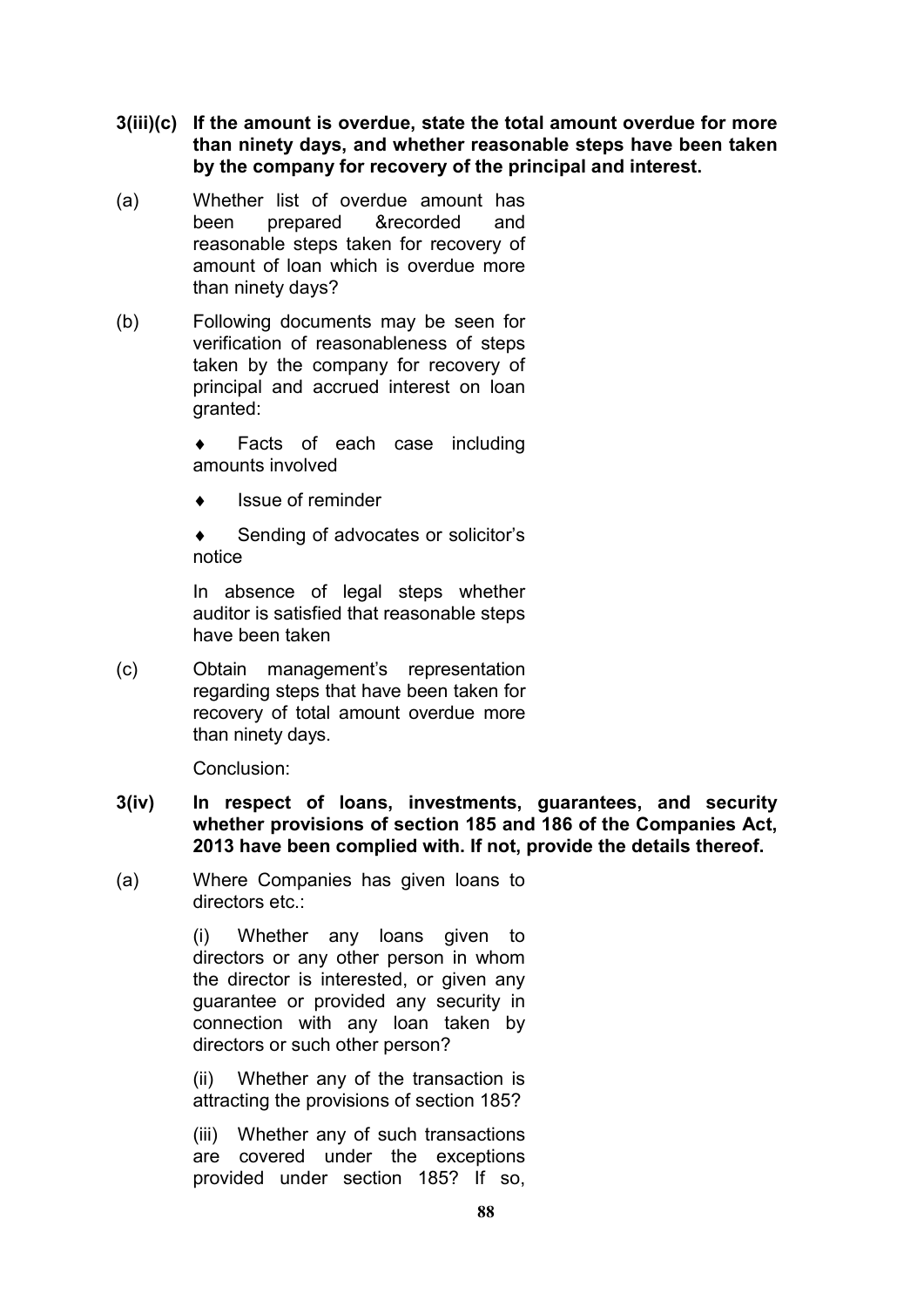obtain the relevant evidences ensuring such exemption.

(b) Where company has made loan/ investment

> (i) Obtain the details of loans and investment made by the Company including opening balances

> (ii) Whether company has made investment through more than two layers of investment companies?

> (iii) Whether the company has exceeded the limit of sixty per cent of its paid-up share capital, free reserves and securities premium account or one hundred per cent of its free reserves and securities premium account, whichever is more?

(iv) If so, whether prior approval by means of a special resolution passed at a general meeting has been obtained?

(v) Whether the rate of interest charges is more or at par to the rates specified in subsection (7) of section 186 of the Act, if not, the reasons thereof,

Conclusion:

- $3(v)$  In case the company has accepted deposits from the public, whether the directives issued by the Reserve Bank of India and the provisions of sections 73 to 76 or any other relevant provisions of the Companies Act, 2013 and the rules framed there under, where applicable, have been complied with. If not, the nature of such contraventions should be stated; if an order has been passed by Company Law Board or National Company Law Tribunal or Reserve Bank of India or any Court or any other Tribunal whether the same has been complied with or not?
- (a) If the Company has accepted deposits from the public state whether:

(i) The directives issued by the Reserve Bank of India have been complied with and also that:

(ii) The provisions of Section 73 to 76 of the Companies Act, 2013 and the rules framed there under have been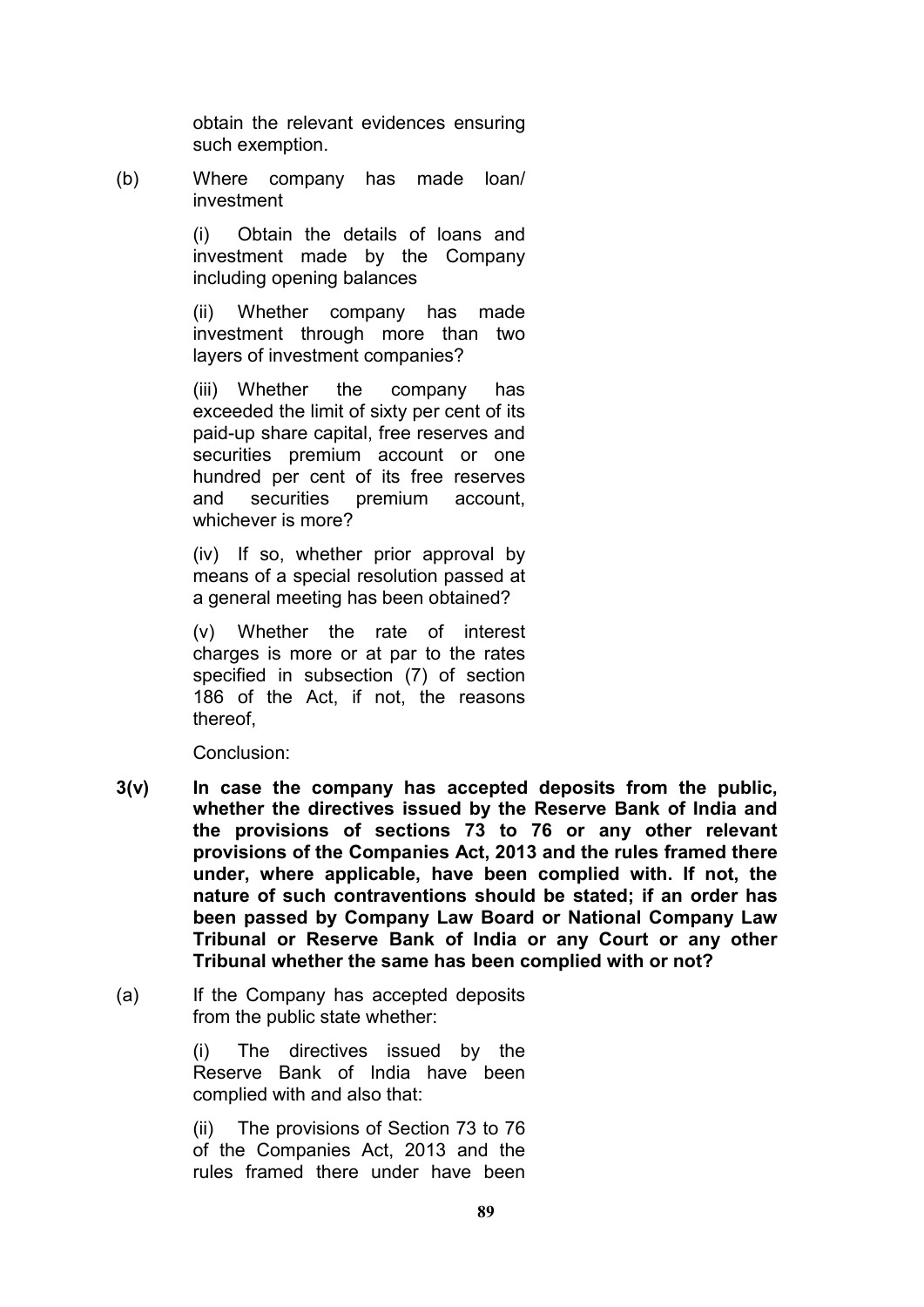complied with.

- (iii) List out contraventions, if any.
- (b) Where an order has been passed by the CLB or National Company Law Tribunal or Reserve Bank of India or any Court or any other Tribunal in respect of above, examine the steps taken by the company to comply with the order, and if not, report briefly stating there in the nature of contravention and the fact that Company has not complied with the order.

Conclusion:

- 3(vi) Whether maintenance of cost records has been specified by the Central Government under sub-section (1) of section 148 of the Companies Act, 2013 and whether such accounts and records have been so made and maintained.
- (a) Whether cost accounting records have been prescribed for the company under section 148(1) of the Companies Ac, 2013t? If so verify whether proper cost accounts and records are made and maintained by the Company as specified.

- 3(vii)(a) Whether the company is regular in depositing undisputed statutory dues including provident fund, employees' state insurance, income-tax, sales-tax, service tax, duty of customs, duty of excise, value added tax, cess and any other statutory dues to the appropriate authorities and if not, the extent of the arrears of outstanding statutory dues as on the last day of the financial year concerned for a period of more than six months from the date they became payable, shall be indicated.
- (a) Whether a list of statutory dues which company is required to deposit regularly has been obtained.
- (b) In case where there are no arrears on the balance sheet date but the company has been irregular during the year in depositing the statutory dues, the fact should be stated.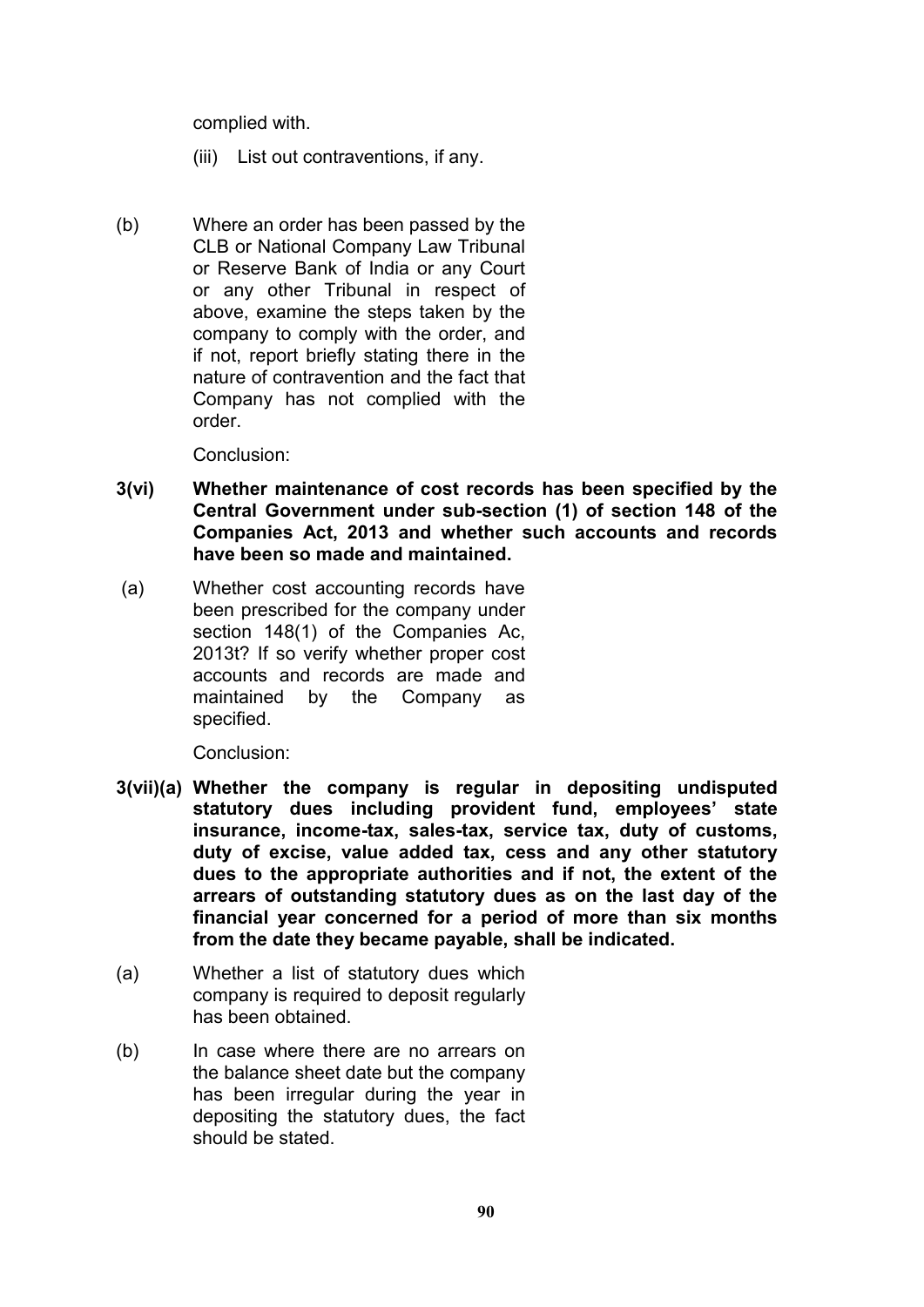(c) Whether the Company has been generally regular in depositing statutory dues or otherwise, indicate the same.

> Note: A matter is disputed where there is a positive evidence or action on the part of the company to show that it has not accepted the demand for payment of tax or duty, e.g., where it has gone into appeal.

- (d) Whether penalty and/or interest levied under the respective law is included under amounts payable.
- (e) Ensure that disclosure is restricted to the actual arrears and should not include the amounts which have not fallen due for deposit and have been shown as arrears at the balance sheet date.
- (f) Whether the information about arrears of outstanding statutory dues is provided in the format:
	- Name of the Statute
	- ◆ Nature of the dues
	- $\triangleleft$  Amount (Rs.)
	- ◆ Period to which amount relates
	- ◆ Due date
	- ◆ Date of Payment
- (g) Whether a written representation with reference to the date of the balance sheet from the management obtained:

 specifying the cases and the amounts considered disputed;

 containing a list of the cases and the amounts in respect of the statutory dues which are undisputed and have remained outstanding for a period of more than six months from the date they became payable;

 containing a statement as to the completeness of the information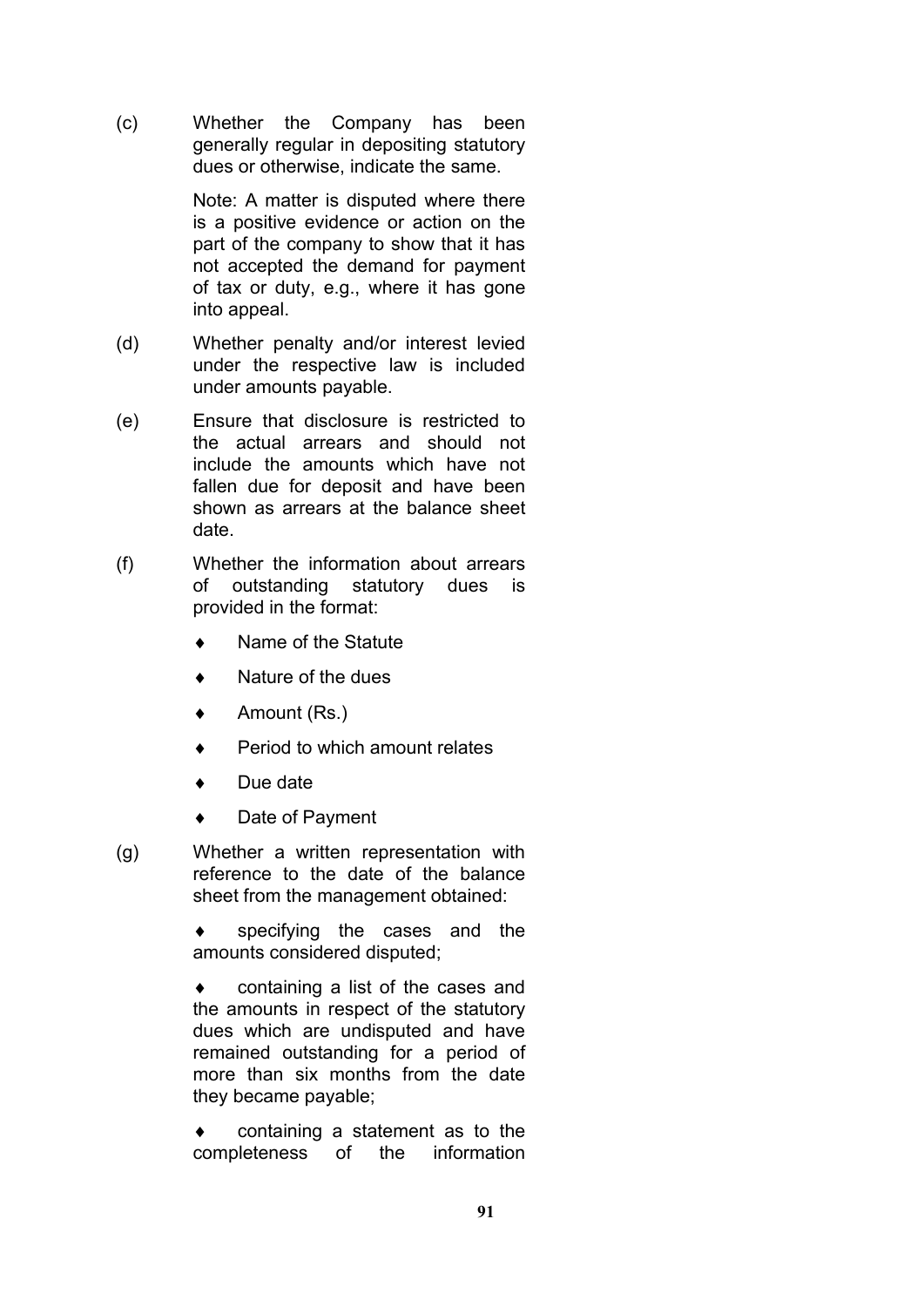provided by the management.

(h) Whether any register of significant laws with which the entity has to comply within its particular industry and a record of complaints in respect of noncompliance been maintained

Conclusion:

- 3(vii)(b) Where dues of income tax or sales tax or service tax or duty of customs or duty of excise or value added tax have not been deposited on account of any dispute, then the amounts involved and the forum where dispute is pending shall be mentioned. (A mere representation to the department shall not treated as a dispute.)
- (a) Review internal audit report, minutes of the meeting of the board of Directors and audit committee
- (b) Ensure that information about arrears of disputed statutory dues is provided in the format:
	- Name of the Statute
	- ◆ Nature of the dues
	- $\triangleleft$  Amount (Rs.)
	- ◆ Period to which amount relates
	- Forum where dispute is pending

- 3(viii) Whether the company has defaulted in repayment of loans or borrowings to a financial institution, bank, government or dues to debenture holders? If yes, the period and the amount of default to be reported. (in case of defaults to banks, financial institutions, and government, lender wise details to be provided).
- (a) Whether all defaults existing at the balance sheet date are reported irrespective of when those defaults have occurred.
- (b) In case of defaults to banks, financial institutions, and government, whether lender wise details reported?
- (c) If application of reschedulement of loan has been made/accepted or default has been made good during the accounting period, whether the fact has been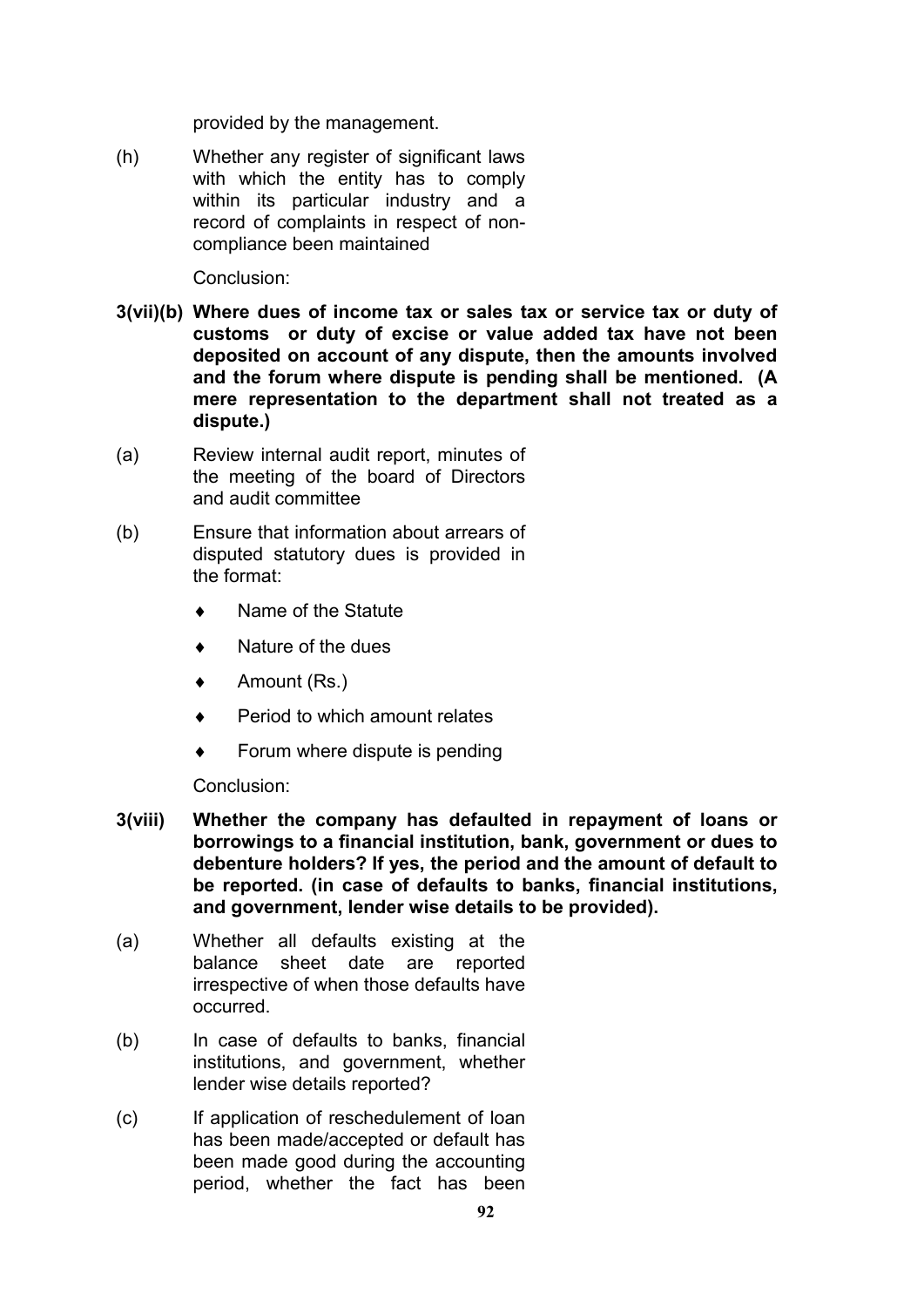stated.

(d) Whether the disputes between the company and the lender on various issues give rise to disclaimer stating the fact there is a dispute between the company and the lender and auditor is unable to determine whether there is a default in repayment of dues to the lender concerned.

- 3(ix) Whether moneys raised by way of initial public offer or further public offer (including debt instruments) and the term loans were applied for the purpose for which those were raised. If not, the details together with delays or default and subsequent rectification, if any, as may be applicable, be reported.
- (a) Whether the company raised money by way of initial public offer or further public offer of equity shares, convertible securities and debt securities?
- (b) Examine the terms and conditions stated in the offer document subject to which the company has raised the above mentioned money.
- (c) Whether the end use of the money raised (as mentioned above) is capable of being determined? If not state the fact.
- (d) Whether the said end-use of money disclosed in the financial statements by way of a Note is significantly different from the actual end use? If so, state the fact.
- (e) Examine the various documents submitted to SEBI, offer document and also examine the report of board of directors, if available, to find out whether funds raised have been utilized for the purpose for which they were raised.
- (f) Whether a representation of the management has been obtained as to the completeness of the disclosures with regard to the end-use of moneys raised by initial public offer and further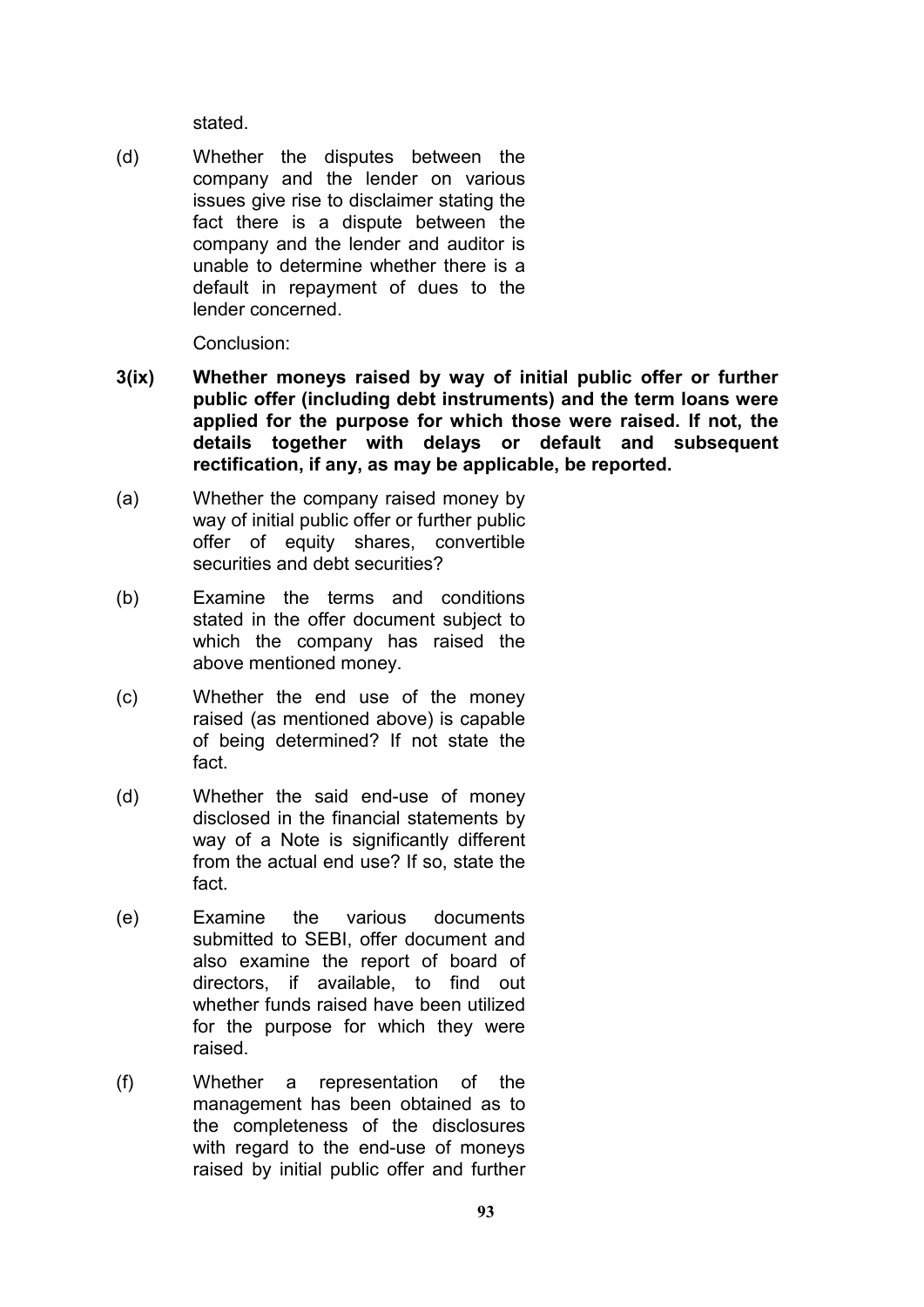public offer?

- (g) Whether the fund flow statement has been reviewed where one to one correlation is not possible.
- (h) Whether the company has taken any term loan?
- (i) Examine the terms and conditions subject to which the company has obtained the term loans including purpose for which term loans were sanctioned?
- (j) Compare the purpose for which term loans were sanctioned with the actual utilisation of the loans and obtain sufficient appropriate audit evidence regarding the utilisation of the amounts raised.
- (k) In case during a construction phase surplus funds were temporarily invested, however, subsequently the same are utilised for the stated objectives, mention the fact that the funds were temporarily used for the purpose other than for which the loan was sanctioned but were ultimately utilised for the stated end-use.
- (l) Whether term loans taken were not applied for stated purpose during the year for any reason? If yes, mention the facts and amount. Also disclose the fact about utilization of term loan of earlier year in current year.
- (m) Whether the fund flow statement has been reviewed where one to one correlation was not possible.

- $3(x)$  Whether any fraud by the company or any fraud on the company by its officers or employees has been noticed or reported during the year. If yes, the nature and the amount involved is to be indicated.
- (a) Has SA 240 been complied with? (Attach the check list for compliance of SA 240 with this check list also).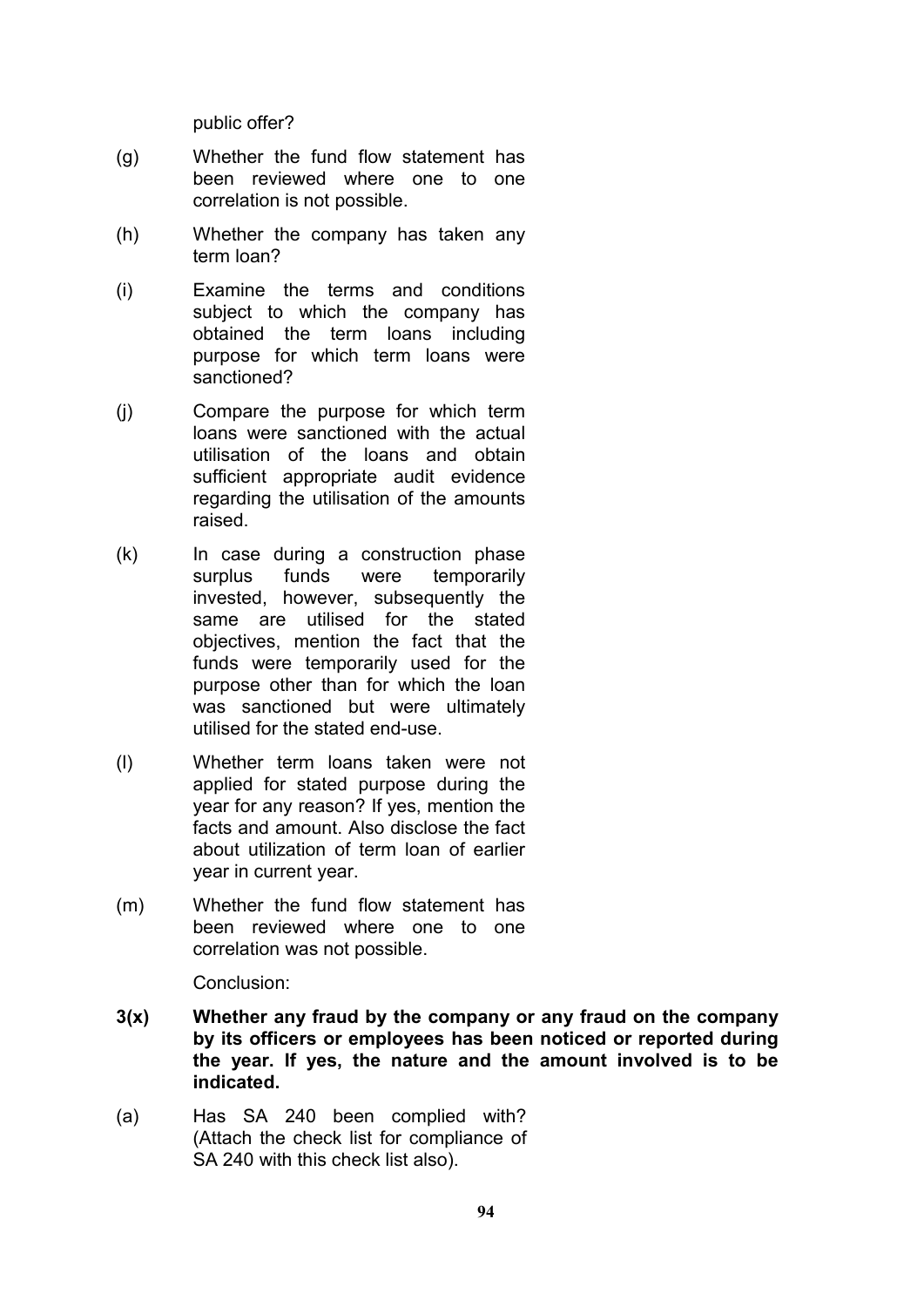- (b) Examine the following to ascertain whether any fraud has been reported or noticed by the management?
	- $\bullet$  the reports of the internal Audit

 $\bullet$  the auditor should enquire from the management about any frauds by the company or any fraud on the company by its officers or employees, that it has noticed or that have been reported to it.

• discuss the matter with other employees including officers of the company.

 $\bullet$  examine the minutes book of the board meeting, audit committee etc., of the company in this regard.

- (c) Where any fraud by the company or any fraud on the company by its officers or employees has been noticed or reported, determine the nature and amount of frauds and disclose the same. Obtain management representation to this effect.
- (d) Whether any fraud has been reported by the auditor during the year under section 143(12)? If so, determine whether that same would be reported under this clause?

Conclusion:

- 3 (xi) whether managerial remuneration has been paid or provided in accordance with the requisite approvals mandated by the provisions of section 197 read with Schedule V to the Companies Act? If not, state the amount involved and steps taken by the company for securing refund of the same;
- (a) Has the company paid or provided for any managerial remuneration?
- (b) Obtain from management the details of managerial remuneration paid/ provided by the Company

Ensure that the computation of managerial remuneration is done in accordance with the provisions of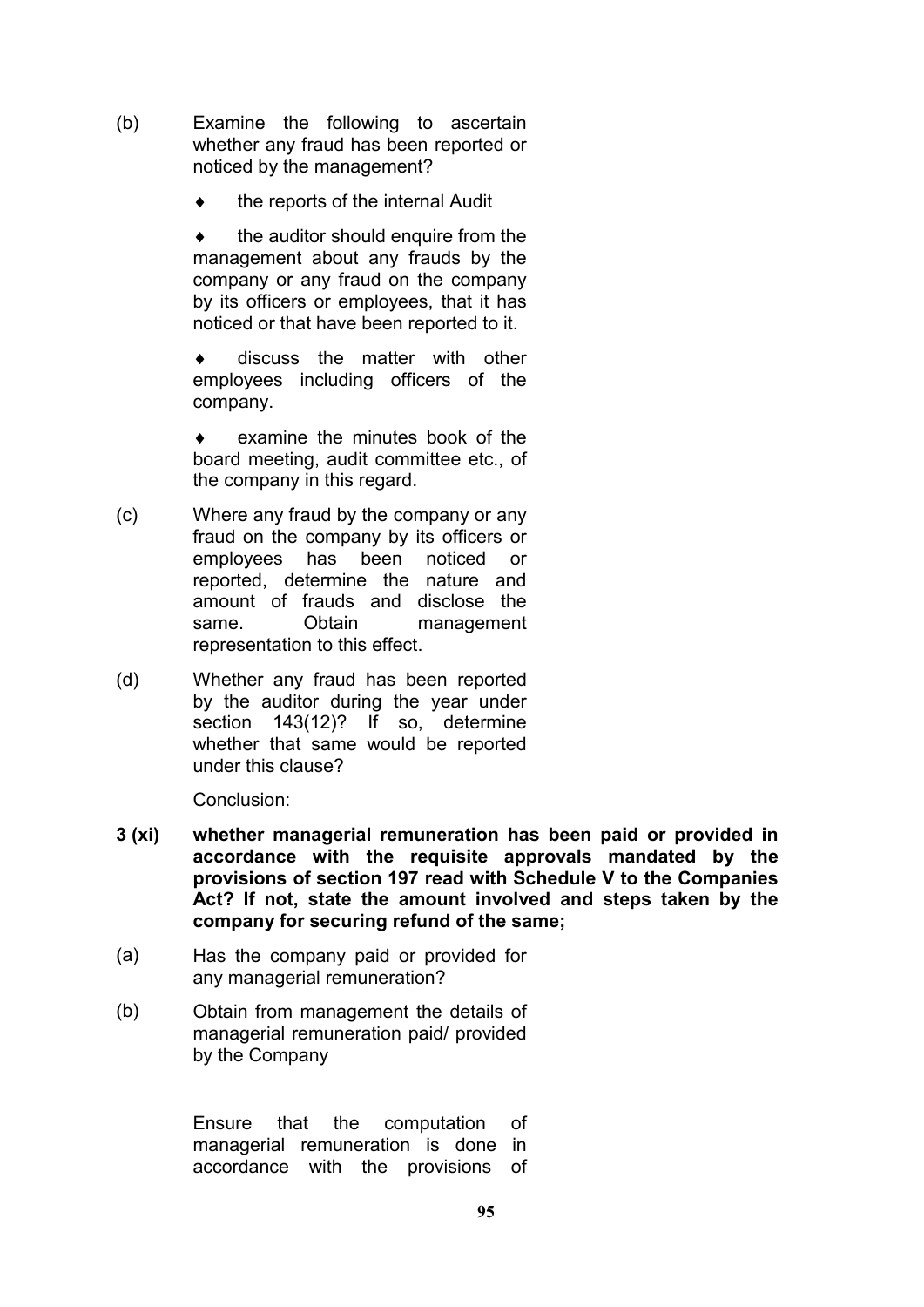section 197 read with Schedule V of Companies Act, 2013 The remuneration does not include :

 Sitting Fees (within prescribed limits) (sub section 2 and 5 of Section 197)

• Remuneration for professional services rendered (Sub section 4 of Section 197)

- (c) Obtain a general understanding of Section 197 read with Schedule V to the Act. Ascertain the system and procedures of the company to ensure compliance with the provisions of section 197 and Schedule V
- (d) Based on the understanding so gained, perform a reasonable test check of compliance with the aforesaid requirements of the Act.
- (e) Examine the steps taken by the company to comply with requirements of the Act with respect to managerial remuneration. Examine the correspondence and documents filed with the Registrar of Companies, Company Law Board, legal correspondence for orders passed, minutes of the meetings of the Board and shareholders.
- (f) Examine whether the Company has obtained requisite approvals mandated by section 197 read with Schedule V to the Act.
- (g) Obtain a listing of managerial remuneration rejected/ partially approved. Examine the same with underlying documents and obtain understanding of the steps taken by the Company for refund of unapproved managerial remuneration for reporting along with the amount involved.

Assess if the management has waived recovery of the excess amount paid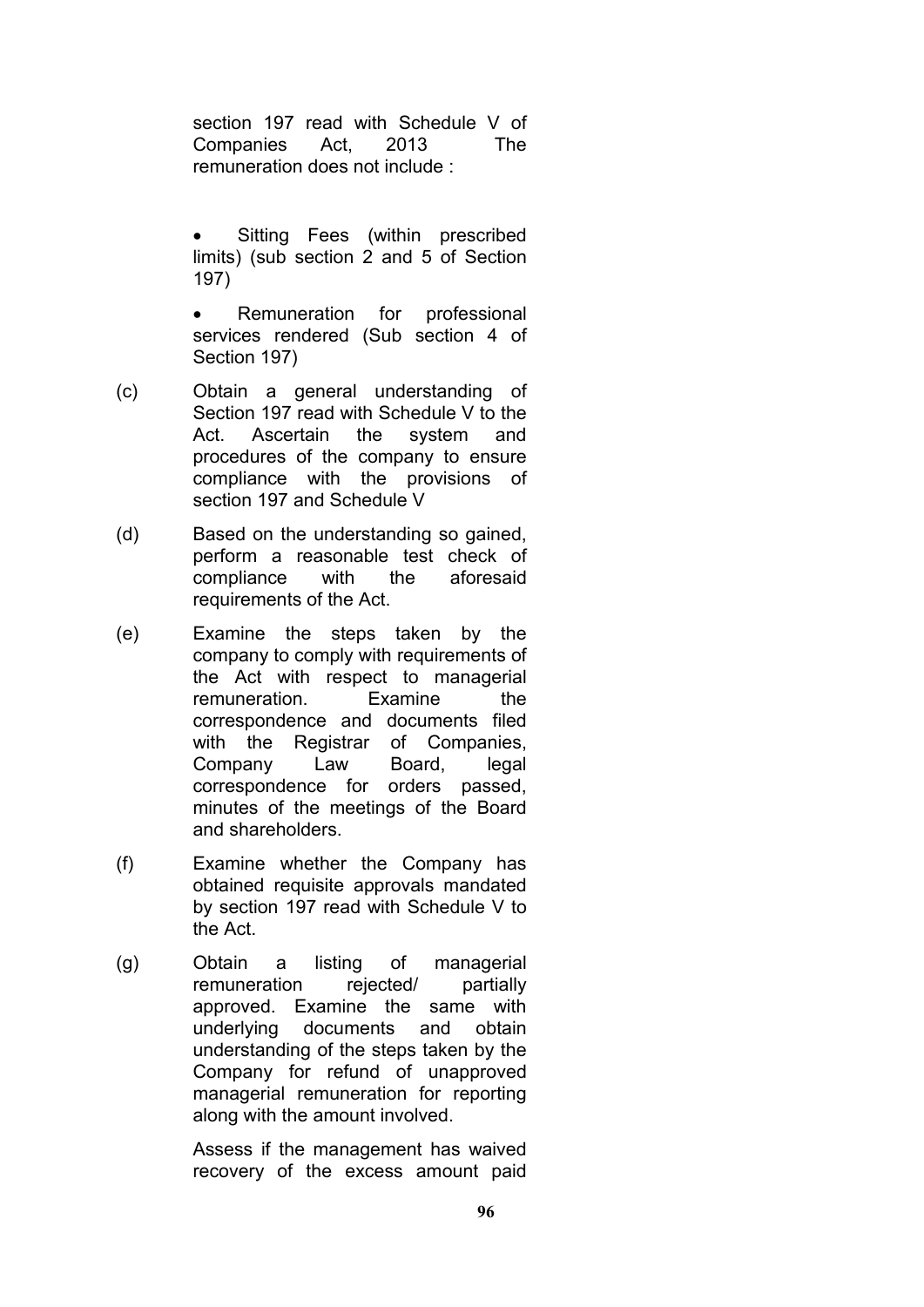over and above the prescribed limit.

(h) Consider the implications of noncompliances above also in the auditors' opinion on the financial statements.

> In case of non-compliance, the amount involved would be the total amount involved which is in excess of the limit prescribed even though during the year the company may have recovered or partially recovered such amount. Obtain, examine and record the steps taken to secure the refund also

- 3(xii) Whether the Nidhi Company has complied with the Net Owned Funds to Deposits in the ratio of 1:20 to meet out the liability and whether the Nidhi Company is maintaining ten per cent unencumbered term deposits as specified in the Nidhi Rules, 2014 to meet out the liability.
- (a) Is the Company a nidhi company?

Assess if the Company is registered as a Nidhi Company as per provisions of Section 406 of the Companies Act 2013 or Section 620A of the Companies Act, 1956.

(b) To check compliance with the following:

a) Whether the net owned funds to deposits ratio is more than 1:20 to meet out the liability as on the date of balance sheet?

b) Examine whether the Nidhi Company is maintaining ten per cent unencumbered term deposits as specified in the Nidhi Rules, 2014 to meet out the liability

Whether the calculation of net owned funds is done as per Rule 3(d) which includes equity share capital, and free reserves as reduced by accumulated losses and intangible assets appearing in the last audited balance sheet:

Assess if the proceeds of issue of preference shares have been included in the net owned funds.

Ensure that ratio is computed by using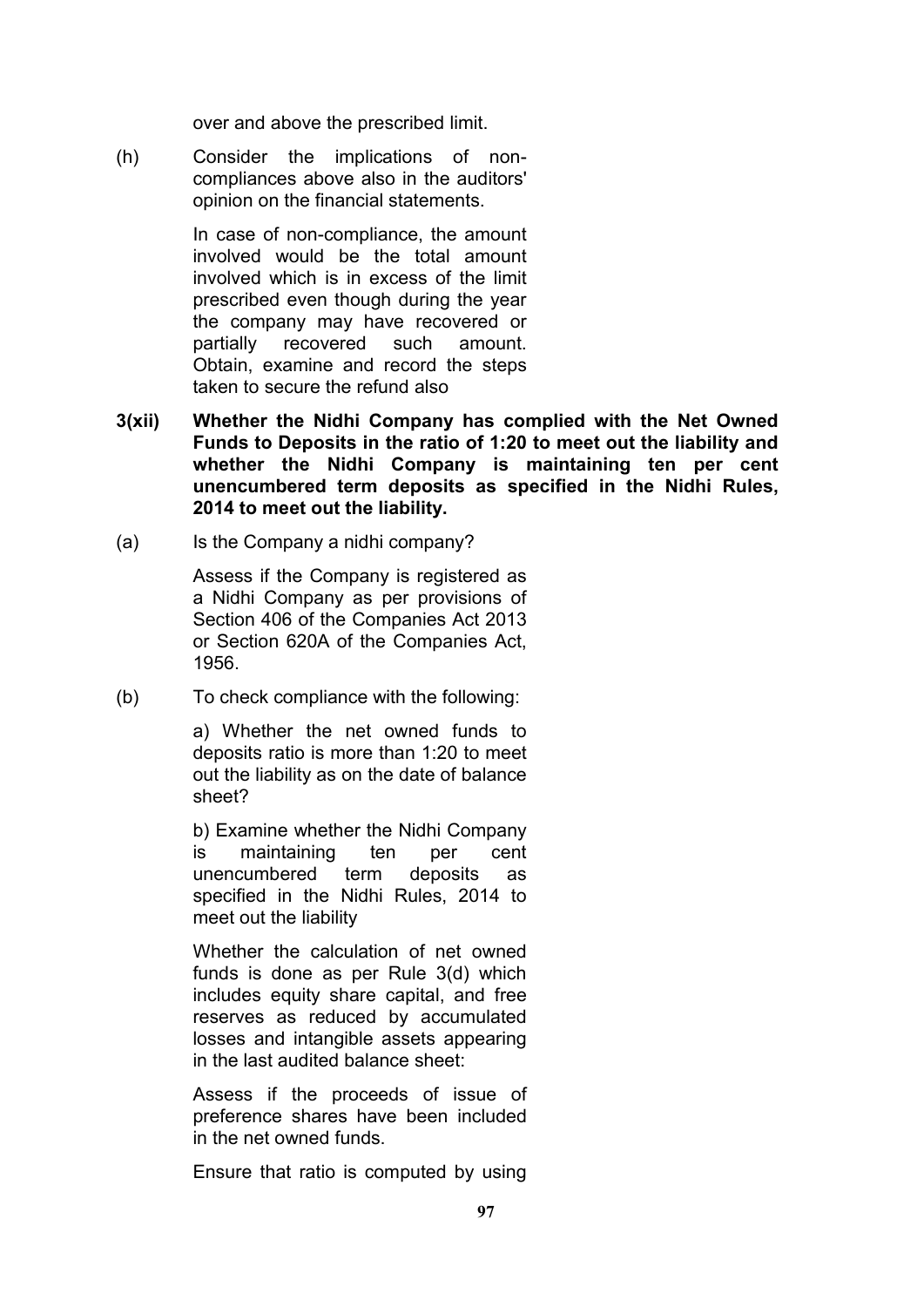the figures of net owned funds and deposit liability computed in accordance with as stated under this clause.

Conclusion:

- 3 (xiii) Whether all transactions with the related parties are in compliance with sections 177 and 188 of Companies Act, 2013 where applicable and the details have been disclosed in the Financial Statements etc., as required by the applicable accounting standards;
- (a) Obtain a statement containing details of transactions with related parties

Obtain a list of companies, firms or other parties, the particulars of which are required to be entered in the register maintained under section 189 of the Act.

Obtain declarations made by the directors in Form MBP-1 i.e., general notice received from a director under Rule 9(1) of The Companies (Meetings of Board and Power) Rules, 2014

Verify the entries made in the register under section 189 with such statement from management and declarations received from directors.

Assess the additions/ deletions to such list for appropriateness based on relevant declarations

- (b) Obtain understanding of requirements of section 177 and 188 of the Act in relation to related party transactions
- (c) Perform reasonable check to ascertain completeness and accuracy of details in the statement.
- (d) Ascertain the system and procedures of the company to ensure compliance with the provisions of section 177 and 188 of the Act Including the assessment of identification of related parties and whether the transaction is at arm's length and basis of such conclusion.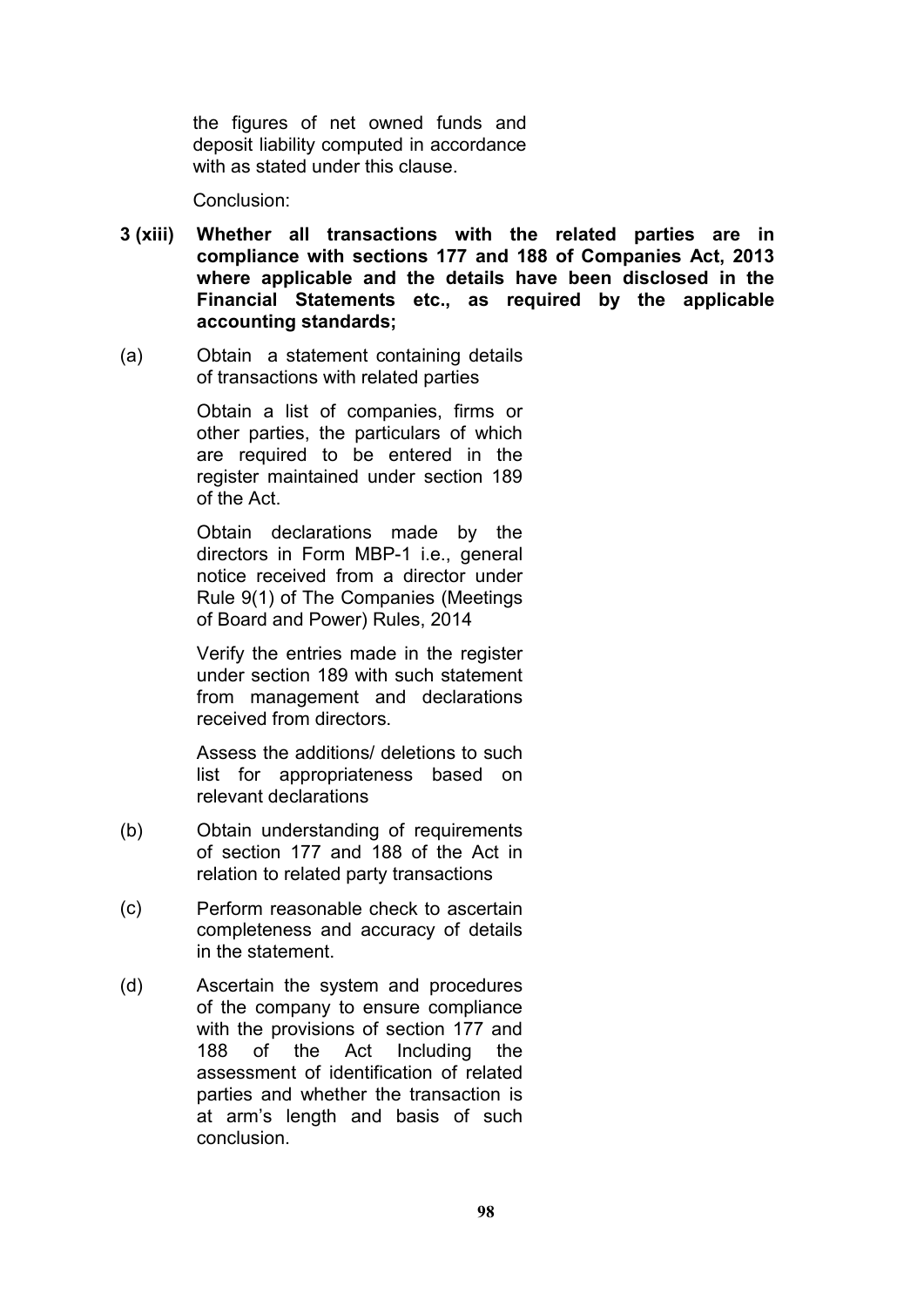- (e) Based on the understanding so gained, perform a reasonable test check of compliance with the aforesaid requirements of the Act.
- (f) Examine minutes of meetings of the audit committee and agreements underlying related party transactions to ascertain audit committee approval for the transactions.
- (g) Examine the minutes of Board meetings to ascertain whether requisite approvals of Board is obtained for certain related party transactions as required under section 188 of the Act.
- (h) Where shareholders' approval is required, check whether the requisite approvals have been obtained as required under Section 188 of the Act
- (i) Examine whether related party disclosures are made in the financial statements as per the requirements of Accounting Standard 18
- (j) Examine whether disclosure related to contracts or arrangements with related parties as mandated by section 188 are made in Board's report

Including the assessment of identification of related parties and whether the transaction is at arm's length and basis of such conclusion.

- (k) Consider the implications of noncompliances above also in the auditors' opinion on the financial statements.
- 3 (xiv) Whether the company has made any preferential allotment or private placement of shares or fully or partly convertible debentures during the year under review and if so, as to whether the requirement of section 42 of the Companies Act, 2013 have been complied with and the amount raised have been used for the purposes for which the funds were raised. If not, provide the details in respect of the amount involved and nature of noncompliance;
- (a) Has the Company made any preferential allotment or private placement of shares or fully convertible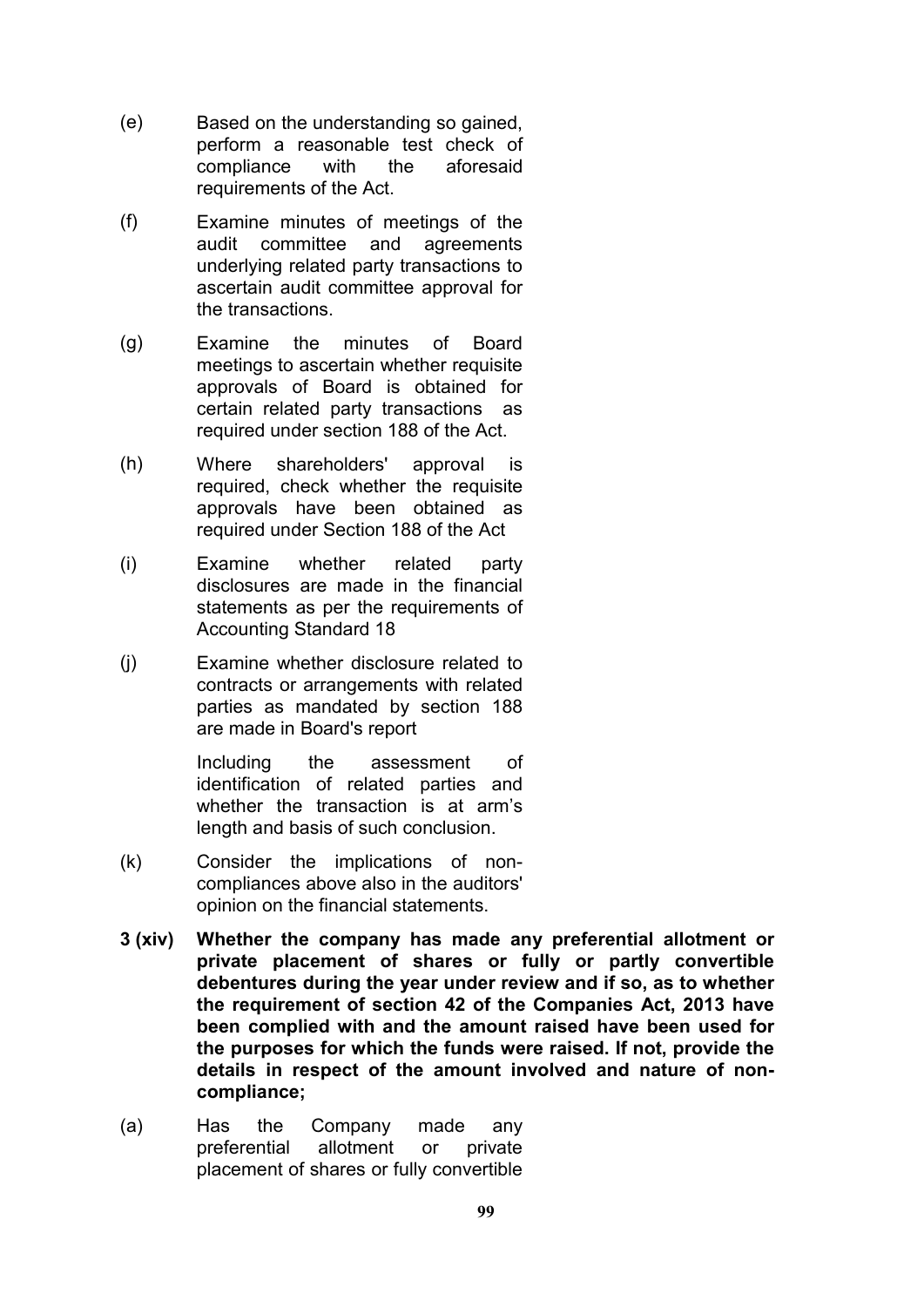debentures during the year.

- (b) Obtain a statement containing the specific terms of offer for private placement, including purpose for which funds were raised, and the details of subsequent application-amounts, dates and the purpose.
- (c) Ascertain whether the offer and allotment of securities referred in 1 above are in compliance with the requirements mandated by section 42 of the Act.
- (d) Based on the understanding so gained, perform a reasonable test check of compliance with the requirements of the Act.
- (e) Consider the implications of noncompliances above also in the auditors' report on the financial statements.

Note: Reporting under this Clause is required also in instances where the amounts have been raised in earlier year(s) and is being utilized under the year under review.

- 3 (xv) Whether the company has entered into any non-cash transactions with directors or persons connected with him and if so, whether the provisions of section 192 of Companies Act, 2013 have been complied with.
- (a) Obtain a statement containing list of directors of the company, its holding company, subsidiary and associate companies and persons connected with the directors
- (b) Scrutinise the following books of account, records and documents could provide source of such audit evidence to the auditor as to the existence of such non-cash transactions as well as persons connected with the Directors:

(i) Form No. MBP 1, Notice of Interest by Director, filed pursuant to the Companies (Meetings of Board and Its Powers) Rules, 2014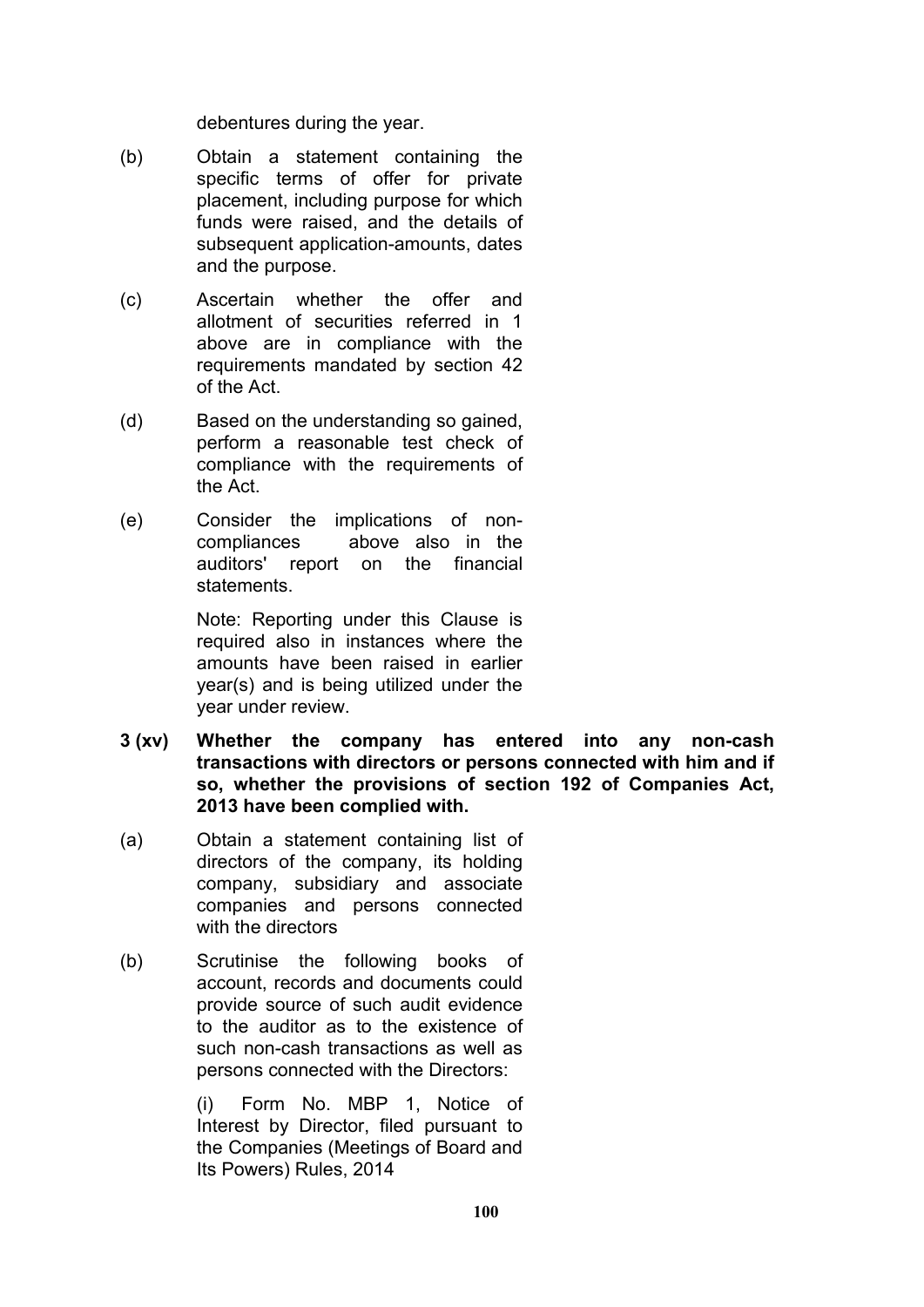(ii) Form No. MBP 2, Register of Loans, Guarantee, Security and Acquisition Made by the Company, filed pursuant to the Companies (Meetings of Board and Its Powers) Rules, 2014

(iii) Form No. MBP 4, Register of Contracts with Related Party and Contracts and Bodies etc in which Directors are Interested, filed pursuant to the Companies (Meetings of Board and Its Powers) Rules, 2014

(iv) Movements in the Fixed Asset **Register** 

(v) Minutes book of the General Meeting and Meetings of Directors

(vi) Report on Annual General Meeting pursuant to Companies (Management and Administration) Rules, 2014

Minutes of meetings of Board of Directors and Audit committee

- (c) Obtain a statement from management containing transactions between the Company and director(s) referred to above
- (d) Perform reasonable check to ascertain non cash transactions
- (e) Obtain understanding of requirements of section 192 of the Act.
- (f) Based on the understanding so gained, perform a reasonable test check of compliance with the aforesaid requirements of the Act.
- (g) Consider the implications of noncompliances above also in the auditors' opinion on the financial statements.
- 3 (xvi) Whether the company is required to be registered under section 45-IA of the Reserve Bank of India Act, 1934 and if so, whether the registration has been obtained.
- (a) Examine the financial statements of the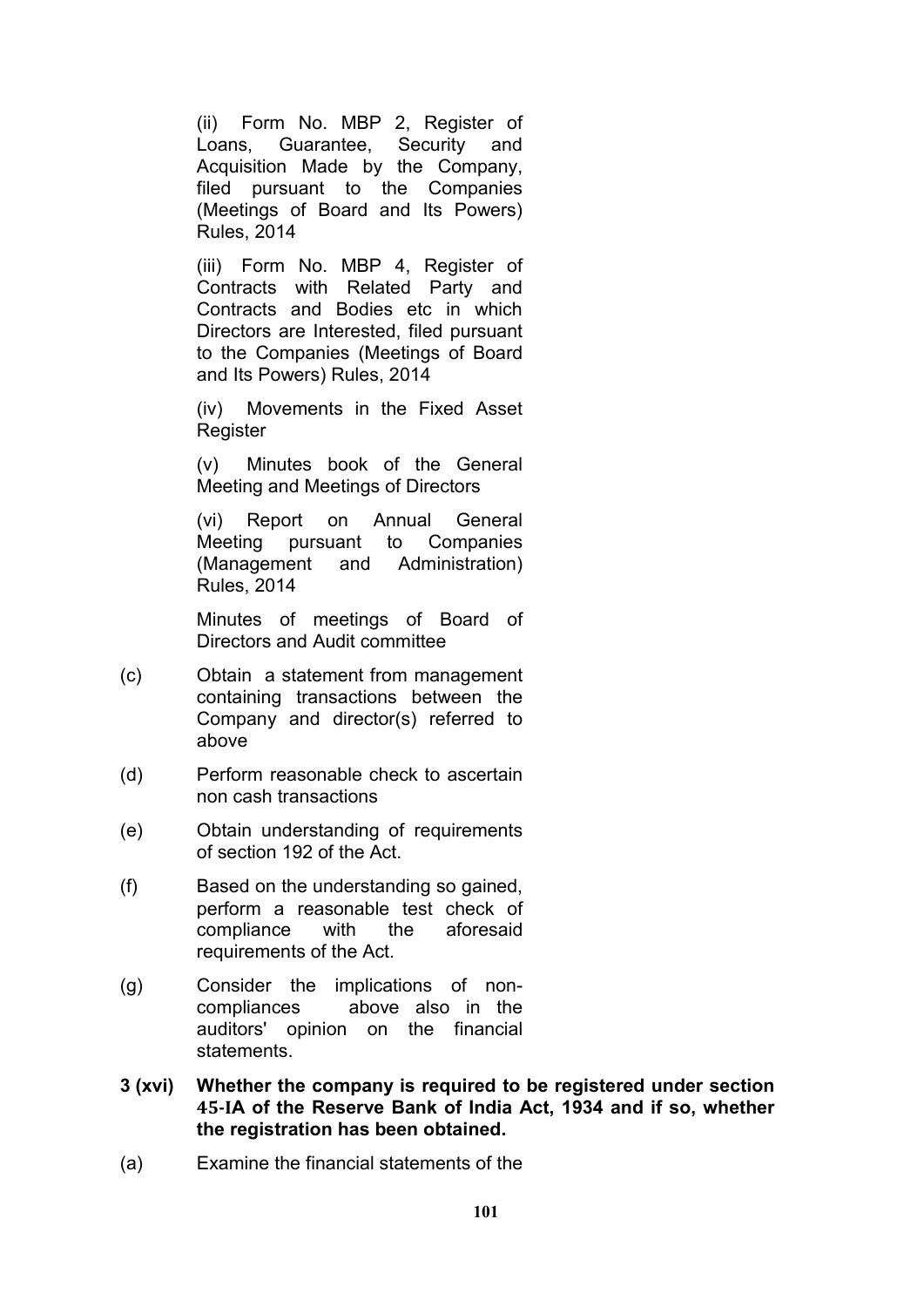Company and assess whether the company has financial assets and financial income

Note: According to the RBI press release 1998-99/1269 dated 08.04.1999, a company will be treated as NBFC if its financial assets are more than 50% of its total assets (netted off by intangible assets) and income from financial assets should be more than 50% of its gross income.

- (b) Check whether the company has financing activity as a principal business of the Company.
- (c) Obtain understanding of the requirements of section 45-IA of RBI Act, 1934 with regard to registration of the company with RBI
- (d) Examine whether the Company is carrying out NBFC activity / Core investment company.
- (e) Examine the steps taken by the company to comply with requirements of the RBI Act, 1934 with respect to registration as a NBFC. Also examine the correspondence and documents filed with the RBI, minutes of the Board meeting.
- (f) Examine whether the Company has obtained Certificate of Registration from RBI in terms of section 45-IA of the RBI Act, 1934.
- (g) Consider the implications of noncompliances above also in the auditors' opinion on the financial statements.

Discussed with…………… Designation……………… Date……………………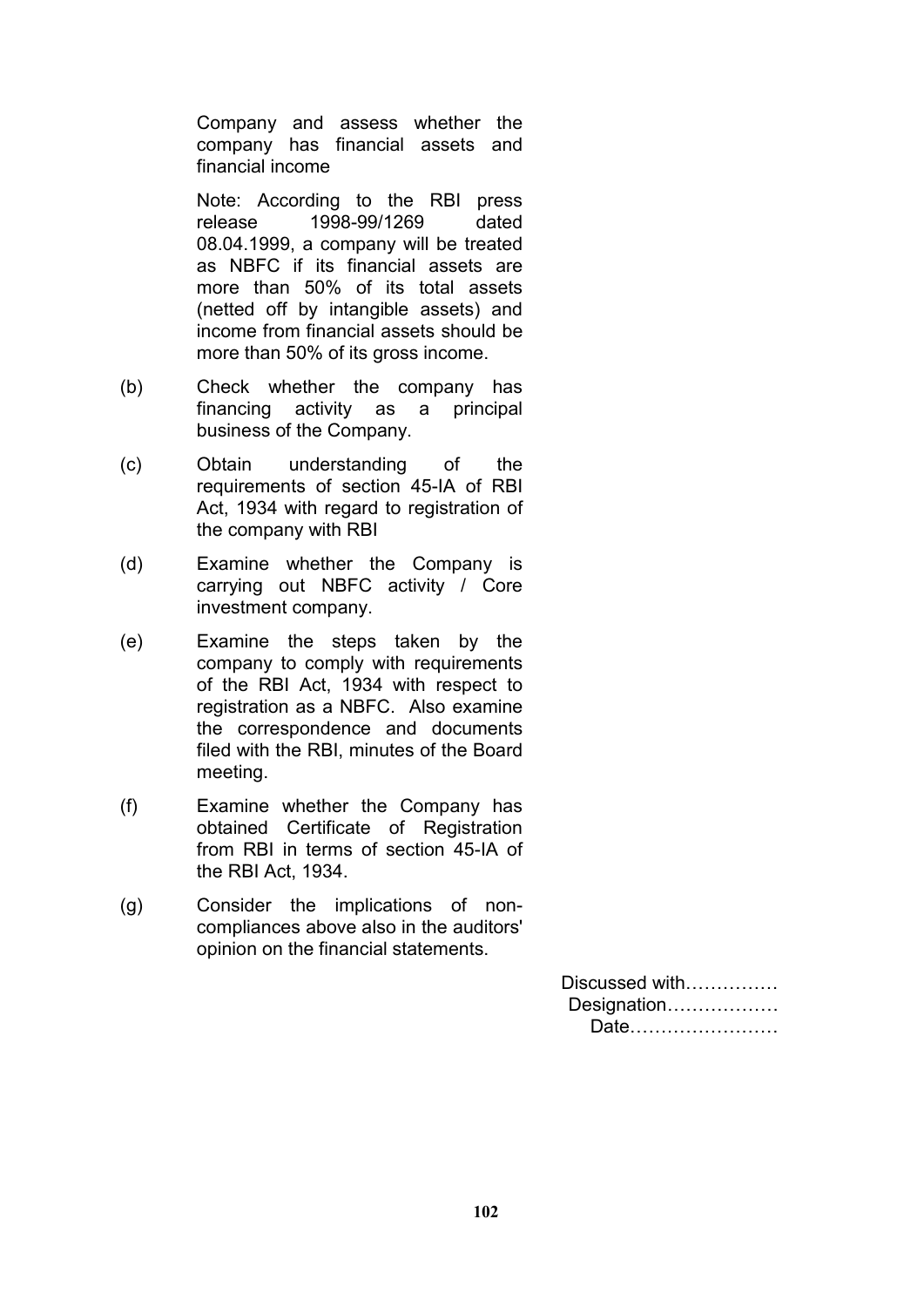## *Appendix V*

## Text of Section 185 of the Companies Act, 2013

(1) Save as otherwise provided in this Act, no company shall, directly or indirectly, advance any loan, including any loan represented by a book debt, to any of its directors or to any other person in whom the director is interested or give any guarantee or provide any security in connection with any loan taken by him or such other person:

Provided that nothing contained in this sub-section shall apply to—

- (a) the giving of any loan to a managing or whole-time director—
	- (i) as a part of the conditions of service extended by the company to all its employees; or
	- (ii) pursuant to any scheme approved by the members by a special resolution; or
- (b) a company which in the ordinary course of its business provides loans or gives guarantees or securities for the due repayment of any loan and in respect of such loans and interest is charged at a rate not less than the bank rate declared by the Reserve Bank of India; or
- (c) any loan made by a holding company to its wholly owned subsidiary company or any guarantee given or security provided by a holding company in respect of any loan made to its wholly owned subsidiary company; or
- (d) any guarantee given or security provided by a holding company in respect of loan made by any bank or financial institution to its subsidiary company:

Provided that the loans made under clauses (c) and (d) are utilised by the subsidiary company for its principal business activities.

Explanation.—For the purposes of this section, the expression "to any other person in whom director is interested" means—

- (a) any director of the lending company, or of a company which is its holding company or any partner or relative of any such director;
- (b) any firm in which any such director or relative is a partner;
- (c) any private company of which any such director is a director or member;
- (d) any body corporate at a general meeting of which not less than twenty five per cent. of the total voting power may be exercised or controlled by any such director, or by two or more such directors, together; or
- (e) any body corporate, the Board of directors, managing director or manager, whereof is accustomed to act in accordance with the directions or instructions of the Board, or of any director or directors, of the lending company.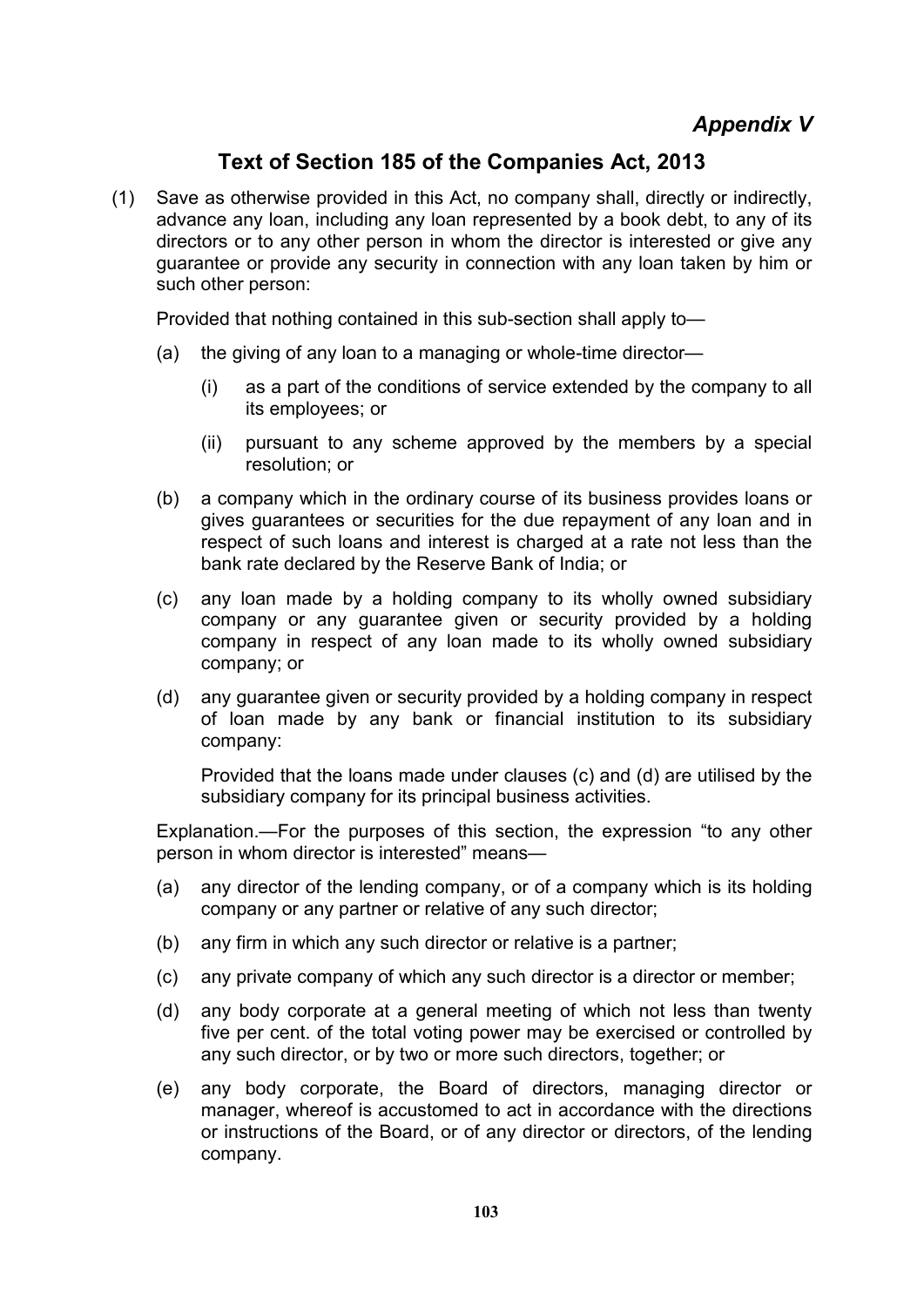(2) If any loan is advanced or a guarantee or security is given or provided in contravention of the provisions of sub-section (1), the company shall be punishable with fine which shall not be less than five lakh rupees but which may extend to twenty-five lakh rupees, and the director or the other person to whom any loan is advanced or guarantee or security is given or provided in connection with any loan taken by him or the other person, shall be punishable with imprisonment which may extend to six months or with fine which shall not be less than five lakh rupees but which may extend to twenty-five lakh rupees, or with both.

## Text of Section 186 of the Companies Act, 2013 and relevant extract of the Rules

(1) Without prejudice to the provisions contained in this Act, a company shall unless otherwise prescribed, make investment through not more than two layers of investment companies:

Provided that the provisions of this sub-section shall not affect,—

- (i) a company from acquiring any other company incorporated in a country outside India if such other company has investment subsidiaries beyond two layers as per the laws of such country;
- (ii) a subsidiary company from having any investment subsidiary for the purposes of meeting the requirements under any law or under any rule or regulation framed under any law for the time being in force.
- (2) No company shall directly or indirectly
	- (a) give any loan to any person or other body corporate;
	- (b) give any guarantee or provide security in connection with a loan to any other body corporate or person; and
	- (c) acquire by way of subscription, purchase or otherwise, the securities of any other body corporate, exceeding sixty per cent. of its paid-up share capital, free reserves and securities premium account or one hundred per cent. of its free reserves and securities premium account, whichever is more.
- (3) Where the giving of any loan or guarantee or providing any security or the acquisition under sub-section (2) exceeds the limits specified in that subsection, prior approval by means of a special resolution passed at a general meeting shall be necessary.
- (4) The company shall disclose to the members in the financial statement the full particulars of the loans given, investment made or guarantee given or security provided and the purpose for which the loan or guarantee or security is proposed to be utilised by the recipient of the loan or guarantee or security.
- (5) No investment shall be made or loan or guarantee or security given by the company unless the resolution sanctioning it is passed at a meeting of the Board with the consent of all the directors present at the meeting and the prior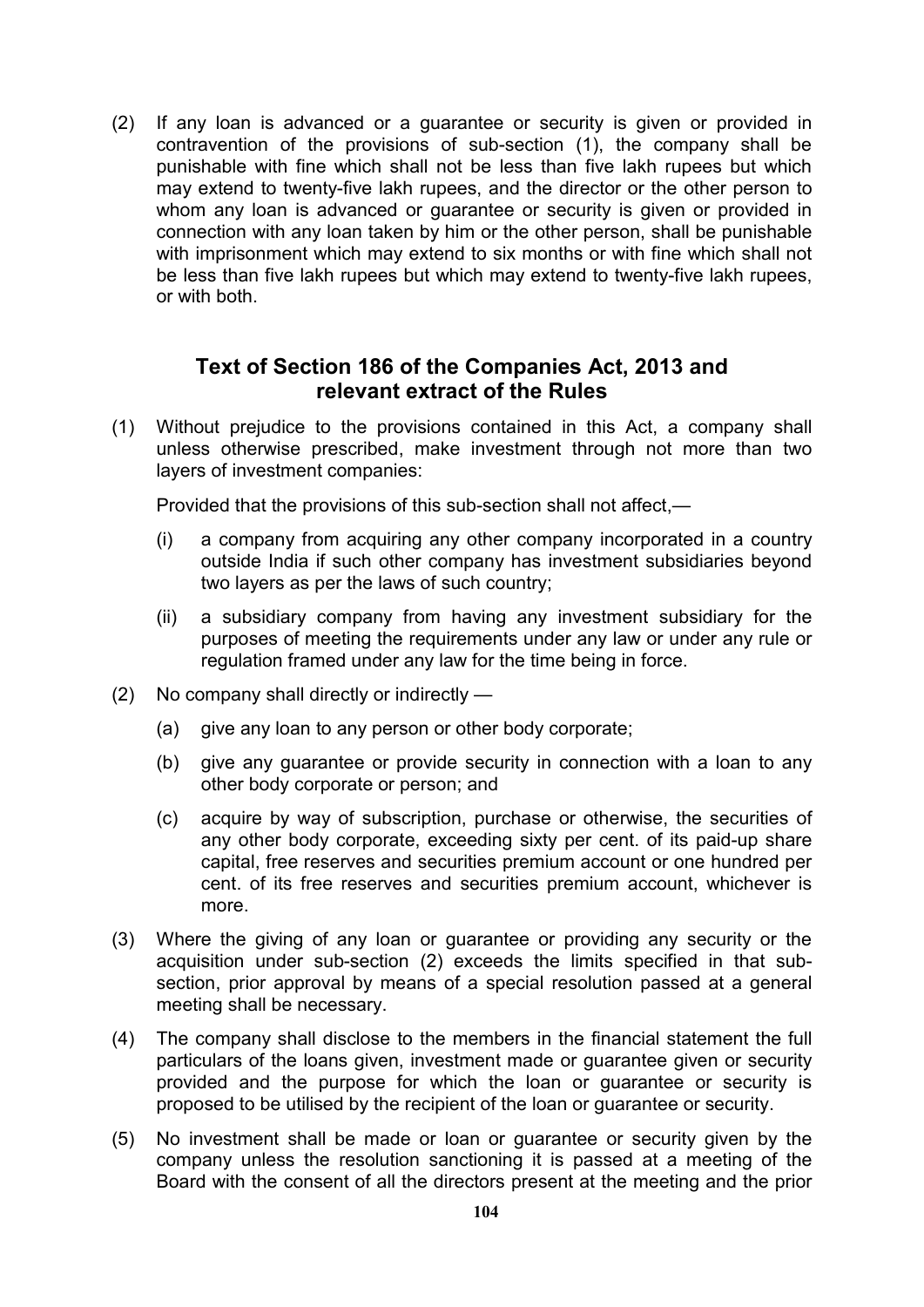approval of the public financial institution concerned where any term loan is subsisting, is obtained:

Provided that prior approval of a public financial institution shall not be required where the aggregate of the loans and investments so far made, the amount for which guarantee or security so far provided to or in all other bodies corporate, along with the investments, loans, guarantee or security proposed to be made or given does not exceed the limit as specified in sub-section (2), and there is no default in repayment of loan instalments or payment of interest thereon as per the terms and conditions of such loan to the public financial institution.

- (6) No company, which is registered under section 12 of the Securities and Exchange Board of India Act, 1992 and covered under such class or classes of companies as may be prescribed, shall take inter-corporate loan or deposits exceeding the prescribed limit and such company shall furnish in its financial statement the details of the loan or deposits.
- (7) No loan shall be given under this section at a rate of interest lower than the prevailing yield of one year, three year, five year or ten year Government Security closest to the tenor of the loan.
- (8) No company which is in default in the repayment of any deposits accepted before or after the commencement of this Act or in payment of interest thereon, shall give any loan or give any guarantee or provide any security or make an acquisition till such default is subsisting.
- (9) Every company giving loan or giving a guarantee or providing security or making an acquisition under this section shall keep a register which shall contain such particulars and shall be maintained in such manner as may be prescribed.
- (10) The register referred to in sub-section (9) shall be kept at the registered office of the company and —
	- (a) shall be open to inspection at such office; and
	- (b) extracts may be taken therefrom by any member, and copies thereof may be furnished to any member of the company on payment of such fees as may be prescribed.
- (11) Nothing contained in this section, except sub-section (1), shall apply—
	- (a) to a loan made, guarantee given or security provided by a banking company or an insurance company or a housing finance company in the ordinary course of its business or a company engaged in the business of financing of companies or of providing infrastructural facilities;
	- (b) to any acquisition—
		- (i) made by a non-banking financial company registered under Chapter IIIB of the Reserve Bank of India Act, 1934 and whose principal business is acquisition of securities:

Provided that exemption to non-banking financial company shall be in respect of its investment and lending activities;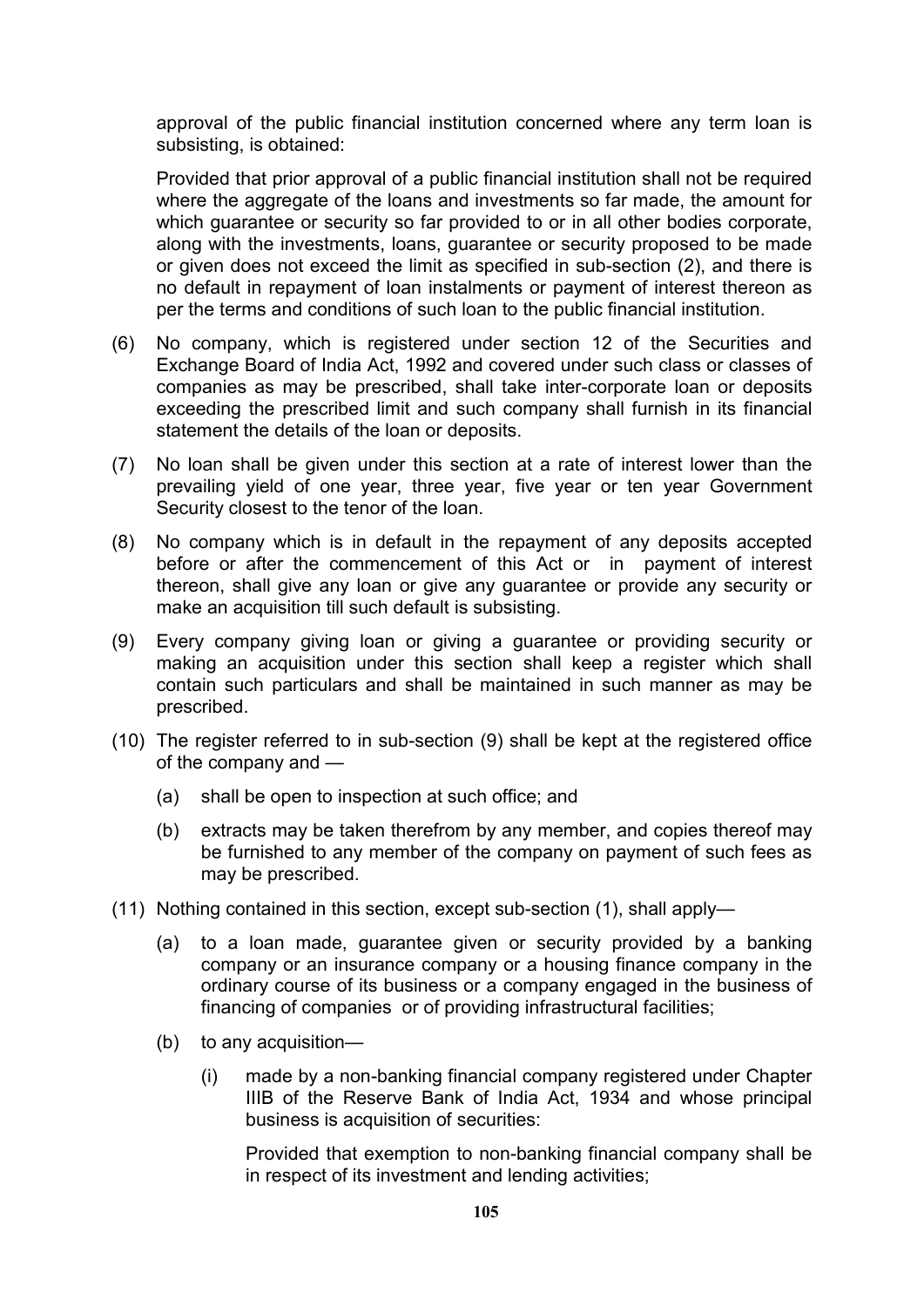- (ii) made by a company whose principal business is the acquisition of securities; of shares allotted in pursuance of clause (a) of subsection (1) of section 62.
- (iii) made by a banking company or an insurance company or a housing finance company, making acquisition of securities in the ordinary course of its business.
- (12) The Central Government may make rules for the purposes of this section.
- (13) If a company contravenes the provisions of this section, the company shall be punishable with fine which shall not be less than twenty-five thousand rupees but which may extend to five lakh rupees and every officer of the company who is in default shall be punishable with imprisonment for a term which may extend to two years and with fine which shall not be less than twenty-five thousand rupees but which may extend to one lakh rupees.

Explanation.—For the purposes of this section,—

- (a) the expression "investment company" means a company whose principal business is the acquisition of shares, debentures or other securities;
- (b) the expression "infrastructure facilities" means the facilities specified in Schedule VI.

## Rules 11, 12 and 13 of the Companies( Meeting of Board and its Powers) Rules, 2014

#### Rule.11. Loan and investment by a company under section 186 of the Act.-

(1) Where a loan or guarantee is given or where a security has been provided by a company to its wholly owned subsidiary company or a joint venture company, or acquisition is made by a holding company, by way of subscription, purchase or otherwise of, the securities of its wholly owned subsidiary company, the requirement of sub-section (3) of section 186 shall not apply.

Provided that the company shall disclose the details of such loans or guarantee or security or acquisition in the financial statement as provided under subsection (4) of section 186.

- (2) For the purposes of clause (a) of sub-section (11) of section 186, the expression "business of financing of companies" shall include, with regard to a Non-Banking Financial Company registered with the Reserve Bank of India, "business of giving of any loan to a person or providing any guaranty or security for due repayment of any loan availed by any person in the ordinary course of its business".
- (3) No company registered under section 12 of the Securities and Exchange Board of India Act, 1992 and also covered under such class or classes of companies which may be notified by the Central Government in consultation with the Securities and Exchange Board, shall take any inter-corporate loan or deposits, in excess of the limits specified under the regulations applicable to such company, pursuant to which it has obtained certificate of registration from the Securities and Exchange Board of India.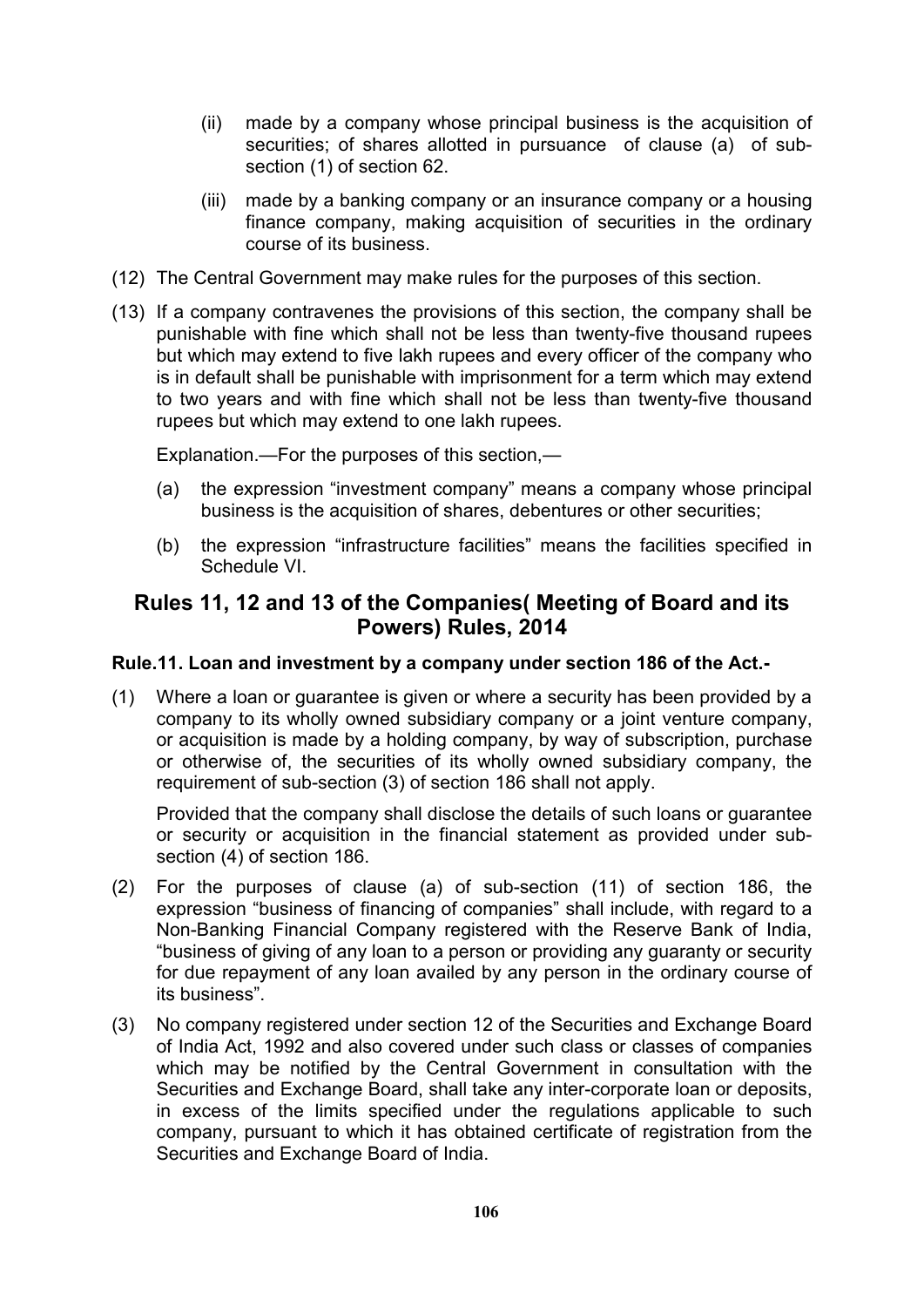### Rule.12. Register.-

- (1) Every company giving loan or giving guarantee or providing security or making an acquisition of securities shall, from the date of its incorporation, maintain a register in Form MBP 2 and enter therein separately, the particulars of loans and guarantees given, securities provided and acquisitions made as aforesaid
- (2) The entries in the register shall be made chronologically in respect of each such transaction within seven days of making such loan or giving guarantee or providing security or making acquisition.
- (3) The register shall be kept at the registered office of the company and the register shall be preserved permanently and shall be kept in the custody of the company secretary of the company or any other person authorised by the Board for the purpose.
- (4) The entries in the register (either manual or electronic) shall be authenticated by the company secretary of the company or by any other person authorised by the Board for the purpose.
- (5) For the purpose of sub-rule (4), the register can be maintained either manually or in electronic mode.
- (6) The extracts from the register maintained under sub-section (9) of section 186 may be furnished to any member of the company on payment of such fee as may be prescribed in the Articles of the company which shall not exceed ten rupees for each page.

#### Rule 13.Special Resolution.-

(1) Where the aggregate of the loans and investment so far made, the amount for which quarantee or security so far provided to or in all other bodies corporate along with the investment, loan, guarantee or security proposed to be made or given by the Board, exceed the limits specified under section 186, no investment or loan shall be made or guarantee shall be given or security shall be provided unless previously authorised by a special resolution passed in a general meeting.

Explanation.-For the purpose of this sub-rule, it is clarified that it would sufficient compliance if such special resolution is passed within one year from the date of notification of this section.

(2) A resolution passed at a general meeting in terms of sub-section (3) of section 186 to give any loan or guarantee or investment or providing any security or the acquisition under sub section (2) of section 186 shall specify the total amount up to which the Board of Directors are authorised to give such loan or guarantee, to provide such security or make such acquisition:

Provided, that the company shall disclose to the members in the financial statement the full particulars in accordance with the provision of sub-section (4) of section 186.

#### Clarification with regard to section 185 and 186 of the Companies Act 2013 loans and advances to employees -

Ministry of Corporate Affairs vide General Circular No. 04/2015 dated 10<sup>th</sup> March. 2015 has clarified that loans and/or advances made by the companies to their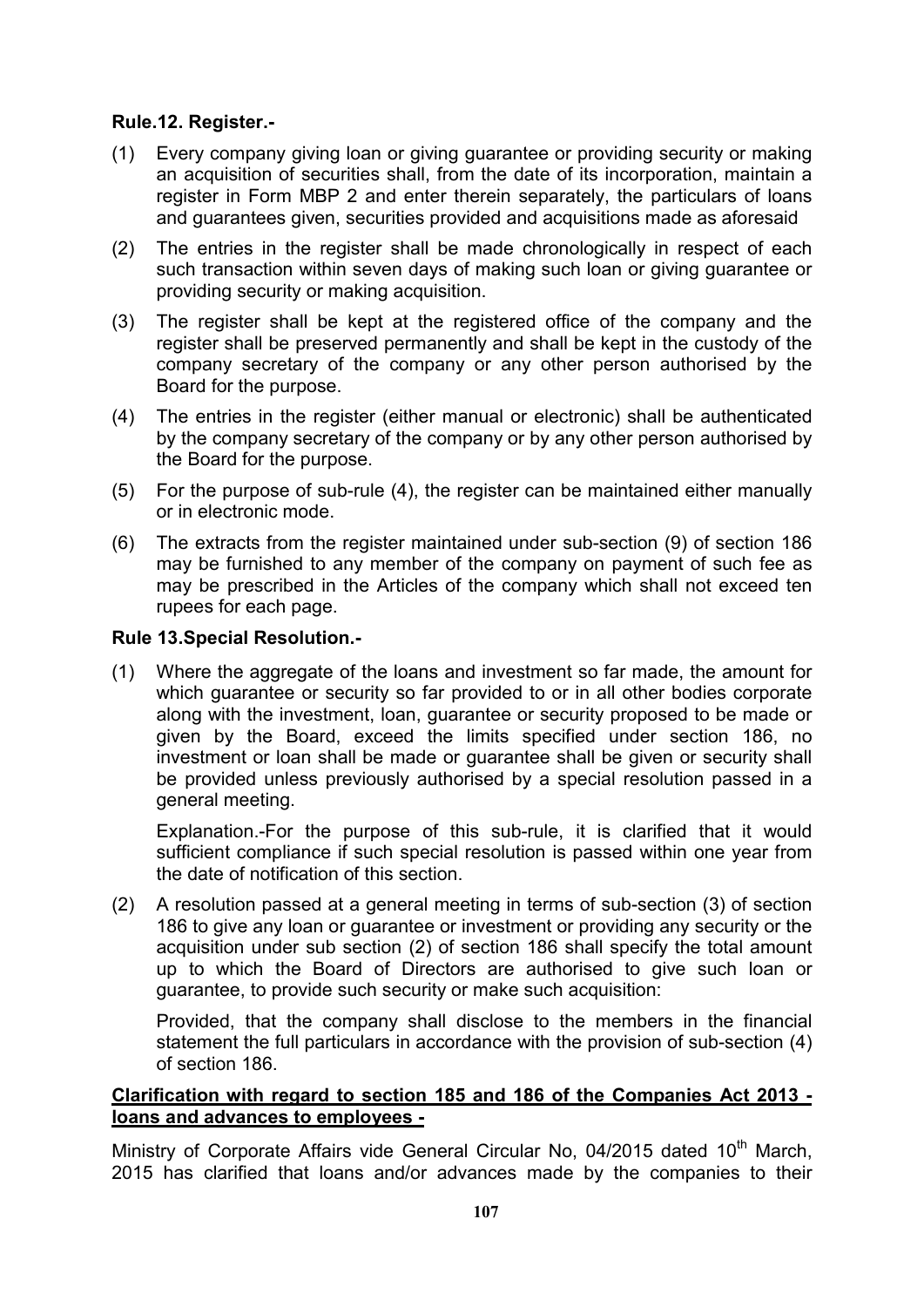employees, other than the managing or whole time directors (which is governed by section 185) are not governed by the requirements of section 186 of the Companies Act, 2013. This clarification will, however, be applicable if such loans/advances to employees are in accordance with the conditions of service applicable to employees and are also in accordance with the remuneration policy, in cases where such policy is required to be formulated.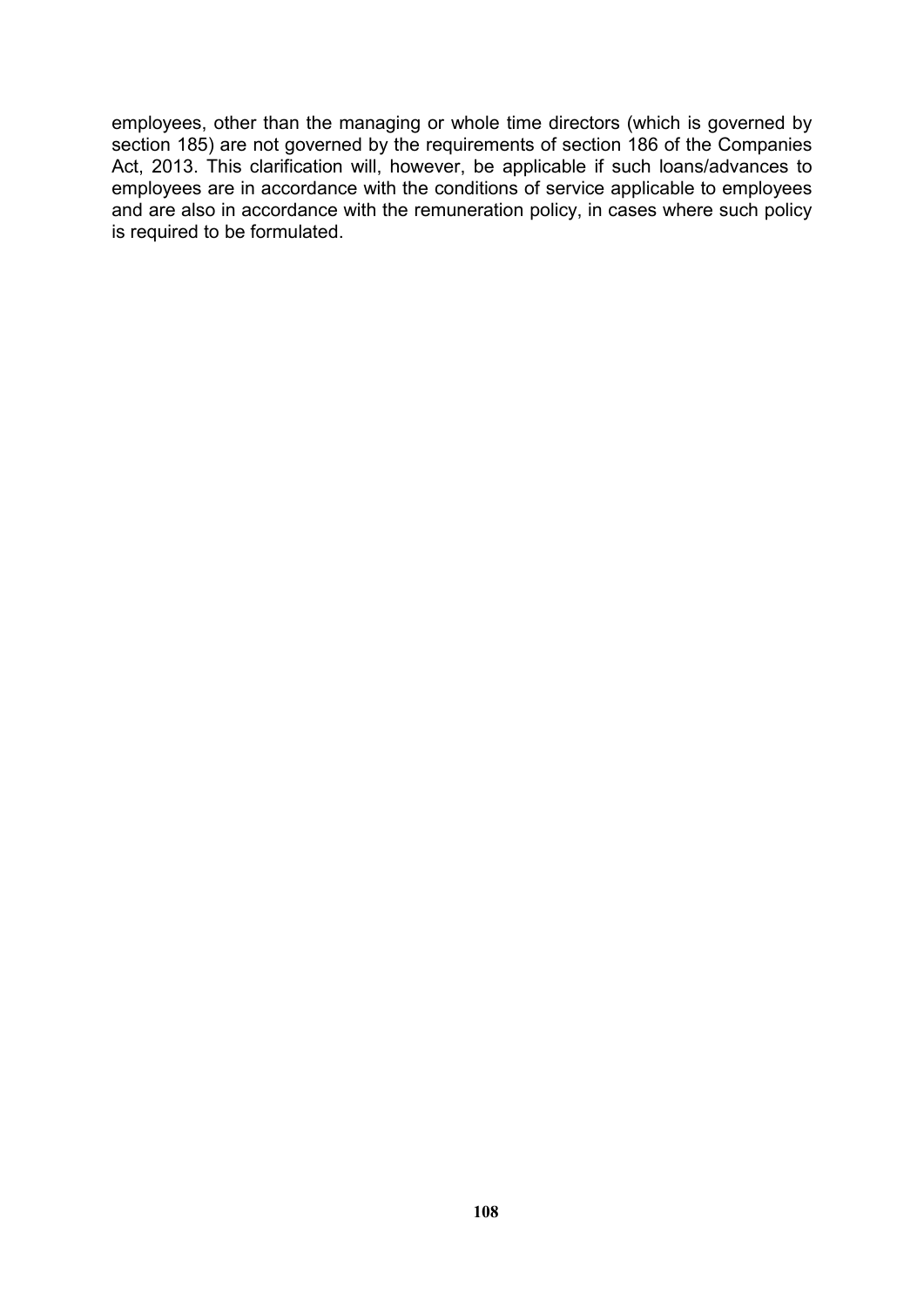# *Appendix VI*

# Text of the Companies (Cost Records and Audit) Rules, 2014

1. Short title and commencement.- (1) These rules may be called the Companies (cost records and audit) Rules, 2014.

- (2) They shall come into force on the date of publication in the Official Gazette.
- 2. Definitions: In these rules, unless the context otherwise requires –
- (a) "Act" means the Companies Act, 2013 (18 of 2013);
- (aa) "Central Excise Tariff Act Heading" means the heading as referred to in the additional notes in the first schedule to the Central Excise Tariff Act,1985;
- (b) "Cost Accountant in practice" means a cost accountant as defined in clause (b) of sub-section (1) of section 2 of the Cost and Works Accountants Act, 1959 (23 of 1959), who holds a valid certificate of practice under sub-section (1) of section 6 of that Act and who is deemed to be in practice under sub-section (2) of section 2 thereof, and includes a firm or limited liability partnership of cost accountants;
- (c) "cost auditor" means a Cost Accountant in practice, as defined in clause (b), who is appointed by the Board;
- (d) "cost audit report" means the report duly audited and signed by the cost auditor including attachment, annexure, qualifications or observations etc. to cost audit report;
- (e) "cost records" means books of account relating to utilisation of materials, labour and other items of cost as applicable to the production of goods or provision of services as provided in section 148 of the Act and these rules;
- (f) "form" means a form annexed to these rules;
- (g) "institute" means the Institute of Cost Accountants of India constituted under the Cost and Works Accountants Act, 1959 (23 of 1959);
- (h) all other words and expressions used in these rules but not defined, and defined in the Act or in the Companies (Specification of Definition Details) Rules, 2014 shall have the same meanings as assigned to them in the Act or in the said rules.

3. Application of cost records.—For the purposes of sub-section (1) of section 148 of the Act, the class of companies, including Foreign Companies defined clause (42) of section 2 of the Act, engaged in the production of the goods or providing services, specified in the table below, having an overall turnover from all its products and services of rupees thirty five crore or more during the immediately preceding financial year, shall include cost records for such products or services in their books of account, namely:-

#### Note - Readers may refer the table as given in the Rules for further details.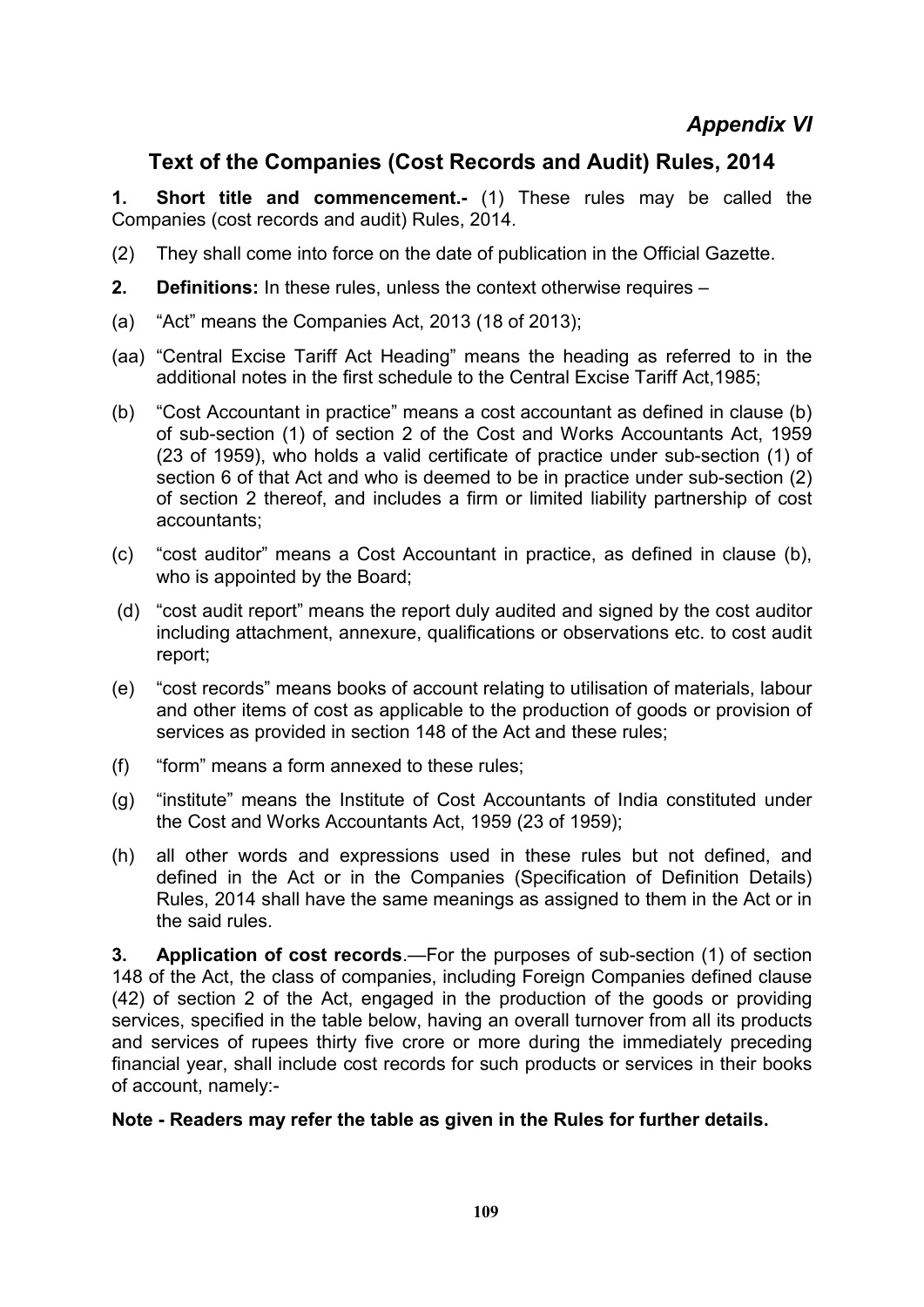### 4. Applicability for cost audit.-

- (1) Every company specified in item (A) of the rule of rule 3 shall get its cost records audited in accordance with these rules if the overall annual turnover of the company from all its products and services during the immediately preeding financial year is rupees fifty crore or more and the aggregate turnover of the individual product or products or service or services for which cost records are required to be maintained under rule 3 is rupees twenty five crore or more.
- (2) Every company specified in item (B) of rule 3, shall get its cost records audited in accordance with these rules if the overall annual turnover of the company from all its products and services during the immediately preceding financial year is rupees one hundred crore or more and the aggregate turnover of the individual product or products or service or services for which cost records are required to be maintained under rule 3 is rupees thirty five crore or more.
- (3) The requirement for cost audit under these rules shall not apply to a company which is covered in rule 3 and –
	- (i) whose revenue from exports, in foreign exchange, exceeds, seventy five percent of its total revenue; or
	- (ii) which is operating from a special economic zone.

### 5. Maintenance of records.-

(1) Every company under these rules including all units and branches thereof, shall, in respect of each of its financial year commencing on or after the 1<sup>st</sup> day of April, 2014, maintain cost records in form CRA-1.

Provided that in case of company covered in serial numbers 12 and serial numbers 24 to 32 of item (B) of rule 3, the requirement under this rule shall apply in respect of each of its financial year commencing on or after  $1<sup>st</sup>$  day of April, 2015.

- (2) The cost records referred to in sub-rule (1) shall be maintained on regular basis in such manner as to facilitate calculation of per unit cost of production or cost of operations, cost of sales and margin for each of its products and activities for every financial year on monthly or quarterly or half-yearly or annual basis.
- (3) The cost records shall be maintained in such manner so as to enable the company to exercise, as far as possible, control over the various operations and costs to achieve optimum economies in 110tilization of resources and these records shall also provide necessary data which is required to be furnished under these rules.

### 6. Cost audit.-

- (1) The category of companies specified in rule 3 and the thresholds limits laid down in rule 4, shall within one hundred and eighty days of the commencement of every financial year, appoint a cost auditor.
- (2) Every company referred to in sub-rule (1) shall inform the cost auditor concerned of his or its appointment as such and file a notice of such appointment with the Central Government within a period of thirty days of the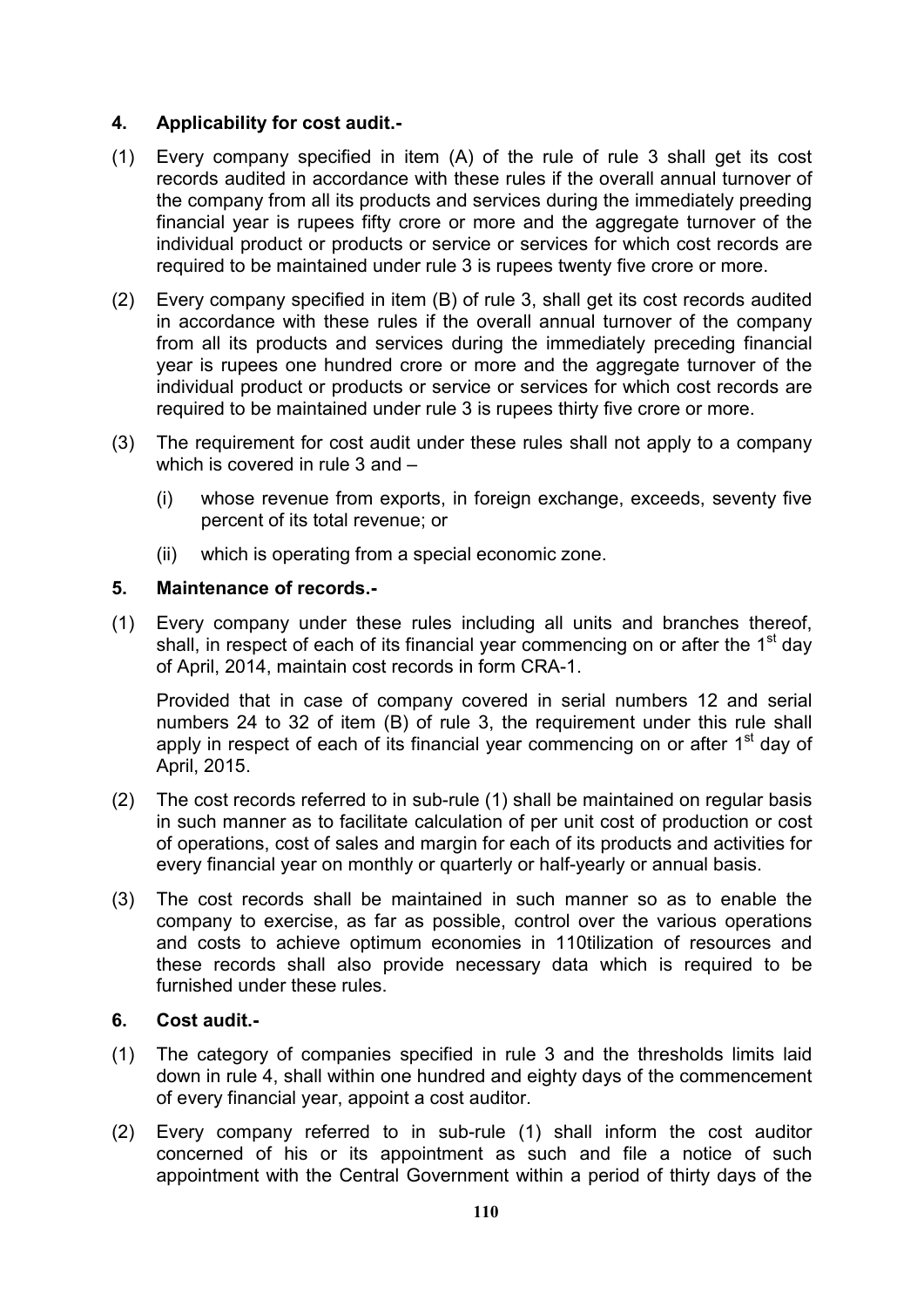Board meeting in which such appointment is made or within a period of one hundred and eighty days of the commencement of the financial year, whichever is earlier, through electronic mode, in form CRA-2, along with the fee as specified in Companies (Registration Offices and Fees) Rules, 2014.

- (3) Every cost auditor appointed as such shall continue in such capacity till the expiry of one hundred and eighty days from the closure of the financial year or till he submits the cost audit report, for the financial year for which he has been appointed.
- (3A) Any casual vacancy in the office of a cost auditor whether due to resignation, death or removal, shall be filled by the board of director within thirty days of occurrence of such vacancy and the company shall inform the central government in Form CRA-2 within thirty days of such appointment of cost auditor;
- (4) Every cost auditor, who conducts an audit of the cost records of a company, shall submit the cost audit report along with his or its reservations or qualifications or observations or suggestions, if any, in form CRA-3.
- (5) Every cost auditor shall forward his report to the Board of Directors of the company within a period of one hundred and eighty days from the closure of the financial year to which the report relates and the Board of Directors shall consider and examine such report particularly any reservation or qualification contained therein.
- (6) Every company covered under these rules shall, within a period of thirty days from the date of receipt of a copy of the cost audit report, furnish the Central Government with such report along with full information and explanation on every reservation or qualification contained therein, in form CRA-4 along with fees specified in the Companies (Registration Offices and Fees) Rules, 2014.
- (7) The provisions of sub-section (12) of section 143 of the Act and the relevant rules made thereunder shall apply mutatis mutandis to a cost auditor during performance of his functions under section 148 of the Act and these rules.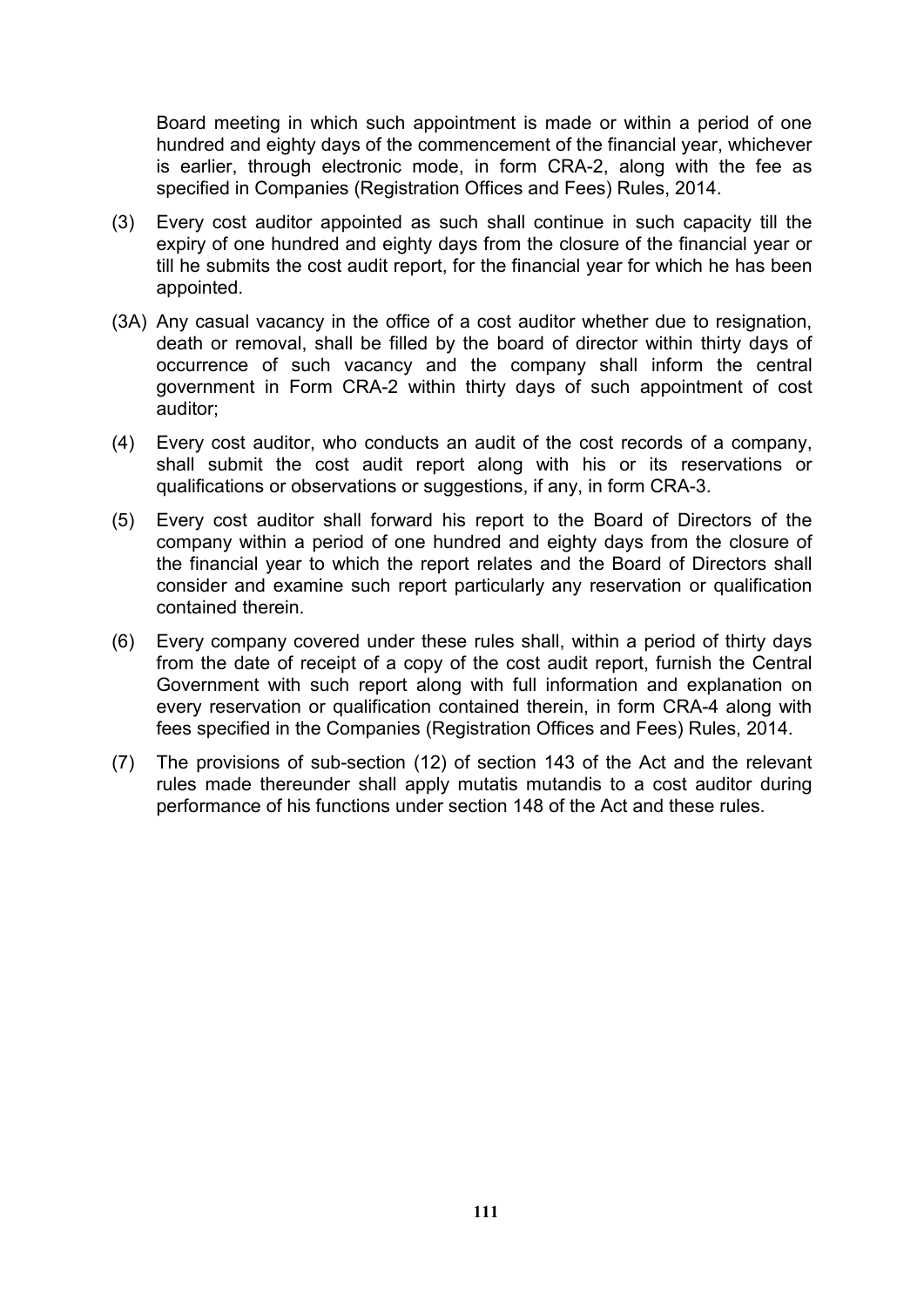## Text of Section 197 of Companies Act, 2013 and Relevant Extract of the Rules and Schedule V

197. (1) The total managerial remuneration payable by a public company, to its directors, including managing director and whole-time director, and its manager in respect of any financial year shall not exceed eleven per cent of the net profits of that company for that financial year computed in the manner laid down in section 198 except that the remuneration of the directors shall not be deducted from the gross profits:

Provided that the company in general meeting may, with the approval of the Central Government, authorise the payment of remuneration exceeding eleven per cent of the net profits of the company, subject to the provisions of Schedule V:

Provided further that, except with the approval of the company in general meeting,—

- (i) the remuneration payable to any one managing director; or whole-time director or manager shall not exceed five per cent of the net profits of the company and if there is more than one such director remuneration shall not exceed ten per cent of the net profits to all such directors and manager taken together;
- (ii) the remuneration payable to directors who are neither managing directors nor whole-time directors shall not exceed,—
	- (A) one per cent of the net profits of the company, if there is a managing or whole-time director or manager;
	- (B) three per cent of the net profits in any other case.

(2) The percentages aforesaid shall be exclusive of any fees payable to directors under sub-section (5).

(3) Notwithstanding anything contained in sub-sections (1) and (2), but subject to the provisions of Schedule V, if, in any financial year, a company has no profits or its profits are inadequate, the company shall not pay to its directors, including any managing or whole time director or manager, by way of remuneration any sum exclusive of any fees payable to directors under sub-section (5) hereunder except in accordance with the provisions of Schedule V and if it is not able to comply with such provisions, with the previous approval of the Central Government.

(4) The remuneration payable to the directors of a company, including any managing or whole-time director or manager, shall be determined, in accordance with and subject to the provisions of this section, either by the articles of the company, or by a resolution or, if the articles so require, by a special resolution, passed by the company in general meeting and the remuneration payable to a director determined aforesaid shall be inclusive of the remuneration payable to him for the services rendered by him in any other capacity:

Provided that any remuneration for services rendered by any such director in other capacity shall not be so included if—

(a) the services rendered are of a professional nature; and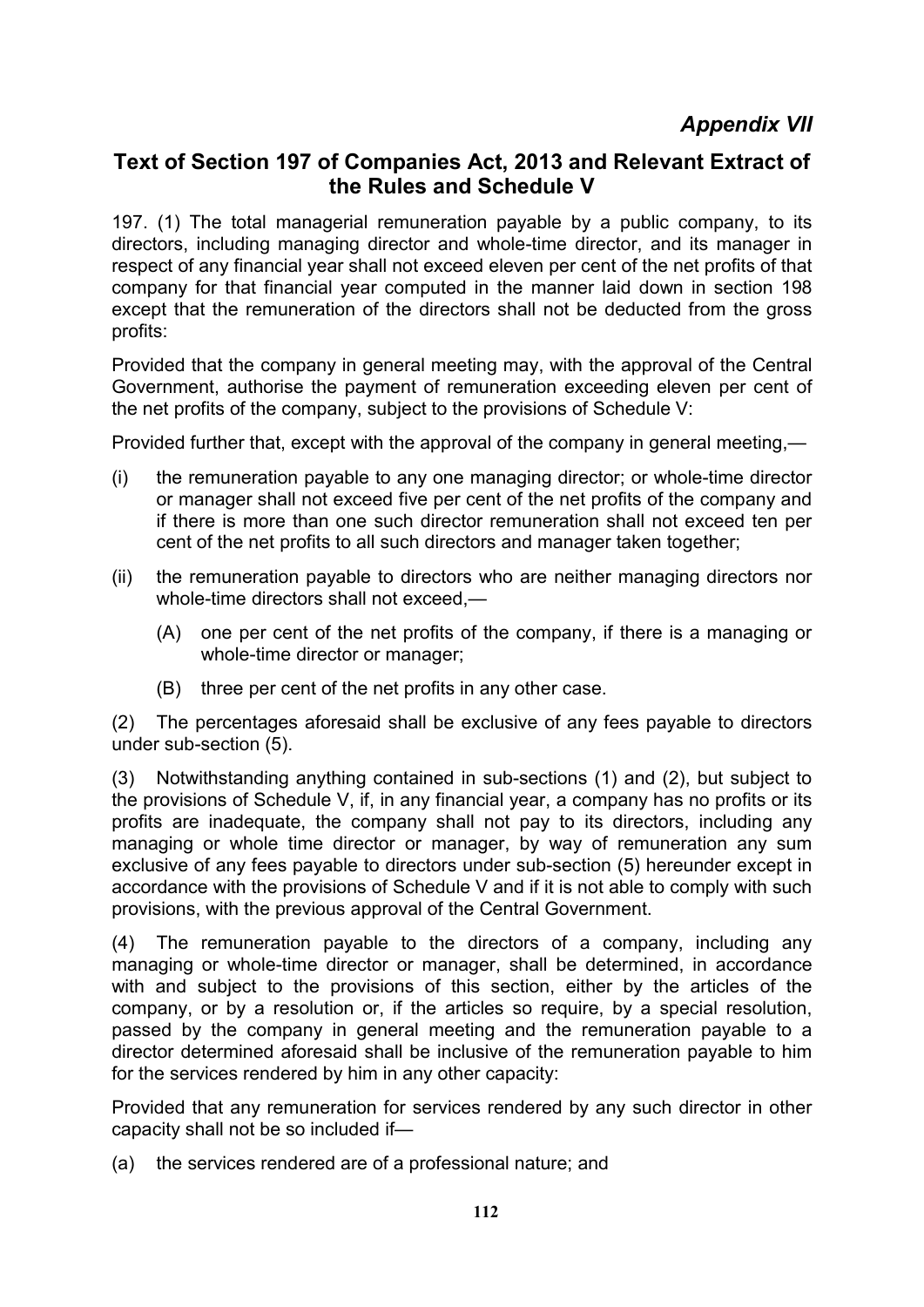(b) in the opinion of the Nomination and Remuneration Committee, if the company is covered under sub-section (1) of section 178, or the Board of Directors in other cases, the director possesses the requisite qualification for the practice of the profession.

(5) A director may receive remuneration by way of fee for attending meetings of the Board or Committee thereof or for any other purpose whatsoever as may be decided by the Board:

Provided that the amount of such fees shall not exceed the amount as may be prescribed:

Provided further that different fees for different classes of companies and fees in respect of independent director may be such as may be prescribed.

(6) A director or manager may be paid remuneration either by way of a monthly payment or at a specified percentage of the net profits of the company or partly by one way and partly by the other.

(7) Notwithstanding anything contained in any other provision of this Act but subject to the provisions of this section, an independent director shall not be entitled to any stock option and may receive remuneration by way of fees provided under sub-section (5), reimbursement of expenses for participation in the Board and other meetings and profit related commission as may be approved by the members.

(8) The net profits for the purposes of this section shall be computed in the manner referred to in section 198.

(9) If any director draws or receives, directly or indirectly, by way of remuneration any such sums in excess of the limit prescribed by this section or without the prior sanction of the Central Government, where it is required, he shall refund such sums to the company and until such sum is refunded, hold it in trust for the company.

(10) The company shall not waive the recovery of any sum refundable to it under sub-section (9) unless permitted by the Central Government.

(11) In cases where Schedule V is applicable on grounds of no profits or inadequate profits, any provision relating to the remuneration of any director which purports to increase or has the effect of increasing the amount thereof, whether the provision be contained in the company's memorandum or articles, or in an agreement entered into by it, or in any resolution passed by the company in general meeting or its Board, shall not have any effect unless such increase is in accordance with the conditions specified in that Schedule and if such conditions are not being complied, the approval of the Central Government had been obtained.

(12) Every listed company shall disclose in the Board's report, the ratio of the remuneration of each director to the median employee's remuneration and such other details as may be prescribed.

(13) Where any insurance is taken by a company on behalf of its managing director, whole-time director, manager, Chief Executive Officer, Chief Financial Officer or Company Secretary for indemnifying any of them against any liability in respect of any negligence, default, misfeasance, breach of duty or breach of trust for which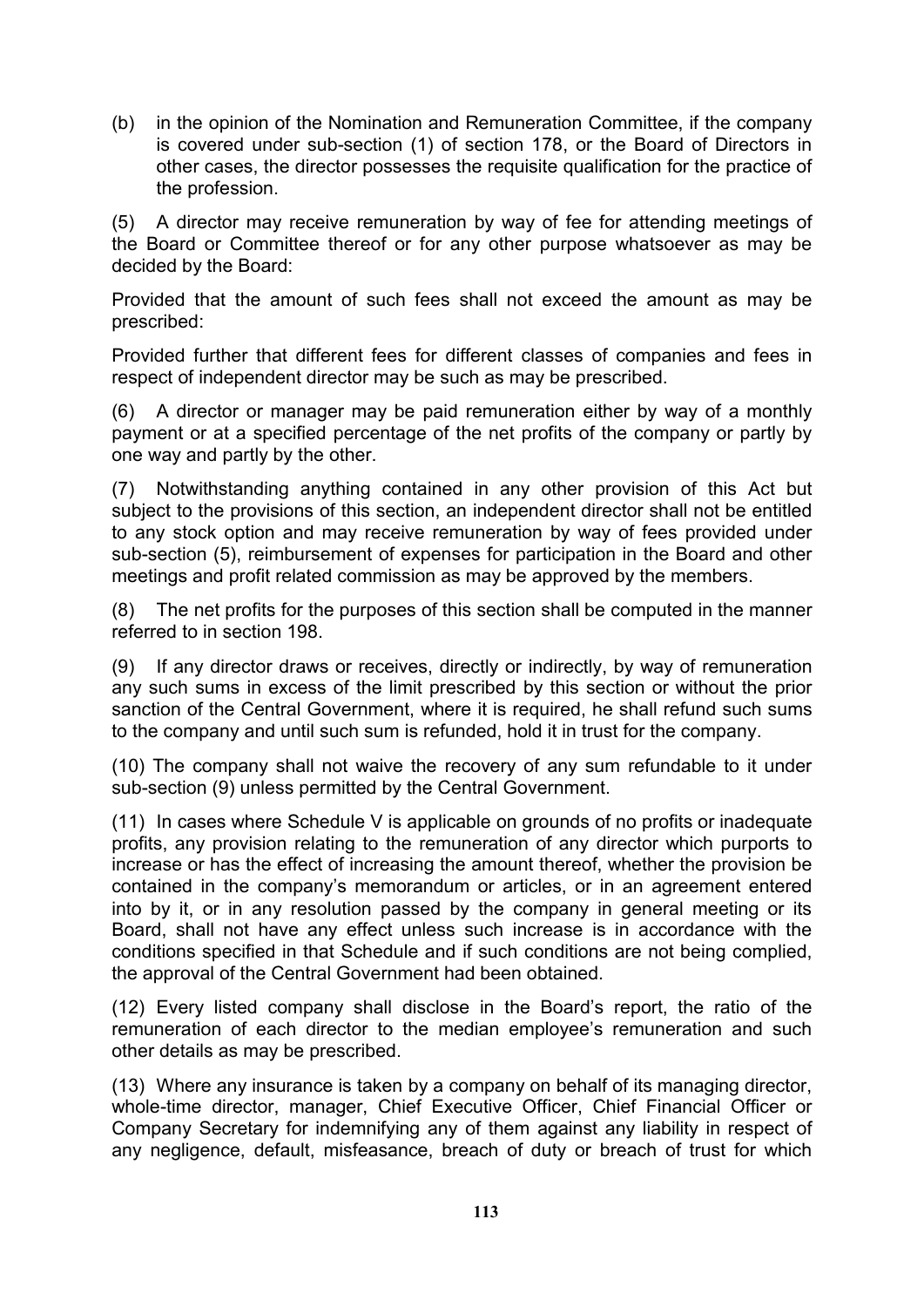they may be guilty in relation to the company, the premium paid on such insurance shall not be treated as part of the remuneration payable to any such personnel:

Provided that if such person is proved to be guilty, the premium paid on such insurance shall be treated as part of the remuneration.

(14) Subject to the provisions of this section, any director who is in receipt of any commission from the company and who is a managing or whole-time director of the company shall not be disqualified from receiving any remuneration or commission from any holding company or subsidiary company of such company subject to its disclosure by the company in the Board's report.

(15) If any person contravenes the provisions of this section, he shall be punishable with fine which shall not be less than one lakh rupees but which may extend to five lakh rupees.

#### Rule 4 and 5 of Companies (Appointment and Remuneration of Managerial Personnel) Rules, 2014.

Rule 4. Sitting fees.- A company may pay a sitting fee to a director for attending meetings of the Board or committees thereof, such sum as may be decided by the Board of directors thereof which shall not exceed one lakh rupees per meeting of the Board or committee thereof:

Provided that for Independent Directors and Women Directors, the sitting fee shall not be less than the sitting fee payable to other directors.

Rule 5. Disclosure in Board's report.-(1) Every listed company shall disclose in the Board's report-

- (i) the ratio of the remuneration of each director to the median remuneration of the employees of the company for the financial year;
- (ii) the percentage increase in remuneration of each director, Chief Financial Officer, Chief Executive Officer, Company Secretary or Manager, if any, in the financial year;
- (iii) the percentage increase in the median remuneration of employees in the financial year;
- (iv) the number of permanent employees on the rolls of company;
- (v) the explanation on the relationship between average increase in remuneration and company performance;
- (vi) comparison of the remuneration of the Key Managerial Personnel against the performance of the company;
- (vii) variations in the market capitalisation of the company, price earnings ratio as at the closing date of the current financial year and previous financial year and percentage increase over decrease in the market quotations of the shares of the company in comparison to the rate at which the company came out with the last public offer in case of listed companies, and in case of unlisted companies, the variations in the net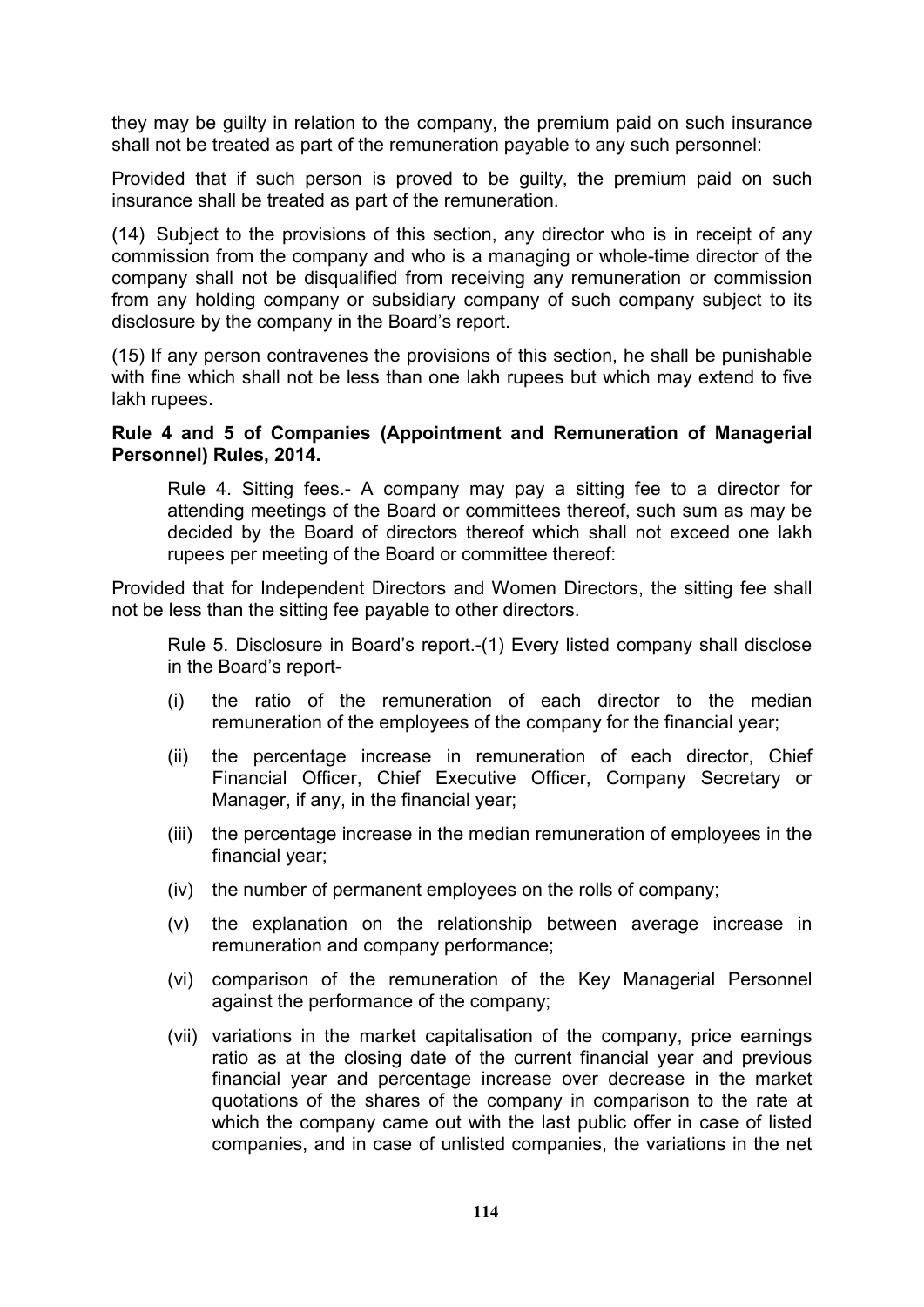worth of the company as at the close of the current financial year and previous financial year;

- (viii) average percentile increase already made in the salaries of employees other than the managerial personnel in the last financial year and its comparison with the percentile increase in the managerial remuneration and justification thereof and point out if there are any exceptional circumstances for increase in the managerial remuneration;
- (ix) comparison of the each remuneration of the Key Managerial Personnel against the performance of the company;
- (x) the key parameters for any variable component of remuneration availed by the directors;
- (xi) the ratio of the remuneration of the highest paid director to that of the employees who are not directors but receive remuneration in excess of the highest paid director during the year; and
- (xii) affirmation that the remuneration is as per the remuneration policy of the company.

Explanation.- For the purposes of this rule.- (i) the expression "median" means the numerical value separating the higher half of a population from the lower half and the median of a finite list of numbers may be found by arranging all the observations from lowest value to highest value and picking the middle one;

(ii) if there is an even number of observations, the median shall be the average of the two middle values.

(2) The board's report shall include a statement showing the name of every employee of the company, who-

- (i) if employed throughout the financial year, was in receipt of remuneration for that year which, in the aggregate, was not less than sixty lakh rupees;
- (ii) if employed for a part of the financial year, was in receipt of remuneration for any part of that year, at a rate which, in the aggregate, was not less than five lakh rupees per month;
- (iii) if employed throughout the financial year or part thereof, was in receipt of remuneration in that year which, in the aggregate, or as the case may be, at a rate which, in the aggregate, is in excess of that drawn by the managing director or whole-time director or manager and holds by himself or along with his spouse and dependent children, not less than two percent of the equity shares of the company.
- (3) The statement referred to in sub-rule (2) shall also indicate -
- (i) designation of the employee;
- (ii) remuneration received;
- (iii) nature of employment, whether contractual or otherwise;
- (iv) qualifications and experience of the employee;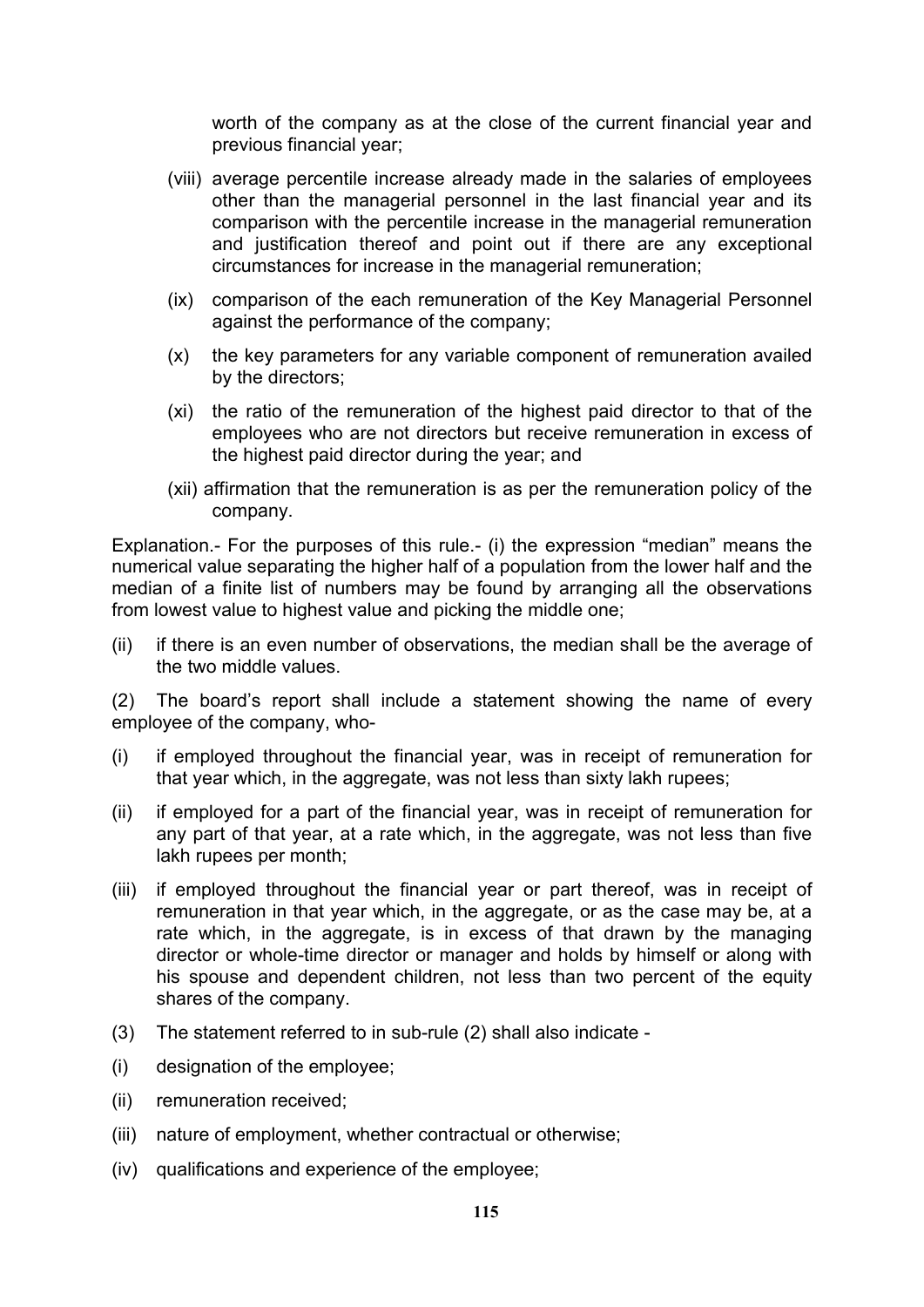- (v) date of commencement of employment;
- (vi) the age of such employee;
- (vii) the last employment held by such employee before joining the company;
- (viii) the percentage of equity shares held by the employee in the company within the meaning of clause (iii) of sub-rule (2) above; and
- (ix) whether any such employee is a relative of any director or manager of the company and if so, name of such director or manager:

Provided that the particulars of employees posted and working in a country outside India, not being directors or their relatives, drawing more than sixty lakh rupees per financial year or five lakh rupees per month, as the case may be, as may be decided by the Board, shall not be circulated to the members in the Board's report, but such particulars shall be filed with the Registrar of Companies while filing the financial statement and Board Reports:

Provided further that such particulars shall be made available to any shareholder on a specific request made by him in writing before the date of such Annual General Meeting wherein financial statements for the relevant financial year are proposed to be adopted by shareholders and such particulars shall be made available by the company within three days from the date of receipt of such request from shareholders:

Provided also that, in case of request received even after the date of completion of Annual General Meeting, such particulars shall be made available to the shareholders, within seven days from the date of receipt of such request.

## Schedule V

## PART II - REMUNERATION

### Section I.— Remuneration payable by companies having profits:

Subject to the provisions of section 197, a company having profits in a financial year may pay remuneration to a managerial person or persons not exceeding the limits specified in such section.

### Section II.— Remuneration payable by companies having no profit or inadequate profit without Central Government approval:

Where in any financial year during the currency of tenure of a managerial person, a company has no profits or its profits are inadequate, it may, without Central Government approval, pay remuneration to the managerial person not exceeding the higher of the limits under (*A*) and (*B*) given below:—

| Where the effective capital is     | Limit of yearly remuneration payable<br>shall not exceed (Rupees) |
|------------------------------------|-------------------------------------------------------------------|
| (i) Negative or less than 5 crores | 30 lakhs                                                          |

(*A*):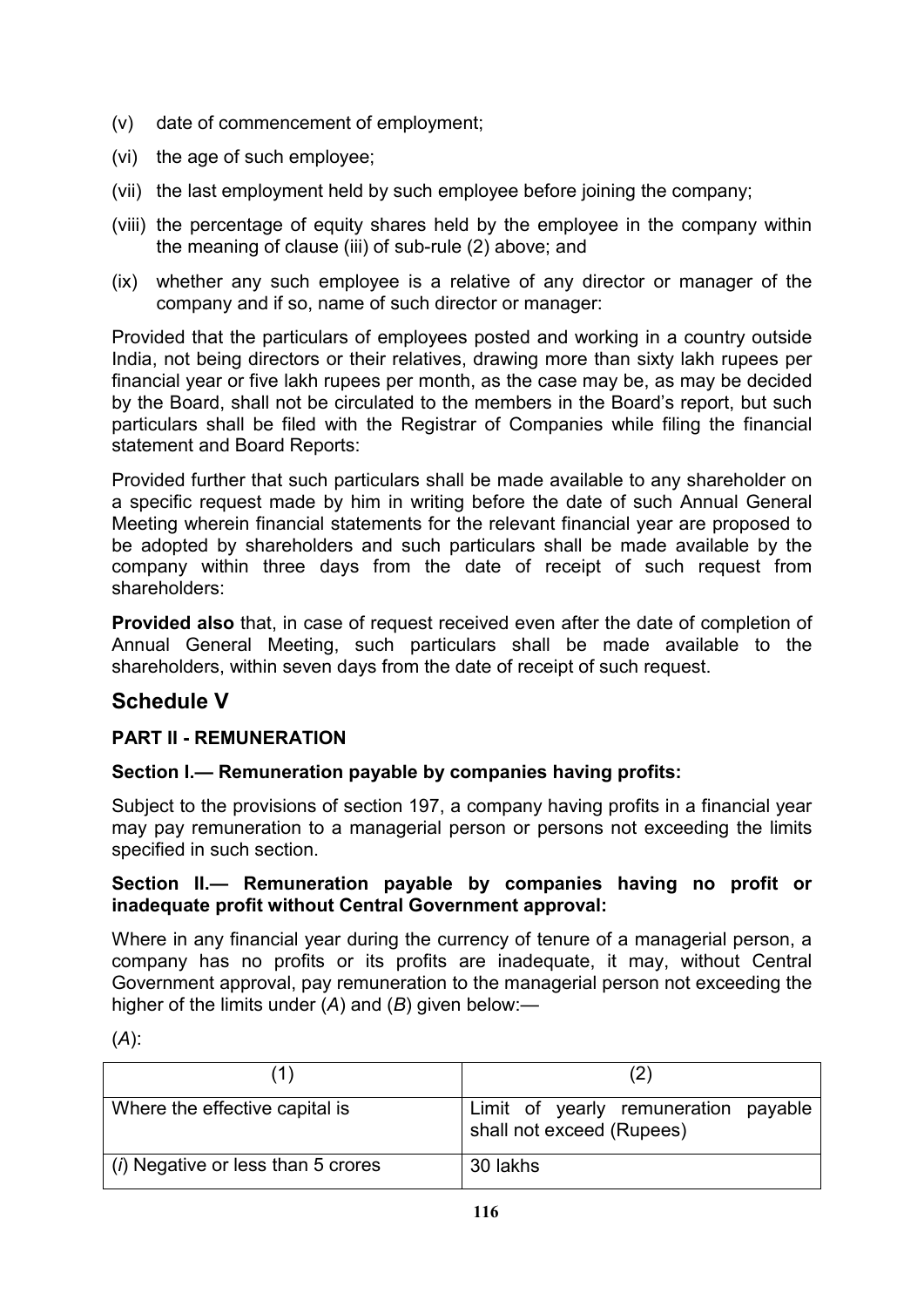| $\vert$ (ii) 5 crores and above but less than 100   42 lakhs<br>crores |                                                                                     |
|------------------------------------------------------------------------|-------------------------------------------------------------------------------------|
| $(iii)$ 100 crores and above but less $\frac{1}{10}$ 60 lakhs          |                                                                                     |
| than250 crores                                                         |                                                                                     |
| $\int$ (iv) 250 crores and above                                       | 60 lakhs <i>plus</i> 0.01% of the effective<br>capital in excess of Rs. 250 crores: |

Provided that the above limits shall be doubled if the resolution passed by the share holders is a special resolution.

*Explanation*.—It is hereby clarified that for a period less than one year, the limits shall be pro-rated.

(*B*) In the case of a managerial person who was not a security holder holding securities of the company of nominal value of rupees five lakh or more or an employee or a director of the company or not related to any director or promoter at any time during the two years prior to his appointment as a managerial person, — 2.5% of the current relevant profit:

Provided that if the resolution passed by the shareholders is a special resolution, this limit shall be doubled:

Provided further that the limits specified under this section shall apply, if—

- (*i*) payment of remuneration is approved by a resolution passed by the Board and, in the case of a company covered under sub-section (*1*) of section 178 also by the Nomination and Remuneration Committee;
- (*ii*) the company has not made any default in repayment of any of its debts (including public deposits) or debentures or interest payable thereon for a continuous period of thirty days in the preceding financial year before the date of appointment of such managerial person;
- (*iii*) a special resolution has been passed at the general meeting of the company for payment of remuneration for a period not exceeding three years;
- (*iv*) a statement along with a notice calling the general meeting referred to in clause (*iii*)is given to the shareholders containing the following information, namely:—
- I. General Information:
	- (1) Nature of industry
	- (2) Date or expected date of commencement of commercial production
	- (3) In case of new companies, expected date of commencement of activities as per project approved by financial institutions appearing in the prospectus
	- (4) Financial performance based on given indicators
	- (5) Foreign investments or collaborations, if any.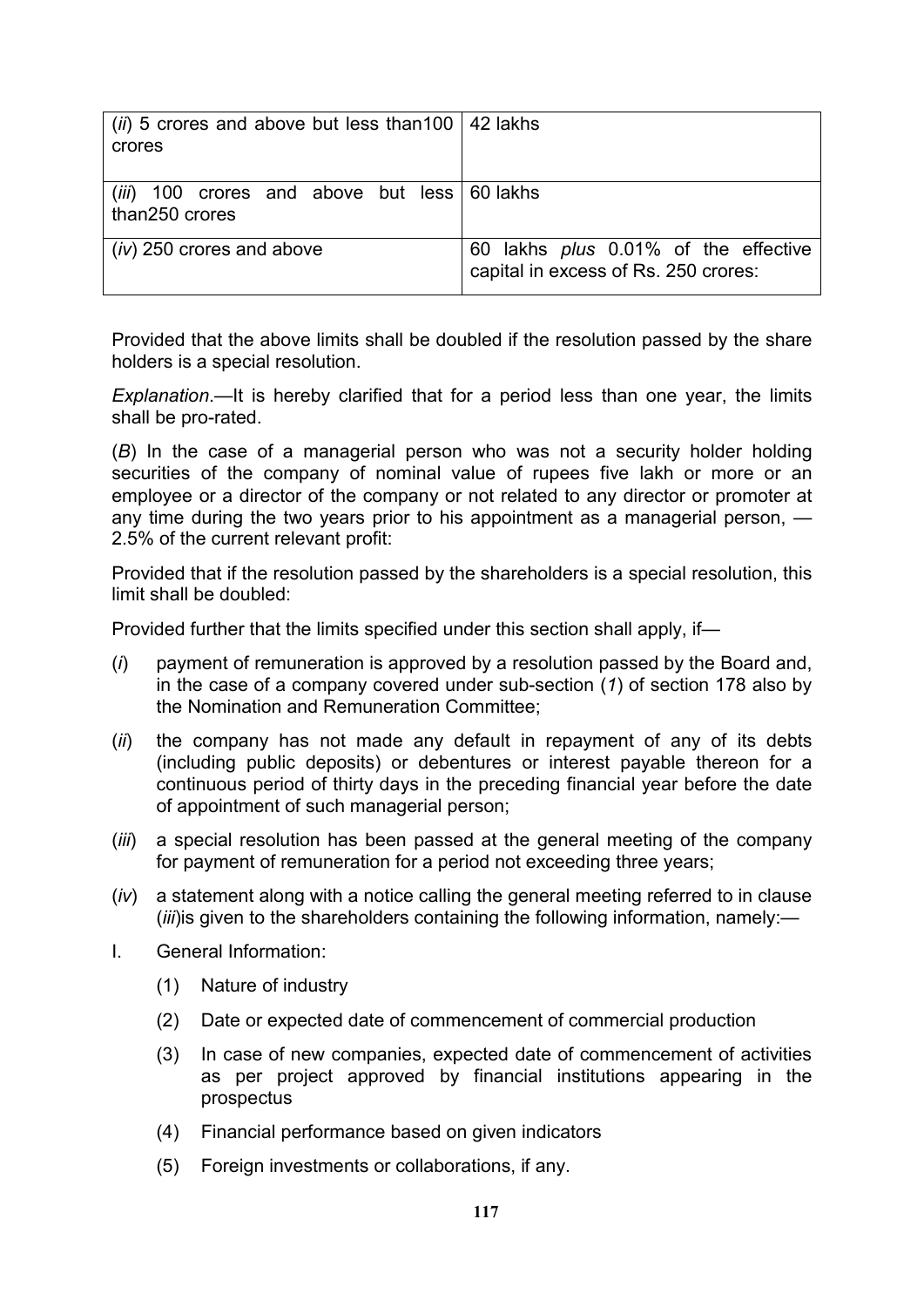- II. Information about the appointee:
	- (1) Background details
	- (2) Past remuneration
	- (3) Recognition or awards
	- (4) Job profile and his suitability
	- (5) Remuneration proposed
	- (6) Comparative remuneration profile with respect to industry, size of the company, profile of the position and person (in case of expatriates the relevant details would be with respect to the country of his origin)
	- (7) Pecuniary relationship directly or indirectly with the company, or relationship with the managerial personnel, if any.
- III. Other information:
	- (1) Reasons of loss or inadequate profits
	- (2) Steps taken or proposed to be taken for improvement
	- (3) Expected increase in productivity and profits in measurable terms.

#### IV. Disclosures:

The following disclosures shall be mentioned in the Board of Director's report under the heading "Corporate Governance", if any, attached to the financial statement:—

- (*i*) all elements of remuneration package such as salary, benefits, bonuses, stock options, pension, etc., of all the directors;
- (*ii*) details of fixed component and performance linked incentives along with the performance criteria;
- (*iii*) service contracts, notice period, severance fees;
- (*iv*) stock option details, if any, and whether the same has been issued at a discount as well as the period over which accrued and over which exercisable.

#### Section III.— Remuneration payable by companies having no profit or inadequate profit without Central Government approval in certain special circumstances:

In the following circumstances a company may, without the Central Government approval, pay remuneration to a managerial person in excess of the amounts provided in Section II above:—

(*a*) where the remuneration in excess of the limits specified in Section I or II is paid by any other company and that other company is either a foreign company or has got the approval of its shareholders in general meeting to make such payment, and treats this amount as managerial remuneration for the purpose of section 197 and the total managerial remuneration payable by such other company to its managerial persons including such amount or amounts is within permissible limits under section 197.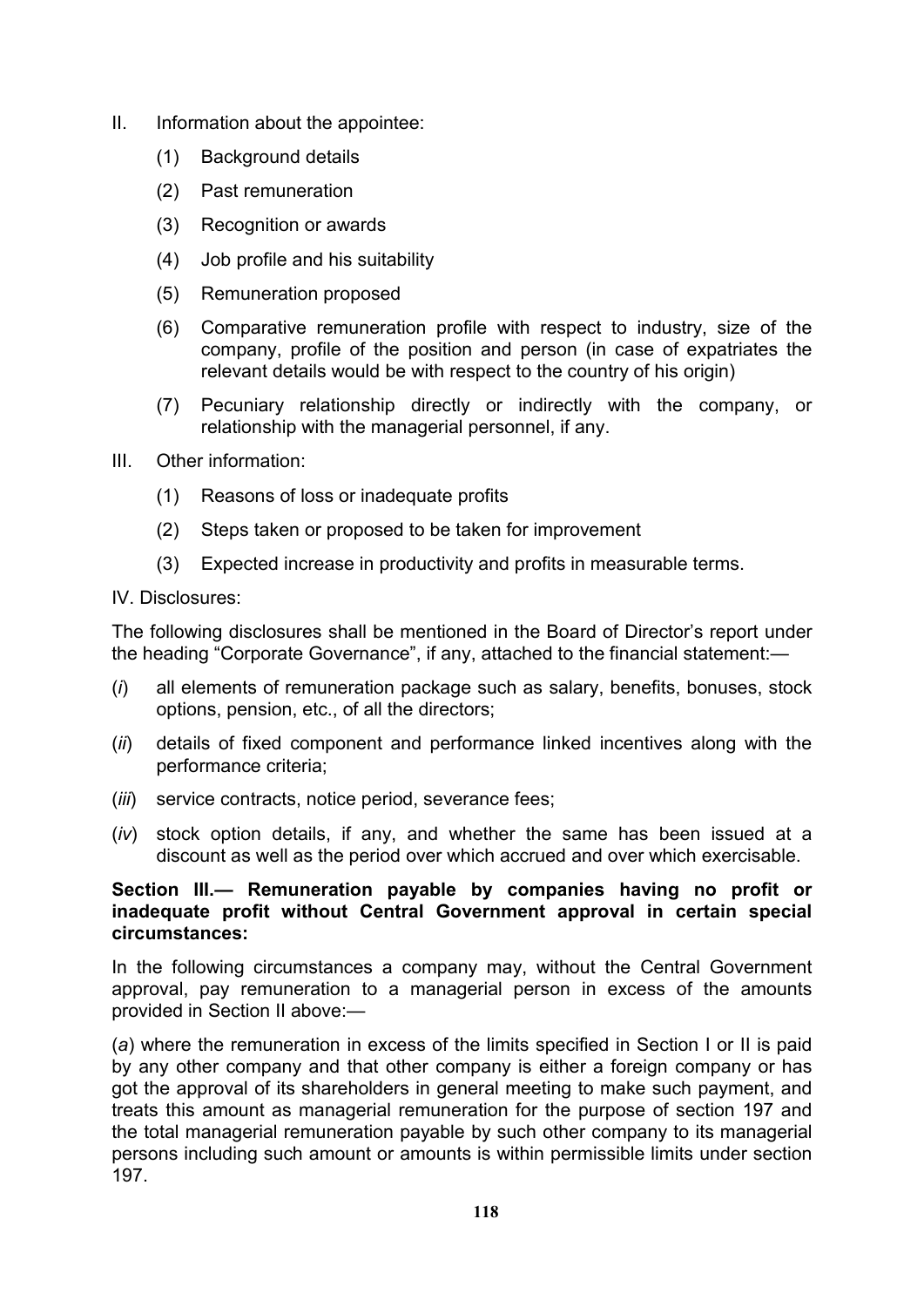(*b*) where the company—

(*i*) is a newly incorporated company, for a period of seven years from the date of its incorporation, or

(*ii*) is a sick company, for whom a scheme of revival or rehabilitation has been ordered by the Board for Industrial and Financial Reconstruction or National Company Law Tribunal, for a period of five years from the date of sanction of scheme of revival, it may pay remuneration up to two times the amount permissible under Section II.

(*c*) where remuneration of a managerial person exceeds the limits in Section II but the remuneration has been fixed by the Board for Industrial and Financial Reconstruction or the National Company Law Tribunal:

Provided that the limits under this Section shall be applicable subject to meeting all the conditions specified under Section II and the following additional conditions:—

(*i*) except as provided in para (*a*) of this Section, the managerial person is not receiving remuneration from any other company;

(*ii*) the auditor or Company Secretary of the company or where the company has not appointed a Secretary, a Secretary in whole-time practice, certifies that all secured creditors and term lenders have stated in writing that they have no objection for the appointment of the managerial person as well as the quantum of remuneration and such certificate is filed along with the return as prescribed under sub-section (*4*) of section 196.

(*iii*) the auditor or Company Secretary or where the company has not appointed a secretary, a secretary in whole-time practice certifies that there is no default on payments to any creditors, and all dues to deposit holders are being settled on time.

(*d*) a company in a Special Economic Zone as notified by Department of Commerce from time to time which has not raised any money by public issue of shares or debentures in India, and has not made any default in India in repayment of any of its debts (including public deposits) or debentures or interest payable thereon for a continuous period of thirty days in any financial year, may pay remuneration up to Rs. 2,40,00,000 per annum.

#### Section IV.— Perquisites not included in managerial remuneration:

1. A managerial person shall be eligible for the following perquisites which shall not be included in the computation of the ceiling on remuneration specified in Section II and Section III:—

(*a*) contribution to provident fund, superannuation fund or annuity fund to the extent these either singly or put together are not taxable under the Income-tax Act, 1961(43 of 1961);

(*b*) gratuity payable at a rate not exceeding half a month's salary for each completed year of service; and

(*c*) encashment of leave at the end of the tenure.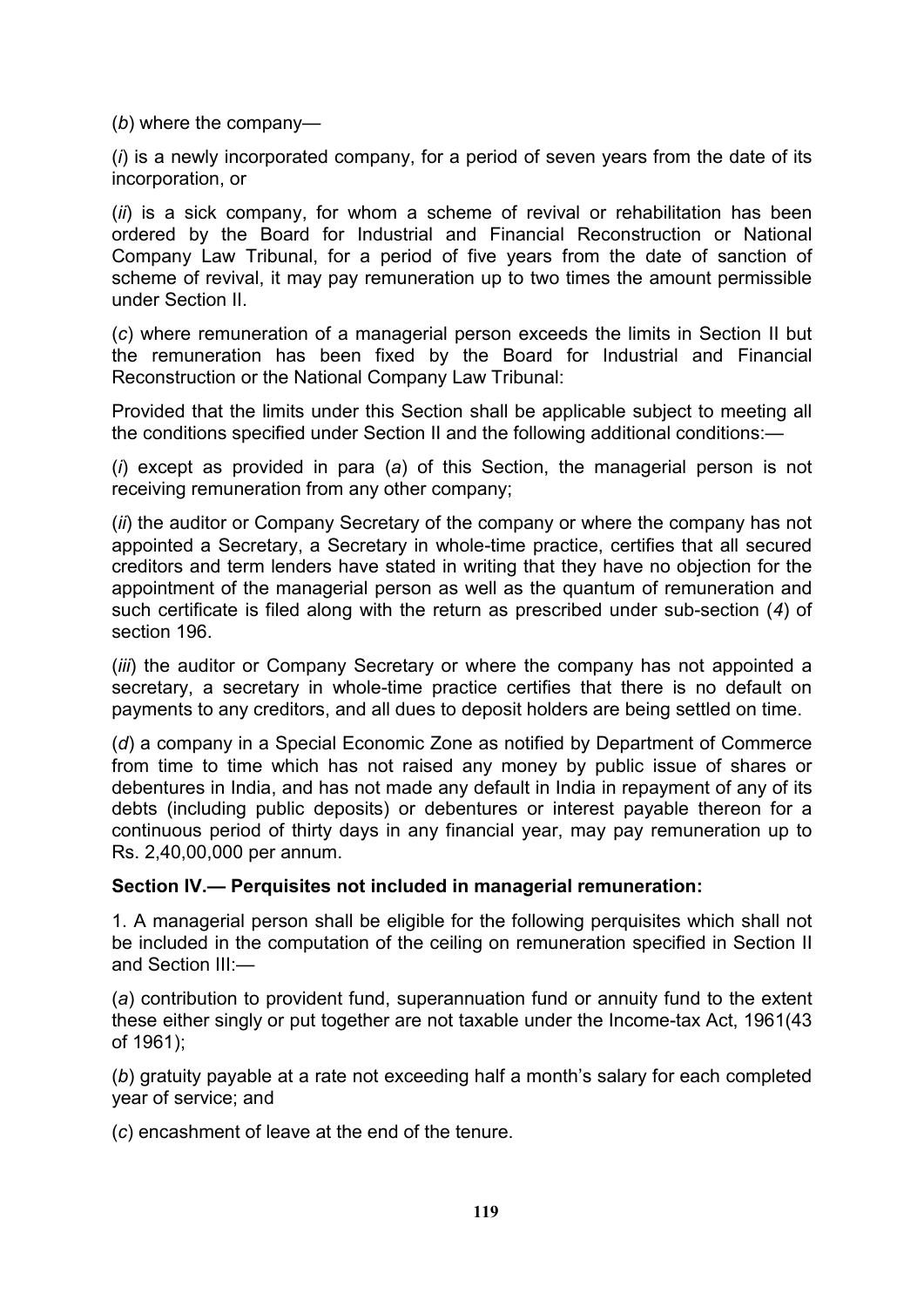2. In addition to the perquisites specified in paragraph 1 of this section, an expatriate managerial person (including a non-resident Indian) shall be eligible to the following perquisites which shall not be included in the computation of the ceiling on remuneration specified in Section II or Section III—

(*a*) *Children's education allowance*: In case of children studying in or outside India, an allowance limited to a maximum of Rs. 12,000 per month per child or actual expenses incurred, whichever is less. Such allowance is admissible up to a maximum of two children.

#### (*b*) *Holiday passage for children studying outside India or family staying abroad:*

Return holiday passage once in a year by economy class or once in two years by first class to children and to the members of the family from the place of their study or stay abroad to India if they are not residing in India, with the managerial person.

(*c*) *Leave travel concession:* Return passage for self and family in accordance with the rules specified by the company where it is proposed that the leave be spent in home country instead of anywhere in India.

*Explanation I.*— For the purposes of Section II of this Part, "effective capital" means the aggregate of the paid-up share capital (excluding share application money or advances against shares); amount, if any, for the time being standing to the credit of share premium account; reserves and surplus (excluding revaluation reserve); longterm loans and deposits repayable after one year (excluding working capital loans, over drafts, interest due on loans unless funded, bank guarantee, etc., and other short-term arrangements) as reduced by the aggregate of any investments (except in case of investment by an investment company whose principal business is acquisition of shares, stock, debentures or other securities),accumulated losses and preliminary expenses not written off.

*Explanation II*.— (*a*) Where the appointment of the managerial person is made in the year in which company has been incorporated, the effective capital shall be calculated as on the date of such appointment;

(*b*) In any other case the effective capital shall be calculated as on the last date of the financial year preceding the financial year in which the appointment of the managerial person is made.

*Explanation III*.— For the purposes of this Schedule, ''family'' means the spouse, dependent children and dependent parents of the managerial person.

*Explanation IV*.— The Nomination and Remuneration Committee while approving the remuneration under Section II or Section III, shall—

(*a*) take into account, financial position of the company, trend in the industry, appointee's qualification, experience, past performance, past remuneration, etc.;

(*b*) be in a position to bring about objectivity in determining the remuneration package while striking a balance between the interest of the company and the shareholders.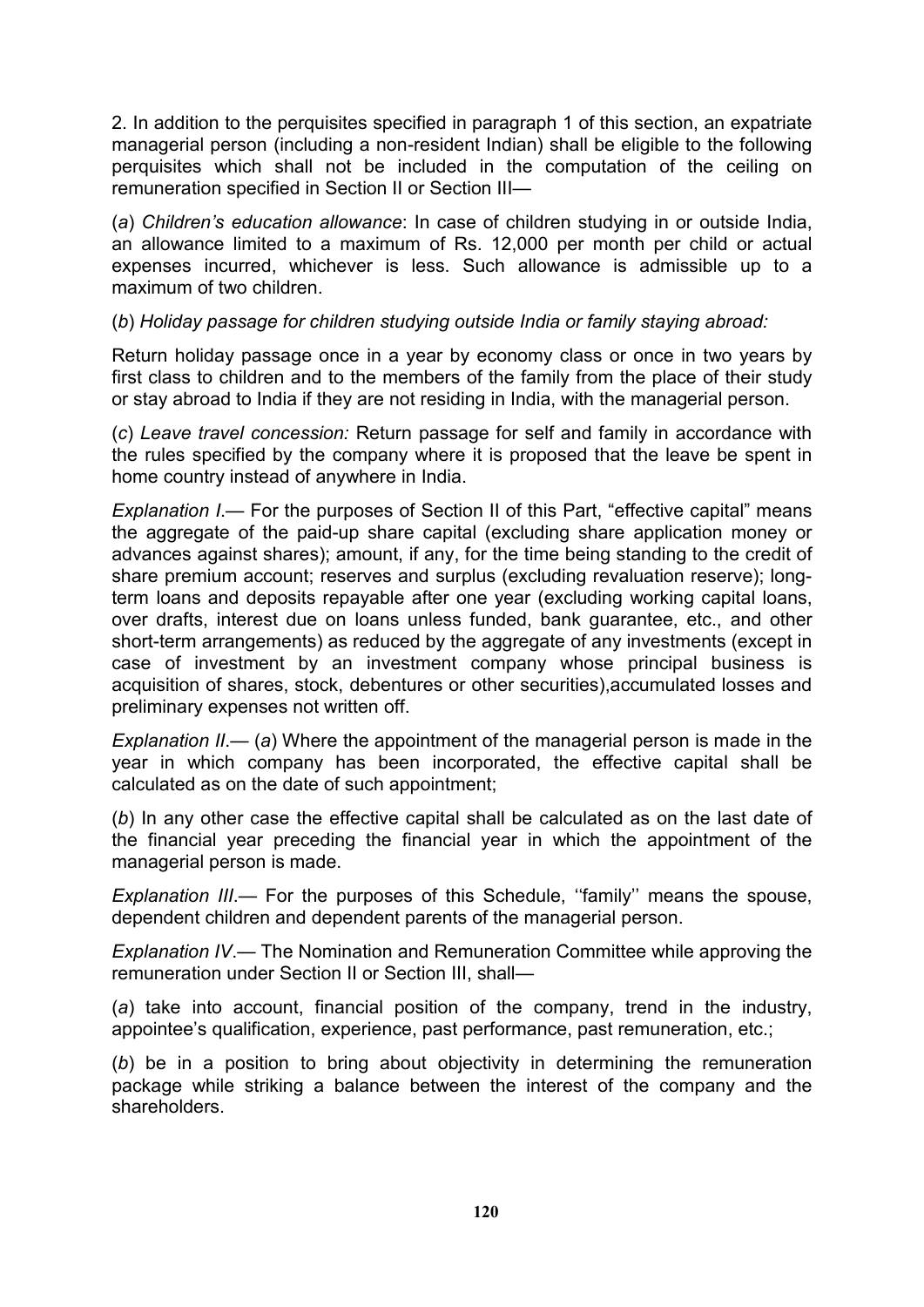*Explanation V*.— For the purposes of this Schedule, "negative effective capital" means the effective capital which is calculated in accordance with the provisions contained in *Explanation* I of this Part is less than zero.

*Explanation VI*.— For the purposes of this Schedule:—

(*A*) "current relevant profit" means the profit as calculated under section 198 but without deducting the excess of expenditure over income referred to in sub-section 4(l) thereof in respect of those years during which the managerial person was not an employee, director or shareholder of the company or its holding or subsidiary companies.

(*B*) "Remuneration" means remuneration as defined in clause (*78*) of section 2and includes reimbursement of any direct taxes to the managerial person.

### Section V. —Remuneration payable to a managerial person in two companies:

Subject to the provisions of sections I to IV, a managerial person shall draw remuneration from one or both companies, provided that the total remuneration drawn from the companies does not exceed the higher maximum limit admissible from any one of the companies of which he is a managerial person.

### PART III

### Provisions applicable to Parts I and II of this Schedule

1. The appointment and remuneration referred to in Part I and Part II of this Schedule shall be subject to approval by a resolution of the shareholders in general meeting.

2. The auditor or the Secretary of the company or where the company is not required to appointed a Secretary, a Secretary in whole-time practice shall certify that the requirement of this Schedule have been complied with and such certificate shall be incorporated in the return filed with the Registrar under sub-section (*4*) of section 196.

### PART IV

The Central Government may, by notification, exempt any class or classes of companies from any of the requirements contained in this Schedule.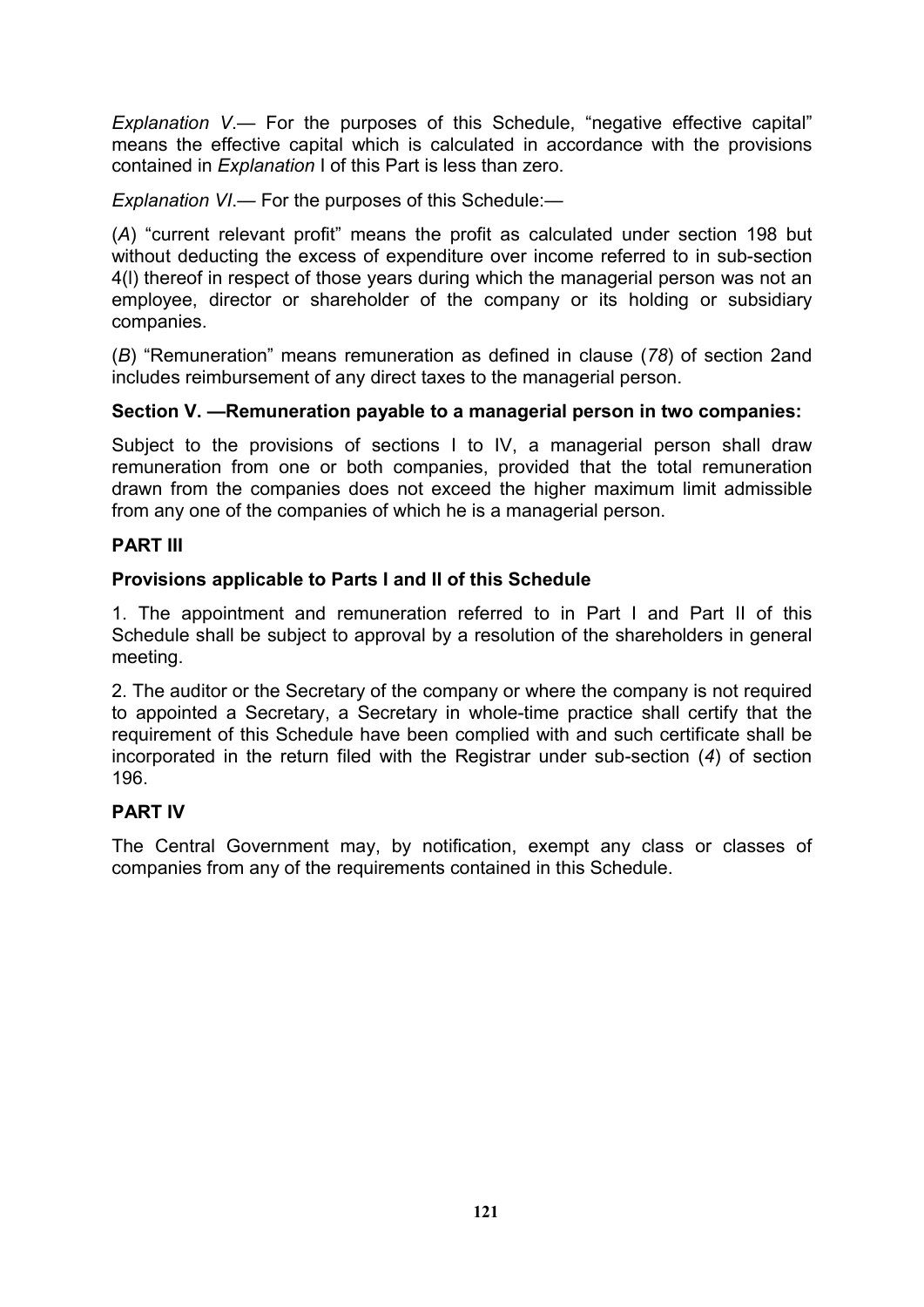## Text of Nidhi Rules 2014

1. Short title and commencement.—(1) These Rules may be called Nidhi Rules, 2014. (2) They shall come into force on the 1st day of April, 2014.

- 2. **Application.**—These rules shall apply to,—
	- (a) every company which had been declared as a Nidhi or Mutual Benefit Society under sub-section (1) of Section 620A of the Companies Act, 1956;
	- (b) every company functioning on the lines of a Nidhi company or Mutual Benefit Society but has either not applied for or has applied for and is awaiting notification to be a Nidhi or Mutual Benefit Society under subsection (1) of Section 620A of the Companies Act, 1956; and
	- (c) every company incorporated as a Nidhi pursuant to the provisions of Section 406 of the Act.
- 3. Definitions.—(1) In these rules, unless the context otherwise requires,—
	- (a) "Act" means the Companies Act, 2013 (18 of 2013);
	- (b) "Doubtful Asset" means a borrowal account which has remained a Nonperforming asset for more than two years but less than three years;
	- (c) "Loss Asset" means a borrowal account which has remained a Nonperforming asset for more than three years or where in the opinion of the Board, a shortfall in the recovery of the loan account is expected because the documents executed may become invalid if subjected to legal process or for any other reason;
	- (d) "Net Owned Funds" means the aggregate of paid up equity share capital and free reserves as reduced by accumulated losses and intangible assets appearing in the last audited balance sheet:

Provided that the amount representing the proceeds of issue of preference shares shall not be included for calculating Net Owned Funds.

- (e) "Non-Performing Asset" means a borrowal account in respect of which interest income or instalment of loan towards re payment of principal amount has remained unrealised for twelve months;
- (f) "Standard Asset" means the asset in respect of which no default in repayment of principal or payment of interest has occurred or is perceived and which has neither shown signs of any problem relating to re-payment of principal sum or interest nor does it carry more than normal risk attached to the business;
- (g) "Sub-Standard Asset" means a borrowal account which is a Nonperforming asset:

Provided that reschedulement or re-negotiation or re-phasement of the loan instalment or interest payment shall not change the classification of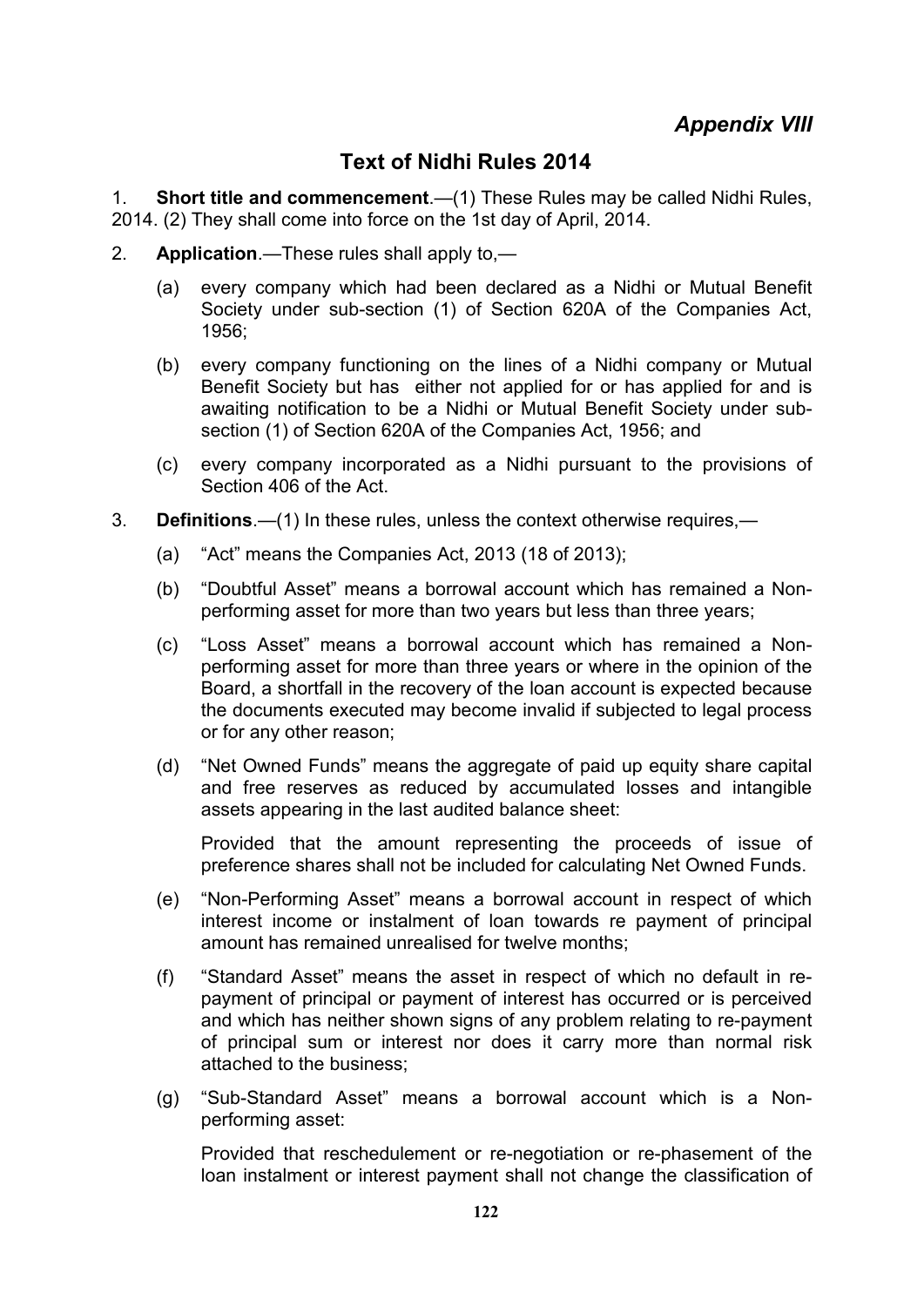an asset unless the borrowal account has satisfactorily performed for at least twelve months after such reschedulement or renegotiation or rephasement.

(2) Words and expressions used herein, but not defined in these rules and defined in the Act or in the Companies (Specification of definitions details) Rules, 2014 shall have the same meaning as assigned to them in the Act or in the said Rules.

- 4. Incorporation and incidental matters.—(1) A Nidhi to be incorporated under the Act shall be a public company and shall have a minimum paid up equity share capital of five lakh rupees.
	- (2) On and after the commencement of the Act, no Nidhi shall issue preference shares.
	- (3) If preference shares had been issued by a Nidhi before the commencement of this Act, such preference shares shall be redeemed in accordance with the terms of issue of such shares.
	- (4) Except as provided under the proviso to sub-rule (e) to rule 6, no Nidhi shall have any object in its Memorandum of Association other than the object of cultivating the habit of thrift and savings amongst its members, receiving deposits from, and lending to, its members only, for their mutual benefit.
	- (5) Every Company incorporated as a "Nidhi" shall have the last words 'Nidhi Limited' as part of its name.
- 5. Requirements for minimum number of members, net owned fund etc.—(1) Every Nidhi shall, within a period of one year from the commencement of these rules, ensure that it has—
	- (a) not less than two hundred members;
	- (b) Net Owned Funds of ten lakh rupees or more;
	- (c) unencumbered term deposits of not less than ten per cent of the outstanding deposits as specified in rule 14; and
	- (d) ratio of Net Owned Funds to deposits of not more than 1:20.
	- (2) Within ninety days from the close of the first financial year after its incorporation and where applicable, the second financial year, Nidhi shall file a return of statutory compliances in Form NDH-1 along with such fee as provided in Companies (Registration Offices and Fees) Rules, 2014 with the Registrar duly certified by a company secretary in practice or a chartered accountant in practice or a cost accountant in practice.
	- (3) If a Nidhi is not complying with clauses (a) or (d) of sub-rule (1) above, it shall within thirty days from the close of the first financial year, apply to the Regional Director in Form NDH-2 along with fee specified in Companies (Registration Offices and Fees) Rules, 2014 for extension of time and the Regional Director may consider the application and pass orders within thirty days of receipt of the application.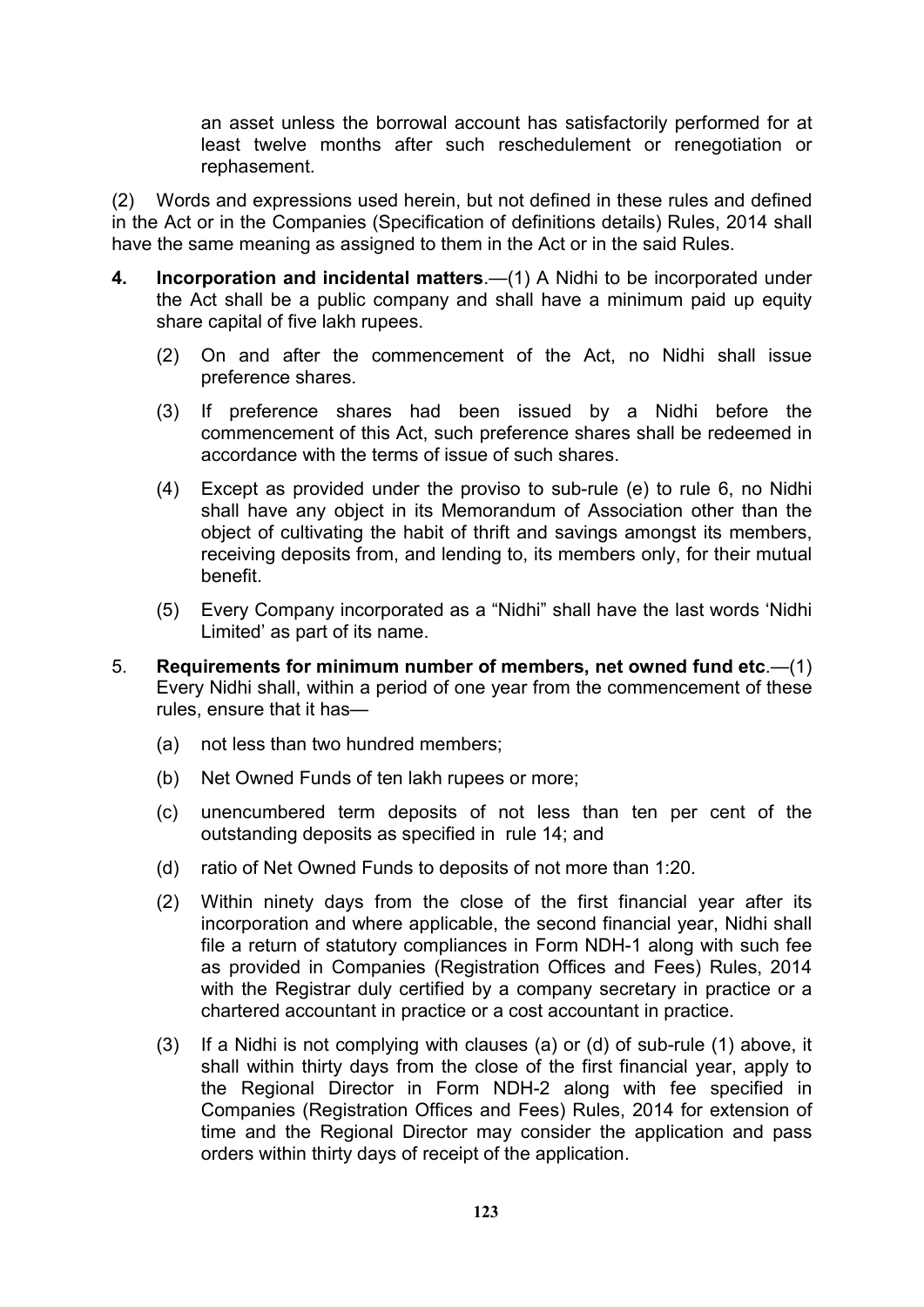Explanation.—For the purpose of this rule "Regional Director" means the person appointed by the Central Government in the Ministry of Corporate Affairs as a Regional Director;

- (4) If the failure to comply with sub-rule (1) of this rule extends beyond the second financial year, Nidhi shall not accept any further deposits from the commencement of the second financial year till it complies with the provisions contained in sub-rule (1), besides being liable for penal consequences as provided in the Act.
- 6. General restrictions or prohibitions.—No Nidhi shall—
	- (a) carry on the business of chit fund, hire purchase finance, leasing finance, insurance or acquisition of securities issued by any body corporate;
	- (b) issue preference shares, debentures or any other debt instrument by any name or in any form whatsoever;
	- (c) open any current account with its members;
	- (d) acquire another company by purchase of securities or control the composition of the Board of Directors of any other company in any manner whatsoever or enter into any arrangement for the change of its management, unless it has passed a special resolution in its general meeting and also obtained the previous approval of the Regional Director having jurisdiction over such Nidhi;

Explanation.—For the purposes of this sub-rule, "control" shall have the same meaning assigned to it in clause (27) of section 2 of the Act;

(e) carry on any business other than the business of borrowing or lending in its own name:

Provided that Nidhis which have adhered to all the provisions of these rules may provide locker facilities on rent to its members subject to the rental income from such facilities not exceeding twenty per cent of the gross income of the Nidhi at any point of time during a financial year.

- (f) accept deposits from or lend to any person, other than its members;
- (g) pledge any of the assets lodged by its members as security;
- (h) take deposits from or lend money to any body corporate;
- (i) enter into any partnership arrangement in its borrowing or lending activities;
- (j) issue or cause to be issued any advertisement in any form for soliciting deposit:

Provided that private circulation of the details of fixed deposit Schemes among the members of the Nidhi carrying the words "for private circulation to members only" shall not be considered to be an advertisement for soliciting deposits.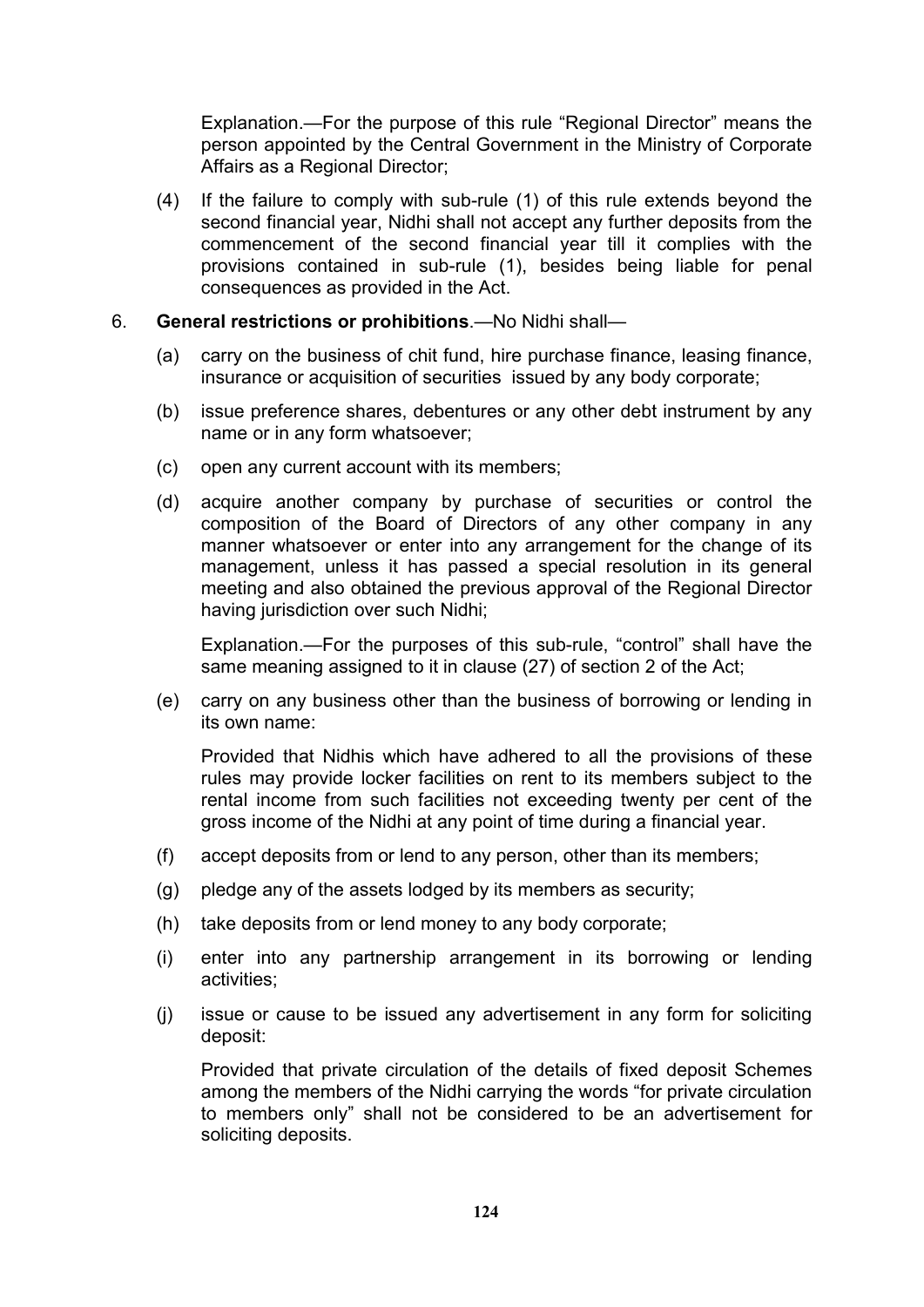- (k) pay any brokerage or incentive for mobilising deposits from members or for deployment of funds or for granting loans.
- 7. Share capital and allotment.—(1) Every Nidhi shall issue equity shares of the nominal value of not less than ten rupees each:

Provided that this requirement shall not apply to a company referred to in subrules (a) and (b) of rule 2.

- (2) No service charge shall be levied for issue of shares.
- (3) Every Nidhi shall allot to each deposit holder at least a minimum of ten equity shares or shares equivalent to one hundred rupees:

Provided that a savings account holder and a recurring deposit account holder shall hold at least one equity share of rupees ten.

- 8. Membership.—(1) A Nidhi shall not admit a body corporate or trust as a member.
	- (2) Except as otherwise permitted under these rules, every Nidhi shall ensure that its membership is not reduced to less than two hundred members at any time.
	- (3) A minor shall not be admitted as a member of Nidhi:

Provided that deposits may be accepted in the name of a minor, if they are made by the natural or legal guardian who is a member of Nidhi.

- 9. Net owned funds.—Every Nidhi shall maintain Net Owned Funds (excluding the proceeds of any preference share capital) of not less than ten lakh rupees or such higher amount as the Central Government may specify from time to time.
- 10. Branches.—(1) A Nidhi may open branches, only if it has earned net profits after tax continuously during the preceding three financial years.
	- (2) Subject to the provisions contained in sub-rule (1), a Nidhi may open up to three branches within the district.
	- (3) If a Nidhi proposes to open more than three branches within the district or any branch outside the district, it shall obtain the prior permission of the Regional Director and an intimation is to be given to the Registrar about opening of every branch within thirty days of such opening.
	- (4) No Nidhi shall open branches or collection centres or offices or deposit centres, or by whatever name called outside the State where its registered office is situated.
	- (5) No Nidhi shall open branches or collection centres or offices or deposit centres, or by whatever name called unless financial statement and annual return (up to date) are filed with the Registrar.
	- (6) A Nidhi shall not close any branch unless it—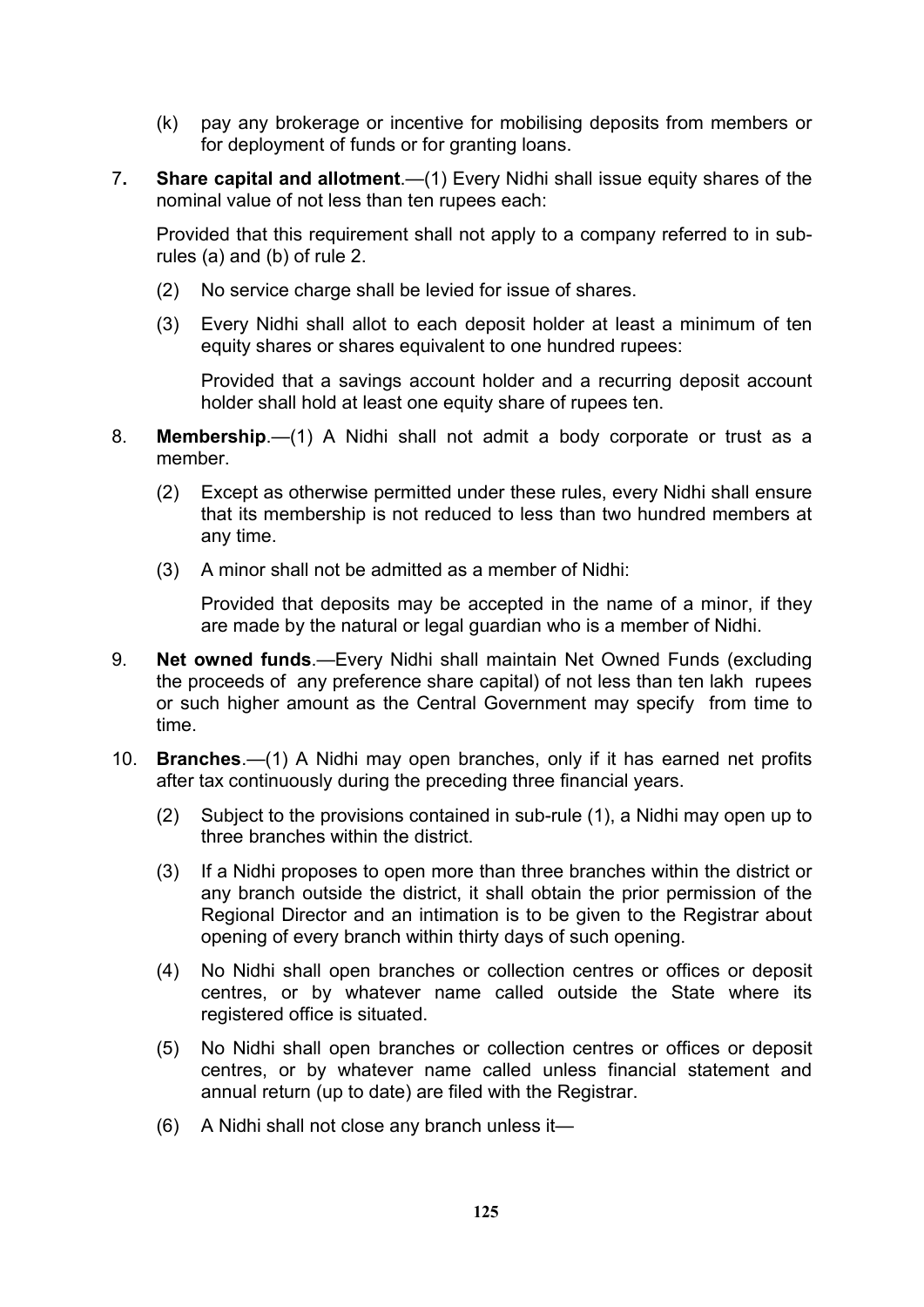- (a) publishes an advertisement in a newspaper in vernacular language in the place where it carries on business at least thirty days prior to such closure, informing the public about such closure;
- (b) fixes a copy of such advertisement or a notice informing such closure of the branch on the notice board of Nidhi for a period of at least thirty days from the date on which advertisement was published under clause (a) ; and
- (c) gives an intimation to the Registrar within thirty days of such closure.
- 11. **Acceptance of deposits by Nidhis.**—(1) A Nidhi shall not accept deposits exceeding twenty times of its Net Owned Funds (NOF) as per its last audited financial statements.
	- (2) In the case of companies covered under clauses (a) and (b) of rule 2 and existing on or before 26th July, 2001 and which have accepted deposits in excess of the aforesaid limits, the same shall be restored to the prescribed limit by increasing the Net Owned Funds position or alternatively by reducing the deposit according to the table given below:

#### TABLE

| $(as \, on \, 31.3 \, 2013)$         | Ratio of Net Owned Funds to Deposits   Date by which the company has to  <br>achieve prescribed ceiling of 1:20 |
|--------------------------------------|-----------------------------------------------------------------------------------------------------------------|
| a) More than $1:20$ but up to $1:35$ | By 31.3.2015                                                                                                    |
| b) More than 1:35 but up to $1:45$   | By 31.3.2016                                                                                                    |
| c) More than $1:45$                  | 31.3.2017<br>Bv                                                                                                 |

- (3) The companies which are covered under the Table in sub-rule (2) above shall not accept fresh deposits or renew existing deposits if such acceptance or renewal leads to violation of the prescribed ratio.
- (4) The ratio specified in sub-rule (2) above shall also apply to incremental deposits.
- 12. Application form for deposit.—(1) Every application form for placing a deposit with a Nidhi shall contain the following particulars, namely:—
	- (a) Name of Nidhi;
	- (b) Date of incorporation of Nidhi;
	- (c) The business carried on by Nidhi with details of branches, if any;
	- (d) Brief particulars of the management of Nidhi (name, addresses and occupation of the directors, including DIN);
	- (e) Net profits of Nidhi before and after making provision for tax for the preceding three financial years;
	- (f) Dividend declared by Nidhi during the preceding three financial years;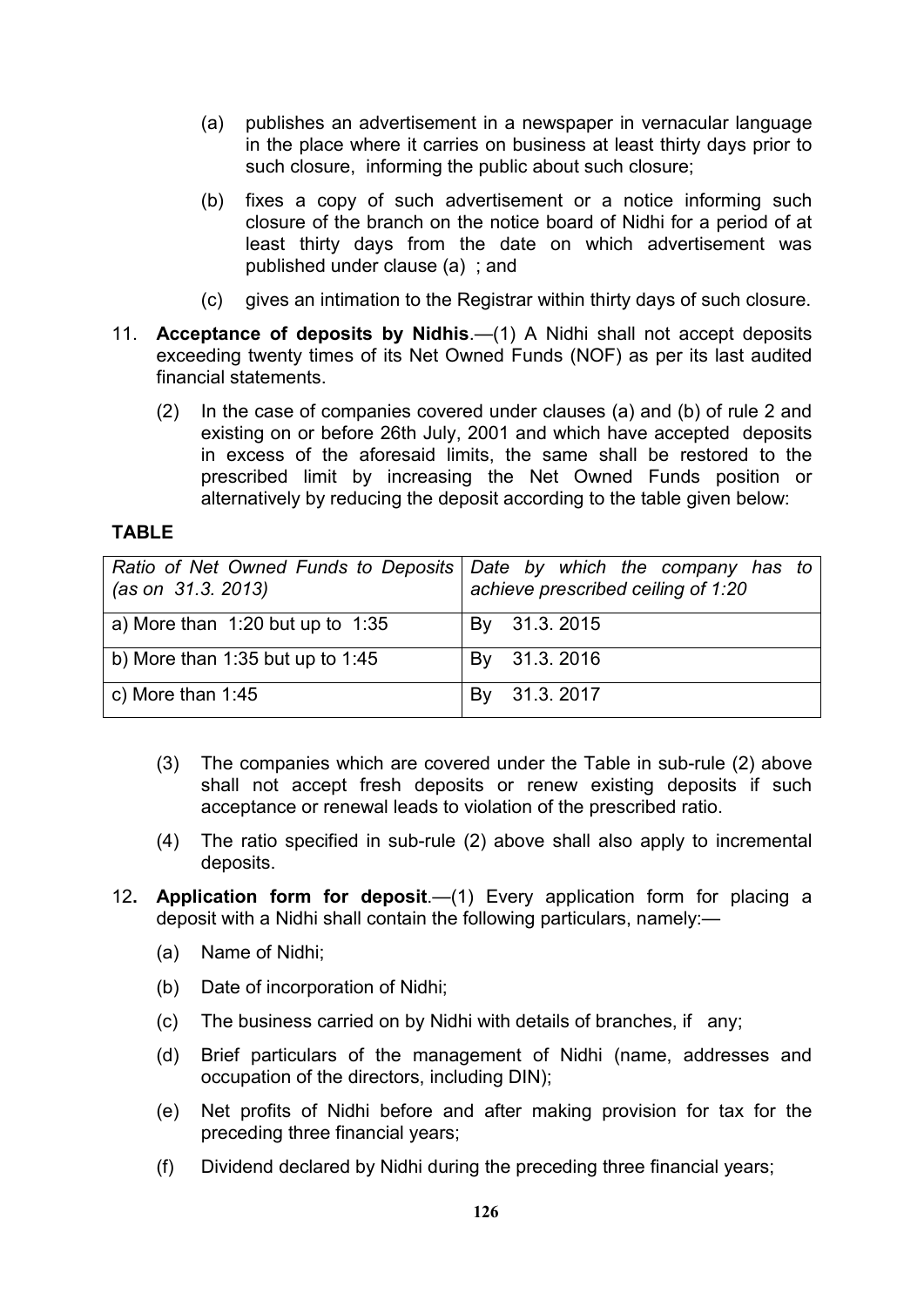- (g) Mode of repayment of the deposit;
- (h) Maturity period of the deposit;
- (i) Interest payable on the deposit;
- (j) The rate of interest payable to the depositor in case the depositor withdraws the deposit prematurely;
- (k) The terms and conditions subject to which the deposit may be accepted or renewed;
- (l) A summary of the financials of the company as per the latest two audited financial statements as given below:
	- (i) Net Owned Funds
	- (ii) Deposits accepted
	- (iii) Deposits repaid
	- (iv) Deposits claimed but remaining unpaid
	- (v) Loans disbursed against—
		- (a) immovable property;
		- (b) deposits; and
		- (c) gold and jewellery
	- (vi) Profit before tax
	- (vii) Provision for tax
	- (viii) Profit after tax
	- (ix) Dividend per share
- (m) any other special features or terms and conditions subject to which the deposit is accepted or renewed.
- (2) The application form shall also contain the following statements, namely:—
	- (a) in case of Non-payment of the deposit or part thereof as per the terms and conditions of such deposit, the depositor may approach the Registrar of companies having jurisdiction over Nidhi; (b) in case of any deficiency of Nidhi in servicing its depositors, the depositor may approach the National Consumers Disputes Redressal Forum, the State Consumers Disputes Redressal Forum or District Consumers Disputes Redressal Forum, as the case may be, for redressal of his relief;
	- (c) a declaration by the Board of Directors to the effect that the financial position of Nidhi as disclosed and the representations made in the application form are true and correct and that Nidhi has complied with all the applicable rules;
	- (d) a statement to the effect that the Central Government does not undertake any responsibility for the financial soundness of Nidhi or for the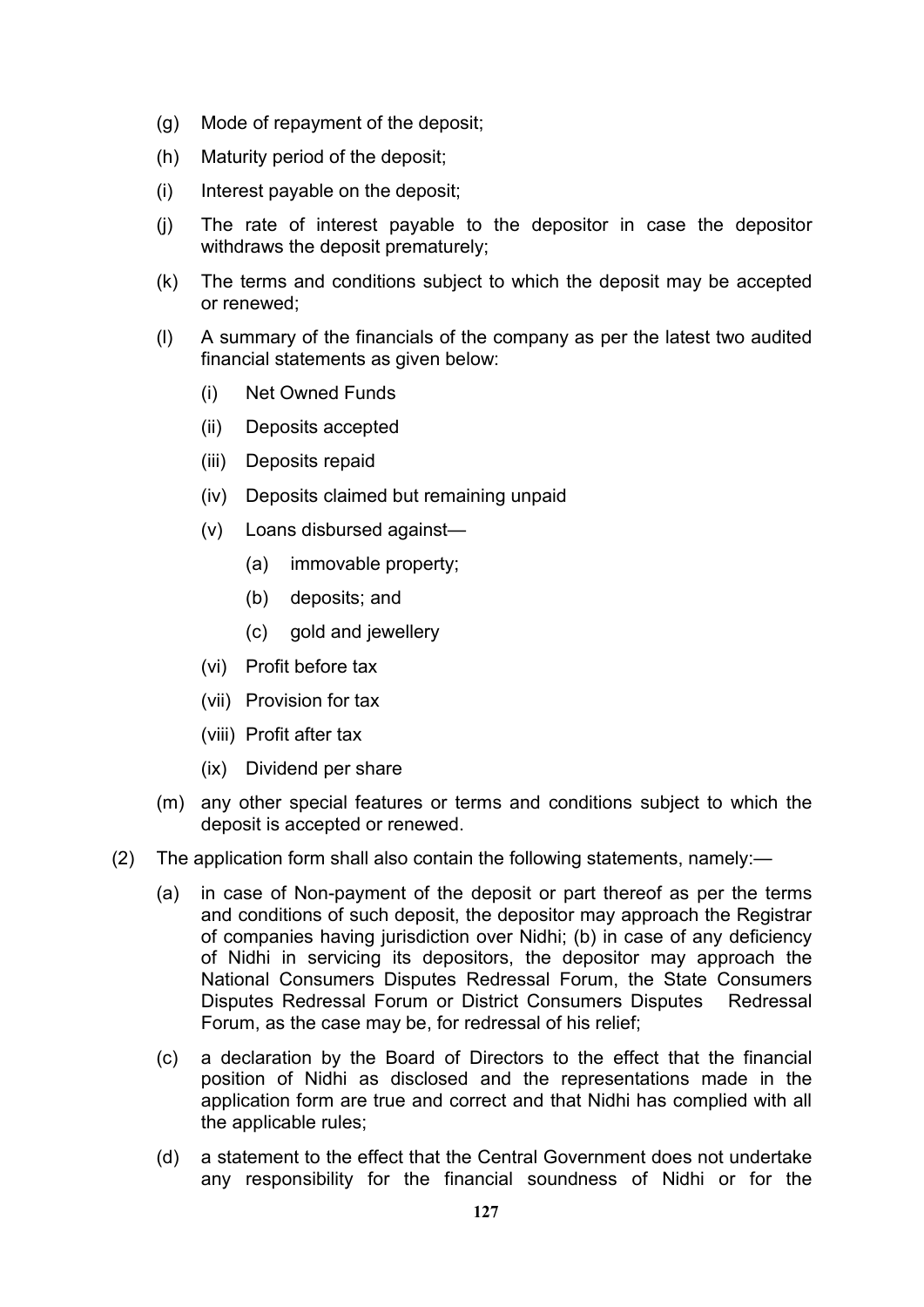correctness of any of the statement or the representations made or opinions expressed by Nidhi; (e) the deposits accepted by Nidhi are not insured and the repayment of deposits is not guaranteed by either the Central Government or the Reserve Bank of India; and (f) a verification clause by the depositor stating that he had read and understood the financial and other particulars furnished and representations made by Nidhi in his application form and after careful consideration he is making the deposit with Nidhi at his own risk and volition.

- (3) Every Nidhi shall obtain proper introduction of new depositors before opening their accounts or accepting their deposits and keep on its record the evidence on which it has relied upon for the purpose of such introduction.
- (4) For the purposes of introduction of depositors, a Nidhi shall obtain documentary evidence of the depositor in the form of proof of identity and address as under:
	- (a) Proof of Identity (any one of the following)
		- (i) Passport
		- (ii) Unique Identification Number
		- (iii) Income-tax PAN card
		- (iv) Elector Photo Identity Card
		- (v) Driving licence
		- (vi) Ration card
	- (b) Proof of address (any one of the following)
		- (i) Passport
		- (ii) Unique Identification Number
		- (iii) Elector Photo Identity Card
		- (iv) Driving licence
		- (v) Ration card
		- (vi) Telephone bill
		- (vii) Bank account statement
		- (viii) Electricity bill

(documents referred to serial numbers (vi), (vii) and (viii) above shall not be more than two months old)

- 13. **Deposits.**—(1) The fixed deposits shall be accepted for a minimum period of six months and a maximum period of sixty months.
	- (2) Recurring deposits shall be accepted for a minimum period of twelve months and a maximum period of sixty months.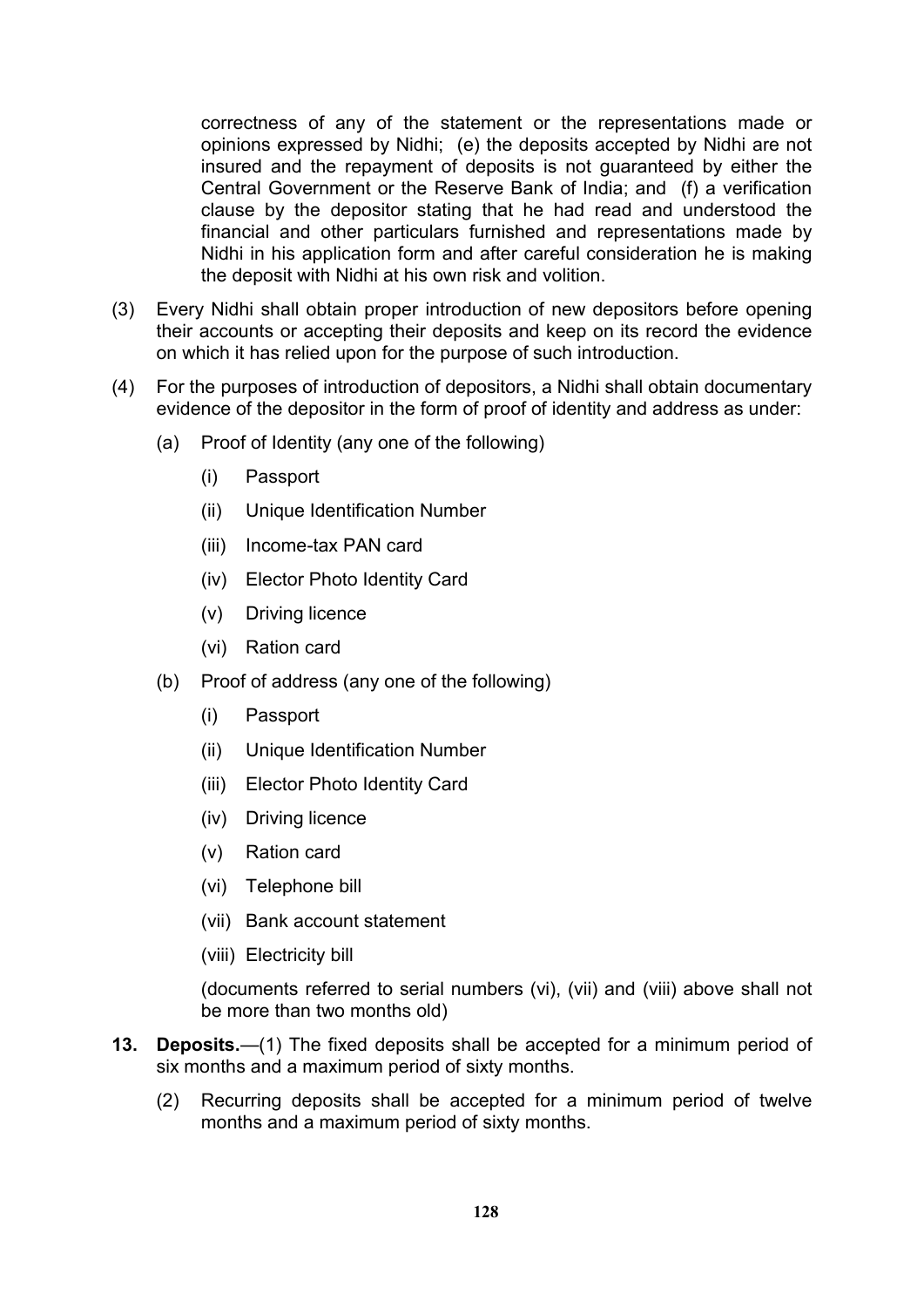- (3) In case of recurring deposits relating to mortgage loans, the maximum period of recurring deposits shall correspond to the repayment period of such loans granted by Nidhi.
- (4) The maximum balance in a savings deposit account at any given time qualifying for interest shall not exceed one lakh rupees at any point of time and the rate of interest shall not exceed two per cent above the rate of interest payable on savings bank account by nationalised banks.
- (5) A Nidhi may offer interest on fixed and recurring deposits at a rate not exceeding the maximum rate of interest prescribed by the Reserve Bank of India which the Non-Banking Financial Companies can pay on their public deposits.
- (6) A fixed deposit account or a recurring deposit account shall be foreclosed by the depositor subject to the following conditions, namely:—
	- (a) a Nidhi shall not repay any deposit within a period of three months from the date of its acceptance;
	- (b) where at the request of the depositor, a Nidhi repays any deposit after a period of three months, the depositor shall not be entitled to any interest up to six months from the date of deposit;
	- (c) where at the request of the depositor, a Nidhi makes repayment of a deposit before the expiry of the period for which such deposit was accepted by Nidhi, the rate of interest payable by Nidhi on such deposit shall be reduced by two per cent from the rate which Nidhi would have ordinarily paid, had the deposit been accepted for the period for which such deposit had run:

Provided that in the event of death of a depositor, the deposit may be repaid prematurely to the surviving depositor or depositors in the case of joint holding with survivor clause, or to the nominee or to legal heir with interest up to the date of repayment at the rate which the company would have ordinarily paid, had such deposit been accepted for the period for which such deposit had run.

14. Un-encumbered term deposits.—Every Nidhi shall invest and continue to keep invested, in unencumbered term deposits with a Scheduled commercial bank (other than a co-operative bank or a regional rural bank), or post office deposits in its own name an amount which shall not be less than ten per cent of the deposits outstanding at the close of business on the last working day of the second preceding month:

Provided that in cases of unforeseen commitments, temporary withdrawal may be permitted with the prior approval of the Regional Director for the purpose of repayment to depositors, subject to such conditions and time limit which may be specified by the Regional Director to ensure restoration of the prescribed limit of ten per cent.

15. Loans.—(1) A Nidhi shall provide loans only to its members.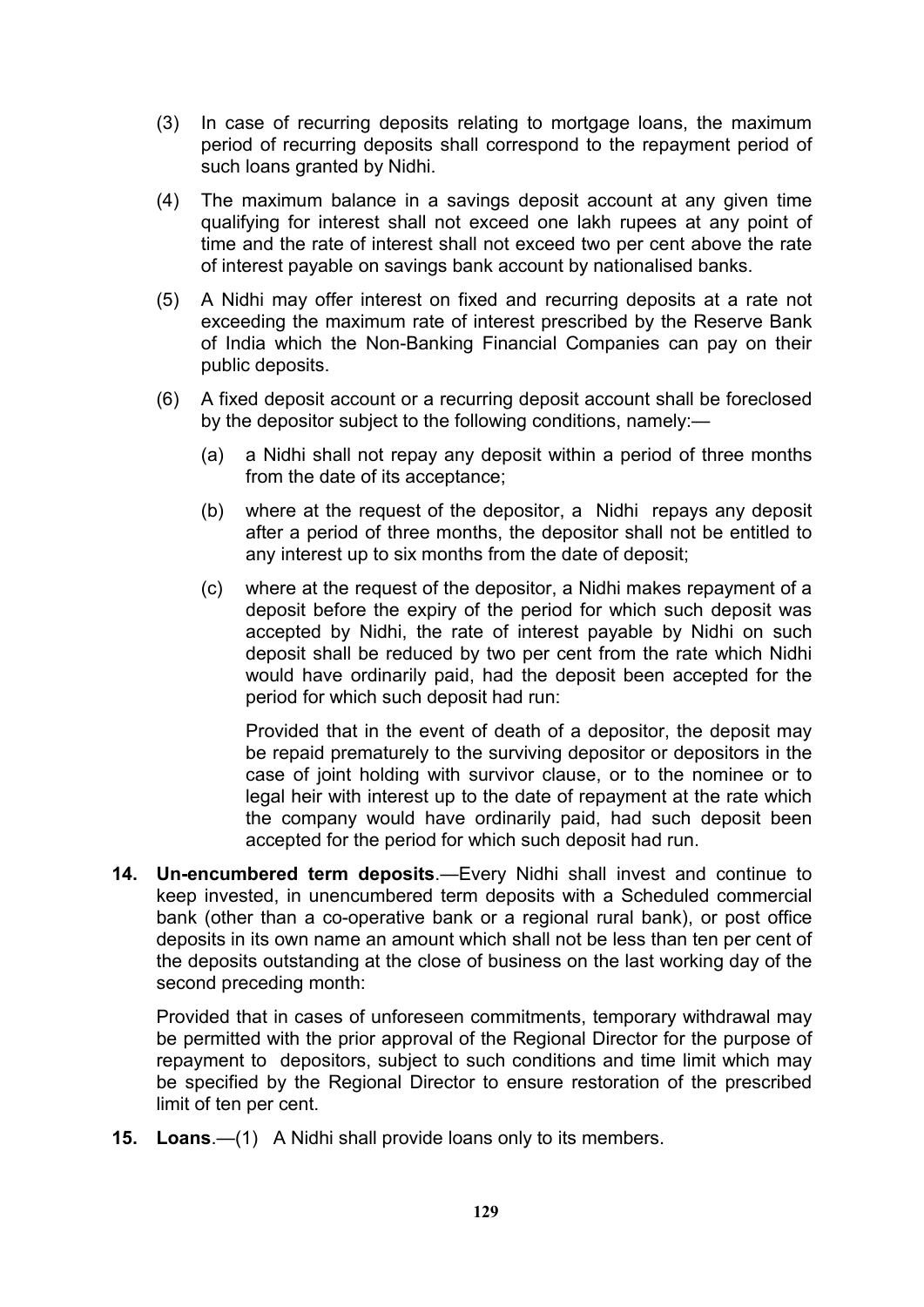- (2) The loans given by a Nidhi to a member shall be subject to the following limits, namely:—
	- (a) two lakh rupees, where the total amount of deposits of such Nidhi from its members is less than two crore rupees;
	- (b) seven lakh fifty thousand rupees, where the total amount of deposits of such Nidhi from its members is more than two crore rupees but less than twenty crore rupees;
	- (c) twelve lakh rupees, where the total amount of deposits of such Nidhi from its members is more than twenty crore rupees but less than fifty crore rupees; and
	- (d) fifteen lakh rupees, where the total amount of deposits of such Nidhi from its members is more than fifty crore rupees:

Provided that where a Nidhi has not made profits continuously in the three preceding financial years, it shall not make any fresh loans exceeding fifty per cent of the maximum amounts of loans specified in clauses (a), (b), (c) or (d).

Provided further that,a member shall not be eligible for any further loan if he has borrowed any earlier loan from the Nidhi and has defaulted in repayment of such loan.

- (3) For the purposes of sub-rule (2), the amount of deposits shall be calculated on the basis of the last audited annual financial statements.
- (4) A Nidhi shall give loans to its members only against the following securities, namely:—
	- (a) gold, silver and jewellery:

Provided that the re-payment period of such loan shall not exceed one year.

(b) immovable property:

Provided that the total loans against immovable property [excluding mortgage loans granted on the security of property by registered mortgage, being a registered mortgage under section 69 of the Transfer of Property Act, 1882 (IV of 1882)] shall not exceed fifty per cent of the overall loan outstanding on the date of approval by the board, the individual loan shall not exceed fifty per cent of the value of property offered as security and the period of repayment of such loan shall not exceed seven years.

(c) fixed deposit receipts, National Savings Certificates, other Government Securities and insurance policies:

Provided that such securities duly discharged shall be pledged with Nidhi and the maturity date of such securities shall not fall beyond the loan period or one year whichever is earlier: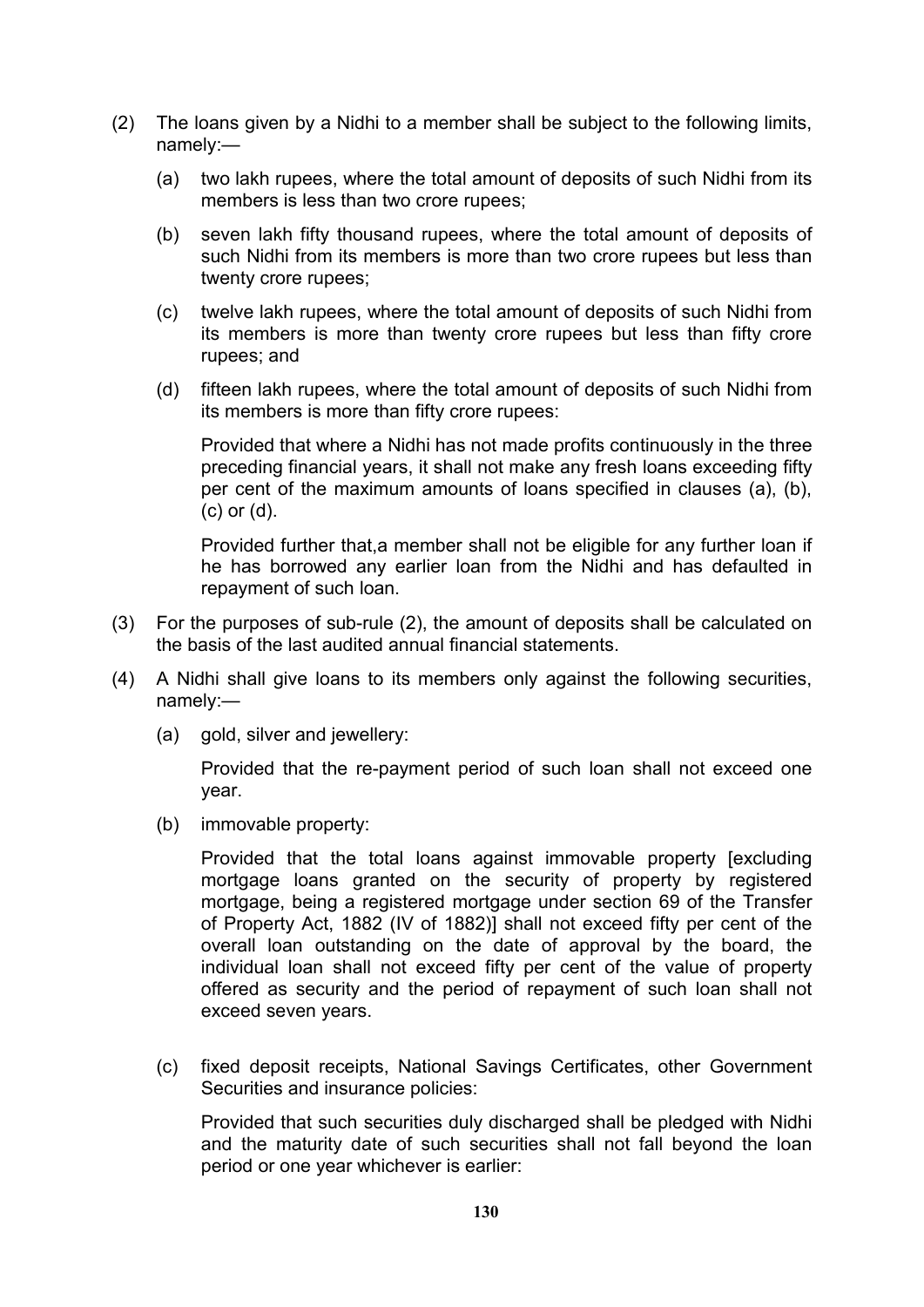Provided further that in the case of loan against fixed deposits, the period of loan shall not exceed the unexpired period of the fixed deposits.

16. Rate of interest.—The rate of interest to be charged on any loan given by a Nidhi shall not exceed seven and half per cent above the highest rate of interest offered on deposits by Nidhi and shall be calculated on reducing balance method:

Provided that Nidhi shall charge the same rate of interest on the borrowers in respect of the same class of loans and the rates of interest of all classes of loans shall be prominently displayed on the notice board at the registered office and each branch office of Nidhi.

- 17. Rules relating to Directors.—(1) The Director shall be a member of Nidhi.
	- (2) The Director of a Nidhi shall hold office for a term up to ten consecutive years on the Board of Nidhi.
	- (3) The Director shall be eligible for re-appointment only after the expiration of two years of ceasing to be a Director.
	- (4) Where the tenure of any Director in any case had already been extended by the Central Government, it shall terminate on expiry of such extended tenure.
	- (5) The person to be appointed as a Director shall comply with the requirements of sub-section (4) of Section 152 of the Act and shall not have been disqualified from appointment as provided in section 164 of the Act.
- 18. Dividend.- A Nidhi shall not declare dividend exceeding twenty five per cent or such higher amount as may be specifically approved by the Regional Director for reasons to be recorded in writing and further subject to the following conditions, namely:—
	- (a) an equal amount is transferred to General Reserve;
	- (b) there has been no default in repayment of matured deposits and interest; and
	- (c) it has complied with all the rules as applicable to Nidhis.
- 19. Auditor.—(1) No Nidhi shall appoint or re-appoint an individual as auditor for more than one term of five consecutive years.
	- (2) No Nidhi shall appoint or re-appoint an audit firm as auditor for more than two terms of five consecutive years: Provided that an auditor (whether an individual or an audit firm) shall be eligible for subsequent appointment after the expiration of two years from the completion of his or its term:

Explanation: For the purposes of this proviso:

(i) in case of an auditor (whether an individual or audit firm), the period for which he or it has been holding office as auditor prior to the commencement of these rules shall be taken into account in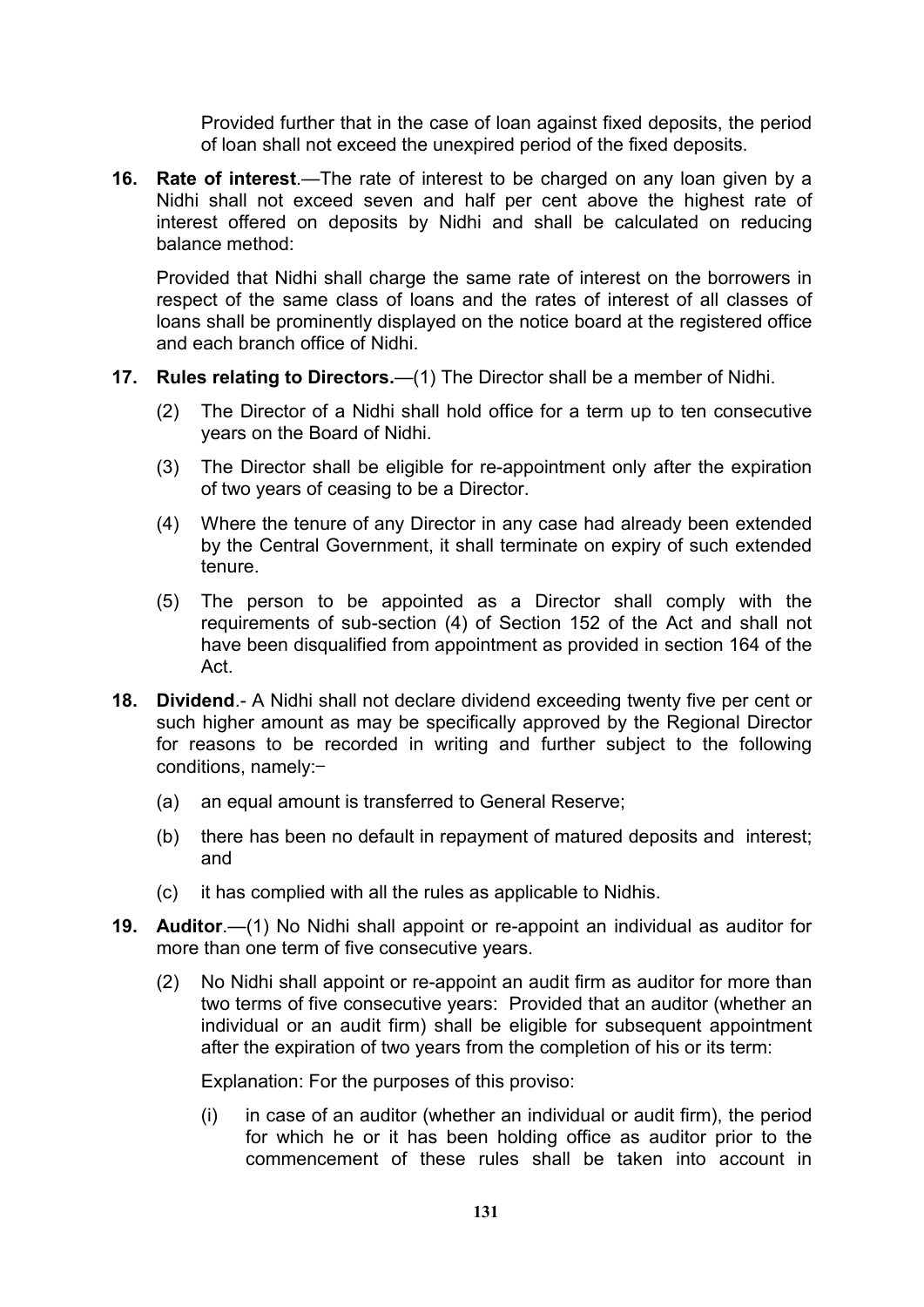calculating the period of five consecutive years or ten consecutive years, as the case may be;

- (ii) appointment includes re-appointment.
- 20. Prudential norms.—(1) Every Nidhi shall adhere to the prudential norms for revenue recognition and classification of assets in respect of mortgage loans or jewel loans as contained hereunder.
	- (2) Income including interest or any other charges on non-performing assets shall be recognised only when it is actually realised and any such income recognised before the asset became non-performing and which remains unrealised in a year shall be reversed in the profit and loss account of the immediately succeeding year.
	- (3) (a) In respect of mortgage loans, the classification of assets and the provisioning required shall be as under:

| NATURE OF ASSET       | <b>PROVISION REQUIRED</b>                     |
|-----------------------|-----------------------------------------------|
| <b>Standard Asset</b> | No provision                                  |
| Sub-standard Asset    | 10% of the aggregate<br>outstanding<br>amount |
| Doubtful Asset        | 25% of the aggregate outstanding<br>amount    |
| Loss Asset            | 100% of the aggregate outstanding<br>amount   |

Provided that a Nidhi may make provision for exceeding the percentage specific herein.

- (b) The estimated realisable value of the collateral security to which a Nidhi has valid recourse may be reduced from the aggregate outstanding amount, if the proceedings for the sale of the mortgaged property have been initiated in a court of law within the previous two years of the interest, income or instalment remaining unrealised.
- (4) In case of companies which were incorporated on or before 26-07-2001, such companies shall make provisions in respect of loans disbursed and outstanding as on 31-03-2002 for income reversal and non-performing assets as per table given below:

| For the year ended | <b>Extent of provision</b>                                                     |
|--------------------|--------------------------------------------------------------------------------|
| 31-03-2015         | Un-provided balance on equal basis over<br>the three years as specified in the |
| 31-03-2016         | preceding column.                                                              |
| 31-03-2017         |                                                                                |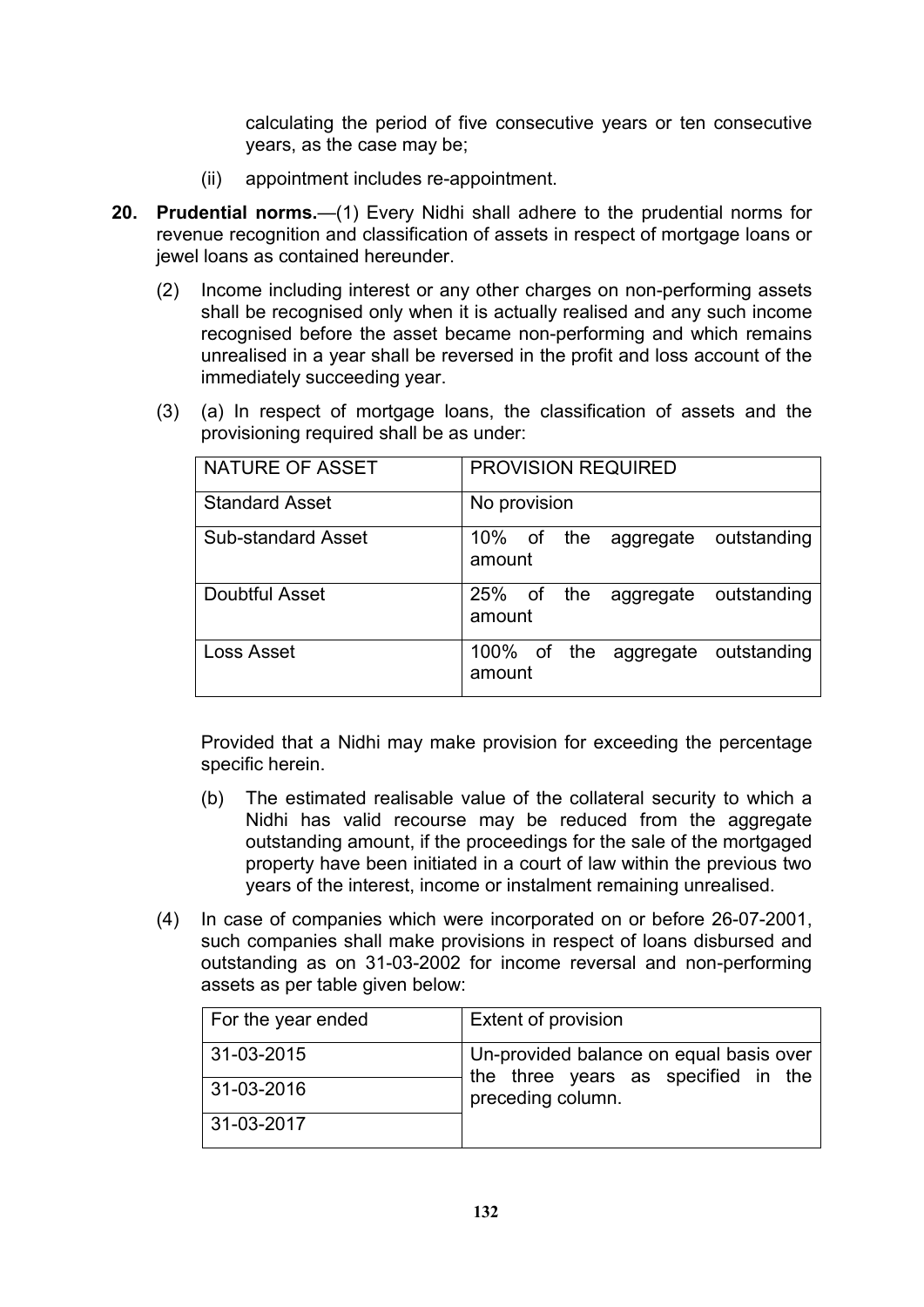- (5) (a) The Notes on the financial statements of a year shall disclose-
	- (i) the total amount of provisions, if any, to be made on account of income reversal and non-performing assets remaining unrealised;
	- (ii) the cumulative amount provided till the previous year;
	- (iii) the amount provided in the current year; and
	- (iv) the balance amount to be provided.
	- (b) Such disclosure shall continue to be made until the entire amount to be provided has been provided for.
- (6) In respect of loans against gold or jewellery—
	- (a) the aggregate amount of loan outstanding against the security of gold or jewellery shall either be recovered or renewed within three months from the due date of repayment;
	- (b) if the loan is not recovered or renewed and the security is not sold within the aforesaid period of three months, the company shall make provision in the current year's financial statements to the extent of unrealised amount or the aggregate outstanding amount of loan including interest as applicable;
	- (c) no income shall be recognised on such loans outstanding after the expiry of the three months period specified in (a) above or sale of gold or jewellery, whichever is earlier; and
	- (d) the loan to value ratio shall not exceed 80 per cent.

Explanation.- For the purposes of this rule, the term 'loan to value ratio' means the ratio between the amount of loan given and the value of gold or jewellery against which such loan is given.

- 21. Filing of half yearly return.—Every company covered under rule 2 shall file half yearly return with the Registrar in Form NDH-3 along with such fee as provided in Companies (Registration Offices and Fees) Rules, 2014 within thirty days from the conclusion of each half year duly certified by a company secretary in practice or chartered accountant in practice or cost accountant in practice.
- 22. Auditor's certificate.—The Auditor of the company shall furnish a certificate every year to the effect that the company has complied with all the provisions contained in the rules and such certificate shall be annexed to the audit report and in case of non-compliance, he shall specifically state the rules which have not been complied with.
- 23. Power to enforce compliance.—(1) For the purposes of enforcing compliance with these rules, the Registrar of companies may call for such information or returns from Nidhi as he deems necessary and may engage the services of chartered accountants, company secretaries in practice, cost accountants, or any firm thereof from time to time for assisting him in the discharge of his duties.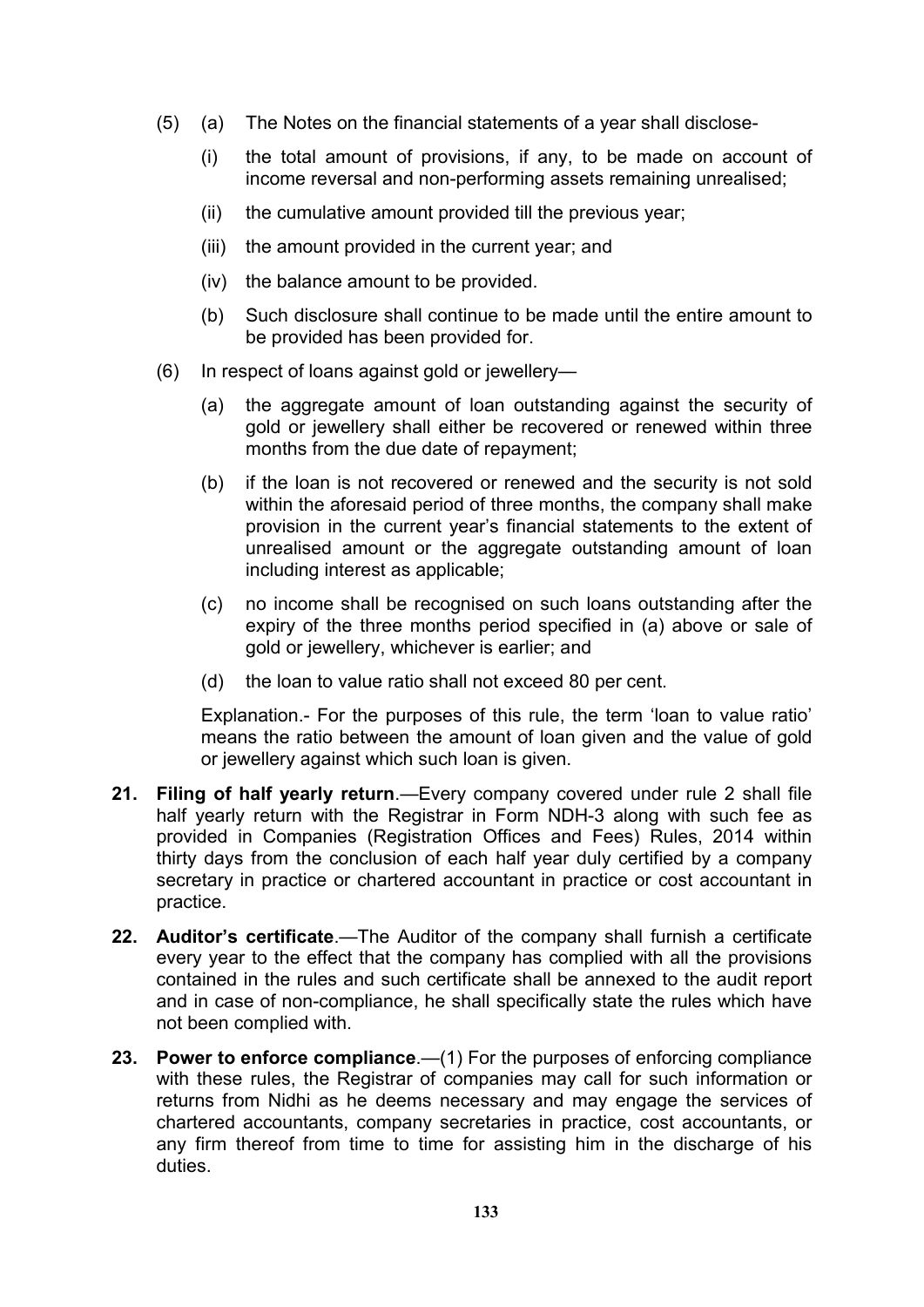(2) In respect of any Nidhi which has violated these rules or has failed to function in terms of the Memorandum and Articles of Association, the concerned Regional Director may appoint a Special Officer to take over the management of Nidhi and such Special Officer shall function as per the guidelines given by such Regional Director:

Provided that an opportunity of being heard shall be given to the concerned Nidhi by the Regional Director before appointing any Special Officer.

24. Penalty for non-compliance.- If a company falling under rule 2 contravenes any of the provisions of the rules prescribed herein, the company and every officer of the company who is in default shall be punishable with fine which may extend to five thousand rupees, and where the contravention is a continuing one, with a further fine which may extend to five hundred rupees for every day after the first during which the contravention continues.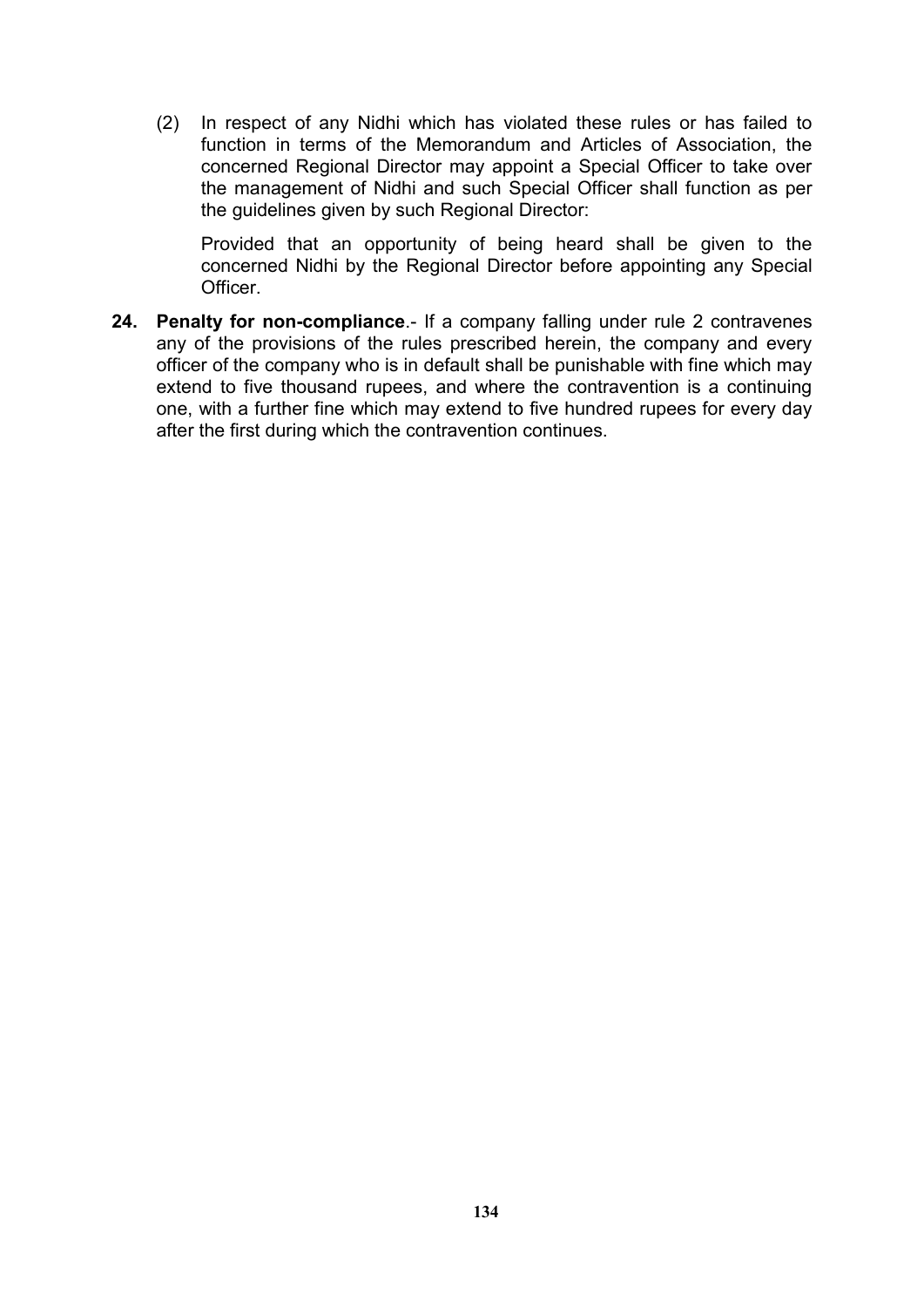# Text of Section 42 of the Companies Act, 2013

## 42. Offer or invitation for subscription of securities on private placement<sup>13</sup>.

- *(1)* Without prejudice to the provisions of section 26, a company may, subject to the provisions of this section, make private placement through issue of a private placement offer letter.
- (*2*) Subject to sub-section (*1*), the offer of securities or invitation to subscribe securities, shall be made to such number of persons not exceeding fifty or such higher number as may be prescribed, [excluding qualified institutional buyers and employees of the company being offered securities under a scheme of employees stock option as per provisions of clause (*b*) of subsection (*1*) of section 62], in a financial year and on such conditions (including the form and manner of private placement) as may be prescribed.

*Explanation I*.—If a company, listed or unlisted, makes an offer to allot or invites subscription, or allots, or enters into an agreement to allot, securities to more than the prescribed number of persons, whether the payment for the securities has been received or not or whether the company intends to list its securities or not on any recognised stock exchange in or outside India, the same shall be deemed to be an offer to the public and shall accordingly be governed by the provisions of Part I of this Chapter.

*Explanation II*.— For the purposes of this section, the expression—

- (*i*) "qualified institutional buyer'' means the qualified institutional buyer as defined in the Securities and Exchange Board of India (Issue of Capital and Disclosure Requirements) Regulations, 2009 as amended from time to time.
- (*ii) "*private placement" means any offer of securities or invitation to subscribe securities to a select group of persons by a company (other than by way of public offer) through issue of a private placement offer letter and which satisfies the conditions specified in this section.
- (*3*) No fresh offer or invitation under this section shall be made unless the allotments with respect to any offer or invitation made earlier have been completed or that offer or invitation has been withdrawn or abandoned by the company.
- (*4*) Any offer or invitation not in compliance with the provisions of this section shall be treated as a public offer and all provisions of this Act, and the Securities Contracts (Regulation) Act, 1956 and the Securities and Exchange Board of India Act, 1992 shall be required to be complied with.
- (*5*) All monies payable towards subscription of securities under this section shall be paid through cheque or demand draft or other banking channels but not by cash.

<sup>&</sup>lt;sup>13</sup> Ministry of Corporate Affairs vide its notification no. GSR 465(E) dated 5th June, 2015 has specified that Section 42 except sub-section (I), explanation (II) to sub-section (2), sub-sections (4), (6), (t), (9) and (10) shall not apply Nidhis.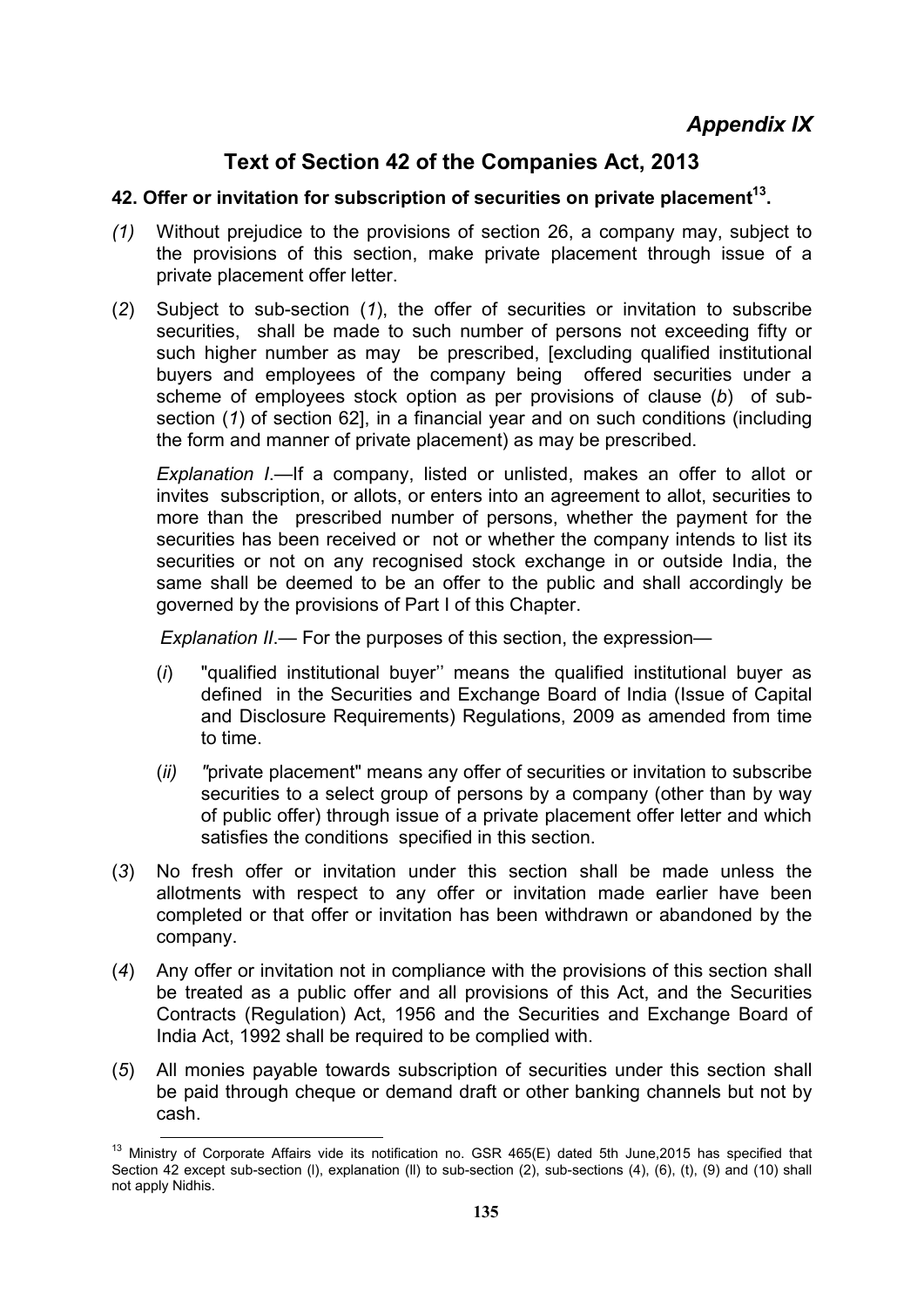(*6*) A company making an offer or invitation under this section shall allot its securities within sixty days from the date of receipt of the application money for such securities and if the company is not able to allot the securities within that period, it shall repay the application money to the subscribers within fifteen days from the date of completion of sixty days and if the company fails to repay the application money within the aforesaid period, it shall be liable to repay that money with interest at the rate of twelve per cent. per annum from the expiry of the sixtieth day:

Provided that monies received on application under this section shall be kept in a separate bank account in a scheduled bank and shall not be utilised for any purpose other than—

- (*a*) for adjustment against allotment of securities; or
- (*b*) for the repayment of monies where the company is unable to allot securities.
- (*7*) All offers covered under this section shall be made only to such persons whose names are recorded by the company prior to the invitation to subscribe, and that such persons shall receive the offer by name, and that a complete record of such offers shall be kept by the company in such manner as may be prescribed and complete information about such offer shall be filed with the Registrar within a period of thirty days of circulation of relevant private placement offer letter.
- (*8*) No company offering securities under this section shall release any public advertisements or utilise any media, marketing or distribution channels or agents to inform the public at large about such an offer.
- (*9*) Whenever a company makes any allotment of securities under this section, it shall file with the Registrar a return of allotment in such manner as may be prescribed, including the complete list of all security-holders, with their full names, addresses, number of securities allotted and such other relevant information as may be prescribed.
- (*10*) If a company makes an offer or accepts monies in contravention of this section, the company, its promoters and directors shall be liable for a penalty which may extend to the amount involved in the offer or invitation or two crore rupees, whichever is higher, and the company shall also refund all monies to subscribers within a period of thirty days of the order imposing the penalty.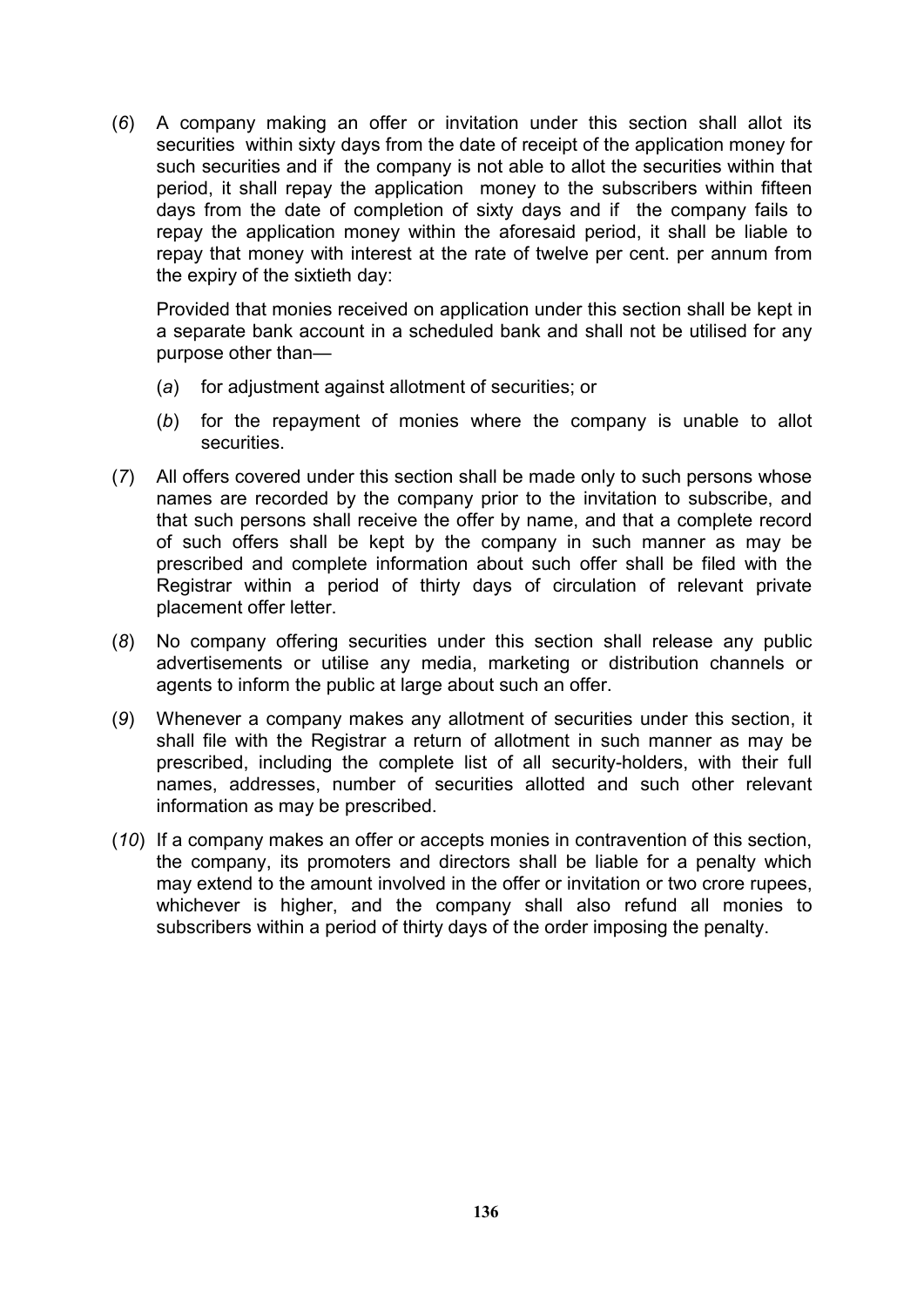## Rule 14 of the Companies (Prospectus & Allotment of Securities) Rules, 2014

### Rule 14 of The Companies (Prospectus and Allotment of Securities) Rules, 2014, as amended by notification dated 30.6.2014

#### 14. Private Placement.—

(1) (a) For the purposes of sub-section (1) of section 42, a company may make an offer or invitation to subscribe to securities through issue of a private placement offer letter in Form PAS-4.

(b) A private placement offer letter shall be accompanied by an application form serially numbered and addressed specifically to the person to whom the offer is made and shall be sent to him, either in writing or in electronic mode, within thirty days of recording the names of such persons in accordance with sub-section (7) of section 42:

Provided that no person other than the person so addressed in the application form shall be allowed to apply through such application form and any application not conforming to this condition shall be treated as invalid.

(2) A company shall not make a private placement of its securities unless –

(a) the proposed offer of securities or invitation to subscribe securities has been previously approved by the shareholders of the company, by a Special Resolution, for each of the Offers or Invitations:

Provided that in the explanatory statement annexed to the notice for the general meeting the basis or justification for the price (including premium, if any) at which the offer or invitation is being made shall be disclosed:

Provided further that in case of offer or invitation for non-convertible debentures, it shall be sufficient if the company passes a previous special resolution only once in a year for all the offers or invitation for such debentures during the year.

Provided also that in case of an offer or invitation for non convertible debenture referred to in the second proviso, made within a period of six months from the date of commencement of these rules, the special resolution referred to in the second proviso may be passed within the said period of six months from the date of commencement of these rules.

(b) such offer or invitation shall be made to not more than two hundred persons in the aggregate in a financial year:

Provided that any offer or invitation made to qualified institutional buyers, or to employees of the company under a scheme of employees stock option as per provisions of clause (b) of sub-section (1) of section 62 shall not be considered while calculating the limit of two hundred persons;

Explanation.– For the purposes of this sub-rule, it is hereby clarified that –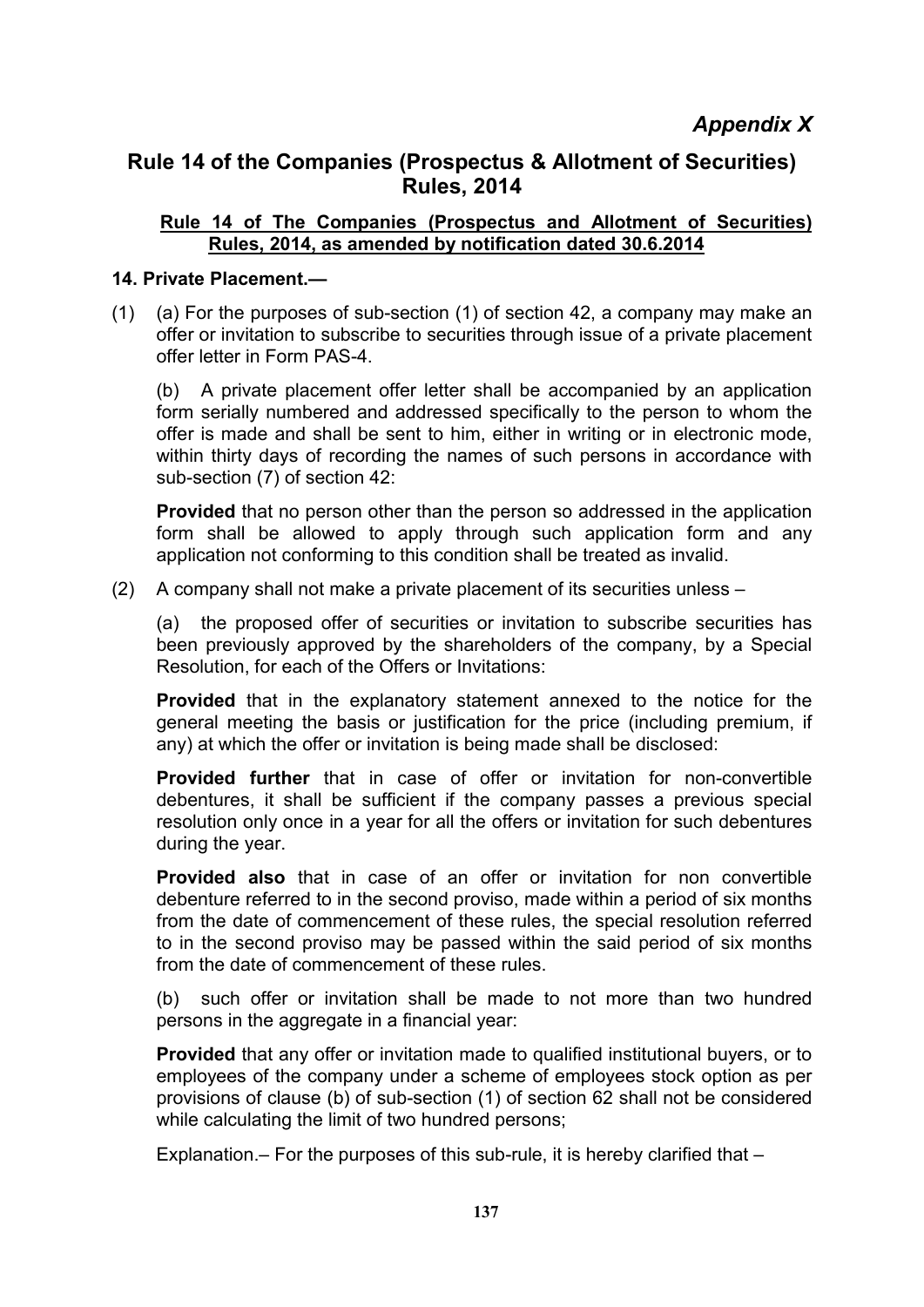- (i) the restrictions under sub-clause (b) would be reckoned individually for each kind of security that is equity share, preference share or debenture;
- (ii) the requirement of provisions of sub-section (3) of section 42 shall apply in respect of offer or invitation of each kind of security and no offer or invitation of another kind of security shall be made unless allotments with respect to offer or invitation made earlier in respect of any other kind of security is completed;

(c) the value of such offer or invitation per person shall be with an investment size of not less than twenty thousand rupees of face value of the securities;

(d) the payment to be made for subscription to securities shall be made from the bank account of the person subscribing to such securities and the company shall keep the record of the Bank account from where such payments for subscriptions have been received:

Provided that monies payable on subscription to securities to be held by joint holders shall be paid from the bank account of the person whose name appears first in the application.

(3) The company shall maintain a complete record of private placement offers in Form PAS-5:

Provided that a copy of such record along with the private placement offer letter in Form PAS-4 shall be filed with the Registrar with fee as provided in Companies (Registration Offices and Fees) Rules, 2014 and where the company is listed, with the Securities and Exchange Board within a period of thirty days of circulation of the private placement offer letter.

Explanation.- For the purpose of this rule, it is hereby clarified that the date of private placement offer letter shall be deemed to be the date of circulation of private placement offer letter.

- (4) A return of allotment of securities under section 42 shall be filed with the Registrar within thirty days of allotment in Form PAS-3 and with the fee as provided in the Companies (Registration Offices and Fees) Rules, 2014 along with a complete list of all security holders containing-
	- (i) the full name, address, Permanent Account Number and E-mail ID of such security holder;
	- (ii) the class of security held;
	- (iii) the date of allotment of security ;
	- (iv) the number of securities held, nominal value and amount paid on such securities; and particulars of consideration received if the securities were issued for consideration other than cash.
- (5) The provisions of clauses (b) and (c) of sub-rule (2) shall not be applicable to  $-$ 
	- (a) non-banking financial companies which are registered with the Reserve Bank of India under Reserve Bank of India Act, 1934; and
	- (b) housing finance companies which are registered with the National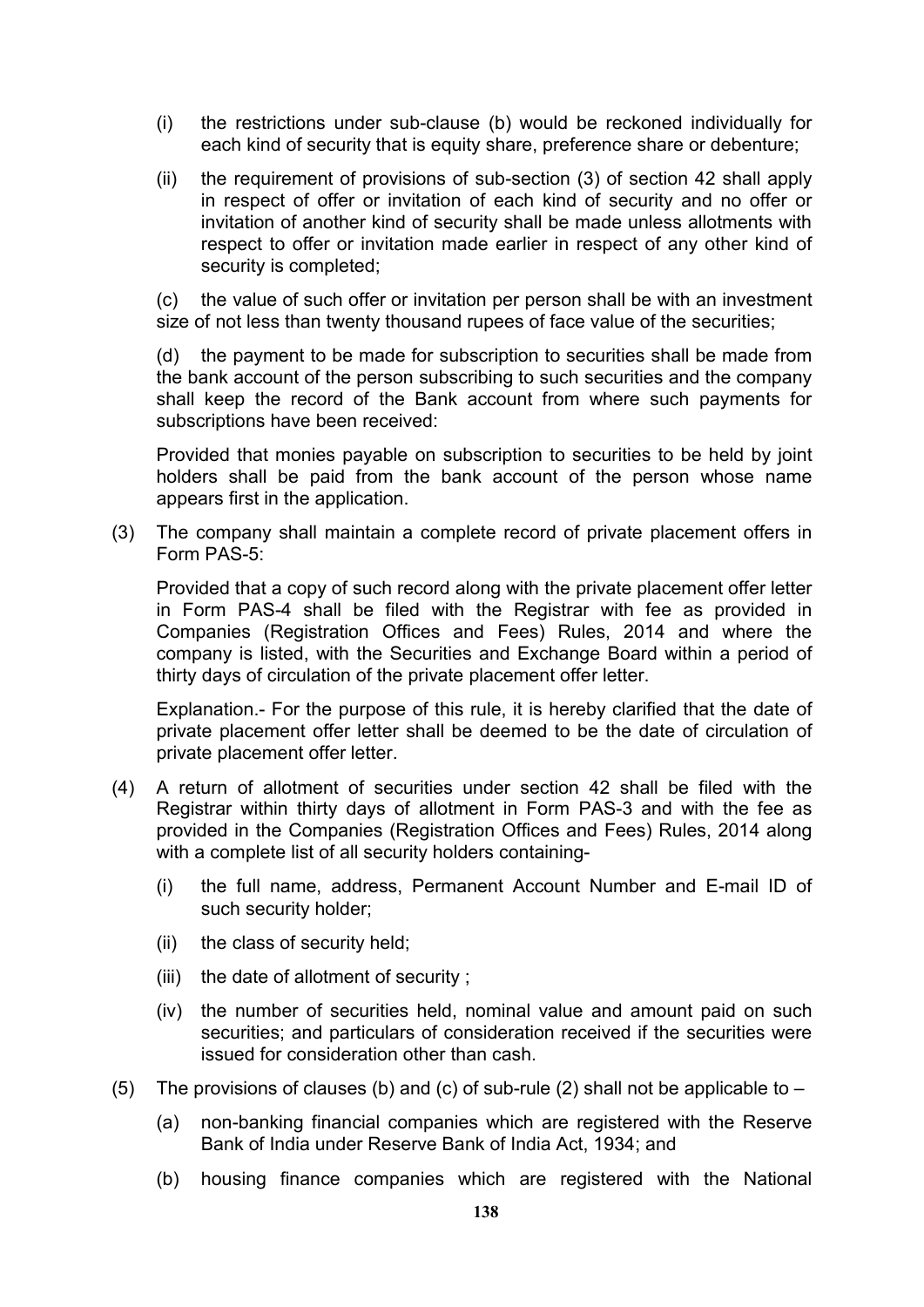Housing Bank under National Housing Bank Act, 1987,

if they are complying with regulations made by Reserve Bank of India or National Housing Bank in respect of offer or invitation to be issued on private placement basis:

Provided that such companies shall comply with sub-clauses (b) and (c) of sub-rule (2) in case the Reserve Bank of India or the National Housing Bank have not specified similar regulations.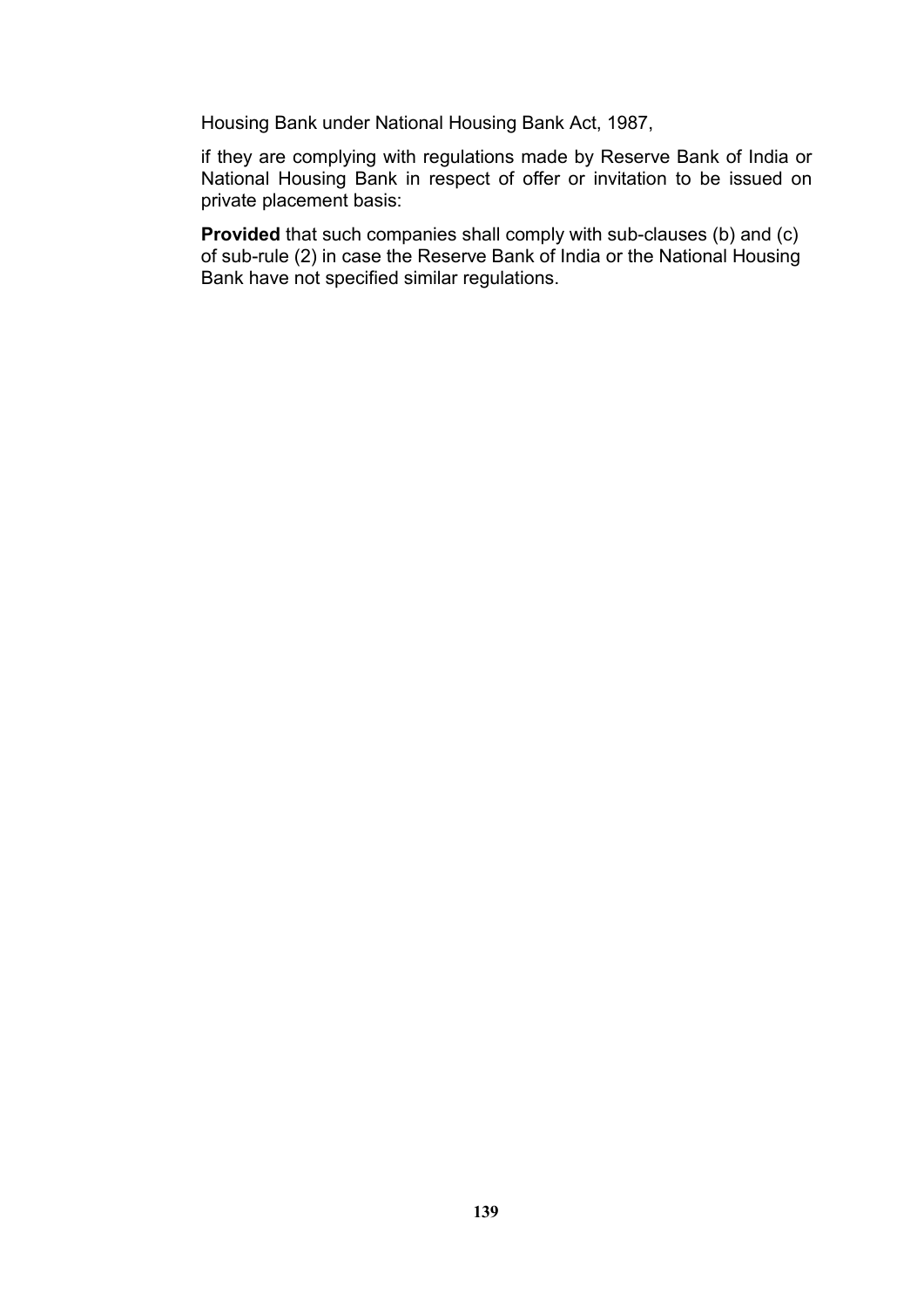# Text of Section 45-IA of the Reserve Bank of India Act, 1934

### 45-IA. Requirement of Registration and Net Owned Fund

- (1) Notwithstanding anything contained in this Chapter or in any other law for the time being in force, no non-banking financial company shall commence or carry on the business of a non-banking financial institution without–
	- (a) obtaining a certificate of registration issued under this Chapter; and
	- (b) having the net owned fund of twenty-five lakh rupees or such other amount, not exceeding two hundred lakh rupees, (Rs. 200 Lakhs since April 1999) as the Bank may, by notification in the Official Gazette, specify.
- (2) Every non-banking financial company shall make an application for registration to the Bank in such form as the Bank may specify:

Provided that a non-banking financial company in existence on the commencement of the Reserve Bank of India (Amendment) Act, 1997 shall make an application for registration to the Bank before the expiry of six months from such commencement and notwithstanding anything contained in subsection (1) may continue to carry on the business of a non-banking financial institution until a certificate of registration is issued to it or rejection of application for registration is communicated to it.

- (3) Notwithstanding anything contained in sub-section (1), a non-banking financial company in existence on the commencement of the Reserve Bank of India (Amendment) Act, 1997 and having a net owned fund of less than twenty-five lakh rupees may, for the purpose of enabling such company to fulfil the requirement of the net owned fund, continue to carry on the business of a nonbanking financial institution–
	- (i) for a period of three years from such commencement; or
	- (ii) for such further period as the Bank may, after recording the reasons in writing for so doing, extend, subject to the condition that such company shall, within three months of fulfilling the requirement of the net owned fund, inform the Bank about such fulfilment:

Provided that the period allowed to continue business under this subsection shall in no case exceed six years in the aggregate.

- (4) The Bank may, for the purpose of considering the application for registration, require to be satisfied by an inspection of the books of the non banking financial company or otherwise that the following conditions are fulfilled:–
	- (a) that the non-banking financial company is or shall be in a position to pay its present or future depositors in full as and when their claims accrue;
	- (b) that the affairs of the non-banking financial company are not being or are not likely to be conducted in a manner detrimental to the interest of its present or future depositors;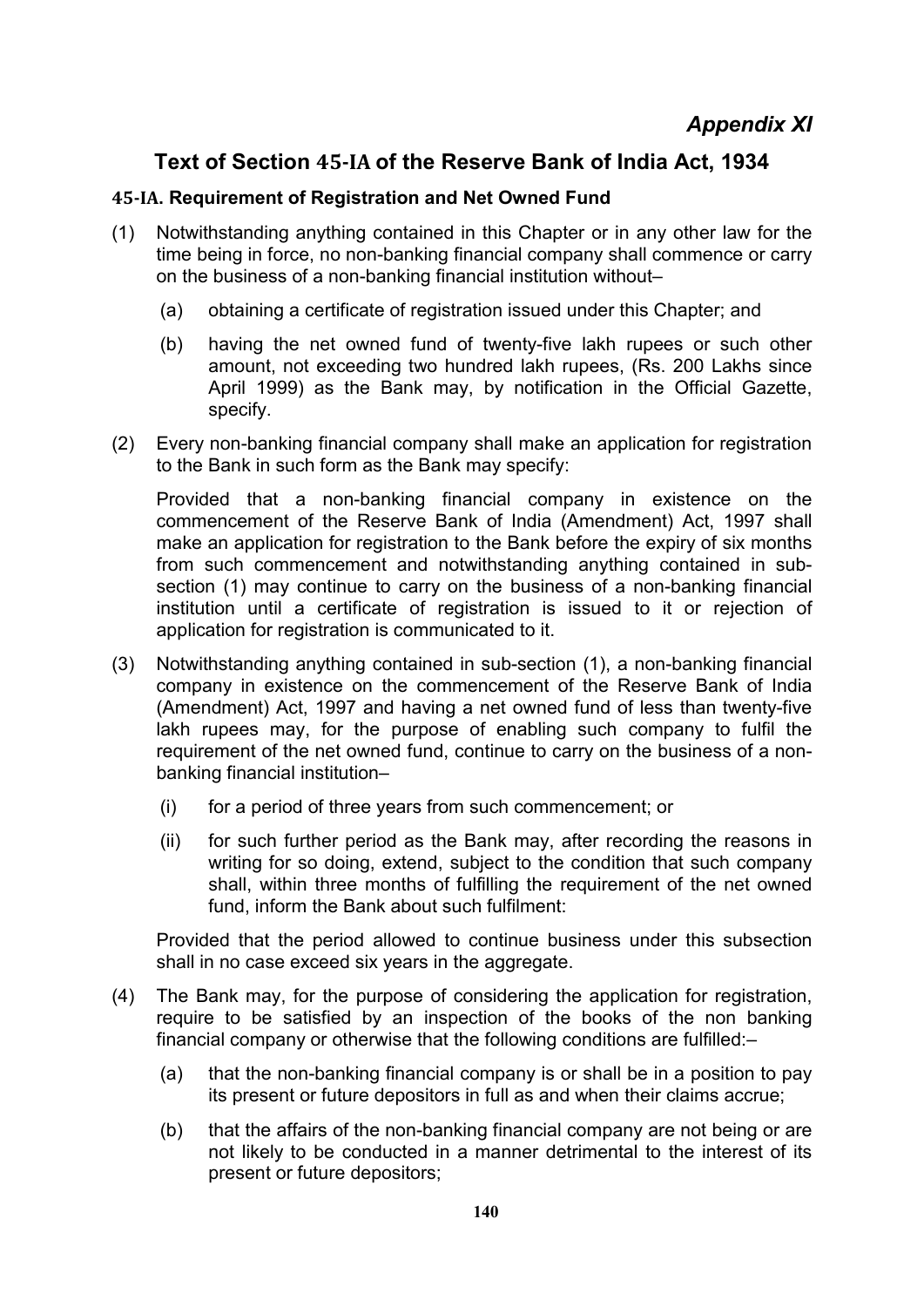- (c) that the general character of the management or the proposed management of the non-banking financial company shall not be prejudicial to the public interest or the interest of its depositors;
- (d) that the non-banking financial company has adequate capital structure and earning prospects;
- (e) that the public interest shall be served by the grant of certificate of registration to the non-banking financial company to commence or to carry on the business in India;
- (f) that the grant of certificate of registration shall not be prejudicial to the operation and consolidation of the financial sector consistent with monetary stability, economic growth and considering such other relevant factors which the Bank may, by notification in the Official Gazette, specify; and
- (g) any other condition, fulfilment of which in the opinion of the Bank, shall be necessary to ensure that the commencement of or carrying on of the business in India by a non-banking financial company shall not be prejudicial to the public interest or in the interest of the depositors.
- (5) The Bank may, after being satisfied that the conditions specified in subsection (4) are fulfilled, grant a certificate of registration subject to such conditions which it may consider fit to impose.
- (6) The Bank may cancel a certificate of registration granted to a non-banking financial company under this section if such company–
	- (i) ceases to carry on the business of a non-banking financial institution in India; or
	- (ii) has failed to comply with any condition subject to which the certificate of registration had been issued to it; or
	- (iii) at any time fails to fulfil any of the conditions referred to in clauses (a) to (g) of sub-section (4); or
	- (iv) fails–
		- (a) to comply with any direction issued by the Bank under the provisions of this chapter; or
		- (b) to maintain accounts in accordance with the requirements of any law or any direction or order issued by the Bank under the provisions of this Chapter; or
		- (c) to submit or offer for inspection its books of account and other relevant documents when so demanded by an inspecting authority of the Bank; or
	- (v) has been prohibited from accepting deposit by an order made by the Bank under the provisions of this Chapter and such order has been in force for a period of not less than three months: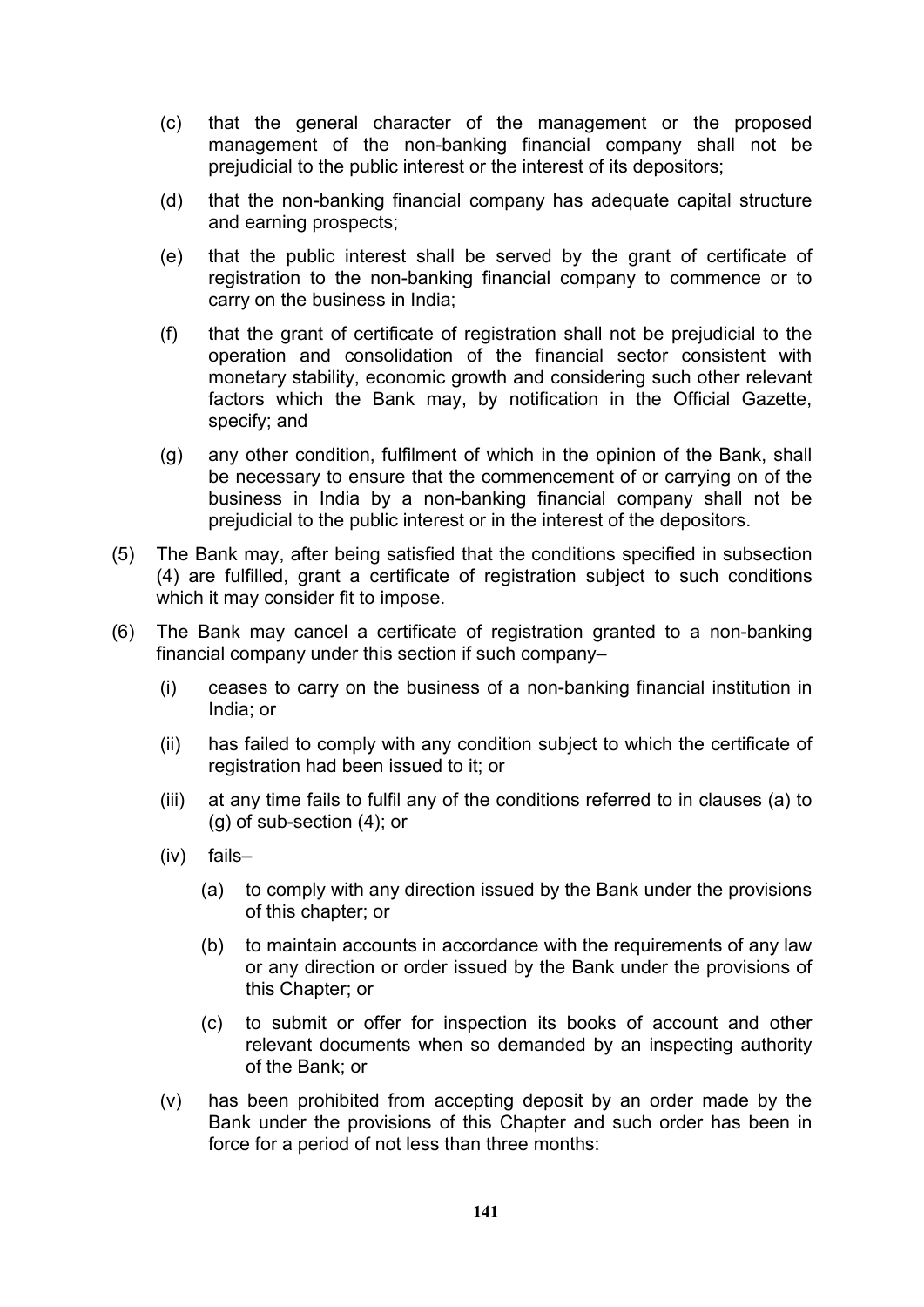Provided that before cancelling a certificate of registration on the ground that the non-banking financial company has failed to comply with the provisions of clause (ii) or has failed to fulfil any of the conditions referred to in clause (iii) the Bank, unless it is of the opinion that the delay in cancelling the certificate of registration shall be prejudicial to public interest or the interest of the depositors or the non-banking financial company, shall give an opportunity to such company on such terms as the Bank may specify for taking necessary steps to comply with such provision or fulfillment of such condition;

Provided further that before making any order of cancellation of certificate of registration, such company shall be given a reasonable opportunity of being heard.

(7) A company aggrieved by the order of rejection of application for registration or cancellation of certificate of registration may prefer an appeal, within a period of thirty days from the date on which such order of rejection or cancellation is communicated to it, to the Central Government and the decision of the Central Government where an appeal has been preferred to it, or of the Bank where no appeal has been preferred, shall be final:

Provided that before making any order of rejection of appeal, such company shall be given a reasonable opportunity of being heard.

Explanation.– For the purposes of this section,–

- (I) "net owned fund" means–
	- (a) the aggregate of the paid-up equity capital and free reserves as disclosed in the latest balance-sheet of the company after deducting therefrom–
		- (i) accumulated balance of loss;
		- (ii) deferred revenue expenditure; and
		- (iii) other intangible assets; and
	- (b) further reduced by the amounts representing–
	- (1) investments of such company in shares of–
		- (i) its subsidiaries;
		- (ii) companies in the same group;
		- (iii) all other non-banking financial companies; and
	- (2) the book value of debentures, bonds, outstanding loans and advances (including hire-purchase and lease finance) made to, and deposits with,–
		- (i) subsidiaries of such company; and
		- (ii) companies in the same group, to the extent such amount exceeds ten per cent of (a) above.

(II) "subsidiaries" and "companies in the same group" shall have the same meanings assigned to them in the Companies Act, 1956.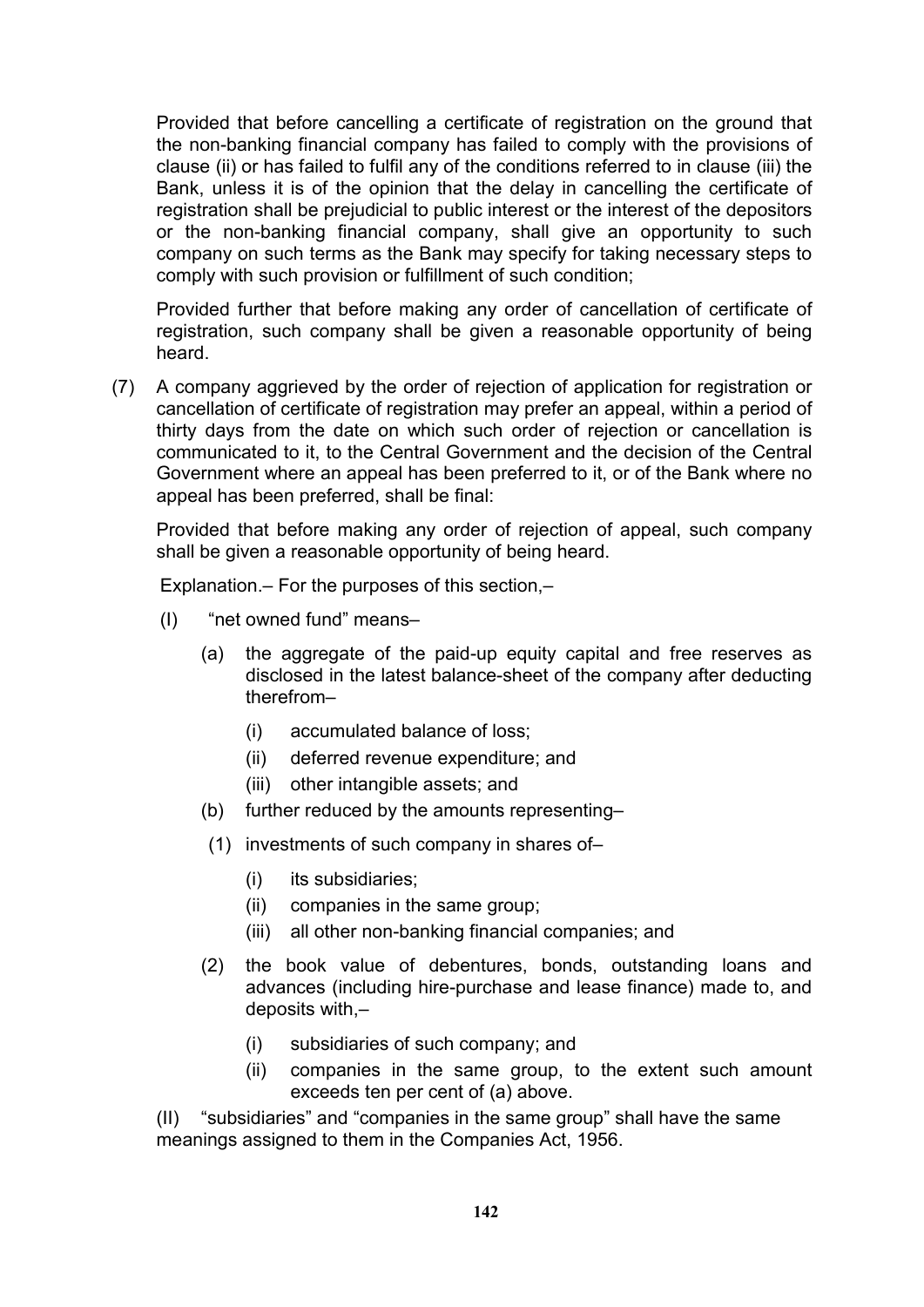## Text of sections 73 to 76 of the Companies Act, 2013

#### Prohibition on acceptance of deposits from public

73. (*1*) On and after the commencement of this Act, no company shall invite, accept or renew deposits under this Act from the public except in a manner provided under this Chapter:

Provided that nothing in this sub-section shall apply to a banking company and non banking financial company as defined in the Reserve Bank of India Act, 1934 and to such other company as the Central Government may, after consultation with the Reserve Bank of India, specify in this behalf.

- (*2*) A company may, subject to the passing of a resolution in general meeting and subject to such rules as may be prescribed in consultation with the Reserve Bank of India, accept deposits from its members on such terms and conditions, including the provision of security, if any, or for the repayment of such deposits with interest, as may be agreed upon between the company and its members, subject to the fulfilment of the following conditions, namely:—
- (*a*) issuance of a circular to its members including therein a statement showing the financial position of the company, the credit rating obtained, the total number of depositors and the amount due towards deposits in respect of any previous deposits accepted by the company and such other particulars in such form and in such manner as may be prescribed;
- (*b*) filing a copy of the circular along with such statement with the Registrar within thirty days before the date of issue of the circular;
- (*c*) depositing such sum which shall not be less than fifteen per cent of the amount of its deposits maturing during a financial year and the financial year next following, and kept in a scheduled bank in a separate bank account to be called as deposit repayment reserve account;
- (*d*) providing such deposit insurance in such manner and to such extent as maybe prescribed;
- (*e*) certifying that the company has not committed any default in the repayment of deposits accepted either before or after the commencement of this Act or payment of interest on such deposits; and
- (*f*) providing security, if any for the due repayment of the amount of deposit or the interest thereon including the creation of such charge on the property or assets of the company:

Provided that in case where a company does not secure the deposits or secures such deposits partially, then, the deposits shall be termed as ''unsecured deposits' and shall be so quoted in every circular, form, advertisement or in any document related to invitation or acceptance of deposits.

(*3*) Every deposit accepted by a company under sub-section (*2*) shall be repaid with interesting accordance with the terms and conditions of the agreement referred to in that sub-section.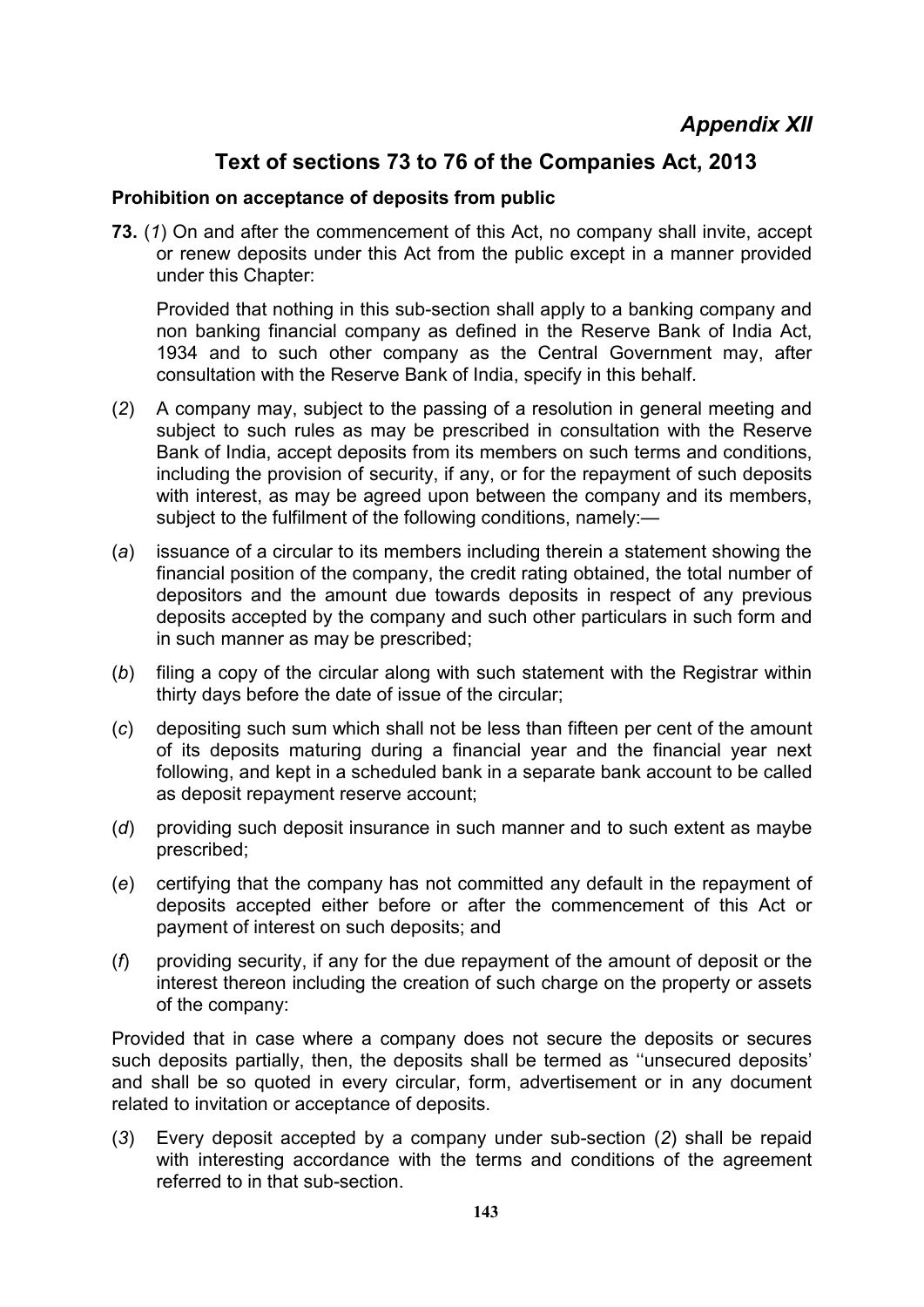- (*4*) Where a company fails to repay the deposit or part thereof or any interest thereon under sub-section (*3*), the depositor concerned may apply to the Tribunal for an order directing the company to pay the sum due or for any loss or damage incurred by him as a result of such non-payment and for such other orders as the Tribunal may deem fit.
- *(5*) The deposit repayment reserve account referred to in clause (*c*) of sub-section (*2*) shall not be used by the company for any purpose other than repayment of deposits.

#### Repayment of deposits, etc., accepted before commencement of this Act

- 74. (*1*) Where in respect of any deposit accepted by a company before the commencement of this Act, the amount of such deposit or part thereof or any interest due thereon remains unpaid on such commencement or becomes due at any time thereafter, the company shall—
	- (*a*) file, within a period of three months from such commencement or from the date on which such payments, are due, with the Registrar a statement of all the deposits accepted by the company and sums remaining unpaid on such amount with the interest payable thereon along with the arrangements made for such repayment, notwithstanding anything contained in any other law for the time being in force or under the terms and conditions subject to which the deposit was accepted or any scheme framed under any law; and
	- (*b*) repay within one year from such commencement or from the date on which such payments are due, whichever is earlier.
- (*2*) The Tribunal may on an application made by the company, after considering the financial condition of the company, the amount of deposit or part thereof and the interest payable thereon and such other matters, allow further time as considered reasonable to the company to repay the deposit.
- (*3*) If a company fails to repay the deposit or part thereof or any interest thereon within the time specified in sub-section (*1*) or such further time as may be allowed by the Tribunal under sub-section (*2*), the company shall, in addition to the payment of the amount of deposit or part thereof and the interest due, be punishable with fine which shall not be less than one crore rupees but which may extend to ten crore rupees and every officer of the company who is in default shall be punishable with imprisonment which may extend to seven years or with fine which shall not be less than twenty-five lakh rupees but which may extend to two crore rupees, or with both.

#### Damages for fraud

75. (*1*) Where a company fails to repay the deposit or part thereof or any interest thereon referred to in section 74 within the time specified in sub-section (*1*) of that section or such further time as may be allowed by the Tribunal under subsection (*2*) of that section, and it is proved that the deposits had been accepted with intent to defraud the depositors or for any fraudulent purpose, every officer of the company who was responsible for the acceptance of such deposit shall, without prejudice to the provisions contained in subsection(*3*) of that section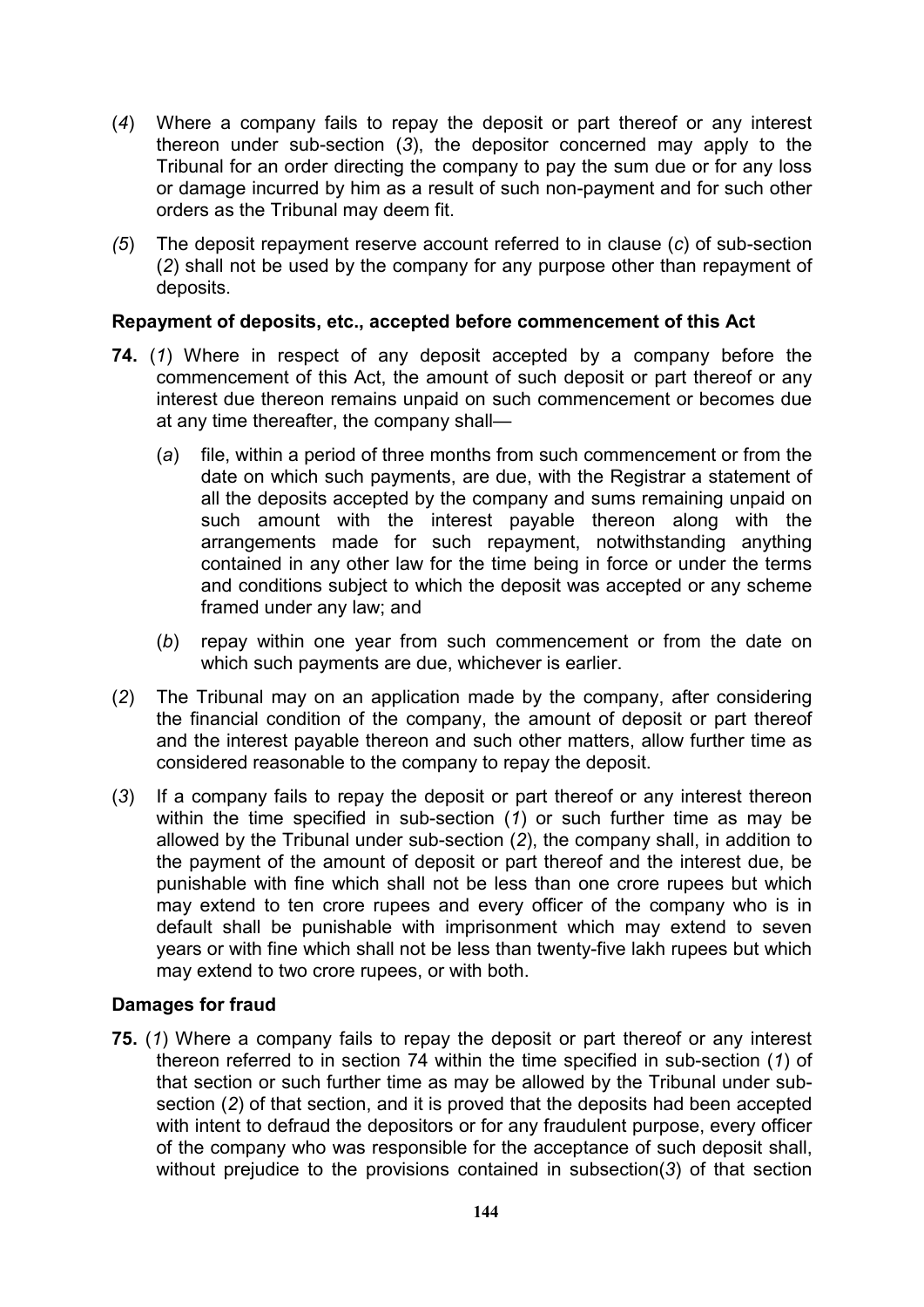and liability under section 447, be personally responsible, without any limitation of liability, for all or any of the losses or damages that may have been incurred by the depositors.

(*2*) Any suit, proceedings or other action may be taken by any person, group of persons or any association of persons who had incurred any loss as a result of the failure of the company to repay the deposits or part thereof or any interest thereon.

#### Acceptance of deposits from Public by certain companies

76. (*1*) Notwithstanding anything contained in section 73, a public company, having such net worth or turnover as may be prescribed, may accept deposits from persons other than its members subject to compliance with the requirements provided in sub-section (*2*) of section 73 and subject to such rules as the Central Government may, in consultation with the Reserve Bank of India, prescribe:

Provided that such a company shall be required to obtain the rating (including its net worth, liquidity and ability to pay its deposits on due date) from a recognised credit rating agency for informing the public the rating given to the company at the time of invitation of deposits from the public which ensures adequate safety and the rating shall be obtained for every year during the tenure of deposits:

Provided further that every company accepting secured deposits from the public shall within thirty days of such acceptance, create a charge on its assets of an amount not less than the amount of deposits accepted in favour of the deposit holders in accordance with such rules as may be prescribed.

(*2*) The provisions of this Chapter shall, *mutatis mutandis*, apply to the acceptance of deposits from public under this section.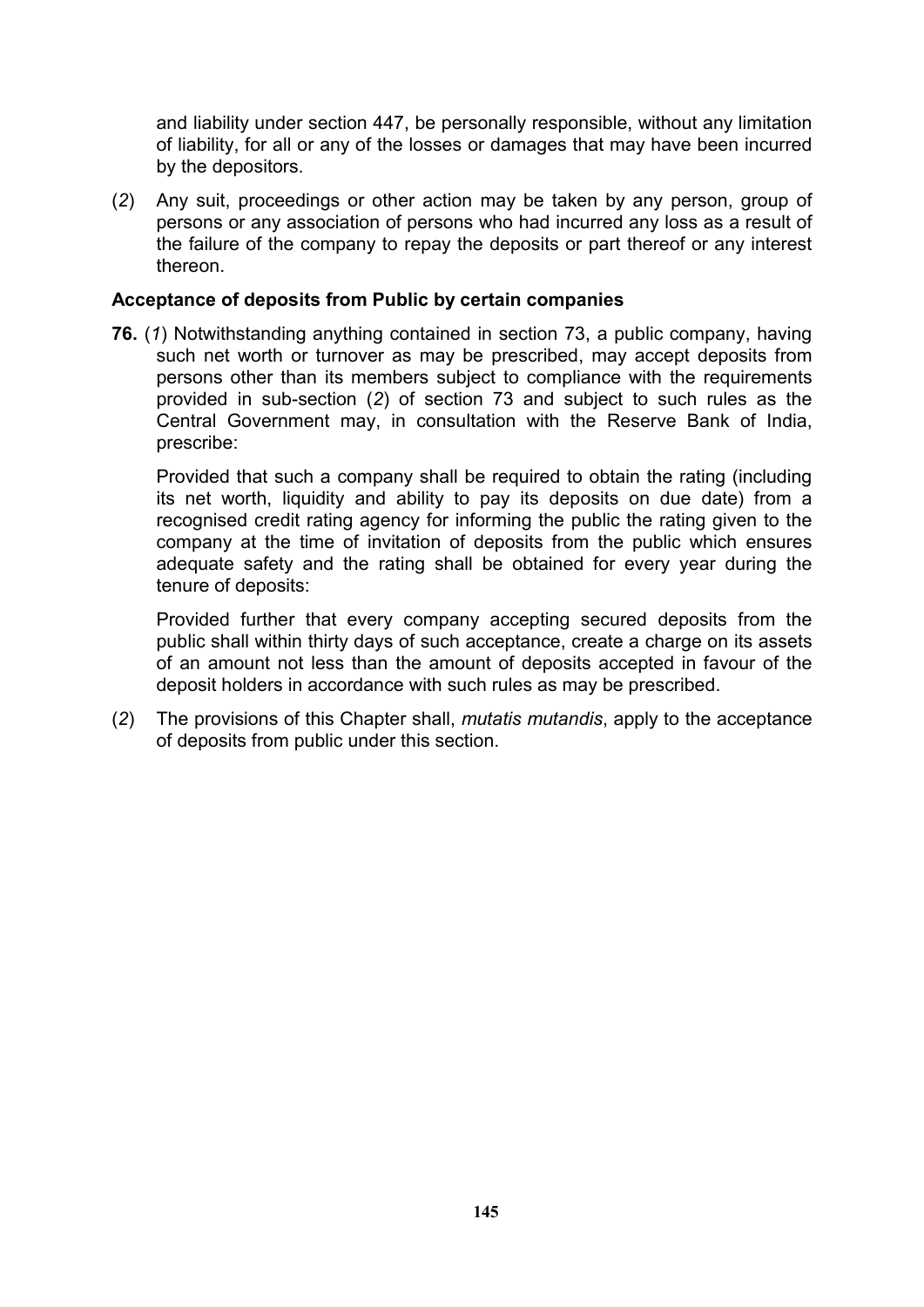## *Appendix XIII*

## Text of the Companies (Acceptance of Deposits) Rules, 2014

1. Short title, commencement and application.- (1) These rules may be called the Companies (Acceptance of Deposits) Rules, 2014.

- (2) They shall come into force on the 1st day of April, 2014.
- (3) These rules shall apply to a company other than
	- (i) a banking company;
	- (ii) a non-banking financial company as defined in the Reserve Bank of India Act, 1934 (2 of 1934) registered with the Reserve Bank of India;
	- (iii) a housing finance company registered with the National Housing Bank established under the National Housing Bank Act, 1987 (53 of 1987); and
	- (iv) a company specified by the Central Government under the proviso to subsection (1) of section 73 of the Act.
- 2. Definitions.- (1) In these rules, unless the context otherwise requires,  $\_\_$ 
	- (a) "Act" means the Companies Act, 2013 (18 of 2013);
	- (b) "Annexure" means the Annexure attached to these rules;
	- (c) "deposit" includes any receipt of money by way of deposit or loan or in any other form, by a company, but does not include –
		- (i) any amount received from the Central Government or a State Government, or any amount received from any other source whose repayment is guaranteed by the Central Government or a State Government, or any amount received from a local authority, or any amount received from a statutory authority constituted under an Act of Parliament or a State Legislature ;
		- (ii) any amount received from foreign Governments, foreign or international banks, multilateral financial institutions (including, but not limited to, International Finance Corporation, Asian Development Bank, Commonwealth Development Corporation and International Bank for Industrial and Financial Reconstruction), foreign Governments owned development financial institutions, foreign export credit agencies, foreign collaborators, foreign bodies corporate and foreign citizens, foreign authorities or persons resident outside India subject to the provisions of Foreign Exchange Management Act, 1999 (42 of 1999) and rules and regulations made there under;
		- (iii) any amount received as a loan or facility from any banking company or from the State Bank of India or any of its subsidiary banks or from a banking institution notified by the Central Government under section 51 of the Banking Regulation Act, 1949 (10 of 1949), or a corresponding new bank as defined in clause (d) of section 2 of the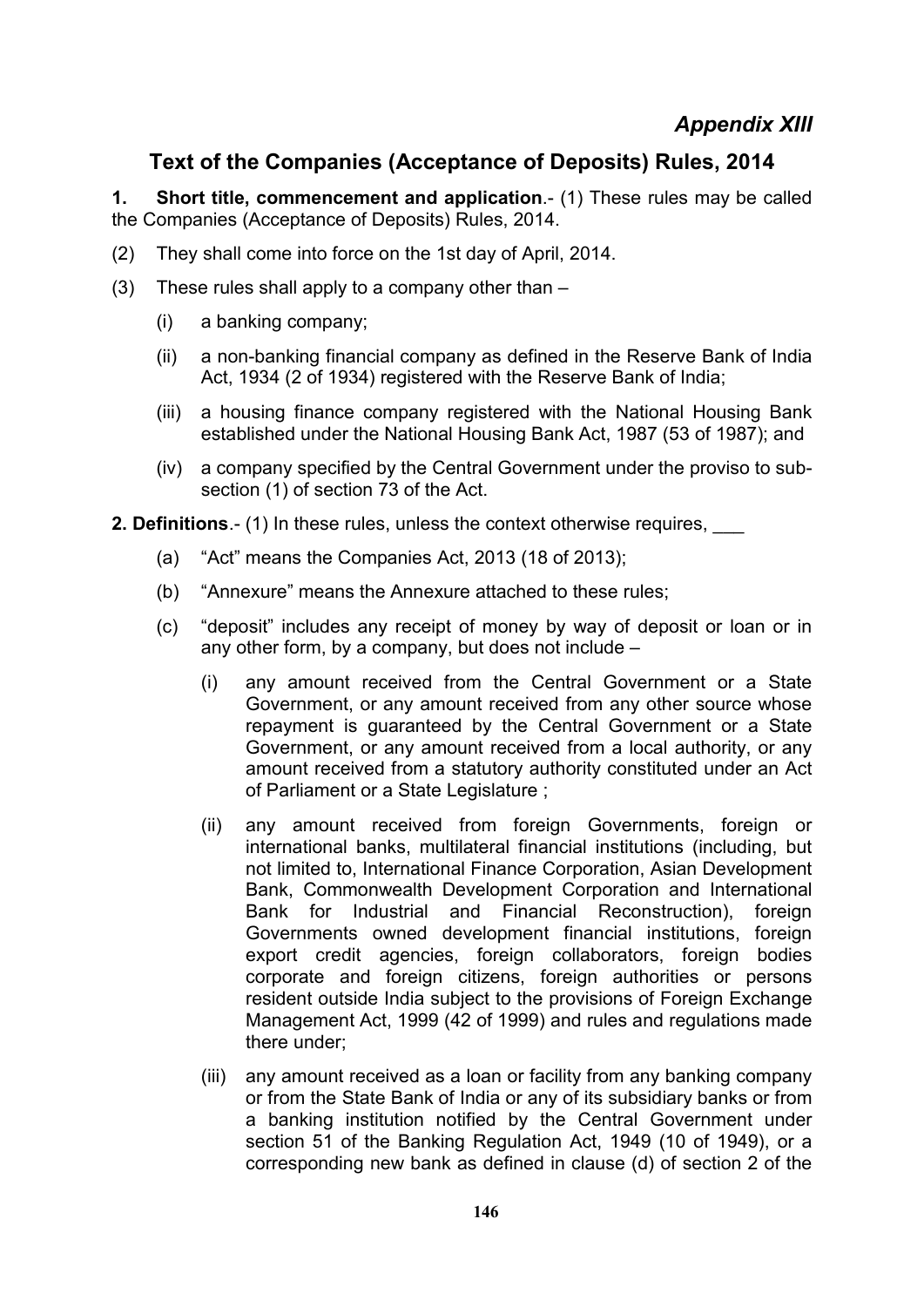Banking Companies (Acquisition and Transfer of Undertakings) Act, 1970 (5 of 1970) or in clause (b) of section (2) of the Banking Companies (Acquisition and Transfer of Undertakings) Act, 1980 (40 of 1980) , or from a co-operative bank as defined in clause (b-ii) of section 2 of the Reserve Bank of India Act, 1934 (2 of 1934) ;

- (iv) any amount received as a loan or financial assistance from Public Financial Institutions notified by the Central Government in this behalf in consultation with the Reserve Bank of India or any regional financial institutions or Insurance Companies or Scheduled Banks as defined in the Reserve Bank of India Act, 1934 (2 of 1934);
- (v) any amount received against issue of commercial paper or any other instruments issued in accordance with the guidelines or notification issued by the Reserve Bank of India;
- (vi) any amount received by a company from any other company;
- (vii) any amount received and held pursuant to an offer made in accordance with the provisions of the Act towards subscription to any securities, including share application money or advance towards allotment of securities pending allotment, so long as such amount is appropriated only against the amount due on allotment of the securities applied for;

Explanation.- For the purposes of this sub-clause, it is hereby clarified that –

(a) Without prejudice to any other liability or action, if the securities for which application money or advance for such securities was received cannot be allotted within sixty days from the date of receipt of the application money or advance for such securities and such application money or advance is not refunded to the subscribers within fifteen days from the date of completion of sixty days, such amount shall be treated as a deposit under these rules.

"Provided that unless otherwise required under the Companies Act, 1956 (l of 1956) or the Securities and Exchange Board of India Act, 1992 (15 of 1992) or rules or regulations made there under to allot any share, stock, bond, or debenture within a specified period, if a company had received any amount by way of subscriptions to any shares, stock, bonds or debentures before the 1st April,2014 and disclosed it in the balance sheet for the financial year ending on or before the 31st March, 2014 against which the allotment is pending on the 3lst March, 2015, the company shall, by the 1st June 2015, either return such amounts to the persons from whom these were received or allot shares, stock, bonds or debentures or comply with these rules."

(b) any adjustment of the amount for any other purpose shall not be treated as refund.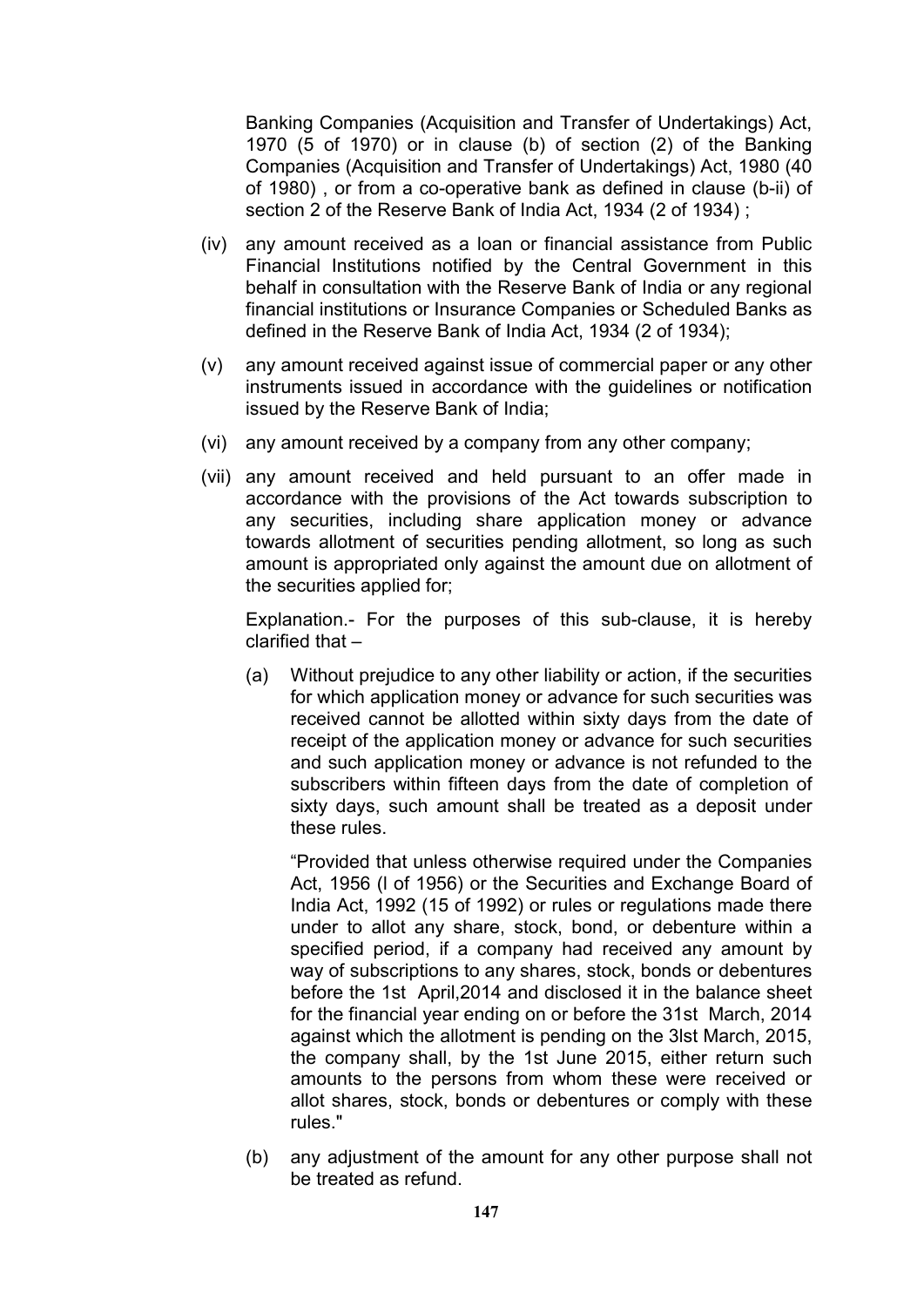(viii) any amount received from a person who, at the time of the receipt of the amount, was a director of the company: or a relative of the director of the private company

Provided that the director of the company or relative of the director of the private company, as the case may be from whom money is received, furnished, to the company at the time of giving the money, a declaration in writing to the effect that the amount is not being given out of funds acquired by him by borrowing or accepting loans or deposits from others and the company shall disclose the details of money so accepted in the Board's Reports;

(ix) any amount raised by the issue of bonds or debentures secured by a first charge or a charge ranking *pari passu* with the first charge on any assets referred to in Schedule III of the Act excluding intangible assets of the company or bonds or debentures compulsorily convertible into shares of the company within five years:

Provided that if such bonds or debentures are secured by the charge of any assets referred to in Schedule III of the Act, excluding intangible assets, the amount of such bonds or debentures shall not exceed the market value of such assets as assessed by a registered valuer;

- (x) any amount received from an employee of the company not exceeding his annual salary under a contract of employment with the company in the nature of non-interest bearing security deposit;
- (xi) any non-interest bearing amount received or held in trust;
- (xii) any amount received in the course of, or for the purposes of, the business of the company,
	- (a) as an advance for the supply of goods or provision of services accounted for in any manner whatsoever provided that such advance is appropriated against supply of goods or provision of services within a period of three hundred and sixty five days from the date of acceptance of such advance:

Provided that in case of any advance which is subject matter of any legal proceedings before any court of law, the said time limit of three hundred and sixty five days shall not apply:

- (b) as advance, accounted for in any manner whatsoever, received in connection with consideration for an immovable property under an agreement or arrangement , provided that such advance is adjusted against such property in accordance with the terms of agreement or arrangement;
- (c) as security deposit for the performance of the contract for supply of goods or provision of services;
- (d) as advance received under long term projects for supply of capital goods except those covered under item (b) above: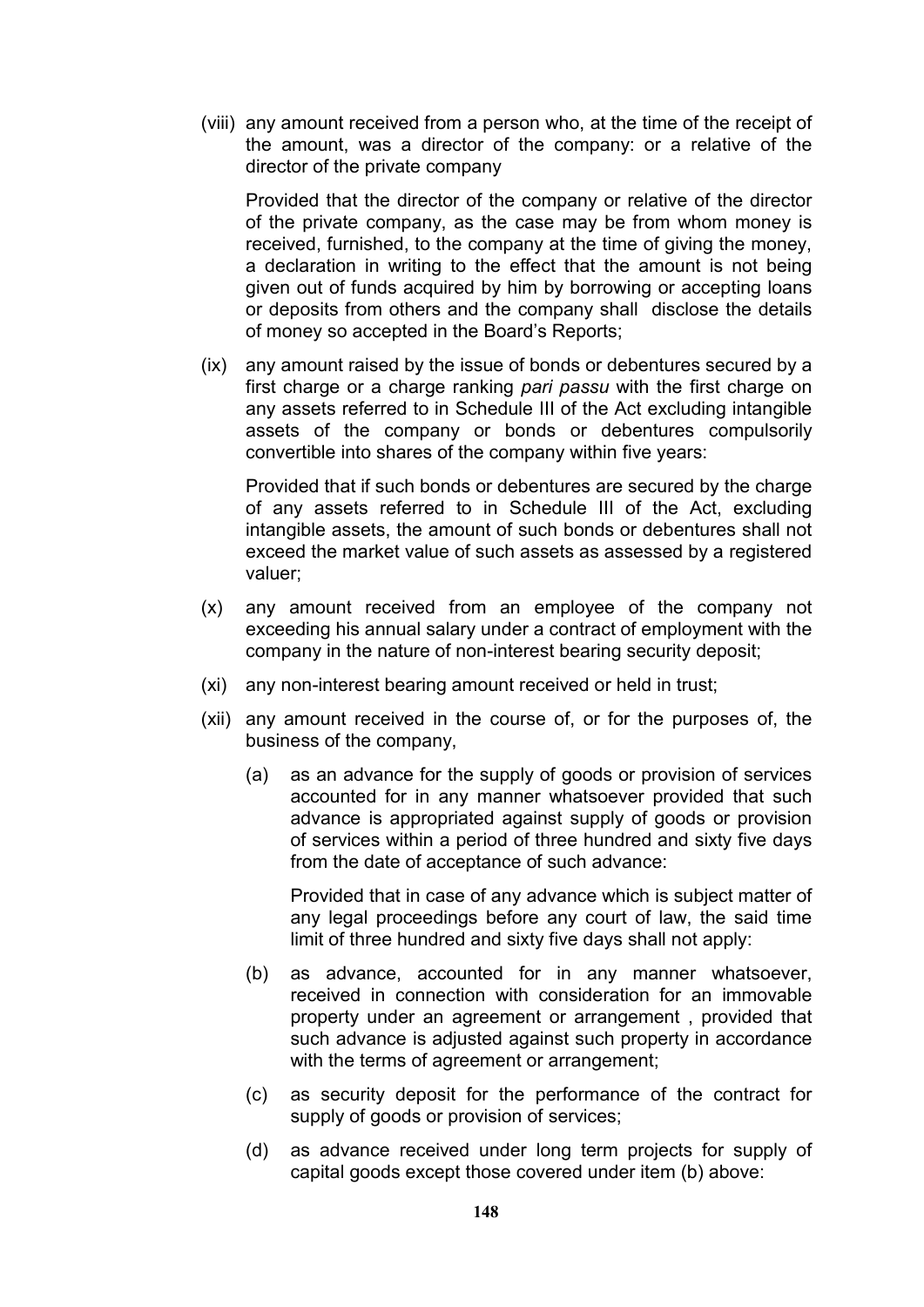Provided that if the amount received under items (a), (b) and (d) above becomes refundable (with or without interest) due to the reasons that the company accepting the money does not have necessary permission or approval, wherever required, to deal in the goods or properties or services for which the money is taken, then the amount received shall be deemed to be a deposit under these rules:

Explanation.- For the purposes of this sub-clause the amount referred to in the proviso shall be deemed to be deposits on the expiry of fifteen days from the date they become due for refund.

- (xiii) any amount brought in by the promoters of the company by way of unsecured loan in pursuance of the stipulation of any lending financial institution or a bank subject to fulfillment of the following conditions, namely:
	- (a) the loan is brought in pursuance of the stipulation imposed by the lending institutions on the promoters to contribute such finance;
	- (b) the loan is provided by the promoters themselves or by their relatives or by both; and
	- (c) the exemption under this sub-clause shall be available only till the loans of financial institution or bank are repaid and not thereafter;
- (xiv) any amount accepted by a Nidhi company in accordance with the rules made under section 406 of the Act.

Explanation.- For the purposes of this clause, any amount.

- (a) received by the company, whether in the form of instalments or otherwise, from a person with promise or offer to give returns, in cash or in kind, on completion of the period specified in the promise or offer, or earlier, accounted for in any manner whatsoever, or
- (b) any additional contributions, over and above the amount under item (a) above, made by the company as part of such promise or offer, shall be treated as a deposit;
- (d) ''depositor'' means,
	- (i) any member of the company who has made a deposit with the company in accordance with the provisions of subsection (2) of section 73 of the Act, or
	- (ii) any person who has made a deposit with a public company in accordance with the provisions of section 76 of the Act; 3/10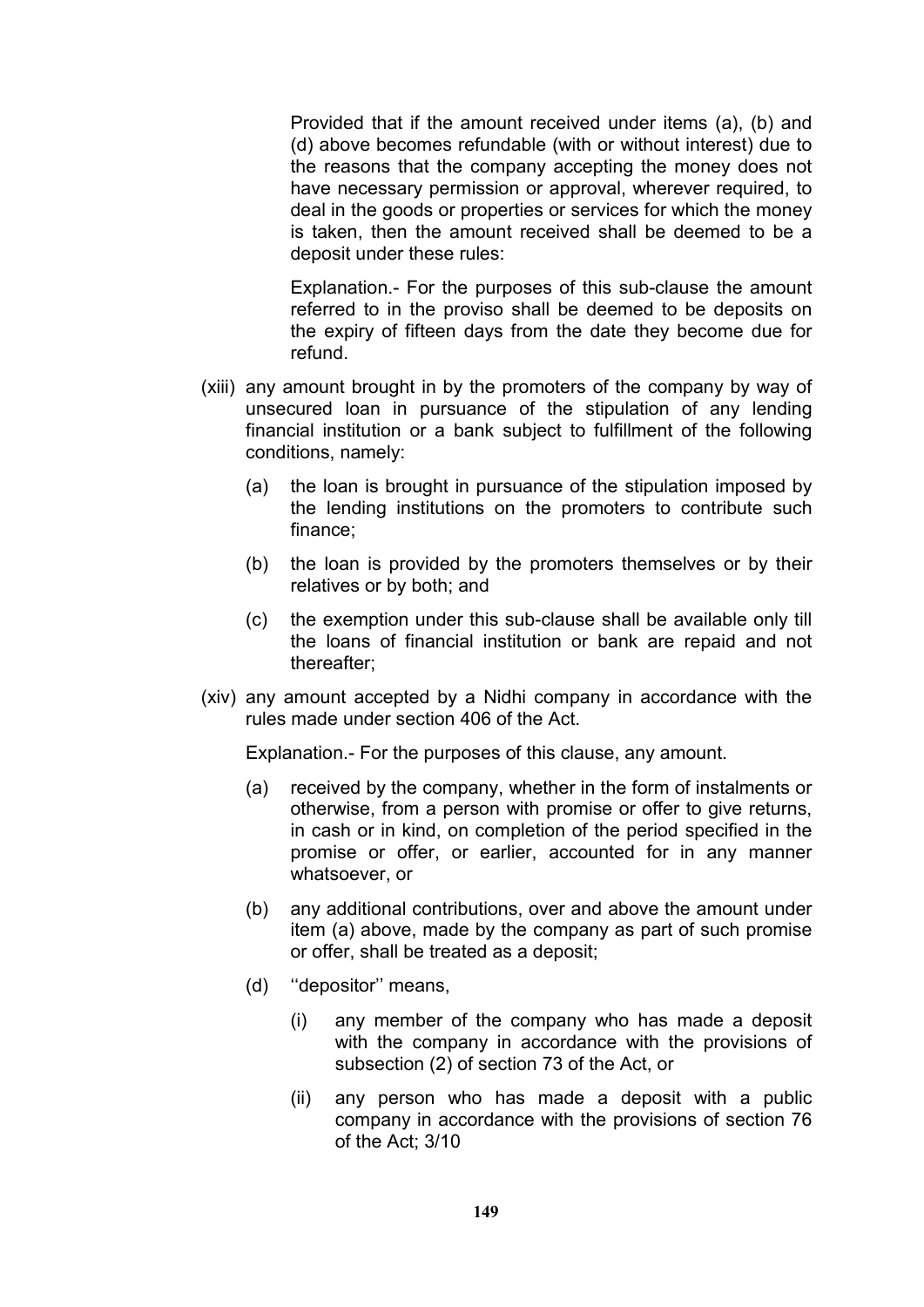(e) "eligible company" means a public company as referred to in sub-section (1) of section 76, having a net worth of not less than one hundred crore rupees or a turnover of not less than five hundred crore rupees and which has obtained the prior consent of the company in general meeting by means of a special resolution and also filed the said resolution with the Registrar of Companies before making any invitation to the Public for acceptance of deposits:

Provided that an eligible company, which is accepting deposits within the limits specified under clause (c) of subsection (1) of section 180, may accept deposits by means of an ordinary resolution;

- (f) "fees" means fees as specified in the Companies (Registration Offices and Fees) Rules, 2014;
- (g) "Form" or 'e-Form" means a form set forth in Annexure to these rules which shall be used for the matter to which it relates;
- (h) "section" means section of the Act;
- (i) "trustee" means the trustee as defined in section 3 of the Indian Trusts Act, 1882 (12 of 1882).
- (2) Words and expressions used in these rules but not defined and defined in the Act or in the Reserve Bank of India Act, 1934 (2 of 1934) or in the Companies (Specification of definitions details) Rules, 2014, shall have the meanings respectively assigned to them in the said Acts or in the said rules.
- 3. Terms and conditions of acceptance of deposits by companies.- (1) On and from the commencement of these rules,—
	- (a) no company referred to in sub-section (2) of section 73 and no eligible company shall accept or renew any deposit, whether secured or unsecured, which is repayable on demand or upon receiving a notice within a period of less than six months or more than thirty-six months from the date of acceptance or renewal of such deposit:

Provided that a company may, for the purpose of meeting any of its shortterm requirements of funds, accept or renew such deposits for repayment earlier than six months from the date of deposit or renewal, as the case may be, subject to the condition that

(a) such deposits shall not exceed ten per cent. of the aggregate of the paid up share capital, free reserves and securities premium account of the company, and

- (b) such deposits are repayable not earlier than three months from the date of such deposits or renewal thereof.
- (2) Where depositors so desire, deposits may be accepted in joint names not exceeding three, with or without any of the clauses, namely, "Jointly", "Either or Survivor", "First named or Survivor", "Anyone or Survivor".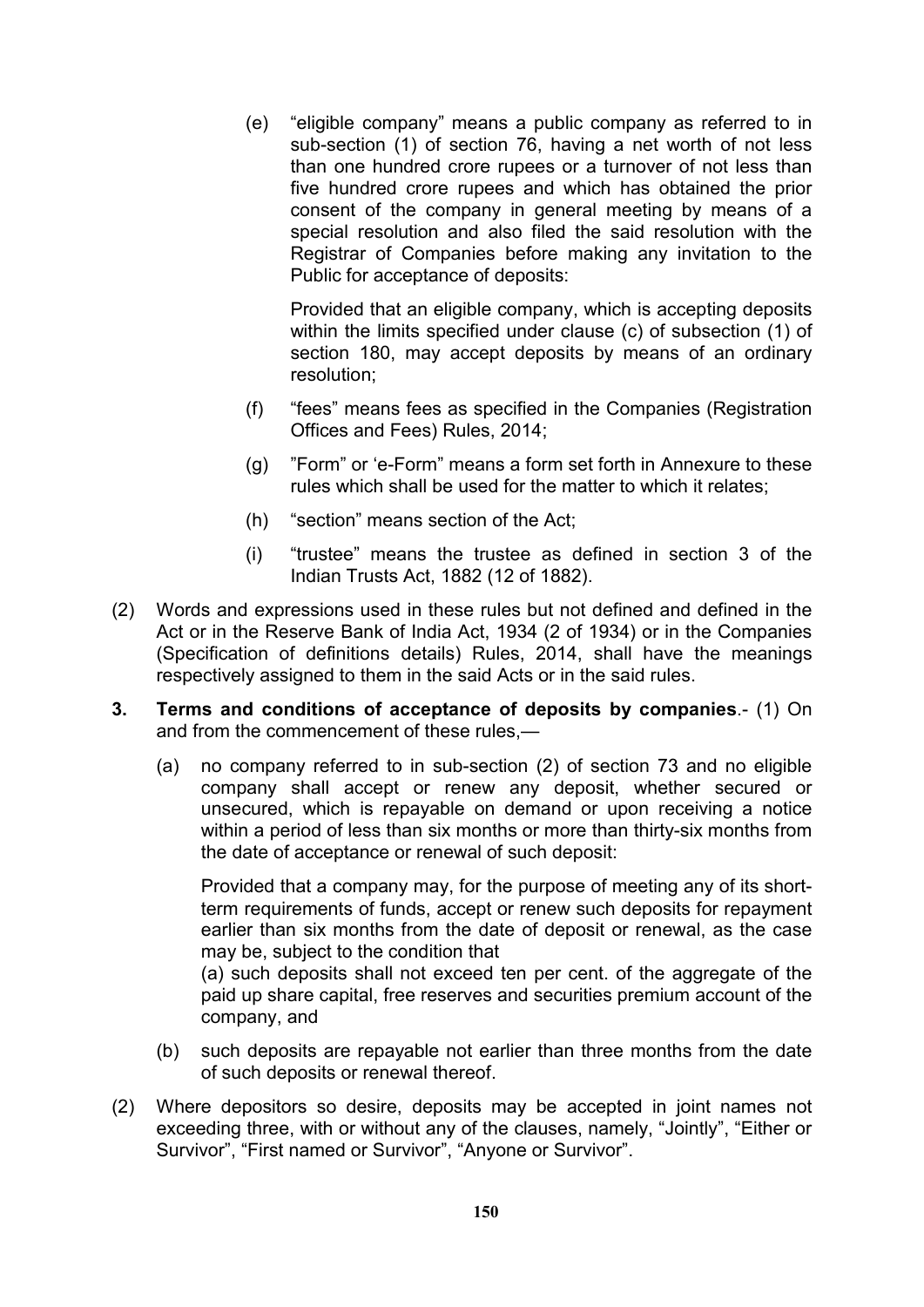- (3) No company referred to in sub-section (2) of section 73 shall accept or renew any deposit from its members, if the amount of such deposits together with the amount of other deposits outstanding as on the date of acceptance or renewal of such deposits exceeds twenty five per cent. of the aggregate of the paid up share capital, free reserves and securities premium account of the company.
- (4) No eligible company shall accept or renew
	- (a) any deposit from its members, if the amount of such deposit together with the amount of deposits outstanding as on the date of acceptance or renewal of such deposits from members exceeds ten per cent. of the aggregate of the paid up share capital, free reserves and securities premium account of the company;
	- (b) any other deposit, if the amount of such deposit together with the amount of such other deposits, other than the deposit referred to in clause (a), outstanding on the date of acceptance or renewal exceeds twenty-five per cent. of 4/10aggregate of the paid up share capital, free reserves and securities premium account of the company.
- (5) No Government company eligible to accept deposits under section 76 shall accept or renew any deposit, if the amount of such deposits together with the amount of other deposits outstanding as on the date of acceptance or renewal exceeds thirty five per cent. of the aggregate of its paid up share capital, free reserves and securities premium account of the company.
- (6) No company referred to in sub-section (2) of section 73 or any eligible company shall invite or accept or renew any deposit in any form, carrying a rate of interest or pay brokerage thereon at a rate exceeding the maximum rate of interest or brokerage prescribed by the Reserve Bank of India for acceptance of deposits by non-banking financial companies.

Explanation:- For the purposes of this sub-rule, it is hereby clarified that the person who is authorised, in writing, by a company to solicit deposits on its behalf and through whom deposits are actually procured shall only be entitled to the brokerage and payment of brokerage to any other person for procuring deposits shall be deemed to be in violation of these rules.

- (7) The company shall not reserve to itself either directly or indirectly a right to alter, to the prejudice or disadvantage of the depositor, any of the terms and conditions of the deposit, deposit trust deed and deposit insurance contract after circular or circular in the form of advertisement is issued and deposits are accepted.
- (8) Every eligible company shall obtain, at least once in a year, credit rating for deposits accepted by it in the manner specified herein below and a copy of the rating shall be sent to the registrar of the companies along with the return of the deposits in form DPT-3.

| Name of the agency                                                            | Minimum investment grade rating |
|-------------------------------------------------------------------------------|---------------------------------|
| (a) The credit rating information $FA$ - (FA Minus)<br>services of India Ltd. |                                 |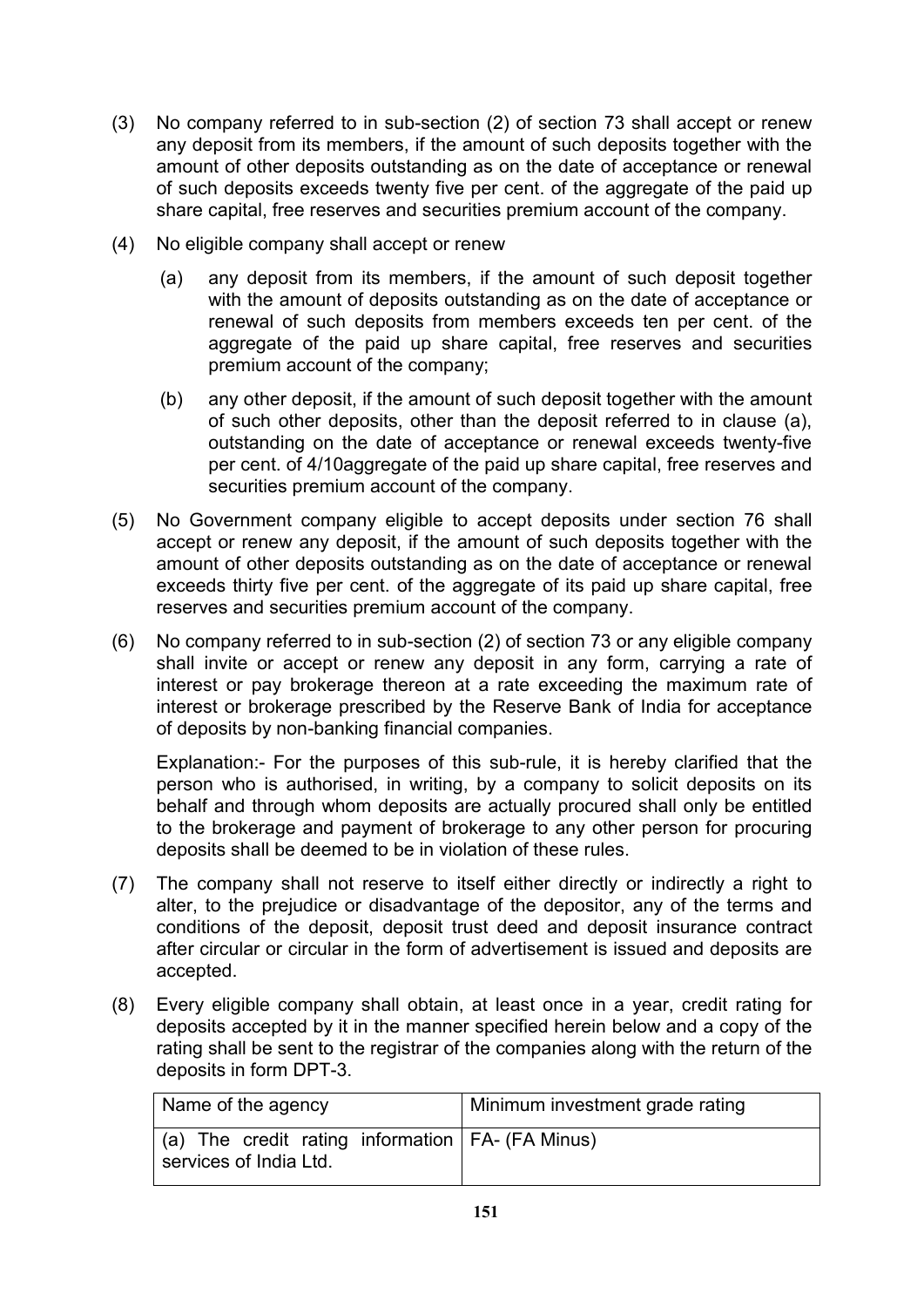| (b)ICRA Ltd.                                          | MA- (MA Minus)   |
|-------------------------------------------------------|------------------|
| © Credit Analysis and Research   CARE BBB(FD)<br>Ltd. |                  |
| (d) Fitch Rating India Private Ltd.                   | $tA$ (ind)(FD)   |
| <b>Brickwork Rating India Private</b><br>e)<br>Ltd.   | <b>BWR FBBBI</b> |
| SME Rating Agency of India<br>(f)<br>Ltd.             | <b>SMERAA</b>    |

4. Form and particulars of advertisements or circulars.- (1) Every company referred to in sub-section (2) of section 73 intending to invite deposit from its members shall issue a circular to all its members by registered post with acknowledgement due or speed post or by electronic mode in Form DPT-1:

Provided that in addition to issue of such circular to all members in the manner specified above, the circular may be published in English language in an English newspaper and in vernacular language in a vernacular newspaper having wide circulation in the State in which the registered office of the company is situated.

- (2) Every eligible company intending to invite deposits shall issue a circular in the form of an advertisement in Form DPT-1 for the purpose in English language in an English newspaper and in vernacular language in one vernacular newspaper having wide circulation in the State in which the registered office of the company is situated.
- (3) Every company inviting deposits from the public shall upload a copy of the circular on its website, if any.
- (4) No company shall issue or allow any other person to issue or cause to be issued on its behalf, any circular or a circular in the form of advertisement inviting deposits, unless such circular or circular in the form of advertisement is issued on the authority and in the name of the Board of directors of the company.
- (5) No circular or a circular in the form of advertisement shall be issued by or on behalf of a company unless, not less than thirty days before the date of such issue, there has been delivered to the Registrar for registration a copy thereof signed by a majority of the directors of the company as constituted at the time the Board approved the circular or circular in the form of advertisement, or their agents, duly authorised by them in writing.
- (6) A circular or circular in the form of advertisement issued shall be valid until the expiry of six months from the date of closure of the financial year in which it is issued or until the date on which the financial statement is laid before the company in annual general meeting or, where the annual general meeting for any year has not been held, the latest day on which that meeting should have been held in accordance with the provisions of the Act, whichever is earlier,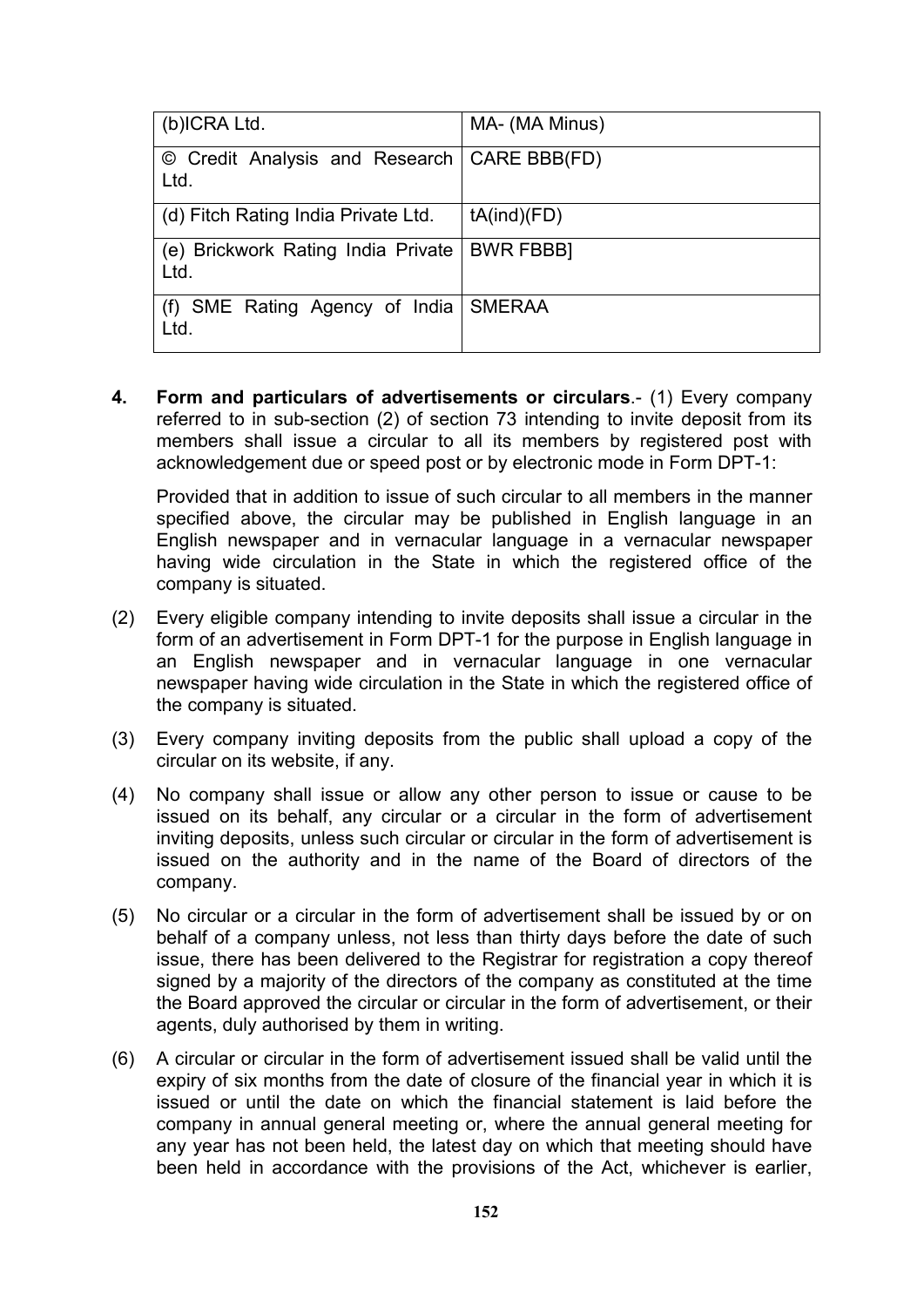and a fresh circular or circular in the form of advertisement shall be issued, in each succeeding financial year, for inviting deposits during that financial year.

Explanation: For the purpose of this rule, the date of the issue of the newspaper in which the advertisement appears shall be taken as the date of issue of the advertisement and the effective date of issue of circular shall be the date of dispatch of the circular.

5. Manner and extent of deposit insurance.- (1) Every company referred to in sub-section (2) of section 73 and every other eligible company inviting deposits shall enter into a contract for providing deposit insurance at least thirty days before the issue of circular or advertisement or at least thirty days before the date of renewal, as the case may be.

"Provided that the companies may accept deposit without deposit insurance contract till the  $31<sup>st</sup>$  March, 2016 or till the availability of a deposit insurance product, whichever is earlier."

Explanation- For the purposes of this sub-rule, the amount as specified in the deposit insurance contract shall be deemed to be the amount in respect of both principal amount and interest due thereon.

(2) The deposit insurance contract shall specifically provide that in case the company defaults in repayment of principal amount and interest thereon, the depositor shall be entitled to the repayment of principal amount of deposits and the interest thereon by the insurer up to the aggregate monetary ceiling as specified in the contract:

Provided that in the case of any deposit and interest not exceeding twenty thousand rupees, the deposit insurance contract shall provide for payment of the full amount of the deposit and interest and in the case of any deposit and the interest thereon in excess of twenty thousand rupees, the deposit insurance contract shall provide for payment of an amount not less than twenty thousand rupees for each depositor.

- (3) The amount of insurance premium paid on the insurance of such deposits shall be borne by the company itself and shall not be recovered from the depositors by deducting the same from the principal amount or interest payable thereon.
- (4) If any default is made by the company in complying with the terms and conditions of the deposit insurance contract which makes the insurance cover ineffective, the company shall either rectify the default immediately or enter into a fresh contract within thirty days and in case of non-compliance, the amount of deposits covered under the deposit insurance contract and interest payable thereon shall be repaid within the next fifteen days and if such a company does not repay the amount of deposits within said fifteen days it shall pay fifteen per cent. interest per annum for the period of delay and shall be treated as having defaulted and shall be liable to be punished in accordance with the provisions of the Act.
- 6. Creation of security.- (1) For the purposes of providing security, every company referred to in sub-section (2) of section 73 and every eligible company inviting secured deposits shall provide for security by way of a charge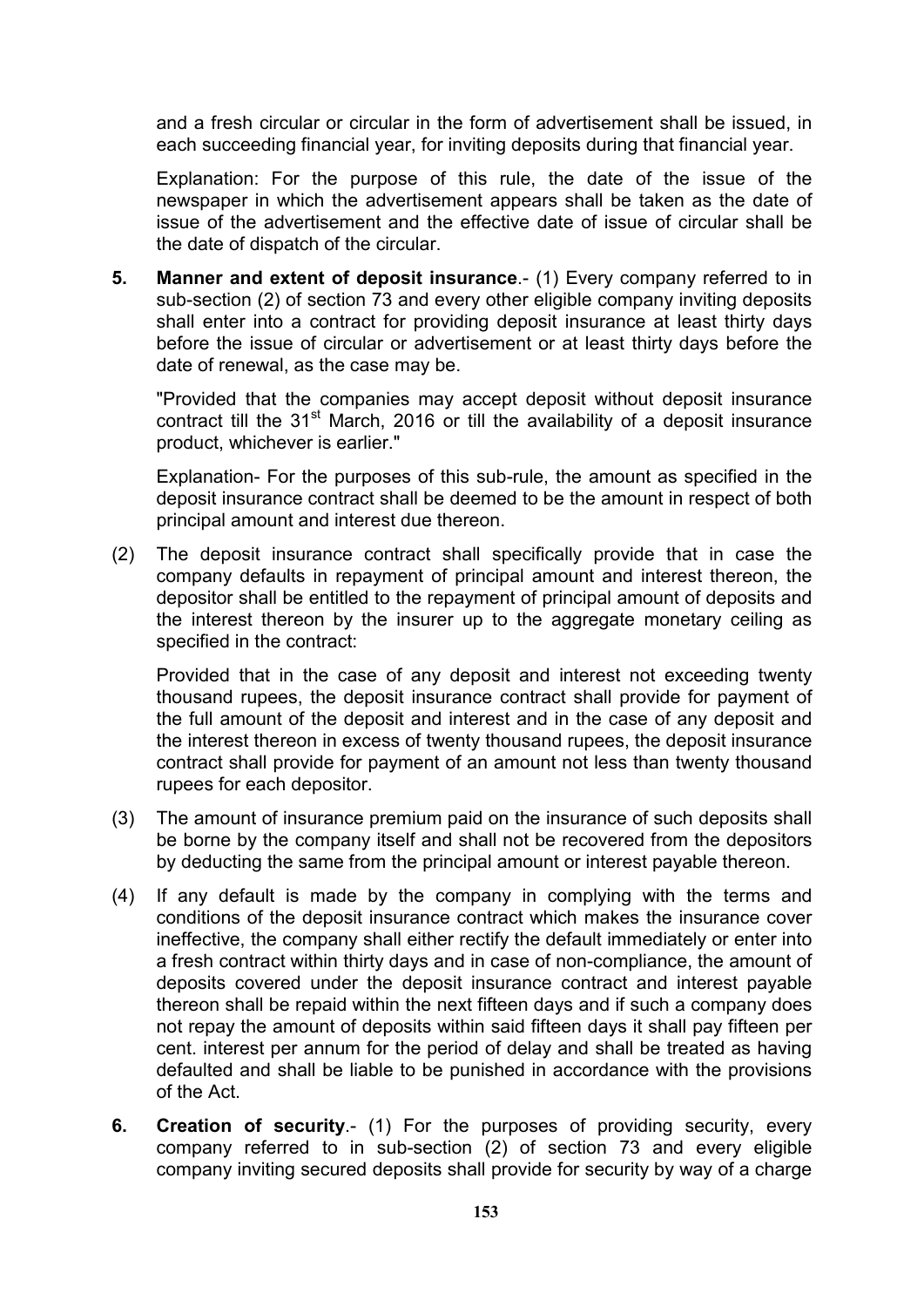on its assets as referred to in Schedule III of the Act excluding intangible assets of the company for the due repayment of the amount of deposit and interest thereon for an amount which shall not be less than the amount remaining unsecured by the deposit insurance:

Provided that in the case of deposits which are secured by the charge on the assets referred to in Schedule III of the Act excluding intangible assets, the amount of such deposits and the interest payable thereon shall not exceed the market value of such assets as assessed by a registered valuer.

Explanation. I – For the purposes of this sub-rule it is clarified that the company shall ensure that the total value of the security either by way of deposit insurance or by way of charge or by both on company's assets shall not be less than the amount of deposits accepted and the interest payable thereon.

Explanation. II- For the purposes of proviso to sub-clause (ix) of clause (c) of sub-rule (1) of rule 2 and this sub-rule, it is hereby clarified that pending notification of sub-section (1) of section 247 of the Act and finalisation of qualifications and experience of valuers, valuation of stocks, shares, debentures, securities etc. shall be conducted by an independent merchant banker who is registered with the Securities and Exchange Board of India or an independent chartered accountant in practice having a minimum experience of ten years.

- (2) The security (not being in the nature of a pledge) for deposits as specified in sub-rule (1) shall be created in favour of a trustee for the depositors on:
	- (a) specific movable property of the company, or
	- (b) specific immovable property of the company wherever situated, or any interest therein.
- 7. Appointment of trustee for depositors.- (1) No company referred to in subsection (2) of section 73 or any eligible company shall issue a circular or advertisement inviting secured deposits unless the company has appointed one or more trustees for depositors for creating security for the deposits:

Provided that a written consent shall be obtained from the trustee for depositors before their appointment and a statement shall appear in the circular or circular in the form of advertisement with reasonable prominence to the effect that the trustees for depositors have given their consent to the company to be so appointed.

- (2) The company shall execute a deposit trust deed in Form DPT-2 at least seven days before issuing the circular or circular in the form of advertisement.
- (3) No person including a company that is in the business of providing trusteeship services shall be appointed as a trustee for the depositors, if the proposed trustee –
	- (a) is a director, key managerial personnel or any other officer or an employee of the company or of its holding, subsidiary or associate company or a depositor in the company;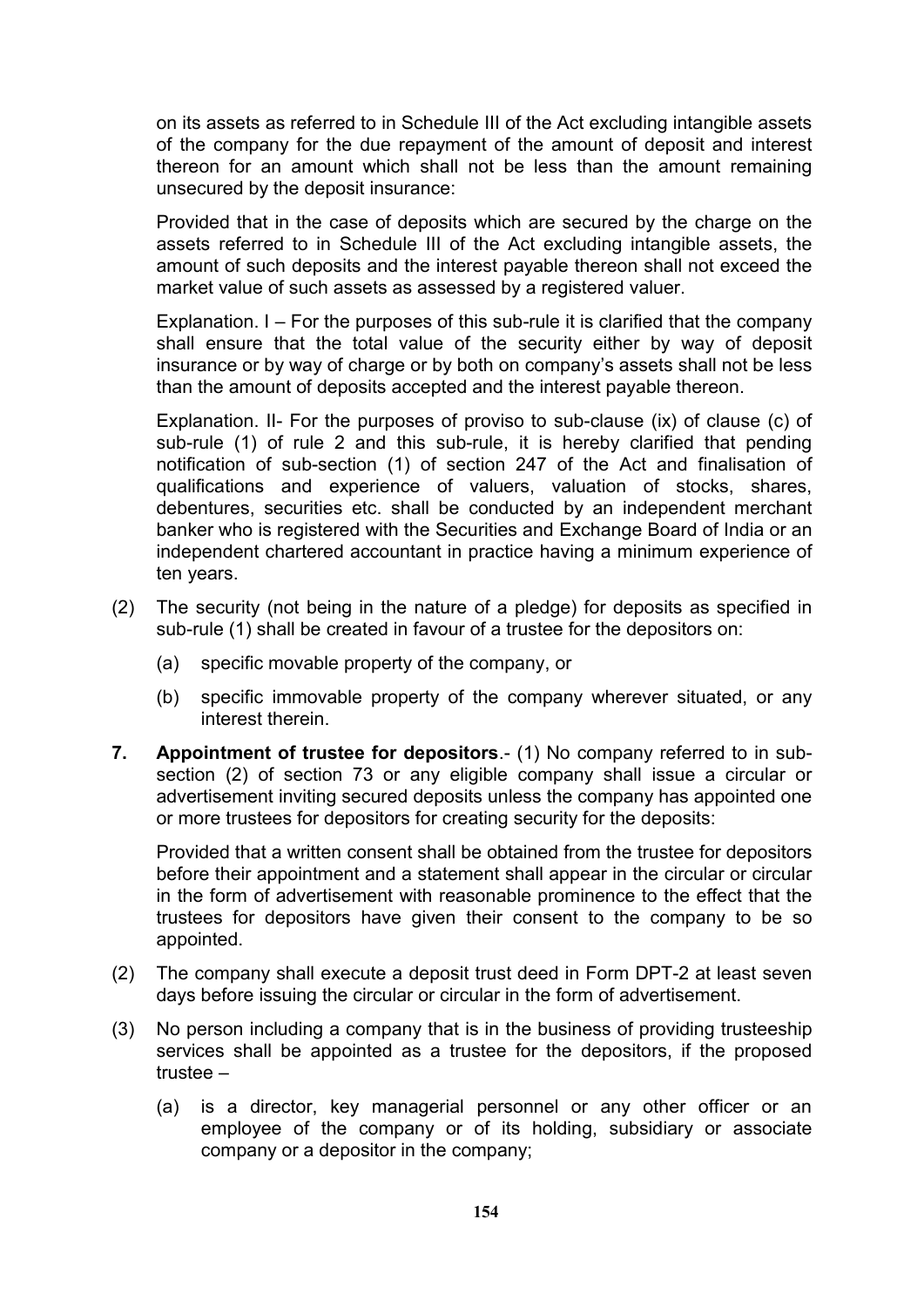- (b) is indebted to the company, or its subsidiary or its holding or associate company or a subsidiary of such holding company;
- (c) has any material pecuniary relationship with the company;
- (d) has entered into any guarantee arrangement in respect of principal debts secured by the deposits or interest thereon;
- (e) is related to any person specified in clause (a) above.
- (4) No trustee for depositors shall be removed from office after the issue of circular or advertisement and before the expiry of his term except with the consent of all the directors present at a meeting of the board.

Provided that in case the company is required to have independent directors, at least one independent director shall be present in such meeting of the Board

- 8. **Duties of trustees**.- It shall be the duty of every trustee for depositors to
	- (a) ensure that the assets of the company on which charge is created together with the amount of deposit insurance are sufficient to cover the repayment of the principal amount of secured deposits outstanding and interest accrued thereon;
	- (b) satisfy himself that the circular or advertisement inviting deposits does not contain any information which is inconsistent with the terms of the deposit scheme or with the trust deed and is in compliance with the rules and provisions of the Act;
	- (c) ensure that the company does not commit any breach of covenants and provisions of the trust deed;
	- (d) take such reasonable steps as may be necessary to procure a remedy for any breach of covenants of the trust deed or the terms of invitation of deposits;
	- (e) take steps to call a meeting of the holders of depositors as and when such meeting is required to be held;
	- (f) supervise the implementation of the conditions regarding creation of security for deposits and the terms of deposit insurance;
	- (g) do such acts as are necessary in the event the security becomes enforceable;
	- (h) carry out such acts as are necessary for the protection of the interest of depositors and to resolve their grievances.
- 9. Meeting of depositors.- The trustee for depositors shall call a meeting of all the depositors on
	- (a) requisition in writing signed by at least one-tenth of the depositors in value for the time being outstanding;
	- (b) the happening of any event, which constitutes a default or which, in the opinion of the trustee for depositors, affects the interest of the depositors.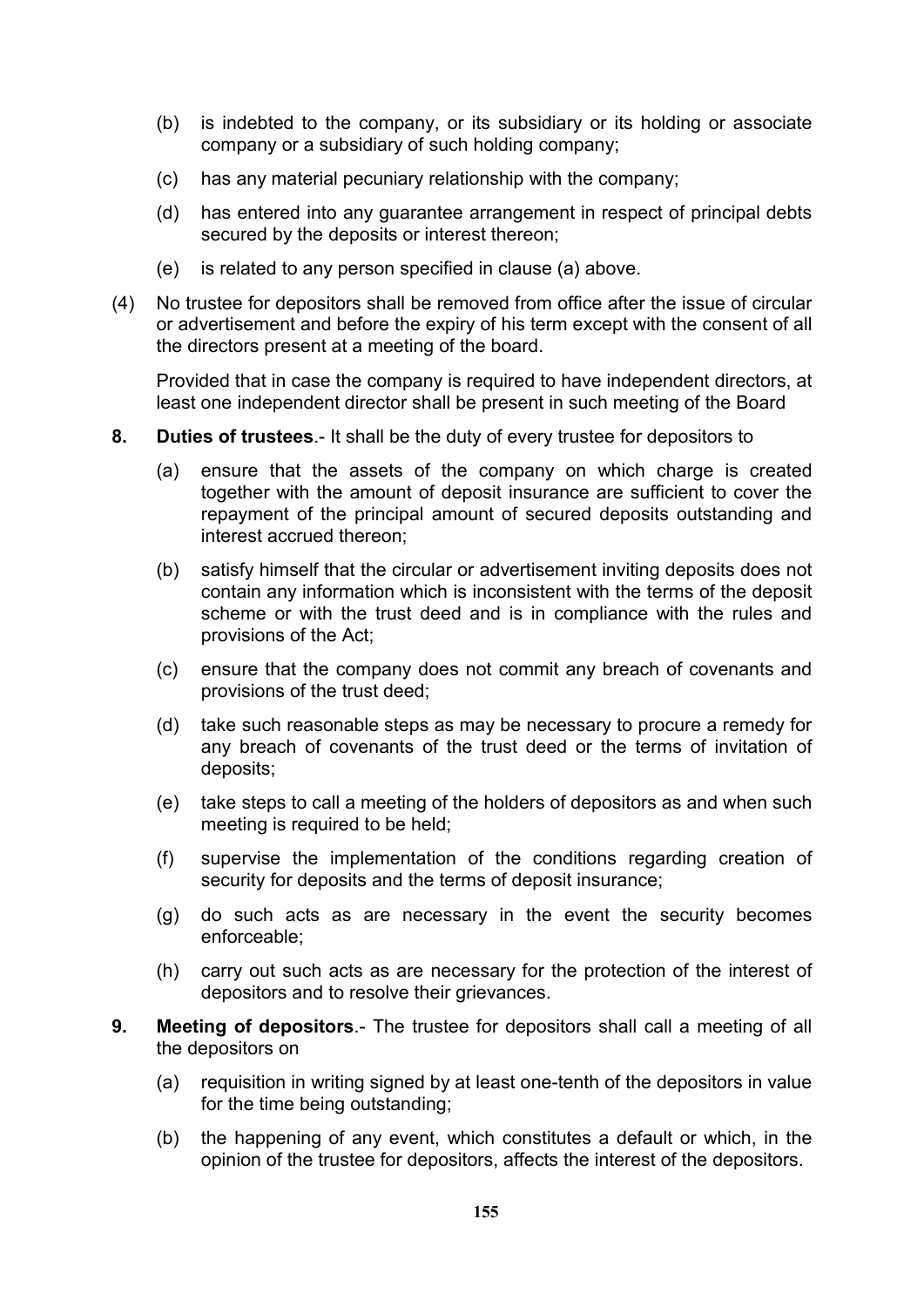- 10. Form of application for deposits.- (1) On and from the commencement of these rules, no company shall accept, or renew any deposit, whether secured or unsecured, unless an application, in such form as specified by the company, is submitted by the intending depositor for the acceptance of such deposit.
- (2) The form of application referred to in sub-rule (1) shall contain a declaration by the intending depositor to the effect that the deposit is not being made out of any money borrowed by him from any other person.
- 11. Power to nominate.- Every depositor may, at any time, nominate any person to whom his deposits shall vest in the event of his death and the provisions of section 72 shall, as far as may be, apply to the nomination made under this rule.
- 12. Furnishing of deposit receipts to depositors.- (1) Every company shall, on the acceptance or renewal of a deposit, furnish to the depositor or his agent a receipt for the amount received by the company, within a period of twenty one days from the date of receipt of money or realisation of cheque or date of renewal.
- (2) The receipt referred to in sub-rule (1) shall be signed by an officer of the company duly authorised by the Board in this behalf and shall state the date of deposit, the name and address of the depositor, the amount received by the company as deposit, the rate of interest payable thereon and the date on which the deposit is repayable.
- 13. Maintenance of liquid assets and creation of deposit repayment reserve account.- Every company referred to in sub-section (2) of section 73 and every eligible company shall on or before the 30th day of April of each year deposit the sum as specified in clause (c) of the said sub-section with any scheduled bank and the amount so deposited shall not be utilised for any purpose other than for the repayment of deposits:

Provided that the amount remaining deposited shall not at any time fall below fifteen per cent. of the amount of deposits maturing, until the end of the current financial year and the next financial year.

- 14. Registers of deposits.- (1) Every company accepting deposits shall maintain at its registered office one or more separate registers for deposits accepted or renewed, in which there shall be entered separately in the case of each depositor the following particulars, namely:
	- (a) name, address and PAN of the depositor/s;
	- (b) particulars of guardian, in case of a minor;
	- (c) particulars of the nominee;
	- (d) deposit receipt number;
	- (e) date and the amount of each deposit;
	- (f) duration of the deposit and the date on which each deposit is repayable;
	- (g) rate of interest or such deposits to be payable to the depositor;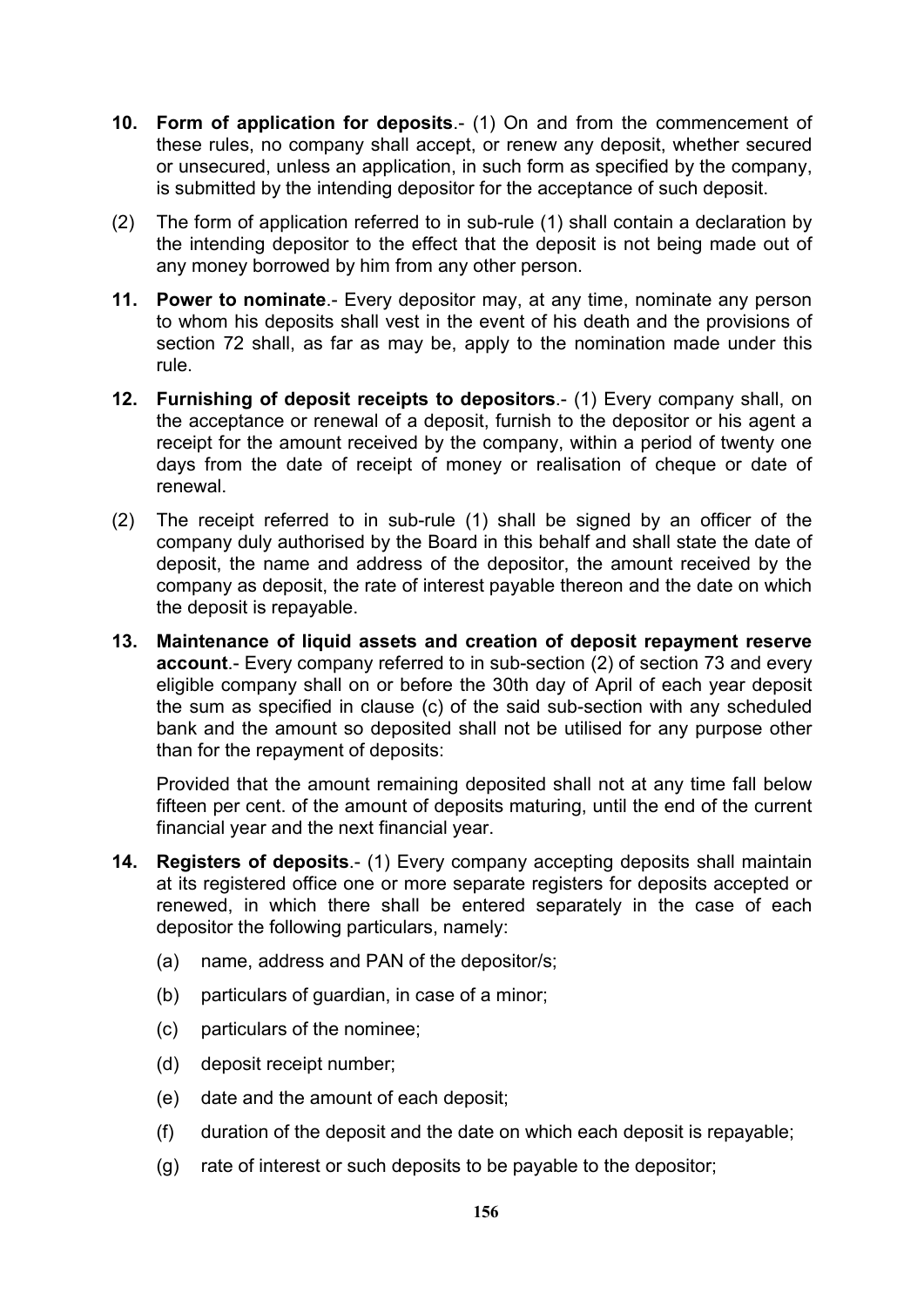- (h) due date for payment of interest;
- (i) mandate and instructions for payment of interest and for non-deduction of tax at source, if any;
- (j) date or dates on which the payment of interest shall be made;
- (k) details of deposit insurance including extent of deposit insurance;
- (l) particulars of security or charge created for repayment of deposits;
- (m) any other relevant particulars;
- (2) The entries specified in sub-rule (1) shall be made within seven days from the date of issuance of the receipt duly authenticated by a director or secretary of the company or by any other officer authorised by the Board for this purpose.
- (3) The register referred to in sub-rule (1) shall be preserved in good order for a period of not less than eight years from the financial year in which the latest entry is made in the register.
- 15. General provisions regarding premature repayment of deposits.- Where a company makes a repayment of deposits, on the request of the depositor, after the expiry of a period of six months from the date of such deposit but before the expiry of the period for which such deposit was accepted, the rate of interest payable on such deposit shall be reduced by one per cent. from the rate which the company would have paid had the deposit been accepted for the period for which such deposit had actually run and the company shall not pay interest at any rate higher than the rate so reduced :

Provided that nothing contained in this rule shall apply to the repayment of any deposit before the expiry of the period for which such deposit was accepted by the company, if such repayment is made solely for the purpose of—

- (a) complying with the provisions of rule 3; or
- (b) providing war risk or other related benefits to the personnel of the naval, military or air forces or to their families, on an application made by the associations or societies formed by such personnel, during the period of emergency declared under article 352 of the Constitution :

Provided further that where a company referred to in under sub-section (2) of section 73 or any eligible company permits a depositor to renew his deposit, before the expiry of the period for which such deposit was accepted by the company, for availing of a higher rate of interest, the company shall pay interest to such depositor at the higher rate if such deposit is renewed in accordance with the other provisions of these rules and for a period longer than the unexpired period of the deposit.

Explanation: For the purposes of this rule, where the period for which the deposit had run contains any part of a year, then, if such part is less than six months, it shall be excluded and if such part is six months or more, it shall be reckoned as one year.